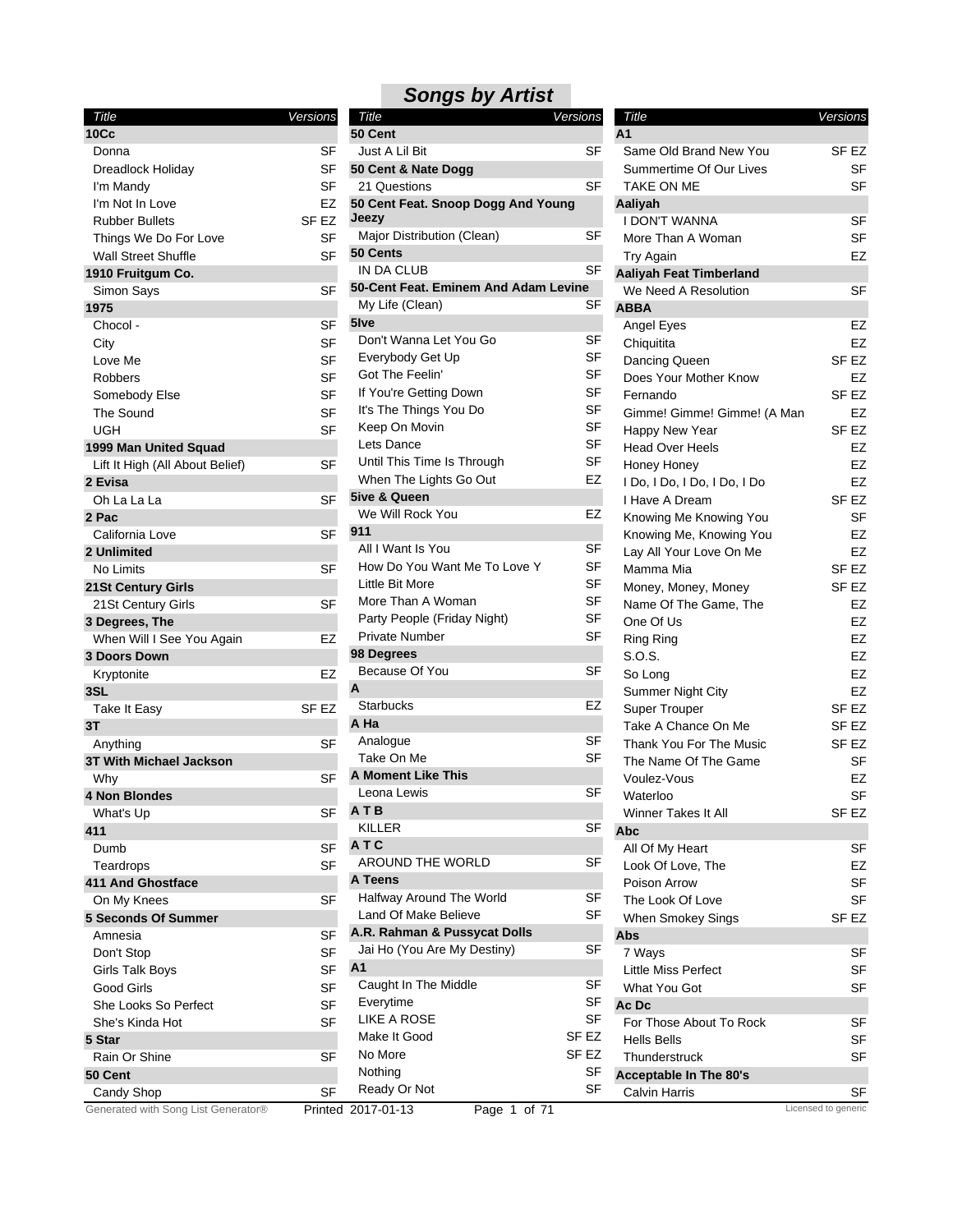| Title                               | Versions         | Title                                    | <b>Versions</b> | Title                                 | Versions            |
|-------------------------------------|------------------|------------------------------------------|-----------------|---------------------------------------|---------------------|
| <b>ACDC</b>                         |                  | <b>Adrian Gurvitz</b>                    |                 | Akon Feat. Kardinal Offishall & Colby |                     |
| Highway To Hell                     | EZ               | Classic                                  | <b>SF</b>       | O'Donis                               |                     |
| <b>STIFF UPPER LIP</b>              | <b>SF</b>        | Aerosmith                                |                 | <b>Beautiful</b>                      | SF                  |
| Whole Lotta Love                    | EZ               | Crazy                                    | SF              | <b>Al Green</b>                       |                     |
| You Shook Me All Night Long         | <b>EZ</b>        | Dude (Looks Like A Lady)                 | <b>SF</b>       | Let's Stay Together                   | <b>SF</b>           |
| Ace                                 |                  | Hole In My Soul                          | <b>EZ</b>       | <b>Tired Of Being Alone</b>           | SF                  |
| How Long                            | SF <sub>EZ</sub> | I Don't Want To Miss A Thing             | <b>SF</b>       | Al Jarreau                            |                     |
| <b>Ace Of Base</b>                  |                  | Livin On The Edge                        | EZ              | Moonlighting                          | <b>SF</b>           |
| ALL THAT SHE WANTS                  | SF               | Love In A Elevator                       | <b>SF</b>       | We're In This Love Together           | <b>SF</b>           |
| Always Have Always Will             | <b>SF</b>        | <b>Sweet Emotion</b>                     | <b>SF</b>       | <b>Al Martino</b>                     |                     |
| <b>Beautiful Life</b>               | SF               | Walk This Way                            | EZ              | Here In My Heart                      | <b>SF</b>           |
| Don't Turn Around                   | <b>SF</b>        | <b>What It Takes</b>                     | EZ              | Spanish Eyes                          | SF <sub>EZ</sub>    |
| Life Is A Flower                    | <b>SF</b>        | Africa                                   |                 | <b>Al Stewart</b>                     |                     |
| Living In Danger                    | <b>SF</b>        | <b>Hold The Line</b>                     | <b>SF</b>       | On The Border                         | SF                  |
| Sign                                | <b>SF</b>        | Toto                                     | <b>SF</b>       | <b>Al Wilson</b>                      |                     |
| <b>Adam &amp; The Ants</b>          |                  | Afrojack Ft. Spree Wilson                |                 | The Snake                             | <b>SF</b>           |
| Ant Music                           | SF EZ            | The Spark                                | <b>SF</b>       | Alabama                               |                     |
| Goody Two Shoes                     | SF               | Afrojack Pitbull Ft Ne-Yo & Nayer        |                 | <b>Mountain Music</b>                 | EZ                  |
| <b>Prince Charming</b>              | <b>SF</b>        | Give Me Everything (Tonight)             | SF              | Alan Jackson                          |                     |
| Stand & Deliver                     | SF <sub>EZ</sub> |                                          |                 | Chatahoochie                          | <b>SF</b>           |
|                                     |                  | Afroman                                  | <b>SF</b>       | Chattahoochie                         | EZ                  |
| <b>Adam Faith</b>                   |                  | Because I Got High                       |                 | Alan Jackson & Jimmy Buffet           |                     |
| How About That                      | <b>SF</b>        | <b>Aggro Santos &amp; Kimberly Walsh</b> |                 | It's Five O'Clock Somewhere           | <b>SF</b>           |
| Poor Me                             | SF               | Like U Like                              | <b>SF</b>       | <b>Alan Price Set</b>                 |                     |
| Time Has Come                       | SF               | <b>Aggro Santos &amp; Kimberly Wyatt</b> |                 |                                       | <b>SF</b>           |
| What Do You Want                    | SF <sub>EZ</sub> | Candy                                    | <b>SF</b>       | Hi Lilli Hi Lo                        |                     |
| <b>Adam Levine</b>                  |                  | <b>Agnes</b>                             |                 | <b>House That Jack Built</b>          | <b>SF</b>           |
| <b>Lost Stars</b>                   | SF               | Release Me                               | <b>SF</b>       | <b>Alan Stardust</b>                  |                     |
| <b>Adam Rickitt</b>                 |                  | <b>Agnetha Falstkog</b>                  |                 | My Coo Ca Choo                        | <b>SF</b>           |
| I Breathe Again                     | <b>SF</b>        | Dance Your Pain Away                     | <b>SF</b>       | <b>Alanis Morisette</b>               |                     |
| Adams, Bryan                        |                  | Aguilera, Christina                      |                 | You Oughta Know                       | <b>SF</b>           |
| Heaven                              | EZ               | Come On Over (All I Want Is You          | EZ              | <b>Alanis Morissette</b>              |                     |
| It's Only Love                      | <b>EZ</b>        | I Turn To You                            | <b>EZ</b>       | All I Really Want                     | <b>SF</b>           |
| Kids Wanna Rock                     | EZ               | Aguilera, Christina & Lil' Kim & Mya &   |                 | Everything                            | <b>SF</b>           |
| Please Forgive Me                   | <b>EZ</b>        | <b>Pink</b>                              |                 | Hand In My Pocket                     | EZ                  |
| Run To You                          | <b>EZ</b>        | Lady Marmalade                           | EZ              | Hands Clean                           | <b>SF</b>           |
| Sumer Of '69                        | <b>EZ</b>        | Aha                                      |                 | Ironic                                | SF EZ               |
| Thought I'd Died & Gone To Heav     | EZ               | Hunting High And Low                     | SF              | Joining You                           | SF                  |
| Adams, Bryan & Rod Stewart & Sting  |                  | Sun Always Shines On Tv                  | <b>SF</b>       | Not The Doctor                        | <b>SF</b>           |
| All For Love                        | EZ               | A-Ha                                     |                 | Thank U                               | <b>SF</b>           |
| <b>Adamski</b>                      |                  | Take On Me                               | EZ              | Underneath                            | SF                  |
| Killer                              | <b>SF</b>        | Ainsley                                  |                 | <b>Alanis Morrisette</b>              |                     |
| Adele                               |                  | Keep Me A Secret                         | <b>SF</b>       | I See Right Through You               | <b>SF</b>           |
| <b>Chasing Pavements</b>            | <b>SF</b>        | Ain't No Mountain High Enough            |                 | <b>Alanis Morrissette</b>             |                     |
| Cold Shoulder                       | <b>SF</b>        | Diana Ross                               | SF              | That I Would Be Good                  | <b>SF</b>           |
| Hello                               | <b>SF</b>        | Air                                      |                 | <b>Alannah Myles</b>                  |                     |
| Hometown Glory                      | <b>SF</b>        | All I Need                               | SF              | <b>Black Velvet</b>                   | <b>SF</b>           |
| Make You Feel My Love               | <b>SF</b>        | <b>Air Supply</b>                        |                 | <b>Albert Hammond</b>                 |                     |
|                                     | <b>SF</b>        | All Out Of Love                          | SF              | <b>Free Electric Band</b>             | SF                  |
| One And Only                        | <b>SF</b>        | Akon                                     |                 | <b>Albert, Morris</b>                 |                     |
| Promise This                        |                  | Bananza (Belly Dancer)                   | SF              | Feelings                              | EZ                  |
| Rolling In The Deep                 | <b>SF</b>        | Don't Matter                             | SF              | <b>Alcazar</b>                        |                     |
| Rumour Has It                       | <b>SF</b>        |                                          |                 |                                       |                     |
| Set Fire To The Rain                | <b>SF</b>        | Locked Up                                | SF              | Crying At The Discoteque              | SF                  |
| Skyfall                             | <b>SF</b>        | Lonely                                   | <b>SF</b>       | Alda                                  |                     |
| Someone Like You                    | <b>SF</b>        | Right Now (Na Na Na)                     | <b>SF</b>       | A Real Good Time                      | <b>SF</b>           |
| <b>Turning Tables</b>               | <b>SF</b>        | Sorry Blame It On Me                     | <b>SF</b>       | Girls Night Out                       | SF                  |
| <b>Adrian Gurvitz</b>               |                  | We Don't Care                            | <b>SF</b>       |                                       |                     |
| Generated with Song List Generator® |                  | Page 2 of 71<br>Printed 2017-01-13       |                 |                                       | Licensed to generic |

|  | <b>Songs by Artist</b> |
|--|------------------------|
|--|------------------------|

| Title                                                   | Versions |
|---------------------------------------------------------|----------|
| <b>Adrian Gurvitz</b>                                   |          |
| Classic                                                 | SF       |
| Aerosmith                                               |          |
| Crazy                                                   | SF       |
| Dude (Looks Like A Lady)                                | SF       |
| Hole In My Soul                                         | EZ       |
| I Don't Want To Miss A Thing                            | SF       |
| Livin On The Edge                                       | EZ       |
| Love In A Elevator                                      | SF       |
| <b>Sweet Emotion</b>                                    | SF       |
| Walk This Way                                           | EZ       |
| What It Takes                                           | EZ       |
| Africa                                                  |          |
| <b>Hold The Line</b>                                    | SF       |
| Toto                                                    | SF       |
| Afrojack Ft. Spree Wilson                               |          |
| The Spark                                               | SF       |
| Afrojack Pitbull Ft Ne-Yo & Nayer                       |          |
| Give Me Everything (Tonight)                            | SF       |
| <b>Afroman</b>                                          |          |
| Because I Got High                                      | SF       |
| <b>Aggro Santos &amp; Kimberly Walsh</b><br>Like U Like |          |
| <b>Aggro Santos &amp; Kimberly Wyatt</b>                | SF       |
|                                                         | SF       |
| Candy<br><b>Agnes</b>                                   |          |
| Release Me                                              | SF       |
|                                                         |          |
| <b>Agnetha Falstkog</b>                                 | SF       |
| Dance Your Pain Away<br>Aguilera, Christina             |          |
| Come On Over (All I Want Is You                         | EZ       |
| I Turn To You                                           | EZ       |
| Aguilera, Christina & Lil' Kim & Mya &                  |          |
| Pink                                                    |          |
| Lady Marmalade                                          | EZ       |
| Aha                                                     |          |
| Hunting High And Low                                    | SF       |
| Sun Always Shines On Tv                                 | SF       |
| A-Ha                                                    |          |
| Take On Me                                              | EZ       |
| Ainsley                                                 |          |
| Keep Me A Secret                                        | SF       |
| Ain't No Mountain High Enough                           |          |
| Diana Ross                                              | SF       |
| Air                                                     |          |
| All I Need                                              | SF       |
| <b>Air Supply</b>                                       |          |
| All Out Of Love                                         | SF       |
| Akon                                                    |          |
| Bananza (Belly Dancer)                                  | SF       |
| Don't Matter                                            | SF       |
| Locked Up                                               | SF       |
| Lonely                                                  | SF       |
| Right Now (Na Na Na)                                    | SF       |
| Sorry Blame It On Me                                    | SF       |
| We Don't Care                                           | SF       |

| Title                                 | Versions         |
|---------------------------------------|------------------|
| Akon Feat. Kardinal Offishall & Colby |                  |
| O'Donis                               |                  |
| Beautiful                             | SF               |
| <b>Al Green</b>                       |                  |
| Let's Stay Together                   | SF               |
| <b>Tired Of Being Alone</b>           | SF               |
| Al Jarreau                            |                  |
| Moonlighting                          | SF               |
| We're In This Love Together           | SF               |
| <b>Al Martino</b>                     |                  |
| Here In My Heart                      | SF               |
| Spanish Eyes                          | SF <sub>EZ</sub> |
| <b>Al Stewart</b>                     |                  |
| On The Border                         | SF               |
| <b>Al Wilson</b>                      |                  |
| The Snake                             | SF               |
| Alabama                               |                  |
| Mountain Music                        | EZ               |
| Alan Jackson                          |                  |
| Chatahoochie                          | SF               |
| Chattahoochie                         | EZ               |
| Alan Jackson & Jimmy Buffet           |                  |
| It's Five O'Clock Somewhere           | SF               |
| <b>Alan Price Set</b>                 |                  |
| Hi Lilli Hi Lo                        | SF               |
| House That Jack Built                 | SF               |
| <b>Alan Stardust</b>                  |                  |
| My Coo Ca Choo                        | SF               |
| <b>Alanis Morisette</b>               |                  |
| You Oughta Know                       | SF               |
| <b>Alanis Morissette</b>              |                  |
| All I Really Want                     | SF               |
| Everything                            | SF               |
| Hand In My Pocket                     | EZ               |
| Hands Clean                           | SF               |
| Ironic                                | SF EZ            |
| Joining You                           | SF               |
| Not The Doctor                        | SF               |
| Thank U                               | SF               |
| Underneath                            | SF               |
| <b>Alanis Morrisette</b>              |                  |
| I See Right Through You               | SF               |
| <b>Alanis Morrissette</b>             |                  |
| That I Would Be Good                  | SF               |
| <b>Alannah Myles</b>                  |                  |
| <b>Black Velvet</b>                   | SF               |
| <b>Albert Hammond</b>                 |                  |
| <b>Free Electric Band</b>             | SF               |
| <b>Albert, Morris</b>                 |                  |
| Feelings                              | EZ               |
| Alcazar                               |                  |
| Crying At The Discoteque              | SF               |
| Alda                                  |                  |
| A Real Good Time                      | SF               |
| Girls Night Out                       | SF               |
|                                       |                  |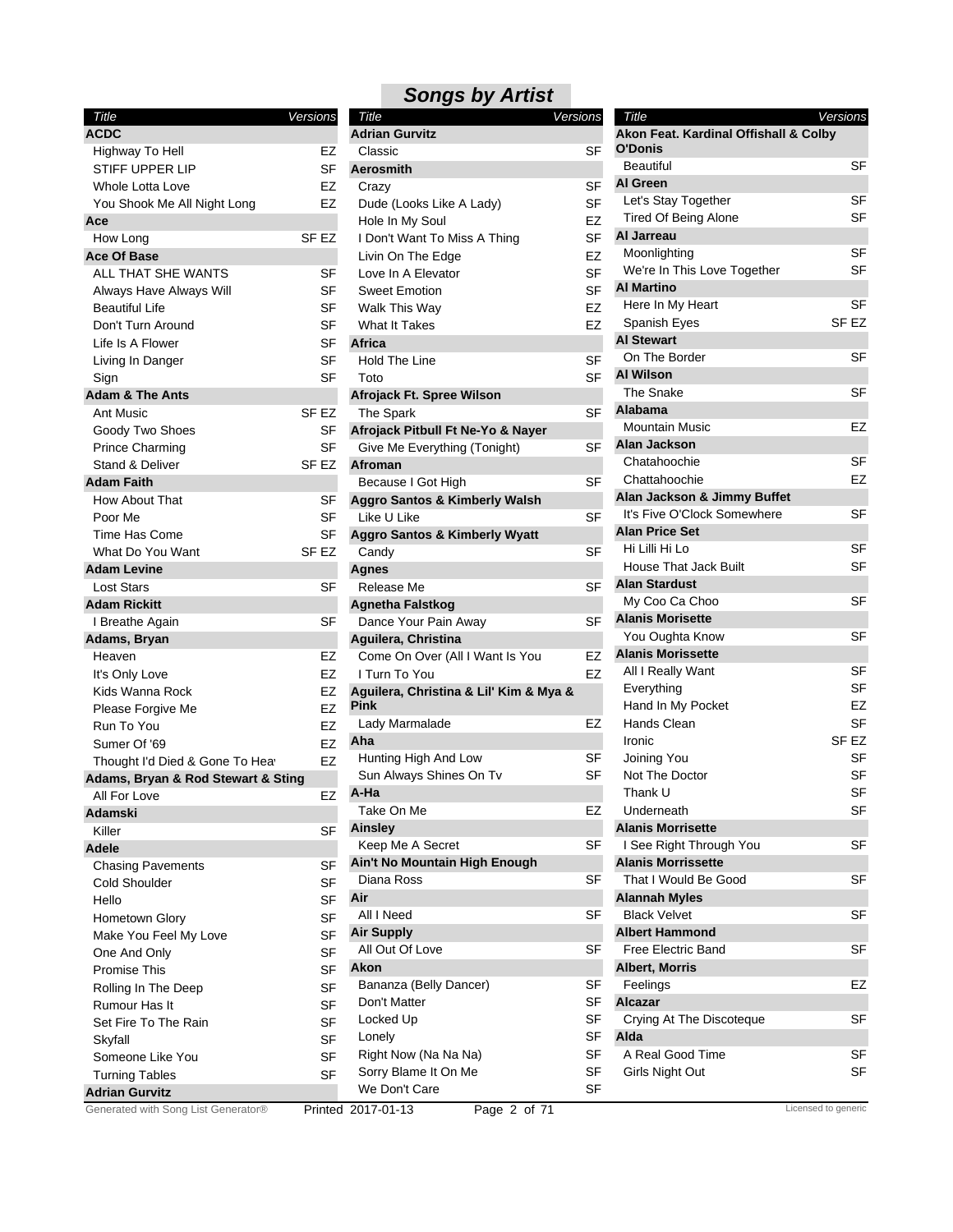| Title                                                          | Versions |
|----------------------------------------------------------------|----------|
| <b>Alecia Keys</b>                                             |          |
| Fallin'                                                        | SF       |
| Alecia Keys Doesn't Mean                                       |          |
| Anything                                                       | SF       |
| Alesha Dixon                                                   |          |
| Drummer Boy                                                    | SF       |
| The Boy Does Nothing                                           | SF       |
| Alessia Cara                                                   |          |
| Here                                                           | SF       |
| Wild Things                                                    | SF       |
| <b>Alesso &amp; Roy English</b>                                |          |
| Cool                                                           | SF       |
| Alesso Feat. Tove Lo                                           |          |
| Heroes                                                         | SF       |
| <b>Alex Adair</b>                                              |          |
| Make Me Feel Better                                            | SF       |
| <b>Alex Cartana</b>                                            |          |
| Hey Pap                                                        | SF       |
| <b>Alex Clare</b>                                              |          |
| <b>Too Close</b>                                               | SF       |
| Alex Gaudino Ft. Crystal Waters<br><b>Destination Calabria</b> |          |
| <b>Alex Parks</b>                                              | SF       |
| Cry                                                            | SF       |
| Looking For Water                                              | SF       |
| Maybe That's What It Takes                                     | SF       |
| <b>Alex Party</b>                                              |          |
| Don't Give Me Your Life                                        | SF       |
| <b>Alexander O'neal</b>                                        |          |
| Criticise                                                      | SF       |
| If You Were Here Tonight                                       | SF       |
| <b>ALEXANDER Rybak</b>                                         |          |
| Fairytale                                                      | SF       |
| Alexandra Burke                                                |          |
| <b>Broken Heels</b>                                            | SF       |
| Hallelujah                                                     | SF       |
| The Silence                                                    | SF       |
| Alexandra Burke Feat. Flo-Rida                                 |          |
| <b>Bad Boys</b>                                                | SF       |
| Alexandra Stan                                                 |          |
| Get Back                                                       | SF       |
| Mr Saxobeat                                                    | SF       |
| <b>Alexei Sayle</b>                                            |          |
| Ullo John Got A New Motor                                      | SF       |
| Alexis Jordan                                                  |          |
| Good Girl                                                      | SF       |
| Happiness                                                      | SF       |
| Hush Hush                                                      | SF       |
| Ali Campbell, Ali                                              |          |
| That Look In Your Eye                                          | SF       |
| Ali G & Shaggy                                                 |          |
| Julie                                                          | SF       |
| <b>Alice Cooper</b>                                            |          |
| No More Mr Nice Guy                                            | SF       |
| POISON<br>School's Out                                         | SF<br>SF |
|                                                                |          |

| Title                               | Versions  | Title                              | Versions         | Title                                  | Versions            |
|-------------------------------------|-----------|------------------------------------|------------------|----------------------------------------|---------------------|
| <b>Alecia Keys</b>                  |           | <b>Alice Deejay</b>                |                  | All Seeing I & Phil Oakey              |                     |
| Fallin'                             | <b>SF</b> | <b>Better Off Alone</b>            | SF               | First Man In Space                     | <b>SF</b>           |
| Alecia Keys Doesn't Mean            |           | I Want You Back In My Life         | <b>SF</b>        | <b>All Time Low</b>                    |                     |
| Anything                            | <b>SF</b> | <b>Alice In Chains</b>             |                  | Kids In The Dark                       | <b>SF</b>           |
| Alesha Dixon                        |           | Check My Brain                     | SF               | Wanted, The                            | <b>SF</b>           |
| Drummer Boy                         | <b>SF</b> | No Excuses                         | SF               | All-4-One                              |                     |
| The Boy Does Nothing                | SF        | <b>Your Decision</b>               | SF               | I Swear                                | <b>EZ</b>           |
| Alessia Cara                        |           | Alicia Keys                        |                  | Allen, Lily                            |                     |
| Here                                | <b>SF</b> | Another Way To Die                 | <b>SF</b>        | 22                                     | <b>SF</b>           |
| <b>Wild Things</b>                  | <b>SF</b> | <b>Brand New Me</b>                | <b>SF</b>        | Fear, The                              | SF                  |
| <b>Alesso &amp; Roy English</b>     |           | Empire State Of Mind (Pt 2)        | SF               | <b>Littlest Things</b>                 | <b>SF</b>           |
| Cool                                | <b>SF</b> | Girl On Fire                       | <b>SF</b>        | Not Fair                               | <b>SF</b>           |
| <b>Alesso Feat. Tove Lo</b>         |           | How Come You Don't Call Me         | <b>SF</b>        | <b>Allison Moyet</b>                   |                     |
| Heroes                              | <b>SF</b> | If I Aint Got You                  | <b>SF</b>        | Love Letters                           | <b>SF</b>           |
| <b>Alex Adair</b>                   |           | Karma                              | <b>SF</b>        | That Old Devil Called Love             | <b>SF</b>           |
| Make Me Feel Better                 | SF        | Like You'll Never See Me Again     | SF               | Alma Cogan                             |                     |
| <b>Alex Cartana</b>                 |           | Superwoman                         | <b>SF</b>        | Dreamboat                              | <b>SF</b>           |
| Hey Pap                             | SF        | Try Sleeping With A Broken Hear    | <b>SF</b>        | <b>Aloe Blacc</b>                      |                     |
|                                     |           |                                    | SF               |                                        | <b>SF</b>           |
| <b>Alex Clare</b>                   |           | Unthinkable                        |                  | I Need A Dollar                        | <b>SF</b>           |
| <b>Too Close</b>                    | SF        | Womans Worth                       | <b>SF</b>        | Loving You Is Killing Me               |                     |
| Alex Gaudino Ft. Crystal Waters     |           | You Don't Know My Name             | <b>SF</b>        | Alpert, Herb                           |                     |
| <b>Destination Calabria</b>         | SF        | <b>Alicia's Attic</b>              |                  | This Guy's In Love With You            | <b>EZ</b>           |
| <b>Alex Parks</b>                   |           | I Am, I Feel                       | EZ               | Alphabeat                              |                     |
| Cry                                 | <b>SF</b> | <b>Alien Ant Farm</b>              |                  | 10,000 Nights                          | <b>SF</b>           |
| Looking For Water                   | <b>SF</b> | Movies                             | <b>SF</b>        | Boyfriend                              | SF                  |
| Maybe That's What It Takes          | <b>SF</b> | Smooth Criminal                    | <b>SF</b>        | Fascination                            | <b>SF</b>           |
| <b>Alex Party</b>                   |           | <b>Alisha's Attic</b>              |                  | <b>Alphaville</b>                      |                     |
| Don't Give Me Your Life             | <b>SF</b> | I Am I Feel                        | EZ               | Big In Japan                           | <b>SF</b>           |
| <b>Alexander O'neal</b>             |           | I Am, I Feel                       | <b>SF</b>        | <b>Alsou</b>                           |                     |
| Criticise                           | SF        | Incidentals                        | SF               | BEFORE YOU LOVE ME                     | <b>SF</b>           |
| If You Were Here Tonight            | SF        | <b>Alison Moyet</b>                |                  | <b>Alt &amp; The Lost Civilisation</b> |                     |
| <b>ALEXANDER Rybak</b>              |           | All Cried Out                      | SF               | Tequila                                | <b>SF</b>           |
| Fairytale                           | SF        | Invisible                          | <b>SF</b>        | <b>Altered Images</b>                  |                     |
| <b>Alexandra Burke</b>              |           | Is This Love                       | <b>SF</b>        | Happy Birthday                         | SF EZ               |
| <b>Broken Heels</b>                 | SF        | Love Insurrection                  | SF               | <b>Aluna George</b>                    |                     |
| Hallelujah                          | <b>SF</b> | Weak In The Presence Of Beauty     | <b>SF</b>        | <b>Attracting Flies</b>                | <b>SF</b>           |
| The Silence                         | SF        | When I Was Your Girl               | SF               | Aluna George Feat Popcaan              |                     |
| Alexandra Burke Feat. Flo-Rida      |           | <b>Alistair Griffin</b>            |                  | I'm In Control                         | <b>SF</b>           |
| <b>Bad Boys</b>                     | SF        | You And Me Tonight                 | SF               | <b>Alvin Stardust</b>                  |                     |
| Alexandra Stan                      |           | Alithia & Donna                    |                  | Jealous Mind                           | SF                  |
| Get Back                            | SF        | Uptown Top Ranking                 | SF               | Pretend                                | <b>SF</b>           |
| Mr Saxobeat                         | <b>SF</b> | <b>All About She</b>               |                  | Alyssa Reid & Jump Smokers             |                     |
| Alexei Sayle                        |           | Higher (Free)                      | <b>SF</b>        | Alone Again                            | <b>SF</b>           |
| Ullo John Got A New Motor           | <b>SF</b> | <b>All Saints</b>                  |                  |                                        |                     |
|                                     |           |                                    |                  | Ama, Shola                             |                     |
| Alexis Jordan                       |           | All Hooked Up                      | SF EZ            | Your The One I Love                    | EZ                  |
| Good Girl                           | SF        | <b>Black Coffee</b>                | SF EZ            | Amazing                                |                     |
| Happiness                           | <b>SF</b> | <b>Bootie Call</b>                 | <b>SF</b>        | Inna                                   | SF                  |
| Hush Hush                           | <b>SF</b> | Chick Fit                          | <b>SF</b>        | Amazulu                                |                     |
| Ali Campbell, Ali                   |           | I Know Where It's At               | EZ               | Too Good To Be Forgotten               | <b>SF</b>           |
| That Look In Your Eye               | SF        | Never Ever                         | SF <sub>EZ</sub> | Amelia                                 |                     |
| Ali G & Shaggy                      |           | <b>Pure Shores</b>                 | <b>SF</b>        | <b>Big Big World</b>                   | SF                  |
| Julie                               | SF        | <b>Rock Steady</b>                 | SF               | <b>Amelia Lily</b>                     |                     |
| <b>Alice Cooper</b>                 |           | Under The Bridge                   | SF EZ            | Party Over                             | SF                  |
| No More Mr Nice Guy                 | SF        | War Of Nerves                      | SF               | Shut Up- And Give Me Whatever          | <b>SF</b>           |
| <b>POISON</b>                       | <b>SF</b> | All Seeing Eye Feat. Tony Christie |                  | <b>Amen Corner</b>                     |                     |
| School's Out                        | <b>SF</b> | Walk Like A Panther                | SF               | Bend Me Shape Me                       | SF EZ               |
| Generated with Song List Generator® |           | Printed 2017-01-13<br>Page 3 of 71 |                  |                                        | Licensed to generic |

| Title                                  |           |
|----------------------------------------|-----------|
| All Seeing I & Phil Oakey              | Versions  |
| First Man In Space                     | SF        |
| <b>All Time Low</b>                    |           |
| Kids In The Dark                       | SF        |
| Wanted, The                            | SF        |
| All-4-One                              |           |
| I Swear                                | EZ        |
| Allen, Lily                            |           |
| 22                                     | SF        |
| Fear, The                              | SF        |
| <b>Littlest Things</b>                 | SF        |
| Not Fair                               | SF        |
| <b>Allison Moyet</b>                   |           |
| Love Letters                           | SF        |
| That Old Devil Called Love             | SF        |
| Alma Cogan                             |           |
| Dreamboat                              | SF        |
| <b>Aloe Blacc</b>                      |           |
| I Need A Dollar                        |           |
|                                        | SF        |
| Loving You Is Killing Me               | SF        |
| Alpert, Herb                           |           |
| This Guy's In Love With You            | EZ        |
| <b>Alphabeat</b>                       |           |
| 10,000 Nights                          | SF        |
| Boyfriend                              | SF        |
| Fascination                            | <b>SF</b> |
| <b>Alphaville</b>                      |           |
| Big In Japan                           | SF        |
| Alsou                                  |           |
| BEFORE YOU LOVE ME                     | SF        |
| <b>Alt &amp; The Lost Civilisation</b> |           |
| Tequila                                | SF        |
| <b>Altered Images</b>                  |           |
| Happy Birthday                         | SF EZ     |
| <b>Aluna George</b>                    |           |
| <b>Attracting Flies</b>                | SF        |
| Aluna George Feat Popcaan              |           |
| I'm In Control                         | SF        |
| <b>Alvin Stardust</b>                  |           |
| Jealous Mind                           | SF        |
| Pretend                                | SF        |
| Alyssa Reid & Jump Smokers             |           |
| Alone Again                            | SF        |
| Ama, Shola                             |           |
| Your The One I Love                    | EZ        |
| Amazing                                |           |
| Inna                                   | SF        |
| Amazulu                                |           |
| Too Good To Be Forgotten               | SF        |
| <b>Amelia</b>                          |           |
| <b>Big Big World</b>                   | SF        |
| <b>Amelia Lily</b>                     |           |
| Party Over                             | SF        |
| Shut Up- And Give Me Whatever          | SF        |
| <b>Amen Corner</b>                     |           |
| Bend Me Shape Me                       | SF EZ     |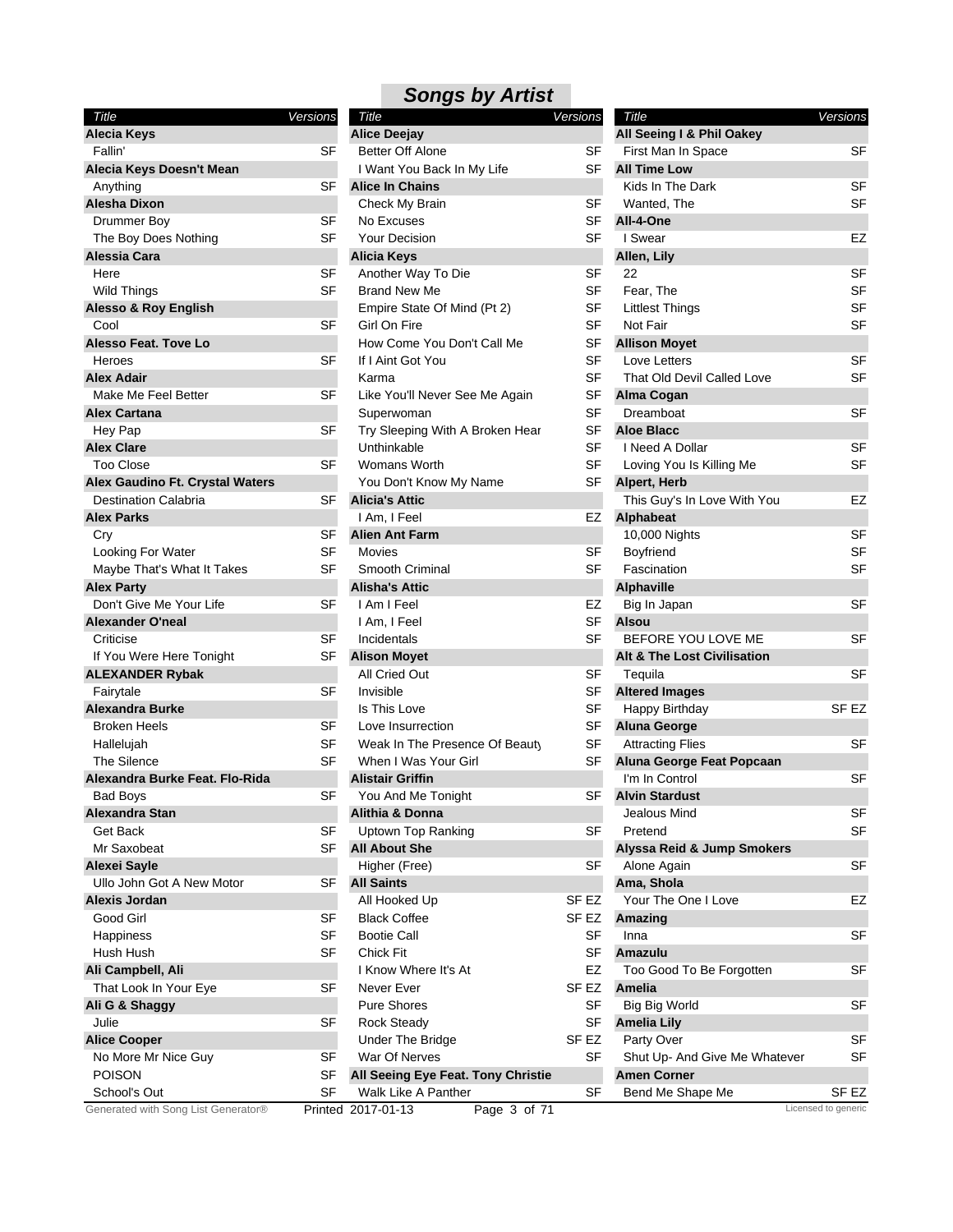| Title                               | Versions             |   |
|-------------------------------------|----------------------|---|
| <b>Amen Corner</b>                  |                      | A |
| If Paradise Is Half As Nice         | SF                   |   |
| America                             |                      |   |
| Horse With No Name                  | SF                   | A |
| <b>American Authors</b>             |                      |   |
| Best Day Of My Life                 | SF                   | Α |
| Amerie                              |                      |   |
| One Thing                           | SF                   | A |
| Touch                               | SF                   |   |
| <b>Ami Stewart</b>                  |                      | A |
| Knock On Wood                       | SF                   |   |
| Amitri. Del                         |                      | A |
| Don't Come Home Too Soon            | EZ                   |   |
| Amorosi, Vanessa                    |                      |   |
| Absolutely Everybody                | EZ                   | A |
| <b>Amy Grant</b>                    |                      |   |
| <b>BABY BABY</b>                    | SF                   | A |
| <b>Big Yellow Taxi</b>              | SF <sub>EZ</sub>     |   |
| Amy Grant & Vince Gill              |                      |   |
| House Of Love                       | SF                   |   |
| <b>Amy MacDonald</b>                |                      |   |
| Poison Prince                       | SF                   |   |
| <b>Amy Studt</b>                    |                      |   |
| All I Wanna Do                      | SF                   |   |
| Just A Little Girl                  | SF                   | A |
| Misfit                              | SF                   |   |
| Under The Thumb                     | SF                   | A |
| <b>Amy Winehouse</b>                |                      |   |
| <b>Back To Black</b>                | SF                   | A |
| Love Is A Losing Game               | SF                   |   |
| Our Day Will Come                   | SF                   | A |
| You Know I'm No Good                | SF                   |   |
| Ana Johnsson                        |                      |   |
| Dont Cry For Pain                   | SF                   |   |
| We Are                              | SF                   |   |
| Anastacia                           |                      |   |
| COWBOYS AND KISSES                  | SF                   | Α |
| Heavy In My Heart                   | SF                   |   |
| I'm Outta Love                      | SF <sub>EZ</sub>     |   |
| Left Outside Alone                  | SF                   |   |
| Made For Lovin You                  | SF                   | A |
| NOT THAT KIND                       | SF                   |   |
| One Day In Your Life                | SF                   | Α |
| Paid My Dues                        | SF                   |   |
| Pieces Of A Dream                   | SF                   |   |
| Sick And Tired                      | SF                   |   |
| Welcome To My Truth                 | SF                   | A |
| Anastasia                           |                      |   |
| Not That Kind                       | EZ                   | Α |
| Why'd You Lie To Me                 | SF                   |   |
| Anderson, Lynn                      |                      | A |
| Rose Garden                         | EZ                   |   |
| Andre, Peter                        |                      | A |
| <b>Behind Closed Doors</b>          | SF                   |   |
| <b>Andrea True Connection</b>       |                      |   |
| <b>MORE MORE MORE</b>               | SF                   | A |
| Generated with Song List Generator® | Printed <sub>2</sub> |   |

| Title                               | <b>Versions</b>  | Title                              | <b>Versions</b> | Title                             | Versions            |
|-------------------------------------|------------------|------------------------------------|-----------------|-----------------------------------|---------------------|
| <b>Amen Corner</b>                  |                  | <b>Andreas Johnson</b>             |                 | <b>Anne Shelton</b>               |                     |
| If Paradise Is Half As Nice         | <b>SF</b>        | <b>GAMES WE PLAY</b>               | SF              | Lay Down Your Arms                | <b>SF</b>           |
| America                             |                  | Glorious                           | <b>SF</b>       | Annie                             |                     |
| Horse With No Name                  | SF               | <b>Andrew Gold</b>                 |                 | Chewing Gum                       | SF                  |
| <b>American Authors</b>             |                  | Never Let Her Slip Away            | SF              | <b>Annie Lennox</b>               |                     |
| Best Day Of My Life                 | <b>SF</b>        | <b>Andrew Sisters, The</b>         |                 | No More 'I Love You's'            | SF                  |
| Amerie                              |                  | Lullaby Of Broadway                | EZ              | Walking On Broken Glass           | SF                  |
| One Thing                           | <b>SF</b>        | <b>Andrews, Chris</b>              |                 | Whiter Shade Of Pale              | SF                  |
| Touch                               | SF               | Yesterday Man                      | EZ              | Why                               | SF                  |
| Ami Stewart                         |                  | <b>Androids</b>                    |                 | <b>Another Level</b>              |                     |
| Knock On Wood                       | SF               | DO IT WITH MADONNA                 | SF              | Be Alone No More                  | <b>SF</b>           |
| Amitri, Del                         |                  | <b>Andy Grammer</b>                |                 | <b>Bomb Diggy</b>                 | SF                  |
| Don't Come Home Too Soon            | EZ               | Fresh Eyes                         | SF              | Freak Me                          | SF                  |
| Amorosi, Vanessa                    |                  | Honey I'm Good                     | <b>SF</b>       | From The Heart                    | SF                  |
| <b>Absolutely Everybody</b>         | EZ               | <b>Andy Kim</b>                    |                 | I Want You For Myself             | SF                  |
| <b>Amy Grant</b>                    |                  | Rock Me Gently                     | EZ              | Ant, Adam                         |                     |
| <b>BABY BABY</b>                    | <b>SF</b>        | <b>Andy Williams</b>               |                 | Goody Two Shoes                   | EZ                  |
|                                     | SF <sub>EZ</sub> | <b>Almost There</b>                |                 |                                   |                     |
| <b>Big Yellow Taxi</b>              |                  |                                    | SF EZ           | <b>Anthony Callea</b>             |                     |
| Amy Grant & Vince Gill              |                  | <b>Butterfly</b>                   | SF              | The Prayer                        | SF                  |
| House Of Love                       | SF               | Can't Help Falling In Love         | SF              | <b>Anthony Newley</b>             |                     |
| Amy MacDonald                       |                  | Can't Take My Eyes Off Of You      | <b>SF</b>       | <b>Strawberry Fair</b>            | SF                  |
| Poison Prince                       | <b>SF</b>        | Moon River                         | SF EZ           | Why                               | SF                  |
| <b>Amy Studt</b>                    |                  | Music To Watch Girls By            | SF              | Antonia                           |                     |
| All I Wanna Do                      | <b>SF</b>        | Solitaire                          | SF EZ           | Fame                              | <b>SF</b>           |
| <b>Just A Little Girl</b>           | SF               | Angel                              |                 | <b>Aphrodite</b>                  |                     |
| Misfit                              | SF               | Wonderful                          | SF              | Minogue, Kylie                    | <b>SF</b>           |
| Under The Thumb                     | SF               | <b>Angry Anderson</b>              |                 | Apollo 440                        |                     |
| Amy Winehouse                       |                  | Suddenly                           | <b>SF</b>       | Heart Go Boom                     | SF                  |
| <b>Back To Black</b>                | SF               | <b>Angry Mob</b>                   |                 | <b>Appleton</b>                   |                     |
| Love Is A Losing Game               | SF               | <b>Kaiser Chiefs</b>               | SF              | Don't Worry                       | SF                  |
| Our Day Will Come                   | SF               | <b>Animals</b>                     |                 | Aqua                              |                     |
| You Know I'm No Good                | <b>SF</b>        | Bring It On Home To Me             | EZ              | AROUND THE WORLD                  | <b>SF</b>           |
| Ana Johnsson                        |                  | Don't Let Me Be Misunderstood      | <b>SF</b>       | <b>Barbie Girl</b>                | SF                  |
| Dont Cry For Pain                   | SF               | House Of The Rising Sun            | <b>SF</b>       | Barbie Girl (Duet Version)        | EZ                  |
| We Are                              | <b>SF</b>        | It's My Life                       | <b>SF</b>       | Barbie Girl (Female Version)      | EZ                  |
| Anastacia                           |                  | We Gotta Get Out Of This Place     | <b>SF</b>       | Candy Man                         | SF                  |
| <b>COWBOYS AND KISSES</b>           | SF               | Animals, The                       |                 | <b>CARTOON HEROES</b>             | SF                  |
| Heavy In My Heart                   | SF               | Don't Let Me Be Misunderstood      | EZ              | Doctor Jones                      | SF                  |
| I'm Outta Love                      | SF EZ            | House Of The Rising Sun, The       | EZ              | Dr. Jones (Duet)                  | EZ                  |
| Left Outside Alone                  | <b>SF</b>        | We Gotta Get Out Of This Place     | EZ              | Dr. Jones (Female)                | EZ                  |
| Made For Lovin You                  | SF               | Animotion                          |                 | Good Morning Sunshine             | SF                  |
| NOT THAT KIND                       | <b>SF</b>        | Obsession                          | SF              | Heat Of The Night                 | SF                  |
| One Day In Your Life                | SF               | <b>Anita Baker</b>                 |                 | My Oh My                          | SF                  |
| Paid My Dues                        | <b>SF</b>        | <b>Body And Soul</b>               | <b>SF</b>       | <b>Turn Back Time</b>             | SF <sub>EZ</sub>    |
| Pieces Of A Dream                   | SF               | Same Ol' Love                      | SF              | Aqualung                          |                     |
|                                     |                  |                                    |                 |                                   |                     |
| Sick And Tired                      | SF               | <b>Sweet Love</b>                  | SF              | <b>GOOD TIMES GONNA COME</b>      | SF                  |
| Welcome To My Truth                 | SF               | <b>Anita Harris</b>                |                 | STRANGE AND BEAUTIFUL             | SF                  |
| Anastasia                           |                  | <b>Trains And Boats And Planes</b> | SF              | <b>Archie Bell And The Drells</b> |                     |
| Not That Kind                       | EZ               | <b>Anita Ward</b>                  |                 | Tighten Up                        | SF                  |
| Why'd You Lie To Me                 | <b>SF</b>        | Ring My Bell                       | SF EZ           | <b>Archies</b>                    |                     |
| Anderson, Lynn                      |                  | <b>Ann Breen</b>                   |                 | Sugar, Sugar                      | SF                  |
| Rose Garden                         | EZ               | Pal Of My Cradle Days              | SF              | <b>Architects</b>                 |                     |
| Andre, Peter                        |                  | Ann Lee                            |                 | <b>Body Groove</b>                | EZ                  |
| <b>Behind Closed Doors</b>          | SF               | <b>Two Times</b>                   | SF              | <b>Arctic Monkeys</b>             |                     |
| <b>Andrea True Connection</b>       |                  | Voices                             | <b>SF</b>       | Arabella                          | SF                  |
| MORE MORE MORE                      | SF               | <b>Anne Shelton</b>                |                 | Crying Lightning                  | SF                  |
| Generated with Song List Generator® |                  | Page 4 of 71<br>Printed 2017-01-13 |                 |                                   | Licensed to generic |

| Title                             | <b>Versions</b> |
|-----------------------------------|-----------------|
| <b>Anne Shelton</b>               |                 |
| Lay Down Your Arms                | SF              |
| Annie                             |                 |
| Chewing Gum                       | SF              |
| <b>Annie Lennox</b>               |                 |
| No More 'I Love You's'            | SF              |
| Walking On Broken Glass           | SF              |
| Whiter Shade Of Pale              | SF              |
| Why                               | SF              |
| <b>Another Level</b>              |                 |
| Be Alone No More                  | SF              |
| Bomb Diggy                        | SF              |
| Freak Me                          | SF              |
| From The Heart                    | SF              |
| I Want You For Myself             | SF              |
| Ant, Adam                         |                 |
| Goody Two Shoes                   | EZ              |
| <b>Anthony Callea</b>             |                 |
| The Prayer                        | SF              |
| <b>Anthony Newley</b>             |                 |
| <b>Strawberry Fair</b>            | SF              |
| Why                               | SF              |
| <b>Antonia</b>                    |                 |
| Fame                              | SF              |
| <b>Aphrodite</b>                  |                 |
| Minogue, Kylie                    | SF              |
| Apollo 440                        |                 |
| Heart Go Boom                     | SF              |
| <b>Appleton</b>                   |                 |
| Don't Worry                       | SF              |
| Aqua                              |                 |
| AROUND THE WORLD                  | SF              |
| <b>Barbie Girl</b>                | SF              |
| Barbie Girl (Duet Version)        | EZ              |
| Barbie Girl (Female Version)      | EZ              |
| Candy Man                         | <b>SF</b>       |
| <b>CARTOON HEROES</b>             | SF              |
| Doctor Jones                      | SF              |
| Dr. Jones (Duet)                  | EZ              |
| Dr. Jones (Female)                | EZ              |
| Good Morning Sunshine             | SF              |
| Heat Of The Night                 | SF              |
| My Oh My                          | SF              |
| <b>Turn Back Time</b>             | SF EZ           |
| Aqualung                          |                 |
| <b>GOOD TIMES GONNA COME</b>      | SF              |
| STRANGE AND BEAUTIFUL             | SF              |
| <b>Archie Bell And The Drells</b> |                 |
| Tighten Up                        | SF              |
| <b>Archies</b>                    |                 |
| Sugar, Sugar                      | SF              |
| <b>Architects</b>                 |                 |
| Body Groove                       | EZ              |
| <b>Arctic Monkeys</b>             |                 |
| Arabella                          | SF              |
|                                   | SF              |
| Crying Lightning                  |                 |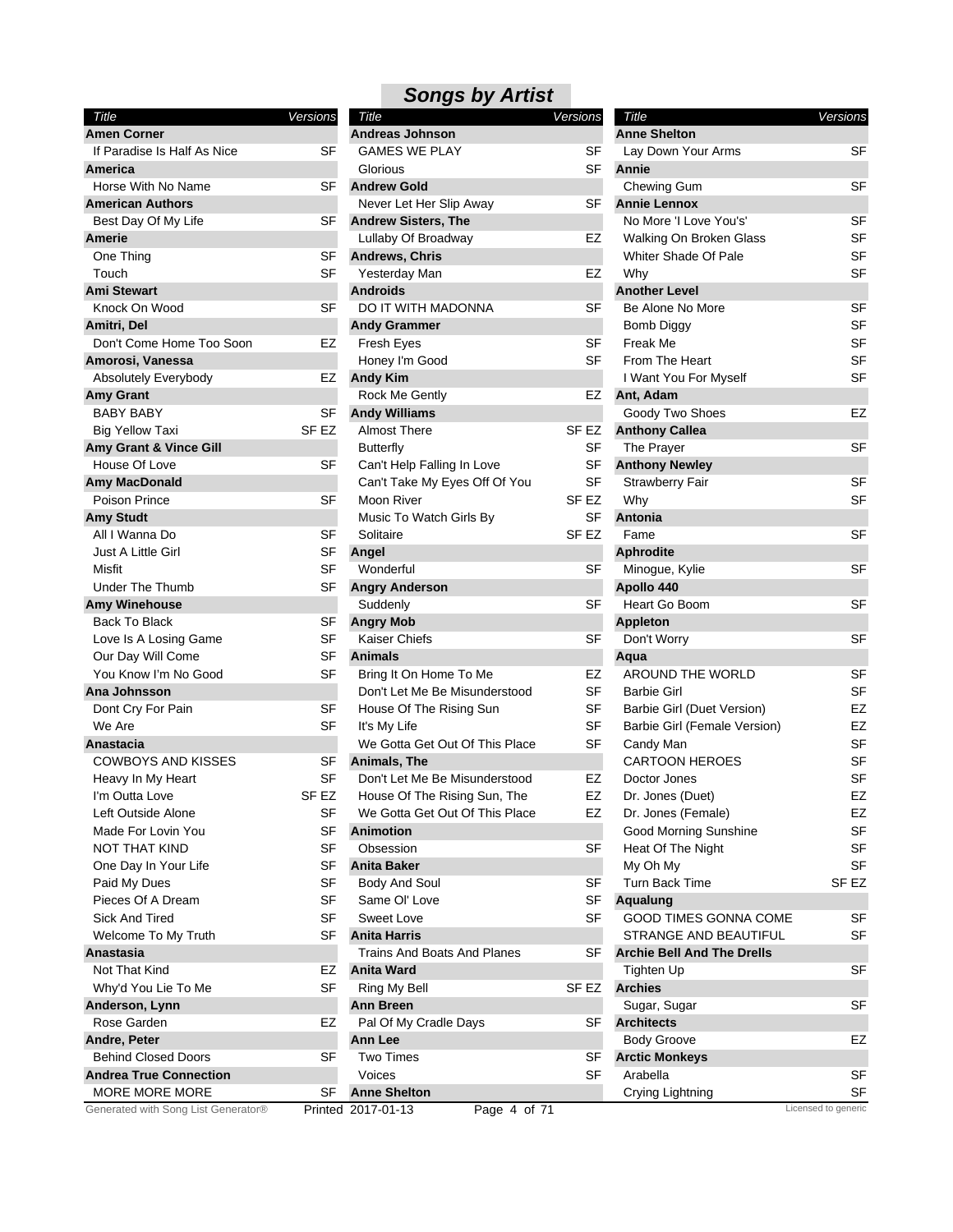| Title                               | Versions  |
|-------------------------------------|-----------|
| <b>Arctic Monkeys</b>               |           |
| Do I Wanna Know                     | SF        |
| Don't Sit Down Cause I've Movec     | SF        |
| Fluorescent Adolescent              | SF        |
| I Bet You Look Good On The Dar      | SF        |
| Snap Out Of It                      | SF        |
| <b>Teddy Picker</b>                 | SF        |
| Why'd You Only Call Me When Y       | <b>SF</b> |
| Arena, Tina                         |           |
| Chains                              | EZ        |
| <b>Areosmith</b>                    |           |
| Rag Doll                            | EZ        |
| Aretha Franklin                     |           |
| Chain Of Fools                      | EZ        |
| Deeper Love                         | SF        |
| Don't Play That Song                | SF        |
| I Knew You Were Waiting (For M      | EZ        |
| I Say A Little Prayer               | EZ        |
| I Say A Little Pyayer               | SF        |
| Natural Woman, A                    | EZ        |
| R-E-S-P-E-C-T                       | EZ        |
| Say A Little Prayer                 | <b>SF</b> |
| Think                               | SF EZ     |
| You Make Me Feel Like A Natura      | SF        |
| Aretha Franklin & G. Michael        |           |
| I Knew You Were Waiting For Me      | SF        |
| Argent                              |           |
| Hold Your Head Up                   | SF        |
| <b>Ariana Grande</b>                |           |
|                                     | SF        |
| Dangerous Woman                     | SF        |
| Focus<br>Into You                   |           |
| One Last Time                       | SF        |
|                                     | SF        |
| Ariana Grande & Nicki Minaj         |           |
| Side To Side                        | SF        |
| Ariana Grande & Weeknd              |           |
| Love Me Harder                      | SF        |
| Ariana Grande Feat. Zedd            |           |
| <b>Break Free</b>                   | SF        |
| Ariana Grande Ft Iggy Azalea        |           |
| Problem                             | SF        |
| AronChupa                           |           |
| I'm An Albatraoz                    | SF        |
| <b>Arrested Development</b>         |           |
| Mr Wendel                           | SF        |
| People Everyday                     | SF        |
| Arrow                               |           |
| Hot Hot Hot                         | SF        |
| <b>Art Garfunkel</b>                |           |
| <b>Bright Eyes</b>                  | SF        |
| <b>Artful Dodger</b>                |           |
| <b>MOVING TOO FAST</b>              | SF        |
| Please Don't Turn Me On             | SF EZ     |
| <b>REWIND</b>                       | SF        |
| <b>WOMAN TROUBLE</b>                | SF        |
| <b>Artful Dodger Feat Mel Blatt</b> |           |
| erated with Song List Generator®    |           |

| Title                               | <b>Versions</b> | Title                               | <b>Versions</b>  | Title                             | Versions                   |
|-------------------------------------|-----------------|-------------------------------------|------------------|-----------------------------------|----------------------------|
| <b>Arctic Monkeys</b>               |                 | <b>Artful Dodger Feat Mel Blatt</b> |                  | <b>Atomic Kitten</b>              |                            |
| Do I Wanna Know                     | SF              | <b>Twenty Four Seven</b>            | <b>SF</b>        | Someone Like Me                   | <b>SF</b>                  |
| Don't Sit Down Cause I've Movec     | SF              | <b>Arthur Brown</b>                 |                  | The Tide Is High                  | <b>SF</b>                  |
| <b>Fluorescent Adolescent</b>       | <b>SF</b>       | Fire                                | SF               | Whole Again                       | SF <sub>EZ</sub>           |
| I Bet You Look Good On The Dar      | SF              | <b>Arthur Conley</b>                |                  | You Are                           | <b>SF</b>                  |
| Snap Out Of It                      | SF              | <b>Sweet Soul Music</b>             | <b>SF</b>        | Audioslave                        |                            |
| Teddy Picker                        | SF              | <b>Arthur Move</b>                  |                  | Cochise                           | <b>SF</b>                  |
| Why'd You Only Call Me When Y       | SF              | Fire Brigade                        | SF               | Aurora                            |                            |
| Arena, Tina                         |                 | <b>Arthurhoneybus</b>               |                  | Half The World Away               | <b>SF</b>                  |
| Chains                              | EZ              | I Can't Let Maggie Go               | SF               | <b>Automatic</b>                  |                            |
| Areosmith                           |                 | <b>Artic Monkeys</b>                |                  | Monster                           | <b>SF</b>                  |
| Rag Doll                            | EZ              | When The Sun Goes Down (Scur        | SF               | Raoul                             | <b>SF</b>                  |
| Aretha Franklin                     |                 | Ash                                 |                  | Autumnsong                        |                            |
| Chain Of Fools                      | EZ              | Candy                               | <b>SF</b>        | <b>Manic Street Preachers</b>     | <b>SF</b>                  |
| Deeper Love                         | SF              | Life Less Ordinary                  | <b>SF</b>        | Avalon, Frankie                   |                            |
| Don't Play That Song                | SF              | Orpheus                             | SF               | <b>Beauty School Dropout</b>      | EZ                         |
|                                     | EZ              | Sometimes                           | <b>SF</b>        | Aventura                          |                            |
| I Knew You Were Waiting (For M      |                 |                                     |                  |                                   | <b>SF</b>                  |
| I Say A Little Prayer               | EZ              | <b>Star Crossed</b>                 | <b>SF</b>        | Dile Al Amor                      |                            |
| I Say A Little Pyayer               | SF              | Ashanti                             |                  | <b>Avicci</b>                     |                            |
| Natural Woman, A                    | EZ              | Don't Let Them                      | SF               | <b>Nights</b>                     | <b>SF</b>                  |
| R-E-S-P-E-C-T                       | EZ              | Foolish                             | <b>SF</b>        | <b>Avicci Ft. Robbie Williams</b> |                            |
| Say A Little Prayer                 | <b>SF</b>       | <b>HAPPY</b>                        | SF               | The Days                          | <b>SF</b>                  |
| Think                               | SF EZ           | Only U                              | <b>SF</b>        | <b>Avicii</b>                     |                            |
| You Make Me Feel Like A Natura      | SF              | <b>Ashford &amp; Simpson</b>        |                  | <b>Addicted To You</b>            | <b>SF</b>                  |
| Aretha Franklin & G. Michael        |                 | Solid                               | <b>SF</b>        | Hey Brother                       | <b>SF</b>                  |
| I Knew You Were Waiting For Me      | SF              | Solid As A Rock                     | EZ               | <b>Waiting For Love</b>           | <b>SF</b>                  |
| <b>Argent</b>                       |                 | <b>Ashlee Simpson</b>               |                  | <b>Avicii Ft. Aloe Blacc</b>      |                            |
| Hold Your Head Up                   | <b>SF</b>       | <b>Boyfriend</b>                    | <b>SF</b>        | Wake Me Up                        | <b>SF</b>                  |
| <b>Ariana Grande</b>                |                 | La La                               | <b>SF</b>        | Avicii FtSalem Al Fakir           |                            |
| Dangerous Woman                     | SF              | Pieces Of Me                        | <b>SF</b>        | You Make Me                       | <b>SF</b>                  |
| Focus                               | SF              | Ass Back Home (Clean Ver)           |                  | <b>Avicii Vs. Nicky Romero</b>    |                            |
| Into You                            | <b>SF</b>       | Gym Class Heroes & Neon Hitch       | SF               | I Could Be The One (Nicktim)      | <b>SF</b>                  |
| One Last Time                       | SF              | <b>Astley, Rick</b>                 |                  | Avril                             |                            |
| Ariana Grande & Nicki Minaj         |                 | Never Gonna Give You Up             | EZ               | Lavigne- Sk8er Boi                | <b>SF</b>                  |
| Side To Side                        | SF              | <b>Aston Gardner &amp; Dyke</b>     |                  | <b>Avril Lavigne</b>              |                            |
| Ariana Grande & Weeknd              |                 | <b>Resurrection Shuffle</b>         | <b>SF</b>        | Alice                             | <b>SF</b>                  |
| Love Me Harder                      | SF              | Aswad                               |                  | Complicated                       | <b>SF</b>                  |
| Ariana Grande Feat. Zedd            |                 | Don't Turn Around                   | <b>SF</b>        | Don't Tell Me                     | <b>SF</b>                  |
| <b>Break Free</b>                   | SF              | Shine                               | SF <sub>EZ</sub> | He Wasn't                         | <b>SF</b>                  |
| Ariana Grande Ft Iggy Azalea        |                 | <b>Ateens</b>                       |                  | I'm With You                      | $\ensuremath{\mathsf{SF}}$ |
| Problem                             | SF              | Mama Mia                            | SF               | KNOCKIN' ON HEAVEN'S DOOF         | <b>SF</b>                  |
| AronChupa                           |                 | <b>Athlete</b>                      |                  | <b>LOSING GRIP</b>                | <b>SF</b>                  |
| I'm An Albatraoz                    | <b>SF</b>       | <b>Half Light</b>                   | SF               | My Happy Ending                   | <b>SF</b>                  |
| <b>Arrested Development</b>         |                 | Tourist                             | <b>SF</b>        | Nobody's Fool                     | SF                         |
| Mr Wendel                           | SF              | Wires                               | <b>SF</b>        | Nobody's Home                     | <b>SF</b>                  |
| People Everyday                     | SF              | <b>Atlantic Starr</b>               |                  | Smile                             | <b>SF</b>                  |
|                                     |                 |                                     | <b>SF</b>        | When You're Gone                  | <b>SF</b>                  |
| Arrow                               |                 | Always                              |                  |                                   |                            |
| Hot Hot Hot                         | SF              | <b>Atomic Kitten</b>                |                  | <b>AWOLNATION</b>                 |                            |
| Art Garfunkel                       |                 | Be With You                         | SF               | Sail                              | <b>SF</b>                  |
| <b>Bright Eyes</b>                  | SF              | Cradle                              | <b>SF</b>        | <b>Aztec Camera</b>               |                            |
| <b>Artful Dodger</b>                |                 | <b>Eternal Flame</b>                | SF               | Somewhere In My Heart             | SF <sub>EZ</sub>           |
| MOVING TOO FAST                     | SF              | If You Come To Me                   | <b>SF</b>        | <b>BIG &amp; Friends</b>          |                            |
| Please Don't Turn Me On             | SF EZ           | It's OK                             | <b>SF</b>        | <b>Nasty Girl Notorious</b>       | <b>SF</b>                  |
| <b>REWIND</b>                       | SF              | Ladies Night                        | <b>SF</b>        | <b>B</b> Witched                  |                            |
| <b>WOMAN TROUBLE</b>                | <b>SF</b>       | LAST GOODBYE                        | <b>SF</b>        | I Shall Be There                  | <b>SF</b>                  |
| <b>Artful Dodger Feat Mel Blatt</b> |                 | Love Doesn't Have To Hurt           | <b>SF</b>        |                                   |                            |
| Generated with Song List Generator® |                 | Printed 2017-01-13<br>Page 5 of 71  |                  |                                   | Licensed to generic        |

| Title                             | Versions |           |
|-----------------------------------|----------|-----------|
| <b>Atomic Kitten</b>              |          |           |
| Someone Like Me                   |          | SF        |
| The Tide Is High                  |          | SF        |
| Whole Again                       |          | SF EZ     |
| You Are                           |          | SF        |
| <b>Audioslave</b>                 |          |           |
| Cochise                           |          | SF        |
| Aurora                            |          |           |
| Half The World Away               |          | SF        |
| <b>Automatic</b>                  |          |           |
| Monster                           |          | SF        |
| Raoul                             |          | SF        |
| Autumnsong                        |          |           |
| Manic Street Preachers            |          | SF        |
| Avalon, Frankie                   |          |           |
| Beauty School Dropout             |          | EZ        |
| Aventura                          |          |           |
| Dile Al Amor                      |          | SF        |
| Avicci                            |          |           |
| Nights                            |          | SF        |
| <b>Avicci Ft. Robbie Williams</b> |          |           |
| The Days                          |          | SF        |
| Avicii                            |          |           |
| <b>Addicted To You</b>            |          | SF        |
| Hey Brother                       |          | SF        |
| <b>Waiting For Love</b>           |          | SF        |
| <b>Avicii Ft. Aloe Blacc</b>      |          |           |
| Wake Me Up                        |          | SF        |
| Avicii FtSalem Al Fakir           |          |           |
| You Make Me                       |          | SF        |
| <b>Avicii Vs. Nicky Romero</b>    |          |           |
| I Could Be The One (Nicktim)      |          | SF        |
| Avril                             |          |           |
| Lavigne- Sk8er Boi                |          | SF        |
| <b>Avril Lavigne</b>              |          |           |
| Alice                             |          | SF        |
| Complicated                       |          | SF        |
| Don't Tell Me                     |          | SF        |
| He Wasn't                         |          | SF        |
| I'm With You                      |          | SF        |
| KNOCKIN' ON HEAVEN'S DOOF         |          | SF        |
| <b>LOSING GRIP</b>                |          | SF        |
| My Happy Ending                   |          | <b>SF</b> |
| Nobody's Fool                     |          | SF        |
| Nobody's Home                     |          | <b>SF</b> |
| Smile                             |          | SF        |
| When You're Gone                  |          | SF        |
| <b>AWOLNATION</b>                 |          |           |
| Sail                              |          | SF        |
| <b>Aztec Camera</b>               |          |           |
| Somewhere In My Heart             |          | SF EZ     |
| <b>BIG &amp; Friends</b>          |          |           |
| <b>Nasty Girl Notorious</b>       |          | SF        |
| <b>B</b> Witched                  |          |           |
| I Shall Be There                  |          | SF        |
|                                   |          |           |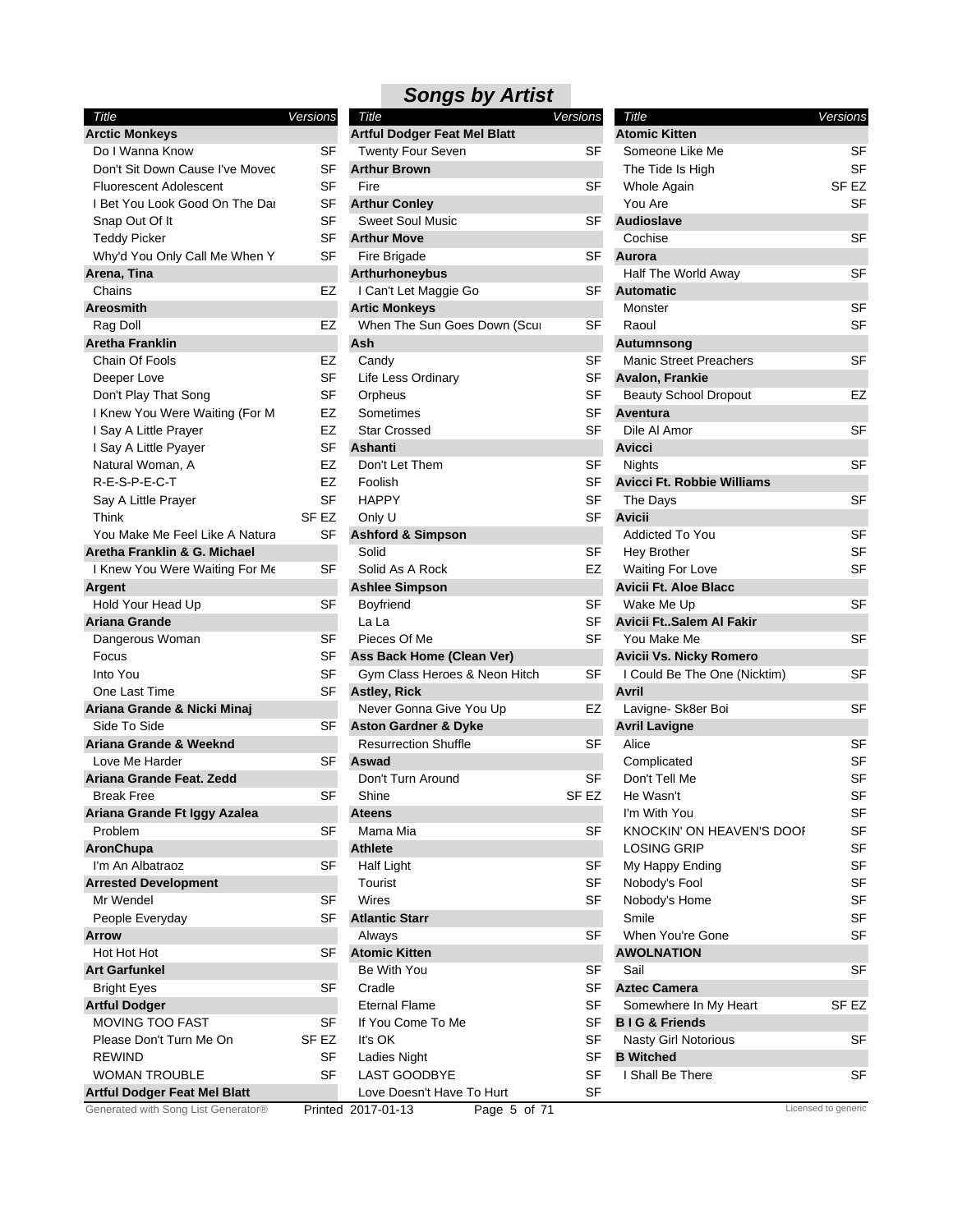| Title                               | Versions  |
|-------------------------------------|-----------|
| B, Katy                             |           |
| <b>Broken Record</b>                | SF        |
| <b>B.J. Thomas</b>                  |           |
| Hooked On A Feeling                 | SF        |
| B.O.B                               |           |
| I'll Be In The Sky                  | SF        |
| B2K & P. Diddy                      |           |
| Bump, Bump, Bump                    | EZ        |
| <b>B52s</b>                         |           |
| Love Shack                          | SF        |
| <b>B-52's, The</b>                  |           |
| Love Shack                          | EZ        |
| <b>Baby D</b>                       |           |
| Let Me Be Your Fantasy              | SF        |
| <b>Baby Love</b>                    |           |
| Supremes                            | SF        |
| <b>Babybird</b>                     |           |
| Bad Old Man                         | SF        |
| <b>Babylon Zoo</b>                  |           |
| Spaceman                            | SF EZ     |
| <b>Babyshambles</b>                 |           |
| Forever                             | SF        |
| <b>Baccara</b>                      |           |
| Yes Sir I Can Boogie                | SF        |
| <b>Bachelors</b>                    |           |
| Charmaine                           | <b>SF</b> |
| Diane                               | SF        |
| <b>Bachelors, The</b>               |           |
| Diane                               | EZ        |
| <b>Bachman Turner Overdrive</b>     |           |
| You Ain't Seen Nothing Yet          | SF EZ     |
| <b>Backstreet Boys</b>              |           |
| All I Have To Give                  | SF        |
| As Long As You Love Me              | SF        |
| CALL                                | SF        |
| Drowning                            | SF        |
| Everybody (Backstreets Back)        | SF        |
| Get Another Boyfriend               | SF        |
| I Still                             | SF        |
| I Want It That Way                  | SF        |
| Incomplete                          | <b>SF</b> |
| Just Want You To Know               | SF        |
| Larger Than Life                    | SF        |
| MORE THAN THAT                      | SF        |
| ONE                                 | SF        |
| Show Me The Meaning Of Being        | SF        |
| <b>Backstreet Boys, The</b>         |           |
| All I Have To Give                  | EZ        |
| Anything For You                    | EZ        |
| Anywhere For You                    | EZ        |
| As Long As You Love Me              | EZ        |
| Call, The                           | EZ        |
| Everybody (Backstreet's Back)       | EZ        |
| Get Down                            | EZ        |
| More Than This                      | EZ        |
| Shape Of My Heart                   | EZ        |
| Generated with Song List Generator® | Printec   |

| Title                               | <b>Versions</b> | Title                                                  | <b>Versions</b>  | Title                                      | Versions            |
|-------------------------------------|-----------------|--------------------------------------------------------|------------------|--------------------------------------------|---------------------|
| B, Katy                             |                 | <b>Bad Company</b>                                     |                  | <b>Barbra Streisand &amp; Donna Summer</b> |                     |
| <b>Broken Record</b>                | <b>SF</b>       | Feel Like Makin' Love                                  | EZ               | No More Tears                              | <b>SF</b>           |
| <b>B.J. Thomas</b>                  |                 | <b>Bad Manners</b>                                     |                  | <b>Barbra Tucker</b>                       |                     |
| Hooked On A Feeling                 | SF              | Lip Up Fatty                                           | EZ               | Everybody Dance (The Horn Son              | <b>SF</b>           |
| B.O.B                               |                 | <b>Special Brew</b>                                    | <b>SF</b>        | <b>Barenaked Ladies</b>                    |                     |
| I'll Be In The Sky                  | <b>SF</b>       | <b>Bad Meets Evil &amp; Bruno Mars</b>                 |                  | One Week                                   | <b>SF</b>           |
| B2K & P. Diddy                      |                 | Lighters (Clean Version)                               | SF               | <b>Baron Hotshots</b>                      |                     |
| Bump, Bump, Bump                    | EZ              | <b>Baddiel &amp; Skinner &amp; The Lightning Seeds</b> |                  | Snoopy Vs The Red                          | SF                  |
| <b>B52s</b>                         |                 | Three Lions '98                                        | EZ               | <b>Barry</b>                               |                     |
| Love Shack                          | SF              | <b>Baddiel Skinner &amp; Lightning Seeds</b>           |                  | It's A Miracle                             | <b>SF</b>           |
| <b>B-52's, The</b>                  |                 | Three Lions '98                                        | SF               | <b>Barry Blue</b>                          |                     |
| Love Shack                          | EZ              | <b>Badfinger</b>                                       |                  | DANCING ON A SATURDAY NIC                  | SF                  |
| Baby D                              |                 | Come & Get It                                          | SF <sub>EZ</sub> | DO YOU WANNA DANCE                         | SF                  |
| Let Me Be Your Fantasy              | SF              | <b>Badly Drawn Boy</b>                                 |                  | <b>Barry Manilow</b>                       |                     |
| <b>Baby Love</b>                    |                 | <b>DISILLUSION</b>                                     | SF               | Can't Smile Without You                    | EZ                  |
| Supremes                            | SF              | PISSING IN THE WIND                                    | SF               | Copacabana                                 | SF <sub>EZ</sub>    |
| <b>Babybird</b>                     |                 | <b>Baha Men</b>                                        |                  | I Write The Songs                          | EZ                  |
| Bad Old Man                         | SF              | Move It Like This                                      | SF               | Mandy                                      | EZ                  |
| <b>Babylon Zoo</b>                  |                 | YOU ALL DAT                                            | <b>SF</b>        | One Voice                                  | SF                  |
| Spaceman                            | SF EZ           | <b>Baha Men, The</b>                                   |                  | Somewhere In The Night                     | SF                  |
| Babyshambles                        |                 | Who Let The Dogs Out                                   | EZ               | When October Goes                          | SF                  |
| Forever                             | SF              | You All Dat                                            | EZ               | <b>Barry White</b>                         |                     |
| Baccara                             |                 | <b>Bakermat</b>                                        |                  |                                            | SF                  |
|                                     | SF              | Teach Me                                               | SF               | Can't Get Enough Of Your Love              | SF                  |
| Yes Sir I Can Boogie                |                 |                                                        |                  | Just The Way You Are<br>Let The Music Play | <b>SF</b>           |
| Bachelors                           |                 | <b>Baldry, Long John</b>                               |                  |                                            | SF                  |
| Charmaine                           | SF              | Let The Heartache Begin                                | EZ               | Your The First My Last My Every            |                     |
| Diane                               | SF              | <b>Baltamore</b>                                       |                  | You're The First, My Last, My Eve          | EZ                  |
| <b>Bachelors, The</b>               |                 | <b>Tarzan Boy</b>                                      | SF               | <b>Bars &amp; Melody</b>                   |                     |
| Diane                               | EZ              | <b>Bananarama</b>                                      |                  | Keep Smiling                               | <b>SF</b>           |
| <b>Bachman Turner Overdrive</b>     |                 | Na Na Hey Hey Kiss Him Goodby                          | EZ               | <b>Basement Jaxx</b>                       |                     |
| You Ain't Seen Nothing Yet          | SF EZ           | <b>NATHAN JONES</b>                                    | SF               | Hush Boy                                   | SF                  |
| Backstreet Boys                     |                 | <b>Robert DeNiro's Waiting</b>                         | <b>SF</b>        | <b>Red Alert</b>                           | SF <sub>EZ</sub>    |
| All I Have To Give                  | SF              | Venus                                                  | SF <sub>EZ</sub> | Romeo                                      | SF                  |
| As Long As You Love Me              | SF              | <b>Band Aid</b>                                        |                  | <b>Basment Jaxx</b>                        |                     |
| CALL                                | SF              | Do They Know It's Christmas                            | SF               | Good Luck                                  | <b>SF</b>           |
| Drowning                            | <b>SF</b>       | <b>Band Aid 20</b>                                     |                  | <b>Bass, Fontella</b>                      |                     |
| Everybody (Backstreets Back)        | SF              | Do They Know It's Christmas                            | SF               | Rescue Me                                  | EZ                  |
| Get Another Boyfriend               | SF              | <b>Band Aid 30</b>                                     |                  | <b>Basshunter</b>                          |                     |
| I Still                             | SF              | Do They Know It's Christmas-                           | SF               | All I Ever Wanted                          | <b>SF</b>           |
| I Want It That Way                  | SF              | <b>Band Of Gold</b>                                    |                  | Angel In The Night                         | <b>SF</b>           |
| Incomplete                          | SF              | Freda Payne                                            | SF               | Now You're Gone                            | SF                  |
| Just Want You To Know               | SF              | <b>Bangles</b>                                         |                  | <b>Bastille</b>                            |                     |
| Larger Than Life                    | <b>SF</b>       | <b>Eternal Flames</b>                                  | <b>SF</b>        | <b>Bad Blood</b>                           | SF                  |
| MORE THAN THAT                      | SF              | Manic Monday                                           | SF <sub>EZ</sub> | Flaws                                      | SF                  |
| <b>ONE</b>                          | <b>SF</b>       | Walk Like An Egyptian                                  | SF EZ            | Good Grief                                 | SF                  |
| Show Me The Meaning Of Being        | SF              | <b>Barbara Dickson</b>                                 |                  | Laura Palmer                               | SF                  |
| <b>Backstreet Boys, The</b>         |                 | Caravan Song                                           | <b>SF</b>        | Of The Night                               | SF                  |
| All I Have To Give                  | EZ              | <b>Barbra Streisand</b>                                |                  | Pompeii                                    | SF                  |
| Anything For You                    | EZ              | Evergreen                                              | EZ               | <b>Bat For Lashes</b>                      |                     |
| Anywhere For You                    | EZ              | People                                                 | EZ               | Sunday Love                                | <b>SF</b>           |
| As Long As You Love Me              | EZ              | Second Hand Rose                                       | EZ               | <b>Bauhaus</b>                             |                     |
| Call, The                           | EZ              | Somewhere                                              | EZ               | Kick In The Eye                            | SF                  |
| Everybody (Backstreet's Back)       | EZ              | Way We Were, The                                       | EZ               | <b>Baxtor, Toni</b>                        |                     |
| Get Down                            | EZ              | Woman In Love, A                                       | EZ               | Unbreak My Heart                           | EZ                  |
| More Than This                      | EZ              | <b>Barbra Streisand &amp; Celine Dion</b>              |                  | <b>Bay City Rollers</b>                    |                     |
| Shape Of My Heart                   | EZ              | Tell Him                                               | SF               | Bye Bye Baby                               | SF                  |
| Generated with Song List Generator® |                 | Printed 2017-01-13<br>Page 6 of 71                     |                  |                                            | Licensed to generic |
|                                     |                 |                                                        |                  |                                            |                     |

| Title                                      | <b>Versions</b>  |
|--------------------------------------------|------------------|
| <b>Barbra Streisand &amp; Donna Summer</b> |                  |
| No More Tears                              | SF               |
| <b>Barbra Tucker</b>                       |                  |
| Everybody Dance (The Horn Son              | SF               |
| <b>Barenaked Ladies</b>                    |                  |
| One Week                                   | SF               |
| <b>Baron Hotshots</b>                      |                  |
| Snoopy Vs The Red                          | SF               |
| <b>Barry</b>                               |                  |
| It's A Miracle                             | SF               |
| <b>Barry Blue</b>                          |                  |
| DANCING ON A SATURDAY NK                   | SF               |
| DO YOU WANNA DANCE                         | SF               |
| <b>Barry Manilow</b>                       |                  |
| Can't Smile Without You                    | EZ               |
| Copacabana                                 | SF <sub>EZ</sub> |
| I Write The Songs                          | EZ               |
| Mandy                                      | EZ               |
| One Voice                                  | SF               |
| Somewhere In The Night                     | SF               |
| <b>When October Goes</b>                   | SF               |
| <b>Barry White</b>                         |                  |
| Can't Get Enough Of Your Love              | SF               |
| Just The Way You Are                       | SF               |
| Let The Music Play                         | SF               |
| Your The First My Last My Every            | SF               |
| You're The First, My Last, My Eve          | EZ               |
| <b>Bars &amp; Melody</b>                   |                  |
| Keep Smiling                               | SF               |
| <b>Basement Jaxx</b>                       |                  |
| Hush Boy                                   | <b>SF</b>        |
| <b>Red Alert</b>                           | SF EZ            |
| Romeo                                      | SF               |
| <b>Basment Jaxx</b>                        |                  |
| Good Luck                                  | <b>SF</b>        |
| <b>Bass, Fontella</b>                      |                  |
| Rescue Me                                  | EZ               |
| <b>Basshunter</b>                          |                  |
| All I Ever Wanted                          | SF               |
| Angel In The Night                         | SF               |
| Now You're Gone                            | SF               |
| Bastille                                   |                  |
| <b>Bad Blood</b>                           | SF               |
| <b>Flaws</b>                               | SF               |
| Good Grief                                 | SF               |
| Laura Palmer                               | SF               |
| Of The Night                               | SF               |
| Pompeii                                    | SF               |
| <b>Bat For Lashes</b>                      |                  |
| Sunday Love                                | SF               |
| Bauhaus                                    |                  |
| Kick In The Eye                            | SF               |
| <b>Baxtor, Toni</b>                        |                  |
| Unbreak My Heart                           | EZ               |
| <b>Bay City Rollers</b>                    |                  |
| Bye Bye Baby                               | SF               |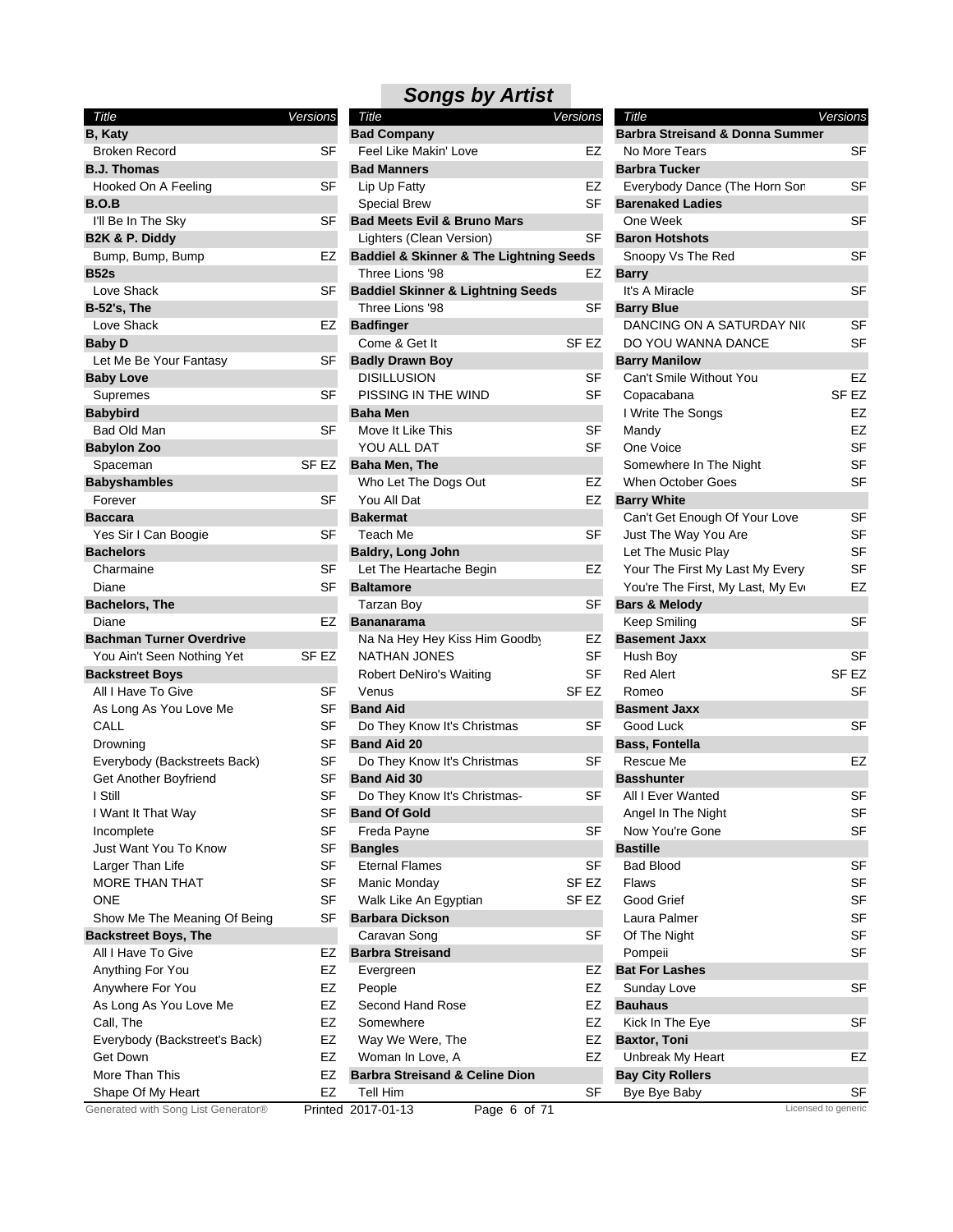| Title                        | Versions         |
|------------------------------|------------------|
| <b>Bay City Rollers</b>      |                  |
| Give A Little Love           | SF               |
| Shang A Lang                 | SF               |
| <b>Summer Love Sensation</b> | SF               |
| <b>Bay City Rollers, The</b> |                  |
| Bye Bye Baby                 | EZ               |
| Bayley, Aaron                |                  |
| I Get A Kick Out Of You      | EZ               |
| Baz                          |                  |
| SMILE TO SHINE               | SF               |
| <b>Bblue</b>                 |                  |
| Fly By                       | SF               |
| <b>BBMak</b>                 |                  |
| <b>Back Here</b>             | EZ               |
| Ghost Of You & Me            | EZ               |
| <b>Beach Boys</b>            |                  |
| Barbara Ann                  | SF               |
| California Girls             | SF               |
| Fun Fun Fun                  | SF               |
| <b>God Only Knows</b>        | SF               |
| <b>Good Vibrations</b>       | SF <sub>EZ</sub> |
| I Can Hear Music             | SF               |
| <b>Beach Boys, The</b>       |                  |
| Barbara Ann                  | EZ               |
| California Girls             | EZ               |
| Fun, Fun, Fun                | EZ               |
| <b>God Only Knows</b>        | EZ               |
| Surfin' U.S.A.               | EZ               |
| Wouldn't It Be Nice          | EZ               |
| <b>Bear's Den</b>            |                  |
| <b>Auld Wives</b>            | SF               |
| <b>Beat</b>                  |                  |
| Mirror In The Bathroom       | SF               |
| <b>Beatles</b>               |                  |
| 8 Days A Week                | EZ               |
| A Day In The Life            | SF               |
| All My Loving                | EZ               |
| All You Need Is Love         | EZ               |
| And I Love Her               | EZ               |
| Back In The USSR             | SF               |
| Back In The U.S.S.R.         | EZ               |
| Ballad Of John & Yoko        | EZ               |
| Can't Buy Me Love            | EZ               |
| Come Together                | EZ               |
| Day In The Life              | EZ               |
| Day Tripper                  | SF EZ            |
| Do You Want To Know A Secret | EZ               |
| Don't Let Me Down            |                  |
|                              | SF               |
| Drive My Car                 | EZ               |
| <b>Eleanor Rigby</b>         | SF               |
| Fool On The Hill             | EZ               |
| From Me To You               | EZ               |
| Girl                         | EZ               |
| Hard Day'S Night             | EZ               |
| Hello Goodbye                | EZ               |
| Help!                        | EZ               |

| I | Title                                    | <u>Ve</u> rsions |                        |
|---|------------------------------------------|------------------|------------------------|
|   | <b>Beatles</b>                           |                  |                        |
|   | Here Comes The Sun                       |                  | SF                     |
|   | I Feel Fine                              |                  | EZ                     |
|   | I Saw Her Standing There                 |                  | EZ                     |
|   | I Want To Hold Your Hand                 |                  | EZ                     |
|   | In My Life                               |                  | SF                     |
|   | Lady Madonna                             |                  | SF <sub>EZ</sub>       |
|   | Let It Be                                |                  | SF <sub>EZ</sub>       |
|   | Long And Winding Road                    |                  | SF                     |
|   | Love Me Do                               |                  | SF <sub>EZ</sub>       |
|   | Lovely Rita                              |                  | <b>SF</b>              |
|   | Lucy In The Sky With Diamonds            |                  | EZ                     |
|   | Michelle                                 |                  | EZ                     |
|   | Norwegian Wood (This Bird Has            |                  | EZ                     |
|   | Nowhere Man                              |                  | SF EZ                  |
|   | Paperback Writer                         |                  | SF                     |
|   | Penny Lane                               |                  | EZ                     |
|   | Please Please Me                         |                  | SF                     |
|   | Sgt. Pepper's Lonely Heart's Clut        |                  | <b>SF</b>              |
|   | She Loves You                            |                  | SF <sub>EZ</sub>       |
|   | She's Leaving Home                       |                  | SF                     |
|   | Something                                |                  | EZ                     |
|   | <b>Strawberry Fields Forever</b>         |                  | SF <sub>EZ</sub>       |
|   | <b>Ticket To Ride</b>                    |                  | EZ                     |
|   | We Can Work It Out                       |                  | EZ                     |
|   | When I'm Sixty-Four                      |                  | EZ                     |
|   | With A Little Help From My Frieno        |                  | EZ                     |
|   | <b>Yellow Submarine</b>                  |                  | EZ                     |
|   | Yesterday                                |                  | EZ                     |
|   | You've Got To Hide Your Love Ay          |                  | SF <sub>EZ</sub>       |
|   | <b>Beats International</b>               |                  |                        |
|   | Dub Be Good To Me                        |                  | SF                     |
|   | <b>Beautiful Monster</b>                 |                  |                        |
|   | Ne-Yo                                    |                  | SF                     |
|   | <b>Beautiful South</b><br>A Little Time  |                  |                        |
|   | <b>Closer Than Most</b>                  |                  | SF<br>EZ               |
|   |                                          |                  | SF                     |
|   | Dumb                                     |                  | SF                     |
|   | How Long's A Tear Take To Dry            |                  |                        |
|   | Manchester                               |                  | SF                     |
|   | Perfect 10                               |                  | SF                     |
|   | <b>Prettiest Eyes</b>                    |                  | SF<br>SF <sub>EZ</sub> |
|   | Rotterdam                                |                  |                        |
|   | <b>Beautiful South, The</b><br>Rotterdam |                  |                        |
|   | Beck, Jeff                               |                  | EZ                     |
|   | Hi Ho Silver Lining                      |                  | EZ                     |
|   | <b>Bedouin</b>                           |                  |                        |
|   | Soundclash When The Night Fee            |                  | SF                     |
|   | <b>Bee Gees</b>                          |                  |                        |
|   | How Deep Is Your Love                    |                  | EZ                     |
|   | I've Gotta Get A Message To You          |                  | EZ                     |
|   | Jive Talkin'                             |                  | EZ                     |
|   | Massachusetts                            |                  | SF EZ                  |
|   | Night Fever                              |                  | EZ                     |
|   | Run To Me                                |                  | SF                     |
|   |                                          |                  |                        |

#### THIS IS WHERE I CAME IN SF Words EZ You Win Again **EZ** Circles In The Sand SF Heaven Is A Place On Earth EZ Leave A Light On SF Summer Rain SF If I Said You Have A Beautiful Bo SF Let Your Love Flow SF EZ The Clapping Song SF *Title Versions* **Bee Gees** Stayin' Alive EZ **Bees Gees** Staying Alive SF **Beetlejuice** Jump In Line (Shake Shake) SF **Belafonte, Harry** Day-O (TheBanana Boat Song) EZ **Belinda Carisle** Heaven Is A Place On Earth SF **Belinda Carlisle** (We Want) The Same Thing SF **Bellamy Brothers** If I Said You Had A Beautiful Bod EZ **Belle Amie** Girls Up **SF Belle Stars** Sign Of The Times SF EZ **Bellefire** PERFECT BLISS SF **Bellfire** All I Want Is You EZ **Ben Adams** Sorry SF SERIES SERIES SERIES SERIES SERIES SERIES SERIES SERIES SERIES SERIES SERIES SERIES SERIES SERIES SERIES SERIES SERIES SERIES SERIES SERIES SERIES SERIES SERIES SERIES SERIES SERIES SERIES SERIES SERIES SERIES SER **Ben E. King,** Stand By Me **EZ Ben Folds Five** Battle Of Who Could Care Less SF **Ben Haenow** Something I Need SF **Ben Haenow & Kelly Clarkson** Second Hand Heart SF **Ben Howard** Keep Your Head Up SF **Ben Moody Feat Anastacia** Everything Burns SF **Benny Benassi And Chris Brown** Paradise SF **Benny Hill** Ernie (The Fastest Milkman In The SF **Berlin** Take My Breath Away SF EZ **Bernard Bresslaw** Mad Passionate Love **SF Bernard Cribbins** Hole In The Ground SF

Generated with Song List Generator® Printed 2017-01-13 Page 7 of 71 Licensed to generic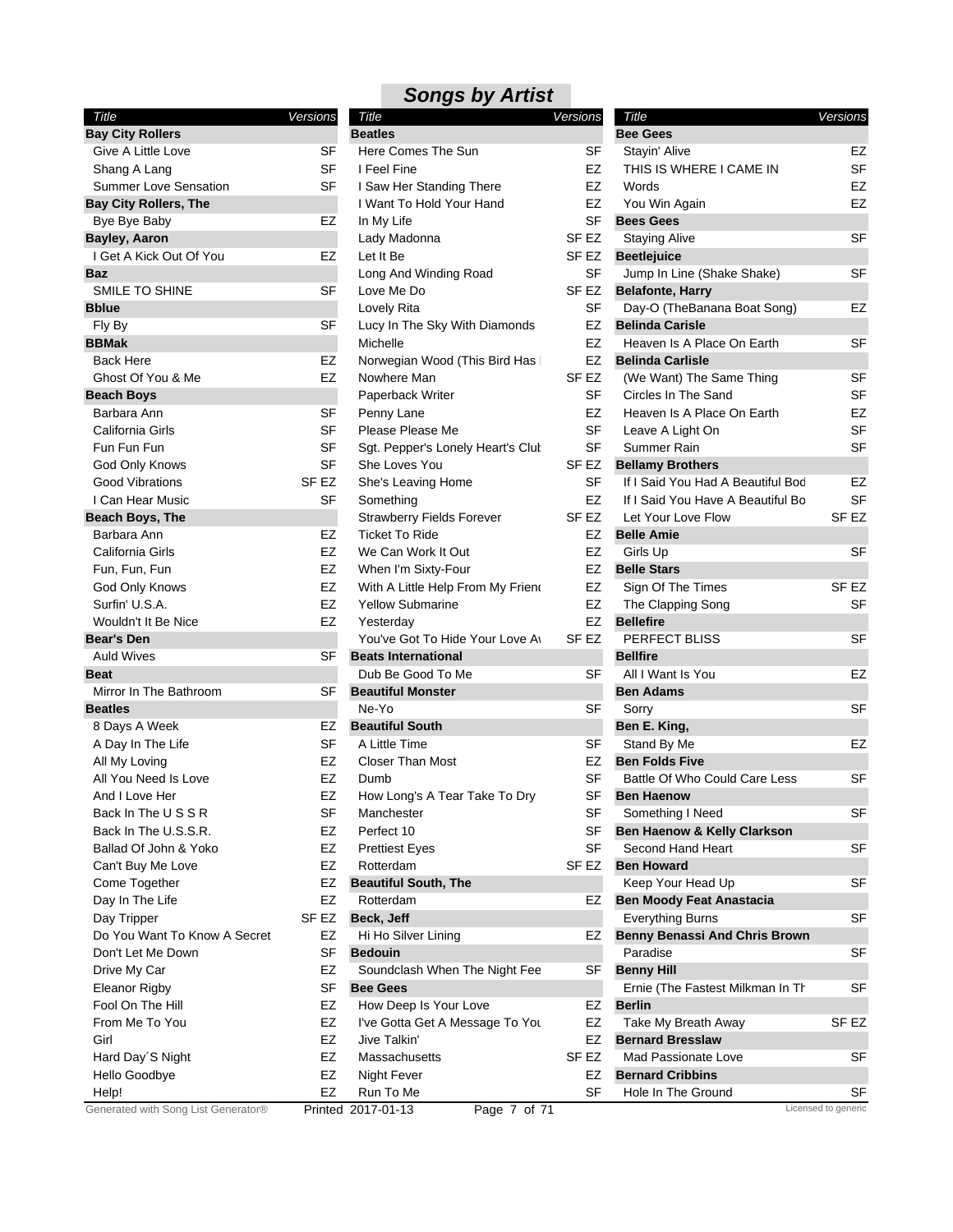| Title                                     | Versions |   |
|-------------------------------------------|----------|---|
| <b>Bernard Cribbins</b>                   |          | E |
| <b>Right Said Fred</b>                    | SF       |   |
| Berri                                     |          | E |
| Sunshine After The Rain                   | SF       |   |
| Berry, Dave                               |          |   |
| Crying Game, The                          | EZ       |   |
| <b>Bette Midler</b>                       |          |   |
| Boogie Woogie Bugle Boy                   | EZ       | E |
| From A Distance                           | SF EZ    |   |
| Rose, The                                 | EZ       | E |
| The Rose                                  | SF       |   |
| <b>Betty Boo</b>                          |          |   |
| Doin' The Do                              | SF       |   |
| <b>Beverley Craven</b>                    |          | E |
| Promise Me                                | SF       |   |
| <b>Beverley Knight</b>                    |          | E |
| Come As You Are                           | SF       |   |
| Middle Of Love                            | SF       | E |
| Piece Of My Heart                         | SF       |   |
| Shoulda Woulda Coulda                     | SF       |   |
| <b>Beverley Knight &amp; Jamie Cullum</b> |          |   |
| <b>Private Number</b>                     | SF       | E |
| <b>Beverly Knight</b>                     |          |   |
| Get Up                                    | SF       | Е |
| Keep This Fire Burning                    | SF       |   |
| No Man's Land                             | SF       | B |
| Shoulda, Woulda, Coulda                   | EZ       |   |
| <b>Bewitched</b>                          |          |   |
| C'Est La Vie                              | EZ       |   |
| <b>JUMP DOWN</b>                          | SF       |   |
| To You I Belong                           | SF       | E |
| <b>Beyonce</b>                            |          |   |
| $7 - 11$                                  | SF       |   |
| Best Thing I Never Had                    | SF       | E |
| <b>Broken Hearted Girl</b>                | SF       |   |
| Check On It                               | SF       |   |
| Countdown (Clean Ver)                     | SF       |   |
| End Of Time                               | SF       | E |
| Halo                                      | SF       |   |
| Hold Up [SF Karaoke]                      | SF       |   |
| If I Were A Boy                           | SF       | B |
| Irreplaceable                             | SF       |   |
| Listen                                    | SF       |   |
| Love On Top                               | SF       |   |
| Me Myself And I                           | SF       |   |
| Naughty Girl                              | SF       |   |
| Partition                                 | SF       |   |
| Ring The Alarm                            | SF       | E |
| Single Ladies (Put A Ring On It)          | SF       |   |
| Work It Out                               | SF       |   |
| Beyonce & Jay Z                           |          | E |
| Crazy In Love                             | SF       |   |
| Beyonce Ft. Jay-Z                         |          |   |
| Drunk In Love                             | SF       | E |
| <b>Beyonce Video</b>                      |          |   |
| Phone                                     | SF       |   |

| <b>Songs by Artist</b> |  |  |
|------------------------|--|--|
|                        |  |  |

| Title                               | <b>Versions</b> | Title                                | <b>Versions</b>  | Title                                    | Versions            |
|-------------------------------------|-----------------|--------------------------------------|------------------|------------------------------------------|---------------------|
| <b>Bernard Cribbins</b>             |                 | <b>Beyonce With Sean Paul</b>        |                  | <b>Billy Fury</b>                        |                     |
| <b>Right Said Fred</b>              | <b>SF</b>       | Baby Boy                             | <b>SF</b>        | Jealousy                                 | SF                  |
| Berri                               |                 | <b>Biffy Clyro</b>                   |                  | Last Night Was Made For Love             | SF                  |
| Sunshine After The Rain             | SF              | <b>Animal Style</b>                  | SF               | Like I've Never Been Gone                | SF                  |
| Berry, Dave                         |                 | <b>Biblical</b>                      | <b>SF</b>        | Once Upon A Dream                        | SF                  |
| Crying Game, The                    | EZ              | <b>Black Chandelier</b>              | <b>SF</b>        | When Will You Say I Love You             | SF                  |
| <b>Bette Midler</b>                 |                 | <b>Wolves Of Winter</b>              | SF               | <b>Wondrous Place</b>                    | SF                  |
| Boogie Woogie Bugle Boy             | EZ              | <b>Big Bopper</b>                    |                  | <b>Billy Idol</b>                        |                     |
| From A Distance                     | SF EZ           | <b>Chantilly Lace</b>                | SF               | Cradle Of Love                           | EZ                  |
| Rose, The                           | EZ              | <b>Big Brovaz</b>                    |                  | <b>DANCING WITH MYSELF</b>               | <b>SF</b>           |
| The Rose                            | <b>SF</b>       | Baby Boy                             | SF               | Hot In The City                          | SF                  |
| Betty Boo                           |                 | OK                                   | <b>SF</b>        | <b>Rebel Yell</b>                        | EZ                  |
| Doin' The Do                        | <b>SF</b>       | We Wanna Thank You                   | <b>SF</b>        | WHITE WEDDING                            | <b>SF</b>           |
| <b>Beverley Craven</b>              |                 | <b>Big Dee Irwin</b>                 |                  | <b>Billy J Kramer &amp; The Dakotas</b>  |                     |
| Promise Me                          | SF              | Swinging On A Star                   | <b>SF</b>        | Bad To Me                                | <b>SF</b>           |
| <b>Beverley Knight</b>              |                 | <b>Big Mountain</b>                  |                  | Little Children                          | SF                  |
| Come As You Are                     | <b>SF</b>       | Baby I Love Your Way                 | EZ               | Trains & Boats & Planes                  | <b>SF</b>           |
| Middle Of Love                      | SF              | <b>Bill Haley &amp; The Comets</b>   |                  | <b>Billy J Kramer And The Dakota</b>     |                     |
| Piece Of My Heart                   | <b>SF</b>       | <b>Rock Around The Clock</b>         | SF               | Do You Want To Know A Secret             | <b>SF</b>           |
| Shoulda Woulda Coulda               | <b>SF</b>       | See You Later Alligator              | EZ               | <b>Billy J. Kramer &amp; The Dakotas</b> |                     |
| Beverley Knight & Jamie Cullum      |                 | Shake, Rattle & Roll                 | EZ               | Do You Want To Know A Secret             | EZ                  |
| <b>Private Number</b>               | SF              | <b>Bill Haley And The Comets</b>     |                  | Little Children                          | EZ                  |
|                                     |                 |                                      | <b>SF</b>        |                                          |                     |
| <b>Beverly Knight</b>               |                 | See You Later Alligator              |                  | <b>Billy Joel</b>                        | SF                  |
| Get Up                              | SF              | <b>Bill Medley And Jennifer Warn</b> |                  | All About Soul                           | <b>SF</b>           |
| Keep This Fire Burning              | <b>SF</b>       | I'VE HAD THE TIME OF MY LIFE         | <b>SF</b>        | An Innocent Man                          |                     |
| No Man's Land                       | SF              | <b>Bill Withers</b>                  |                  | Honesty                                  | EZ                  |
| Shoulda, Woulda, Coulda             | EZ              | Ain't No Sunshine                    | EZ               | It's Still Rock & Roll To Me             | EZ                  |
| Bewitched                           |                 | Lean On Me                           | SF <sub>EZ</sub> | Just The Way You Are                     | EZ                  |
| C'Est La Vie                        | EZ              | Lonely Day                           | <b>SF</b>        | Leningrad                                | SF                  |
| <b>JUMP DOWN</b>                    | <b>SF</b>       | Lovely Day                           | EZ               | Minor Variation                          | SF                  |
| To You I Belong                     | SF              | <b>Billie</b>                        |                  | <b>River Of Dreams</b>                   | EZ                  |
| <b>Beyonce</b>                      |                 | Because We Want To                   | SF               | Scenes From An Italian Restaura          | <b>SF</b>           |
| $7 - 11$                            | SF              | Honey To The Bee                     | <b>SF</b>        | <b>Storm Front</b>                       | <b>SF</b>           |
| Best Thing I Never Had              | SF              | <b>Billie Jo Spears</b>              |                  | Tell Her About It                        | SF                  |
| <b>Broken Hearted Girl</b>          | SF              | 57 Chevrolet                         | SF               | Uptown Girl                              | EZ                  |
| Check On It                         | <b>SF</b>       | <b>Blanket On The Ground</b>         | <b>SF</b>        | We Didn't Start The Fire                 | EZ                  |
| Countdown (Clean Ver)               | SF              | What I've Got In Mind                | SF               | <b>Billy Joel And Ray Charles</b>        |                     |
| End Of Time                         | SF              | <b>Billie Myers</b>                  |                  | <b>Baby Grand</b>                        | <b>SF</b>           |
| Halo                                | <b>SF</b>       | Kiss The Rain                        | SF               | <b>Billy Ocean</b>                       |                     |
| Hold Up [SF Karaoke]                | SF              | Tell Me                              | SF               | Caribbean Queen (No More Love            | SF                  |
| If I Were A Boy                     | <b>SF</b>       | <b>Billie Piper</b>                  |                  | Get Outta My Dreams Get Into M           | EZ                  |
| Irreplaceable                       | SF              | DAY AND NIGHT                        | SF               | Get Outta My Dreams, Get Into N          | SF                  |
| Listen                              | <b>SF</b>       | Do You Have A Girlfriend             | SF               | Love Really Hurts Without You            | SF <sub>EZ</sub>    |
| Love On Top                         | <b>SF</b>       | She Wants You                        | SF               | Red Light Spells Danger                  | SF                  |
| Me Myself And I                     | <b>SF</b>       | SOMETHING DEEP INSIDE                | SF               | Suddenly                                 | SF EZ               |
| <b>Naughty Girl</b>                 | SF              | TIDE IS HIGH                         | SF               | When The Going Gets Tough                | SF <sub>EZ</sub>    |
| Partition                           | <b>SF</b>       | <b>WALK OF LIFE</b>                  | <b>SF</b>        | <b>Billy Paul</b>                        |                     |
| Ring The Alarm                      | SF              | <b>Billy Bragg</b>                   |                  | Me & Mrs Jones                           | SF                  |
| Single Ladies (Put A Ring On It)    | SF              | New England                          | SF               | <b>Billy Preston &amp; Syreeta</b>       |                     |
| Work It Out                         | <b>SF</b>       | Sexuality                            | <b>SF</b>        | With You I'm Born Again                  | SF                  |
| Beyonce & Jay Z                     |                 | <b>Billy Furry</b>                   |                  | <b>Billy Ray Cyrus</b>                   |                     |
| Crazy In Love                       | SF              | Jealousy                             | EZ               | ACHY BREAKY HEART                        | <b>SF</b>           |
| Beyonce Ft. Jay-Z                   |                 | Like I've Never Been Gone            | EZ               | <b>Billy Swan</b>                        |                     |
| Drunk In Love                       | SF              | <b>Billy Fury</b>                    |                  | I CAN HELP                               | SF                  |
| <b>Beyonce Video</b>                |                 | Halfway To Paradise                  | SF <sub>EZ</sub> | <b>Bina Mistry</b>                       |                     |
| Phone                               | SF              | I'd Never Find Another You           | SF               | Feeling Hot Hot Hot                      | EZ                  |
| Generated with Song List Generator® |                 | Printed 2017-01-13<br>Page 8 of 71   |                  |                                          | Licensed to generic |
|                                     |                 |                                      |                  |                                          |                     |

| Title                                   | Versions         |
|-----------------------------------------|------------------|
| <b>Billy Fury</b>                       |                  |
| Jealousy                                | SF               |
| Last Night Was Made For Love            | SF               |
| Like I've Never Been Gone               | SF               |
| Once Upon A Dream                       | SF               |
| When Will You Say I Love You            | <b>SF</b>        |
| <b>Wondrous Place</b>                   | SF               |
| <b>Billy Idol</b>                       |                  |
| Cradle Of Love                          | EZ               |
| <b>DANCING WITH MYSELF</b>              | SF               |
| Hot In The City                         | SF               |
| <b>Rebel Yell</b>                       | EZ               |
| <b>WHITE WEDDING</b>                    | SF               |
| <b>Billy J Kramer &amp; The Dakotas</b> |                  |
| Bad To Me                               | SF               |
| Little Children                         | SF               |
| Trains & Boats & Planes                 | SF               |
| <b>Billy J Kramer And The Dakota</b>    |                  |
| Do You Want To Know A Secret            | SF               |
| Billy J. Kramer & The Dakotas           |                  |
| Do You Want To Know A Secret            | EZ               |
| Little Children                         | EZ               |
| <b>Billy Joel</b>                       |                  |
| All About Soul                          | SF               |
| An Innocent Man                         | SF               |
| Honesty                                 | EZ               |
| It's Still Rock & Roll To Me            | EZ               |
| Just The Way You Are                    | EZ               |
| Leningrad                               | SF               |
| Minor Variation                         | SF               |
| <b>River Of Dreams</b>                  | EZ               |
| Scenes From An Italian Restaura         | SF               |
| <b>Storm Front</b>                      | SF               |
| Tell Her About It                       | SF               |
| <b>Uptown Girl</b>                      | EZ               |
| We Didn't Start The Fire                | EZ               |
| <b>Billy Joel And Ray Charles</b>       |                  |
| <b>Baby Grand</b>                       | SF               |
| <b>Billy Ocean</b>                      |                  |
| Caribbean Queen (No More Love           | SF               |
| Get Outta My Dreams Get Into M          | EZ               |
| Get Outta My Dreams, Get Into M         | SF               |
| Love Really Hurts Without You           | SF EZ            |
| Red Light Spells Danger                 | SF               |
| Suddenly                                | SF EZ            |
| When The Going Gets Tough               | SF <sub>EZ</sub> |
| <b>Billy Paul</b>                       |                  |
| Me & Mrs Jones                          | SF               |
| <b>Billy Preston &amp; Syreeta</b>      |                  |
| With You I'm Born Again                 | SF               |
| <b>Billy Ray Cyrus</b>                  |                  |
| ACHY BREAKY HEART                       | SF               |
| <b>Billy Swan</b>                       |                  |
| I CAN HELP                              | SF               |
| <b>Bina Mistry</b>                      |                  |
| Feeling Hot Hot Hot                     | EZ               |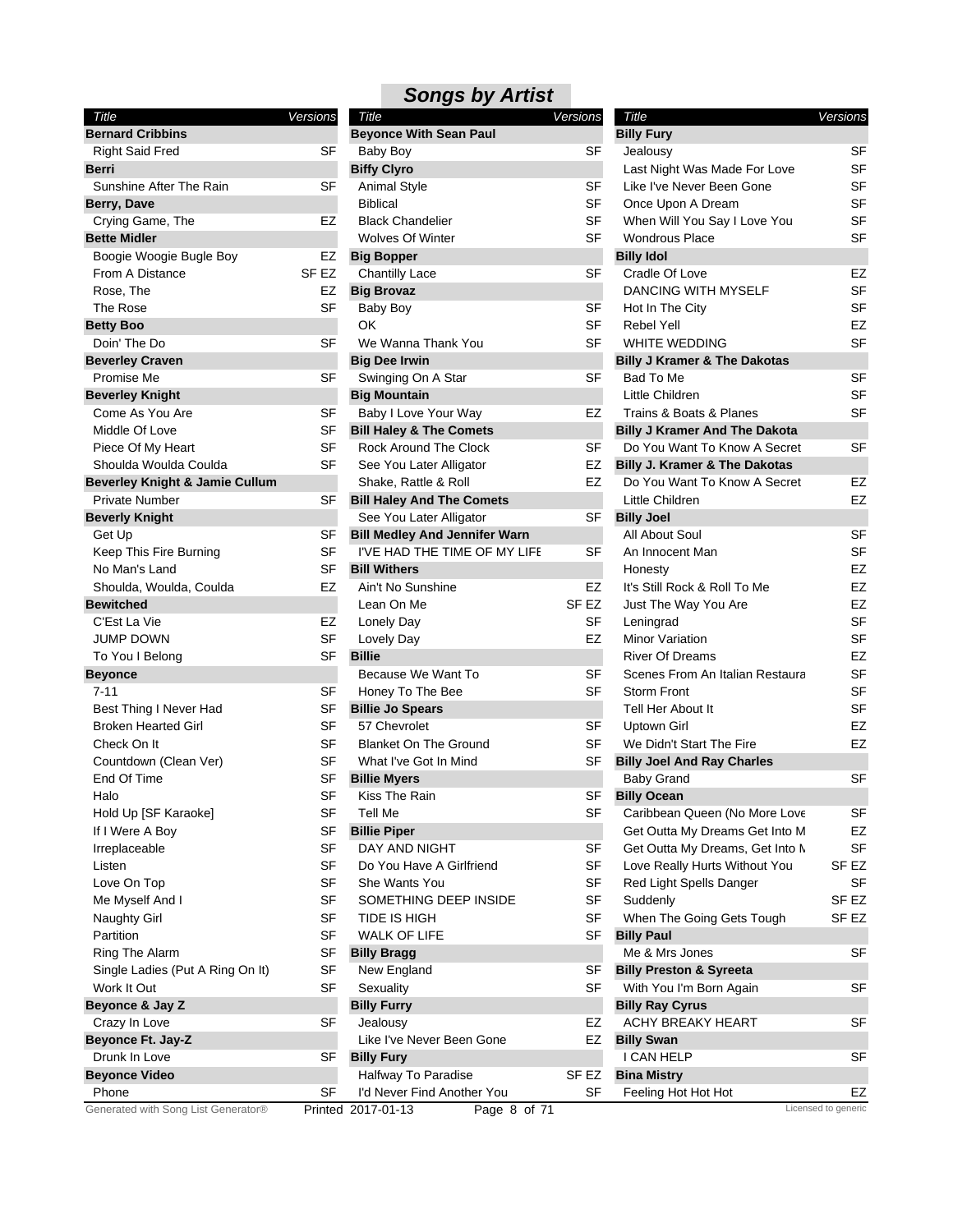| Title                                        | Versions  | Title                                  | Versions         |
|----------------------------------------------|-----------|----------------------------------------|------------------|
| <b>Bing Crosby</b>                           |           | <b>Blazin Squad</b>                    |                  |
| Swinging On A Star                           | SF        | <b>Children Of The Revolution</b>      | SF               |
| <b>White Christmas</b>                       | SF        | <b>CROSSROADS</b>                      | SF               |
| <b>Bingo Players Feat. Far East Movement</b> |           | Here 4 One                             | SF               |
| Get Up                                       | SF        | Reminisce                              | SF               |
| <b>Birdy</b>                                 |           | <b>Blazin' Squad</b>                   |                  |
| <b>Skinny Love</b>                           | SF        | <b>Flip Reverse</b>                    | SF               |
| Wings                                        | <b>SF</b> | LOVE ON THE LINE                       | SF               |
| Wings (Acoustic)                             | <b>SF</b> | We Just Be Dreamin'                    | SF               |
| <b>Bjork</b>                                 |           | Bless'd                                |                  |
| It's Oh So Quiet                             | <b>EZ</b> | <b>BOO</b>                             | SF               |
| Its So Quiet                                 | <b>SF</b> | <b>Blink 182</b>                       |                  |
| <b>Bjork &amp; David Arnold</b>              |           | Adam's Song                            | SF               |
| Play Dead                                    | <b>SF</b> | ALL THE SMALL THINGS                   | SF               |
| <b>Black</b>                                 |           | Always                                 | SF               |
| Wonderful Life                               | SF EZ     | Bored To Death [SF Karaoke]            | SF               |
| <b>Black Box</b>                             |           | <b>ROCK SHOW</b>                       | SF               |
| Ride On Time                                 | SF EZ     | What's My Age Again                    | SF EZ            |
| <b>Black Eyed Peas</b>                       |           | <b>Bloc Party</b>                      |                  |
| Don't Lie                                    | SF        | Flux                                   | SF               |
| Don't Phunk With My Heart                    | SF        | I Still Remember                       | SF               |
| Don't Stop The Party                         | <b>SF</b> | The Prayer                             | SF               |
| Hey Mama                                     | <b>SF</b> | <b>Blonde And Craig David</b>          |                  |
| Imma Be                                      | <b>SF</b> | Nothing Like This                      | SF               |
| Just Can't Get Enough                        | <b>SF</b> | <b>Blonde Feat. Alex Newell</b>        |                  |
| Meet Me Halfway                              | <b>SF</b> | All Cried Out                          | SF               |
| My Humps                                     | <b>SF</b> | <b>Blonde Feat. Melissa Steel</b>      |                  |
| Pump It                                      | <b>SF</b> | I Loved You                            | SF               |
| Rock That Body                               | <b>SF</b> | <b>Blondie</b>                         |                  |
| Shut Up                                      | <b>SF</b> | Atomic                                 | SF               |
| The Time (The Dirty Bit)                     | <b>SF</b> | Call Me                                | SF <sub>EZ</sub> |
| Where Is The Love                            | <b>SF</b> | Denis                                  | SF               |
| <b>Black Heart</b>                           |           | Denis Denis                            | EZ               |
| Stooshe                                      | SF        | Hanging On The Telephone               | SF               |
| <b>Black Keys</b>                            |           | <b>Heart Of Glass</b>                  | SF EZ            |
| Fever                                        | <b>SF</b> | Maria                                  | SF               |
| <b>Black Kids</b>                            |           | Nothing Is Real But The Girl           | SF               |
| I'm Not Gonna Teach Your Boyfri              | <b>SF</b> | One Way Or Another                     | EZ SF            |
| <b>Black Lace</b>                            |           | <b>Picture This</b>                    | SF <sub>EZ</sub> |
| Agadoo                                       | SF EZ     | Rapture                                | SF               |
| Do The Conga                                 | SF        | Rip Her To Shreds                      | SF               |
| Gang Bang                                    | <b>SF</b> | <b>Sunday Girl</b>                     | SF EZ            |
| <b>Hokey Pokey</b>                           | <b>SF</b> | The Tide Is High                       | SF               |
| <b>Black Legend</b>                          |           | Tide Is High, The                      | EZ               |
| YOU SEE THE TROUBLE WITH                     | <b>SF</b> | <b>Bloodhound Gang</b>                 |                  |
| <b>Black Sabbath</b>                         |           | <b>BAD TOUCH</b>                       | SF               |
| Paranoid                                     | SF EZ     | Ballad Of Chasey Lain                  | SF               |
| <b>Black, Cilla</b>                          |           | MOPE                                   | SF               |
| Alfie                                        | EZ        | <b>Blow Monkeys</b>                    |                  |
| Anyone Who Had A Heart                       | EZ        | It Doesn't Have To Be That Way         | SF               |
| You're My World                              | EZ        | <b>Blu Cantrell</b>                    |                  |
| <b>Blancmange</b>                            |           | Make Me Wanna Scream                   | SF               |
| Living On The Ceiling                        | <b>SF</b> | <b>Blue</b>                            |                  |
| <b>Blane, Marcie</b>                         |           | All Rise                               | SF EZ            |
| Bobby's Girl                                 | EZ        | <b>Breathe Easy</b>                    | SF               |
| <b>Blazin Squad</b>                          |           | Bubblin'                               | SF               |
| Generated with Song List Generator®          |           | Drintod 2017 01 12<br>$Dao \cap$ of 71 |                  |

| <b>Songs by Artist</b>      |                  |
|-----------------------------|------------------|
| Title                       | Versions         |
| <b>Blazin Squad</b>         |                  |
| Children Of The Revolution  | SF               |
| <b>CROSSROADS</b>           | SF               |
| Here 4 One                  | SF               |
| Reminisce                   | SF               |
| <b>Blazin' Squad</b>        |                  |
| <b>Flip Reverse</b>         | SF               |
| LOVE ON THE LINE            | SF               |
| We Just Be Dreamin'         | SF               |
| <b>Bless'd</b>              |                  |
| <b>BOO</b>                  | SF               |
| <b>Blink 182</b>            |                  |
| Adam's Song                 | SF               |
| ALL THE SMALL THINGS        | SF               |
| Always                      | SF               |
| Bored To Death [SF Karaoke] | SF               |
| ROCK SHOW                   | SF               |
| What's My Age Again         | SF <sub>EZ</sub> |
| <b>Bloc Party</b>           |                  |
| Flux                        | SF               |
| I Still Remember            | SF               |
| The Prayer                  | SF               |

| Title                             | <b>Versions</b>  | Title                                      | Versions         |
|-----------------------------------|------------------|--------------------------------------------|------------------|
| <b>Blazin Squad</b>               |                  | <b>Blue</b>                                |                  |
| <b>Children Of The Revolution</b> | SF               | <b>Curtain Falls</b>                       | SF               |
| <b>CROSSROADS</b>                 | SF               | Guilty                                     | <b>SF</b>        |
| Here 4 One                        | <b>SF</b>        | If You Come Back                           | <b>SF</b>        |
| Reminisce                         | <b>SF</b>        | One Love                                   | <b>SF</b>        |
| <b>Blazin' Squad</b>              |                  | <b>Too Close</b>                           | <b>SF</b>        |
| <b>Flip Reverse</b>               | SF               | U Make Me Wanna                            | SF               |
| LOVE ON THE LINE                  | <b>SF</b>        | <b>Blue &amp; Stevie Wonder</b>            |                  |
| We Just Be Dreamin'               | <b>SF</b>        | Signed Sealed Delivered I'm You            | SF               |
| 3less'd                           |                  | <b>Blue And Elton John</b>                 |                  |
| <b>BOO</b>                        | SF               | SORRY SEEMS TO BE THE HA                   | SF               |
| <b>Blink 182</b>                  |                  | <b>Blue And Lil Kim</b>                    |                  |
| Adam's Song                       | <b>SF</b>        | Get Down On It                             | <b>SF</b>        |
| ALL THE SMALL THINGS              | <b>SF</b>        | <b>Blue Mink</b>                           |                  |
| Always                            | SF               | Banner Man                                 | SF               |
| Bored To Death [SF Karaoke]       | SF               | <b>Melting Pot</b>                         | SF               |
| ROCK SHOW                         | <b>SF</b>        | <b>Blue Oyster Cult</b>                    |                  |
|                                   | SF <sub>EZ</sub> |                                            | <b>SF</b>        |
| What's My Age Again               |                  | Don't Fear The Reaper<br><b>Blue Pearl</b> |                  |
| <b>Bloc Party</b><br>Flux         | <b>SF</b>        | Naked In The Rain                          | <b>SF</b>        |
| I Still Remember                  | <b>SF</b>        |                                            |                  |
|                                   |                  | <b>Bluebells</b>                           |                  |
| The Prayer                        | SF               | Young At Heart                             | SF               |
| <b>Blonde And Craig David</b>     |                  | <b>Bluebells, The</b>                      |                  |
| Nothing Like This                 | SF               | Young At Heart                             | EZ               |
| 3Ionde Feat. Alex Newell          |                  | <b>Blues Brothers</b>                      |                  |
| All Cried Out                     | SF               | 634-5789                                   | EZ               |
| <b>Blonde Feat, Melissa Steel</b> |                  | Everybody Needs Somebody                   | SF               |
| I Loved You                       | <b>SF</b>        | Funky Nassau                               | EZ               |
| <b>Blondie</b>                    |                  | Gimme Some Lovin'                          | EZ               |
| Atomic                            | SF               | Jailhouse Rock                             | EZ               |
| Call Me                           | SF <sub>EZ</sub> | John The Revelator                         | <b>EZ</b>        |
| Denis                             | <b>SF</b>        | Rawhide                                    | SF <sub>EZ</sub> |
| Denis Denis                       | EZ               | Riders In The Sky                          | <b>EZ</b>        |
| Hanging On The Telephone          | SF               | Shake A Tail Feather                       | <b>EZ</b>        |
| <b>Heart Of Glass</b>             | SF EZ            | Shake Your Tail Feather                    | <b>SF</b>        |
| Maria                             | <b>SF</b>        | She Caught The Katy                        | EZ               |
| Nothing Is Real But The Girl      | SF               | Soul Man                                   | <b>EZ</b>        |
| One Way Or Another                | EZ SF            | Sweet Home Chicago                         | EZ               |
| <b>Picture This</b>               | SF <sub>EZ</sub> | <b>Bluetones</b>                           |                  |
| Rapture                           | SF               | AFTER HOURS                                | S⊦               |
| Rip Her To Shreds                 | SF               | <b>Blur</b>                                |                  |
| Sunday Girl                       | SF <sub>EZ</sub> | Beetle Bum                                 | EZ               |
| The Tide Is High                  | <b>SF</b>        | Beetlebum                                  | <b>SF</b>        |
| Tide Is High, The                 | EZ               | <b>Bugman</b>                              | SF               |
| <b>Bloodhound Gang</b>            |                  | Charmless Man                              | SF               |
| <b>BAD TOUCH</b>                  | SF               | Coffee & TV                                | SF               |
| Ballad Of Chasey Lain             | <b>SF</b>        | <b>Country House</b>                       | SF <sub>EZ</sub> |
| <b>MOPE</b>                       | <b>SF</b>        | Girls & Boys                               | <b>SF</b>        |
| <b>Blow Monkeys</b>               |                  | Music Is My Radar                          | EZ               |
| It Doesn't Have To Be That Way    | <b>SF</b>        | No Distance Left To Run                    | <b>SF</b>        |
| <b>Blu Cantrell</b>               |                  | <b>OUT OF TIME</b>                         | SF               |
| Make Me Wanna Scream              | <b>SF</b>        | Parklife                                   | EZ               |
| 3lue                              |                  | Song 2                                     | <b>SF</b>        |
| All Rise                          | SF EZ            | Tender                                     | SF               |
|                                   | <b>SF</b>        |                                            | SF <sub>EZ</sub> |
| <b>Breathe Easy</b>               |                  | There's No Other Way                       |                  |
| Bubblin'                          | SF               |                                            |                  |

### **Blazi**

Printed 2017-01-13 Page 9 of 71 Licensed to generic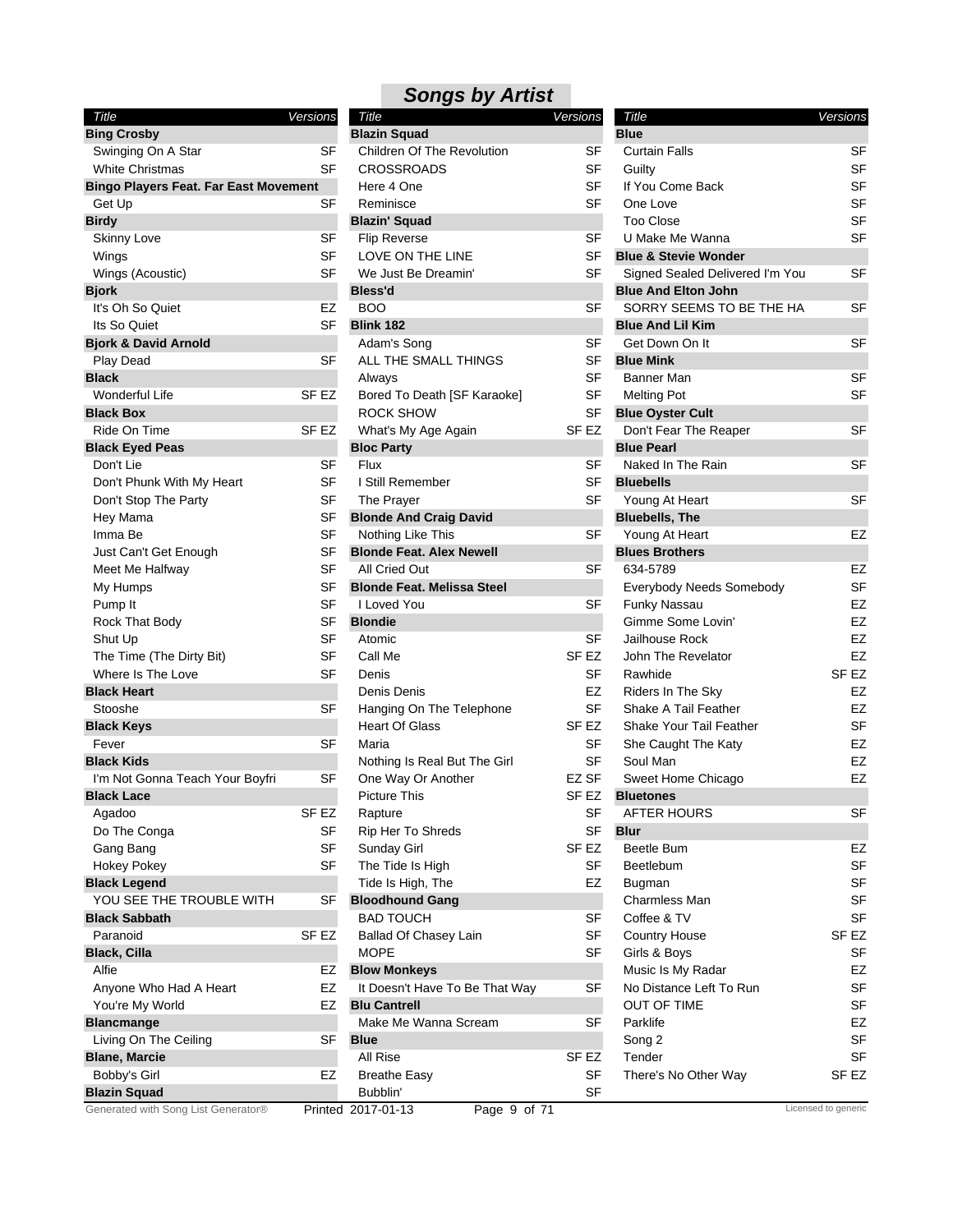| Title                               | Versions |
|-------------------------------------|----------|
| <b>Bob &amp; Earl</b>               |          |
| Harlem Shuffle                      | EZ       |
| <b>Bob &amp; Marcia</b>             |          |
| Young Gifted & Black                | EZ       |
| <b>Bob And Earl</b>                 |          |
| Harlem Shuffle                      | SF       |
| <b>Bob Dylan</b>                    |          |
| Forever Young                       | SF       |
| It's All Over Now Baby Blue         | SF       |
| When The Ship Comes In              | SF       |
| <b>BOB Feat Bruno Mars</b>          |          |
| Nothin' On You                      | SF       |
| <b>BOB Feat Hayley Williams</b>     |          |
| Airplanes                           | SF       |
| <b>Bob Luman</b>                    |          |
| Let's Think About Living            | SF       |
| <b>Bob Marley</b>                   |          |
| <b>Buffalo Soldier</b>              | SF       |
| Get Up Stand Up                     | SF       |
| <b>IRON LION ZION</b>               | SF       |
| Is This Love                        | SF       |
| Jammin                              | SF       |
| No Woman No Cry                     | SF       |
| Sun Is Shining                      | SF       |
| <b>Three Little Birds</b>           | SF       |
| Waiting In Vain                     | SF       |
| <b>Bob Marley &amp; The Wailers</b> |          |
| <b>Buffalo Soldier</b>              | EZ       |
| Could You Be Loved                  | EZ       |
| Is This Love                        | EZ       |
| Jamming                             | EZ       |
| No Woman, No Cry                    | EZ       |
| One Love                            | EZ       |
| <b>Bob Sega</b>                     |          |
| Old Time Rock & Roll                | SF       |
| <b>Bob Segar</b>                    |          |
| Still The Same                      | SF       |
| <b>Bob The Builder</b>              |          |
| Can We Fix It                       | SF EZ    |
| Mambo Number 5                      | SF       |
| <b>Bobby Bloom</b>                  |          |
| Montego Bay                         | SF       |
| <b>Bobby Brown</b>                  |          |
| Humpin' Around                      | SF       |
| My Perogative                       | SF       |
| Two Can Play That Game              | SF       |
| <b>Bobby Darin</b>                  |          |
| 18 Yellow Roses                     | SF       |
| Beyond The Sea                      | SF EZ    |
| Dream Lover                         | SF EZ    |
| Lazy River                          | SF       |
| Mack The Knife                      | SF EZ    |
| Multiplacation                      | SF       |
| Splish Splash                       | EZ       |
| Things                              | EZ       |
| Up A Lazy River                     | EZ       |

| Title                               | <b>Versions</b> | Title                               | <b>Versions</b>  | Title                                | Versions            |
|-------------------------------------|-----------------|-------------------------------------|------------------|--------------------------------------|---------------------|
| <b>Bob &amp; Earl</b>               |                 | <b>Bobby Gentry</b>                 |                  | <b>Bon Jovi</b>                      |                     |
| Harlem Shuffle                      | EZ              | I'll Never Fall In Love Again       | SF               | Say It Isn't So                      | <b>SF</b>           |
| <b>Bob &amp; Marcia</b>             |                 | Ode To Billie Joe                   | SF               | Someday I'll Be Saturday Night       | <b>SF</b>           |
| Young Gifted & Black                | EZ              | <b>Bobby Goldsboro</b>              |                  | Something For The Pain               | SF EZ               |
| <b>Bob And Earl</b>                 |                 | Honey                               | <b>SF</b>        | THANK YOU FOR LOVING ME              | <b>SF</b>           |
| Harlem Shuffle                      | <b>SF</b>       | Summer (The First Time)             | <b>SF</b>        | This Ain't A Love Song               | SF <sub>EZ</sub>    |
| <b>Bob Dylan</b>                    |                 | <b>Bobby Hebb</b>                   |                  | Welcome To Wherever You Are          | <b>SF</b>           |
| Forever Young                       | SF              | Sunny                               | <b>SF</b>        | You Give Love A Bad Name             | SF <sub>EZ</sub>    |
| It's All Over Now Baby Blue         | SF              | <b>Bobby McFerrin</b>               |                  | <b>Boney M</b>                       |                     |
| When The Ship Comes In              | SF              | Don't Worry Be Happy                | <b>SF</b>        | <b>Belfast</b>                       | SF                  |
| <b>BOB Feat Bruno Mars</b>          |                 | <b>Bobby Rydell</b>                 |                  | Brown Girl In The Ring               | <b>SF</b>           |
| Nothin' On You                      | SF              | Sway                                | SF               | Daddy Cool                           | <b>SF</b>           |
| <b>BOB Feat Hayley Williams</b>     |                 | <b>Bobby Vee</b>                    |                  | Ma Baker                             | <b>SF</b>           |
| Airplanes                           | <b>SF</b>       | More Than I Can Say                 | SF               | Mary's Boy Child Oh My Lord          | SF                  |
| <b>Bob Luman</b>                    |                 | Night Has A Thousand Eyes           | <b>SF</b>        | Rasputin                             | <b>SF</b>           |
| Let's Think About Living            | SF              | Night Has A Thousand Eyes, The      | EZ               | Rivers Of Babylon                    | <b>SF</b>           |
| <b>Bob Marley</b>                   |                 | <b>Rubber Ball</b>                  | SF <sub>EZ</sub> | <b>Bonnie Tyler</b>                  |                     |
| <b>Buffalo Soldier</b>              | SF              | Run To Him                          | SF <sub>EZ</sub> | Holding Out For A Hero               | SF EZ               |
| Get Up Stand Up                     | <b>SF</b>       | Swinging On A Star                  | EZ               | It's A Heartache                     | SF <sub>EZ</sub>    |
| <b>IRON LION ZION</b>               | SF              | Take Good Care Of My Baby           | SF <sub>EZ</sub> | Lost In France                       | <b>SF</b>           |
| Is This Love                        | <b>SF</b>       | <b>Bobby Vincent</b>                |                  | Total Eclipse Of The Heart           | EZ                  |
| Jammin                              | SF              | <b>Blue Velvet</b>                  | SF               |                                      |                     |
|                                     |                 |                                     |                  | <b>Bonzo Dog Doo Dah Band</b>        |                     |
| No Woman No Cry                     | SF              | <b>Bobby Vinton</b>                 |                  | I'm The Urban Spaceman               | <b>SF</b>           |
| Sun Is Shining                      | SF              | Roses Are Red My Love               | SF               | <b>Boom Boom Pow</b>                 |                     |
| Three Little Birds                  | <b>SF</b>       | <b>Bodyrockers</b>                  |                  | <b>Black Eyed Peas</b>               | <b>SF</b>           |
| Waiting In Vain                     | <b>SF</b>       | I Like The Way                      | SF               | <b>Boomtown Rats</b>                 |                     |
| <b>Bob Marley &amp; The Wailers</b> |                 | <b>Bodyrocks Ft. Luciana</b>        |                  | I Don't Like Mondays                 | <b>SF</b>           |
| <b>Buffalo Soldier</b>              | EZ              | What Planet You On                  | <b>SF</b>        | <b>Rat Trap</b>                      | <b>SF</b>           |
| Could You Be Loved                  | EZ              | <b>Bolton, Michael</b>              |                  | <b>Boomtown Rats, The</b>            |                     |
| Is This Love                        | EZ              | How Am I Supposed To Live With      | EZ               | I Don't Like Mondays                 | EZ                  |
| Jamming                             | EZ              | <b>Bombalurina</b>                  |                  | Boone, Pat                           |                     |
| No Woman, No Cry                    | EZ              | Itsy Bitsy Teenie Weenie            | SF               | Love Letters In The Sand             | <b>EZ</b>           |
| One Love                            | EZ              | Seven Little Girls Sitting In The B | SF               | Boothe, Ken                          |                     |
| <b>Bob Sega</b>                     |                 | <b>Bomfunk M.C.'s</b>               |                  | Everything I Own                     | EZ                  |
| Old Time Rock & Roll                | SF              | Freestyler                          | EZ               | <b>Booty Luv</b>                     |                     |
| <b>Bob Segar</b>                    |                 | <b>Bon Jovi</b>                     |                  | Don't Mess With My Man               | <b>SF</b>           |
| Still The Same                      | SF              | All About Loving You                | SF               | Shine                                | <b>SF</b>           |
| <b>Bob The Builder</b>              |                 | Always                              | SF EZ            | <b>Boris Gardiner</b>                |                     |
| Can We Fix It                       | SF EZ           | <b>Bad Medicine</b>                 | EZ               | I Wanna Wake Up With You             | <b>SF</b>           |
| Mambo Number 5                      | SF              | Bed Of Roses                        | SF EZ            | <b>Borris Picket And The Cryptki</b> |                     |
| <b>Bobby Bloom</b>                  |                 | <b>Blaze Of Glory</b>               | EZ               | Monster Mash                         | SF                  |
| Montego Bay                         | SF              | Dead Or Alive                       | EZ               | <b>Bow Wow Wow</b>                   |                     |
| <b>Bobby Brown</b>                  |                 | Everyday                            | <b>SF</b>        | Go Wild In The Country               | SF                  |
| Humpin' Around                      | <b>SF</b>       | Have A NICE DAY-                    | <b>SF</b>        | I Want Candy                         | <b>SF</b>           |
| My Perogative                       | SF              | In These Arms                       | SF               | <b>Bowie, David</b>                  |                     |
| Two Can Play That Game              | <b>SF</b>       | IT'S MY LIFE                        | SF               | Heroes                               | EZ                  |
| <b>Bobby Darin</b>                  |                 | <b>KEEP THE FAITH</b>               | <b>SF</b>        | Jean Genie                           | EZ                  |
| 18 Yellow Roses                     | <b>SF</b>       | Lay Your Hands On Me                | EZ               | Rebel Rebel                          | EZ                  |
| Beyond The Sea                      | SF EZ           | Lie To Me                           | <b>SF</b>        | Space Oddity                         | EZ                  |
| Dream Lover                         | SF EZ           | Livin On A Prayer                   | <b>SF</b>        | <b>Ziggy Stardust</b>                | EZ                  |
| Lazy River                          | <b>SF</b>       | Living On A Prayer                  | EZ               | <b>Bowling For Soup</b>              |                     |
| Mack The Knife                      | SF EZ           | Midnight In Chelsea                 | EZ               | 1985                                 | <b>SF</b>           |
| Multiplacation                      | SF              | Misunderstood                       | SF               | GIRL ALL THE BAD BOYS WAN            | <b>SF</b>           |
| Splish Splash                       | EZ              | ONE WILD NIGHT (2001 VERSI)         | SF               | <b>Boxtops</b>                       |                     |
| Things                              | EZ              | Please Come Home For Christma       | SF               | Letter                               | <b>SF</b>           |
| Up A Lazy River                     | EZ              | Queen Of New Orleans                | <b>SF</b>        |                                      |                     |
| Generated with Song List Generator® |                 | Printed 2017-01-13<br>Page 10 of 71 |                  |                                      | Licensed to generic |
|                                     |                 |                                     |                  |                                      |                     |

| Title<br><b>Versions</b>             |           |
|--------------------------------------|-----------|
| <b>Bon Jovi</b>                      |           |
| Say It Isn't So                      | SF        |
| Someday I'll Be Saturday Night       | SF        |
| Something For The Pain               | SF EZ     |
| THANK YOU FOR LOVING ME              | <b>SF</b> |
| This Ain't A Love Song               | SF EZ     |
| Welcome To Wherever You Are          | SF        |
| You Give Love A Bad Name             | SF EZ     |
| <b>Boney M</b>                       |           |
| <b>Belfast</b>                       | SF        |
| Brown Girl In The Ring               | SF        |
| Daddy Cool                           | SF        |
| Ma Baker                             | SF        |
| Mary's Boy Child Oh My Lord          | SF        |
| Rasputin                             | SF        |
| Rivers Of Babylon                    | SF        |
| <b>Bonnie Tyler</b>                  |           |
| Holding Out For A Hero               | SF EZ     |
| It's A Heartache                     | SF EZ     |
| Lost In France                       |           |
|                                      | SF        |
| Total Eclipse Of The Heart           | EZ        |
| <b>Bonzo Dog Doo Dah Band</b>        |           |
| I'm The Urban Spaceman               | SF        |
| <b>Boom Boom Pow</b>                 |           |
| Black Eyed Peas                      | SF        |
| <b>Boomtown Rats</b>                 |           |
| I Don't Like Mondays                 | SF        |
| Rat Trap                             | SF        |
| <b>Boomtown Rats, The</b>            |           |
| I Don't Like Mondays                 | EZ        |
| Boone, Pat                           |           |
| Love Letters In The Sand             | EZ        |
| Boothe, Ken                          |           |
| Everything I Own                     | EZ        |
| <b>Booty Luv</b>                     |           |
| Don't Mess With My Man               | SF        |
| Shine                                | SF        |
| <b>Boris Gardiner</b>                |           |
| I Wanna Wake Up With You             | SF        |
| <b>Borris Picket And The Cryptki</b> |           |
| Monster Mash                         | SF        |
| <b>Bow Wow Wow</b>                   |           |
| Go Wild In The Country               | SF        |
| I Want Candy                         | SF        |
| <b>Bowie, David</b>                  |           |
| Heroes                               | EZ        |
| Jean Genie                           | EZ        |
| <b>Rebel Rebel</b>                   | EZ        |
| <b>Space Oddity</b>                  | EZ        |
| Ziggy Stardust                       | EZ        |
| <b>Bowling For Soup</b>              |           |
| 1985                                 | SF        |
| GIRL ALL THE BAD BOYS WAN            | SF        |
|                                      |           |
| <b>Boxtops</b>                       |           |
| Letter                               | SF        |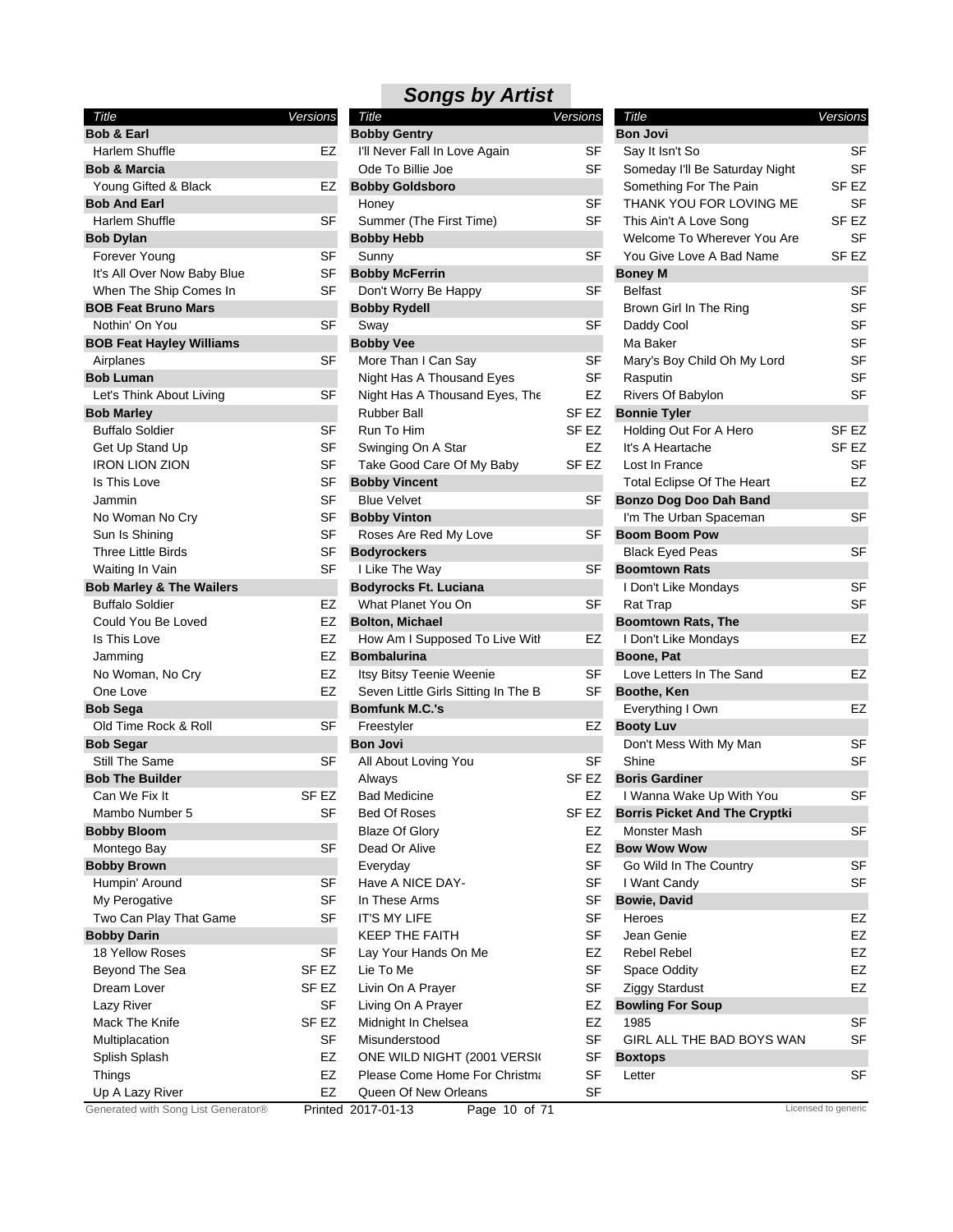| Title                               | Versions         |
|-------------------------------------|------------------|
| <b>Boy Meets Girl</b>               |                  |
| Waiting For A Star To Fall          | SF               |
| <b>Boyz II Men</b>                  |                  |
| I'll Make Love To You               | EZ               |
| <b>Boyz LI Men</b>                  |                  |
| End Of The Road                     | SF               |
| <b>Boyzone</b>                      |                  |
| All That I Need                     | SF EZ            |
| Baby Can I Hold You Tonight         | SF               |
| Coming Home Now                     | SF               |
| Different Beat                      | SF               |
| Every Day I Love You                | SF               |
| Father & Son                        | EZ               |
| Gave It All Away                    | <b>SF</b>        |
| I Love The Way You Love Me          | SF               |
| Light Up The Night                  | SF               |
| Love Will Save The Day              | SF               |
| Love You Anyway                     | SF               |
| No Matter What                      | SF               |
| When The Going Gets Tough           | SF               |
| Words                               | SF <sub>EZ</sub> |
| You Needed Me                       | SF               |
| <b>Boz Craggs</b>                   |                  |
| What Can I Say                      | SF               |
| <b>Brad Paisley</b>                 |                  |
| Water                               | SF               |
| <b>Brain Hyland</b>                 |                  |
| Sealed With A Kiss                  | EZ               |
| <b>Brainstorm</b>                   |                  |
| Artic Monkeys                       | SF               |
| Bran Van 3000                       |                  |
| Drinking In L A                     | SF               |
| Drinking In L.A.                    | EZ               |
| <b>Brand New Heavies</b>            |                  |
| Midnight At The Oasis               | SF               |
| You Got A Friend                    | SF               |
| <b>Brandon Flowers</b>              |                  |
| Crossfire                           | SF               |
| <b>Brandy</b>                       |                  |
| Afrodisiac                          | SF               |
| ANOTHER DAY IN PARADISE             | SF               |
| I Tried                             | SF               |
| Sittin' Up In My Room               | SF               |
| Talk About Our Love                 | SF               |
| What About Us                       | SF               |
| <b>Brandy &amp; Monica</b>          |                  |
| The Boy Is Mine                     | SF EZ            |
| <b>Brandy And Mase</b>              |                  |
| Top Of The World                    | SF               |
| <b>Bratt</b>                        |                  |
| <b>Chalk Dust</b>                   | SF               |
| <b>Bravery</b>                      |                  |
| Honest Mistake                      | SF               |
| <b>Braxton, Toni</b>                |                  |
| Unbreak My Heart                    | EZ               |
| Un-Break My Heart (Dance Mix)       | EZ               |
| Generated with Song List Generator® | <b>Drinton</b>   |

| Title                               | Versions         | Title                                  | <b>Versions</b>  | Title                               | Versions            |
|-------------------------------------|------------------|----------------------------------------|------------------|-------------------------------------|---------------------|
| <b>Boy Meets Girl</b>               |                  | <b>Braxton, Toni</b>                   |                  | <b>Britney Spears</b>               |                     |
| Waiting For A Star To Fall          | <b>SF</b>        | Unbreak My Heart (Dance Remix          | EZ               | Beat Goes On                        | SF                  |
| Boyz II Men                         |                  | Yesterday                              | <b>SF</b>        | Born To Make You Happy              | <b>SF</b>           |
| I'll Make Love To You               | EZ               | <b>Bread</b>                           |                  | Boys                                | SF                  |
| <b>Boyz LI Men</b>                  |                  | Guitar Man                             | <b>SF</b>        | Circus                              | SF                  |
| End Of The Road                     | <b>SF</b>        | I'd Like To Make It With You           | EZ               | Criminal                            | SF                  |
| Boyzone                             |                  | <b>Breaking Benjamin I Will Not</b>    |                  | Do Somethin'                        | SF                  |
| All That I Need                     | SF <sub>EZ</sub> | Bow                                    | <b>SF</b>        | Don't Let Me Be The Last To Kno     | EZ                  |
| Baby Can I Hold You Tonight         | SF               | <b>Breeders</b>                        |                  | Email My Heart                      | <b>SF</b>           |
| Coming Home Now                     | <b>SF</b>        | Cannonball                             | <b>SF</b>        | Everytime                           | <b>SF</b>           |
| Different Beat                      | <b>SF</b>        | <b>Brenda Lee</b>                      |                  | From The Bottom Of My Broken I      | SF <sub>EZ</sub>    |
| Every Day I Love You                | <b>SF</b>        | All Alone Am I                         | EZ               | Hold It Against Me                  | SF                  |
| Father & Son                        | EZ               | As Usual                               | <b>SF</b>        | <b>I LOVE ROCK &amp; ROLL</b>       | SF                  |
| Gave It All Away                    | <b>SF</b>        | Here Comes That Feeling                | EZ               | I Wanna Go                          | <b>SF</b>           |
| I Love The Way You Love Me          | <b>SF</b>        | I Want To Be Wanted                    | <b>SF</b>        | I Will Be There                     | SF <sub>EZ</sub>    |
| Light Up The Night                  | SF               | If You Love Me                         | <b>SF</b>        | If U Seek Amy                       | SF                  |
| Love Will Save The Day              | <b>SF</b>        | I'm Sorry                              | SF <sub>EZ</sub> | I'm A Slave For You                 | <b>SF</b>           |
| Love You Anyway                     | <b>SF</b>        | Let's Jump The Broomstick              | SF <sub>EZ</sub> | I'M NOT A GIRL NOT YET A WC         | <b>SF</b>           |
| No Matter What                      | <b>SF</b>        | Speak To Me Pretty                     | SF <sub>EZ</sub> |                                     | SF <sub>EZ</sub>    |
|                                     | <b>SF</b>        |                                        | EZ               | Lucky                               |                     |
| When The Going Gets Tough           |                  | <b>Sweet Nothings</b>                  |                  | My Prerogative                      | SF                  |
| Words                               | SF <sub>EZ</sub> | Sweet Nothin's                         | <b>SF</b>        | One Kiss From You                   | EZ                  |
| You Needed Me                       | SF               | <b>Brenda Russell</b>                  |                  | OOPS I DID IT AGAIN                 | SF                  |
| <b>Boz Craggs</b>                   |                  | Piano In The Dark                      | <b>SF</b>        | Overprotected                       | SF                  |
| What Can I Say                      | SF               | <b>Brenton Wood</b>                    |                  | Perfume                             | <b>SF</b>           |
| <b>Brad Paisley</b>                 |                  | Gimme Little Sign                      | <b>SF</b>        | Piece Of Me                         | <b>SF</b>           |
| Water                               | SF               | <b>Brian &amp; Michael</b>             |                  | Someday (I Will Understand)         | <b>SF</b>           |
| Brain Hyland                        |                  | Matchstalk Men & Matchstalk Ca         | SF               | Sometimes                           | <b>SF</b>           |
| Sealed With A Kiss                  | EZ               | <b>Brian Hyland</b>                    |                  | Stronger                            | SF <sub>EZ</sub>    |
| <b>Brainstorm</b>                   |                  | Ginny Come Lately                      | <b>SF</b>        | Till The World Ends                 | SF                  |
| <b>Artic Monkeys</b>                | SF               | Sealed With A Kiss                     | <b>SF</b>        | Toxic                               | <b>SF</b>           |
| Bran Van 3000                       |                  | <b>Brian McFadden</b>                  |                  | Womanizer                           | SF                  |
| Drinking In L A                     | <b>SF</b>        | Demons                                 | <b>SF</b>        | <b>Work Bitch</b>                   | <b>SF</b>           |
| Drinking In L.A.                    | <b>EZ</b>        | Irish Son                              | SF               | <b>Britney Spears &amp; Madonna</b> |                     |
| <b>Brand New Heavies</b>            |                  | Real To Me                             | <b>SF</b>        | Me Against The Music                | SF                  |
| Midnight At The Oasis               | SF               | <b>Brian Poole &amp; The Tremeloes</b> |                  | <b>Britney Spears Ft G-Eazy</b>     |                     |
| You Got A Friend                    | <b>SF</b>        | Do You Love Me                         | <b>SF</b>        | Make Me                             | <b>SF</b>           |
| <b>Brandon Flowers</b>              |                  | <b>Brian Poole And Tremeloes</b>       |                  | <b>Britney Spears Ft Will.I.Am</b>  |                     |
| Crossfire                           | SF               | Someone Someone                        | <b>SF</b>        | It Should Be Easy                   | <b>SF</b>           |
| Brandy                              |                  | <b>Brian Poole And Tremoloes</b>       |                  | <b>Britneyeagle Eye Cherry</b>      |                     |
| Afrodisiac                          | S⊦               | Candy Man                              | SF               | Long Way Around                     | SF                  |
| ANOTHER DAY IN PARADISE             | <b>SF</b>        | <b>Bridget Mendler</b>                 |                  | <b>Bronski Beat</b>                 |                     |
| I Tried                             | <b>SF</b>        | Ready Or Not                           | SF               | Small Town Boy                      | SF                  |
| Sittin' Up In My Room               | <b>SF</b>        | <b>Bridgit Mendler</b>                 |                  | <b>Brooks &amp; Dunn</b>            |                     |
| Talk About Our Love                 | <b>SF</b>        | Hurricane                              | <b>SF</b>        | Boot Scootin Boogie                 | EZ                  |
| What About Us                       | SF               | <b>Bring Me The Horizon</b>            |                  | <b>Brooks, Elkie</b>                |                     |
| Brandy & Monica                     |                  | Drown                                  | <b>SF</b>        | Pearl's A Singer                    | EZ                  |
| The Boy Is Mine                     | SF EZ            | <b>Follow You</b>                      | SF               | <b>Bros</b>                         |                     |
| <b>Brandy And Mase</b>              |                  | <b>True Friends</b>                    | <b>SF</b>        | Drop The Boy                        | SF                  |
| Top Of The World                    | SF               | <b>Bring Me To The Horizon</b>         |                  | I Owe You Nothing                   | SF <sub>EZ</sub>    |
|                                     |                  | Throne                                 |                  | When Will I Be Famous               |                     |
| Bratt                               | <b>SF</b>        |                                        | SF               |                                     | SF                  |
| <b>Chalk Dust</b>                   |                  | <b>British Whale</b>                   |                  | <b>Brotherhood Of Man</b>           |                     |
| <b>Bravery</b>                      |                  | This Town Ain't Big Enough For 1       | SF               | Angelo                              | SF                  |
| <b>Honest Mistake</b>               | SF               | <b>Britney Spears</b>                  |                  | Figaro                              | SF                  |
| <b>Braxton, Toni</b>                |                  | (You Drive Me) Crazy                   | SF               | Save All Your Kisses For Me         | SF                  |
| Unbreak My Heart                    | EZ               | 3 (Three)                              | SF               | <b>Brotherhood Of Man, The</b>      |                     |
| Un-Break My Heart (Dance Mix)       | EZ               | Baby One More Time                     | <b>SF</b>        | Save All Your Kisses For Me         | EZ                  |
| Generated with Song List Generator® |                  | Page 11 of 71<br>Printed 2017-01-13    |                  |                                     | Licensed to generic |

| Title                                      | Versions  |
|--------------------------------------------|-----------|
| <b>Britney Spears</b>                      |           |
| Beat Goes On                               | SF        |
| Born To Make You Happy                     | SF        |
| Boys                                       | <b>SF</b> |
| Circus                                     | SF        |
| Criminal                                   | SF        |
| Do Somethin'                               | SF        |
| Don't Let Me Be The Last To Kno            | EZ        |
| <b>Email My Heart</b>                      | SF        |
| Everytime                                  | SF        |
| From The Bottom Of My Broken I             | SF EZ     |
| Hold It Against Me                         | SF        |
| I LOVE ROCK & ROLL                         | SF        |
| I Wanna Go                                 | SF        |
| I Will Be There                            | SF EZ     |
| If U Seek Amy                              | SF        |
| I'm A Slave For You                        | SF        |
| I'M NOT A GIRL NOT YET A WC                | SF        |
| Lucky                                      | SF EZ     |
| My Prerogative                             | SF        |
| One Kiss From You                          | EZ        |
| OOPS I DID IT AGAIN                        | SF        |
| Overprotected                              | SF        |
| Perfume                                    | SF        |
| Piece Of Me                                | SF        |
|                                            |           |
| Someday (I Will Understand)                | SF        |
| Sometimes                                  | SF        |
| Stronger                                   | SF EZ     |
| Till The World Ends                        | SF        |
| Toxic                                      | SF        |
| Womanizer                                  | SF        |
| Work Bitch                                 | SF        |
| <b>Britney Spears &amp; Madonna</b>        | <b>SF</b> |
| Me Against The Music                       |           |
| <b>Britney Spears Ft G-Eazy</b><br>Make Me | SF        |
| <b>Britney Spears Ft Will.I.Am</b>         |           |
| It Should Be Easy                          | SF        |
| <b>Britneyeagle Eye Cherry</b>             |           |
| Long Way Around                            | SF        |
| <b>Bronski Beat</b>                        |           |
|                                            |           |
| Small Town Boy                             | SF        |
| <b>Brooks &amp; Dunn</b>                   |           |
| Boot Scootin Boogie                        | EZ        |
| <b>Brooks, Elkie</b>                       |           |
| Pearl's A Singer                           | EZ        |
| Bros                                       |           |
| Drop The Boy                               | SF        |
| I Owe You Nothing                          | SF EZ     |
| When Will I Be Famous                      | SF        |
| <b>Brotherhood Of Man</b>                  |           |
| Angelo                                     | SF        |
| Figaro                                     | SF        |
| Save All Your Kisses For Me                | SF        |
| <b>Brotherhood Of Man, The</b>             |           |
| Save All Your Kisses For Me                | EZ        |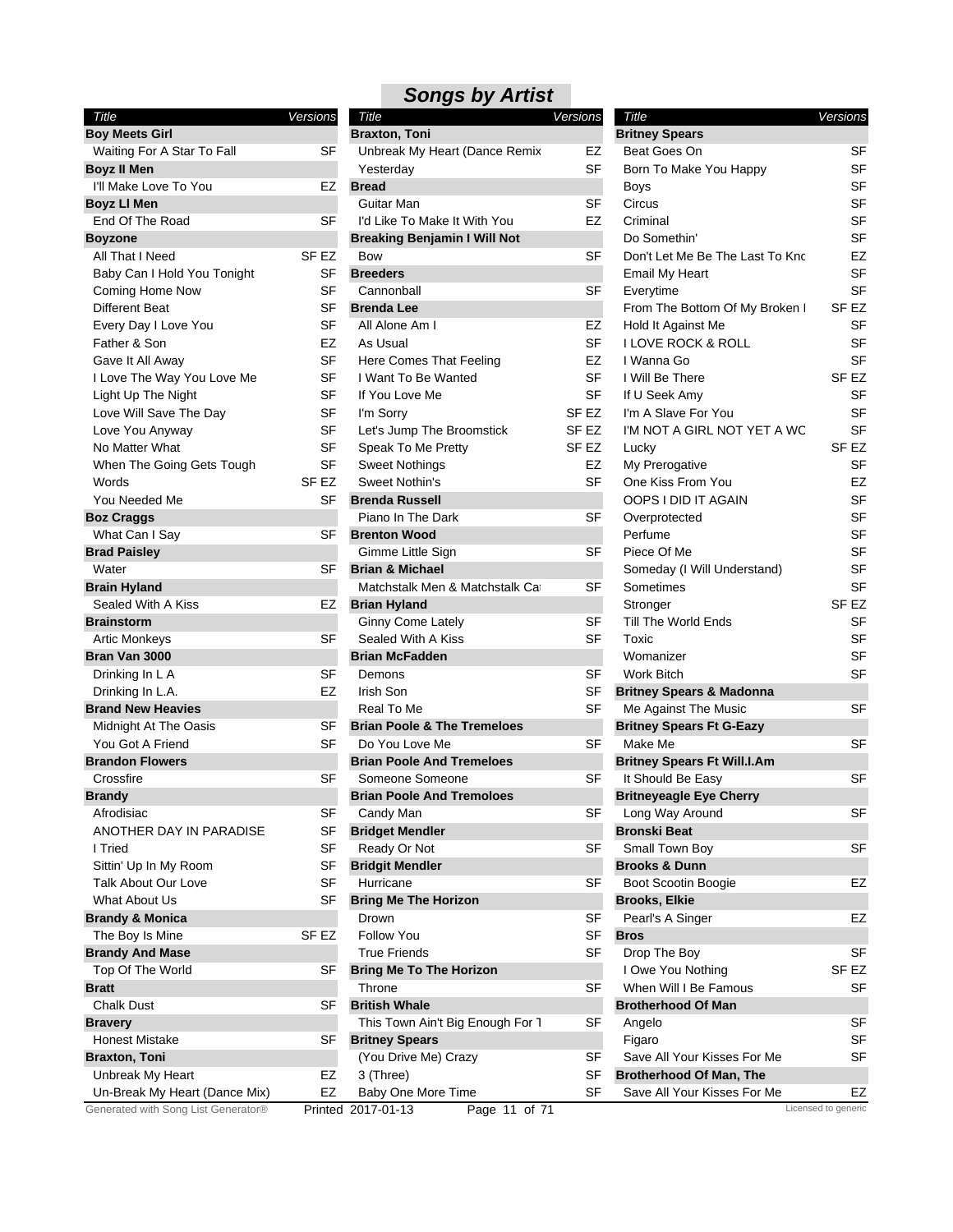| Title                                | Versions         |
|--------------------------------------|------------------|
| <b>Brothers Johnson</b>              |                  |
| Stomp                                | SF               |
| <b>Brown, Chris</b>                  |                  |
| Yeah 3X                              | SF               |
| <b>Brown, James</b>                  |                  |
| I Got You (I Feel Good)              | EZ               |
| Papa's Got A Brand New Bag           | EZ               |
| Sex Machine                          | EZ               |
| <b>Browns</b>                        |                  |
| <b>Three Bells</b>                   | SF               |
| <b>Bruce Chanel</b>                  |                  |
| Keep On                              | SF               |
| <b>Bruce Channel</b>                 |                  |
| Hey Baby                             | SF               |
| <b>Bruce Hornsby &amp; The Range</b> |                  |
| The Way It Is                        | SF               |
| <b>Bruce Springsteen</b>             |                  |
| Born In The U.S.A.                   | EZ               |
| Cover Me                             | SF               |
| <b>High Hopes</b>                    | SF               |
| Human Touch                          | SF               |
| <b>Thunder Road</b>                  | <b>SF</b>        |
| <b>Bruno Mars</b>                    |                  |
| Count On Me                          | SF               |
| Gorilla (Clean)                      | SF               |
| Grenade                              | <b>SF</b>        |
|                                      |                  |
| Just The Way You Are (Amazing)       | SF               |
| Locked Out Of Heaven                 | SF               |
| Marry You                            | SF               |
| Moonshine                            | SF               |
| Runaway Baby                         | SF               |
| The Lazy Song                        | SF               |
| Treasure (Clean)                     | SF               |
| When I Was Your Man                  | SF               |
| <b>Young Girls</b>                   | <b>SF</b>        |
| <b>Bryan Adams</b>                   |                  |
| 18 Till I Die                        | SF               |
| Back To You                          | SF               |
| <b>Best Of Me</b>                    | SF               |
| Can't Stop This Thing We Startec     | SF <sub>EZ</sub> |
| Cloud No 9                           | SF               |
| EVERYTHING I DO I DO IT FOR          | SF               |
| Flying                               | SF               |
| <b>Inside Out</b>                    | SF               |
| On A Day Like Today                  | SF               |
| Please Forgive Me                    | SF               |
| Summer Of '69                        | SF               |
| Bryan Adams & Sting & Rod Stewart    |                  |
| All For Love                         | SF               |
| <b>Bryan Adams And Mel C</b>         |                  |
| When You're Gone                     | SF               |
| <b>Bryan Ferry</b>                   |                  |
| Angel Eyes                           | SF               |
| Avalon                               | EZ               |
| Let's Stick Together                 | SF EZ            |
|                                      | EZ               |
| Love Is The Drug<br>$+$ od with      |                  |

| <b>Brothers Johnson</b><br><b>B'Witched</b><br><b>Bryan Ferry</b><br><b>SF</b><br>Same Old Scene<br>EZ<br>EZ<br>Stomp<br>Jump Down<br>EZ<br>Brown, Chris<br>Slave To Love<br><b>Byrds</b><br>Mr. Tambourine Man<br><b>SF EZ</b><br>Yeah 3X<br>SF<br><b>Bryanboston</b><br>Amanda<br>SF<br><b>C Bennett &amp; Rebel Rousers</b><br><b>Brown, James</b><br><b>SF</b><br>I Got You (I Feel Good)<br>EZ<br>Got To Get You Into My Life<br><b>Bryaneurope</b><br><b>Final Countdown</b><br><b>SF</b><br>Papa's Got A Brand New Bag<br>EZ<br><b>Cab Calloway</b><br><b>SF</b><br>Minnie The Moocher<br>Sex Machine<br>EZ<br><b>Bryansimple Minds</b><br>Don't You Forget About Me<br>SF<br><b>Cabaret</b><br><b>Browns</b><br><b>SF</b><br><b>SF</b><br><b>Three Bells</b><br>Bryson, Peabo & Regina Belle<br>Cabaret<br>Whole New World, A<br><b>EZ</b><br><b>Bruce Chanel</b><br><b>Cage The Elephant</b><br><b>SF</b><br><b>SF</b><br><b>Bucks Fizz</b><br>Ain't No Rest For The Wicked<br>Keep On<br><b>SF</b><br><b>SF</b><br><b>Bruce Channel</b><br>Land Of Make Believe<br>Shake Me Down<br><b>SF</b><br>EZ<br>Hey Baby<br>Makin' Your Mind Up<br>Calling<br><b>SF</b><br>Making Your Mind Up<br><b>SF</b><br><b>Bruce Hornsby &amp; The Range</b><br><b>ADRIENNE</b><br><b>SF</b><br><b>SF</b><br><b>SF</b><br>The Way It Is<br>My Camera Never Lies<br>Could It Be Any Harder<br><b>SF</b><br><b>Bruce Springsteen</b><br><b>Buddy Holly</b><br>Our Lives<br><b>SF</b><br><b>SF</b><br>These Are The Days<br>Born In The U.S.A.<br>EZ<br>Brown Eyed Handsome Man<br><b>SF</b><br><b>SF</b><br><b>SF</b><br>Cover Me<br>Heartbeat<br>Wherever You Will Go<br>SF<br>SF EZ<br>Calloway, Cab<br>High Hopes<br>It Doesn't Matter Anymore<br><b>SF</b><br>SF <sub>EZ</sub><br>Minnie The Moocher<br>EZ<br>Human Touch<br>Oh Boy<br><b>Thunder Road</b><br><b>SF</b><br>SF <sub>EZ</sub><br>Peggy Sue<br><b>Calum Scott</b><br><b>SF</b><br>SF <sub>EZ</sub><br><b>Bruno Mars</b><br>That'll Be The Day<br>Dancing On My Own<br><b>EZ</b><br>Count On Me<br>SF<br>Well All Right<br><b>Calvin Ft Haim</b><br><b>SF</b><br><b>SF</b><br>Pray To God<br>Gorilla (Clean)<br><b>Buggles</b><br>Video Killed The Radio Star<br>Grenade<br>SF<br>SF EZ<br><b>Calvin Harris</b><br><b>SF</b><br>Just The Way You Are (Amazing)<br>SF<br><b>Bounce</b><br><b>Bugsy Malone</b> |
|--------------------------------------------------------------------------------------------------------------------------------------------------------------------------------------------------------------------------------------------------------------------------------------------------------------------------------------------------------------------------------------------------------------------------------------------------------------------------------------------------------------------------------------------------------------------------------------------------------------------------------------------------------------------------------------------------------------------------------------------------------------------------------------------------------------------------------------------------------------------------------------------------------------------------------------------------------------------------------------------------------------------------------------------------------------------------------------------------------------------------------------------------------------------------------------------------------------------------------------------------------------------------------------------------------------------------------------------------------------------------------------------------------------------------------------------------------------------------------------------------------------------------------------------------------------------------------------------------------------------------------------------------------------------------------------------------------------------------------------------------------------------------------------------------------------------------------------------------------------------------------------------------------------------------------------------------------------------------------------------------------------------------------------------------------------------------------------------------------------------------------------------------------------------------------------------------------------------------------------------------------------------------------------------------------------------------------------------------------------------|
|                                                                                                                                                                                                                                                                                                                                                                                                                                                                                                                                                                                                                                                                                                                                                                                                                                                                                                                                                                                                                                                                                                                                                                                                                                                                                                                                                                                                                                                                                                                                                                                                                                                                                                                                                                                                                                                                                                                                                                                                                                                                                                                                                                                                                                                                                                                                                                    |
|                                                                                                                                                                                                                                                                                                                                                                                                                                                                                                                                                                                                                                                                                                                                                                                                                                                                                                                                                                                                                                                                                                                                                                                                                                                                                                                                                                                                                                                                                                                                                                                                                                                                                                                                                                                                                                                                                                                                                                                                                                                                                                                                                                                                                                                                                                                                                                    |
|                                                                                                                                                                                                                                                                                                                                                                                                                                                                                                                                                                                                                                                                                                                                                                                                                                                                                                                                                                                                                                                                                                                                                                                                                                                                                                                                                                                                                                                                                                                                                                                                                                                                                                                                                                                                                                                                                                                                                                                                                                                                                                                                                                                                                                                                                                                                                                    |
|                                                                                                                                                                                                                                                                                                                                                                                                                                                                                                                                                                                                                                                                                                                                                                                                                                                                                                                                                                                                                                                                                                                                                                                                                                                                                                                                                                                                                                                                                                                                                                                                                                                                                                                                                                                                                                                                                                                                                                                                                                                                                                                                                                                                                                                                                                                                                                    |
|                                                                                                                                                                                                                                                                                                                                                                                                                                                                                                                                                                                                                                                                                                                                                                                                                                                                                                                                                                                                                                                                                                                                                                                                                                                                                                                                                                                                                                                                                                                                                                                                                                                                                                                                                                                                                                                                                                                                                                                                                                                                                                                                                                                                                                                                                                                                                                    |
|                                                                                                                                                                                                                                                                                                                                                                                                                                                                                                                                                                                                                                                                                                                                                                                                                                                                                                                                                                                                                                                                                                                                                                                                                                                                                                                                                                                                                                                                                                                                                                                                                                                                                                                                                                                                                                                                                                                                                                                                                                                                                                                                                                                                                                                                                                                                                                    |
|                                                                                                                                                                                                                                                                                                                                                                                                                                                                                                                                                                                                                                                                                                                                                                                                                                                                                                                                                                                                                                                                                                                                                                                                                                                                                                                                                                                                                                                                                                                                                                                                                                                                                                                                                                                                                                                                                                                                                                                                                                                                                                                                                                                                                                                                                                                                                                    |
|                                                                                                                                                                                                                                                                                                                                                                                                                                                                                                                                                                                                                                                                                                                                                                                                                                                                                                                                                                                                                                                                                                                                                                                                                                                                                                                                                                                                                                                                                                                                                                                                                                                                                                                                                                                                                                                                                                                                                                                                                                                                                                                                                                                                                                                                                                                                                                    |
|                                                                                                                                                                                                                                                                                                                                                                                                                                                                                                                                                                                                                                                                                                                                                                                                                                                                                                                                                                                                                                                                                                                                                                                                                                                                                                                                                                                                                                                                                                                                                                                                                                                                                                                                                                                                                                                                                                                                                                                                                                                                                                                                                                                                                                                                                                                                                                    |
|                                                                                                                                                                                                                                                                                                                                                                                                                                                                                                                                                                                                                                                                                                                                                                                                                                                                                                                                                                                                                                                                                                                                                                                                                                                                                                                                                                                                                                                                                                                                                                                                                                                                                                                                                                                                                                                                                                                                                                                                                                                                                                                                                                                                                                                                                                                                                                    |
|                                                                                                                                                                                                                                                                                                                                                                                                                                                                                                                                                                                                                                                                                                                                                                                                                                                                                                                                                                                                                                                                                                                                                                                                                                                                                                                                                                                                                                                                                                                                                                                                                                                                                                                                                                                                                                                                                                                                                                                                                                                                                                                                                                                                                                                                                                                                                                    |
|                                                                                                                                                                                                                                                                                                                                                                                                                                                                                                                                                                                                                                                                                                                                                                                                                                                                                                                                                                                                                                                                                                                                                                                                                                                                                                                                                                                                                                                                                                                                                                                                                                                                                                                                                                                                                                                                                                                                                                                                                                                                                                                                                                                                                                                                                                                                                                    |
|                                                                                                                                                                                                                                                                                                                                                                                                                                                                                                                                                                                                                                                                                                                                                                                                                                                                                                                                                                                                                                                                                                                                                                                                                                                                                                                                                                                                                                                                                                                                                                                                                                                                                                                                                                                                                                                                                                                                                                                                                                                                                                                                                                                                                                                                                                                                                                    |
|                                                                                                                                                                                                                                                                                                                                                                                                                                                                                                                                                                                                                                                                                                                                                                                                                                                                                                                                                                                                                                                                                                                                                                                                                                                                                                                                                                                                                                                                                                                                                                                                                                                                                                                                                                                                                                                                                                                                                                                                                                                                                                                                                                                                                                                                                                                                                                    |
|                                                                                                                                                                                                                                                                                                                                                                                                                                                                                                                                                                                                                                                                                                                                                                                                                                                                                                                                                                                                                                                                                                                                                                                                                                                                                                                                                                                                                                                                                                                                                                                                                                                                                                                                                                                                                                                                                                                                                                                                                                                                                                                                                                                                                                                                                                                                                                    |
|                                                                                                                                                                                                                                                                                                                                                                                                                                                                                                                                                                                                                                                                                                                                                                                                                                                                                                                                                                                                                                                                                                                                                                                                                                                                                                                                                                                                                                                                                                                                                                                                                                                                                                                                                                                                                                                                                                                                                                                                                                                                                                                                                                                                                                                                                                                                                                    |
|                                                                                                                                                                                                                                                                                                                                                                                                                                                                                                                                                                                                                                                                                                                                                                                                                                                                                                                                                                                                                                                                                                                                                                                                                                                                                                                                                                                                                                                                                                                                                                                                                                                                                                                                                                                                                                                                                                                                                                                                                                                                                                                                                                                                                                                                                                                                                                    |
|                                                                                                                                                                                                                                                                                                                                                                                                                                                                                                                                                                                                                                                                                                                                                                                                                                                                                                                                                                                                                                                                                                                                                                                                                                                                                                                                                                                                                                                                                                                                                                                                                                                                                                                                                                                                                                                                                                                                                                                                                                                                                                                                                                                                                                                                                                                                                                    |
|                                                                                                                                                                                                                                                                                                                                                                                                                                                                                                                                                                                                                                                                                                                                                                                                                                                                                                                                                                                                                                                                                                                                                                                                                                                                                                                                                                                                                                                                                                                                                                                                                                                                                                                                                                                                                                                                                                                                                                                                                                                                                                                                                                                                                                                                                                                                                                    |
|                                                                                                                                                                                                                                                                                                                                                                                                                                                                                                                                                                                                                                                                                                                                                                                                                                                                                                                                                                                                                                                                                                                                                                                                                                                                                                                                                                                                                                                                                                                                                                                                                                                                                                                                                                                                                                                                                                                                                                                                                                                                                                                                                                                                                                                                                                                                                                    |
|                                                                                                                                                                                                                                                                                                                                                                                                                                                                                                                                                                                                                                                                                                                                                                                                                                                                                                                                                                                                                                                                                                                                                                                                                                                                                                                                                                                                                                                                                                                                                                                                                                                                                                                                                                                                                                                                                                                                                                                                                                                                                                                                                                                                                                                                                                                                                                    |
|                                                                                                                                                                                                                                                                                                                                                                                                                                                                                                                                                                                                                                                                                                                                                                                                                                                                                                                                                                                                                                                                                                                                                                                                                                                                                                                                                                                                                                                                                                                                                                                                                                                                                                                                                                                                                                                                                                                                                                                                                                                                                                                                                                                                                                                                                                                                                                    |
|                                                                                                                                                                                                                                                                                                                                                                                                                                                                                                                                                                                                                                                                                                                                                                                                                                                                                                                                                                                                                                                                                                                                                                                                                                                                                                                                                                                                                                                                                                                                                                                                                                                                                                                                                                                                                                                                                                                                                                                                                                                                                                                                                                                                                                                                                                                                                                    |
|                                                                                                                                                                                                                                                                                                                                                                                                                                                                                                                                                                                                                                                                                                                                                                                                                                                                                                                                                                                                                                                                                                                                                                                                                                                                                                                                                                                                                                                                                                                                                                                                                                                                                                                                                                                                                                                                                                                                                                                                                                                                                                                                                                                                                                                                                                                                                                    |
|                                                                                                                                                                                                                                                                                                                                                                                                                                                                                                                                                                                                                                                                                                                                                                                                                                                                                                                                                                                                                                                                                                                                                                                                                                                                                                                                                                                                                                                                                                                                                                                                                                                                                                                                                                                                                                                                                                                                                                                                                                                                                                                                                                                                                                                                                                                                                                    |
|                                                                                                                                                                                                                                                                                                                                                                                                                                                                                                                                                                                                                                                                                                                                                                                                                                                                                                                                                                                                                                                                                                                                                                                                                                                                                                                                                                                                                                                                                                                                                                                                                                                                                                                                                                                                                                                                                                                                                                                                                                                                                                                                                                                                                                                                                                                                                                    |
|                                                                                                                                                                                                                                                                                                                                                                                                                                                                                                                                                                                                                                                                                                                                                                                                                                                                                                                                                                                                                                                                                                                                                                                                                                                                                                                                                                                                                                                                                                                                                                                                                                                                                                                                                                                                                                                                                                                                                                                                                                                                                                                                                                                                                                                                                                                                                                    |
| <b>SF</b><br>Locked Out Of Heaven<br>SF<br><b>Bugsy Malone</b><br>SF<br>Feel So Close                                                                                                                                                                                                                                                                                                                                                                                                                                                                                                                                                                                                                                                                                                                                                                                                                                                                                                                                                                                                                                                                                                                                                                                                                                                                                                                                                                                                                                                                                                                                                                                                                                                                                                                                                                                                                                                                                                                                                                                                                                                                                                                                                                                                                                                                              |
| <b>SF</b><br><b>SF</b><br>Marry You<br><b>Bunton, Emma</b><br>Flashback                                                                                                                                                                                                                                                                                                                                                                                                                                                                                                                                                                                                                                                                                                                                                                                                                                                                                                                                                                                                                                                                                                                                                                                                                                                                                                                                                                                                                                                                                                                                                                                                                                                                                                                                                                                                                                                                                                                                                                                                                                                                                                                                                                                                                                                                                            |
| <b>SF</b><br><b>SF</b><br>What Took You So Long<br>Moonshine<br>EZ<br>Girls                                                                                                                                                                                                                                                                                                                                                                                                                                                                                                                                                                                                                                                                                                                                                                                                                                                                                                                                                                                                                                                                                                                                                                                                                                                                                                                                                                                                                                                                                                                                                                                                                                                                                                                                                                                                                                                                                                                                                                                                                                                                                                                                                                                                                                                                                        |
| <b>SF</b><br>SF<br>Burke, Alexandra<br>I'm Not Alone<br>Runaway Baby                                                                                                                                                                                                                                                                                                                                                                                                                                                                                                                                                                                                                                                                                                                                                                                                                                                                                                                                                                                                                                                                                                                                                                                                                                                                                                                                                                                                                                                                                                                                                                                                                                                                                                                                                                                                                                                                                                                                                                                                                                                                                                                                                                                                                                                                                               |
| <b>SF</b><br><b>SF</b><br><b>SF</b><br>The Lazy Song<br>All Night Long<br>My Way                                                                                                                                                                                                                                                                                                                                                                                                                                                                                                                                                                                                                                                                                                                                                                                                                                                                                                                                                                                                                                                                                                                                                                                                                                                                                                                                                                                                                                                                                                                                                                                                                                                                                                                                                                                                                                                                                                                                                                                                                                                                                                                                                                                                                                                                                   |
| <b>SF</b><br><b>SF</b><br>Let It Go<br><b>SF</b><br>Treasure (Clean)<br>Ready For The Weekend                                                                                                                                                                                                                                                                                                                                                                                                                                                                                                                                                                                                                                                                                                                                                                                                                                                                                                                                                                                                                                                                                                                                                                                                                                                                                                                                                                                                                                                                                                                                                                                                                                                                                                                                                                                                                                                                                                                                                                                                                                                                                                                                                                                                                                                                      |
| <b>SF</b><br>When I Was Your Man<br>SF<br><b>Busted</b><br>Summer                                                                                                                                                                                                                                                                                                                                                                                                                                                                                                                                                                                                                                                                                                                                                                                                                                                                                                                                                                                                                                                                                                                                                                                                                                                                                                                                                                                                                                                                                                                                                                                                                                                                                                                                                                                                                                                                                                                                                                                                                                                                                                                                                                                                                                                                                                  |
| <b>SF</b><br>3AM<br><b>SF</b><br>Young Girls<br>SF<br>This Is What You Came For [SF I                                                                                                                                                                                                                                                                                                                                                                                                                                                                                                                                                                                                                                                                                                                                                                                                                                                                                                                                                                                                                                                                                                                                                                                                                                                                                                                                                                                                                                                                                                                                                                                                                                                                                                                                                                                                                                                                                                                                                                                                                                                                                                                                                                                                                                                                              |
| <b>SF</b><br><b>Bryan Adams</b><br>Air Hostess<br><b>Calvin Harris &amp; Alesso Ft. Hurts</b>                                                                                                                                                                                                                                                                                                                                                                                                                                                                                                                                                                                                                                                                                                                                                                                                                                                                                                                                                                                                                                                                                                                                                                                                                                                                                                                                                                                                                                                                                                                                                                                                                                                                                                                                                                                                                                                                                                                                                                                                                                                                                                                                                                                                                                                                      |
| <b>SF</b><br><b>SF</b><br>18 Till I Die<br>SF<br><b>Under Control</b><br>Crashed The Wedding                                                                                                                                                                                                                                                                                                                                                                                                                                                                                                                                                                                                                                                                                                                                                                                                                                                                                                                                                                                                                                                                                                                                                                                                                                                                                                                                                                                                                                                                                                                                                                                                                                                                                                                                                                                                                                                                                                                                                                                                                                                                                                                                                                                                                                                                       |
| <b>SF</b><br><b>SF</b><br>Back To You<br>On What You're On<br><b>Calvin Harris &amp; Disciples</b>                                                                                                                                                                                                                                                                                                                                                                                                                                                                                                                                                                                                                                                                                                                                                                                                                                                                                                                                                                                                                                                                                                                                                                                                                                                                                                                                                                                                                                                                                                                                                                                                                                                                                                                                                                                                                                                                                                                                                                                                                                                                                                                                                                                                                                                                 |
| <b>SF</b><br>SF<br><b>SF</b><br>Best Of Me<br>She Wants To Be Me<br>How Deep Is Your Love                                                                                                                                                                                                                                                                                                                                                                                                                                                                                                                                                                                                                                                                                                                                                                                                                                                                                                                                                                                                                                                                                                                                                                                                                                                                                                                                                                                                                                                                                                                                                                                                                                                                                                                                                                                                                                                                                                                                                                                                                                                                                                                                                                                                                                                                          |
| Can't Stop This Thing We Startec<br>SF <sub>EZ</sub><br>Sleeping With The Light On<br>SF<br><b>Calvin Harris &amp; Ellie Goulding</b>                                                                                                                                                                                                                                                                                                                                                                                                                                                                                                                                                                                                                                                                                                                                                                                                                                                                                                                                                                                                                                                                                                                                                                                                                                                                                                                                                                                                                                                                                                                                                                                                                                                                                                                                                                                                                                                                                                                                                                                                                                                                                                                                                                                                                              |
| Cloud No 9<br>SF<br>Thunderbirds Are Go<br>SF<br>Outside<br><b>SF</b>                                                                                                                                                                                                                                                                                                                                                                                                                                                                                                                                                                                                                                                                                                                                                                                                                                                                                                                                                                                                                                                                                                                                                                                                                                                                                                                                                                                                                                                                                                                                                                                                                                                                                                                                                                                                                                                                                                                                                                                                                                                                                                                                                                                                                                                                                              |
| <b>SF</b><br>EVERYTHING I DO I DO IT FOR<br>Who's David<br>SF<br><b>Calvin Harris &amp; John Newman</b>                                                                                                                                                                                                                                                                                                                                                                                                                                                                                                                                                                                                                                                                                                                                                                                                                                                                                                                                                                                                                                                                                                                                                                                                                                                                                                                                                                                                                                                                                                                                                                                                                                                                                                                                                                                                                                                                                                                                                                                                                                                                                                                                                                                                                                                            |
| SF<br><b>Year 3000</b><br>SF EZ<br>SF<br>Flying<br><b>Blame</b>                                                                                                                                                                                                                                                                                                                                                                                                                                                                                                                                                                                                                                                                                                                                                                                                                                                                                                                                                                                                                                                                                                                                                                                                                                                                                                                                                                                                                                                                                                                                                                                                                                                                                                                                                                                                                                                                                                                                                                                                                                                                                                                                                                                                                                                                                                    |
| <b>SF</b><br>Inside Out<br>YOU SAID NO<br>SF<br><b>Calvin Harris Feat. Ellie Goulding</b>                                                                                                                                                                                                                                                                                                                                                                                                                                                                                                                                                                                                                                                                                                                                                                                                                                                                                                                                                                                                                                                                                                                                                                                                                                                                                                                                                                                                                                                                                                                                                                                                                                                                                                                                                                                                                                                                                                                                                                                                                                                                                                                                                                                                                                                                          |
| <b>SF</b><br>On A Day Like Today<br>SF<br><b>Busted-</b><br>I Need Your Love                                                                                                                                                                                                                                                                                                                                                                                                                                                                                                                                                                                                                                                                                                                                                                                                                                                                                                                                                                                                                                                                                                                                                                                                                                                                                                                                                                                                                                                                                                                                                                                                                                                                                                                                                                                                                                                                                                                                                                                                                                                                                                                                                                                                                                                                                       |
| Please Forgive Me<br><b>SF</b><br>That's What I Go To School For<br>SF<br><b>Calvin Harris Feat. Florence</b>                                                                                                                                                                                                                                                                                                                                                                                                                                                                                                                                                                                                                                                                                                                                                                                                                                                                                                                                                                                                                                                                                                                                                                                                                                                                                                                                                                                                                                                                                                                                                                                                                                                                                                                                                                                                                                                                                                                                                                                                                                                                                                                                                                                                                                                      |
| SF<br>Summer Of '69<br>SF<br><b>Buster Rhymes And Mariah Care</b><br>Sweet-Nothing                                                                                                                                                                                                                                                                                                                                                                                                                                                                                                                                                                                                                                                                                                                                                                                                                                                                                                                                                                                                                                                                                                                                                                                                                                                                                                                                                                                                                                                                                                                                                                                                                                                                                                                                                                                                                                                                                                                                                                                                                                                                                                                                                                                                                                                                                 |
| Bryan Adams & Sting & Rod Stewart<br>I KNOW WHAT YOU WANT<br>SF<br><b>Calvin Harris Feat. Tinie Tempah</b>                                                                                                                                                                                                                                                                                                                                                                                                                                                                                                                                                                                                                                                                                                                                                                                                                                                                                                                                                                                                                                                                                                                                                                                                                                                                                                                                                                                                                                                                                                                                                                                                                                                                                                                                                                                                                                                                                                                                                                                                                                                                                                                                                                                                                                                         |
| All For Love<br>SF<br>Drinking From The Bottle<br><b>SF</b><br><b>Buzzcocks</b>                                                                                                                                                                                                                                                                                                                                                                                                                                                                                                                                                                                                                                                                                                                                                                                                                                                                                                                                                                                                                                                                                                                                                                                                                                                                                                                                                                                                                                                                                                                                                                                                                                                                                                                                                                                                                                                                                                                                                                                                                                                                                                                                                                                                                                                                                    |
| <b>Bryan Adams And Mel C</b><br>Ever Fallen In Love<br><b>SF</b><br>Calvin Harris Ft. Ayah Marar                                                                                                                                                                                                                                                                                                                                                                                                                                                                                                                                                                                                                                                                                                                                                                                                                                                                                                                                                                                                                                                                                                                                                                                                                                                                                                                                                                                                                                                                                                                                                                                                                                                                                                                                                                                                                                                                                                                                                                                                                                                                                                                                                                                                                                                                   |
| <b>Bwitched</b><br>Thinking About You<br><b>SF</b><br>When You're Gone<br>SF                                                                                                                                                                                                                                                                                                                                                                                                                                                                                                                                                                                                                                                                                                                                                                                                                                                                                                                                                                                                                                                                                                                                                                                                                                                                                                                                                                                                                                                                                                                                                                                                                                                                                                                                                                                                                                                                                                                                                                                                                                                                                                                                                                                                                                                                                       |
| <b>Bryan Ferry</b><br>Blame It On The Weatherman<br>SF<br>Cameo                                                                                                                                                                                                                                                                                                                                                                                                                                                                                                                                                                                                                                                                                                                                                                                                                                                                                                                                                                                                                                                                                                                                                                                                                                                                                                                                                                                                                                                                                                                                                                                                                                                                                                                                                                                                                                                                                                                                                                                                                                                                                                                                                                                                                                                                                                    |
| <b>SF</b><br><b>SF</b><br>C'est La Vie<br>She's Strange<br><b>SF</b><br>Angel Eyes                                                                                                                                                                                                                                                                                                                                                                                                                                                                                                                                                                                                                                                                                                                                                                                                                                                                                                                                                                                                                                                                                                                                                                                                                                                                                                                                                                                                                                                                                                                                                                                                                                                                                                                                                                                                                                                                                                                                                                                                                                                                                                                                                                                                                                                                                 |
| <b>SF</b><br><b>Camilla Kerslake</b><br>Avalon<br>EZ<br>Jessie Hold On                                                                                                                                                                                                                                                                                                                                                                                                                                                                                                                                                                                                                                                                                                                                                                                                                                                                                                                                                                                                                                                                                                                                                                                                                                                                                                                                                                                                                                                                                                                                                                                                                                                                                                                                                                                                                                                                                                                                                                                                                                                                                                                                                                                                                                                                                             |
| <b>SF</b><br>SF EZ<br>SF<br>Let's Stick Together<br>Rollercoaster<br>She Moved Through The Fair                                                                                                                                                                                                                                                                                                                                                                                                                                                                                                                                                                                                                                                                                                                                                                                                                                                                                                                                                                                                                                                                                                                                                                                                                                                                                                                                                                                                                                                                                                                                                                                                                                                                                                                                                                                                                                                                                                                                                                                                                                                                                                                                                                                                                                                                    |
| Love Is The Drug<br>EZ<br><b>B'Witched</b>                                                                                                                                                                                                                                                                                                                                                                                                                                                                                                                                                                                                                                                                                                                                                                                                                                                                                                                                                                                                                                                                                                                                                                                                                                                                                                                                                                                                                                                                                                                                                                                                                                                                                                                                                                                                                                                                                                                                                                                                                                                                                                                                                                                                                                                                                                                         |
| Generated with Song List Generator®<br>Licensed to generic<br>Page 12 of 71<br>Printed 2017-01-13                                                                                                                                                                                                                                                                                                                                                                                                                                                                                                                                                                                                                                                                                                                                                                                                                                                                                                                                                                                                                                                                                                                                                                                                                                                                                                                                                                                                                                                                                                                                                                                                                                                                                                                                                                                                                                                                                                                                                                                                                                                                                                                                                                                                                                                                  |

| Title                                                | Versions  |
|------------------------------------------------------|-----------|
| <b>B'Witched</b>                                     | F7        |
| Jump Down                                            |           |
| <b>Byrds</b>                                         |           |
| Mr. Tambourine Man                                   | SF EZ     |
| <b>C Bennett &amp; Rebel Rousers</b>                 |           |
| Got To Get You Into My Life                          | SF        |
| <b>Cab Calloway</b>                                  |           |
| Minnie The Moocher                                   | SF        |
| <b>Cabaret</b>                                       |           |
| Cabaret                                              | SF        |
| <b>Cage The Elephant</b>                             |           |
| Ain't No Rest For The Wicked                         | SF        |
| Shake Me Down                                        | SF        |
| Calling                                              |           |
| ADRIENNE                                             | SF        |
| Could It Be Any Harder                               | SF        |
| Our Lives                                            | SF        |
| These Are The Days                                   | SF        |
| Wherever You Will Go                                 | SF        |
| Calloway, Cab                                        |           |
| Minnie The Moocher                                   | EZ        |
| <b>Calum Scott</b>                                   |           |
| Dancing On My Own                                    | SF        |
| <b>Calvin Ft Haim</b>                                |           |
| Pray To God                                          | SF        |
| <b>Calvin Harris</b>                                 |           |
| Bounce                                               | SF        |
| Feel So Close                                        | SF        |
| Flashback                                            | <b>SF</b> |
| Girls                                                | SF        |
| I'm Not Alone                                        | SF        |
| My Way                                               | SF        |
| Ready For The Weekend                                | SF        |
| Summer                                               | SF        |
| This Is What You Came For [SF I                      | SF        |
| <b>Calvin Harris &amp; Alesso Ft. Hurts</b>          |           |
| Under Control                                        | SF        |
| <b>Calvin Harris &amp; Disciples</b>                 |           |
| How Deep Is Your Love                                | SF        |
|                                                      |           |
| <b>Calvin Harris &amp; Ellie Goulding</b><br>Outside | SF        |
|                                                      |           |
| <b>Calvin Harris &amp; John Newman</b>               |           |
| Blame                                                | SF        |
| <b>Calvin Harris Feat. Ellie Goulding</b>            |           |
| I Need Your Love                                     | SF        |
| <b>Calvin Harris Feat. Florence</b>                  |           |
| Sweet-Nothing                                        | <b>SF</b> |
| <b>Calvin Harris Feat. Tinie Tempah</b>              |           |
| Drinking From The Bottle                             | SF        |
| Calvin Harris Ft. Ayah Marar                         |           |
| Thinking About You                                   | SF        |
| Cameo                                                |           |
| She's Strange                                        | SF        |
| <b>Camilla Kerslake</b>                              |           |
| She Moved Through The Fair                           | SF        |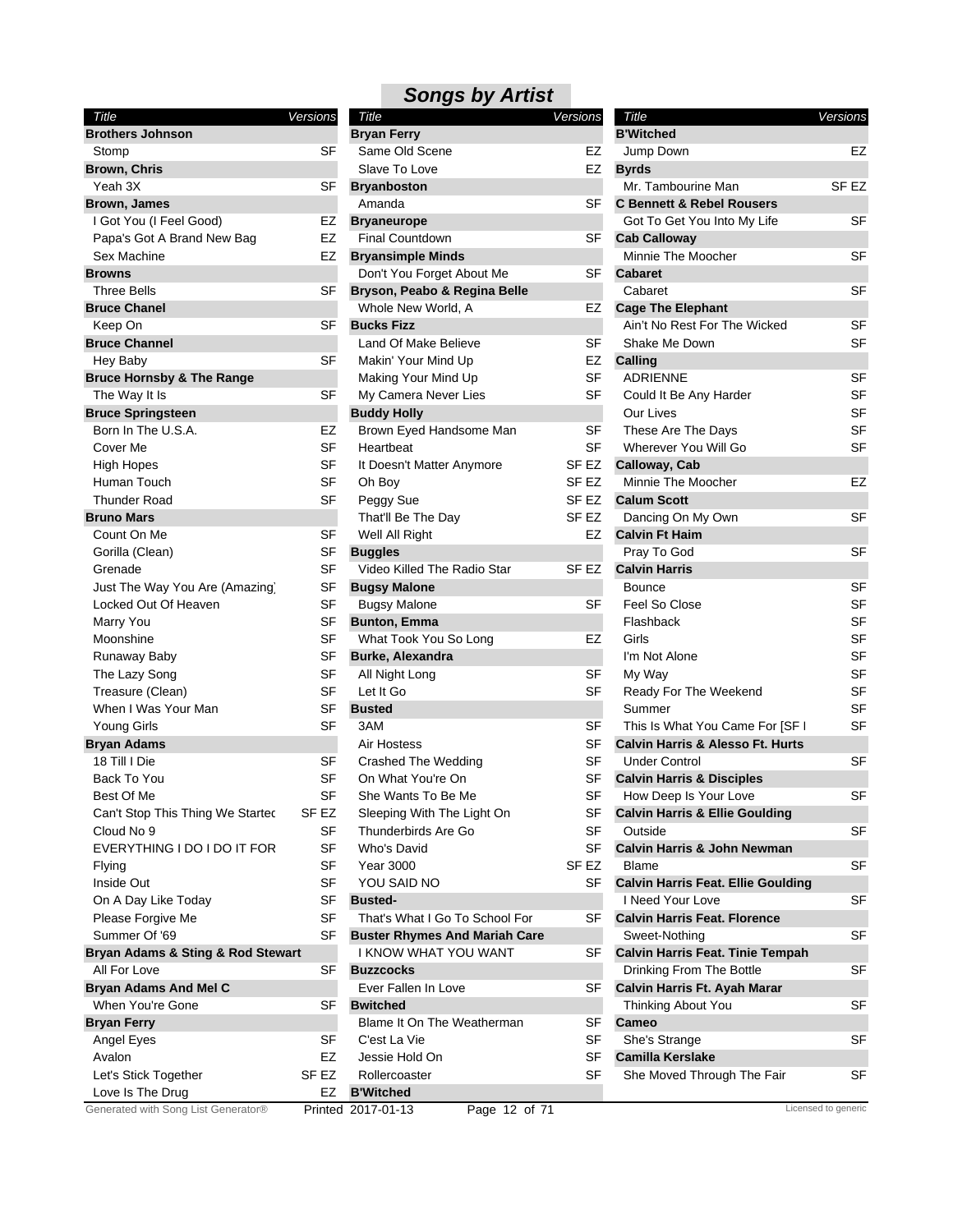| Title                                            | Versions         | Title                               | Versions         | Title                                | Versions            |
|--------------------------------------------------|------------------|-------------------------------------|------------------|--------------------------------------|---------------------|
| <b>Camille Jones Vs Fedde Le Grand</b>           |                  | <b>Carpenters</b>                   |                  | <b>Celebrate</b>                     |                     |
| The Creeps                                       | SF               | Rainy Days And Mondays              | SF               | Houston, Whitney & Jordin Spark      | <b>SF</b>           |
| Campaign                                         |                  | There's A Kind Of Hush              | EZ               | <b>Celine Dion</b>                   |                     |
| How 'Bout Us                                     | SF               | Top Of The World                    | SF EZ            | All By Myself                        | <b>SF</b>           |
| <b>Candi Staton</b>                              |                  | We've Only Just Begun               | EZ               | Because You Loved Me                 | EZ                  |
| Nights On Broadway                               | <b>SF</b>        | Yesterday Once More                 | <b>EZ</b>        | Falling Into You                     | <b>SF</b>           |
| Young Hearts Run Free                            | SF <sub>EZ</sub> | <b>Carrie Underwood</b>             |                  | FIRST TIME EVER I SAW YOUR           | <b>SF</b>           |
| Candice                                          |                  | Temporary Home                      | SF               | IF WALLS COULD TALK                  | <b>SF</b>           |
| Hello                                            | <b>SF</b>        | Cars                                |                  | I'm Alive                            | <b>SF</b>           |
| <b>Canned Heat</b>                               |                  | <b>Drive</b>                        | SF               | It's All Coming Back To Me Now       | <b>SF</b>           |
| Let's Work Together                              | <b>SF</b>        | My Best Friends Girl                | SF               | Loved Me Back To Life                | <b>SF</b>           |
| Can't Say No                                     |                  | Carter, Clarence                    |                  | Miles To Go                          | <b>SF</b>           |
| Maynard, Conor                                   | <b>SF</b>        | Patches                             | EZ               | My Heart Will Go On                  | SF <sub>EZ</sub>    |
| <b>Cantrell Blu Ft Sean Paul</b>                 |                  | <b>Cartoons</b>                     |                  | My Heart Will Go On (Dance Ver:      | <b>SF</b>           |
| <b>Breathe</b>                                   | SF               | Doo Dah                             | SF               | Only One Road                        | <b>SF</b>           |
| Capella                                          |                  | <b>Witch Doctor</b>                 | SF               | Power Of Love, The                   | EZ                  |
| U Got To Let The Music                           | SF               | Cascada                             |                  | <b>Tell Him</b>                      | EZ                  |
| <b>Caprice</b>                                   |                  | <b>Evacuate The Dancefloor</b>      | <b>SF</b>        | That's The Way It Is                 | <b>SF</b>           |
| Oh Yeah                                          | <b>SF</b>        | <b>What Hursts The Most</b>         | SF               | The Reason                           | <b>SF</b>           |
| <b>Captain &amp; Tenille</b>                     |                  | <b>Cascades, The</b>                |                  | <b>Think Twice</b>                   | SF <sub>EZ</sub>    |
| Do That To Me One More Time                      | EZ               | Rhythm Of The Rain                  | EZ               | Treat Her Like A Lady                | <b>SF</b>           |
|                                                  |                  |                                     |                  | <b>Celine Dion &amp; Bee Gees</b>    |                     |
| Captain + Tennille<br>Love Will Keep Us Together | <b>SF</b>        | Cash Cash Ft Bebe Rexha             |                  |                                      | <b>SF</b>           |
|                                                  |                  | Take Me Home                        | SF               | Immortality                          |                     |
| <b>Captain Sensible</b>                          |                  | Cassandra<br><b>TOUCH ME</b>        |                  | <b>Celine Dion And R Kelly</b>       | <b>SF</b>           |
| <b>Happy Talk</b>                                | SF               |                                     | SF               | I'm Your Angel                       |                     |
| <b>Cardigans</b>                                 |                  | Cassidy, Eva                        |                  | <b>Ch Lites</b>                      |                     |
| Erase Rewind                                     | <b>SF</b>        | Over The Rainbow                    | EZ               | Oh Girl                              | <b>SF</b>           |
| My Favorite Game                                 | <b>SF</b>        | Cast                                |                  | <b>Chad Kroeger Feat Josey Scott</b> |                     |
| <b>Cardigans &amp; Tom Jones</b>                 |                  | <b>Walk Away</b>                    | <b>SF</b>        | Hero                                 | <b>SF</b>           |
| Burnin' Down The House                           | SF               | <b>Casuals</b>                      |                  | <b>Chain Smokers</b>                 |                     |
| Carey, Mariah                                    |                  | Jesamine                            | SF <sub>EZ</sub> | Don't Let Me Down [SF Karaoke]       | <b>SF</b>           |
| Infinity                                         | SF               | <b>Cat Stevens</b>                  |                  | <b>Chainsmokers Ft Halsey</b>        |                     |
| <b>Carl Douglas</b>                              |                  | Matthew & Son                       | EZ               | Closer                               | <b>SF</b>           |
| Kung Fu Fighting                                 | SF EZ            | Morning Has Broken                  | SF               | <b>Chairman Of The Board</b>         |                     |
| <b>Carly Rae Jepsen</b>                          |                  | Sad Lisa                            | <b>SF</b>        | Give Me Just A Little More Time      | <b>SF</b>           |
| Call Me Maybe                                    | SF               | Catatonia                           |                  | You Got Me Dangling On A String      | <b>SF</b>           |
| I Really Like You                                | <b>SF</b>        | Dead From The Waist Down            | SF               | Chaka Kahn                           |                     |
| This Kiss                                        | <b>SF</b>        | Karaoke Queen                       | <b>SF</b>        | Ain't Nobody                         | <b>SF</b>           |
| Tonight I'm Getting Over You                     | <b>SF</b>        | Londinium                           | SF               | <b>Chaka Khan</b>                    |                     |
| <b>Carly Simon</b>                               |                  | Mulder & Scully                     | SF <sub>EZ</sub> | I Feel For You                       | SF <sub>EZ</sub>    |
| Nobody Does It Better                            | SF EZ            | Road Rage                           | SF               | Change                               |                     |
| You're So Vain                                   | SF EZ            | Stone By Stone                      | <b>SF</b>        | Lover's Holiday                      | SF                  |
| Carmel                                           |                  | Strange Glue                        | <b>SF</b>        | <b>Channing, Stockard</b>            |                     |
| More More More                                   | SF               | <b>Catherine Zeta-Jones</b>         |                  | Look At Me, I'm Sandra Dee           | EZ                  |
| Carnes, Kim                                      |                  | All That Jazz                       | EZ               | <b>Chantay Savage</b>                |                     |
| <b>Bette Davis Eyes</b>                          | EZ               | <b>Cathy Dennis</b>                 |                  | I Will Survive                       | SF                  |
| <b>Carole Bayer Sager</b>                        |                  | Touch Me                            | SF               | Chapman, Tracy                       |                     |
| You're Moving Out Today                          | SF               | <b>Cece Peniston</b>                |                  | Fast Car                             | EZ                  |
| <b>Carole King</b>                               |                  | Finally                             | SF               | <b>Charlatans</b>                    |                     |
| It's Too Late                                    | <b>SF</b>        | <b>Cee Lo Green</b>                 |                  | The Only One I Know                  | SF                  |
| <b>Carousel</b>                                  |                  | Anyway (Clean Version)              | <b>SF</b>        | <b>Charlene Soraia</b>               |                     |
| If I Loved You                                   | <b>SF</b>        | Bright Lights, Bigger City          | <b>SF</b>        | Wherever You Will Go                 | SF                  |
| You'll Never Walk Alone                          | <b>SF</b>        | Forget You                          | SF               | <b>Charles &amp; Eddie</b>           |                     |
| <b>Carpenters</b>                                |                  | I Want You (Hold On To Love)        | SF               | Would I Lie To You                   | SF <sub>EZ</sub>    |
| Calling All The Occupants Of Inte                | SF               | It's Ok (Clean Version)             | <b>SF</b>        | <b>Charles Asnavour</b>              |                     |
| Close To You                                     | SF EZ            | Music To My Soul                    | SF               | She                                  | SF                  |
| Generated with Song List Generator®              |                  | Printed 2017-01-13<br>Page 13 of 71 |                  |                                      | Licensed to generic |
|                                                  |                  |                                     |                  |                                      |                     |

| Title                             | Versions |
|-----------------------------------|----------|
| <b>Carpenters</b>                 |          |
| Rainy Days And Mondays            | SF       |
| There's A Kind Of Hush            | EZ       |
| Top Of The World                  | SF EZ    |
| We've Only Just Begun             | EZ       |
| Yesterday Once More               | EZ       |
| <b>Carrie Underwood</b>           |          |
| <b>Temporary Home</b>             | SF       |
| Cars                              |          |
| Drive                             | SF       |
| My Best Friends Girl              | SF       |
| Carter, Clarence                  |          |
| Patches                           | EZ       |
| <b>Cartoons</b>                   |          |
| Doo Dah                           | SF       |
| <b>Witch Doctor</b>               | SF       |
| Cascada                           |          |
| Evacuate The Dancefloor           | SF       |
| What Hursts The Most              | SF       |
| <b>Cascades, The</b>              |          |
| Rhythm Of The Rain                | EZ       |
| <b>Cash Cash Ft Bebe Rexha</b>    |          |
| Take Me Home                      | SF       |
| Cassandra                         |          |
| TOUCH ME                          | SF       |
| Cassidy, Eva                      |          |
| Over The Rainbow                  | EZ       |
| Cast                              |          |
| Walk Away                         | SF       |
| <b>Casuals</b>                    |          |
| Jesamine                          | SF EZ    |
| <b>Cat Stevens</b>                |          |
| Matthew & Son                     | EZ       |
| Morning Has Broken                | SF       |
| Sad Lisa                          | SF       |
| Catatonia                         |          |
| Dead From The Waist Down          | SF       |
| Karaoke Queen                     | SF       |
| Londinium                         | SF       |
|                                   |          |
| Mulder & Scully                   | SF EZ    |
| Road Rage                         | SF       |
| Stone By Stone                    | SF       |
| <b>Strange Glue</b>               | SF       |
| <b>Catherine Zeta-Jones</b>       |          |
| All That Jazz                     | EZ       |
| <b>Cathy Dennis</b>               |          |
| Touch Me                          | SF       |
| <b>Cece Peniston</b>              |          |
| Finally                           | SF       |
| Cee Lo Green                      |          |
| Anyway (Clean Version)            | SF       |
| Bright Lights, Bigger City        | SF       |
| Forget You                        | SF       |
| I Want You (Hold On To Love)      | SF       |
| It's Ok (Clean Version)           | SF       |
| Music To My Soul                  | SF       |
| Dage 13 of 71<br>$2017 - 01 - 13$ |          |

| <i>sulys by Arust</i>                            |           |                                                       |                  |
|--------------------------------------------------|-----------|-------------------------------------------------------|------------------|
| Title                                            | Versions  | Title                                                 | Versions         |
| arpenters                                        | SF        | <b>Celebrate</b>                                      | SF               |
| Rainy Days And Mondays<br>There's A Kind Of Hush | EZ        | Houston, Whitney & Jordin Spark<br><b>Celine Dion</b> |                  |
| Top Of The World                                 | SF EZ     | All By Myself                                         | SF               |
| We've Only Just Begun                            | EZ        | Because You Loved Me                                  | EZ               |
| Yesterday Once More                              | EZ        | Falling Into You                                      | SF               |
| arrie Underwood:                                 |           | FIRST TIME EVER I SAW YOUR                            | SF               |
| <b>Temporary Home</b>                            | SF        | IF WALLS COULD TALK                                   | SF               |
| ars                                              |           | I'm Alive                                             | SF               |
| Drive                                            | <b>SF</b> | It's All Coming Back To Me Now                        | SF               |
| My Best Friends Girl                             | <b>SF</b> | Loved Me Back To Life                                 | SF               |
| arter, Clarence                                  |           | Miles To Go                                           | SF               |
| Patches                                          | EZ        | My Heart Will Go On                                   | SF <sub>EZ</sub> |
| ∶artoons                                         |           | My Heart Will Go On (Dance Ver:                       | SF               |
| Doo Dah                                          | SF        | Only One Road                                         | SF               |
| <b>Witch Doctor</b>                              | <b>SF</b> | Power Of Love, The                                    | EZ               |
| ∶ascada                                          |           | <b>Tell Him</b>                                       | EZ               |
| <b>Evacuate The Dancefloor</b>                   | SF        | That's The Way It Is                                  | SF               |
| What Hursts The Most                             | SF        | The Reason                                            | SF               |
| ascades, The                                     |           | <b>Think Twice</b>                                    | SF EZ            |
| Rhythm Of The Rain                               | EZ        | Treat Her Like A Lady                                 | SF               |
| ∶ash Cash Ft Bebe Rexha                          |           | <b>Celine Dion &amp; Bee Gees</b>                     |                  |
| Take Me Home                                     | SF        | Immortality                                           | SF               |
| assandra                                         |           | <b>Celine Dion And R Kelly</b>                        |                  |
| TOUCH ME                                         | SF        | I'm Your Angel                                        | SF               |
| ∶assidy, Eva                                     |           | <b>Ch Lites</b>                                       |                  |
| Over The Rainbow                                 | EZ        | Oh Girl                                               | SF               |
| αst                                              |           | <b>Chad Kroeger Feat Josey Scott</b>                  |                  |
| Walk Away                                        | SF        | Hero                                                  | SF               |
| ∶asuals                                          |           | <b>Chain Smokers</b>                                  |                  |
| Jesamine                                         | SF EZ     | Don't Let Me Down [SF Karaoke]                        | SF               |
| at Stevens                                       |           | <b>Chainsmokers Ft Halsey</b>                         |                  |
| Matthew & Son                                    | EZ        | Closer                                                | SF               |
| Morning Has Broken                               | SF        | <b>Chairman Of The Board</b>                          |                  |
| Sad Lisa                                         | SF        | Give Me Just A Little More Time                       | SF               |
| atatonia                                         |           | You Got Me Dangling On A String                       | SF               |
| Dead From The Waist Down                         | SF        | Chaka Kahn                                            |                  |
| Karaoke Queen                                    | SF        | Ain't Nobody                                          | SF               |
| Londinium                                        | SF        | <b>Chaka Khan</b>                                     |                  |
| Mulder & Scully                                  | SF EZ     | I Feel For You                                        | SF EZ            |
| Road Rage                                        | <b>SF</b> | Change                                                |                  |
| Stone By Stone                                   | SF        | Lover's Holiday                                       | SF               |
| Strange Glue                                     | SF        | <b>Channing, Stockard</b>                             |                  |
| atherine Zeta-Jones                              |           | Look At Me, I'm Sandra Dee                            | EZ               |
| All That Jazz                                    | EZ        | <b>Chantay Savage</b>                                 |                  |
| athy Dennis                                      |           | I Will Survive                                        | SF               |
| Touch Me                                         | SF        | Chapman, Tracy                                        |                  |
| ece Peniston                                     |           | Fast Car                                              | EZ               |
| Finally                                          | SF        | <b>Charlatans</b>                                     |                  |
| ee Lo Green                                      |           | The Only One I Know                                   | SF               |
| Anyway (Clean Version)                           | SF        | <b>Charlene Soraia</b>                                |                  |
| Bright Lights, Bigger City                       | SF        | Wherever You Will Go                                  | SF               |
| Forget You                                       | SF        | <b>Charles &amp; Eddie</b>                            |                  |
| I Want You (Hold On To Love)                     | SF        | Would I Lie To You                                    | SF EZ            |
| It's Ok (Clean Version)                          | SF        | <b>Charles Asnavour</b>                               |                  |
| Music To My Soul                                 | <b>SF</b> | She                                                   | <b>SF</b>        |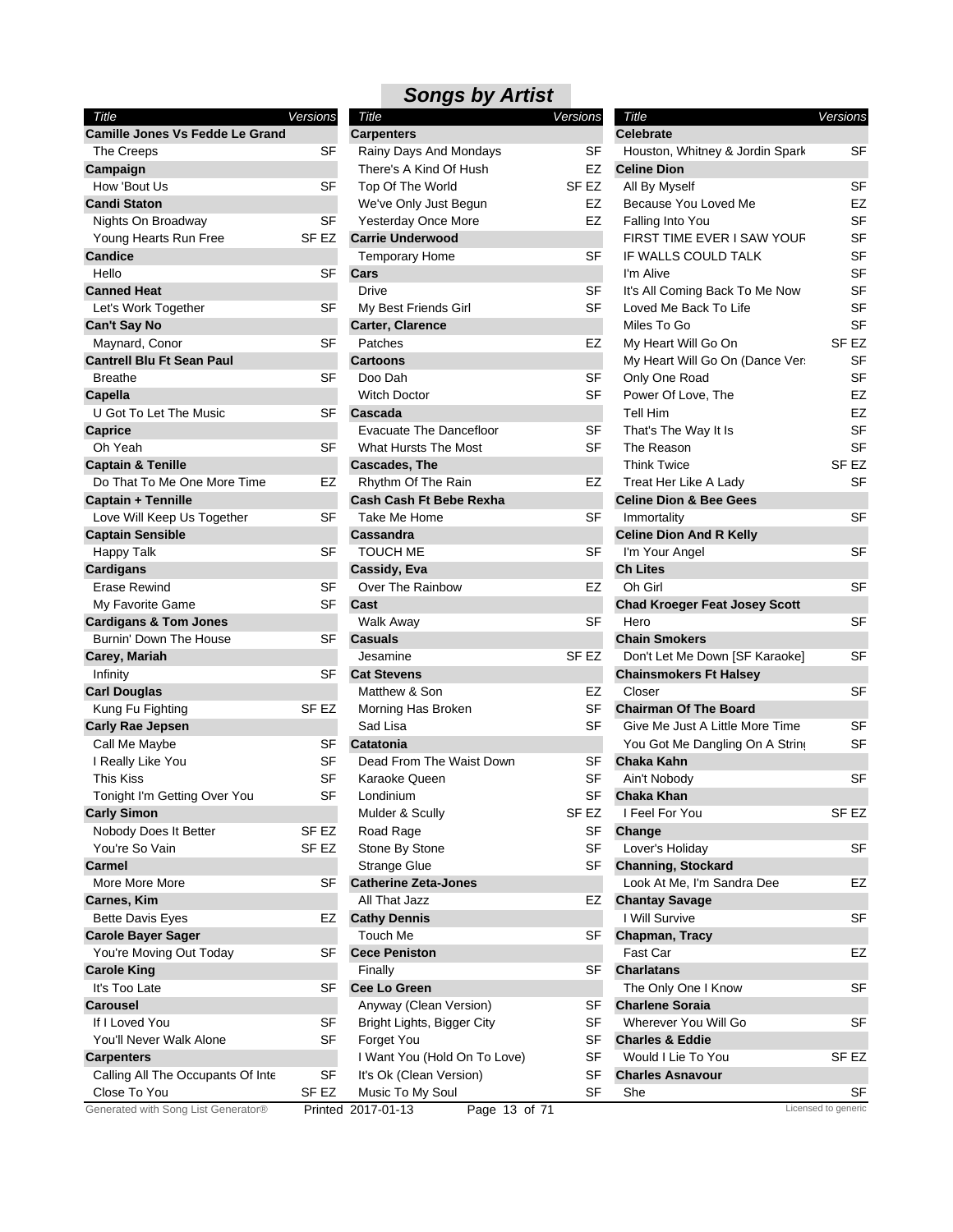### *Songs by Artist Title Versions*

| Title                                       | Versions  |
|---------------------------------------------|-----------|
| <b>Charli XCX</b>                           |           |
| Boom Clap                                   | SF        |
| <b>Charlie Daniels</b>                      |           |
| Devil Went Down To Georgia                  | SF        |
| <b>Charlie Daniels Band, The</b>            |           |
| Devil Went Down To Georgia, Th              | EZ        |
| <b>Charlie Pride</b>                        |           |
| <b>CRYSTAL CHANDELIERS</b>                  | SF        |
| <b>Charlie Puth</b>                         |           |
| One Call Away                               | SF        |
| We Don't Talk Anymore                       | SF        |
| <b>Charlie Puth Ft Meghan Trainor</b>       |           |
| Marvin Gaye                                 | SF        |
| <b>Charlie Rich</b>                         |           |
| <b>Behind Closed Doors</b>                  | SF EZ     |
| Most Beautiful Girl, The                    | EZ        |
| The Most Beautiful Gil In The Wo            | SF        |
| <b>Charlie XCX Ft Rita Ora</b>              |           |
| Doing It                                    | SF        |
| <b>Charlotte Church</b>                     |           |
| Call My Name                                | SF        |
| Crazy Chick                                 | SF        |
| Moodswings                                  | <b>SF</b> |
| <b>Chas &amp; Dave</b>                      |           |
| Gertcha                                     | SF        |
| <b>Chas And Dave</b>                        |           |
| Snooker Loopy                               | SF        |
| <b>Chase &amp; Status &amp; Liam Bailey</b> |           |
| <b>Blind Faith</b>                          | SF        |
| <b>Chase &amp; Status Ft Tinie Tempah</b>   |           |
| Hitz (Clean Version)                        | SF        |
| <b>Cheat Codes &amp; Dante Klein</b>        |           |
| Let Me Hold You (Turn Me On)                | SF        |
| <b>Cheat Codes X Kris Kross Amsterdam</b>   |           |
| Sex                                         | SF        |
| Checker, Chubby                             |           |
| Let's Twist Again                           | EZ        |
| <b>Cheeky Girls</b>                         |           |
| CHEEKY SONG (TOUCH MY BL                    | SF        |
| Hooray, Hooray                              | SF        |
| <b>Cheers</b>                               |           |
| Cheers                                      | SF        |
| <b>Chemical Bros</b>                        |           |
| Go                                          | SF        |
| Cher                                        |           |
| All Or Nothing                              | SF        |
| Bang Bang My Baby Shot Me Do                | SF        |
| <b>Beleive</b>                              | <b>SF</b> |
| DOVE L'AMORE                                | SF        |
| <b>Gypsies Tramps And Thieves</b>           | SF        |
| Gypsies, Tramps & Thieves                   | EZ        |
| I Hope You Find It                          | SF        |
| I Walk Alone                                | SF        |
| If I Could Turn Back Time                   | SF EZ     |
| Just Like Jesse James                       | SF        |
| Love Hurts                                  | EZ        |
| Generated with Song List Generator®         | Printe    |
|                                             |           |

| Charli XCX                                  |           | <b>Cher</b>                         |                  | <b>Chieftains &amp; The Corrs</b>              |                     |
|---------------------------------------------|-----------|-------------------------------------|------------------|------------------------------------------------|---------------------|
| Boom Clap                                   | SF        | Music's No Good Without You         | SF               | I Know My Love                                 | SF                  |
| <b>Charlie Daniels</b>                      |           | One By One                          | <b>SF</b>        | <b>China Black</b>                             |                     |
| Devil Went Down To Georgia                  | SF        | Shoop Shoop Song                    | SF               | Searching                                      | <b>SF</b>           |
| <b>Charlie Daniels Band, The</b>            |           | Song For The Lonely                 | <b>SF</b>        | <b>China Crisis</b>                            |                     |
| Devil Went Down To Georgia, Th              | EZ        | Strong Enough                       | <b>SF</b>        | <b>Wishful Thinking</b>                        | SF                  |
| <b>Charlie Pride</b>                        |           | <b>Cher Lloyd</b>                   |                  | Chipmunk                                       |                     |
| <b>CRYSTAL CHANDELIERS</b>                  | SF        | Swagger Jagger                      | <b>SF</b>        | Oopsy Daisy                                    | <b>SF</b>           |
| Charlie Puth                                |           | With Ur Love                        | SF               | <b>Chipmunk &amp; Chris Brown</b>              |                     |
| One Call Away                               | <b>SF</b> | Cher Lloyd Ft T.I.                  |                  | Champion (Clean)                               | <b>SF</b>           |
| We Don't Talk Anymore                       | SF        | I Wish                              | SF               | <b>Chipmunk &amp; Esmee Denters</b>            |                     |
| <b>Charlie Puth Ft Meghan Trainor</b>       |           | <b>Cheryl</b>                       |                  | Until You Were Gone                            | SF                  |
| Marvin Gaye                                 | SF        | I Don't Care                        | SF               | <b>Chipmunk Feat. Emeli Sande</b>              |                     |
| Charlie Rich                                |           | Only Human                          | <b>SF</b>        | Diamond Rings                                  | SF                  |
| <b>Behind Closed Doors</b>                  | SF EZ     | <b>Cheryl Cole</b>                  |                  | <b>Chipmunk Ft Talay Riley</b>                 |                     |
| Most Beautiful Girl, The                    | EZ        |                                     | <b>SF</b>        | Look For Me                                    | <b>SF</b>           |
|                                             |           | Call My Name                        |                  |                                                |                     |
| The Most Beautiful Gil In The Wo            | SF        | Fight For This Love                 | SF               | <b>Chipmunk Ft Trey Songz</b>                  |                     |
| Charlie XCX Ft Rita Ora                     |           | Flood                               | <b>SF</b>        | Take Off (Clean Version)                       | <b>SF</b>           |
| Doing It                                    | <b>SF</b> | Parachute                           | SF               | Chipmunk Ft. Keri Hilson                       |                     |
| <b>Charlotte Church</b>                     |           | <b>Promise This</b>                 | <b>SF</b>        | In The Air                                     | SF                  |
| Call My Name                                | SF        | Yeah Yeah                           | <b>SF</b>        | <b>Choices</b>                                 |                     |
| <b>Crazy Chick</b>                          | <b>SF</b> | <b>Cheryl Cole 3</b>                |                  | Hoosiers, The                                  | <b>SF</b>           |
| Moodswings                                  | SF        | Words                               | SF               | <b>Chris Andrews</b>                           |                     |
| <b>Chas &amp; Dave</b>                      |           | <b>Cheryl Cole Feat. Wretch 32</b>  |                  | Yesterday Man                                  | <b>SF</b>           |
| Gertcha                                     | SF        | Screw You (Clean)                   | SF               | <b>Chris Brown</b>                             |                     |
| <b>Chas And Dave</b>                        |           | <b>Cheryl Cole Ft Tinie Tempah</b>  |                  | Don't Judge Me                                 | <b>SF</b>           |
| Snooker Loopy                               | SF        | Crazy Stupid Love                   | SF               | Forever                                        | <b>SF</b>           |
| <b>Chase &amp; Status &amp; Liam Bailey</b> |           | Cheryl Cole Ft. Dizee Rascal        |                  | Ft Keri Hilson Superhuman                      | SF                  |
| <b>Blind Faith</b>                          | <b>SF</b> | Everyone                            | <b>SF</b>        | Run It                                         | SF                  |
| <b>Chase &amp; Status Ft Tinie Tempah</b>   |           | <b>Cheryl Lynn</b>                  |                  | Turn Up The Music                              | SF                  |
| Hitz (Clean Version)                        | <b>SF</b> | Encore                              | SF               | <b>Chris Brown &amp; Tyga</b>                  |                     |
| <b>Cheat Codes &amp; Dante Klein</b>        |           | Got To Be Real                      | SF               | Ayo                                            | SF                  |
| Let Me Hold You (Turn Me On)                | <b>SF</b> | <b>Chesney Hawkes</b>               |                  | <b>Chris Brown &amp; Usher &amp; Rick Ross</b> |                     |
| <b>Cheat Codes X Kris Kross Amsterdam</b>   |           | The One And Only                    | SF               | New Flame                                      | <b>SF</b>           |
| Sex                                         | SF        | <b>Chi Lites</b>                    |                  | Chris Brown Feat. Benny Benassi                |                     |
| Checker, Chubby                             |           | Have You Seen Her                   | SF               | <b>Beautiful People</b>                        | <b>SF</b>           |
| Let's Twist Again                           | EZ        | <b>Homely Girl</b>                  | SF               | <b>Chris Brown Ft Justin Bieber</b>            |                     |
| <b>Cheeky Girls</b>                         |           | You Don't Have To Go                | SF               | Next To You                                    | SF                  |
| CHEEKY SONG (TOUCH MY BL                    | SF        | <b>Chic</b>                         |                  | <b>Chris De Burgh</b>                          |                     |
| Hooray, Hooray                              | SF        | Dance Dance Dance (Yowsah Yo        | SF               | A Spaceman Came Travelling                     | EZ                  |
| Cheers                                      |           | Le Freak                            | SF               | Lady In Red                                    | SF                  |
| Cheers                                      | SF        | <b>Chic Feat. Nile Rodgers</b>      |                  | Patricia The Stripper                          | SF                  |
| <b>Chemical Bros</b>                        |           | I'll Be There                       | SF               | <b>Chris Deburgh</b>                           |                     |
| Go                                          | <b>SF</b> | Chicago                             |                  |                                                | SF                  |
|                                             |           | If You Leave Me Now                 |                  | Don't Pay The Ferryman                         |                     |
| Cher                                        | <b>SF</b> |                                     | EZ               | <b>Chris Farlow</b>                            | SF                  |
| All Or Nothing                              |           | You're The Inspiration              | SF               | Out Of Time                                    |                     |
| Bang Bang My Baby Shot Me Do                | SF        | <b>Chicane And Bryan Adams</b>      |                  | Chris Isaak                                    |                     |
| Beleive                                     | <b>SF</b> | DON'T GIVE UP                       | <b>SF</b>        | <b>Wicked Game</b>                             | SF                  |
| DOVE L'AMORE                                | <b>SF</b> | <b>Chicken Shed</b>                 |                  | <b>Chris Kristofferson</b>                     |                     |
| <b>Gypsies Tramps And Thieves</b>           | <b>SF</b> | I Am In Love With The World         | EZ               | Me & Bobby McGee                               | SF                  |
| Gypsies, Tramps & Thieves                   | EZ        | <b>Chicken Shed Theatre Co</b>      |                  | <b>Chris Montez</b>                            |                     |
| I Hope You Find It                          | <b>SF</b> | I Am In Love With The World         | <b>SF</b>        | Let's Dance                                    | SF <sub>EZ</sub>    |
| I Walk Alone                                | SF        | <b>Chico</b>                        |                  | More I See You                                 | SF                  |
| If I Could Turn Back Time                   | SF EZ     | It's Chico Time                     | <b>SF</b>        | More I See You, The                            | EZ                  |
| Just Like Jesse James                       | SF        | <b>Chicory Tip</b>                  |                  | Chris Rea                                      |                     |
| Love Hurts                                  | EZ        | Son Of My Father                    | SF <sub>EZ</sub> | <b>AUBERGE</b>                                 | SF                  |
| Generated with Song List Generator®         |           | Printed 2017-01-13<br>Page 14 of 71 |                  |                                                | Licensed to generic |
|                                             |           |                                     |                  |                                                |                     |

| ions      | Title<br><b>Chieftains &amp; The Corrs</b>     | Versions |           |
|-----------|------------------------------------------------|----------|-----------|
| SF        | I Know My Love                                 |          | SF        |
| SF        | <b>China Black</b>                             |          |           |
| SF        | Searching                                      |          | SF        |
| SF        |                                                |          |           |
|           | <b>China Crisis</b>                            |          |           |
| SF        | <b>Wishful Thinking</b>                        |          | SF        |
|           | <b>Chipmunk</b>                                |          |           |
| SF        | Oopsy Daisy                                    |          | SF        |
| SF        | <b>Chipmunk &amp; Chris Brown</b>              |          |           |
|           | Champion (Clean)                               |          | SF        |
| SF        | <b>Chipmunk &amp; Esmee Denters</b>            |          |           |
|           | Until You Were Gone                            |          | SF        |
| SF        | <b>Chipmunk Feat. Emeli Sande</b>              |          |           |
| SF        | Diamond Rings                                  |          | SF        |
|           | <b>Chipmunk Ft Talay Riley</b>                 |          |           |
| SF        | Look For Me                                    |          | SF        |
| SF        | <b>Chipmunk Ft Trey Songz</b>                  |          |           |
| SF        | Take Off (Clean Version)                       |          | SF        |
| SF        | Chipmunk Ft. Keri Hilson                       |          |           |
| SF        | In The Air                                     |          | SF        |
| SF        | <b>Choices</b>                                 |          |           |
|           | Hoosiers, The                                  |          | SF        |
| SF        | <b>Chris Andrews</b>                           |          |           |
|           | Yesterday Man                                  |          | SF        |
| SF        | <b>Chris Brown</b>                             |          |           |
|           | Don't Judge Me                                 |          | SF        |
| SF        | Forever                                        |          | SF        |
|           | Ft Keri Hilson Superhuman                      |          | SF        |
| SF        | Run It                                         |          | <b>SF</b> |
|           | Turn Up The Music                              |          | <b>SF</b> |
| SF        | <b>Chris Brown &amp; Tyga</b>                  |          |           |
| SF        | Ayo                                            |          | SF        |
|           | <b>Chris Brown &amp; Usher &amp; Rick Ross</b> |          |           |
| SF        | <b>New Flame</b>                               |          | SF        |
|           | Chris Brown Feat. Benny Benassi                |          |           |
| <b>SF</b> | <b>Beautiful People</b>                        |          | SF        |
| SF        | <b>Chris Brown Ft Justin Bieber</b>            |          |           |
| SF        | Next To You                                    |          | SF        |
|           | <b>Chris De Burgh</b>                          |          |           |
| SF        |                                                |          | EZ        |
| SF        | A Spaceman Came Travelling                     |          | SF        |
|           | Lady In Red                                    |          |           |
|           | Patricia The Stripper                          |          | SF        |
| SF        | <b>Chris Deburgh</b>                           |          |           |
|           | Don't Pay The Ferryman                         |          | SF        |
| EZ        | <b>Chris Farlow</b>                            |          |           |
| SF        | Out Of Time                                    |          | SF        |
|           | <b>Chris Isaak</b>                             |          |           |
| SF        | <b>Wicked Game</b>                             |          | SF        |
|           | <b>Chris Kristofferson</b>                     |          |           |
| EZ        | Me & Bobby McGee                               |          | SF        |
|           | <b>Chris Montez</b>                            |          |           |
| SF        | Let's Dance                                    | SF EZ    |           |
|           | More I See You                                 |          | SF        |
| SF        | More I See You, The                            |          | EZ        |
|           | <b>Chris Rea</b>                               |          |           |
| EZ        | AUBERGE                                        |          | SF        |
|           | Licensed to generic                            |          |           |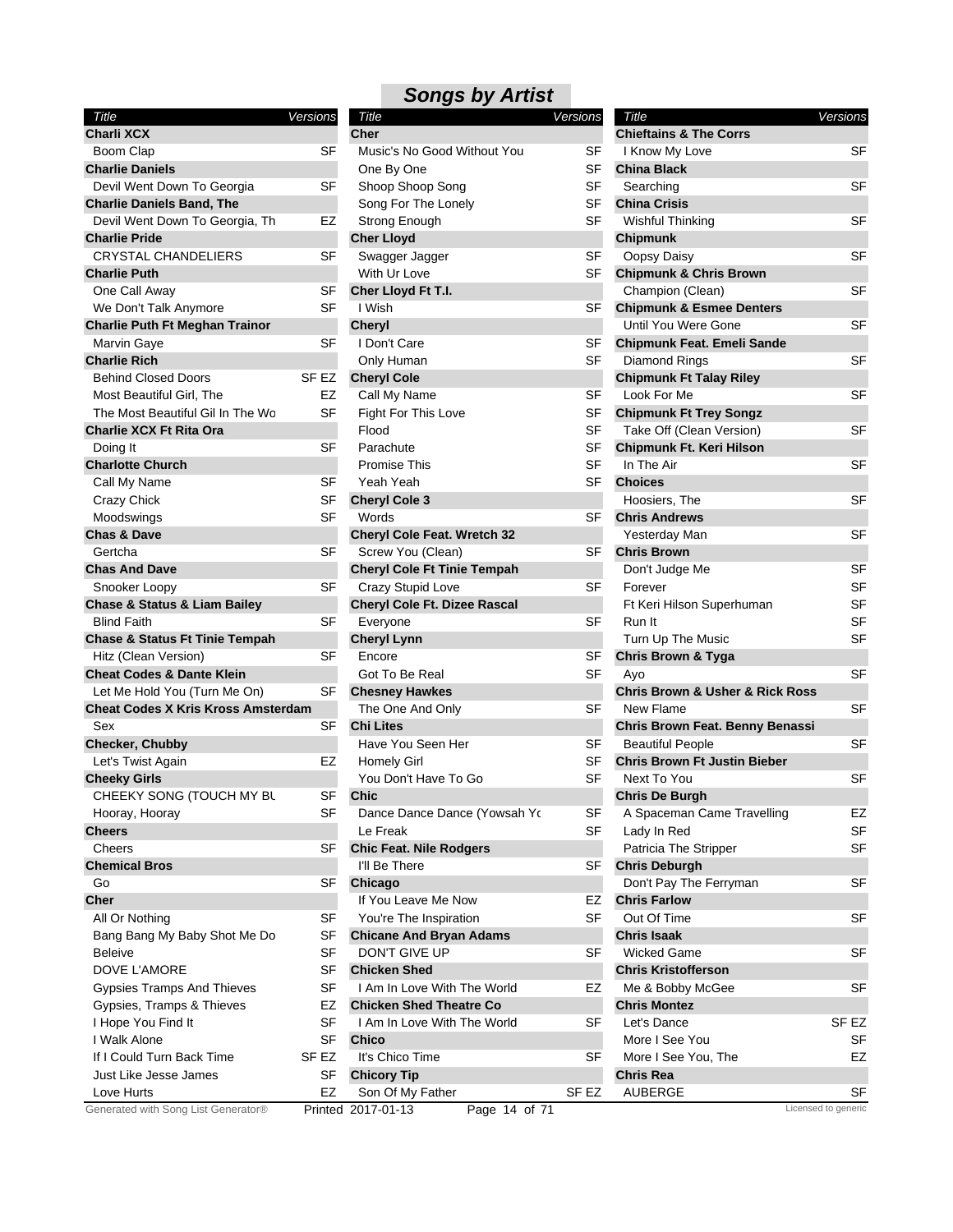| Title                               | Versions  |
|-------------------------------------|-----------|
| <b>Chris Rea</b>                    |           |
| Fool If You Think It's Over         | SF        |
| On The Beach                        | SF        |
| Road To Hell                        | SF EZ     |
| <b>Chrispian St Peters</b>          |           |
| Pied Piper                          | SF        |
| <b>Christians</b>                   |           |
| <b>Harvest For The World</b>        | SF EZ     |
| <b>Ideal World</b>                  | SF        |
| <b>Christie</b>                     |           |
| <b>Yellow River</b>                 | SF EZ     |
| <b>Christina Aquilera</b>           |           |
| Ain't No Other Man                  | SF        |
| <b>Beautiful</b>                    | SF        |
| Candy Man                           | <b>SF</b> |
| Can't Hold Us Down                  | SF        |
| Come On Over                        | SF        |
| <b>FIGHTER</b>                      | <b>SF</b> |
| Genie In A Bottle                   | SF        |
| Hurt                                | SF        |
| I TURN TO YOU                       | SF        |
| <b>Keeps Getting Better</b>         | <b>SF</b> |
| Not Myself Tonight                  | SF        |
| Oh Mother                           | SF        |
| <b>Voice Within</b>                 | SF        |
| What A Girl Wants                   | SF        |
| <b>Christina Aguilera And Missy</b> |           |
| Car Wash                            | SF        |
| Christina Aguilera Lil' Kim M       |           |
| <b>LADY MARMALADE</b>               | SF        |
| <b>Christina Milian</b>             |           |
| Am To Pm                            | <b>SF</b> |
| Dip It Low                          | SF        |
| When You Look At Me                 | SF        |
| Christina Milian Ft Budden, Joe     |           |
| <b>Whatever You Want</b>            | SF        |
| <b>Christina Perri</b>              |           |
| A Thousand Years                    | SF        |
| Jar Of Hearts                       | SF        |
| <b>Christine &amp; The Queens</b>   |           |
|                                     |           |
| Tilted                              | SF        |
| <b>Christmas</b>                    |           |
| Auld Lang Syne (& New Year Co       | EZ        |
| <b>Christmas Song</b>               |           |
| We Wish You A Merry Christmas       | SF        |
| Christmas-Lee, Brenda               |           |
| Rockin' Around The Christmas Tr     | EZ        |
| Christmas-Mathis, Johnny            |           |
| When A Child Is Born                | EZ        |
| <b>Christmas-Orbison, Roy</b>       |           |
| <b>Pretty Paper</b>                 | EZ        |
| <b>Christmas-Shakin' Stevens</b>    |           |
| Merry Christmas Everyone            | EZ        |
| <b>Christmas-Slade</b>              |           |
| Merry Christmas Everybody           | EZ        |
| <b>Christmas-Wham</b>               |           |
| Generated with Song List Generator® | Printed   |

|  | <b>Songs by Artist</b> |
|--|------------------------|
|--|------------------------|

|                      | Versions         | Title                                 | Versions         | Title                                 | <b>Versions</b>     |
|----------------------|------------------|---------------------------------------|------------------|---------------------------------------|---------------------|
|                      |                  | <b>Christmas-Wham</b>                 |                  | <b>Clean Bandit Ft Louisa Johnson</b> |                     |
| Think It's Over      | SF               | <b>Last Christmas</b>                 | EZ               | Tears                                 | <b>SF</b>           |
| ıch                  | <b>SF</b>        | <b>Christmas-Wizzard</b>              |                  | <b>Clean Bandit Ft Sharma Bass</b>    |                     |
| ٠II                  | SF EZ            | I Wish It Could Be Christmas Eve      | EZ               | Extraordinary                         | <b>SF</b>           |
| <b>Peters</b>        |                  | <b>Christmas-Wombles, The</b>         |                  | <b>Clean Bandit Ft. Jess Glynne</b>   |                     |
|                      | <b>SF</b>        | <b>Wombling Merry Christmas</b>       | EZ               | Rather Be                             | <b>SF</b>           |
|                      |                  | <b>Chubby Checker</b>                 |                  | Cleopatra                             |                     |
| The World            | SF EZ            | Let's Twist Again                     | <b>SF</b>        | Cleopatra's Theme                     | EZ                  |
|                      | SF               | Twist                                 | <b>SF</b>        | I Want You Back                       | <b>SF</b>           |
|                      |                  | <b>Chuck Berry</b>                    |                  | Life Ain't Easy                       | SF <sub>EZ</sub>    |
| r                    | SF <sub>EZ</sub> | Johnny B. Goode                       | SF <sub>EZ</sub> | <b>Cliff Richard</b>                  |                     |
| uilera               |                  | Memphis                               | <b>SF</b>        | Can't Keep This Feeling In            | <b>SF</b>           |
| er Man               | <b>SF</b>        | <b>Memphis Tennessee</b>              | EZ               | Congratulations                       | SF <sub>EZ</sub>    |
|                      | <b>SF</b>        | My Ding A Ling                        | <b>SF</b>        | Day I Met Marie                       | <b>SF</b>           |
|                      | SF               | My Ding-A-Ling                        | EZ               | High Class Baby                       | <b>SF</b>           |
| Js Down              | SF               | No Particular Place To Go             | EZ               | Living Doll                           | <b>SF</b>           |
| ver                  | <b>SF</b>        | Rock & Roll Music                     | <b>SF</b>        | Saviours Day                          | <b>SF</b>           |
|                      | <b>SF</b>        | Chumbawamba                           |                  | Somewhere Over The Rainbow            | <b>SF</b>           |
| 3ottle               | <b>SF</b>        | Amnesia                               | <b>SF</b>        | The Millennium Prayer                 | <b>SF</b>           |
|                      | <b>SF</b>        | Top Of The World                      | <b>SF</b>        | <b>Cliff Richards</b>                 |                     |
| YOU                  | <b>SF</b>        | Tubthumping (Duet)                    | EZ               | It's All In The Game                  | EZ                  |
| ng Better            | SF               | Tubthumping (Male Only)               | EZ               | Lucky Lips                            | EZ                  |
| <b>Fonight</b>       | <b>SF</b>        | <b>Chvrches</b>                       |                  | Minute You're Gone, The               | EZ                  |
|                      | <b>SF</b>        | Mother We Share                       | SF               | Move It                               | EZ                  |
|                      | <b>SF</b>        |                                       |                  |                                       | <b>EZ</b>           |
|                      | <b>SF</b>        | Ciara                                 |                  | Please Don't Tease                    | <b>SF</b>           |
| Wants                |                  | I Bet                                 | SF               | Thank You For A Lifetime              |                     |
| uilera And Missy     |                  | <b>Ciara Feat Missy Elliott</b>       |                  | <b>Travellin' Light</b>               | EZ                  |
|                      | <b>SF</b>        | 1 2 Step                              | <b>SF</b>        | Voice In The Wilderness               | EZ                  |
| uilera Lil' Kim M    |                  | Ciara Feat. Justin Timberlake         |                  | <b>Climie Fisher</b>                  |                     |
| <b>MALADE</b>        | <b>SF</b>        | Love Sex Magic                        | <b>SF</b>        | Love Changes Everything               | SF                  |
| lian                 |                  | <b>Cilla Black</b>                    |                  | <b>Clive Dunn</b>                     |                     |
|                      | <b>SF</b>        | Alfie                                 | <b>SF</b>        | Grandad                               | <b>SF</b>           |
|                      | <b>SF</b>        | Anyone Who Had A Heart                | <b>SF</b>        | <b>Clock</b>                          |                     |
| ook At Me.           | <b>SF</b>        | Love Just A Broken Heart              | <b>SF</b>        | Blame It On The Boogie                | <b>SF</b>           |
| lian Ft Budden, Joe  |                  | <b>Surround Yourself With Sorrow</b>  | <b>SF</b>        | That's The Way (I Like It)            | EZ                  |
| ou Want              | <b>SF</b>        | You're My World                       | <b>SF</b>        | <b>Club Can't Handle Me</b>           |                     |
| rri                  |                  | <b>Clare Maguire</b>                  |                  | Flo Rida & David Guetta               | <b>SF</b>           |
| l Years              | SF               | The Last Dance                        | <b>SF</b>        | Co                                    |                     |
| ts                   | <b>SF</b>        | <b>Clare Maquire</b>                  |                  | Co                                    | <b>SF</b>           |
| The Queens           |                  | The Shield And The Sword              | <b>SF</b>        | <b>Coast To Coast</b>                 |                     |
|                      | SF               | <b>Clarence Carter</b>                |                  | Do The Hucklebuck                     | SF                  |
|                      |                  | Patches                               | SF               | <b>Coasters, The</b>                  |                     |
| iyne (& New Year Co  | EZ               | <b>Clarence Frogman Henry</b>         |                  | Charlie Brown                         | EZ                  |
| ong                  |                  | But I Do                              | SF EZ            | It's Only Make Believe                | EZ                  |
| ou A Merry Christmas | SF               | You Always Hurt The One You Lo        | SF               | Cochran, Eddie                        |                     |
| ee, Brenda           |                  | Clash                                 |                  | Summertime Blues                      | EZ                  |
| und The Christmas Tr | EZ               | I Fought The Law                      | SF               | <b>Cockerel Chorus</b>                |                     |
| lathis, Johnny       |                  | London Calling                        | SF               | Nice One Cyril                        | SF                  |
| ld Is Born           | EZ               | Rock The Casbah                       | <b>SF</b>        | <b>Cockney Rebel</b>                  |                     |
| rbison, Roy          |                  | Should I Stay Or Should I Go          | <b>SF</b>        | Make Me Smile                         | SF                  |
|                      | EZ               | Clea                                  |                  | Cogan, Alma                           |                     |
| hakin' Stevens       |                  | Stuck In The Middle                   | SF               | Dream Boat                            | EZ                  |
| tmas Everyone        | EZ               | <b>Clean Bandit</b>                   |                  | <b>Colbie Caillat</b>                 |                     |
| lade                 |                  | Stronger                              | SF               | Fallin' For You                       | <b>SF</b>           |
| tmas Everybody       | EZ               | <b>Clean Bandit &amp; Jess Glynne</b> |                  | <b>Cold Play</b>                      |                     |
| /ham                 |                  | Real Love                             | SF               | Don't Panic                           | SF                  |
| Song List Generator® |                  | Printed 2017-01-13<br>Page 15 of 71   |                  |                                       | Licensed to generic |
|                      |                  |                                       |                  |                                       |                     |

| Title                                       | <b>Versions</b> |
|---------------------------------------------|-----------------|
| <b>Clean Bandit Ft Louisa Johnson</b>       | SF              |
| Tears<br><b>Clean Bandit Ft Sharma Bass</b> |                 |
| Extraordinary                               | SF              |
| <b>Clean Bandit Ft. Jess Glynne</b>         |                 |
| Rather Be                                   | SF              |
| Cleopatra                                   |                 |
| Cleopatra's Theme                           | EZ              |
| I Want You Back                             | SF              |
| Life Ain't Easy                             | SF EZ           |
| <b>Cliff Richard</b>                        |                 |
| Can't Keep This Feeling In                  | SF              |
| Congratulations                             | SF EZ           |
| Day I Met Marie                             | <b>SF</b>       |
| High Class Baby                             | SF              |
| Living Doll                                 | SF              |
| Saviours Day                                | SF              |
| Somewhere Over The Rainbow                  | SF              |
| The Millennium Prayer                       | SF              |
| <b>Cliff Richards</b>                       |                 |
| It's All In The Game                        | EZ              |
| Lucky Lips                                  | EZ              |
| Minute You're Gone, The                     | EZ              |
| Move It                                     | EZ              |
| Please Don't Tease                          | EZ              |
| Thank You For A Lifetime                    | SF              |
| Travellin' Light                            | EZ              |
| Voice In The Wilderness                     | EZ              |
| <b>Climie Fisher</b>                        |                 |
| Love Changes Everything                     | SF              |
| <b>Clive Dunn</b>                           |                 |
| Grandad                                     | SF              |
| Clock                                       |                 |
| Blame It On The Boogie                      | SF              |
| That's The Way (I Like It)                  | EZ              |
| <b>Club Can't Handle Me</b>                 |                 |
| Flo Rida & David Guetta                     | SF              |
| Co                                          |                 |
| Co                                          | SF              |
| <b>Coast To Coast</b>                       |                 |
| Do The Hucklebuck                           | SF              |
| <b>Coasters, The</b>                        |                 |
| Charlie Brown                               | EZ              |
| It's Only Make Believe                      | EZ              |
| Cochran, Eddie                              |                 |
| Summertime Blues                            | EZ              |
| <b>Cockerel Chorus</b>                      |                 |
| Nice One Cyril                              | SF              |
| <b>Cockney Rebel</b>                        |                 |
| Make Me Smile                               | SF              |
| Cogan, Alma                                 |                 |
| Dream Boat                                  | EZ              |
| <b>Colbie Caillat</b>                       |                 |
| Fallin' For You                             | SF              |
| <b>Cold Play</b>                            |                 |
| Don't Panic                                 | SF              |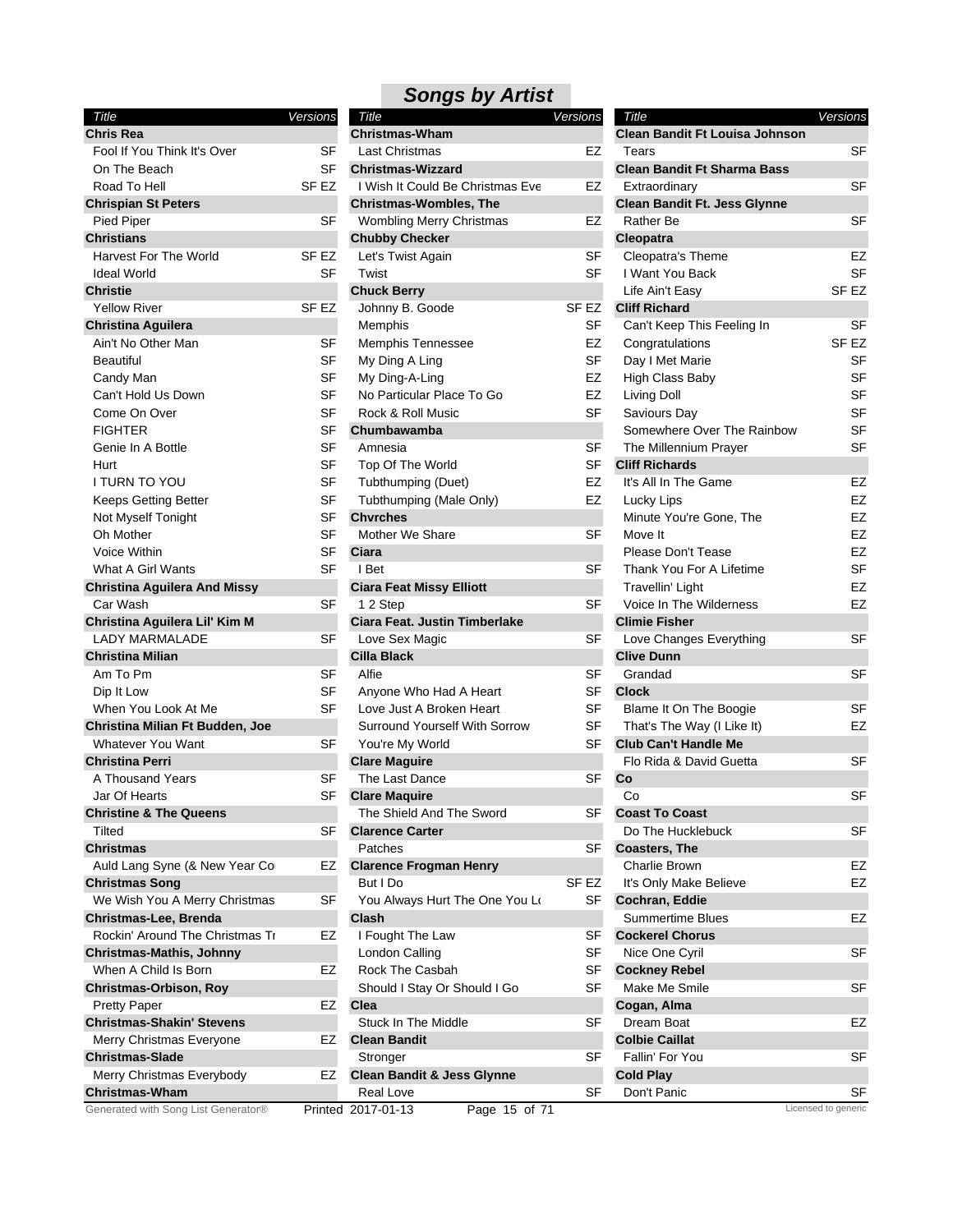| Title                               | Versions         |
|-------------------------------------|------------------|
| <b>Cold Play</b>                    |                  |
| Yellow                              | SF               |
| Coldplay                            |                  |
| Atlas                               | SF               |
| Charlie Brown                       | SF               |
| Don't Panic                         | EZ               |
| Every Teardrop Is A Waterfall       | SF               |
| Fix You                             | SF               |
| God Put A Smile Upon Your Face      | SF               |
| In My Place                         | SF               |
| Lost                                | SF               |
| Magic                               | SF               |
| Paradise                            | SF               |
| Sky Full Of Stars                   | SF               |
| Speed Of Sound                      | SF               |
| Talk                                | SF               |
| The Hardest Part                    | SF               |
| THE SCIENTIST                       | SF               |
| Trouble                             | SF EZ            |
| Violet Hill                         | SF               |
| Viva La Vida                        | SF               |
| Yellow                              | EZ               |
| <b>Coldplay Ft. Rihanna</b>         |                  |
| Princess Of China                   | SF               |
| <b>Colonel Abrams</b>               |                  |
| Trapped                             | SF               |
| <b>Color Me Badd</b>                |                  |
| I Wanna Sex You Up                  | SF               |
| <b>Comic Relief</b>                 |                  |
| Islands In The Stream               | SF               |
| Commitments                         |                  |
| <b>Mustang Sally</b>                | SF EZ            |
| Commodores                          |                  |
| Lady                                | SF               |
| Three Tmes A Lady                   | SF               |
| <b>Commodores, The</b>              |                  |
| Three Times A Lady                  | EZ               |
| <b>Common Linnets</b>               |                  |
| Calm After The Storm (Eurovisior    | SF               |
| Communards                          |                  |
| Don't Leave Me This Way             | SF               |
| <b>Communards, The</b>              |                  |
| Don't Leave Me This Way             | EZ               |
| <b>Conchita Wurst</b>               |                  |
| Rise Like A Phoenix (Eurovision :   | SF               |
| Conley, Arthur                      |                  |
| <b>Sweet Soul Music</b>             | EZ               |
| <b>Connells</b>                     |                  |
| 74 75                               | SF               |
| <b>Connie Francis</b>               |                  |
| Carolina Moon                       | SF <sub>EZ</sub> |
| Lipstick On Your Collar             | SF EZ            |
| Robot Man                           | SF EZ            |
| <b>Stupid Cupid</b>                 | SF EZ            |
| Where The Boys Are                  | EZ               |
| Who's Sorry Now                     | SF EZ            |
| Generated with Song List Generator® | Printed          |

| <b>Connor Reeves</b><br>Earthbound<br>SF<br>SF<br>My Fathers Son<br>Read My Mind<br>SF<br>Connor, Jodie & Wiley<br>Now Or Never<br>SF<br><b>Conor Maynard</b><br>R U Crazy<br>SF<br>SF<br><b>Talking About</b><br><b>Conor Maynard Feat. Wiley</b><br>SF<br>Animal<br><b>Conway Twitty</b><br>It's Only Make Believe<br>SF<br>Cooke, Sam<br>Twistin' The Night Away<br>EZ<br>Wonderful World<br>EZ<br>Coolio<br>SF<br>1234 Sumpin' New<br><b>Too Hot</b><br>SF<br>Coolio & L.V.<br>Gangsta's Paradise<br>EZ<br><b>Coolio Featuring L.V.</b><br>Gangsta's Paradise<br>SF<br>Cooper, Alice<br>Schools Out<br>EZ<br>Coors<br><b>IRRESISTIBLE</b><br>SF<br>Radio<br>SF<br>Coral<br>SF<br>Dreaming Of You<br><b>Corinne Bailey Rae</b><br>l'd Like To<br>SF<br>Put Your Records On<br>SF<br><b>Corinne Rae Bailey</b><br>SF<br>Trouble Sleeping<br><b>Cornell, Chris</b><br>SF<br>You Know My Name<br><b>Corner Shop</b><br>Brimful Of Asha<br>EZ<br>Cornershop<br>Brimful Of Asha<br>SF<br>Corona<br>Rhythm Of The Night<br>SF<br>SF<br>Try Me Out<br>Corrs<br>SF<br>Angel<br><b>Breathless</b><br>SF EZ<br>SF EZ<br>Dreams<br>Give Me A Reason<br>EZ<br><b>GIVE THE THE REASON</b><br>SF<br>I Never Loved You<br>EZ<br>SF<br>I Never Loved You Anyway<br>Irresistible<br>EZ<br>SF<br>Long Night<br>ONE NIGHT<br>SF<br>SF<br>Runaway | Title                             | Versions |
|----------------------------------------------------------------------------------------------------------------------------------------------------------------------------------------------------------------------------------------------------------------------------------------------------------------------------------------------------------------------------------------------------------------------------------------------------------------------------------------------------------------------------------------------------------------------------------------------------------------------------------------------------------------------------------------------------------------------------------------------------------------------------------------------------------------------------------------------------------------------------------------------------------------------------------------------------------------------------------------------------------------------------------------------------------------------------------------------------------------------------------------------------------------------------------------------------------------------------------------------------------------------------------------------------------------------------------|-----------------------------------|----------|
|                                                                                                                                                                                                                                                                                                                                                                                                                                                                                                                                                                                                                                                                                                                                                                                                                                                                                                                                                                                                                                                                                                                                                                                                                                                                                                                                  |                                   |          |
|                                                                                                                                                                                                                                                                                                                                                                                                                                                                                                                                                                                                                                                                                                                                                                                                                                                                                                                                                                                                                                                                                                                                                                                                                                                                                                                                  |                                   |          |
|                                                                                                                                                                                                                                                                                                                                                                                                                                                                                                                                                                                                                                                                                                                                                                                                                                                                                                                                                                                                                                                                                                                                                                                                                                                                                                                                  |                                   |          |
|                                                                                                                                                                                                                                                                                                                                                                                                                                                                                                                                                                                                                                                                                                                                                                                                                                                                                                                                                                                                                                                                                                                                                                                                                                                                                                                                  |                                   |          |
|                                                                                                                                                                                                                                                                                                                                                                                                                                                                                                                                                                                                                                                                                                                                                                                                                                                                                                                                                                                                                                                                                                                                                                                                                                                                                                                                  |                                   |          |
|                                                                                                                                                                                                                                                                                                                                                                                                                                                                                                                                                                                                                                                                                                                                                                                                                                                                                                                                                                                                                                                                                                                                                                                                                                                                                                                                  |                                   |          |
|                                                                                                                                                                                                                                                                                                                                                                                                                                                                                                                                                                                                                                                                                                                                                                                                                                                                                                                                                                                                                                                                                                                                                                                                                                                                                                                                  |                                   |          |
|                                                                                                                                                                                                                                                                                                                                                                                                                                                                                                                                                                                                                                                                                                                                                                                                                                                                                                                                                                                                                                                                                                                                                                                                                                                                                                                                  |                                   |          |
|                                                                                                                                                                                                                                                                                                                                                                                                                                                                                                                                                                                                                                                                                                                                                                                                                                                                                                                                                                                                                                                                                                                                                                                                                                                                                                                                  |                                   |          |
|                                                                                                                                                                                                                                                                                                                                                                                                                                                                                                                                                                                                                                                                                                                                                                                                                                                                                                                                                                                                                                                                                                                                                                                                                                                                                                                                  |                                   |          |
|                                                                                                                                                                                                                                                                                                                                                                                                                                                                                                                                                                                                                                                                                                                                                                                                                                                                                                                                                                                                                                                                                                                                                                                                                                                                                                                                  |                                   |          |
|                                                                                                                                                                                                                                                                                                                                                                                                                                                                                                                                                                                                                                                                                                                                                                                                                                                                                                                                                                                                                                                                                                                                                                                                                                                                                                                                  |                                   |          |
|                                                                                                                                                                                                                                                                                                                                                                                                                                                                                                                                                                                                                                                                                                                                                                                                                                                                                                                                                                                                                                                                                                                                                                                                                                                                                                                                  |                                   |          |
|                                                                                                                                                                                                                                                                                                                                                                                                                                                                                                                                                                                                                                                                                                                                                                                                                                                                                                                                                                                                                                                                                                                                                                                                                                                                                                                                  |                                   |          |
|                                                                                                                                                                                                                                                                                                                                                                                                                                                                                                                                                                                                                                                                                                                                                                                                                                                                                                                                                                                                                                                                                                                                                                                                                                                                                                                                  |                                   |          |
|                                                                                                                                                                                                                                                                                                                                                                                                                                                                                                                                                                                                                                                                                                                                                                                                                                                                                                                                                                                                                                                                                                                                                                                                                                                                                                                                  |                                   |          |
|                                                                                                                                                                                                                                                                                                                                                                                                                                                                                                                                                                                                                                                                                                                                                                                                                                                                                                                                                                                                                                                                                                                                                                                                                                                                                                                                  |                                   |          |
|                                                                                                                                                                                                                                                                                                                                                                                                                                                                                                                                                                                                                                                                                                                                                                                                                                                                                                                                                                                                                                                                                                                                                                                                                                                                                                                                  |                                   |          |
|                                                                                                                                                                                                                                                                                                                                                                                                                                                                                                                                                                                                                                                                                                                                                                                                                                                                                                                                                                                                                                                                                                                                                                                                                                                                                                                                  |                                   |          |
|                                                                                                                                                                                                                                                                                                                                                                                                                                                                                                                                                                                                                                                                                                                                                                                                                                                                                                                                                                                                                                                                                                                                                                                                                                                                                                                                  |                                   |          |
|                                                                                                                                                                                                                                                                                                                                                                                                                                                                                                                                                                                                                                                                                                                                                                                                                                                                                                                                                                                                                                                                                                                                                                                                                                                                                                                                  |                                   |          |
|                                                                                                                                                                                                                                                                                                                                                                                                                                                                                                                                                                                                                                                                                                                                                                                                                                                                                                                                                                                                                                                                                                                                                                                                                                                                                                                                  |                                   |          |
|                                                                                                                                                                                                                                                                                                                                                                                                                                                                                                                                                                                                                                                                                                                                                                                                                                                                                                                                                                                                                                                                                                                                                                                                                                                                                                                                  |                                   |          |
|                                                                                                                                                                                                                                                                                                                                                                                                                                                                                                                                                                                                                                                                                                                                                                                                                                                                                                                                                                                                                                                                                                                                                                                                                                                                                                                                  |                                   |          |
|                                                                                                                                                                                                                                                                                                                                                                                                                                                                                                                                                                                                                                                                                                                                                                                                                                                                                                                                                                                                                                                                                                                                                                                                                                                                                                                                  |                                   |          |
|                                                                                                                                                                                                                                                                                                                                                                                                                                                                                                                                                                                                                                                                                                                                                                                                                                                                                                                                                                                                                                                                                                                                                                                                                                                                                                                                  |                                   |          |
|                                                                                                                                                                                                                                                                                                                                                                                                                                                                                                                                                                                                                                                                                                                                                                                                                                                                                                                                                                                                                                                                                                                                                                                                                                                                                                                                  |                                   |          |
|                                                                                                                                                                                                                                                                                                                                                                                                                                                                                                                                                                                                                                                                                                                                                                                                                                                                                                                                                                                                                                                                                                                                                                                                                                                                                                                                  |                                   |          |
|                                                                                                                                                                                                                                                                                                                                                                                                                                                                                                                                                                                                                                                                                                                                                                                                                                                                                                                                                                                                                                                                                                                                                                                                                                                                                                                                  |                                   |          |
|                                                                                                                                                                                                                                                                                                                                                                                                                                                                                                                                                                                                                                                                                                                                                                                                                                                                                                                                                                                                                                                                                                                                                                                                                                                                                                                                  |                                   |          |
|                                                                                                                                                                                                                                                                                                                                                                                                                                                                                                                                                                                                                                                                                                                                                                                                                                                                                                                                                                                                                                                                                                                                                                                                                                                                                                                                  |                                   |          |
|                                                                                                                                                                                                                                                                                                                                                                                                                                                                                                                                                                                                                                                                                                                                                                                                                                                                                                                                                                                                                                                                                                                                                                                                                                                                                                                                  |                                   |          |
|                                                                                                                                                                                                                                                                                                                                                                                                                                                                                                                                                                                                                                                                                                                                                                                                                                                                                                                                                                                                                                                                                                                                                                                                                                                                                                                                  |                                   |          |
|                                                                                                                                                                                                                                                                                                                                                                                                                                                                                                                                                                                                                                                                                                                                                                                                                                                                                                                                                                                                                                                                                                                                                                                                                                                                                                                                  |                                   |          |
|                                                                                                                                                                                                                                                                                                                                                                                                                                                                                                                                                                                                                                                                                                                                                                                                                                                                                                                                                                                                                                                                                                                                                                                                                                                                                                                                  |                                   |          |
|                                                                                                                                                                                                                                                                                                                                                                                                                                                                                                                                                                                                                                                                                                                                                                                                                                                                                                                                                                                                                                                                                                                                                                                                                                                                                                                                  |                                   |          |
|                                                                                                                                                                                                                                                                                                                                                                                                                                                                                                                                                                                                                                                                                                                                                                                                                                                                                                                                                                                                                                                                                                                                                                                                                                                                                                                                  |                                   |          |
|                                                                                                                                                                                                                                                                                                                                                                                                                                                                                                                                                                                                                                                                                                                                                                                                                                                                                                                                                                                                                                                                                                                                                                                                                                                                                                                                  |                                   |          |
|                                                                                                                                                                                                                                                                                                                                                                                                                                                                                                                                                                                                                                                                                                                                                                                                                                                                                                                                                                                                                                                                                                                                                                                                                                                                                                                                  |                                   |          |
|                                                                                                                                                                                                                                                                                                                                                                                                                                                                                                                                                                                                                                                                                                                                                                                                                                                                                                                                                                                                                                                                                                                                                                                                                                                                                                                                  |                                   |          |
|                                                                                                                                                                                                                                                                                                                                                                                                                                                                                                                                                                                                                                                                                                                                                                                                                                                                                                                                                                                                                                                                                                                                                                                                                                                                                                                                  |                                   |          |
|                                                                                                                                                                                                                                                                                                                                                                                                                                                                                                                                                                                                                                                                                                                                                                                                                                                                                                                                                                                                                                                                                                                                                                                                                                                                                                                                  |                                   |          |
|                                                                                                                                                                                                                                                                                                                                                                                                                                                                                                                                                                                                                                                                                                                                                                                                                                                                                                                                                                                                                                                                                                                                                                                                                                                                                                                                  |                                   |          |
|                                                                                                                                                                                                                                                                                                                                                                                                                                                                                                                                                                                                                                                                                                                                                                                                                                                                                                                                                                                                                                                                                                                                                                                                                                                                                                                                  |                                   |          |
|                                                                                                                                                                                                                                                                                                                                                                                                                                                                                                                                                                                                                                                                                                                                                                                                                                                                                                                                                                                                                                                                                                                                                                                                                                                                                                                                  |                                   |          |
|                                                                                                                                                                                                                                                                                                                                                                                                                                                                                                                                                                                                                                                                                                                                                                                                                                                                                                                                                                                                                                                                                                                                                                                                                                                                                                                                  |                                   |          |
|                                                                                                                                                                                                                                                                                                                                                                                                                                                                                                                                                                                                                                                                                                                                                                                                                                                                                                                                                                                                                                                                                                                                                                                                                                                                                                                                  |                                   |          |
|                                                                                                                                                                                                                                                                                                                                                                                                                                                                                                                                                                                                                                                                                                                                                                                                                                                                                                                                                                                                                                                                                                                                                                                                                                                                                                                                  |                                   |          |
|                                                                                                                                                                                                                                                                                                                                                                                                                                                                                                                                                                                                                                                                                                                                                                                                                                                                                                                                                                                                                                                                                                                                                                                                                                                                                                                                  |                                   |          |
|                                                                                                                                                                                                                                                                                                                                                                                                                                                                                                                                                                                                                                                                                                                                                                                                                                                                                                                                                                                                                                                                                                                                                                                                                                                                                                                                  |                                   |          |
|                                                                                                                                                                                                                                                                                                                                                                                                                                                                                                                                                                                                                                                                                                                                                                                                                                                                                                                                                                                                                                                                                                                                                                                                                                                                                                                                  |                                   |          |
|                                                                                                                                                                                                                                                                                                                                                                                                                                                                                                                                                                                                                                                                                                                                                                                                                                                                                                                                                                                                                                                                                                                                                                                                                                                                                                                                  |                                   |          |
|                                                                                                                                                                                                                                                                                                                                                                                                                                                                                                                                                                                                                                                                                                                                                                                                                                                                                                                                                                                                                                                                                                                                                                                                                                                                                                                                  |                                   |          |
|                                                                                                                                                                                                                                                                                                                                                                                                                                                                                                                                                                                                                                                                                                                                                                                                                                                                                                                                                                                                                                                                                                                                                                                                                                                                                                                                  |                                   |          |
|                                                                                                                                                                                                                                                                                                                                                                                                                                                                                                                                                                                                                                                                                                                                                                                                                                                                                                                                                                                                                                                                                                                                                                                                                                                                                                                                  |                                   |          |
|                                                                                                                                                                                                                                                                                                                                                                                                                                                                                                                                                                                                                                                                                                                                                                                                                                                                                                                                                                                                                                                                                                                                                                                                                                                                                                                                  |                                   |          |
|                                                                                                                                                                                                                                                                                                                                                                                                                                                                                                                                                                                                                                                                                                                                                                                                                                                                                                                                                                                                                                                                                                                                                                                                                                                                                                                                  | 2017-01-13<br>16<br>of 71<br>Page |          |

| Title                                | Versions           |                  |
|--------------------------------------|--------------------|------------------|
| Corrs                                |                    |                  |
| So Young                             |                    | SF               |
| Summer Sunshine                      |                    | SF               |
| What Can I Do                        |                    | <b>SF</b>        |
|                                      |                    |                  |
| Would You Be Happier                 |                    | SF               |
| <b>Counting Crows</b>                |                    |                  |
| <b>Big Yellow Taxi</b>               |                    | SF               |
| Mr Jones                             |                    | SF               |
| <b>Courtney Barnett</b>              |                    |                  |
| Dead Fox                             |                    | SF               |
| <b>Cover Drive</b>                   |                    |                  |
| Explode                              |                    | SF               |
| Sparks                               |                    | SF               |
| Twilight                             |                    | SF               |
| <b>Coves</b>                         |                    |                  |
| Wicked Game                          |                    | SF               |
| Coyle, Nadine                        |                    |                  |
| Insatiable                           |                    | SF               |
| <b>Craid David</b>                   |                    |                  |
| Unbelievable                         |                    | SF               |
| <b>Craig David</b>                   |                    |                  |
| All The Way                          |                    | SF               |
| Don't Love You No More (I'm Sor      |                    | <b>SF</b>        |
| FILL ME IN                           |                    | SF               |
| Hidden Agenda                        |                    | SF               |
| <b>RENDEZVOUS</b>                    |                    | SF               |
| Seven Days                           |                    | SF               |
| <b>WALKING AWAY</b>                  |                    |                  |
|                                      |                    | SF               |
| <b>WHAT'S YOUR FLAVA</b>             |                    | SF               |
| World Filled With Love               |                    | SF               |
| You Don't Miss Your Water            |                    | SF               |
| <b>Craig David &amp; Big Narstie</b> |                    |                  |
| When The Bassline Drops              |                    | SF               |
| <b>Craig David &amp; Sigala</b>      |                    |                  |
| Ain't Giving Up                      |                    | SF               |
| <b>Craig David And Sting</b>         |                    |                  |
| <b>Rise And Fall</b>                 |                    | SF               |
| <b>Craig Douglas</b>                 |                    |                  |
| Only Sixteen                         |                    | SF EZ            |
| <b>Cranberries</b>                   |                    |                  |
| Linger                               |                    | SF               |
| Promises                             |                    | SF               |
| Salvation                            |                    | SF               |
| Zombie                               |                    | SF               |
| <b>Crash Test Dummies</b>            |                    |                  |
| Afternoons And Coffee Spoons         |                    | SF               |
| Mmm Mmm Mmm Mmm                      |                    | SF <sub>EZ</sub> |
| Crawford, Randy                      |                    |                  |
| Almaz                                |                    | EZ               |
| <b>Crazy Town</b>                    |                    |                  |
| <b>Butterfly</b>                     |                    | SF EZ            |
|                                      |                    |                  |
| <b>Cream</b>                         |                    |                  |
| I Feel Free                          |                    | SF               |
| Sunshine Of Your Love                |                    | EZ               |
| Creed                                |                    |                  |
| Higher                               | icensed to generic | EZ               |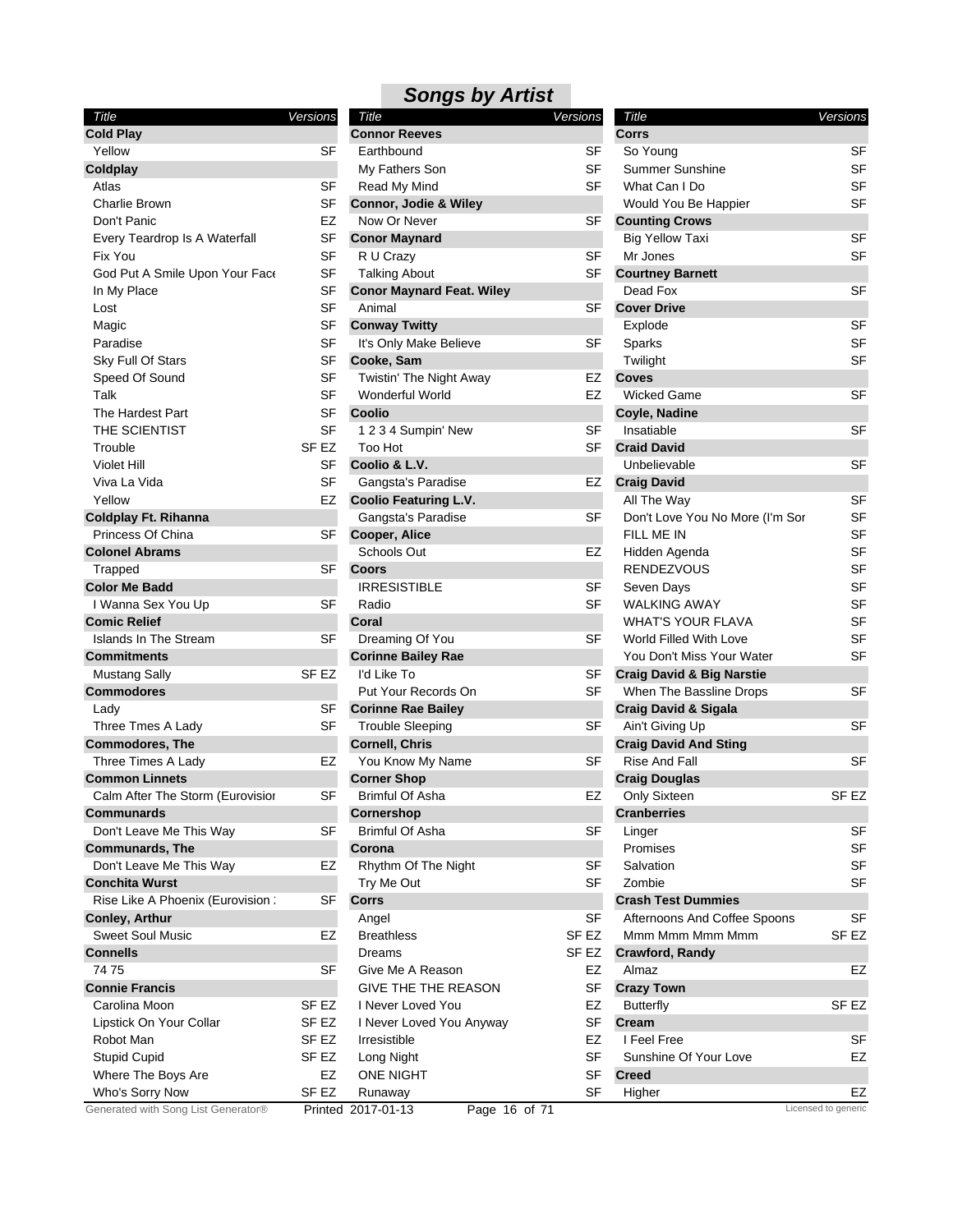| <b>Songs by Artist</b> |  |  |
|------------------------|--|--|
|------------------------|--|--|

| Title                               | Versions         |
|-------------------------------------|------------------|
| <b>Creed</b>                        |                  |
| With Arms Wide Open                 | EZ               |
| <b>Creedence Clearwater Revival</b> |                  |
| Bad Moon Rising                     | SF EZ            |
| Proud Mary                          | EZ               |
| <b>Criag David</b>                  |                  |
| One More Time                       | SF               |
| <b>Crickets</b>                     |                  |
| Maybe Baby                          | SF               |
| Rave On                             | SF               |
| <b>Crosby Stills Nash</b>           |                  |
| Marrakesh Express                   | SF               |
| <b>Cross Section</b>                |                  |
| Hi Heel Sneakers                    | SF               |
| Crow, Sheryl                        |                  |
| All I Wanna Do                      | EZ               |
| Everyday Is A Winding Road          | EZ               |
| <b>Crowded House</b>                |                  |
| Don't Dream It's Over               | SF               |
| <b>Weather With You</b>             | SF               |
| Cruz, Taio                          |                  |
| Dynamite                            | SF               |
| Cruz, Taio & Ke\$ha                 |                  |
| <b>Dirty Picture</b>                | SF               |
| Cruz, Taio & Kylie Minogue          |                  |
| Higher                              | SF               |
| Cruz, Taio & Luciana                |                  |
| Come On Girl                        | <b>SF</b>        |
| <b>Crying Shames</b>                |                  |
| <b>Please Stay</b>                  | SF               |
| <b>Crystal Gayle</b>                |                  |
| Don't It Make My Brown Eyes Blu     | SF EZ            |
| Talking In Your Sleep               | SF <sub>EZ</sub> |
| Why Have You Left The One You       | EZ               |
| <b>Crystal Waters</b>               |                  |
| Gypsy Woman (La Da Dee)             | SF               |
| <b>Crystals</b>                     |                  |
| Da Do Ron Ron                       | EZ               |
| Da Doo Ron Ron                      | SF               |
| Then He Kissed Me                   | SF               |
| <b>CSS</b>                          |                  |
| Let's Make Love                     | SF               |
| <b>Culture Beat</b>                 |                  |
| Anything                            | SF               |
| Mr. Vain                            | SF               |
| <b>Culture Club</b>                 |                  |
| Church Of The Poison Mind           | SF               |
| Do You Really Want To Hurt Me       | SF EZ            |
| I Just Wanna Be Loved               | SF               |
| Karma Chameleon                     | SF EZ            |
| Time                                | SF               |
| Victims                             | SF               |
| <b>Cupids Inspiration</b>           |                  |
| Yesterday Has Gone                  | SF               |
| Cure                                |                  |
| Boys Don't Cry                      | SF               |
| Generated with Song List Generator® | Printed          |

| Title                              | <u>Versions</u> |
|------------------------------------|-----------------|
| Cure                               |                 |
| Close To Me                        | SF              |
| Friday I'm In Love                 | SF              |
| Love Cats                          | SF              |
| <b>Curiosity Killed The Cat</b>    |                 |
| Down To Earth                      | SF              |
| <b>Currington, Billy</b>           |                 |
| That's How Country Boys Roll       | SF              |
| <b>Curtis Mayfield</b>             |                 |
| Move On Up                         | SF              |
| <b>Curtis Stigers</b>              |                 |
| I Wonder Why                       | SF              |
| <b>Cutting Crew</b>                |                 |
| I Just Died In Your Arms Tonight   | SF              |
| <b>Cutting Crew, The</b>           |                 |
| I Just Died                        | EZ              |
| <b>Cyndi Lauper</b>                |                 |
| Girls Just Wanna Have Fun          | SF EZ           |
| I Drove All Night                  | EZ              |
| <b>Time After Time</b>             | SF EZ           |
| <b>True Colours</b>                | SF EZ           |
| D C Lee                            |                 |
| See The Day                        | SF              |
| D Ream                             |                 |
| Shoot Me With Your Love            | SF              |
| Things Can Only Get Better         | SF              |
| You're The Best Thing              | SF              |
| <b>D</b> Side                      |                 |
| Invisible                          | SF              |
| <b>Real World</b>                  | SF              |
| SPEECHLESS                         | SF              |
| D.J. Jazzy Jeff & Fresh Prince     |                 |
| Boom, Boom Shake The Room          | EZ              |
| D.J. Pied Piper                    |                 |
| Do You Really Like It              | EZ              |
| D12                                |                 |
| How Come                           | SF              |
| Purple Hills                       | SF              |
| D12 Feat Eminem                    |                 |
| My Band                            | S⊦              |
| Da Muttz                           |                 |
| Wassup                             | EZ              |
| Da Silva, Rui                      |                 |
| Touch Me                           | EZ              |
| <b>Daft Punk</b>                   |                 |
| One More Time                      | SF EZ           |
| Daft Punk Feat.- Pharrell Williams |                 |
| Get Lucky                          | SF              |
| Daft Punk Ft. Pharrell Williams    |                 |
| Lose Yourself To-Dance             | SF              |
| Daisy Dares You & Chipmunk         |                 |
| Number One Enemy                   | SF              |
| <b>Damage</b>                      |                 |
| After The Love Has Gone            | SF              |
| Forever                            | SF              |
| So What If I                       | SF              |
| 2017-01-13<br>Page 17 of 71        |                 |

| Title                         | Versions            |
|-------------------------------|---------------------|
| <b>Damien Rice</b>            |                     |
| 9 Crimes                      | SF                  |
| The Blower's Daughter         | SF                  |
| <b>Damned</b>                 |                     |
| Eloise                        | SF                  |
|                               |                     |
| Love Song                     | SF                  |
| New Rose                      | SF                  |
| <b>Dan Hartman</b>            |                     |
| Relight My Fire               | SF                  |
| Dana Dawson                   |                     |
| Three Is Family               | SF                  |
| Dangerfield, Fyfe             |                     |
| She's Always A Woman          | SF                  |
| <b>Daniel Beddinfield</b>     |                     |
| Never Gonna Leave Your Side   | SF                  |
| <b>Daniel Bedingfield</b>     |                     |
| Friday                        | SF                  |
| Gotta Get Through This        | SF                  |
| l Can't Read You              | SF                  |
| IF YOU'RE NOT THE ONE         | SF                  |
| <b>JAMES DEAN</b>             | SF                  |
| Nothing Hurts Like Love       | SF                  |
| Rap My Words Around You       | SF                  |
| Way                           | SF                  |
|                               |                     |
| <b>Daniel Boone</b>           |                     |
| Beautiful Sunday              | SF                  |
| <b>DANIEL Merriweather</b>    |                     |
| Red                           | SF                  |
| <b>Daniel O'donnel</b>        |                     |
| Footsteps                     | SF                  |
| Fourty Shades Of Green        | SF                  |
| <b>Daniel O'donnell</b>       |                     |
| Give A Little Love            | SF                  |
| Magic Is There                | SF                  |
| <b>Daniel Powter</b>          |                     |
| Bad Day                       | SF                  |
| Free Loop(1)                  | SF                  |
| <b>Next Plane Home</b>        | SF                  |
| Danii Minogue And The Soul Se |                     |
| Perfection                    | SF                  |
| Danni Minogue                 |                     |
| Who Do You Love Now           | SF                  |
| <b>Dannii Minoque</b>         |                     |
| All I Wanna Do                | SF                  |
| I Begin To Wonder             | SF                  |
| Put The Needle On It          | SF                  |
| Danny & The Juniors           |                     |
|                               |                     |
| At The Hop                    | SF EZ               |
| Dappy                         |                     |
| Good Intentions               | SF                  |
| No Regrets                    | SF                  |
| Yin Yang (Clean)              | SF                  |
| Dappy & Brian May             |                     |
| Rock Star (Clean)             | SF                  |
| Darius                        |                     |
| Colour Blind                  | SF                  |
|                               | Licensed to generic |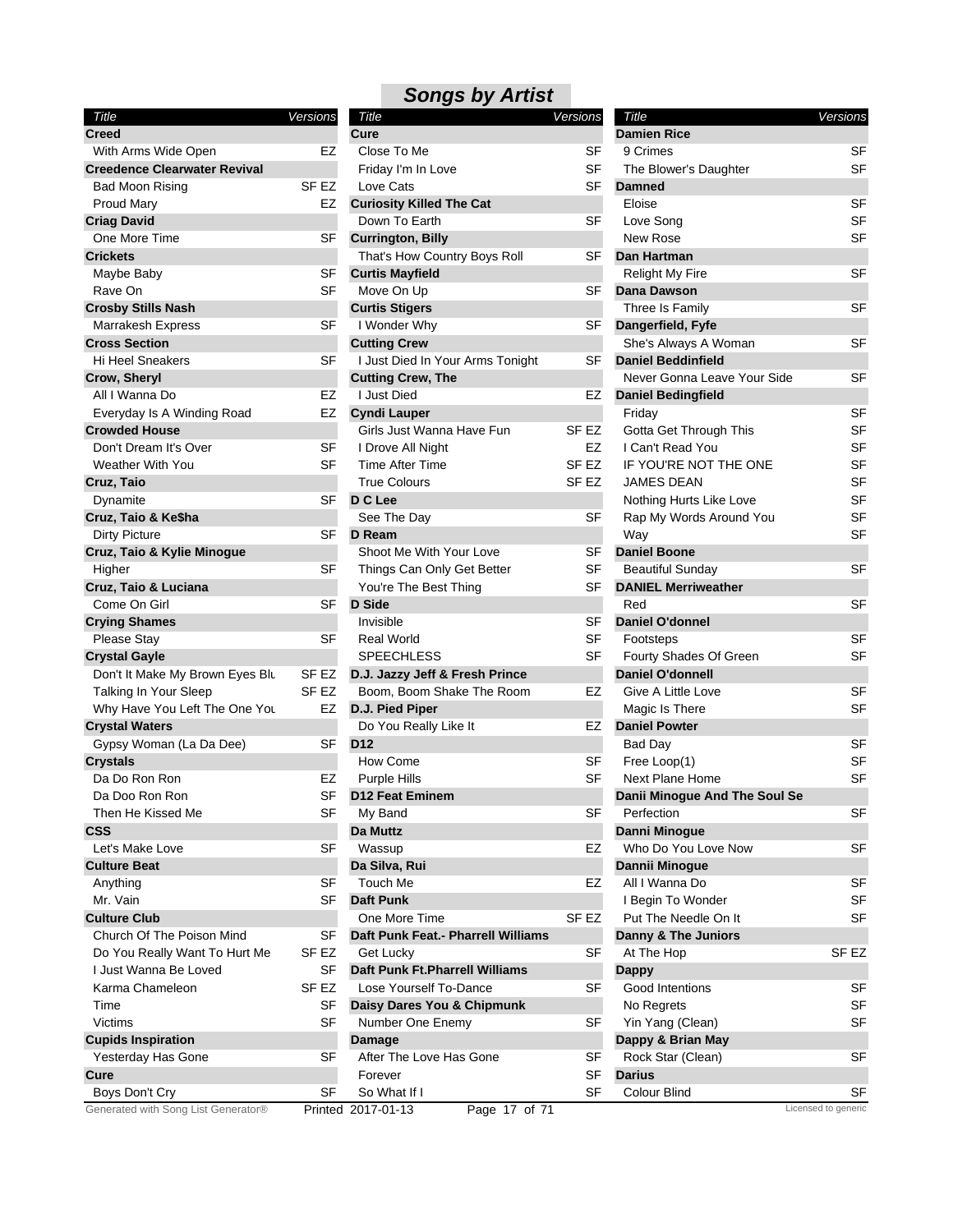| Title                                 | Versions |
|---------------------------------------|----------|
| Darius                                |          |
| <b>GIRL IN THE MOON</b>               | SF       |
| Incredible                            | SF       |
| Let There Be Love                     | EZ       |
| Live Twice                            | SF       |
| <b>RUSHES</b>                         | SF       |
| <b>Dark Side</b>                      |          |
| Clarkson, Kelly                       | SF       |
| <b>Darkness</b>                       |          |
| Christmas Time                        | SF       |
| Friday Night                          | SF       |
| Girlfriend                            | SF       |
| Growing On Me                         | SF       |
| I Believe In A Thing Called Love      | SF       |
| Is It Just Me                         | SF       |
| Love Is Only A Feeling                | SF       |
| One Way Ticket                        | SF       |
| <b>Darren Hayes</b>                   |          |
| Darkness                              | SF       |
| INSATIBLE                             | SF       |
| Strange Relationship                  | SF       |
| <b>Darts</b>                          |          |
| Boy From New York City                | SF       |
| Come Back My Love                     | SF       |
| Daddy Cool                            | SF       |
| Darts, The                            |          |
| Daddy Cool                            | EZ       |
| Daryl Hall & John Oates               |          |
| Man Eater                             | EZ       |
| Daryl Hall And John Oates<br>Maneater | SF       |
| <b>Daughtry</b>                       |          |
| <b>What About Now</b>                 | SF       |
| Dave Berry                            |          |
| Crying Game                           | SF       |
| <b>Dave Clark Five</b>                |          |
| Because                               | SF       |
| <b>Bits &amp; Pieces</b>              | SF       |
| Glad All Over                         | SF       |
| Dave Clark Five, The                  |          |
| Glad All Over                         | EZ       |
| <b>Dave Davies</b>                    |          |
| Death Of A Clown                      | SF       |
| Dave Dee Dozy Beaky Mick & Tich       |          |
| Bend It                               | SF       |
| Dave Dee Dozy Beaky Mick And          |          |
| Hold Tight                            | SF       |
| Legend Of Xanadu                      | SF       |
| Dave Dee Dozy Braky Mick & Tich       |          |
| Zabadak                               | SF       |
| <b>Dave Edmunds</b>                   |          |
| I Hear You Knockin'                   | SF       |
| <b>Dave Matthews</b>                  |          |
| BandSpace Between                     | SF       |
| <b>Dave Stewart</b>                   |          |
| Heart Of Stone                        | SF       |
| Conorated with Song Liet Conorator®   |          |

| Title                               | <b>Versions</b> | Title                                                | <b>Versions</b>  | Title                                     | Versions  |
|-------------------------------------|-----------------|------------------------------------------------------|------------------|-------------------------------------------|-----------|
| Darius                              |                 | Dave Stewart & Barbara Gaskin                        |                  | David Guetta & Usher                      |           |
| <b>GIRL IN THE MOON</b>             | SF              | It's My Party                                        | <b>SF</b>        | Without You                               | SF        |
| Incredible                          | SF              | Davecreedence Clearwater Revival                     |                  | David Guetta And Chris Willis Feat Fergie |           |
| Let There Be Love                   | EZ              | Travelin' Band                                       | <b>SF</b>        | <b>And LMFAO</b>                          |           |
| Live Twice                          | <b>SF</b>       | Up Around The Bend                                   | <b>SF</b>        | Gettin' Over You                          | SF        |
| <b>RUSHES</b>                       | <b>SF</b>       | <b>David Bowie</b>                                   |                  | David Guetta Feat. Sam Martin             |           |
| Dark Side                           |                 | Ashes To Ashes                                       | <b>SF</b>        | Lovers On The Sun                         | <b>SF</b> |
| Clarkson, Kelly                     | <b>SF</b>       | <b>CHINA GIRL</b>                                    | <b>SF</b>        | David Guetta Feat. Taped Rai              |           |
| Darkness                            |                 | Fashion                                              | <b>SF</b>        | Just One Last Time                        | <b>SF</b> |
| <b>Christmas Time</b>               | <b>SF</b>       | Golden Years                                         | <b>SF</b>        | David Guetta Ft Emeli Sande               |           |
| <b>Friday Night</b>                 | SF              | It AinÆt Easy                                        | <b>SF</b>        | What I Did For Love                       | <b>SF</b> |
| Girlfriend                          | <b>SF</b>       | Lazarus                                              | <b>SF</b>        | David Guetta Ft Flo-Rida & Nicki Minaj    |           |
| Growing On Me                       | <b>SF</b>       | Let's Dance                                          | <b>SF</b>        | Where Them Girls At (Clean)               | <b>SF</b> |
| I Believe In A Thing Called Love    | <b>SF</b>       | Life On Mars                                         | <b>SF</b>        | David Guetta Ft Zara Larsson              |           |
| Is It Just Me                       | SF              | Sorrow                                               | <b>SF</b>        | This One's For You                        | <b>SF</b> |
| Love Is Only A Feeling              | SF              | Space Oddity                                         | <b>SF</b>        | David Guetta Ft. Sia                      |           |
|                                     | <b>SF</b>       | Starman                                              | <b>SF</b>        | Titanium                                  | <b>SF</b> |
| One Way Ticket                      |                 |                                                      |                  | David Guetta Ft.Ne-Yo-And Akon            |           |
| <b>Darren Hayes</b>                 |                 | <b>Stars Are Out Tonight</b>                         | <b>SF</b>        | Play Hard                                 | <b>SF</b> |
| Darkness                            | SF              | Valentine Day                                        | <b>SF</b>        | David Guetta Rihanna Ft                   |           |
| <b>INSATIBLE</b>                    | SF              | Where Are We Now                                     | <b>SF</b>        | <b>Right Now</b>                          | <b>SF</b> |
| Strange Relationship                | <b>SF</b>       | <b>David Cassidy</b>                                 |                  |                                           |           |
| Darts                               |                 | How Can I Be Sure                                    | SF               | David Guetta Vs. Snoop Dogg               |           |
| Boy From New York City              | <b>SF</b>       | Last Kiss                                            | <b>SF</b>        | Sweat                                     | <b>SF</b> |
| Come Back My Love                   | SF              | <b>David Dundas</b>                                  |                  | <b>David Hasselhoff</b>                   |           |
| Daddy Cool                          | <b>SF</b>       | Jeans On                                             | <b>SF</b>        | Jump In My Car                            | <b>SF</b> |
| Darts, The                          |                 | <b>David Essex</b>                                   |                  | David Lee Roth                            |           |
| Daddy Cool                          | EZ              | Gonna Make You A Star                                | <b>SF</b>        | Just A Gigalo                             | EZ        |
| Daryl Hall & John Oates             |                 | <b>Hold Me Close</b>                                 | <b>SF</b>        | Just A Gigolo                             | <b>SF</b> |
| Man Eater                           | <b>EZ</b>       | Rock On                                              | <b>SF</b>        | <b>Just Like Paradise</b>                 | <b>SF</b> |
| Daryl Hall And John Oates           |                 | Silver Dream Machine                                 | <b>SF</b>        | <b>David Sneddon</b>                      |           |
| Maneater                            | <b>SF</b>       | <b>Winters Tale</b>                                  | <b>SF</b>        | DON'T LET GO                              | <b>SF</b> |
| Daughtry                            |                 | <b>David Gilmour</b>                                 |                  | Stop Living The Lie                       | <b>SF</b> |
| <b>What About Now</b>               | SF              | <b>Rattle That Lock</b>                              | <b>SF</b>        | <b>David Soul</b>                         |           |
| Dave Berry                          |                 | <b>David Gray</b>                                    |                  | Don't Give Up On Us                       | <b>SF</b> |
| <b>Crying Game</b>                  | SF              | Babylon                                              | SF EZ            | Silver Lady                               | <b>SF</b> |
| Dave Clark Five                     |                 | One I Love                                           | <b>SF</b>        | <b>David Whitfield</b>                    |           |
| <b>Because</b>                      | SF              | OTHER SIDE                                           | <b>SF</b>        | Cara Mia                                  | <b>SF</b> |
| <b>Bits &amp; Pieces</b>            | SF              | PLEASE FORGIVE ME                                    | <b>SF</b>        | David, Craig                              |           |
| Glad All Over                       | <b>SF</b>       | Sail Away                                            | <b>SF</b>        | 7 Days                                    | EZ        |
| Dave Clark Five, The                |                 | This Years Love                                      | SF <sub>EZ</sub> | Rendezvous                                | EZ        |
| Glad All Over                       | EZ              | <b>David Grey</b>                                    |                  | Spanish                                   | EZ        |
| <b>Dave Davies</b>                  |                 | Say Hello Wave Goodbye                               | <b>SF</b>        | <b>Walking Away</b>                       | EZ        |
| Death Of A Clown                    | <b>SF</b>       | <b>David Guetta</b>                                  |                  | Davis, Billie                             |           |
| Dave Dee Dozy Beaky Mick & Tich     |                 | Love Is Gone                                         | <b>SF</b>        | Tell Him                                  | EZ        |
| Bend It                             | SF              | Sexy Bitch                                           | <b>SF</b>        | Dawin & Silento                           |           |
| Dave Dee Dozy Beaky Mick And        |                 |                                                      | <b>SF</b>        | Dessert (Remix)                           | SF        |
|                                     | <b>SF</b>       | She Wolf (Falling To Pieces)<br>When Love Takes Over | <b>SF</b>        | Dawn & Tony Orlando                       |           |
| Hold Tight                          |                 |                                                      |                  | <b>Knock Three Times</b>                  | <b>SF</b> |
| Legend Of Xanadu                    | SF              | David Guetta & Rihanna                               |                  | Tie A Yellow Ribbon                       | <b>SF</b> |
| Dave Dee Dozy Braky Mick & Tich     |                 | Who's That Chick                                     | <b>SF</b>        | Dawn Peem                                 |           |
| Zabadak                             | SF              | David Guetta & Sam Martin                            |                  | You Don't Love Me                         |           |
| Dave Edmunds                        |                 | Dangerous                                            | <b>SF</b>        |                                           | SF        |
| I Hear You Knockin'                 | SF              | David Guetta & Sia & Fetty Wap                       |                  | Daz Sampson                               |           |
| <b>Dave Matthews</b>                |                 | Bang My Head                                         | <b>SF</b>        | Teenage Life                              | <b>SF</b> |
| <b>BandSpace Between</b>            | SF              | David Guetta & Taio Cruz And Ludacis                 |                  | <b>Db Boulevard</b>                       |           |
| <b>Dave Stewart</b>                 |                 | Little Bad Girl                                      | <b>SF</b>        | Point Of View                             | SF        |
| <b>Heart Of Stone</b>               | SF              | David Guetta & Usher                                 |                  |                                           |           |
| Generated with Song List Generator® |                 | Printed 2017-01-13<br>Page 18 of 71                  |                  | Licensed to generic                       |           |

| Title<br>Versions                                             |           |
|---------------------------------------------------------------|-----------|
| David Guetta & Usher<br>Without You                           | SF        |
| David Guetta And Chris Willis Feat Fergie<br><b>And LMFAO</b> |           |
| Gettin' Over You                                              | SF        |
| David Guetta Feat. Sam Martin                                 |           |
| Lovers On The Sun                                             | SF        |
| David Guetta Feat. Taped Rai<br>Just One Last Time            | SF        |
| David Guetta Ft Emeli Sande                                   |           |
| What I Did For Love                                           | SF        |
| David Guetta Ft Flo-Rida & Nicki Minaj                        |           |
| Where Them Girls At (Clean)                                   | SF        |
| David Guetta Ft Zara Larsson                                  |           |
| This One's For You                                            | SF        |
| David Guetta Ft. Sia                                          |           |
| Titanium                                                      | <b>SF</b> |
| David Guetta Ft.Ne-Yo-And Akon                                |           |
| Play Hard                                                     | SF        |
| David Guetta Rihanna Ft                                       |           |
| <b>Right Now</b>                                              | SF        |
| David Guetta Vs. Snoop Dogg<br>Sweat                          | SF        |
| <b>David Hasselhoff</b>                                       |           |
| Jump In My Car                                                | SF        |
| <b>David Lee Roth</b>                                         |           |
| Just A Gigalo                                                 | EZ        |
| Just A Gigolo                                                 | SF        |
| Just Like Paradise                                            | SF        |
| <b>David Sneddon</b>                                          |           |
| DON'T LET GO                                                  | SF        |
| Stop Living The Lie                                           | SF        |
| <b>David Soul</b>                                             |           |
| Don't Give Up On Us                                           | SF        |
| Silver Lady<br><b>David Whitfield</b>                         | SF        |
| Cara Mia                                                      | SF        |
| David, Craig                                                  |           |
| 7 Days                                                        | EZ        |
| Rendezvous                                                    | EZ        |
| Spanish                                                       | EZ        |
| <b>Walking Away</b>                                           | EZ        |
| Davis, Billie                                                 |           |
| Tell Him                                                      | EZ        |
| Dawin & Silento                                               |           |
| Dessert (Remix)                                               | SF        |
| Dawn & Tony Orlando                                           |           |
| <b>Knock Three Times</b><br>Tie A Yellow Ribbon               | SF        |
| <b>Dawn Peem</b>                                              | SF        |
| You Don't Love Me                                             | SF        |
| Daz Sampson                                                   |           |
| Teenage Life                                                  | SF        |
| <b>Db Boulevard</b>                                           |           |
| Point Of View                                                 | SF        |
|                                                               |           |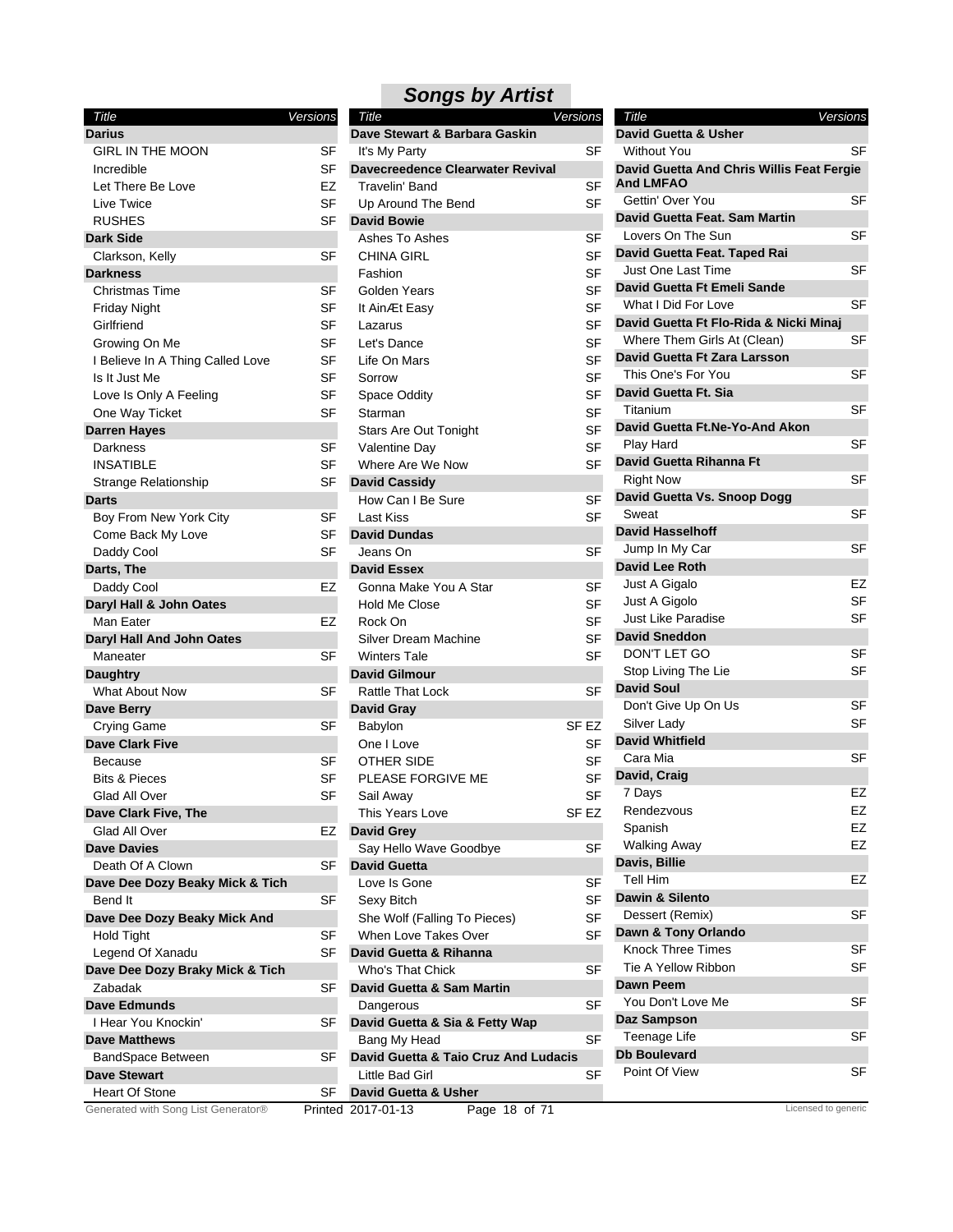| Title                               | Versions  |
|-------------------------------------|-----------|
| D'Banj                              |           |
| <b>Oliver Twist</b>                 | SF        |
| Deacon Blue                         |           |
| Dignity                             | SF        |
| Fergus Sings The Blues              | SF        |
| I'll Never Fall In Love Again       | SF        |
| Queen Of The New Year               | SF        |
| Real Gone Kid                       | SF        |
| <b>Dead Or Alive</b>                |           |
| You Spin Me Around                  | SF        |
| <b>Dean Friedman</b>                |           |
| Lucky Star                          | SF        |
| <b>Dean Martin</b>                  |           |
| Everybody Loves Somebody            | EZ        |
| Gentle On My Mind                   | SF        |
| Little Old Wine Drinker             | EZ        |
| Memories Are Made Of This           | EZ        |
| Volare                              | <b>SF</b> |
| Dean Martin & Helen O'connell       |           |
| How D'Ya Like Your Eggs In The      | SF        |
| Debarge                             |           |
| Rythm Of The Night                  | SF        |
| Who's Holding Donna Now             | SF        |
| <b>Debbie Harry</b>                 |           |
| An                                  | SF        |
| I Want That Man                     | SF        |
| Debbie Harry & Iggy Pop             |           |
| Well Did You Evah                   | SF        |
| <b>Debbie Reynolds</b>              |           |
| Tammy                               | EZ        |
| Debelah Morgan                      |           |
| Dance With Me                       | EZ        |
| Dee Lite                            |           |
| Groove Is In The Heart              | SF        |
| Dee, Kiki                           |           |
| Amoureuse                           | EZ        |
| <b>Deep Blue Something</b>          |           |
| Breakfast At Tiffanny's             | EZ        |
| Breakfast At Tiffany's              | EZ        |
| Deep Dish                           |           |
| Flashdance                          | SF        |
| <b>Deep Purple</b>                  |           |
| <b>Black Night</b>                  | SF EZ     |
| Smoke On The Water                  | SF        |
| <b>Deepest Blue</b>                 |           |
|                                     |           |
| Give It Away                        | SF        |
| Def Leppard                         |           |
| Love Bites                          | SF        |
| POUR SOME SUGAR ON ME               | SF        |
| <b>Del Amitri</b>                   |           |
| ALWAYS THE LAST TO KNOW             | SF        |
| Don't Come Home Too Soon            | SF        |
| Driving With The Brakes On          | SF        |
| Kiss This Thing Goodbye             | SF        |
| Nothing Ever Hapeens                | SF        |
| Nothing Ever Happens                | EZ        |
| Generated with Song List Generator® | Printed   |

| Title                               | <b>Versions</b> | Title                                | <b>Versions</b> | Title                                | Versions            |
|-------------------------------------|-----------------|--------------------------------------|-----------------|--------------------------------------|---------------------|
| D'Banj                              |                 | <b>Del Amitri</b>                    |                 | <b>Desiigner</b>                     |                     |
| <b>Oliver Twist</b>                 | <b>SF</b>       | Roll To Me                           | <b>SF</b>       | Panda [SF Karaoke]                   | <b>SF</b>           |
| <b>Deacon Blue</b>                  |                 | Del Rey, Lana                        |                 | <b>Desmond Dekker &amp; The Aces</b> |                     |
| Dignity                             | SF              | Carmen                               | SF              | You Can Get It If You Really War     | SF                  |
| Fergus Sings The Blues              | SF              | <b>Del Shannon</b>                   |                 | <b>Desmond Dekker And The Aces</b>   |                     |
| I'll Never Fall In Love Again       | <b>SF</b>       | Hats Off To Larry                    | <b>SF</b>       | <b>Israelites</b>                    | SF                  |
| Queen Of The New Year               | SF              | Hey Little Girl                      | SF              | Des'ree                              |                     |
| Real Gone Kid                       | <b>SF</b>       | Keep Searching                       | <b>SF</b>       | Life                                 | <b>SF</b>           |
| Dead Or Alive                       |                 | Kelly                                | SF              | You Gotta Be                         | <b>SF</b>           |
| You Spin Me Around                  | <b>SF</b>       | Little Town Flirt                    | <b>SF</b>       | <b>Destiny's Child</b>               |                     |
| Dean Friedman                       |                 | Runaway                              | <b>SF</b>       | <b>Bills Bills Bills</b>             | SF                  |
| <b>Lucky Star</b>                   | SF              | <b>Swiss Maid</b>                    | <b>SF</b>       | Bills, Bills, Bills                  | EZ                  |
| Dean Martin                         |                 | Two Kinds Of Teardrops               | <b>SF</b>       | <b>Bootylicious</b>                  | SF <sub>EZ</sub>    |
| Everybody Loves Somebody            | EZ              | <b>Delphic</b>                       |                 | Bug A Boo                            | EZ                  |
| Gentle On My Mind                   | SF              | Doubt                                | <b>SF</b>       | Cater 2 U                            | <b>SF</b>           |
| Little Old Wine Drinker             | EZ              | <b>Delta Goodrem</b>                 |                 | Emotion                              | <b>SF</b>           |
| Memories Are Made Of This           | EZ              | Born To Try                          | <b>SF</b>       | Girl                                 | <b>SF</b>           |
| Volare                              | <b>SF</b>       | Innocent Eyes                        | <b>SF</b>       | Independent Woman                    | SF <sub>EZ</sub>    |
| Dean Martin & Helen O'connell       |                 | Little Too Late                      | <b>SF</b>       | Independent Women Part 2             | EZ                  |
| How D'Ya Like Your Eggs In The      | SF              | Lost Without You                     | <b>SF</b>       | <b>JUMPIN JUMPIN</b>                 | SF                  |
| Debarge                             |                 | Mistaken Identity                    | <b>SF</b>       | Jumpin', Jumpin'                     | EZ                  |
| Rythm Of The Night                  | <b>SF</b>       | Out Of The Blue On                   | SF              | Lose My Breath                       | SF                  |
| Who's Holding Donna Now             | <b>SF</b>       | Sunrise                              | <b>SF</b>       | No, No, No                           | EZ                  |
| <b>Debbie Harry</b>                 |                 | <b>Delta Goodrem And Brian McFad</b> |                 | Nuclear (Clean)                      | <b>SF</b>           |
| An                                  | <b>SF</b>       | Almost Here                          | <b>SF</b>       | <b>SAY MY NAME</b>                   | <b>SF</b>           |
| I Want That Man                     | <b>SF</b>       | <b>Delta Goodren</b>                 |                 | So Good                              | <b>SF</b>           |
| Debbie Harry & Iggy Pop             |                 | Not Me Not I                         | SF              | Soldier                              | SF                  |
| Well Did You Evah                   | <b>SF</b>       | Demi Lovato                          |                 | Stand Up For Love                    | <b>SF</b>           |
| Debbie Reynolds                     |                 | <b>Body Say</b>                      | <b>SF</b>       | Survivor                             | SF <sub>EZ</sub>    |
|                                     | EZ              | Confident                            | SF              | <b>Detroit Emeralds</b>              |                     |
| Tammy<br>Debelah Morgan             |                 | Cool For The Summer                  | SF              | Feel The Need In Me                  | SF                  |
|                                     | EZ              |                                      | <b>SF</b>       |                                      |                     |
| Dance With Me                       |                 | <b>Heart Attack</b>                  | <b>SF</b>       | <b>Detroit Spinners</b>              | <b>SF</b>           |
| Dee Lite                            |                 | La La Land                           |                 | Ghetto                               |                     |
| Groove Is In The Heart              | SF              | Neon Lights                          | <b>SF</b>       | Working My Way Back To You           | SF                  |
| Dee, Kiki                           |                 | <b>Deniece Williams</b>              |                 | <b>Detroit Spinners, The</b>         |                     |
| Amoureuse                           | EZ              | Free                                 | <b>SF</b>       | Working My Way Back To You           | EZ                  |
| Deep Blue Something                 |                 | Let's Hear It For The Boy            | EZ              | Dev                                  |                     |
| Breakfast At Tiffanny's             | EZ              | <b>Denise Williams</b>               |                 | In The Dark                          | <b>SF</b>           |
| Breakfast At Tiffany's              | EZ              | Let's Hear It For The Boy            | SF              | <b>Dev Ft The Cataracs</b>           |                     |
| Deep Dish                           |                 | <b>Dennis Waterman</b>               |                 | Bass Down Low (Clean)                | SF                  |
| Flashdance                          | SF              | I Could Be So Good For You           | SF              | Devlin & Ed Sheeran                  |                     |
| Deep Purple                         |                 | <b>Denters, Esmee</b>                |                 | Watchtower (All Along The)           | SF                  |
| <b>Black Night</b>                  | SF EZ           | Outta Here                           | SF              | Devlin Feat. Diane Birch             |                     |
| Smoke On The Water                  | SF              | Denver, John                         |                 | Rewind                               | SF                  |
| <b>Deepest Blue</b>                 |                 | Annie's Song                         | EZ              | <b>Dexy's Midnight Runners</b>       |                     |
| Give It Away                        | SF              | Take Me Home, Country Roads          | EZ              | Come On Eileen                       | SF                  |
| Def Leppard                         |                 | <b>Deorro &amp; Chris Brown</b>      |                 | Geno                                 | SF                  |
| Love Bites                          | <b>SF</b>       | <b>Five More Hours</b>               | SF              | Diamond, Neil                        |                     |
| POUR SOME SUGAR ON ME               | <b>SF</b>       | <b>Depeche Mode</b>                  |                 | Forever In Blue Jeans                | EZ                  |
| Del Amitri                          |                 | <b>Enjoy The Silence</b>             | SF              | Hello Again                          | EZ                  |
| ALWAYS THE LAST TO KNOW             | SF              | JUST CAN'T GET ENOUGH                | <b>SF</b>       | Love On The Rocks                    | EZ                  |
| Don't Come Home Too Soon            | SF              | Pain That I'm Used To                | SF              | <b>Diana King</b>                    |                     |
| Driving With The Brakes On          | SF              | Precious                             | <b>SF</b>       | I Say A Little Prayer                | SF                  |
| Kiss This Thing Goodbye             | SF              | World In My Eyes                     | SF              | Shy Guy                              | SF                  |
| Nothing Ever Hapeens                | SF              | <b>Derek &amp; The Dominoes</b>      |                 | <b>Diana Ross</b>                    |                     |
| Nothing Ever Happens                | EZ              | Layla                                | EZ              | Ain't No Mountain High Enough        | EZ                  |
| Generated with Song List Generator® |                 | Printed 2017-01-13<br>Page 19 of 71  |                 |                                      | Licensed to generic |

| Title                                | Versions            |
|--------------------------------------|---------------------|
| <b>Desiigner</b>                     |                     |
| Panda [SF Karaoke]                   | SF                  |
| <b>Desmond Dekker &amp; The Aces</b> |                     |
| You Can Get It If You Really War     | SF                  |
| <b>Desmond Dekker And The Aces</b>   |                     |
| <b>Israelites</b>                    | SF                  |
| Des'ree                              |                     |
| Life                                 | SF                  |
| You Gotta Be                         | SF                  |
| <b>Destiny's Child</b>               |                     |
| Bills Bills Bills                    | SF                  |
| Bills, Bills, Bills                  | EZ                  |
| Bootylicious                         | SF EZ               |
| Bug A Boo                            | EZ                  |
| Cater 2 U                            | SF                  |
| Emotion                              | SF                  |
| Girl                                 | SF                  |
| Independent Woman                    | SF EZ               |
| Independent Women Part 2             | EZ                  |
| <b>JUMPIN JUMPIN</b>                 | <b>SF</b>           |
| Jumpin', Jumpin'                     | EZ                  |
| Lose My Breath                       | SF                  |
| No, No, No                           | EZ                  |
| Nuclear (Clean)                      | SF                  |
| <b>SAY MY NAME</b>                   | SF                  |
| So Good                              | SF                  |
| Soldier                              | SF                  |
| Stand Up For Love                    | SF                  |
| Survivor                             | SF <sub>EZ</sub>    |
| <b>Detroit Emeralds</b>              |                     |
| Feel The Need In Me                  | SF                  |
| <b>Detroit Spinners</b>              |                     |
| Ghetto                               | SF                  |
| Working My Way Back To You           | SF                  |
| <b>Detroit Spinners, The</b>         |                     |
| Working My Way Back To You           | EZ                  |
| Dev                                  |                     |
| In The Dark                          | SF                  |
| Dev Ft The Cataracs                  |                     |
| Bass Down Low (Clean)                | SF                  |
| Devlin & Ed Sheeran                  |                     |
| Watchtower (All Along The)           | SF                  |
| Devlin Feat. Diane Birch             |                     |
| Rewind                               | SF                  |
| <b>Dexy's Midnight Runners</b>       |                     |
| Come On Eileen                       | SF                  |
| Geno                                 | SF                  |
| Diamond, Neil                        |                     |
| Forever In Blue Jeans                | EZ                  |
| Hello Again                          | EZ                  |
| Love On The Rocks                    | EZ                  |
| <b>Diana King</b>                    |                     |
| I Say A Little Prayer                | SF                  |
| Shy Guy                              | SF                  |
| Diana Ross                           |                     |
| Ain't No Mountain High Enough        | EZ                  |
|                                      | Licensed to generic |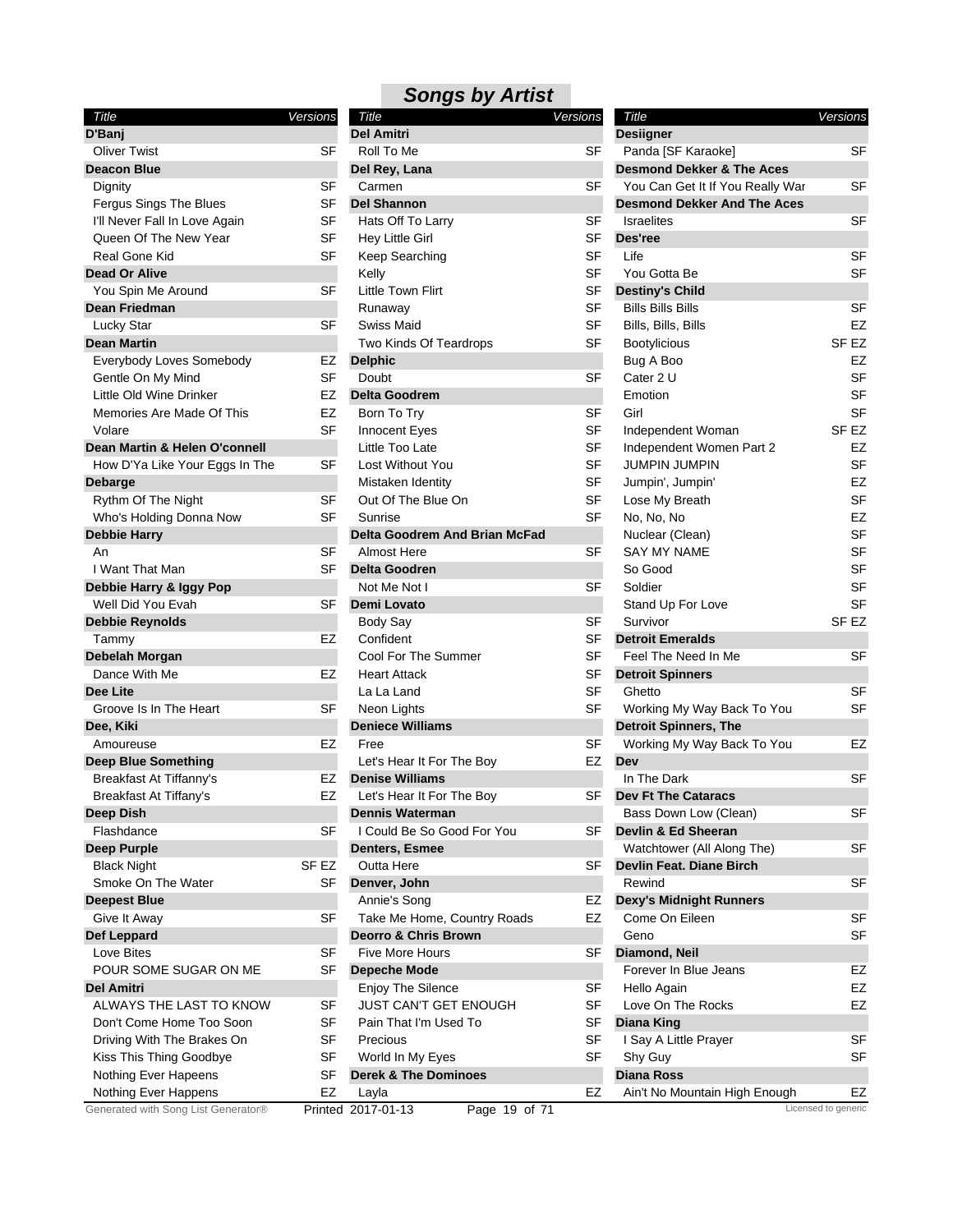| Title                               | Versions         |
|-------------------------------------|------------------|
| Diana Ross                          |                  |
| <b>Baby Love</b>                    | EZ               |
| <b>Chain Reaction</b>               | SF <sub>EZ</sub> |
| Do You Know Where You're Goir       | SF               |
| Happening, The                      | EZ               |
| I'm Gonna Make You Love Me          | EZ               |
| Not Over You Yet                    | SF               |
| Someday We'll Be Together           | SF               |
| Theme From Mahogany                 | EZ               |
| Touch Me In The Morning             | EZ               |
| When You Tell Me That You Love      | SF EZ            |
| Where Did Our Love Go               | EZ               |
| Why Do Fools Fall In Love           | SF EZ            |
| You Can't Hurry Love                | EZ               |
| You Keep Me Hangin' On              | EZ               |
| Diana Ross & Marvin Gaye            |                  |
| You Are Everything                  | SF               |
| <b>Diana Vickers</b>                |                  |
| Cinderella                          | SF               |
| My Wicked Heart                     | SF               |
| Once                                | SF               |
| The Boy Who Murdered Love           | <b>SF</b>        |
| <b>Dickie Valentine</b>             |                  |
|                                     | SF               |
| <b>Finger Of Suspicion</b>          |                  |
| <b>Dickies</b>                      |                  |
| Banana Splits                       | SF               |
| Diddy-Dirty Money & Skylar Grey     |                  |
| Coming Home (Clean)                 | SF               |
| Dido                                |                  |
| All You Want                        | SF               |
| Don't Leave Home                    | SF               |
| Here With Me                        | SF EZ            |
| Hunter                              | SF               |
| Life For Rent                       | SF               |
| Sand In My Shoes                    | SF               |
| <b>Thank You</b>                    | SF EZ            |
| <b>White Falg</b>                   | SF               |
| <b>Dierks Bentle</b>                |                  |
| I Wanna Make You Close Your E       | SF               |
| Digital Farm Animals & Cash Cash    |                  |
| Millionaire                         | SF               |
| <b>Dina Carroll</b>                 |                  |
| Ain't No Man                        | SF               |
| So Close                            | SF               |
| <b>Without Love</b>                 | SF               |
| Dinah Washington                    |                  |
| Mad About The Boy                   | EZ               |
| What A Differece A Day Makes        | SF               |
| Dion                                |                  |
| <b>Runaround Sue</b>                | SF               |
| Teenager In Love, A                 | EZ               |
| Wanderer, The                       | EZ               |
| <b>Dion And The Belmonts</b>        |                  |
| Wanderer                            | SF               |
| <b>Dion Warwick</b>                 |                  |
| Heartbreaker                        | EZ               |
| Generated with Song List Generator® | <b>Drintod</b>   |

| Title                               | Versions         | Title                                    | Versions         | Title                                 | Versions            |
|-------------------------------------|------------------|------------------------------------------|------------------|---------------------------------------|---------------------|
| Diana Ross                          |                  | <b>Dion Warwick</b>                      |                  | Dizzee Rascal Ft. Robbie Williams     |                     |
| <b>Baby Love</b>                    | EZ               | Walk On By                               | EZ               | Goin' Crazy                           | <b>SF</b>           |
| <b>Chain Reaction</b>               | SF <sub>EZ</sub> | <b>Dionne Warwick</b>                    |                  | Dizzee Rascal, Calvin Harris & Chrome |                     |
| Do You Know Where You're Goir       | <b>SF</b>        | Alfie                                    | SF               | Dance Wiv Me                          | SF                  |
| Happening, The                      | EZ               | All The Love In The World                | <b>SF</b>        | <b>DIZZIE Rascal</b>                  |                     |
| I'm Gonna Make You Love Me          | EZ               | Do You Know The Way To San J             | <b>SF</b>        | <b>Bonkers</b>                        | <b>SF</b>           |
| Not Over You Yet                    | <b>SF</b>        | Heartbreaker                             | SF               | Dj Bobo                               |                     |
| Someday We'll Be Together           | <b>SF</b>        | I'll Never Fall In Love Again            | SF               | Chihuahua                             | <b>SF</b>           |
| Theme From Mahogany                 | EZ               | You'll Never Get To Heaven               | SF               | Di Casper                             |                     |
| Touch Me In The Morning             | EZ               | <b>Dionne Warwick And Friends</b>        |                  | Cha Cha Slide                         | <b>SF</b>           |
| When You Tell Me That You Love      | SF EZ            | That's What Friend                       | SF               | DJ Cassidy & R Kelly                  |                     |
| Where Did Our Love Go               | EZ               | <b>Diplo &amp; Sleepy Tom</b>            |                  | Make The World Go Round               | <b>SF</b>           |
| Why Do Fools Fall In Love           | SF <sub>EZ</sub> | Be Right There                           | SF               | DJ Cassidy & Robin Thicke & Jessie J  |                     |
| You Can't Hurry Love                | EZ               | <b>Dire Straits</b>                      |                  | Calling All Hearts                    | <b>SF</b>           |
| You Keep Me Hangin' On              | EZ               | <b>Brothers In Arms</b>                  | SF               |                                       |                     |
|                                     |                  |                                          |                  | Dj Fresh & Ravaughn                   | <b>SF</b>           |
| Diana Ross & Marvin Gaye            |                  | Money For Nothing                        | SF EZ            | Feeling, The                          |                     |
| You Are Everything                  | <b>SF</b>        | Sultans Of Swing                         | EZ               | DJ Fresh & Rita Ora                   |                     |
| Diana Vickers                       |                  | Walk Of Life                             | SF <sub>EZ</sub> | Hot Right Now                         | <b>SF</b>           |
| Cinderella                          | SF               | <b>Dirty Dancing</b>                     |                  | DJ Fresh Feat. Dizzee Rascal          |                     |
| My Wicked Heart                     | SF               | Loverboy                                 | SF               | Power (Clean)                         | <b>SF</b>           |
| Once                                | SF               | Stay                                     | SF               | DJ Fresh Feat. Ellie Goulding         |                     |
| The Boy Who Murdered Love           | <b>SF</b>        | <b>Disclosure &amp; Lorde</b>            |                  | Flashlight                            | <b>SF</b>           |
| <b>Dickie Valentine</b>             |                  | Magnets                                  | SF               | DJ Fresh Ft Ella Eyre                 |                     |
| Finger Of Suspicion                 | SF               | Disclosure Feat. AlunaGeorge             |                  | Gravity                               | <b>SF</b>           |
| Dickies                             |                  | <b>White Noise</b>                       | <b>SF</b>        | DJ Fresh Ft Sian Evans                |                     |
| <b>Banana Splits</b>                | SF               | <b>Disclosure Ft Sam Smith</b>           |                  | Louder                                | <b>SF</b>           |
| Diddy-Dirty Money & Skylar Grey     |                  | Omen                                     | SF               | Dj Otzi                               |                     |
| Coming Home (Clean)                 | SF               | <b>Disclosure Ft.Eliza Doolittle</b>     |                  | Do Wah Diddy                          | <b>SF</b>           |
| Dido                                |                  | You And Me                               | <b>SF</b>        | Hey Baby                              | <b>SF</b>           |
| All You Want                        | SF               | <b>Disco Tex And The Sex O Letts</b>     |                  | Dj Pied Piper                         |                     |
| Don't Leave Home                    | SF               | I Wanna Dance Wit Choo                   | SF               | DO YOU REALLY LIKE IT                 | SF                  |
| Here With Me                        | SF EZ            | <b>Disturbed</b>                         |                  | Dj Sammy                              |                     |
| Hunter                              | SF               | Another Way To Die                       | SF               | Boys Of Summer                        | <b>SF</b>           |
| Life For Rent                       | SF               | <b>Divine Comedy</b>                     |                  | <b>HEAVEN</b>                         | <b>SF</b>           |
| Sand In My Shoes                    | <b>SF</b>        | <b>Generation Sex</b>                    | SF               | Heaven (Slow Version)                 | SF                  |
| Thank You                           | SF EZ            | <b>Divinyls</b>                          |                  | <b>SUNLIGHT</b>                       | <b>SF</b>           |
| White Falg                          | <b>SF</b>        | <b>I TOUCH MYSELF</b>                    | SF               | DJ Snake Feat Bipolar Sunshine        |                     |
| Dierks Bentle                       |                  | <b>Dixie Chicks</b>                      |                  | Middle                                | <b>SF</b>           |
| I Wanna Make You Close Your E       | SF               | Ready To Run                             | SF               | <b>DJ Snake Ft Justin Bieber</b>      |                     |
| Digital Farm Animals & Cash Cash    |                  |                                          |                  |                                       |                     |
| Millionaire                         | SF               | There's Your Trouble                     | SF               | Let Me Love You<br><b>DNCE</b>        | SF                  |
| Dina Carroll                        |                  | Dixie Chicks, The                        |                  |                                       | SF                  |
|                                     |                  | <b>Without You</b>                       | EZ               | Cake By The Ocean                     |                     |
| Ain't No Man                        | SF               | Dixon, Alesha                            |                  | Toothbrush                            | SF                  |
| So Close                            | <b>SF</b>        | <b>Breathe Slow</b>                      | SF               | <b>Dodgy</b>                          |                     |
| <b>Without Love</b>                 | SF               | Let's Get Excited                        | SF               | Good Enough                           | SF                  |
| Dinah Washington                    |                  | Dixon, Barbara & Elaine Page             |                  | Doherty, Laura                        |                     |
| Mad About The Boy                   | EZ               | I Know Him So Well                       | EZ               | They Can't Take That Away Fron        | EZ                  |
| What A Differece A Day Makes        | <b>SF</b>        | <b>Dizzee Rascal</b>                     |                  | <b>Dollar</b>                         |                     |
| Dion                                |                  | Dirtee Cash                              | SF               | Loves Got A Hold Of Me                | <b>SF</b>           |
| Runaround Sue                       | SF               | Dirtee Disco                             | <b>SF</b>        | <b>Mirror Mirror</b>                  | SF                  |
| Teenager In Love, A                 | EZ               | Holiday                                  | <b>SF</b>        | <b>Ring Ring</b>                      | SF                  |
| Wanderer, The                       | EZ               | <b>Dizzee Rascal &amp; Pepper</b>        |                  | <b>Dolly Parton</b>                   |                     |
| <b>Dion And The Belmonts</b>        |                  | Scream                                   | SF               | 9 To 5                                | SF <sub>EZ</sub>    |
| Wanderer                            | <b>SF</b>        | <b>Dizzee Rascal And James Corden</b>    |                  | Here You Come Again                   | SF <sub>EZ</sub>    |
| <b>Dion Warwick</b>                 |                  | Shout For England                        | SF               | Jolene                                | SF <sub>EZ</sub>    |
| Heartbreaker                        | EZ               | <b>Dizzee Rascal Ft. Robbie Williams</b> |                  | Pure & Simple                         | SF                  |
| Generated with Song List Generator® |                  | Printed 2017-01-13<br>Page 20 of 71      |                  |                                       | Licensed to generic |
|                                     |                  |                                          |                  |                                       |                     |

| Title                                  | Versions |
|----------------------------------------|----------|
| Dizzee Rascal Ft.Robbie Williams       |          |
| Goin' Crazy                            | SF       |
| Dizzee Rascal, Calvin Harris & Chrome  |          |
| Dance Wiv Me                           | SF       |
| <b>DIZZIE Rascal</b>                   |          |
| <b>Bonkers</b>                         | SF       |
| Dj Bobo                                |          |
| Chihuahua                              | SF       |
| Di Casper                              |          |
| Cha Cha Slide                          | SF       |
| DJ Cassidy & R Kelly                   |          |
| Make The World Go Round                | SF       |
| DJ Cassidy & Robin Thicke & Jessie J   |          |
| Calling All Hearts                     | SF       |
| Dj Fresh & Ravaughn                    |          |
| Feeling, The                           | SF       |
| DJ Fresh & Rita Ora                    |          |
| Hot Right Now                          | SF       |
| DJ Fresh Feat. Dizzee Rascal           |          |
| Power (Clean)                          | SF       |
| DJ Fresh Feat. Ellie Goulding          |          |
| Flashlight                             | SF       |
| DJ Fresh Ft Ella Eyre                  |          |
| Gravity                                | SF       |
| DJ Fresh Ft Sian Evans                 |          |
| Louder                                 | SF       |
| Dj Otzi                                |          |
|                                        |          |
| Do Wah Diddy                           | SF       |
| Hey Baby                               | SF       |
| Dj Pied Piper<br>DO YOU REALLY LIKE IT |          |
|                                        | SF       |
| Dj Sammy                               |          |
| Boys Of Summer                         | SF       |
| <b>HEAVEN</b>                          | SF       |
| Heaven (Slow Version)                  | SF       |
| SUNLIGHT                               | SF       |
| DJ Snake Feat Bipolar Sunshine         |          |
| Middle<br>DJ Snake Ft Justin Bieber    | SF       |
|                                        |          |
| Let Me Love You                        | SF       |
| <b>DNCE</b>                            |          |
| Cake By The Ocean                      | SF       |
| Toothbrush                             | SF       |
| <b>Dodgy</b>                           |          |
| Good Enough                            | SF       |
| Doherty, Laura                         |          |
| They Can't Take That Away Fron         | EZ       |
| <b>Dollar</b>                          |          |
| Loves Got A Hold Of Me                 | SF       |
| Mirror Mirror                          | SF       |
| Ring Ring                              | SF       |
| <b>Dolly Parton</b>                    |          |
| 9 To 5                                 | SF EZ    |
| Here You Come Again                    | SF EZ    |
| Jolene                                 | SF EZ    |
| Pure & Simple                          | SF       |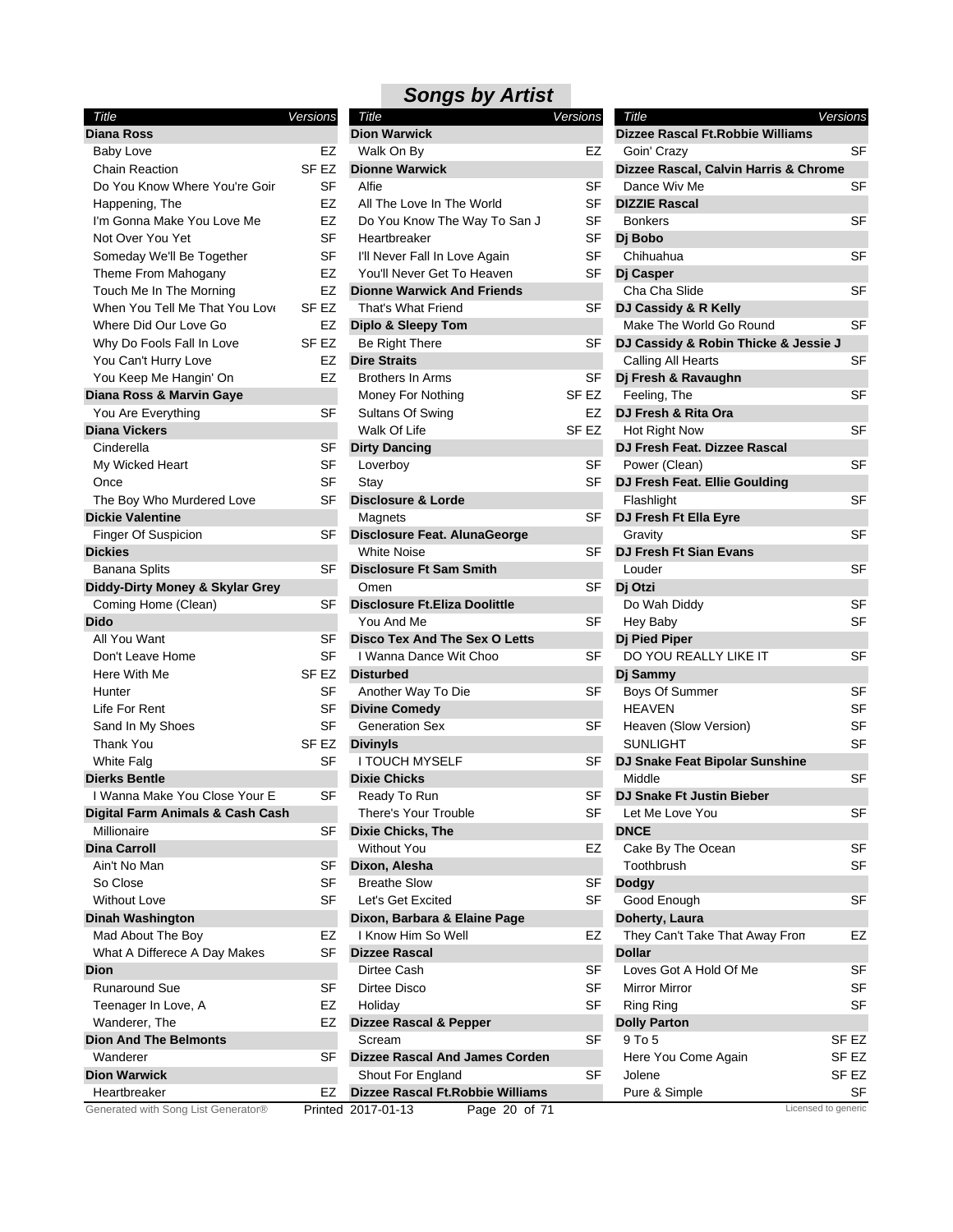| Title                          | Versions |
|--------------------------------|----------|
| <b>Dolly Parton</b>            |          |
| Try                            | SF       |
| Dolly Parton & Kenny Rodgers   |          |
| <b>Islands In The Stream</b>   | EZ       |
| <b>Don Estelle And Davies</b>  |          |
| Whispering Grass Windsor       | SF       |
| <b>Don Fardon</b>              |          |
| <b>Indian Reservation</b>      | SF       |
| Don Henley                     |          |
| <b>Boys Of Summer</b>          | SF       |
| Don McClean                    |          |
| Crying                         | SF       |
| <b>Don McLean</b>              |          |
| American Pie                   | SF       |
| Vincent                        | SF       |
| <b>Don Partridge</b>           |          |
| Rosie                          | SF       |
| <b>Don Williams</b>            |          |
| Amanda                         | EZ       |
| I Believe In You               | EZ       |
| I Recall A Gypsy Woman         | SF       |
| Lord Have Mercy On A Country E | SF       |
| Some Broken Hearts Never Meno  | EZ       |
| Story Of My Life               | SF       |
| Tulsa Time                     | EZ       |
| Turn Out The Light             | EZ       |
| You're My Best Friend          | SF EZ    |
| <b>Donna Lewis</b>             |          |
| I Love You Always Forever      | SF       |
| <b>Donna Summer</b>            |          |
| Hot Stuff                      | SF       |
| I Feel Love                    | SF       |
| Love To Love You Baby          | SF       |
| Loves Unkind                   | SF       |
| Donovan                        |          |
| Catch The Wind                 | SF       |
| Jennifer Juniper               | SF       |
| <b>Mellow Yellow</b>           | EZ       |
| Sunshine Superman              | SF       |
| Don't Wake Me Up               |          |
| Brown, Chris                   | SF       |
| Doo Lally                      |          |
| Straight From The Heart        | SF       |
| <b>Doobie Brothers</b>         |          |
| Listen To The Music            | EZ       |
| <b>Dooleys</b>                 |          |
| Wanted                         | SF       |
| Doors                          |          |
| Alabama Song                   | EZ       |
| Break On Through               | EZ       |
| Hello I Love You               | EZ       |
| Light My Fire                  | EZ       |
| Love Me Two Times              | EZ       |
| People Are Strange             | SF       |
| <b>Riders On The Storm</b>     | EZ       |
| Roadhouse Blues                | EZ       |

| Title                                        | Versions  | Title              |
|----------------------------------------------|-----------|--------------------|
| <b>Doors</b>                                 |           | <b>Drifters</b>    |
| Strange Days                                 | EZ        | At The Club        |
| <b>Doris Day</b>                             |           | Come On O          |
| Move Over Darling                            | EZ        | Down On Th         |
| Perhaps Perhaps Perhaps                      | SF EZ     | Kissin' In Th      |
| Que Sera Sera                                | <b>SF</b> | Like Sister A      |
| Que Sera, Sera                               | EZ        | On Broadwa         |
| Secret Love                                  | EZ        | Saturday Nig       |
| <b>Doris Troy</b>                            |           | Save The La        |
| Just One Look                                | SF        | Spanish Har        |
| <b>Dorothy Previne</b>                       |           | There Goes         |
| Don't Bring Lulu                             | SF        | This Magic I       |
| <b>Double</b>                                |           | Up On The I        |
| The Captain Of Her Heart                     | SF        | You're More        |
| <b>Doves</b>                                 |           | Dua Lipa           |
| <b>Black And White Town</b>                  | SF        | Blow Your M        |
| Dr Alban                                     |           | <b>Hotter Than</b> |
| It's My Life                                 | SF        | <b>Dubliners</b>   |
| <b>Dr Hook</b>                               |           | Seven Drun         |
| Cover Of Rolling Stone                       | SF        | <b>Dubstar</b>     |
| Everybody's Making It Big But Me             | SF        | l Will Be Yoı      |
| I Don't Want To Be Alone Tonigh              | SF        | Ducan Jame         |
|                                              | <b>SF</b> |                    |
| In Over My Head                              |           | Sooner Or L        |
| Little Bit More                              | SF        | <b>Duffy</b>       |
| More Like The Movies                         | <b>SF</b> | Mercy              |
| Sexy Eyes                                    | SF        | Rain On Yor        |
| When You're In Love With A Bea               | SF        | Serious            |
| <b>Years From Now</b>                        | SF        | Warwick Av         |
| Dr. Alban                                    |           | Well, Well, \      |
| It's My Life                                 | EZ        | <b>Duke Dumor</b>  |
| Dr. Dre. Ft. Eminem & Skylar Grey            |           | Giver, The (       |
| I Need A Doctor                              | SF        | Ocean Drive        |
| Dr. Hook                                     |           | <b>Duke Dumor</b>  |
| Sylvia's Mother                              | EZ        | Need U (100        |
| Dr. Kucho And Gregor Salto Feat. Ane<br>Brun |           | <b>Duke Dumor</b>  |
| Can't Stop Playing (Makes Me Hi              | SF        | Hold-On            |
| <b>Drake</b>                                 |           | Duncan Jam         |
|                                              |           | I Believe My       |
| Controlla                                    | SF        | <b>Duran Duran</b> |
| <b>Hotline Bling</b>                         | SF        | Come Undo          |
| <b>Summer Sixteen</b>                        | SF        | Girls On Filr      |
| Drake & Future                               |           | Hungry Like        |
| Jumpman                                      | SF        | Is There Sor       |
| <b>Drake Feat Rihanna</b>                    |           | Ordinary Wo        |
| Take Care                                    | SF        | Reach Up F         |
| Drake Feat Wizkid And Kyla                   |           | Reflex             |
| One Dance                                    | SF        | Reflex, The        |
| Drake Ft Majid Jordan                        |           | Rio                |
| Hold On, We're Going Home                    | SF        | Save A Pray        |
| Drake Ft Rihanna & Popcaan                   |           | Skin Trade         |
| Too Good                                     | SF        | View To A K        |
| <b>Dream</b>                                 |           | What Happe         |
| He Loves U Not                               | SF EZ     |                    |
| Dream Catch Me                               |           | Wild Boys          |
| <b>Newton Faulkner</b>                       | SF        | Dury, lan & T      |
|                                              |           | Hit Me With        |
| <b>Drifters</b>                              |           |                    |

| Title                            | Versions         |
|----------------------------------|------------------|
| <b>Drifters</b>                  |                  |
| At The Club                      | SF               |
| Come On Over To My Place         | <b>SF</b>        |
| Down On The Beach                | SF               |
| Kissin' In The Back Row Of The I | SF EZ            |
| <b>Like Sister And Brother</b>   | SF               |
| On Broadway                      | EZ               |
| Saturday Night At The Movies     | SF EZ            |
| Save The Last Dance For Me       | EZ               |
| Spanish Harlem                   | EZ               |
| There Goes My First Love         | SF               |
|                                  | <b>SF</b>        |
| This Magic Moment                |                  |
| Up On The Roof                   | EZ               |
| You're More Than A Number        | SF               |
| Dua Lipa                         |                  |
| Blow Your Mind (Mwah)            | SF               |
| Hotter Than Hell                 | SF               |
| <b>Dubliners</b>                 |                  |
| Seven Drunken Nights             | SF               |
| Dubstar                          |                  |
| I Will Be Your Girlfriend        | SF               |
| <b>Ducan James</b>               |                  |
| Sooner Or Later                  | SF               |
| <b>Duffy</b>                     |                  |
| Mercy                            | SF               |
| Rain On Your Parade              | SF               |
| Serious                          | SF               |
| <b>Warwick Avenue</b>            | SF               |
| Well, Well, Well                 | SF               |
| <b>Duke Dumont</b>               |                  |
| Giver, The (Reprise)             | SF               |
| Ocean Drive                      | SF               |
| <b>Duke Dumont Feat. A-M-E</b>   |                  |
| Need U (100%)                    | SF               |
| <b>Duke Dumont Ft. MNEK</b>      |                  |
| Hold-On                          | SF               |
| <b>Duncan James And Keedie</b>   |                  |
| I Believe My Heart               | SF               |
| <b>Duran Duran</b>               |                  |
| Come Undone                      | SF               |
| Girls On Film                    | SF               |
| Hungry Like The Wolf             | SF               |
| Is There Something I Should Kno  | SF               |
| <b>Ordinary World</b>            | SF               |
| Reach Up For The Sunrise         | SF               |
| Reflex                           | SF               |
| Reflex, The                      | EZ               |
| Rio                              | SF <sub>EZ</sub> |
| Save A Prayer                    | SF               |
| <b>Skin Trade</b>                | SF               |
| View To A Kill                   | SF               |
| What Happens Tomorrow            | SF               |
| Wild Boys                        | SF EZ            |
| Dury, Ian & The Blockheads       |                  |
| Hit Me With Your Rhythm Stick    | EZ               |

Generated with Song List Generator® Printed 2017-01-13 Page 21 of 71 Licensed to generic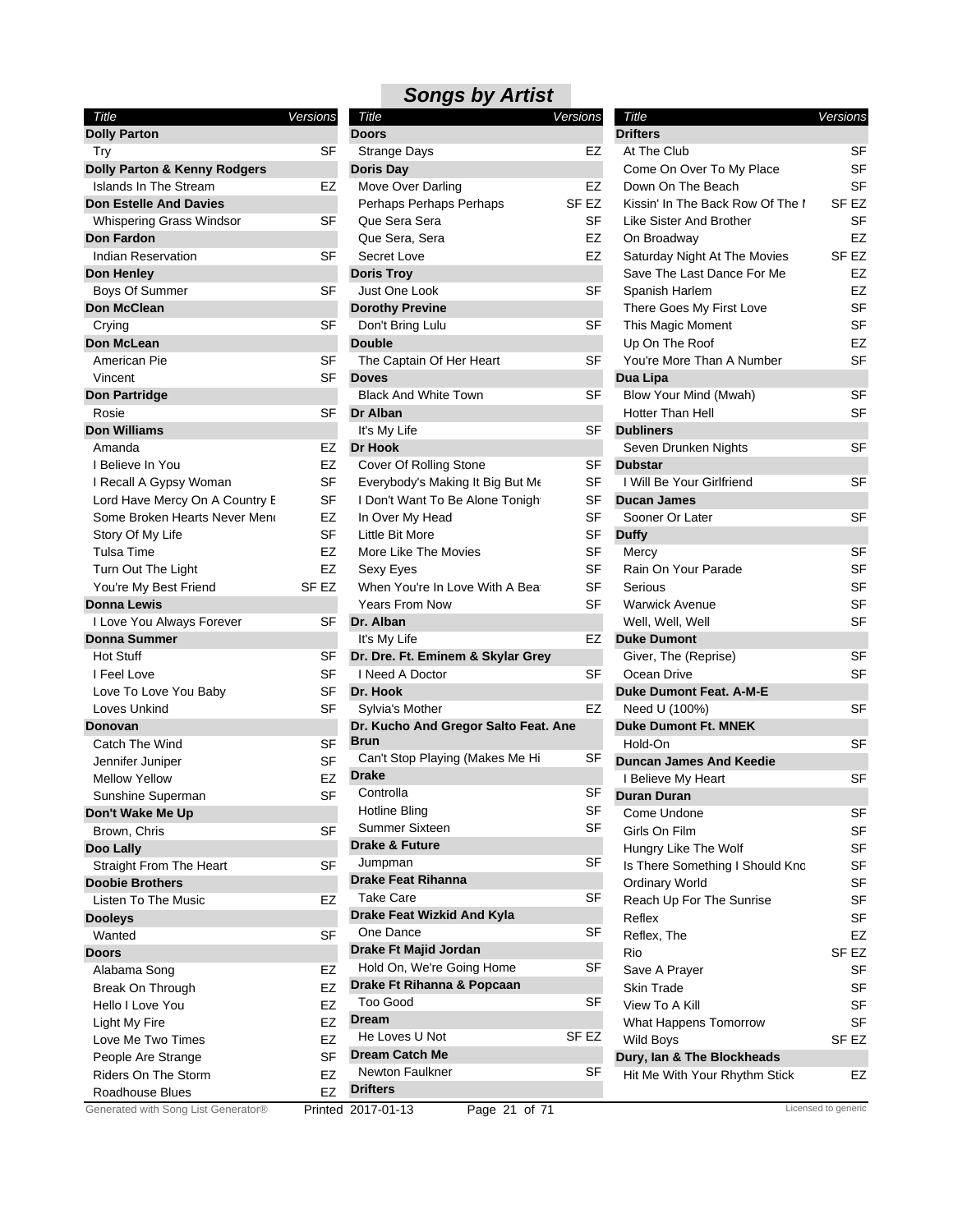| Title                                          | Versions  |
|------------------------------------------------|-----------|
| <b>Dusty Springfield</b>                       |           |
| Goin' Back                                     | SF        |
| I Close My Eyes & Count To Ten                 | SF        |
| I Just Don't Know What To Do                   | SF EZ     |
| I Only Want To Be With You                     | SF EZ     |
| In The Middle Of Nowhere                       | SF        |
| Son Of A Preacher Man                          | SF EZ     |
| <b>Stay A While</b>                            | SF        |
| Wishin & Hopin'                                | <b>SF</b> |
| You Don't Have To Say You Love                 | SF EZ     |
| <b>Dusty Springfield &amp; Pet Shop Boys</b>   |           |
| What Have I Done To Deserve TI                 | SF        |
| <b>DVBBS &amp; Borgeous &amp; Tinie Tempah</b> |           |
| Tsunami (Jump)                                 | SF        |
| <b>Dwight Yoakham</b>                          |           |
| Crazy Little Thing Called Love                 | SF        |
| Dylan, Bob                                     |           |
| Lay Lady Lay                                   | EZ        |
| Like A Rolling Stone                           | EZ        |
| <b>EMF</b>                                     |           |
| UNBELIEVABLE                                   | SF        |
| E. L. O.                                       |           |
| Diary Of Horrace Wimp                          | SF        |
| E17                                            |           |
| Each Time                                      | SF        |
| <b>Eagle Eye Cherry</b>                        |           |
| ARE YOU STILL HAVING FUN                       | SF        |
| Falling In Love Again                          | SF        |
| Save Tonight                                   | SF        |
| <b>Eagles</b>                                  |           |
| Get Over It                                    | EZ        |
| <b>Heartache Tonight</b>                       | EZ        |
| Hotel California                               | EZ        |
| Life In The Fast Lane                          | EZ        |
| Long Run, The                                  | EZ        |
| Love Will Keep Us Alive                        | SF        |
| Lyin Eyes                                      | EZ        |
| New Kid In Town                                | EZ        |
| One Of These Nights                            | EZ        |
| Take It Easy                                   | EZ        |
| Take It To The Limit                           | EZ        |
| <b>Tequila Sunrise</b>                         | SF        |
| Eamon                                          |           |
| F##k It (I Don't Want You Back)                | SF        |
| I Love Them Ho's                               | SF        |
| <b>Earth Wind And Fire</b>                     |           |
| After The Love Has Gone                        | SF        |
| Earth, Wind & Fire                             |           |
| Fantasy                                        | SF        |
| Let's Groove                                   | SF        |
| Reasons                                        | SF        |
| East 17                                        |           |
| Around The World                               | SF        |
| Do You Still                                   | SF        |
| Hold My Body Tight                             | SF        |
| House Of Love                                  | SF        |

| Title                                          | Versions         | Title                               | Versions         | Title                            | Versions            |
|------------------------------------------------|------------------|-------------------------------------|------------------|----------------------------------|---------------------|
| <b>Dusty Springfield</b>                       |                  | East 17                             |                  | <b>Eddy Grant</b>                |                     |
| Goin' Back                                     | <b>SF</b>        | Someone To Love                     | SF               | Gimme Hope Jo'anna               | SF                  |
| I Close My Eyes & Count To Ten                 | <b>SF</b>        | Stay Another Day                    | <b>SF</b>        | I Don't Wanna Dance              | SF <sub>EZ</sub>    |
| I Just Don't Know What To Do                   | SF EZ            | Steam                               | <b>SF</b>        | <b>Eden Kane</b>                 |                     |
| I Only Want To Be With You                     | SF <sub>EZ</sub> | Thunder                             | <b>SF</b>        | Boys Cry                         | <b>SF</b>           |
| In The Middle Of Nowhere                       | <b>SF</b>        | <b>Where Love Lives</b>             | <b>SF</b>        | Forget Me Not                    | <b>SF</b>           |
| Son Of A Preacher Man                          | SF EZ            | Easton, Sheena                      |                  | Well I Ask You                   | <b>SF</b>           |
| Stay A While                                   | SF               | 9 To 5                              | EZ               | <b>Editors</b>                   |                     |
| Wishin & Hopin'                                | <b>SF</b>        | Easy                                |                  | <b>Bullets</b>                   | <b>SF</b>           |
| You Don't Have To Say You Love                 | SF EZ            | Commitments                         | SF               | <b>Editors, The</b>              |                     |
| <b>Dusty Springfield &amp; Pet Shop Boys</b>   |                  | <b>Easybeats</b>                    |                  | An End Has A Start               | SF                  |
| What Have I Done To Deserve TI                 | SF               | Friday On My Mind                   | SF               | <b>Edmunds, Dave</b>             |                     |
| <b>DVBBS &amp; Borgeous &amp; Tinie Tempah</b> |                  | Eat. Jay Z Beyonce                  |                  | <b>Girls Talk</b>                | EZ                  |
| Tsunami (Jump)                                 | <b>SF</b>        | Déjà Vu                             | <b>SF</b>        | I Hear You Knocking              | EZ                  |
| <b>Dwight Yoakham</b>                          |                  | Echo & The Bunny Men                |                  | <b>Edwin Star</b>                |                     |
| Crazy Little Thing Called Love                 | SF               | The Killing Moon                    | SF               | War                              | <b>SF</b>           |
| Dylan, Bob                                     |                  | <b>Echo &amp; The Bunnymen</b>      |                  | <b>Edwin Starr</b>               |                     |
| Lay Lady Lay                                   | EZ               | Killing Moon                        | SF               | Contact                          | <b>SF</b>           |
| Like A Rolling Stone                           | EZ               | <b>Echosmith</b>                    |                  | <b>Edwyn Collins</b>             |                     |
| <b>EMF</b>                                     |                  | Cool Kids                           | SF               | Girl Like You                    | <b>SF</b>           |
| <b>UNBELIEVABLE</b>                            | <b>SF</b>        | <b>Ed Sheeran</b>                   |                  | Girl Like You, A                 | EZ                  |
| E. L. O.                                       |                  | Don't                               | SF               | Eiffel '65                       |                     |
|                                                | <b>SF</b>        | Drunk                               | SF               | Blue (Da Ba Dee)                 | <b>SF</b>           |
| Diary Of Horrace Wimp                          |                  |                                     |                  |                                  | <b>SF</b>           |
| E17                                            | <b>SF</b>        | Give Me Love                        | SF<br><b>SF</b>  | Move Your Body                   |                     |
| Each Time                                      |                  | I See Fire                          |                  | <b>Elaine Page</b>               |                     |
| <b>Eagle Eye Cherry</b>                        |                  | Lego House                          | <b>SF</b>        | Memory                           | <b>SF</b>           |
| ARE YOU STILL HAVING FUN                       | <b>SF</b>        | Photograph                          | SF               | Elaine Page & Barbara Dickson    |                     |
| Falling In Love Again                          | <b>SF</b>        | Sing                                | <b>SF</b>        | I Know Him So Well               | <b>SF</b>           |
| Save Tonight                                   | <b>SF</b>        | Thinking Out Loud                   | <b>SF</b>        | <b>Elastica</b>                  |                     |
| <b>Eagles</b>                                  |                  | You Need Me I Don't Need You (      | SF               | Connection                       | SF                  |
| Get Over It                                    | EZ               | <b>Ed Sheeran &amp; Rudimental</b>  |                  | Electric <sub>6</sub>            |                     |
| Heartache Tonight                              | EZ               | Bloodstream                         | <b>SF</b>        | <b>GAY BAR</b>                   | <b>SF</b>           |
| Hotel California                               | EZ               | <b>Ed Sheeran Taylor Swift Ft</b>   |                  | <b>Electric Light Orchestra</b>  |                     |
| Life In The Fast Lane                          | EZ               | Everything Has Changed              | SF               | <b>EVIL WOMAN</b>                | <b>SF</b>           |
| Long Run, The                                  | EZ               | <b>Eddie And The Hot Rods</b>       |                  | Livin' Thing                     | SF <sub>EZ</sub>    |
| Love Will Keep Us Alive                        | <b>SF</b>        | Do Anything You Wanna               | <b>SF</b>        | Mr. Blue Sky                     | EZ                  |
| Lyin Eyes                                      | EZ               | <b>Eddie Arnold</b>                 |                  | One Step At A Time               | SF                  |
| New Kid In Town                                | EZ               | Make The World Go Away              | <b>SF</b>        | Sweet Talkin' Woman              | SF                  |
| One Of These Nights                            | EZ               | <b>Eddie Cochran</b>                |                  | When I Was A Boy                 | <b>SF</b>           |
| Take It Easy                                   | EZ               | C'mon Everybody                     | SF               | <b>Electric Lighthouse</b>       |                     |
| Take It To The Limit                           | EZ               | Somethin' Else                      | <b>SF</b>        | Love                             | <b>SF</b>           |
| <b>Tequila Sunrise</b>                         | <b>SF</b>        | Three Steps To Heaven               | <b>SF</b>        | <b>Electric Six</b>              |                     |
| Eamon                                          |                  | <b>Twenty Flight Rock</b>           | <b>SF</b>        | Danger High Voltage              | SF                  |
| F##k It (I Don't Want You Back)                | <b>SF</b>        | <b>Eddie Fisher</b>                 |                  | <b>Electro Velvet</b>            |                     |
| I Love Them Ho's                               | SF               | I'm Walking Behind You              | SF               | Still In Love With You           | <b>SF</b>           |
| <b>Earth Wind And Fire</b>                     |                  | Outside Of Heaven                   | SF               | Elephant                         |                     |
| After The Love Has Gone                        | SF               | <b>Eddie Floyd</b>                  |                  | Burke, Alexandra & Erick Morillo | SF                  |
| Earth, Wind & Fire                             |                  | Bring It On Home To Me              | SF               | <b>Elgins</b>                    |                     |
| Fantasy                                        | SF               | <b>Eddie Holman</b>                 |                  | Heaven Must Have Sent You        | SF                  |
| Let's Groove                                   | <b>SF</b>        | Hey There Lonely Girl               | SF               | Elgins, The                      |                     |
| Reasons                                        | <b>SF</b>        | <b>Eddy Arnold</b>                  |                  | Heaven Must Have Sent You        | EZ                  |
| East 17                                        |                  | Make The World Go Away              | EZ               | <b>Eliza Doolittle</b>           |                     |
| Around The World                               | SF               | <b>Eddy Grant</b>                   |                  | Let It Rain                      | <b>SF</b>           |
| Do You Still                                   | SF               | Do You Feel My Love                 | <b>SF</b>        | Pack Up                          | <b>SF</b>           |
| Hold My Body Tight                             | SF               | <b>Electric Avenue</b>              | SF <sub>EZ</sub> | <b>Elkie Brooks</b>              |                     |
| House Of Love                                  | SF               | ELECTRIC AVENUE (REMIX)             | SF               | Lilac Wine                       | SF                  |
| Generated with Song List Generator®            |                  | Printed 2017-01-13<br>Page 22 of 71 |                  |                                  | Licensed to generic |
|                                                |                  |                                     |                  |                                  |                     |

| Title                            | Versions |           |
|----------------------------------|----------|-----------|
| <b>Eddy Grant</b>                |          |           |
| Gimme Hope Jo'anna               |          | SF        |
| I Don't Wanna Dance              |          | SF EZ     |
| <b>Eden Kane</b>                 |          |           |
| Boys Cry                         |          | SF        |
| Forget Me Not                    |          | SF        |
| Well I Ask You                   |          | SF        |
| <b>Editors</b>                   |          |           |
| <b>Bullets</b>                   |          | SF        |
| <b>Editors, The</b>              |          |           |
| An End Has A Start               |          | SF        |
| <b>Edmunds, Dave</b>             |          |           |
| Girls Talk                       |          | EZ        |
| I Hear You Knocking              |          | EZ        |
| <b>Edwin Star</b>                |          |           |
| War                              |          | SF        |
| <b>Edwin Starr</b>               |          |           |
| Contact                          |          | SF        |
| <b>Edwyn Collins</b>             |          |           |
|                                  |          |           |
| Girl Like You                    |          | SF        |
| Girl Like You, A                 |          | EZ        |
| Eiffel '65                       |          |           |
| Blue (Da Ba Dee)                 |          | SF        |
| Move Your Body                   |          | SF        |
| <b>Elaine Page</b>               |          |           |
| Memory                           |          | SF        |
| Elaine Page & Barbara Dickson    |          |           |
| I Know Him So Well               |          | SF        |
| <b>Elastica</b>                  |          |           |
| Connection                       |          | SF        |
| <b>Electric 6</b>                |          |           |
| <b>GAY BAR</b>                   |          | SF        |
| <b>Electric Light Orchestra</b>  |          |           |
| <b>EVIL WOMAN</b>                |          | SF        |
| Livin' Thing                     |          | SF EZ     |
| Mr. Blue Sky                     |          | EZ        |
| One Step At A Time               |          | SF        |
| Sweet Talkin' Woman              |          | SF        |
| When I Was A Boy                 |          | S⊦        |
| <b>Electric Lighthouse</b>       |          |           |
| Love                             |          | SF        |
| <b>Electric Six</b>              |          |           |
|                                  |          |           |
| Danger High Voltage              |          | SF        |
| <b>Electro Velvet</b>            |          |           |
| Still In Love With You           |          | SF        |
| <b>Elephant</b>                  |          |           |
| Burke, Alexandra & Erick Morillo |          | <b>SF</b> |
| <b>Elgins</b>                    |          |           |
| Heaven Must Have Sent You        |          | SF        |
| Elgins, The                      |          |           |
| Heaven Must Have Sent You        |          | EZ        |
| <b>Eliza Doolittle</b>           |          |           |
| Let It Rain                      |          | SF        |
| Pack Up                          |          | SF        |
| <b>Elkie Brooks</b>              |          |           |
| Lilac Wine                       |          | SF        |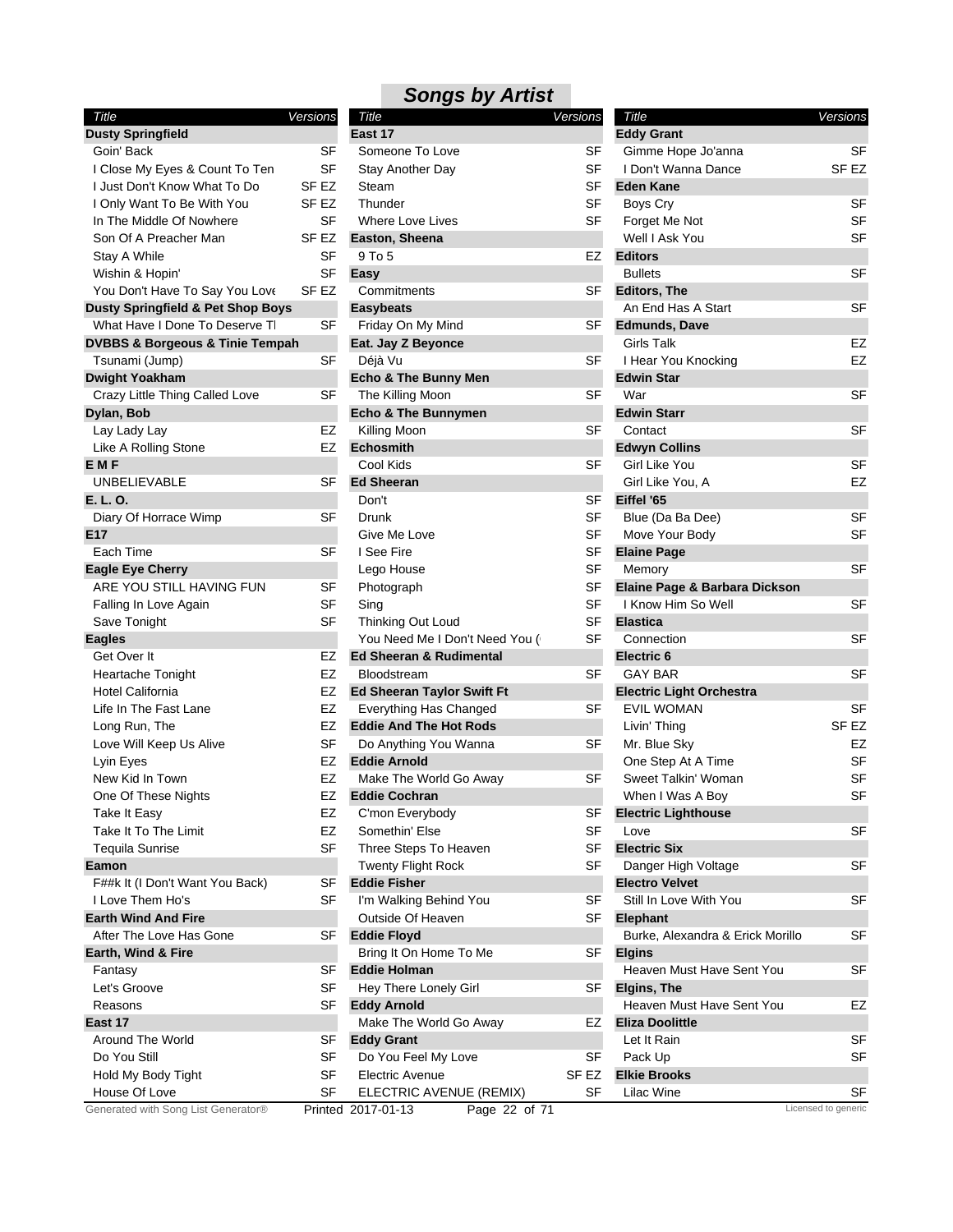| Title                               | Versions             |   |
|-------------------------------------|----------------------|---|
| <b>Elkie Brooks</b>                 |                      | E |
| No More The Fool                    | SF                   |   |
| Pearl's A Singer                    | SF                   |   |
| <b>Ella Eyre</b>                    |                      |   |
| Comeback                            | SF                   |   |
| Good Times                          | SF                   |   |
| If I Go                             | SF                   |   |
| <b>Ella Fitzgerald</b>              |                      |   |
| Putting On The Ritz                 | SF                   | E |
| <b>Ella Henderson</b>               |                      |   |
| Ghost                               | SF                   | Е |
| Glow                                | SF                   |   |
| Yours<br><b>Elle King</b>           | SF                   | E |
| Ex's & Oh's                         | SF                   |   |
| <b>Ellie Golding</b>                |                      |   |
| Lights                              | SF                   |   |
| <b>Ellie Goulding</b>               |                      |   |
| Anything Could Happen               | SF                   | E |
| Army                                | SF                   |   |
| Beating Heart                       | SF                   |   |
| Burn                                | SF                   |   |
| Explosions                          | SF                   | E |
| Goodness Gracious                   | SF                   |   |
| How Long Will I Love You            | SF                   |   |
| On My Mind                          | SF                   |   |
| Still Falling For You               | <b>SF</b>            |   |
| Your Song                           | SF                   |   |
| Elo                                 |                      |   |
| Don't Bring Me Down                 | SF                   |   |
| Mr Blue Sky                         | SF                   |   |
| <b>Elton John</b>                   |                      |   |
| All That I'm Allowed I'm Thankful   | SF                   |   |
| Are You Ready For Love              | SF                   |   |
| <b>Believe</b>                      | SF                   |   |
| Benny & The Jets                    | EZ                   |   |
| Blessed                             | SF                   |   |
| <b>Blue Eyes</b>                    | EZ                   |   |
| Can You Feel The Love Tonight       | SF                   |   |
| Candle In The Wind (Original Ver    | EZ                   |   |
| Circle Of Life                      | SF                   |   |
| Crocodile Rock                      | SF EZ                |   |
| Daniel                              | EZ                   |   |
| DON'T LET THE SUN GO DOWN           | SF                   |   |
| GoodBye Yellow Brick Road           | EZ<br>SF             |   |
| Home Again<br>Honky Cat             | EZ                   |   |
| I Guess That's Why They Call It 1   | EZ                   |   |
| I Want Love                         | SF                   |   |
| I'm Still Standing                  | SF                   |   |
| Lucy In The Sky With Diamonds       | SF                   |   |
| Made In England                     | SF                   |   |
| Nikita                              | SF                   |   |
| Original Sin                        | SF EZ                |   |
| Part Time Love                      | SF                   |   |
| <b>Recover The Soul</b>             | EZ                   |   |
| Generated with Song List Generator® | Printed <sub>2</sub> |   |

| Title                             | <u>Versions</u>  |
|-----------------------------------|------------------|
| <b>Elton John</b>                 |                  |
| <b>Recover Your Soul</b>          | SF               |
| Rocket Man                        | EZ               |
| <b>SACRIFICE</b>                  | SF               |
| SIMPLE LIFE                       | SF               |
| Something About The Way You L     | SF               |
| This Train Don't Stop Here        | SF               |
| Your Song                         | EZ               |
| <b>Elton John &amp; Dee</b>       |                  |
| <b>True Love</b>                  | SF               |
| Elton John & Leann Rimes          |                  |
| Written In The Stars              | <b>SF</b>        |
| <b>Elvis</b>                      |                  |
| A Little Less Conversation        | SF               |
| Did You Ever Have One Of Those    | SF               |
| <b>His Latest Flame</b>           | SF               |
| Old Shep                          | SF               |
| Young And Beautiful               | SF               |
| <b>Elvis Costello</b>             |                  |
| A Good Year For The Roses         | <b>SF</b>        |
| Good Year For The Roses           | EZ               |
| Oliver's Army                     | EZ               |
| <b>Elvis Presley</b>              |                  |
| All Shook Up                      | SF               |
| Always On My Mind                 | EZ               |
| American Trilogy                  | EZ               |
| Are You Lonesome Tonight          | SF <sub>EZ</sub> |
| Big Hunk O'Love                   | SF               |
| <b>Blue Moon Of Kentucky</b>      | EZ               |
| <b>Blue Suede Shoes</b>           | EZ               |
| Bossa Nova Baby                   | EZ               |
| <b>Bridge Over Troubled Water</b> | SF               |
| <b>Burning Love</b>               | EZ               |
| Can't Help Falling In Love        | EZ               |
| Crying In The Chapel              | EZ               |
| Don't Be Cruel                    | EZ               |
| D'ya Ever Get One Of Them Day     | EZ               |
| Elvis Intro-Cc Rider (Live)       | EZ               |
| Girls, Girls, Girls               | EZ               |
| Good Luck Charm                   | SF EZ            |
| Good Rockin' Tonight              | EZ               |
| <b>Heartbreak Hotel</b>           | SF <sub>EZ</sub> |
| <b>His Latest Flame</b>           | EZ               |
| Hound Dog                         | SF               |
| I Just Can't Help Believin'       | SF EZ            |
| I Wanna Be Free                   | SF               |
| If I Can Dream                    | SF               |
| In The Ghetto                     | EZ               |
| It's Now Or Never                 | SF <sub>EZ</sub> |
| Jailhouse Rock                    | SF <sub>EZ</sub> |
| <b>KISS ME QUICK</b>              | SF               |
| Lawdy Miss Clawdy                 | EZ               |
| <b>Little Sister</b>              | EZ               |
| Love Me Tender                    | SF               |
| Mess Of Blues                     | SF               |
| O Come All Ye Faithful            | SF               |

| Title                               | Versions  |
|-------------------------------------|-----------|
| <b>Elvis Presley</b>                |           |
| Old Shep                            | EZ        |
| One Night                           | SF        |
| Polk Salad Annie (Live)             | EZ        |
| Promised Land                       | EZ        |
|                                     |           |
| Ready Teddy                         | EZ        |
| <b>Return To Sender</b>             | SF EZ     |
| Stuck On You                        | <b>SF</b> |
| Such A Night                        | EZ        |
| Summer Kisses, Winter Tears         | SF        |
| Surrender                           | EZ        |
| <b>Suspicious Minds</b>             | EZ        |
| <b>Teddy Bear</b>                   | SF EZ     |
| That's All Right                    | SF        |
| THERE GOES MY EVERYTHING            | SF        |
| Trouble                             | EZ        |
| Wonder Of You, The                  | EZ        |
| Wooden Heart                        | SF        |
| You Don't Have To Say You Love      | EZ        |
| <b>Elyar Fox</b>                    |           |
| A Billion Girls                     | SF        |
| Do It All Over Again                | SF        |
| <b>Embrace</b>                      |           |
| All You Good Good People            | SF        |
| Ashes                               | SF        |
| Come Back To What You Know          | SF        |
| Gravity                             | SF        |
| Looking As You Are                  | SF        |
| My Weakness Is None Of Your B       | SF        |
| Nature's Law                        | SF        |
| Target                              | SF        |
| World At Your Feet                  | SF        |
| <b>Emeli Sande</b>                  |           |
|                                     | SF        |
| Heaven<br>Hurts                     |           |
|                                     | SF        |
| My Kind Of Love                     | SF        |
| Next To Me                          | SF        |
| Read All About It Pt Iii            | SF        |
| <b>Emeli Sande And Rick Smith</b>   |           |
| Here It Comes                       | SF        |
| <b>Emeli Sande Feat Naughty Boy</b> |           |
| Daddy                               | SF        |
| <b>Emile Ford &amp; Checkmates</b>  |           |
| What Do You Want To Make Tho        | SF        |
| <b>Eminem</b>                       |           |
| Ass Like That                       | SF        |
| Berzerk (Clean)                     | SF        |
| <b>Business</b>                     | SF        |
| <b>CLEANIN' OUT MY CLOSET</b>       | SF        |
| Just Lose It                        | SF        |
| Lose Yourself                       | SF        |
| <b>Mocking Bird</b>                 | SF        |
| My Name Is                          | SF        |
| Phenomenal                          | SF        |
| Real Slim Shady                     | SF        |
|                                     | EZ        |
| Real Slim Shady, The                |           |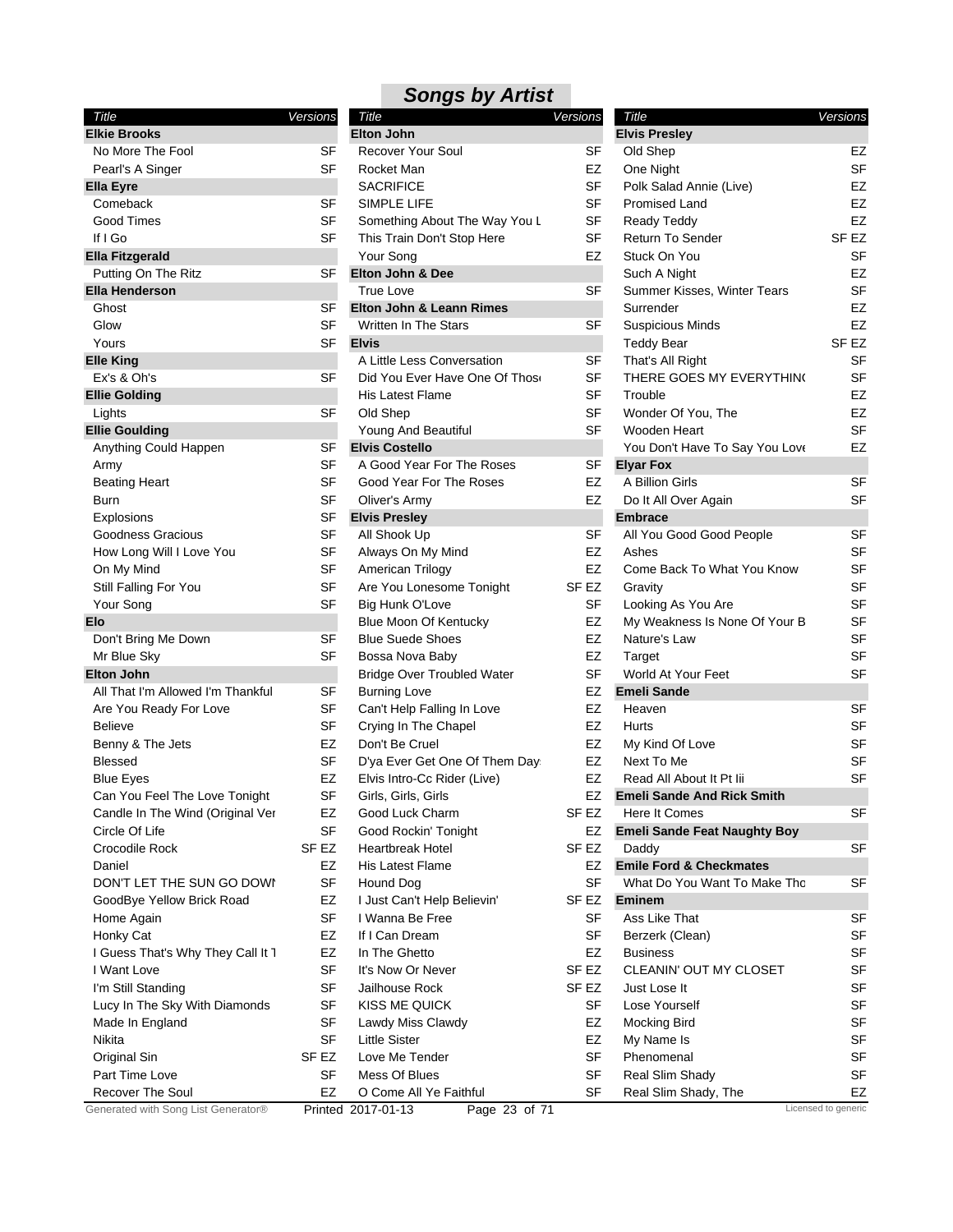| Title<br>Versions<br>E<br><b>Eminem</b><br>SF<br>Sing For The Moment<br>E<br>Stan<br>SF EZ<br>WAY I AM<br><b>SF</b><br>When I'm Gone<br>SF<br><b>Without Me</b><br>SF<br><b>Eminem Ft Rihanna</b><br>Monster<br>SF<br>Emma<br><b>FREE ME</b><br>SF<br><b>Emma Bunton</b><br>All I Need To Know<br>SF<br>SF<br>Maybe<br>SF<br>Take My Breath Away<br>We're Not Gonna Sleep Tonight<br>SF<br>WHAT TOOK YOU SO LONG<br>E<br>SF<br><b>Emma's Imagination</b><br>SF<br>E<br>This Day<br>Z<br><b>Emotions</b><br>Best Of My Love<br>SF<br>E<br><b>Empire Of The Sun</b><br>SF<br>Walking On A Dream<br>E<br>We Are The People<br>SF<br><b>En Voque</b><br>E<br>Don't Let Go<br>SF<br>Free Your Mind<br>SF<br>E<br>Hold On<br>SF<br>My Lovin You're Never Gonna Ge<br>SF<br>Enemy<br>Had Enough<br>SF<br>E<br>You're Not Alone<br>SF<br>Enemy, The<br>E<br>No Time For Tears<br>SF<br><b>Engelbert Humperdinck</b><br>Am I That Easy To Forget<br>EZ<br><b>BELLA ITALIA</b><br><b>SF</b><br>Last Waltz, The<br>EZ<br>Man Without Love, A<br>EZ<br>ONE WORLD<br>SF<br>E<br>Quando, Quando, Quando<br>EZ<br>Release Me<br>EZ<br>EZ<br>Ten Guitars<br>EZ<br>There Goes My Everything<br><b>Engelbert Humperdinck (Eurovision 2012)</b><br>Love Will Set You Free<br>SF<br><b>Engelbert Humperdink</b><br>A Man Without Love<br>SF<br><b>England United</b><br>SF<br>(How Does It Feel To Be) On Top<br>E<br>EZ<br>On Top Of The World<br><b>Englebert Humperdink</b><br>E<br>Release Me<br>SF<br>The Last Waltz<br>SF<br>E<br><b>Eninem</b><br><b>Like Toy Soldiers</b><br>SF<br>E<br><b>Enrique Iglasias</b> |  |  |
|-----------------------------------------------------------------------------------------------------------------------------------------------------------------------------------------------------------------------------------------------------------------------------------------------------------------------------------------------------------------------------------------------------------------------------------------------------------------------------------------------------------------------------------------------------------------------------------------------------------------------------------------------------------------------------------------------------------------------------------------------------------------------------------------------------------------------------------------------------------------------------------------------------------------------------------------------------------------------------------------------------------------------------------------------------------------------------------------------------------------------------------------------------------------------------------------------------------------------------------------------------------------------------------------------------------------------------------------------------------------------------------------------------------------------------------------------------------------------------------------------------------------------------------------------------------------------------------------------------|--|--|
|                                                                                                                                                                                                                                                                                                                                                                                                                                                                                                                                                                                                                                                                                                                                                                                                                                                                                                                                                                                                                                                                                                                                                                                                                                                                                                                                                                                                                                                                                                                                                                                                     |  |  |
|                                                                                                                                                                                                                                                                                                                                                                                                                                                                                                                                                                                                                                                                                                                                                                                                                                                                                                                                                                                                                                                                                                                                                                                                                                                                                                                                                                                                                                                                                                                                                                                                     |  |  |
|                                                                                                                                                                                                                                                                                                                                                                                                                                                                                                                                                                                                                                                                                                                                                                                                                                                                                                                                                                                                                                                                                                                                                                                                                                                                                                                                                                                                                                                                                                                                                                                                     |  |  |
|                                                                                                                                                                                                                                                                                                                                                                                                                                                                                                                                                                                                                                                                                                                                                                                                                                                                                                                                                                                                                                                                                                                                                                                                                                                                                                                                                                                                                                                                                                                                                                                                     |  |  |
|                                                                                                                                                                                                                                                                                                                                                                                                                                                                                                                                                                                                                                                                                                                                                                                                                                                                                                                                                                                                                                                                                                                                                                                                                                                                                                                                                                                                                                                                                                                                                                                                     |  |  |
|                                                                                                                                                                                                                                                                                                                                                                                                                                                                                                                                                                                                                                                                                                                                                                                                                                                                                                                                                                                                                                                                                                                                                                                                                                                                                                                                                                                                                                                                                                                                                                                                     |  |  |
|                                                                                                                                                                                                                                                                                                                                                                                                                                                                                                                                                                                                                                                                                                                                                                                                                                                                                                                                                                                                                                                                                                                                                                                                                                                                                                                                                                                                                                                                                                                                                                                                     |  |  |
|                                                                                                                                                                                                                                                                                                                                                                                                                                                                                                                                                                                                                                                                                                                                                                                                                                                                                                                                                                                                                                                                                                                                                                                                                                                                                                                                                                                                                                                                                                                                                                                                     |  |  |
|                                                                                                                                                                                                                                                                                                                                                                                                                                                                                                                                                                                                                                                                                                                                                                                                                                                                                                                                                                                                                                                                                                                                                                                                                                                                                                                                                                                                                                                                                                                                                                                                     |  |  |
|                                                                                                                                                                                                                                                                                                                                                                                                                                                                                                                                                                                                                                                                                                                                                                                                                                                                                                                                                                                                                                                                                                                                                                                                                                                                                                                                                                                                                                                                                                                                                                                                     |  |  |
|                                                                                                                                                                                                                                                                                                                                                                                                                                                                                                                                                                                                                                                                                                                                                                                                                                                                                                                                                                                                                                                                                                                                                                                                                                                                                                                                                                                                                                                                                                                                                                                                     |  |  |
|                                                                                                                                                                                                                                                                                                                                                                                                                                                                                                                                                                                                                                                                                                                                                                                                                                                                                                                                                                                                                                                                                                                                                                                                                                                                                                                                                                                                                                                                                                                                                                                                     |  |  |
|                                                                                                                                                                                                                                                                                                                                                                                                                                                                                                                                                                                                                                                                                                                                                                                                                                                                                                                                                                                                                                                                                                                                                                                                                                                                                                                                                                                                                                                                                                                                                                                                     |  |  |
|                                                                                                                                                                                                                                                                                                                                                                                                                                                                                                                                                                                                                                                                                                                                                                                                                                                                                                                                                                                                                                                                                                                                                                                                                                                                                                                                                                                                                                                                                                                                                                                                     |  |  |
|                                                                                                                                                                                                                                                                                                                                                                                                                                                                                                                                                                                                                                                                                                                                                                                                                                                                                                                                                                                                                                                                                                                                                                                                                                                                                                                                                                                                                                                                                                                                                                                                     |  |  |
|                                                                                                                                                                                                                                                                                                                                                                                                                                                                                                                                                                                                                                                                                                                                                                                                                                                                                                                                                                                                                                                                                                                                                                                                                                                                                                                                                                                                                                                                                                                                                                                                     |  |  |
|                                                                                                                                                                                                                                                                                                                                                                                                                                                                                                                                                                                                                                                                                                                                                                                                                                                                                                                                                                                                                                                                                                                                                                                                                                                                                                                                                                                                                                                                                                                                                                                                     |  |  |
|                                                                                                                                                                                                                                                                                                                                                                                                                                                                                                                                                                                                                                                                                                                                                                                                                                                                                                                                                                                                                                                                                                                                                                                                                                                                                                                                                                                                                                                                                                                                                                                                     |  |  |
|                                                                                                                                                                                                                                                                                                                                                                                                                                                                                                                                                                                                                                                                                                                                                                                                                                                                                                                                                                                                                                                                                                                                                                                                                                                                                                                                                                                                                                                                                                                                                                                                     |  |  |
|                                                                                                                                                                                                                                                                                                                                                                                                                                                                                                                                                                                                                                                                                                                                                                                                                                                                                                                                                                                                                                                                                                                                                                                                                                                                                                                                                                                                                                                                                                                                                                                                     |  |  |
|                                                                                                                                                                                                                                                                                                                                                                                                                                                                                                                                                                                                                                                                                                                                                                                                                                                                                                                                                                                                                                                                                                                                                                                                                                                                                                                                                                                                                                                                                                                                                                                                     |  |  |
|                                                                                                                                                                                                                                                                                                                                                                                                                                                                                                                                                                                                                                                                                                                                                                                                                                                                                                                                                                                                                                                                                                                                                                                                                                                                                                                                                                                                                                                                                                                                                                                                     |  |  |
|                                                                                                                                                                                                                                                                                                                                                                                                                                                                                                                                                                                                                                                                                                                                                                                                                                                                                                                                                                                                                                                                                                                                                                                                                                                                                                                                                                                                                                                                                                                                                                                                     |  |  |
|                                                                                                                                                                                                                                                                                                                                                                                                                                                                                                                                                                                                                                                                                                                                                                                                                                                                                                                                                                                                                                                                                                                                                                                                                                                                                                                                                                                                                                                                                                                                                                                                     |  |  |
|                                                                                                                                                                                                                                                                                                                                                                                                                                                                                                                                                                                                                                                                                                                                                                                                                                                                                                                                                                                                                                                                                                                                                                                                                                                                                                                                                                                                                                                                                                                                                                                                     |  |  |
|                                                                                                                                                                                                                                                                                                                                                                                                                                                                                                                                                                                                                                                                                                                                                                                                                                                                                                                                                                                                                                                                                                                                                                                                                                                                                                                                                                                                                                                                                                                                                                                                     |  |  |
|                                                                                                                                                                                                                                                                                                                                                                                                                                                                                                                                                                                                                                                                                                                                                                                                                                                                                                                                                                                                                                                                                                                                                                                                                                                                                                                                                                                                                                                                                                                                                                                                     |  |  |
|                                                                                                                                                                                                                                                                                                                                                                                                                                                                                                                                                                                                                                                                                                                                                                                                                                                                                                                                                                                                                                                                                                                                                                                                                                                                                                                                                                                                                                                                                                                                                                                                     |  |  |
|                                                                                                                                                                                                                                                                                                                                                                                                                                                                                                                                                                                                                                                                                                                                                                                                                                                                                                                                                                                                                                                                                                                                                                                                                                                                                                                                                                                                                                                                                                                                                                                                     |  |  |
|                                                                                                                                                                                                                                                                                                                                                                                                                                                                                                                                                                                                                                                                                                                                                                                                                                                                                                                                                                                                                                                                                                                                                                                                                                                                                                                                                                                                                                                                                                                                                                                                     |  |  |
|                                                                                                                                                                                                                                                                                                                                                                                                                                                                                                                                                                                                                                                                                                                                                                                                                                                                                                                                                                                                                                                                                                                                                                                                                                                                                                                                                                                                                                                                                                                                                                                                     |  |  |
|                                                                                                                                                                                                                                                                                                                                                                                                                                                                                                                                                                                                                                                                                                                                                                                                                                                                                                                                                                                                                                                                                                                                                                                                                                                                                                                                                                                                                                                                                                                                                                                                     |  |  |
|                                                                                                                                                                                                                                                                                                                                                                                                                                                                                                                                                                                                                                                                                                                                                                                                                                                                                                                                                                                                                                                                                                                                                                                                                                                                                                                                                                                                                                                                                                                                                                                                     |  |  |
|                                                                                                                                                                                                                                                                                                                                                                                                                                                                                                                                                                                                                                                                                                                                                                                                                                                                                                                                                                                                                                                                                                                                                                                                                                                                                                                                                                                                                                                                                                                                                                                                     |  |  |
|                                                                                                                                                                                                                                                                                                                                                                                                                                                                                                                                                                                                                                                                                                                                                                                                                                                                                                                                                                                                                                                                                                                                                                                                                                                                                                                                                                                                                                                                                                                                                                                                     |  |  |
|                                                                                                                                                                                                                                                                                                                                                                                                                                                                                                                                                                                                                                                                                                                                                                                                                                                                                                                                                                                                                                                                                                                                                                                                                                                                                                                                                                                                                                                                                                                                                                                                     |  |  |
|                                                                                                                                                                                                                                                                                                                                                                                                                                                                                                                                                                                                                                                                                                                                                                                                                                                                                                                                                                                                                                                                                                                                                                                                                                                                                                                                                                                                                                                                                                                                                                                                     |  |  |
|                                                                                                                                                                                                                                                                                                                                                                                                                                                                                                                                                                                                                                                                                                                                                                                                                                                                                                                                                                                                                                                                                                                                                                                                                                                                                                                                                                                                                                                                                                                                                                                                     |  |  |
|                                                                                                                                                                                                                                                                                                                                                                                                                                                                                                                                                                                                                                                                                                                                                                                                                                                                                                                                                                                                                                                                                                                                                                                                                                                                                                                                                                                                                                                                                                                                                                                                     |  |  |
|                                                                                                                                                                                                                                                                                                                                                                                                                                                                                                                                                                                                                                                                                                                                                                                                                                                                                                                                                                                                                                                                                                                                                                                                                                                                                                                                                                                                                                                                                                                                                                                                     |  |  |
|                                                                                                                                                                                                                                                                                                                                                                                                                                                                                                                                                                                                                                                                                                                                                                                                                                                                                                                                                                                                                                                                                                                                                                                                                                                                                                                                                                                                                                                                                                                                                                                                     |  |  |
|                                                                                                                                                                                                                                                                                                                                                                                                                                                                                                                                                                                                                                                                                                                                                                                                                                                                                                                                                                                                                                                                                                                                                                                                                                                                                                                                                                                                                                                                                                                                                                                                     |  |  |
|                                                                                                                                                                                                                                                                                                                                                                                                                                                                                                                                                                                                                                                                                                                                                                                                                                                                                                                                                                                                                                                                                                                                                                                                                                                                                                                                                                                                                                                                                                                                                                                                     |  |  |
|                                                                                                                                                                                                                                                                                                                                                                                                                                                                                                                                                                                                                                                                                                                                                                                                                                                                                                                                                                                                                                                                                                                                                                                                                                                                                                                                                                                                                                                                                                                                                                                                     |  |  |
|                                                                                                                                                                                                                                                                                                                                                                                                                                                                                                                                                                                                                                                                                                                                                                                                                                                                                                                                                                                                                                                                                                                                                                                                                                                                                                                                                                                                                                                                                                                                                                                                     |  |  |
|                                                                                                                                                                                                                                                                                                                                                                                                                                                                                                                                                                                                                                                                                                                                                                                                                                                                                                                                                                                                                                                                                                                                                                                                                                                                                                                                                                                                                                                                                                                                                                                                     |  |  |
|                                                                                                                                                                                                                                                                                                                                                                                                                                                                                                                                                                                                                                                                                                                                                                                                                                                                                                                                                                                                                                                                                                                                                                                                                                                                                                                                                                                                                                                                                                                                                                                                     |  |  |
|                                                                                                                                                                                                                                                                                                                                                                                                                                                                                                                                                                                                                                                                                                                                                                                                                                                                                                                                                                                                                                                                                                                                                                                                                                                                                                                                                                                                                                                                                                                                                                                                     |  |  |
|                                                                                                                                                                                                                                                                                                                                                                                                                                                                                                                                                                                                                                                                                                                                                                                                                                                                                                                                                                                                                                                                                                                                                                                                                                                                                                                                                                                                                                                                                                                                                                                                     |  |  |
|                                                                                                                                                                                                                                                                                                                                                                                                                                                                                                                                                                                                                                                                                                                                                                                                                                                                                                                                                                                                                                                                                                                                                                                                                                                                                                                                                                                                                                                                                                                                                                                                     |  |  |
|                                                                                                                                                                                                                                                                                                                                                                                                                                                                                                                                                                                                                                                                                                                                                                                                                                                                                                                                                                                                                                                                                                                                                                                                                                                                                                                                                                                                                                                                                                                                                                                                     |  |  |
|                                                                                                                                                                                                                                                                                                                                                                                                                                                                                                                                                                                                                                                                                                                                                                                                                                                                                                                                                                                                                                                                                                                                                                                                                                                                                                                                                                                                                                                                                                                                                                                                     |  |  |
|                                                                                                                                                                                                                                                                                                                                                                                                                                                                                                                                                                                                                                                                                                                                                                                                                                                                                                                                                                                                                                                                                                                                                                                                                                                                                                                                                                                                                                                                                                                                                                                                     |  |  |
|                                                                                                                                                                                                                                                                                                                                                                                                                                                                                                                                                                                                                                                                                                                                                                                                                                                                                                                                                                                                                                                                                                                                                                                                                                                                                                                                                                                                                                                                                                                                                                                                     |  |  |
|                                                                                                                                                                                                                                                                                                                                                                                                                                                                                                                                                                                                                                                                                                                                                                                                                                                                                                                                                                                                                                                                                                                                                                                                                                                                                                                                                                                                                                                                                                                                                                                                     |  |  |
|                                                                                                                                                                                                                                                                                                                                                                                                                                                                                                                                                                                                                                                                                                                                                                                                                                                                                                                                                                                                                                                                                                                                                                                                                                                                                                                                                                                                                                                                                                                                                                                                     |  |  |

| Title                                                            | Versions         |
|------------------------------------------------------------------|------------------|
| <b>Enrique Iglasias</b>                                          |                  |
| Hero                                                             | SF               |
| <b>Enrique Iglesias</b><br>Addicted                              |                  |
|                                                                  | SF<br>SF         |
| <b>Bailamos</b>                                                  |                  |
| <b>Begin The Beguine</b>                                         | EZ               |
| Dirty Dancer                                                     | SF               |
| Escape                                                           | SF               |
| I Like It                                                        | SF               |
| I Love To See You Cry                                            | SF               |
| I'm A Freak                                                      | SF               |
| Maybe                                                            | SF               |
| <b>Rhythm Devine</b>                                             | SF               |
| <b>Tired Of Being Sorry</b>                                      | SF               |
| Tonight (I'm Loving You)                                         | SF               |
| <b>Enrique Iglesias &amp; Kelis</b>                              |                  |
| Not In Love                                                      | SF               |
| Enrique Iglesias & Sean Paul & Gente De<br>Zona & Descemer Bueno |                  |
| Bailando                                                         | SF               |
| Enrique Iglesias,                                                |                  |
|                                                                  |                  |
| Do You Know (Ping Pong Song)<br><b>Ensure</b>                    | SF               |
|                                                                  |                  |
| A Little Respect                                                 | EZ               |
| <b>Enter Shikari</b>                                             |                  |
| Juggernauts                                                      | SF               |
| Enya                                                             |                  |
| Anywhere Is                                                      | SF               |
| May It Be (Fellowship Of The Rin                                 | SF               |
| Orinoco Flow (Sail Away)                                         | SF               |
| <b>Equals, The</b>                                               |                  |
| Baby Come Back<br><b>Erasure</b>                                 | EZ               |
|                                                                  |                  |
| Always<br><b>Breathe</b>                                         | SF               |
|                                                                  | SF<br>SF         |
| Little Respect                                                   | EZ               |
| Little Respect, A                                                | SF               |
| Sometimes                                                        |                  |
| Stop<br><b>Eric Clapton</b>                                      | SF               |
| <b>Behind The Mask</b>                                           | SF               |
| <b>Blues Power</b>                                               | SF               |
| <b>Change The World</b>                                          | SF <sub>EZ</sub> |
| <b>COCAINE</b>                                                   | SF               |
|                                                                  |                  |
| I Shot The Sheriff                                               | EZ               |
| Lay Down Sally                                                   | EZ               |
| Layla                                                            | EZ               |
| My Father's Eyes                                                 | EZ               |
| Tears In Heaven                                                  | EZ               |
| <b>Escape</b>                                                    | SF               |
| The Arms Of The One Who Love                                     |                  |
| <b>Esmee Denters Ft Justin Timberlake</b>                        |                  |
| Love Dealer                                                      | SF               |
| <b>Estelle &amp; Kanye West</b>                                  |                  |
| American Boy                                                     | SF               |
| <b>Esther And Abi Ofarim</b>                                     |                  |

| Title                         | Versions  |
|-------------------------------|-----------|
| <b>Esther And Abi Ofarim</b>  |           |
| Cinderella Rockafella         | SF        |
| <b>Eternal</b>                |           |
| Angel Of Mine                 | SF        |
| Good Thing                    | SF        |
| I Am Blessed                  | SF        |
| I CRY REAL TEARS              | <b>SF</b> |
| I Wanna Be The Only One       | EZ        |
| Just A Step From Heaven       | SF        |
| Oh Baby I                     | EZ        |
| Power Of A Woman              | SF        |
| Stay                          | <b>SF</b> |
| <b>Etta James</b>             |           |
| I Just Wanna Make Love To You | SF        |
| <b>Euan McGregor</b>          |           |
| Your Song                     | SF        |
| Euphoria                      |           |
| Loreen                        | SF        |
| <b>Europe</b>                 |           |
| Final Countdown, The          | EZ        |
| Eurythmics                    |           |
| Don't Give Up On Us           | EZ        |
| Here Comes The Rain Again     | SF        |
| I Saved The World Today       | SF        |
| Sex Crime (1984)              | SF        |
| Sisters Are Doing It          | SF EZ     |
| <b>Sweet Dreams</b>           | SF        |
| Sweet Dreams Are Made Of This | EZ        |
| There Must Be An Angel        | SF EZ     |
| Thorn In My Side              | SF EZ     |
| Who's That Girl               | SF        |
| <b>Eva Cassidy</b>            |           |
| Fields Of Gold                | SF        |
| Over The Rainbow              | SF        |
| Song Bird                     | SF        |
| <b>Evanescence</b>            |           |
| Call Me When You're Sober     | <b>SF</b> |
| Everybodys Fool               | SF        |
| My Immortal                   | SF        |
| <b>Evanesence</b>             |           |
| Bring Me To Life              | SF        |
| <b>Eve Gwen Stefani</b>       |           |
| Let Me Blow Ya Mind           | SF        |
| <b>Evelyn Champagne King</b>  |           |
| Love Come Down                | SF        |
| <b>Everly Brothers</b>        |           |
| All I Have To Do Is Dream     | SF EZ     |
| Bye Bye Love                  | SF EZ     |
| Cathy's Clown                 | SF EZ     |
| Cryin' In The Rain            | EZ        |
| Crying In The Rain            | SF        |
| On The Wings Of A Nightingale | SF        |
| Price Of Love                 | SF        |
| Temptation                    | SF        |
| Wake Up Little Susie          | SF EZ     |
| When Will I Be Loved          | SF        |
|                               |           |

Generated with Song List Generator® Printed 2017-01-13 Page 24 of 71 Licensed to generic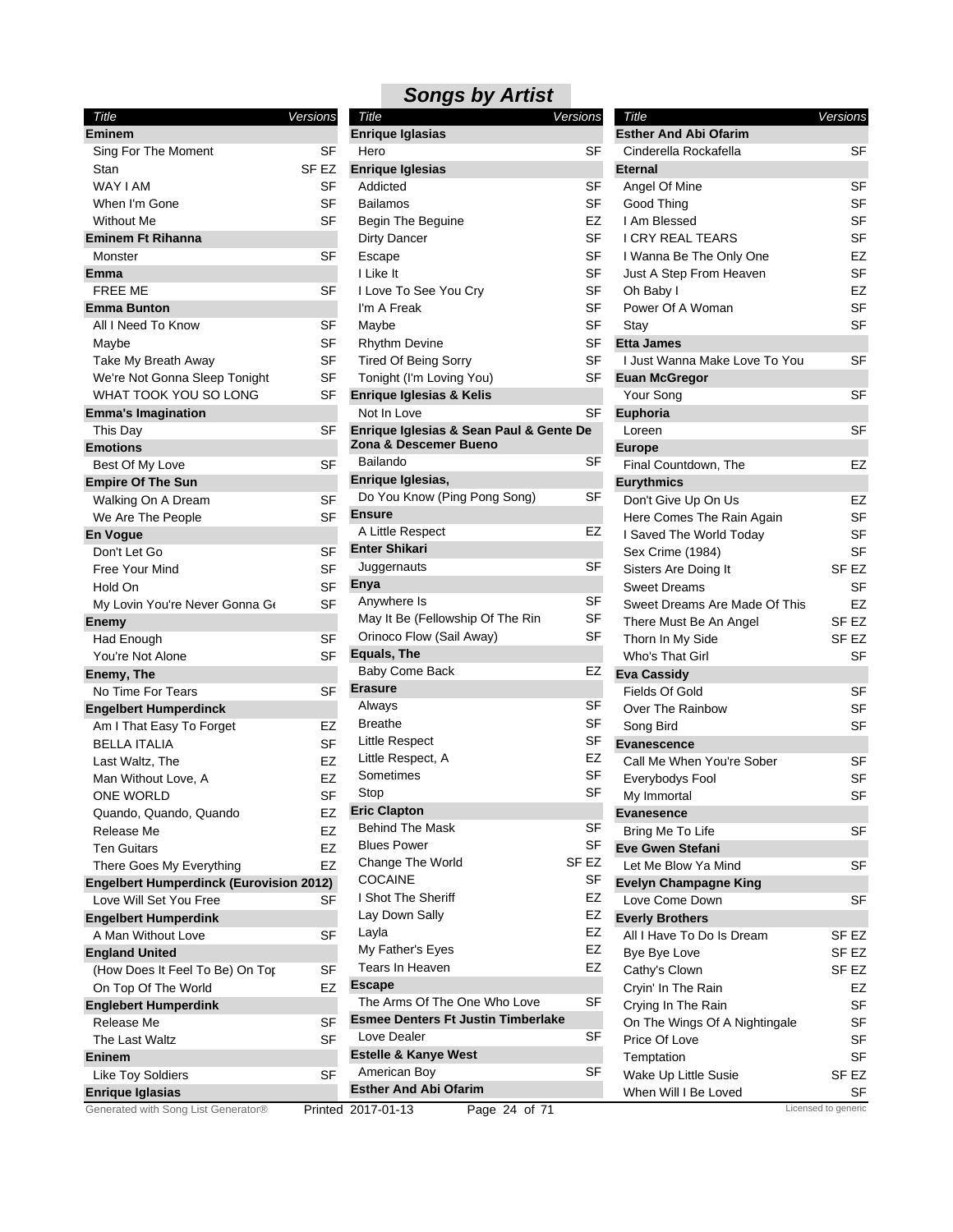| <b>Title</b>                        | Versions         | <b>Title</b>                               | Versions         | <b>Title</b>                    | Versions            |
|-------------------------------------|------------------|--------------------------------------------|------------------|---------------------------------|---------------------|
| <b>Everything But The Girl</b>      |                  | <b>Fall Out Boy</b>                        |                  | <b>Feel The Love</b>            |                     |
| I Don't Want To Talk                | SF               | Young Volcanoes (Clean)                    | SF               | Rudimental & John Newman        | <b>SF</b>           |
| Missing                             | SF               | Fame, Georgie                              |                  | <b>Feeling</b>                  |                     |
| Evetts, Hayley                      |                  | Yeah Yeah                                  | EZ               | Fill My Little World            | <b>SF</b>           |
| That Olde Devil Call Love Again     | EZ               | <b>Fantasia</b>                            |                  | I Thought It Was Over           | SF                  |
| <b>Example</b>                      |                  | I Believe                                  | <b>SF</b>        | Join With Us                    | SF                  |
| 10 Million People                   | <b>SF</b>        | <b>Fantastics</b>                          |                  | Love It When You Call           | SF                  |
| Changed The Way You Kissed M        | <b>SF</b>        | Something Old Something New                | <b>SF</b>        | Never Be Lonely                 | SF                  |
| <b>Close Enemies</b>                | SF               | <b>Far East Movement &amp; Cover Drive</b> |                  | Rose                            | SF                  |
| Perfect Replacement (Clean)         | <b>SF</b>        | Turn Up The Love                           | <b>SF</b>        | Sewn                            | <b>SF</b>           |
| Say Nothing                         | <b>SF</b>        | <b>Far East Movement Feat Cataracs And</b> |                  | Turn It Up                      | <b>SF</b>           |
| <b>Stay Awake</b>                   | <b>SF</b>        | Dev                                        |                  | <b>Without You</b>              | <b>SF</b>           |
| <b>Example Midnight</b>             |                  | Like A G Six                               | SF               | <b>Fefe Dobson</b>              |                     |
| Run                                 | <b>SF</b>        | Far East Movement Feat. Justin Bieber      |                  | Everything                      | <b>SF</b>           |
| <b>Exile</b>                        |                  | Live My Life                               | SF               | Felix Jaehn Ft Jasmine Thompson |                     |
| Kiss You All Over                   | <b>SF</b>        | Far East Movement Feat.Ryan Tedder         |                  | Ain't Nobody (Loves Me Better)  | <b>SF</b>           |
| <b>Express Yourself</b>             |                  | Rocketeer                                  | SF               | Fender, Freddie                 |                     |
|                                     | <b>SF</b>        | <b>Fares</b>                               |                  |                                 | EZ                  |
| Labrinth                            |                  | Cindy Incidentally                         | SF               | Wasted Days & Wasted Nights     |                     |
| <b>Extreme</b>                      |                  | <b>Farlow, Chris</b>                       |                  | <b>Fergal Sharkey</b>           |                     |
| More Than Words                     | <b>SF</b>        | Out Of Time                                | EZ               | Good Heart                      | <b>SF</b>           |
| <b>Eyes Wide Open</b>               |                  |                                            |                  | Fergie                          |                     |
| Goyte                               | <b>SF</b>        | Farm                                       |                  | Fergalicious                    | SF                  |
| Eyre, Ella                          |                  | All Together Now                           | SF               | L.A. Love (La La)               | <b>SF</b>           |
| Together                            | <b>SF</b>        | <b>Faron Young</b>                         |                  | <b>MILF</b>                     | <b>SF</b>           |
| <b>F R David</b>                    |                  | It's Four In The Morning                   | <b>SF</b>        | <b>Fern Kinney</b>              |                     |
| Words                               | <b>SF</b>        | <b>Fast Ball</b>                           |                  | Together We Are Beatiful        | SF                  |
| <b>Faces</b>                        |                  | The Way                                    | SF               | <b>Fetty Wap</b>                |                     |
| Stay With Me                        | <b>SF</b>        | <b>Fast Food Rockers</b>                   |                  | <b>Trap Queen</b>               | SF                  |
| <b>Faders</b>                       |                  | <b>FAST FOOD SONG</b>                      | SF               | Fetty Wap Ft Remy Boyz          |                     |
| No Sleep Tonight                    | <b>SF</b>        | <b>Fat Larrys Band</b>                     |                  | Six Seven Nine                  | <b>SF</b>           |
| <b>Fairground Attraction</b>        |                  | Zoom                                       | SF               | <b>Fiction Factory</b>          |                     |
| Find My Love                        | <b>SF</b>        | <b>Fat Larry's Band</b>                    |                  | Feels Like Heaven               | SF                  |
| Perfect                             | SF <sub>EZ</sub> | Act Like You Know                          | SF               | <b>Fiddler On The Roof</b>      |                     |
| <b>Faith Hill</b>                   |                  | Zoom                                       | EZ               | If I Were A Rich Man            | EZ                  |
| <b>Breathe</b>                      | <b>SF</b>        | <b>Fat Les</b>                             |                  | <b>Fierce</b>                   |                     |
| THERE YOU'LL BE                     | <b>SF</b>        | Naughty Christmas                          | SF               | Sweet Love 2K                   | SF                  |
| <b>This Kiss</b>                    | <b>SF</b>        | Vindaloo                                   | SF <sub>EZ</sub> | <b>Fifth Harmony</b>            |                     |
| Where Are You Christmas             | <b>SF</b>        | <b>Fat Les 2000</b>                        |                  | <b>Bo\$\$</b>                   | <b>SF</b>           |
| <b>Faith No More</b>                |                  | Jerusalem                                  | SF EZ            | That's My Girl                  | SF                  |
| Epic                                | SF               | <b>Fatback Band</b>                        |                  | Fifth Harmony & Kid Ink         |                     |
| We Care A Lot                       | <b>SF</b>        | Backstrokin'                               | <b>SF</b>        | Worth It                        | SF                  |
| Faith, Paloma                       |                  | I Found Lovin'                             | SF               | Fifth Harmony Ft Fetty Wap      |                     |
| Stone Cold Sober                    | <b>SF</b>        | <b>Fatboy Slim</b>                         |                  | All In My Head (Flex)           | SF                  |
|                                     |                  | Praise You                                 | <b>SF</b>        |                                 |                     |
| <b>Faithless</b>                    |                  | That Old Pair Of Jeans                     | <b>SF</b>        | <b>Fighter</b>                  |                     |
| Insomnia                            | <b>SF</b>        | The Rockerfella Skank                      | SF               | Gym Class Heroes & Ryan Tedd    | SF                  |
| ONE STEP TOO FAR                    | <b>SF</b>        | <b>Fats Domino</b>                         |                  | <b>Filter</b>                   |                     |
| Falco                               |                  |                                            |                  | <b>BEST THING</b>               | SF                  |
| Rock Me Amadeus                     | <b>SF</b>        | Ain't That A Shame                         | SF EZ            | <b>TAKE A PICTURE</b>           | SF                  |
| <b>Fall Out Boy</b>                 |                  | <b>Blueberry Hill</b>                      | SF <sub>EZ</sub> | <b>Finale</b>                   |                     |
| Centuries                           | SF               | <b>Faulkner, Newton</b>                    |                  | Madeon                          | SF                  |
| I'm Like A Lawyer (Me Plus You)     | <b>SF</b>        | I Need Something                           | SF               | <b>Fine Young Cannibals</b>     |                     |
| Immortals                           | <b>SF</b>        | Feeder                                     |                  | Good Thing                      | SF                  |
| My Songs Know What You Did In       | <b>SF</b>        | <b>Buck Rogers</b>                         | SF <sub>EZ</sub> | Johnny Come Home                | SF                  |
| The Take Over, The Break's Ove      | <b>SF</b>        | SEVEN DAYS IN THE SUN                      | SF               | Firm                            |                     |
| This Ain't A Scene                  | <b>SF</b>        | Turn                                       | <b>SF</b>        | Star Trekkin'                   | SF                  |
| Thnks Fr Th Mmrs                    | <b>SF</b>        | <b>Feel The Love</b>                       |                  |                                 |                     |
| Generated with Song List Generator® |                  | Printed 2017-01-13<br>Page 25 of 71        |                  |                                 | Licensed to generic |

| Title<br>Versions                                 |       |
|---------------------------------------------------|-------|
| <b>Fall Out Boy</b>                               |       |
| Young Volcanoes (Clean)                           | SF    |
| Fame, Georgie                                     |       |
| Yeah Yeah                                         | EZ    |
| Fantasia                                          |       |
| I Believe                                         | SF    |
| <b>Fantastics</b>                                 |       |
| Something Old Something New                       | SF    |
| Far East Movement & Cover Drive                   |       |
| Turn Up The Love                                  | SF    |
| <b>Far East Movement Feat Cataracs And</b><br>Dev |       |
| Like A G Six                                      | SF    |
| <b>Far East Movement Feat. Justin Bieber</b>      |       |
| Live My Life                                      | SF    |
| Far East Movement Feat.Ryan Tedder                |       |
| Rocketeer                                         | SF    |
| Fares                                             |       |
| Cindy Incidentally                                | SF    |
| Farlow, Chris                                     |       |
| Out Of Time                                       | EZ    |
| Farm                                              |       |
| All Together Now                                  | SF    |
| <b>Faron Young</b>                                |       |
| It's Four In The Morning                          | SF    |
| <b>Fast Ball</b>                                  |       |
| The Way                                           | SF    |
| <b>Fast Food Rockers</b>                          |       |
| <b>FAST FOOD SONG</b>                             | SF    |
| <b>Fat Larrys Band</b>                            |       |
| Zoom                                              | SF    |
| <b>Fat Larry's Band</b>                           |       |
| Act Like You Know                                 | SF    |
| Zoom                                              | EZ    |
| <b>Fat Les</b>                                    |       |
|                                                   | SF    |
| Naughty Christmas<br>Vindaloo                     | SF EZ |
|                                                   |       |
| <b>Fat Les 2000</b>                               |       |
| Jerusalem                                         | SF EZ |
| <b>Fatback Band</b>                               |       |
| Backstrokin'                                      | SF    |
| I Found Lovin'                                    | SF    |
| <b>Fatboy Slim</b>                                |       |
| Praise You                                        | SF    |
| That Old Pair Of Jeans                            | SF    |
| The Rockerfella Skank                             | SF    |
| <b>Fats Domino</b>                                |       |
| Ain't That A Shame                                | SF EZ |
| <b>Blueberry Hill</b>                             | SF EZ |
| <b>Faulkner, Newton</b>                           |       |
| I Need Something                                  | SF    |
| Feeder                                            |       |
| <b>Buck Rogers</b>                                | SF EZ |
| SEVEN DAYS IN THE SUN                             | SF    |
| Turn                                              | SF    |
| <b>Feel The Love</b>                              |       |
|                                                   |       |

| Title<br><b>Feel The Love</b>   | Versions |
|---------------------------------|----------|
| Rudimental & John Newman        | SF       |
| <b>Feeling</b>                  |          |
| Fill My Little World            | SF       |
| I Thought It Was Over           | SF       |
| Join With Us                    | SF       |
| Love It When You Call           | SF       |
| Never Be Lonely                 | SF       |
| Rose                            | SF       |
| Sewn                            | SF       |
| Turn It Up                      | SF       |
| <b>Without You</b>              | SF       |
| <b>Fefe Dobson</b>              |          |
| Everything                      | SF       |
| Felix Jaehn Ft Jasmine Thompson |          |
| Ain't Nobody (Loves Me Better)  | SF       |
| Fender, Freddie                 |          |
| Wasted Days & Wasted Nights     | EZ       |
| <b>Fergal Sharkey</b>           |          |
| Good Heart                      | SF       |
| Fergie                          |          |
| Fergalicious                    | SF       |
| L.A. Love (La La)               | SF       |
| <b>MILF</b>                     | SF       |
| <b>Fern Kinney</b>              |          |
| Together We Are Beatiful        | SF       |
| <b>Fetty Wap</b>                |          |
| Trap Queen                      | SF       |
| <b>Fetty Wap Ft Remy Boyz</b>   |          |
| Six Seven Nine                  | SF       |
| <b>Fiction Factory</b>          |          |
| Feels Like Heaven               | SF       |
| <b>Fiddler On The Roof</b>      |          |
| If I Were A Rich Man            | EZ       |
| <b>Fierce</b>                   |          |
| Sweet Love 2K                   | SF       |
| <b>Fifth Harmony</b>            |          |
| <b>Bo\$\$</b>                   | SF       |
| That's My Girl                  | SF       |
| Fifth Harmony & Kid Ink         |          |
| Worth It                        | SF       |
| Fifth Harmony Ft Fetty Wap      |          |
| All In My Head (Flex)           | SF       |
| <b>Fighter</b>                  |          |
| Gym Class Heroes & Ryan Tedd    | SF       |
| Filter                          |          |
| <b>BEST THING</b>               | SF       |
| <b>TAKE A PICTURE</b>           | SF       |
| <b>Finale</b>                   |          |
| Madeon                          | SF       |
| <b>Fine Young Cannibals</b>     |          |
| Good Thing                      | SF       |
| Johnny Come Home                | SF       |
| Firm                            |          |
| Star Trekkin'                   | SF       |
|                                 |          |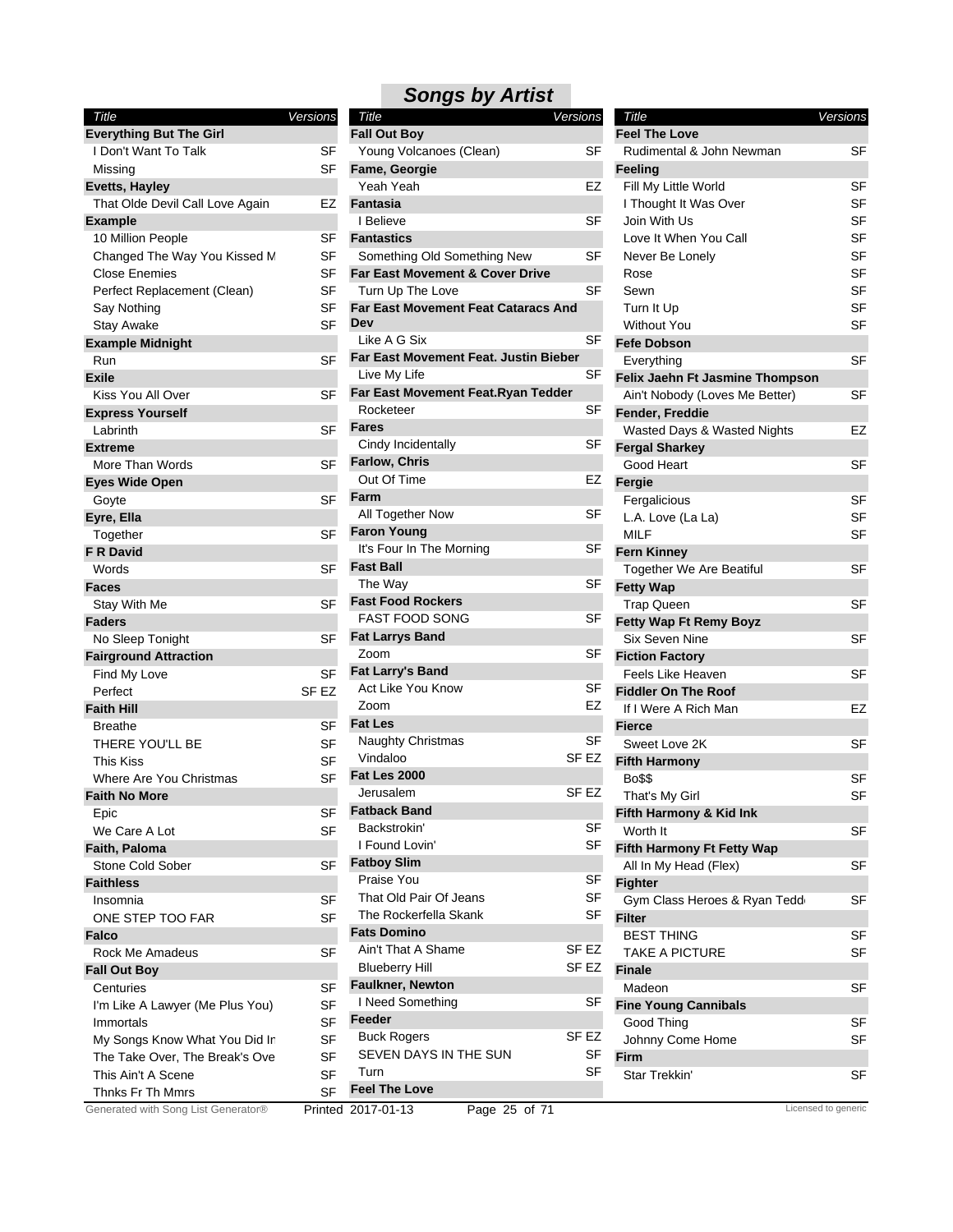| Title<br><b>First Class</b>             | Versions  |
|-----------------------------------------|-----------|
| Beach Baby                              | SF        |
| Fitzgerald, Ella                        |           |
| I've Got Rhythmn                        | EZ        |
| Tisket, A Tasket, A                     | EZ        |
| Five                                    |           |
| Closer To Me                            | SF        |
| <b>INVINCIBLE</b>                       | SF        |
| WE WILL ROCK YOU                        | SF        |
| When The Lights Go Out                  | SF        |
| <b>Five Satins</b>                      |           |
| In The Still Of The Night               | SF        |
| <b>Five Star</b>                        |           |
|                                         |           |
| System Addict                           | SF        |
| <b>Fleetwood Mac</b>                    |           |
| Big Love                                | SF        |
| Don't Stop                              | <b>SF</b> |
| Dreams (Karaoke Version And Ly          | ΡR        |
| Everywhere                              | SF        |
| Go Your Own Way                         | SF        |
| Little Lies                             | SF EZ     |
| Rhiannon                                | SF        |
| <b>Fleur East</b>                       |           |
| Sax                                     | SF        |
| Flip & Fill Feat. Kelly Liorenna        |           |
| True Love Never Dies                    | SF        |
| <b>Flo Rida</b>                         |           |
| Good Feeling                            | SF        |
| I Cry                                   | SF        |
| Let It Roll                             | SF        |
| Flo Rida & Robin Thicke & Verdine White |           |
| I Don't Like It, I Love It              | SF        |
| Flo Rida & Sage The Gemini & Lookas     |           |
| G.D.F.R.                                | SF        |
| Flo Rida & T-Pain                       |           |
| Low                                     | SF        |
| <b>Flo Rida Feat, Kesha</b>             |           |
| <b>Right Round</b>                      | SF        |
| Flo Rida Ft. Sia                        |           |
| Wild Ones                               | SF        |
| <b>Floaters</b>                         |           |
| Float On                                | SF        |
| <b>Flobots</b>                          |           |
|                                         | SF        |
| Handlebars                              |           |
| <b>Flock Of Seagulls</b>                |           |
| I Ran                                   | SF        |
| Wishina                                 | SF        |
| <b>Florence &amp; Dizzee</b>            |           |
| You Got The Dirtee Love                 | SF        |
| <b>Florence &amp; The Machine</b>       |           |
| Rabbit Heart                            | SF        |
| Shake It Out                            | SF        |
| Ship To Wreck                           | SF        |
| What Kind Of Man                        | SF        |
| You've Got The Love                     | SF        |
| <b>Florence + The Machine</b>           |           |
| Generated with Song List Generator®     | Printed   |

|                            | Versions         | Title                               | Versions         | Title                             | <b>Versions</b>     |
|----------------------------|------------------|-------------------------------------|------------------|-----------------------------------|---------------------|
|                            |                  | Florence + The Machine              |                  | <b>Four Seasons, The</b>          |                     |
|                            | SF               | No Light, No Light                  | <b>SF</b>        | December '63                      | EZ                  |
| a                          |                  | <b>Florence And The Machine</b>     |                  | <b>Four Tops</b>                  |                     |
| ገmn                        | EZ               | What The Water Gave Me              | SF               | Can't Help Myself                 | EZ                  |
| ket, A                     | <b>EZ</b>        | <b>Flower Pot Men</b>               |                  | I Can't Help Myself (Sugar Pie, H | EZ                  |
|                            |                  | Let's Go To San Francisco           | <b>SF</b>        | If I Were A Carpenter             | SF <sub>EZ</sub>    |
|                            | SF               | Fontana, Wayne & The Mindbenders    |                  | It's The Same Old Song            | EZ                  |
|                            | SF               | Game Of Love, The                   | EZ               | Loco In Acapulco                  | SF EZ               |
| CK YOU                     | SF               | <b>Fontella Bass</b>                |                  | Reach Out I'll Be There           | SF EZ               |
| ahts Go Out                | SF               | <b>RESCUE ME</b>                    | SF               | Walk Away Renee                   | <b>SF</b>           |
|                            |                  | <b>Foo Fighters</b>                 |                  | When She Was My Girl              | <b>SF</b>           |
| f The Night                | SF               | All My Life                         | <b>SF</b>        | <b>Fourmost</b>                   |                     |
|                            |                  | Best Of You                         | <b>SF</b>        | Hello Little Girl                 | <b>SF</b>           |
| C,                         | <b>SF</b>        | <b>BREAKOUT</b>                     | <b>SF</b>        | <b>Fox</b>                        |                     |
| C                          |                  | Cheer Up Boys (Your Makeup Is       | SF               | S S S Single Bed                  | SF                  |
|                            | SF               | D O A                               | SF               | Fox, Samantha                     |                     |
|                            | <b>SF</b>        | Learn To Fly                        | <b>SF</b>        | Touch Me (I Want Your Body)       | EZ                  |
| aoke Version And Ly        | PR.              | Long Road To Ruin                   | <b>SF</b>        | <b>Foxes</b>                      |                     |
|                            | <b>SF</b>        | <b>NEXT YEAR</b>                    | <b>SF</b>        | Amazing                           | <b>SF</b>           |
| ∣ Way                      | <b>SF</b>        | Something From Nothing              | <b>SF</b>        | <b>Body Talk</b>                  | <b>SF</b>           |
|                            | SF <sub>EZ</sub> | <b>Times Like These</b>             | <b>SF</b>        | Glorious                          | <b>SF</b>           |
|                            | <b>SF</b>        | Walk                                | <b>SF</b>        | Holding Onto Heaven               | <b>SF</b>           |
|                            |                  | Wheels                              | <b>SF</b>        | Let Go For Tonight                | <b>SF</b>           |
|                            | SF               | Foo Fighters, The                   |                  | Fragma                            |                     |
| t. Kelly Liorenna          |                  | Big Me                              | SF               | Everytime You Need Me             | EZ                  |
| ver Dies                   | SF               | Rope                                | <b>SF</b>        | <b>TOCA'S MIRACLE</b>             | <b>SF</b>           |
|                            |                  | The Pretender                       | <b>SF</b>        | YOU ARE ALIVE                     | <b>SF</b>           |
|                            | <b>SF</b>        | Ford, Frankie                       |                  | <b>Frampton, Peter</b>            |                     |
|                            | <b>SF</b>        | Sea Cruise                          | <b>EZ</b>        | Show Me The Way                   | EZ                  |
|                            | SF               | <b>Foreigner</b>                    |                  | <b>Frank Ifield</b>               |                     |
| bin Thicke & Verdine White |                  | I Wanna Know What Love Is           | SF               | Confessin'                        | SF                  |
| , I Love It                | <b>SF</b>        | I Want To Know What Love Is         | <b>EZ</b>        | I Remember You                    | <b>SF</b>           |
| ge The Gemini & Lookas     |                  | That Was Yesterday                  | <b>SF</b>        | Lovesick Blues                    | <b>SF</b>           |
|                            | SF               | <b>Fortunes</b>                     |                  | Wayward Wind                      | <b>SF</b>           |
| ain?                       |                  | Freedom Come Freedom Go             | SF               | Frank Ocean Feat. Earl            |                     |
|                            | <b>SF</b>        | Storm In A Teacup                   | <b>SF</b>        | Sweatshirt Super Rich Kids (Clea  | <b>SF</b>           |
| Kesha                      |                  | You've Got Your Troubles            | SF               | <b>Frank Sinatra</b>              |                     |
|                            | SF               | <b>Fortunes, The</b>                |                  | Around The World                  | EZ                  |
| ia                         |                  | You've Got Your Troubles            | EZ               | Brazil                            | EZ                  |
|                            |                  | <b>Foster The People</b>            |                  | Cheek To Cheek                    | EZ                  |
|                            | ১⊦               | Pumped Up Kicks                     | SF               |                                   | EZ                  |
|                            | SF               | <b>Foundations</b>                  |                  | Chicago                           | EZ                  |
|                            |                  |                                     | <b>SF</b>        | Come Fly With Me                  |                     |
|                            |                  | Baby, Now That I've Found You       |                  | Fly Me To The Moon                | EZ                  |
|                            | <b>SF</b>        | <b>Build Me Up Buttercup</b>        | SF <sub>EZ</sub> | High Hopes                        | EZ                  |
| ıulls                      |                  | <b>Foundations, The</b>             |                  | I Get A Kick Out Of You           | EZ                  |
|                            | SF               | Baby Now That I've Found You        | EZ               | I'm Gonna Sit Right Down & Write  | EZ                  |
|                            | SF               | <b>Fountains Of Wayne</b>           |                  | It's Nice To Go Travelling        | EZ                  |
| zzee                       |                  | Stacys Mom                          | SF               | I've Got You Under My Skin        | EZ                  |
| Dirtee Love                | SF               | <b>Four Pennies</b>                 |                  | Jeepers Creepers                  | EZ                  |
| e Machine                  |                  | Juliet                              | SF               | Lady Is A Tramp, The              | EZ                  |
|                            | SF               | <b>Four Preps</b>                   |                  | Let Me Try Again                  | EZ                  |
|                            | SF               | Big Man                             | SF               | Let's Get Away From It All        | EZ                  |
| ж.                         | <b>SF</b>        | <b>Four Seasons</b>                 |                  | Luck Be A Lady                    | EZ                  |
| Man                        | SF               | December 1963 (Oh What A Night      | SF               | My Funny Valentine                | EZ                  |
| he Love                    | <b>SF</b>        | Let's Hang On                       | <b>SF</b>        | New York, New York                | EZ                  |
| e Machine                  |                  | Four Seasons, The                   |                  | Nice & Easy                       | EZ                  |
| Song List Generator®       |                  | Page 26 of 71<br>Printed 2017-01-13 |                  |                                   | Licensed to generic |

| Title                             | Versions |
|-----------------------------------|----------|
| <b>Four Seasons, The</b>          |          |
| December '63                      | EZ       |
| <b>Four Tops</b>                  |          |
| Can't Help Myself                 | EZ       |
| I Can't Help Myself (Sugar Pie, H | EZ       |
| If I Were A Carpenter             | SF EZ    |
| It's The Same Old Song            | EZ       |
| Loco In Acapulco                  | SF EZ    |
| Reach Out I'll Be There           | SF EZ    |
| Walk Away Renee                   | SF       |
| When She Was My Girl              | SF       |
| <b>Fourmost</b>                   |          |
| Hello Little Girl                 | SF       |
| Fox                               |          |
| S S S Single Bed                  | SF       |
| Fox, Samantha                     |          |
| Touch Me (I Want Your Body)       | EZ       |
| Foxes                             |          |
| Amazing                           | SF       |
| <b>Body Talk</b>                  | SF       |
| Glorious                          | SF       |
| Holding Onto Heaven               | SF       |
| Let Go For Tonight                | SF       |
| Fragma                            |          |
| Everytime You Need Me             | EZ       |
| <b>TOCA'S MIRACLE</b>             | SF       |
| YOU ARE ALIVE                     | SF       |
| <b>Frampton, Peter</b>            |          |
| Show Me The Way                   | EZ       |
| <b>Frank Ifield</b>               |          |
| Confessin'                        | SF       |
| I Remember You                    | SF       |
| Lovesick Blues                    | SF       |
| Wayward Wind                      | SF       |
| Frank Ocean Feat. Earl            |          |
| Sweatshirt Super Rich Kids (Clea  | SF       |
| <b>Frank Sinatra</b>              |          |
| Around The World                  | EZ       |
| Brazil                            | EZ       |
| Cheek To Cheek                    | EZ       |
| Chicago                           | EZ       |
| Come Fly With Me                  | EZ       |
| Fly Me To The Moon                | EZ       |
| <b>High Hopes</b>                 | EZ       |
| I Get A Kick Out Of You           | EZ       |
| I'm Gonna Sit Right Down & Write  | EZ       |
| It's Nice To Go Travelling        | EZ       |
| I've Got You Under My Skin        | EZ       |
| Jeepers Creepers                  | EZ       |
| Lady Is A Tramp, The              | EZ       |
| Let Me Try Again                  | EZ       |
| Let's Get Away From It All        | EZ       |
| Luck Be A Lady                    | EZ       |
| My Funny Valentine                | EZ       |
| New York, New York                | EZ       |
| Nice & Easy                       | EZ       |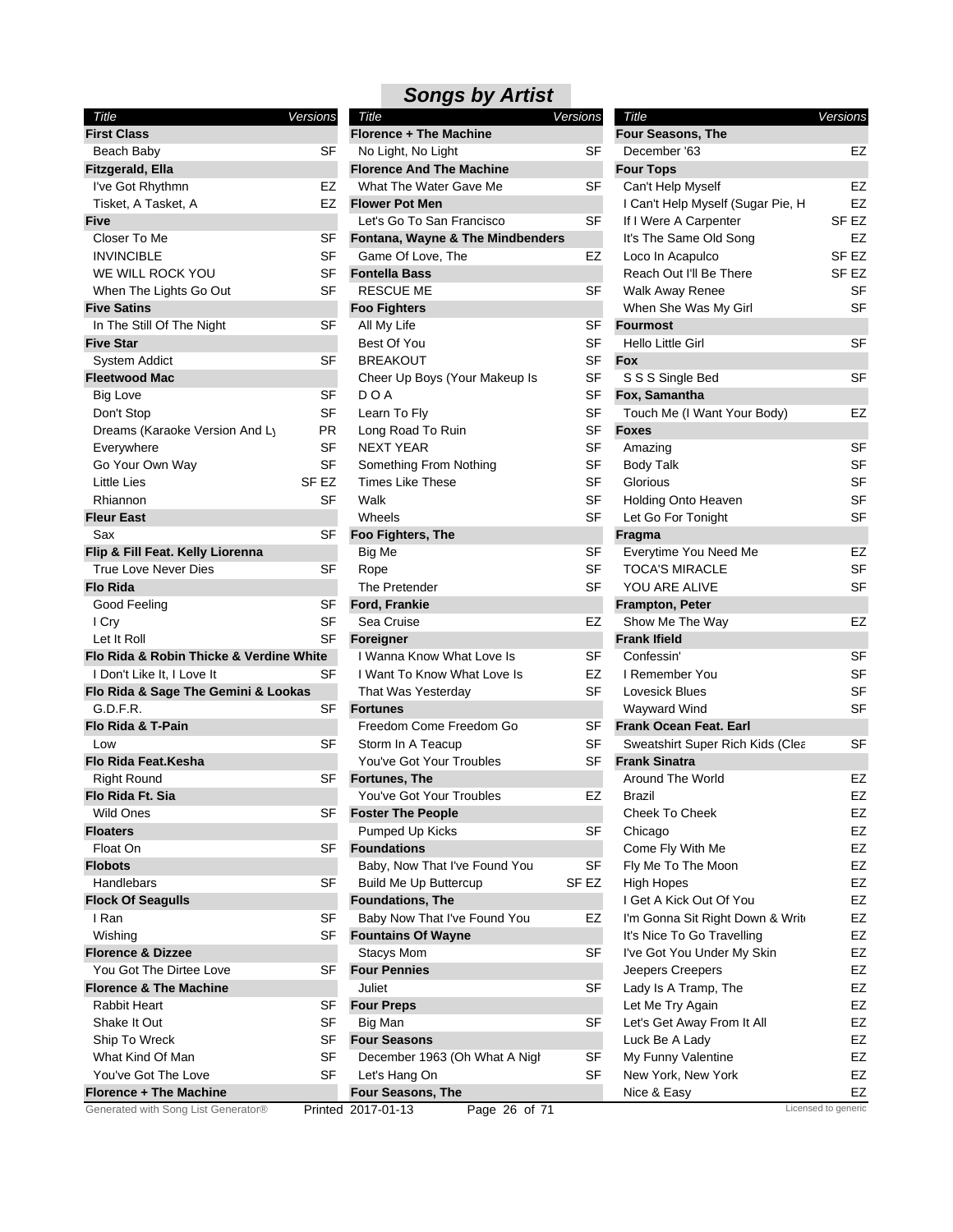| Title                                   | <b>Versions</b>  |
|-----------------------------------------|------------------|
| <b>Frank Sinatra</b>                    |                  |
| Night & Day                             | EZ               |
| Strangers In The Night                  | EZ               |
| Summer Wind                             | EZ               |
| That's Life                             | SF EZ            |
| Three Coins In The Fountain             | EZ               |
| <b>Frankee</b>                          |                  |
| F U R B (F##k You Right Back)           | SF               |
| <b>Frankie Avalon</b>                   |                  |
| Venus                                   | SF               |
| <b>Frankie Goes To Hollywood</b>        |                  |
| Power Of Love                           | SF               |
| Power Of Love, The                      | EZ               |
| Relax                                   | SF <sub>EZ</sub> |
| <b>Two Tribes</b>                       | SF               |
| <b>Frankie Laine</b>                    |                  |
| Cool Water                              | <b>SF</b>        |
| HIGH NOON                               | SF               |
| Jezebel                                 | SF               |
| Rain Rain Rain                          | SF               |
| <b>Frankie Lane</b>                     |                  |
| Answer Me                               | SF               |
| Woman In Love                           | SF               |
| <b>Frankie Miller</b>                   |                  |
| Darling                                 | SF               |
| <b>Frankie Valli</b>                    |                  |
| Can't Take My Eyes Off Of You           | SF               |
| Night                                   | SF               |
| <b>Frankie Valli &amp; Four Seasons</b> |                  |
| Grease                                  | EZ               |
| Rag Doll                                | EZ               |
| Sherry                                  | EZ               |
| Frankie Vaughan                         |                  |
| Green Door                              | SF               |
| <b>Frankie Vaughn</b>                   |                  |
| Tower Of Strength                       | SF               |
| <b>Frankmuzik</b>                       |                  |
| <b>Confusion Girl</b>                   | SF               |
| <b>Frantique</b>                        |                  |
| Strut Your Funky Stuff                  | SF               |
| <b>Franz Ferdinand</b>                  |                  |
| Can't Stop Feeling                      | SF               |
| Do You Want To                          | SF               |
| Eleanor Put Your Boots On               | SF               |
| Fallen                                  | SF               |
| Matinnee                                | SF               |
| Michael                                 | SF               |
| No You Girls                            | SF               |
| Take Me Out                             | SF               |
| Ulyssess                                | SF               |
| <b>Fratellis</b>                        |                  |
| A Heady Tale                            | SF               |
| <b>Baby Fratelli</b>                    | SF               |
| Mistress Mabel                          | SF               |
| Ole Black & Blue Eyes                   | SF               |
| <b>Fratellis, The</b>                   |                  |
| Generated with Song List Generator®     | Printed          |

| <b>Songs by Artist</b>            |          |
|-----------------------------------|----------|
| Title                             | Versions |
| <b>Fratellis, The</b>             |          |
| Look Out Sunshine                 | SF       |
| <b>Fratells</b>                   |          |
| Chelsea Dagger                    | SF       |
| Fray                              |          |
| All At Once                       | SF       |
| How To Save A Life                | SF       |
| Fray, The                         |          |
| You Found Me                      | SF       |
| <b>Freak Power</b>                |          |
| TURN ON TUNE IN COP OUT           | SF       |
| <b>Freddie &amp; Dreamers</b>     |          |
| If You Gotta Make A Fool Of Son   | SF       |
| <b>Freddie &amp; The Dreamers</b> |          |

| k You Right Back)   | SF        | Fray, The                            |                  | Don't Need The Sun To Shine       | SF                  |
|---------------------|-----------|--------------------------------------|------------------|-----------------------------------|---------------------|
|                     |           | You Found Me                         | SF               | Dreams                            | <b>SF</b>           |
|                     | SF        | <b>Freak Power</b>                   |                  | Out Of Reach                      | SF EZ               |
| <b>To Hollywood</b> |           | TURN ON TUNE IN COP OUT              | <b>SF</b>        | Rise                              | <b>SF</b>           |
| е                   | SF        | <b>Freddie &amp; Dreamers</b>        |                  | Should I Stay                     | <b>SF</b>           |
| e, The              | EZ        | If You Gotta Make A Fool Of Son      | SF               | Stay The Same                     | <b>SF</b>           |
|                     | SF EZ     | <b>Freddie &amp; The Dreamers</b>    |                  | Sunshine                          | <b>SF</b>           |
|                     | SF        | You Were Made For Me                 | <b>SF</b>        | Ten Years Time                    | <b>SF</b>           |
|                     |           | <b>Freddie And The Dreamers</b>      |                  | WHEN A WOMAN                      | <b>SF</b>           |
|                     | SF        | I'm Telling You Now                  | <b>SF</b>        | Why                               | <b>SF</b>           |
|                     | <b>SF</b> | <b>Freddie Cannon</b>                |                  | <b>Gabrielle Aplin</b>            |                     |
|                     | SF        | Way Down Yonder In New Orlear        | SF               | Panic Cord                        | <b>SF</b>           |
| in                  | <b>SF</b> | <b>Freddie Mercury</b>               |                  | Please Don't Say You Love Me      | <b>SF</b>           |
|                     |           | I Was Born To Love You               | <b>SF</b>        | Power Of Love                     | <b>SF</b>           |
|                     | SF        | Freddie Mercury & Montserrat Caballe |                  | Gala                              |                     |
|                     | SF        | Barcelona                            | <b>SF</b>        | Let A Boy Cry                     | SF                  |
| ve                  |           |                                      |                  | <b>Galantis</b>                   |                     |
|                     |           | Freddy Bell & The Bell Boys          |                  |                                   |                     |
|                     | SF        | Giddy Up A Ding Do                   | SF               | No Money [SF Karaoke]             | SF                  |
|                     |           | <b>Freddy Mercury</b>                |                  | Peanut Butter Jelly               | <b>SF</b>           |
| y Eyes Off Of You   | SF        | Living On My Own                     | SF               | Runaway (U & I)                   | <b>SF</b>           |
|                     | <b>SF</b> | Free                                 |                  | <b>Gallagher And Lyle</b>         |                     |
| ⊾ Four Seasons      |           | All Right Now                        | SF <sub>EZ</sub> | <b>HEART ON MY SLEEVE</b>         | <b>SF</b>           |
|                     | EZ        | <b>Wishing Well</b>                  | SF               | <b>Gap Band</b>                   |                     |
|                     | EZ        | <b>Freemasons Ft. Siedah Garrett</b> |                  | Big Fun                           | <b>SF</b>           |
|                     | EZ        | Rain Down Love                       | SF               | Oops Upside Your Head             | <b>SF</b>           |
| ıan                 |           | <b>Freeze</b>                        |                  | Garbage                           |                     |
|                     | SF        | 10U                                  | SF               | I Think I'm Paranoid              | <b>SF</b>           |
| m                   |           | Southern Freeze                      | <b>SF</b>        | Stupid Girl                       | <b>SF</b>           |
| ength:              | SF        | Fresh Prince & Dj Jazzy Jeff         |                  | WORLD IS NOT ENOUGH               | <b>SF</b>           |
|                     |           | Boom Shake                           | <b>SF</b>        | You Look So Fine                  | <b>SF</b>           |
| Τ                   | SF        | <b>Fugees</b>                        |                  | Gardiner, Boris                   |                     |
|                     |           | Killing Me Softly                    | SF               | I Wanna Wake Up With You          | EZ                  |
| nky Stuff           | SF        | Killing Me Softly With His Song      | EZ               | <b>Gareth Gates</b>               |                     |
| nd                  |           | No Woman No Cry                      | <b>SF</b>        | Anyone Of Us                      | <b>SF</b>           |
| eling               | SF        | <b>Fun</b>                           |                  | Say It Isn't So                   | <b>SF</b>           |
| To                  | SF        | Carry On                             | <b>SF</b>        | Sunshine                          | <b>SF</b>           |
| our Boots On        | SF        | <b>Fun Lovin' Criminals</b>          |                  | <b>Suspicious Minds</b>           | SF                  |
|                     | SF        | Scooby Snacks                        | <b>SF</b>        | <b>Unchained Melody</b>           | SF                  |
|                     | SF        | <b>Funboy Three &amp; Bananarama</b> |                  | What My Heart Wants To Say        | <b>SF</b>           |
|                     | SF        | It Ain't What You Do It's The Way    | SF               | <b>Gareth Gates &amp; Kumars</b>  |                     |
|                     | SF        | <b>Funny Girl</b>                    |                  | Spirit In The Sky                 | SF                  |
|                     | SF        | People                               | SF               | Garfunkel, Art                    |                     |
|                     | <b>SF</b> | <b>Fuse ODG Ft Sean Paul</b>         |                  | I Only Have Eyes For You          | EZ                  |
|                     |           | Dangerous Love                       | SF               | Garland, Judy                     |                     |
|                     | SF        | Fuse ODG Ft. Angel                   |                  | Over The Rainbow                  | EZ                  |
|                     | SF        | T.I.N.A.                             | SF               | Garlick, Jessica                  |                     |
| el                  | SF        | <b>Futureheads</b>                   |                  | Ev'ry Time We Say Goodbye         | EZ                  |
| lue Eyes            | SF        | Beginning Of The Twist               | SF               | <b>Garrix, Martin &amp; Usher</b> |                     |
|                     |           | <b>G.R.L.</b>                        |                  | Don't Look Down                   | <b>SF</b>           |
| ong List Generator® |           | Printed 2017-01-13<br>Page 27 of 71  |                  |                                   | Licensed to generic |
|                     |           |                                      |                  |                                   |                     |

| Title                                     | Versions  |
|-------------------------------------------|-----------|
| G.R.L.                                    |           |
| Ugly Heart                                | SF        |
| Gabriella Cilmi                           |           |
| Save The Lies                             | SF        |
| <b>Gabrielle</b>                          |           |
| Aplin Home                                | SF        |
| Climi Sweet About Me                      | SF        |
| Don't Need The Sun To Shine               | SF        |
| Dreams                                    | SF        |
| Out Of Reach                              | SF EZ     |
| Rise                                      | SF        |
| Should I Stay                             | SF        |
| Stay The Same<br>Sunshine                 | SF        |
| <b>Ten Years Time</b>                     | SF<br>SF  |
| WHEN A WOMAN                              | SF        |
|                                           | SF        |
| Why                                       |           |
| <b>Gabrielle Aplin</b><br>Panic Cord      | SF        |
| Please Don't Say You Love Me              | SF        |
| Power Of Love                             | SF        |
| Gala                                      |           |
| Let A Boy Cry                             | SF        |
| <b>Galantis</b>                           |           |
| No Money [SF Karaoke]                     | SF        |
| Peanut Butter Jelly                       | SF        |
| Runaway (U & I)                           | SF        |
| <b>Gallagher And Lyle</b>                 |           |
| <b>HEART ON MY SLEEVE</b>                 | SF        |
| <b>Gap Band</b>                           |           |
| Big Fun                                   | SF        |
| Oops Upside Your Head                     | SF        |
| Garbage                                   |           |
| I Think I'm Paranoid                      | <b>SF</b> |
| Stupid Girl                               | SF        |
| <b>WORLD IS NOT ENOUGH</b>                | SF        |
| You Look So Fine                          | SF        |
| <b>Gardiner, Boris</b>                    |           |
| I Wanna Wake Up With You                  | EZ        |
| <b>Gareth Gates</b>                       |           |
| Anyone Of Us                              | SF        |
| Say It Isn't So                           | SF        |
| Sunshine                                  | SF        |
| <b>Suspicious Minds</b>                   | SF        |
| <b>Unchained Melody</b>                   | SF        |
| What My Heart Wants To Say                | SF        |
| <b>Gareth Gates &amp; Kumars</b>          |           |
| Spirit In The Sky                         | SF        |
| Garfunkel, Art                            |           |
| I Only Have Eyes For You                  | EZ        |
| Garland, Judy                             |           |
| Over The Rainbow                          | EZ        |
| Garlick, Jessica                          |           |
| Ev'ry Time We Say Goodbye                 | EZ        |
| Garrix, Martin & Usher<br>Don't Look Down | SF        |
|                                           |           |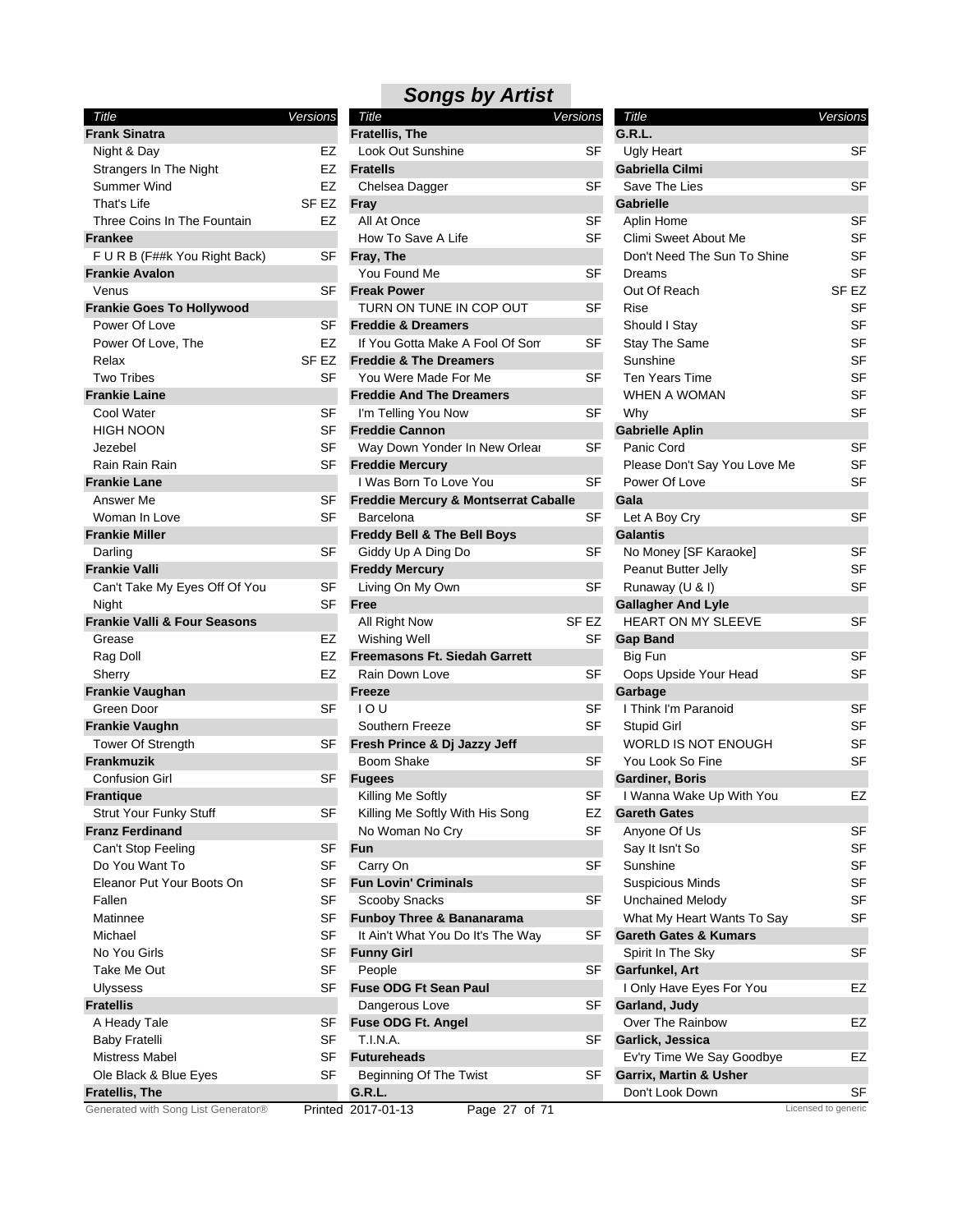| Title                                          | Versions         |
|------------------------------------------------|------------------|
| <b>Garth Brooks</b>                            |                  |
| Ain't Goin' Down 'till The Sun Cor             | SF               |
| <b>COWBOY CADILLAC</b>                         | SF               |
| <b>Friends In Low Places</b>                   | EZ               |
| IF TOMMOROW NEVER COMES                        | SF               |
| SHE'S EVERY WOMAN                              | SF               |
| <b>Standing Outside The Fire</b>               | EZ               |
| The Dance                                      | SF <sub>EZ</sub> |
| <b>The Red Strokes</b>                         | SF               |
| <b>The Thunder Rolls</b>                       | SF               |
| Thunder Rolls, The                             | EZ               |
| Two Of A Kind                                  | EZ               |
| <b>Gary Barlow</b>                             |                  |
| Let Me Go                                      | SF               |
| Open Road                                      | SF EZ            |
| <b>Gary Barlow &amp; Elton John</b>            |                  |
| Face To Face                                   | SF               |
| <b>Gary Glitter</b>                            |                  |
| Another Rock & Roll Christmas                  | SF               |
| Do You Want To Touch Me                        | SF               |
| Hello Hello I'm Back Again                     | SF               |
| Leader Of The Gang                             | SF               |
| <b>Gary Moore</b>                              |                  |
| I've Still Got The Blues                       | SF               |
| Parisienne Walkways                            | SF               |
| <b>Gary Newman</b>                             |                  |
| Cars                                           | SF               |
| <b>Gary Numan</b>                              |                  |
| Cars                                           | EZ               |
| <b>Gary Puckett &amp; The Union Gap</b>        |                  |
| Young Girl                                     | SF EZ            |
| <b>Gary Puckett And The Union Ga</b>           |                  |
| Lady Will Power                                | SF               |
| <b>Gary U S Bonds</b>                          |                  |
| <b>Quarter To Three</b>                        | SF               |
| Gates, Gareth                                  |                  |
| Mack The Knife                                 | EZ               |
| <b>Gates, Gareth &amp; Zoe Birkett</b>         |                  |
| Oh Look At Me Now                              | EZ               |
| <b>Gatlin, Larry &amp; The Gatlin Brothers</b> |                  |
| All The Gold In California                     | EZ               |
| Gaudino, Alex & Kelly Rowland                  |                  |
| What A Feeling                                 | SF               |
| <b>Gay Dad</b>                                 |                  |
| To Earth With Love                             | SF               |
| <b>Gazza &amp; Lindisfarne</b>                 |                  |
| Fog On The Tyne (Revisited)                    | SF               |
| <b>Gene Chandler</b>                           |                  |
| Get Down                                       | SF               |
| <b>Gene Kelly</b>                              |                  |
| Singing In The Rain                            | EZ               |
| <b>Gene Pitney</b>                             |                  |
| If I Didn't Have A Dime                        | SF               |
| I'm Gonna Be Strong                            | SF               |
| Nobody Needs Your Love                         | SF               |
| Somethings Gotten Hold Of My H                 | SF               |
| Generated with Song List Generator®            | Printed          |

| Title                                                    | Versions         | Title                                   | <b>Versions</b>  | Title                                     | Versions            |
|----------------------------------------------------------|------------------|-----------------------------------------|------------------|-------------------------------------------|---------------------|
| <b>Garth Brooks</b>                                      |                  | <b>Gene Pitney</b>                      |                  | <b>George Michael</b>                     |                     |
| Ain't Goin' Down 'till The Sun Cor                       | <b>SF</b>        | Twent Four Sycamore                     | SF               | Let Her Down Easy                         | <b>SF</b>           |
| COWBOY CADILLAC                                          | <b>SF</b>        | <b>Gene Vincent</b>                     |                  | One More Try                              | EZ                  |
| <b>Friends In Low Places</b>                             | EZ               | Be-Bop-A-Lula                           | EZ               | Outside                                   | <b>SF</b>           |
| IF TOMMOROW NEVER COME!                                  | <b>SF</b>        | <b>Gene Vincent &amp; His Blue Caps</b> |                  | Praying For Time                          | SF EZ               |
| SHE'S EVERY WOMAN                                        | <b>SF</b>        | Be Bop A Lula                           | <b>SF</b>        | Round Here                                | SF                  |
| Standing Outside The Fire                                | EZ               | <b>Generation X</b>                     |                  | Roxanne                                   | SF                  |
| The Dance                                                | SF EZ            | King Rocker                             | <b>SF</b>        | You Have Been Loved                       | SF                  |
| The Red Strokes                                          | SF               | <b>Genesis</b>                          |                  | George Michael & Mary J Blige             |                     |
| The Thunder Rolls                                        | <b>SF</b>        | Follow You Follow Me                    | SF               | As                                        | <b>SF</b>           |
| Thunder Rolls, The                                       | EZ               | I Can't Dance                           | <b>SF</b>        | George Michael Feat. Mutya                |                     |
| Two Of A Kind                                            | EZ               | In Too Deep                             | <b>SF</b>        | This Is Not Real Love                     | <b>SF</b>           |
| Gary Barlow                                              |                  | Jesus He Knows Me                       | SF               | <b>George Thorogood</b>                   |                     |
| Let Me Go                                                | <b>SF</b>        | Mama                                    | <b>SF</b>        | <b>BAD TO THE BONE</b>                    | <b>SF</b>           |
| Open Road                                                | SF EZ            | No Son Of Mine                          | SF               | <b>Georgie Fame &amp; The Blue Flames</b> |                     |
| Gary Barlow & Elton John                                 |                  | Nothin' Bout Me                         | SF               | <b>Ballad Of Bonni</b>                    | <b>SF</b>           |
| Face To Face                                             | <b>SF</b>        | That's All                              | <b>SF</b>        | Georgie Fame And The Blue Fla             |                     |
| <b>Gary Glitter</b>                                      |                  | <b>Trick Of Tail</b>                    | <b>SF</b>        | Yeah Yeah                                 | <b>SF</b>           |
|                                                          |                  |                                         | <b>SF</b>        |                                           |                     |
| Another Rock & Roll Christmas<br>Do You Want To Touch Me | SF               | Turn It On Again                        |                  | Georgiezager & Evans<br>In The Year 2525  | <b>SF</b>           |
|                                                          | SF               | <b>George Baker Selection</b>           |                  |                                           |                     |
| Hello Hello I'm Back Again                               | <b>SF</b>        | Little Green Bag                        | <b>SF</b>        | <b>Geri Halliwell</b>                     |                     |
| Leader Of The Gang                                       | SF               | <b>George Benson</b>                    |                  | <b>BAG IT UP</b>                          | SF                  |
| <b>Gary Moore</b>                                        |                  | Give Me The Night                       | EZ               | It's Raining Men                          | SF <sub>EZ</sub>    |
| I've Still Got The Blues                                 | <b>SF</b>        | In Your Eyes                            | <b>SF</b>        | Lift Me Up                                | SF                  |
| Parisienne Walkways                                      | <b>SF</b>        | Turn Your Love Around                   | <b>SF</b>        | Look At Me                                | <b>SF</b>           |
| <b>Gary Newman</b>                                       |                  | <b>George Ezra</b>                      |                  | Mi Chico Latino                           | <b>SF</b>           |
| Cars                                                     | <b>SF</b>        | Blame It On Me                          | <b>SF</b>        | Ride It                                   | SF                  |
| Gary Numan                                               |                  | <b>Budapest</b>                         | <b>SF</b>        | SCREAM IF YOU WANT TO GO                  | <b>SF</b>           |
| Cars                                                     | EZ               | <b>George Formby</b>                    |                  | <b>Gerri Halliwell</b>                    |                     |
| <b>Gary Puckett &amp; The Union Gap</b>                  |                  | Leaning On A Lampost                    | SF               | Calling                                   | <b>SF</b>           |
| Young Girl                                               | SF <sub>EZ</sub> | When I'm Cleaning Windows               | SF               | <b>Gerry &amp; The Pacemakers</b>         |                     |
| <b>Gary Puckett And The Union Ga</b>                     |                  | <b>George Harrison</b>                  |                  | Ferry Cross The Mersey                    | SF                  |
| Lady Will Power                                          | <b>SF</b>        | Give Me Love                            | SF               | How Do You Do It                          | EZ                  |
| Gary U S Bonds                                           |                  | Got My Mind Set On You                  | <b>SF</b>        | How Do You Do It To Me                    | SF                  |
| <b>Quarter To Three</b>                                  | SF               | My Sweet Lord                           | <b>SF</b>        | I Like It                                 | SF <sub>EZ</sub>    |
| Gates, Gareth                                            |                  | <b>George McCr'</b>                     |                  | You'll Never Walk Alone                   | SF <sub>EZ</sub>    |
| Mack The Knife                                           | EZ               | <b>ROCK YOUR BABY</b>                   | SF               | <b>Gerry And The Pacemakers</b>           |                     |
| Gates, Gareth & Zoe Birkett                              |                  | <b>George McCreed</b>                   |                  | Don't Let The Sun Catch You Cry           | SF                  |
| Oh Look At Me Now                                        | EZ               | Rock Ur Baby                            | SF               | I'm The One                               | <b>SF</b>           |
| Gatlin, Larry & The Gatlin Brothers                      |                  | <b>George McCry</b>                     |                  | <b>Gerry Rafferty</b>                     |                     |
| All The Gold In California                               | EZ               | It's Been So Long                       | SF               | <b>Baker Street</b>                       | <b>SF</b>           |
| Gaudino, Alex & Kelly Rowland                            |                  | <b>George Michael</b>                   |                  | Night Owl                                 | SF                  |
| What A Feeling                                           | SF               | Amazing                                 | SF               | Gibson, Don                               |                     |
| Gay Dad                                                  |                  | An Easier Affair                        | SF               | Sea Of Heartbreak                         | EZ                  |
| To Earth With Love                                       | SF               | <b>CARELESS WHISPER</b>                 | SF               | <b>Gilbert O'sullivan</b>                 |                     |
| Gazza & Lindisfarne                                      |                  | December Song                           | SF               | Alone Again                               | SF                  |
|                                                          | <b>SF</b>        | <b>Different Corner</b>                 | <b>SF</b>        | Clair                                     | SF                  |
| Fog On The Tyne (Revisited)                              |                  |                                         | SF <sub>EZ</sub> | Get Down                                  | SF                  |
| <b>Gene Chandler</b>                                     |                  | Faith                                   |                  |                                           |                     |
| Get Down                                                 | <b>SF</b>        | Fast Love                               | SF <sub>EZ</sub> | Why Oh Why Oh Why                         | SF                  |
| <b>Gene Kelly</b>                                        |                  | Fastlove                                | EZ               | Gill, Vince                               |                     |
| Singing In The Rain                                      | EZ               | <b>Father Figure</b>                    | SF <sub>EZ</sub> | If You Ever Have Forever In Minc          | EZ                  |
| <b>Gene Pitney</b>                                       |                  | <b>Flawless</b>                         | SF               | When I Call Your Name                     | EZ                  |
| If I Didn't Have A Dime                                  | SF               | Heal The Pain                           | SF               | Gina                                      |                     |
| I'm Gonna Be Strong                                      | SF               | I Want Your Sex                         | EZ               | Ooh, Aah Just A Little Bit                | EZ                  |
| Nobody Needs Your Love                                   | SF               | Jesus To A Child                        | SF EZ            | Gina G                                    |                     |
| Somethings Gotten Hold Of My H                           | SF               | Kissing A Fool                          | EZ               | Ooh Aah Just A Little Bit                 | SF                  |
| Generated with Song List Generator®                      |                  | Printed 2017-01-13<br>Page 28 of 71     |                  |                                           | Licensed to generic |

| Title                                     | Versions         |
|-------------------------------------------|------------------|
| <b>George Michael</b>                     |                  |
| Let Her Down Easy                         | SF               |
| One More Try                              | EZ               |
| Outside                                   | <b>SF</b>        |
| <b>Praying For Time</b>                   | SF EZ            |
| Round Here                                | SF               |
| Roxanne                                   | SF               |
| You Have Been Loved                       | SF               |
| George Michael & Mary J Blige             |                  |
| As                                        | SF               |
| George Michael Feat. Mutya                |                  |
| This Is Not Real Love                     | SF               |
| <b>George Thorogood</b>                   |                  |
| <b>BAD TO THE BONE</b>                    | SF               |
| <b>Georgie Fame &amp; The Blue Flames</b> |                  |
| Ballad Of Bonni                           | SF               |
| Georgie Fame And The Blue Fla             |                  |
| Yeah Yeah                                 | SF               |
| <b>Georgiezager &amp; Evans</b>           |                  |
| In The Year 2525                          | SF               |
| <b>Geri Halliwell</b>                     |                  |
| <b>BAG IT UP</b>                          | SF               |
| It's Raining Men                          | SF <sub>EZ</sub> |
| Lift Me Up                                | SF               |
| Look At Me                                | SF               |
| Mi Chico Latino                           |                  |
|                                           | SF               |
| Ride It                                   | SF               |
| SCREAM IF YOU WANT TO GO                  | <b>SF</b>        |
| <b>Gerri Halliwell</b>                    |                  |
| Calling                                   | SF               |
| <b>Gerry &amp; The Pacemakers</b>         |                  |
| Ferry Cross The Mersey                    | SF               |
| How Do You Do It                          | EZ               |
| How Do You Do It To Me                    | SF               |
| I Like It                                 | SF EZ            |
| You'll Never Walk Alone                   | SF <sub>EZ</sub> |
| <b>Gerry And The Pacemakers</b>           |                  |
| Don't Let The Sun Catch You Cry           | SF               |
| I'm The One                               | SF               |
| <b>Gerry Rafferty</b>                     |                  |
| <b>Baker Street</b>                       | SF               |
| Night Owl                                 | SF               |
| Gibson, Don                               |                  |
| Sea Of Heartbreak                         | EZ               |
| Gilbert O'sullivan                        |                  |
| Alone Again                               | SF               |
| Clair                                     | SF               |
| Get Down                                  | SF               |
| Why Oh Why Oh Why                         | SF               |
| Gill, Vince                               |                  |
| If You Ever Have Forever In Minc          | EZ               |
| When I Call Your Name                     | EZ               |
| Gina                                      |                  |
| Ooh, Aah Just A Little Bit                | EZ               |
| Gina G                                    |                  |
| Ooh Aah Just A Little Bit                 | SF               |
|                                           |                  |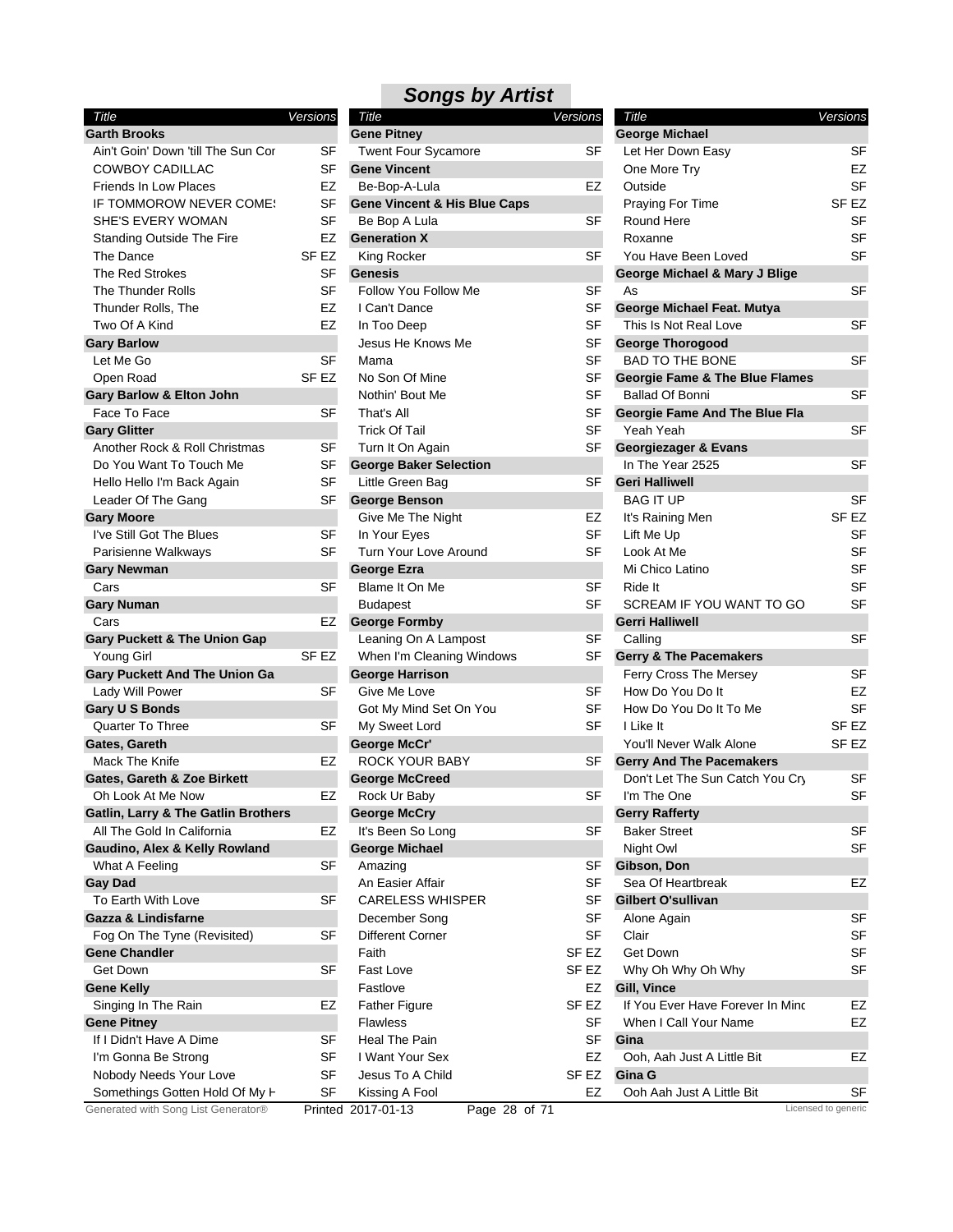| Title                                                   | Versions         | Tit       |
|---------------------------------------------------------|------------------|-----------|
| Giorgio Moroder Ft Kylie Minogue                        |                  | Glei      |
| <b>Right Here Right Now</b>                             | SF               | No        |
| <b>Girl Gone Wild</b>                                   |                  | Gler      |
| Madonna                                                 | SF               | He        |
| <b>Girlfriend</b>                                       |                  | Pa        |
| Avril Lavigne                                           | SF               | Th        |
| <b>Girls Aloud</b>                                      |                  | Yo        |
| <b>Beautiful Cause You Love Me</b>                      | SF               | Glitt     |
| Biology                                                 | SF               | An        |
| Call The Shots                                          | SF               | Glitt     |
| I Think We're Alone Now                                 | <b>SF</b>        | Do        |
| I'll Stand By You                                       | SF               | ١L        |
| Jump                                                    | SF               | Glo       |
| Life Got A Cold                                         | SF               | Сa        |
| Long Hot Summer                                         | SF               | Do        |
| Love Machine                                            | SF               | E٧        |
| Loving Kind, The                                        | SF               | Ge        |
| No Good Advice                                          | SF               | He        |
| Promise, The                                            | SF               | He        |
| Sexy No No No                                           | SF               | Ho        |
| Show                                                    | SF               | I D       |
| Some Kind Of Miracle                                    | SF               | Oy        |
| Something Kinda Ooh                                     | <b>SF</b>        | Re        |
| Something New                                           | SF               | Rh        |
| Sound Of The Underground                                | SF               | Tu        |
| Untouchable                                             | <b>SF</b>        | Glo       |
| Wake Me Up                                              | SF               | l A       |
| Whole Lotta History                                     | SF               | ۱W        |
| <b>Givson Brothers</b>                                  |                  | Ne<br>Glo |
| Qui Sara Mi Vida                                        | SF               | Ba        |
| <b>Gladys Knight</b><br>Help Me Make It Through The Nig | SF EZ            | Glo       |
| Licence To Kill                                         | SF               | Ju:       |
| Midnight Train To Georgia                               | SF <sub>EZ</sub> | Gna       |
| Your The Best Thing That Ever H                         | SF               | Cr        |
| You're The Best Thing That Ever                         | EZ               | Gna       |
| <b>Gladys Knight &amp; The Pips</b>                     |                  | Sn        |
| Baby Don't Change Your Mind                             | SF               | Gna       |
| The Way We Were                                         | SF               | Ru        |
| Glamma Kid Feat. Shola Ama                              |                  | WI        |
| Taboo                                                   | SF               | Gna       |
| <b>Glasvegas</b>                                        |                  | ١H        |
| Daddy's Gone                                            | SF               | Go '      |
| <b>Flowers And Football Tops</b>                        | SF               | Ca        |
| <b>Glee Cast</b>                                        |                  | Kir       |
| Don't Stop Believin'                                    | SF               | W٥        |
| Loser Like Me                                           | SF               | God       |
| <b>Glen Cambell</b>                                     |                  | Un        |
| Gentle On My Mind                                       | EZ               | Gol       |
| <b>Rhinestone Cowboy</b>                                | EZ               | Ra        |
| Witchita Lineman                                        | EZ               | Gol       |
| <b>Glen Campbell</b>                                    |                  | A۱        |
| Galveston                                               | SF               | Сa        |
| Honey Come Back                                         | SF               | Fly       |
| <b>Rhinestone Cowboy</b>                                | <b>SF</b>        | Ha        |
| Witchita Lineman                                        | <b>SF</b>        | Nu        |
|                                                         |                  |           |

| Title                               | Versions  | Title                               | <b>Versions</b>  | Title                             | Versions            |
|-------------------------------------|-----------|-------------------------------------|------------------|-----------------------------------|---------------------|
| Giorgio Moroder Ft Kylie Minogue    |           | <b>Glen Medeiros</b>                |                  | Goldfrapp                         |                     |
| <b>Right Here Right Now</b>         | <b>SF</b> | Nothings Gonna Change My Love       | SF               | Ooh La La                         | <b>SF</b>           |
| <b>Girl Gone Wild</b>               |           | <b>Glenn Frey</b>                   |                  | Ride A White Horse                | <b>SF</b>           |
| Madonna                             | <b>SF</b> | Heat Is On, The                     | EZ               | Rocket                            | <b>SF</b>           |
| <b>Girlfriend</b>                   |           | Party Town                          | <b>SF</b>        | <b>Goldie Lookin Chain</b>        |                     |
| Avril Lavigne                       | <b>SF</b> | The Heat Is On                      | <b>SF</b>        | Guns Don't Kill People            | <b>SF</b>           |
| <b>Girls Aloud</b>                  |           | You Belong To The City              | SF               | Your Mother's Got A Penis         | <b>SF</b>           |
| Beautiful Cause You Love Me         | <b>SF</b> | <b>Glitter Band</b>                 |                  | Goldsboro, Bobby                  |                     |
| Biology                             | SF        | Angel Face                          | <b>SF</b>        | Honey                             | EZ                  |
| Call The Shots                      | <b>SF</b> | Glitter, Gary                       |                  | Gonzalez                          |                     |
| I Think We're Alone Now             | SF        | Do You Wanna Touch Me               | EZ               | I Haven't Stopped Dancing Yet     | SF                  |
| I'll Stand By You                   | SF        | I Love You Love Me Love             | EZ               | <b>Goo Goo Dolls</b>              |                     |
| Jump                                | <b>SF</b> | <b>Gloria Estefan</b>               |                  | Iris                              | <b>SF</b>           |
| Life Got A Cold                     | <b>SF</b> | Can't Stay Away From You            | EZ               | <b>Good Charlotte</b>             |                     |
| Long Hot Summer                     | SF        | Don't Wanna Lose You                | EZ               | GIRLS & BOYS                      | SF                  |
| Love Machine                        | SF        | <b>Everlasting Love</b>             | SF               | River                             | <b>SF</b>           |
| Loving Kind, The                    | <b>SF</b> | Get On Your Feet                    | <b>SF</b>        | <b>Good Size</b>                  |                     |
| No Good Advice                      | <b>SF</b> | Heaven's What I Feel                | EZ               | Pineapple Song                    | <b>SF</b>           |
| Promise, The                        | <b>SF</b> | Here We Are                         | EZ               | <b>Good Time</b>                  |                     |
| Sexy No No No                       | <b>SF</b> | Hold Me Thrill Me Kiss Me           | <b>SF</b>        | Owl City & Carly Rae Jepsen       | <b>SF</b>           |
|                                     | <b>SF</b> |                                     | <b>SF</b>        |                                   |                     |
| Show                                |           | I Don't Wanna Lose You              |                  | <b>Goodies</b>                    |                     |
| Some Kind Of Miracle                | SF        | Oye Mi Canto                        | SF <sub>EZ</sub> | Funky Gibbon                      | <b>SF</b>           |
| Something Kinda Ooh                 | <b>SF</b> | Reach                               | EZ               | Goodies Theme                     | <b>SF</b>           |
| Something New                       | SF        | Rhythm Is Gonna Get You             | EZ               | <b>Goombay Dance Band</b>         |                     |
| Sound Of The Underground            | SF        | Turn The Beat Around                | EZ               | <b>Seven Tears</b>                | <b>EZ</b>           |
| Untouchable                         | SF        | <b>Gloria Gaynor</b>                |                  | <b>Goons</b>                      |                     |
| Wake Me Up                          | <b>SF</b> | I Am What I Am                      | SF               | Ying Tong Song                    | <b>SF</b>           |
| Whole Lotta History                 | <b>SF</b> | I Will Survive                      | SF               | <b>Gordon Lightfoot</b>           |                     |
| <b>Givson Brothers</b>              |           | Never Can Say Goodbye               | <b>SF</b>        | Sundown                           | <b>SF</b>           |
| Qui Sara Mi Vida                    | SF        | <b>Gloriatake That</b>              |                  | Gore, Lesley                      |                     |
| <b>Gladys Knight</b>                |           | Babe                                | SF               | Its My Party                      | EZ                  |
| Help Me Make It Through The Nig     | SF EZ     | <b>Glory Days</b>                   |                  | <b>Gorgon City</b>                |                     |
| Licence To Kill                     | SF        | Just Jack                           | SF               | Ready For Your Love               | <b>SF</b>           |
| Midnight Train To Georgia           | SF EZ     | <b>Gnarles Barkley</b>              |                  | Gorgon City Feat. Jennifer Hudson |                     |
| Your The Best Thing That Ever H     | <b>SF</b> | Crazy                               | SF               | Go All Night                      | <b>SF</b>           |
| You're The Best Thing That Ever     | EZ        | <b>Gnarls Barclay</b>               |                  | <b>Gorgon City Ft Laura Welsh</b> |                     |
| <b>Gladys Knight &amp; The Pips</b> |           | <b>Smiley Faces</b>                 | SF               | Here For You                      | <b>SF</b>           |
| Baby Don't Change Your Mind         | <b>SF</b> | <b>Gnarls Barkley</b>               |                  | <b>Gorillaz</b>                   |                     |
| The Way We Were                     | <b>SF</b> | Run                                 | SF               | 19 2000                           | <b>SF</b>           |
| Glamma Kid Feat. Shola Ama          |           | Who Cares                           | SF               | Clint Eastwood                    | SF EZ               |
| Taboo                               | SF        | <b>Gnash Feat Olivia Obrien</b>     |                  | Dare                              | <b>SF</b>           |
| Glasvegas                           |           | I Hate U I Love U [SF Karaoke]      | SF               | Feel Good Inc                     | <b>SF</b>           |
| Daddy's Gone                        | <b>SF</b> | <b>Go West</b>                      |                  | Kids With Guns                    | <b>SF</b>           |
| Flowers And Football Tops           | <b>SF</b> | Call Me                             | <b>SF</b>        | Stylo                             | <b>SF</b>           |
| <b>Glee Cast</b>                    |           | King Of Wishful Thinking            | <b>SF</b>        | Gossip                            |                     |
| Don't Stop Believin'                | SF        | We Close Our Eyes                   | SF EZ            | Listen Up                         | SF                  |
| Loser Like Me                       | <b>SF</b> | <b>Godley &amp; Creme</b>           |                  | Standing In The Way Of Control    | <b>SF</b>           |
| <b>Glen Cambell</b>                 |           | Under Your Thumb                    | SF               | <b>Gotta Work</b>                 |                     |
| Gentle On My Mind                   | EZ        | <b>Golden Earring</b>               |                  | Amerie                            | SF                  |
| <b>Rhinestone Cowboy</b>            | EZ        | Radar Love                          | SF EZ            | Gotye Ft. Kimbra                  |                     |
|                                     |           |                                     |                  |                                   |                     |
| Witchita Lineman                    | EZ        | Goldfrapp                           |                  | Somebody That I Used To Know      | SF                  |
| <b>Glen Campbell</b>                |           | A And E                             | SF               | <b>Goulding, Ellie</b>            |                     |
| Galveston                           | <b>SF</b> | Caravan Girl                        | SF               | <b>Starry Eyed</b>                | SF                  |
| Honey Come Back                     | SF        | Fly Me Away                         | <b>SF</b>        | Grace & G-Easy                    |                     |
| Rhinestone Cowboy                   | <b>SF</b> | Happiness                           | <b>SF</b>        | You Don't Own Me                  | SF                  |
| Witchita Lineman                    | <b>SF</b> | Number 1                            | <b>SF</b>        |                                   |                     |
| Generated with Song List Generator® |           | Printed 2017-01-13<br>Page 29 of 71 |                  |                                   | Licensed to generic |

| Title                                             | Versions  |
|---------------------------------------------------|-----------|
| Goldfrapp                                         |           |
| Ooh La La                                         | SF        |
| Ride A White Horse                                | SF        |
| Rocket                                            | SF        |
| <b>Goldie Lookin Chain</b>                        |           |
| Guns Don't Kill People                            | SF        |
| Your Mother's Got A Penis                         | SF        |
| Goldsboro, Bobby                                  |           |
| Honey                                             | EZ        |
| Gonzalez                                          |           |
| I Haven't Stopped Dancing Yet                     | SF        |
| <b>Goo Goo Dolls</b>                              |           |
| Iris                                              | SF        |
| <b>Good Charlotte</b>                             |           |
| <b>GIRLS &amp; BOYS</b>                           | SF        |
| River                                             | SF        |
| <b>Good Size</b>                                  |           |
| Pineapple Song                                    | SF        |
| <b>Good Time</b>                                  |           |
| Owl City & Carly Rae Jepsen                       | SF        |
| <b>Goodies</b>                                    |           |
| Funky Gibbon                                      | SF        |
| Goodies Theme                                     | SF        |
| <b>Goombay Dance Band</b>                         |           |
| Seven Tears                                       | EZ        |
| Goons                                             |           |
| Ying Tong Song                                    | SF        |
| <b>Gordon Lightfoot</b>                           |           |
| Sundown                                           | SF        |
| Gore, Lesley                                      |           |
| Its My Party                                      | EZ        |
| <b>Gorgon City</b>                                |           |
| Ready For Your Love                               | SF        |
| Gorgon City Feat. Jennifer Hudson                 |           |
| Go All Night                                      | SF        |
| <b>Gorgon City Ft Laura Welsh</b><br>Here For You |           |
| <b>Gorillaz</b>                                   | SF        |
| 19 2000                                           | SF        |
| <b>Clint Eastwood</b>                             | SF EZ     |
| Dare                                              | SF        |
| Feel Good Inc                                     | <b>SF</b> |
| Kids With Guns                                    | SF        |
| Stylo                                             | SF        |
| Gossip                                            |           |
| Listen Up                                         | SF        |
| Standing In The Way Of Control                    | SF        |
| <b>Gotta Work</b>                                 |           |
| Amerie                                            | SF        |
| Gotye Ft. Kimbra                                  |           |
| Somebody That I Used To Know                      | SF        |
| <b>Goulding, Ellie</b>                            |           |
| <b>Starry Eyed</b>                                | SF        |
| Grace & G-Easy                                    |           |
| You Don't Own Me                                  | SF        |
|                                                   |           |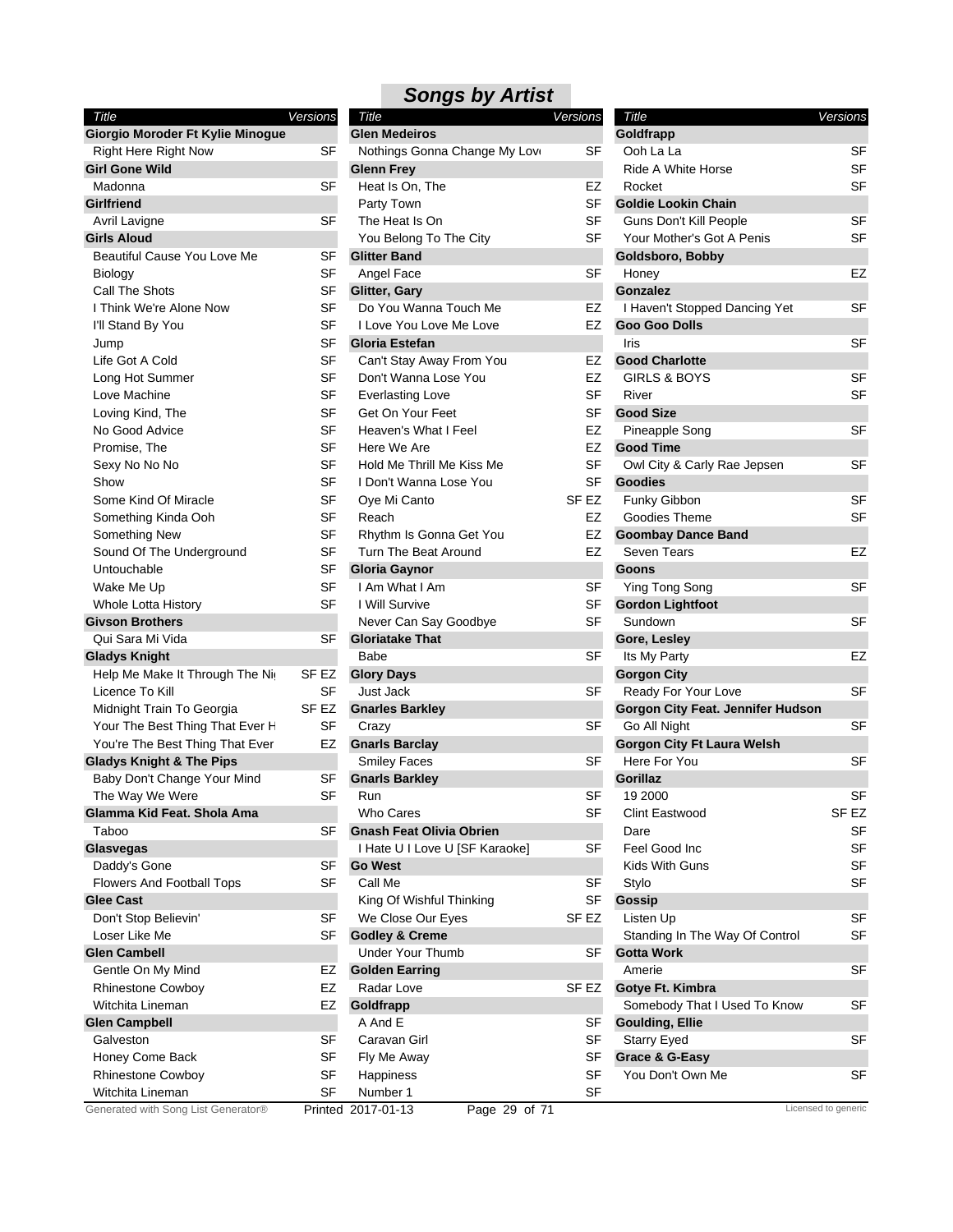| Title                                      | Versions |
|--------------------------------------------|----------|
| <b>Grace Jones</b>                         |          |
| Pull Up To The Bumper                      | SF       |
| <b>Grandad &amp; Son Elvis</b>             |          |
| Meatpie Sausage Roll                       | EZ       |
| <b>Grandad Roberts &amp; His Son Elvis</b> |          |
| Meat Pie, Sausage Roll                     | SF       |
| <b>Grandmaster Flash</b>                   |          |
| Message                                    | SF       |
| <b>Grandmaster Flash &amp; Melle Mel</b>   |          |
| White Lines (Don't Don't Do It)            | EZ       |
| <b>Gray Glitter</b>                        |          |
| I Love You Love Me Love                    | SF       |
| <b>Grease</b>                              |          |
| Hopelessly Devoted To You                  | SF       |
| Summer Nights                              | SF       |
| We Go Together (Rama-Lama-Di               | EZ       |
| You're The One That I Want                 | SF EZ    |
| <b>Green Day</b>                           |          |
| 21 Guns                                    | SF       |
| American Idiot                             | SF       |
| Basket Case                                | SF       |
| <b>Boulevard Of Broken Dreams</b>          | SF       |
| Good Riddance (Time Of Your Lit            | SF       |
| Holiday                                    | SF       |
| Jesus Of Suburbia                          | SF       |
| Know Your Enemy                            | SF       |
| Wake Me Up When September E                | SF       |
| <b>Green Light</b>                         |          |
| Roll Deep                                  | SF       |
| <b>Green Light (Freemasons Remix)</b>      |          |
| Beyonce                                    | SF       |
| Green, Peter & Fleetwood Mac               |          |
| Man Of The World                           | EZ       |
| Greenbaum, Norman                          |          |
| Spirit In The Sky                          | EZ       |
| <b>Grimes</b>                              |          |
| <b>Flesh Without Blood</b>                 | SF       |
| <b>GRL</b>                                 |          |
| Lighthouse                                 | SF       |
| Groove Armada                              |          |
| I See You Baby                             | SF       |
| <b>Groove Generation</b>                   |          |
| You Make Me Feel Like Dancing              | SF       |
| Guetta, David & Nicki Minaj & Afrojack     |          |
| Hey Mama                                   | SF       |
| <b>Guillemots</b>                          |          |
| Falling Out Of Reach                       | SF       |
| Gun                                        |          |
| Word Up                                    | SF EZ    |
| <b>Guns 'N Roses</b>                       |          |
| November Rain                              | SF       |
| <b>Guns N' Roses</b>                       |          |
| <b>Paradise City</b>                       | SF       |
| Since I Don't Have You                     | SF       |
| Sweet Child O' Mine                        | EZ       |

| Title                                         | Versions |
|-----------------------------------------------|----------|
| <b>Guns N' Roses</b>                          |          |
| You Could Be Me                               | SF       |
| <b>Guns 'N' Roses</b>                         |          |
| SWEET CHILD O' MINE                           | SF       |
| <b>Guy Mitchell</b>                           |          |
| Look At That Girl                             | SF       |
| Rock A Billy                                  | SF       |
| She Wears Red Feathers                        | SF       |
| Singing The Blues                             | EZ       |
| <b>Guy Sebastian</b>                          |          |
| Angels Brought Me Here                        | EZ       |
| <b>Gwen Stefan</b>                            |          |
| Luxurious                                     | SF       |
| <b>Gwen Stefani</b>                           |          |
| Baby Don't Lie                                | SF       |
| Cool                                          | SF       |
| Hollaback Girl                                | SF       |
| Luxurious                                     | SF       |
| Used To Love You                              | SF       |
| What You Waiting For                          | SF       |
| Wind It Up                                    | SF       |
| <b>Gwen Stefani Feat Eve</b>                  |          |
| <b>Rich Girl</b>                              | SF       |
| Gwen Stefani Feat. Akon                       |          |
| The Sweet Escape                              | SF       |
| Gwen Stefani,                                 |          |
| 4 In The Morning                              | SF       |
| <b>Gym Class Heroes</b><br><b>Clothes Off</b> | SF       |
| <b>Gym Class Heroes &amp; Adam Levine</b>     |          |
| Stereo Hearts                                 | SF       |
| Gym Class Heroes Feat. Patrick Stump          |          |
| <b>Cupid's Chokehold</b>                      | SF       |
| Gym Class Heroes Feat. The Dream              |          |
| Cookie Jar                                    | SF       |
| H & Claire                                    |          |
| D.J.                                          | EZ       |
| DJ                                            | SF       |
| Half A Heart                                  | SF       |
| <b>H</b> And Claire                           |          |
| ALL OUT OF LOVE                               | SF       |
| Haddaway                                      |          |
| I Miss You                                    | SF       |
| Rock My Heart                                 | SF       |
| What Is Love                                  | SF       |
| Haggard, Merle                                |          |
| Okie From Muskogee                            | EZ       |
| <b>Hailee Steinfeld &amp; Grey</b>            |          |
| Starving                                      | SF       |
| Haim                                          |          |
| Don't Save Me (BBC Sound Of 2                 | SF       |
| Falling                                       | SF       |
| If I Could Change Your Mind                   | SF       |
| <b>Haircut 10</b>                             |          |
| Fantastic Day                                 | EZ       |
| <b>Haircut 100</b>                            |          |
|                                               |          |

| Title                                    |          |
|------------------------------------------|----------|
| Haircut 100                              | Versions |
| <b>Fantastic Day</b>                     | SF       |
| Love Plus One                            | SF       |
| <b>Half Moon Run</b>                     |          |
| <b>Full Circle</b>                       | SF       |
| Hamilton, Charles & Rita Ora             |          |
| New York Raining                         | SF       |
| <b>Hammer</b>                            |          |
| <b>Addams Groove</b>                     | SF       |
| <b>Hank Locklin</b>                      |          |
| Please Help Me I'm Falling               | EZ       |
| <b>Hank Williams</b>                     |          |
| Hey Good Lookin                          | SF       |
| Hey Good Lookin'                         | EZ       |
| I Can't Help It                          | EZ       |
| Jambalaya                                | EZ       |
| Your Cheatin' Heart                      | EZ       |
| <b>Hanson</b>                            |          |
| I Will Come To You                       | SF       |
| Lost Without Each Other                  | SF       |
| Mmm Bop                                  | EZ       |
| Penny And Me                             | SF       |
| <b>Happy Talk</b>                        |          |
| Captain Sensible                         | EZ       |
| <b>Hard Fi</b>                           |          |
| Cash Machine                             | SF       |
| Living For The Weekend                   | SF       |
| <b>Harold Melvin &amp; The Bluenotes</b> |          |
| Love I Lost                              | SF       |
| <b>Harold Melvin And The Bluenot</b>     |          |
| Don't Leave Me This Way                  | SF       |
| If You Don't Know Me By Now              | SF       |
| Harris Spoon,                            |          |
| & Obernik Baditude                       | SF       |
| <b>Harry Belafonte</b>                   |          |
| <b>BANANA BOAT SONG</b>                  | SF       |
| <b>Hole In The Bucket</b>                | SF       |
| <b>Island In The Sun</b>                 | SF       |
| <b>Harry Chapin</b>                      |          |
| Cat's In The Cradle                      | SF       |
| <b>Harry Connick Jnr</b>                 |          |
| It Had To Be You                         | SF       |
| <b>Harry Enfield</b>                     |          |
| Loads A Money                            | SF       |
| <b>Harry Nilsson</b>                     |          |
| Everybody's Talkin'                      | SF       |
| Haven                                    |          |
| Say Something                            | SF       |
| <b>Hawkwind</b>                          |          |
| Silver Machine                           | SF       |
| <b>Hazel O'connor</b>                    |          |
| Will You                                 | SF       |
| <b>Hear Say</b>                          |          |
| Everybody                                | SF       |
| Lovin' Is Easy                           | SF       |
| PURE AND SIMPLE                          | SF       |

Generated with Song List Generator® Printed 2017-01-13 Page 30 of 71 Licensed to generic

Welcome To The Jungle **EZ**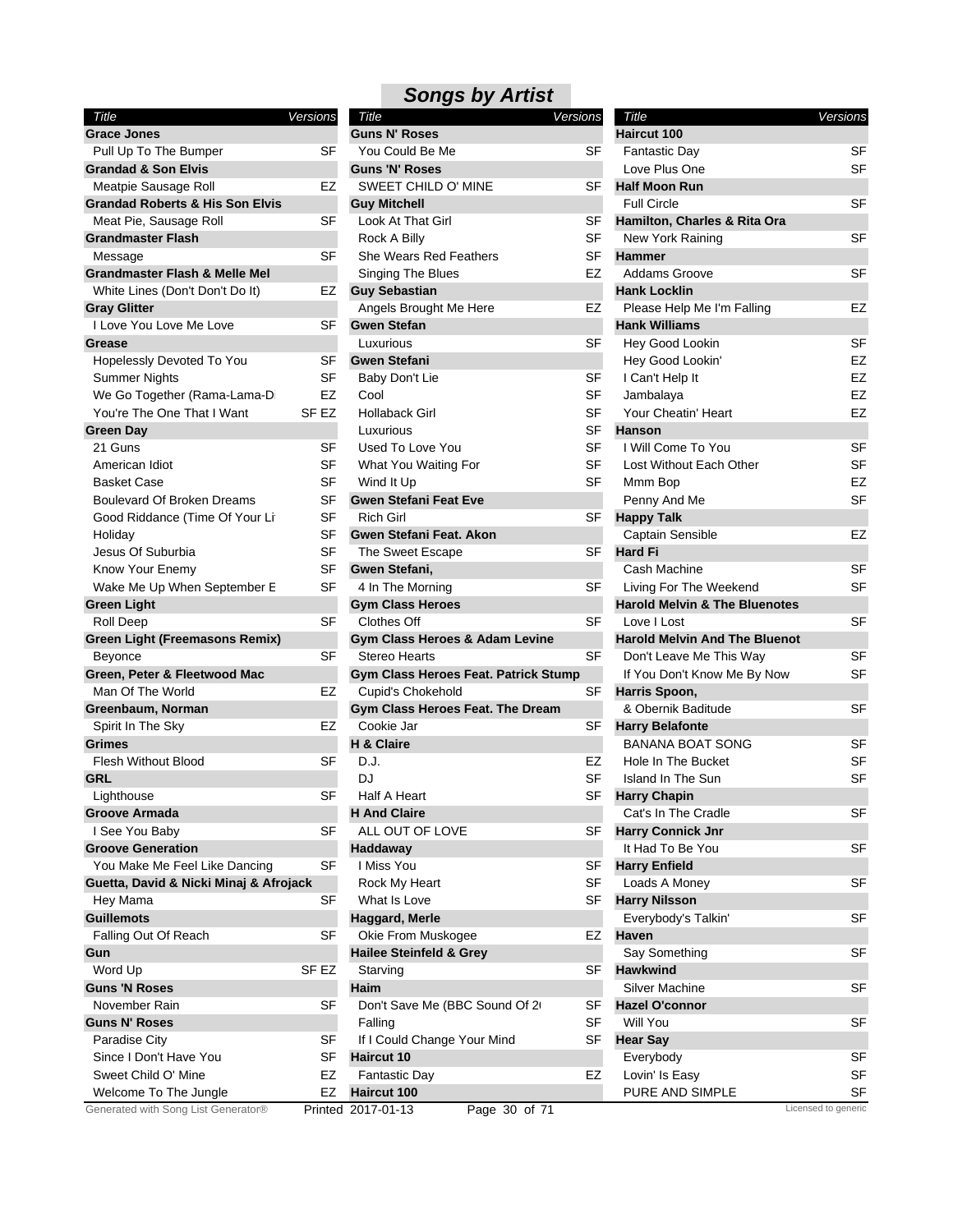| Title                                  | Versions |                  |
|----------------------------------------|----------|------------------|
| <b>Hear Say</b>                        |          |                  |
| <b>WAY YOUR LOVE</b>                   |          | SF               |
| <b>Heard It Through The Grapevine</b>  |          |                  |
| Marvin Gaye                            |          | SF               |
| Hear'say                               |          |                  |
| Pure & Simple                          |          | F7               |
| Heart                                  |          |                  |
| Alone                                  |          | SF EZ            |
| Will You Be There In The Morning       |          | SF               |
| <b>Heather Small</b>                   |          |                  |
| Proud                                  |          | SF               |
| Heatwave                               |          |                  |
| Always & Forever                       |          | SF EZ            |
| <b>Boogie Nights</b>                   |          | SF EZ            |
| <b>Mind Blowing Decisions</b>          |          | SF               |
| Heaven 17                              |          |                  |
| Come Live With Me                      |          | SF               |
| Temptation                             |          | SF <sub>EZ</sub> |
| <b>Heaven Must Be Missing An Angel</b> |          |                  |
| Tavares                                |          | SF               |
| <b>Hedge Hoppers Anonymous</b>         |          |                  |
| It's Good News Week                    |          | SF               |
| Heinz                                  |          |                  |
| Just Like Eddie                        |          | SF               |
| <b>Helen Reddy</b>                     |          |                  |
| Angie Baby                             |          | SF               |
| <b>Helen Shapiro</b>                   |          |                  |
| Always Something There To Ren          |          | SF               |
| Don't Treat Me Like A Child            |          | SF               |
| Tell Me What He Said                   |          | <b>SF</b>        |
| Walkin' Back To Happiness              |          | SF <sub>EZ</sub> |
| You Don't Know                         |          | SF               |
| <b>Hello Dolly</b>                     |          |                  |
| <b>Hello Dolly</b>                     |          | SF EZ            |
| <b>HELLOGOODBYE</b>                    |          |                  |
| Here(In Your Arms)                     |          | SF               |
| <b>Helping Haiti</b>                   |          |                  |
| <b>Everybody Hurts</b>                 |          | SF               |
|                                        |          |                  |
| Hepburn                                |          | SF               |
| Bugs                                   |          |                  |
| Deep Deep Down                         |          | SF               |
| I Quit                                 |          | SF               |
| Herd                                   |          |                  |
| From The Underworld                    |          | SF               |
| <b>Hermans Hermits</b>                 |          |                  |
| Can't You Hear My Heartbeat            |          | SF               |
| My Sentimental Friend                  |          | SF               |
| <b>Herman's Hermits</b>                |          |                  |
| I'm Into Something Good                |          | SF EZ            |
| No Milk Today                          |          | SF               |
| Somethings Happening                   |          | SF               |
| There's A Kind Of Hush                 |          | SF               |
| <b>Hermes House Band</b>               |          |                  |
| Country Roads                          |          | SF               |
| Que Sera Sera                          |          | SF               |
| <b>Hi Gloss</b>                        |          |                  |
| Conoratod with Song List Conorator®    |          |                  |

|                                        |                  | <b>Songs by Artist</b>              |           |                                    |                     |
|----------------------------------------|------------------|-------------------------------------|-----------|------------------------------------|---------------------|
| Title                                  | Versions         | Title                               | Versions  | Title                              | Versions            |
| <b>Hear Say</b>                        |                  | <b>Hi Gloss</b>                     |           | Horton, Johnny                     |                     |
| WAY YOUR LOVE                          | SF               | You'll Never Know                   | SF        | Battle Of New Orleans, The         | EZ                  |
| <b>Heard It Through The Grapevine</b>  |                  | Higher & Higher                     |           | <b>Hot Chip</b>                    |                     |
| Marvin Gaye                            | SF               | Jackie Wilson                       | SF        | Ready For The Floor                | SF                  |
| Hear'say                               |                  | <b>Hilary Duff</b>                  |           | <b>Hot Chocolate</b>               |                     |
| Pure & Simple                          | EZ               | So Yesterday                        | SF        | <b>Brother Louie</b>               | <b>SF</b>           |
| Heart                                  |                  | Hill, Faith                         |           | Emma                               | <b>SF</b>           |
| Alone                                  | SF <sub>EZ</sub> | <b>Breathe</b>                      | EZ        | Every One Is A Winner              | <b>SF</b>           |
| Will You Be There In The Morning       | SF               | <b>This Kiss</b>                    | <b>EZ</b> | Everyone's A Winner                | EZ                  |
| <b>Heather Small</b>                   |                  | Way You Love Me, The                | EZ        | It Started With A Kiss             | EZ                  |
| Proud                                  | SF               | Hockey                              |           | No Doubt About It                  | SF                  |
| Heatwave                               |                  | <b>Too Fake</b>                     | <b>SF</b> | So You Win Again                   | EZ                  |
| Always & Forever                       | SF EZ            | <b>Hoku</b>                         |           | You Sexy Thing                     | SF <sub>EZ</sub>    |
| <b>Boogie Nights</b>                   | SF <sub>EZ</sub> | Perfect Day                         | SF        | <b>Hotlegs</b>                     |                     |
| Mind Blowing Decisions                 | SF               | Holliday, Judy                      |           | Neanderthal Man                    | SF                  |
| Heaven 17                              |                  | Party's Over                        | EZ        | <b>House Martins</b>               |                     |
| Come Live With Me                      | <b>SF</b>        | <b>Hollies</b>                      |           | Happy Hour                         | SF                  |
| Temptation                             | SF EZ            | Air That I Breath                   | EZ        | <b>House Of Pain</b>               |                     |
| <b>Heaven Must Be Missing An Angel</b> |                  | Air That I Breathe                  | <b>SF</b> | Jump Around                        | <b>SF</b>           |
| Tavares                                | SF               | <b>Bus Stop</b>                     | EZ        | <b>Housemartins, The</b>           |                     |
| <b>Hedge Hoppers Anonymous</b>         |                  | He Ain't Heavy, He's My Brother     | SF EZ     | Caravan Of Love                    | EZ                  |
| It's Good News Week                    | <b>SF</b>        | Here I Go Again                     | SF        | <b>Howard Jones</b>                |                     |
| Heinz                                  |                  | I'm Alive                           | <b>SF</b> | Like To Get To Know You Well       | <b>SF</b>           |
| Just Like Eddie                        | <b>SF</b>        | Just One Look                       | SF        | Little Bit Of Snow                 | <b>SF</b>           |
| Helen Reddy                            |                  | Look Through Any Window             | EZ        | New Song                           | <b>SF</b>           |
| Angie Baby                             | SF               | Stop Stop Stop                      | SF        | <b>Howard Keel</b>                 |                     |
| <b>Helen Shapiro</b>                   |                  | Yes I Will                          | EZ        | I WON'T SEND ROSES                 | <b>SF</b>           |
| Always Something There To Ren          | SF               | Holloways,                          |           | SEND IN THE CLOWNS                 | <b>SF</b>           |
| Don't Treat Me Like A Child            | <b>SF</b>        | Generator                           | <b>SF</b> | <b>Hozier</b>                      |                     |
| Tell Me What He Said                   | SF               | <b>Holly Johnson</b>                |           | Someone New                        | <b>SF</b>           |
| Walkin' Back To Happiness              | SF EZ            | Americanos                          | <b>SF</b> | Take Me To Church                  | <b>SF</b>           |
| You Don't Know                         | SF               | <b>Holly Valance</b>                |           | Hue & Cry                          |                     |
| <b>Hello Dolly</b>                     |                  | <b>Naughty Girl</b>                 | SF        | Labour Of Love                     | <b>SF</b>           |
| <b>Hello Dolly</b>                     | SF EZ            | State Of Mind                       | SF        | <b>Hues Corporation</b>            |                     |
| <b>HELLOGOODBYE</b>                    |                  | <b>Holly Vallance</b>               |           | Rock The Boat -Sf 091 -09          | SF                  |
| Here(In Your Arms)                     | SF               | DOWN BOY                            | SF        | <b>Huey Lewis</b>                  |                     |
| <b>Helping Haiti</b>                   |                  | <b>Kiss Kiss</b>                    | <b>SF</b> | Lonely Teardrops                   | <b>SF</b>           |
| Everybody Hurts                        | SF               | Holman, Eddie                       |           | Power Of Love, The                 | EZ                  |
| Hepburn                                |                  | Hey There Lonely Girl               | EZ        | The Power Of Love                  | SF                  |
| <b>Bugs</b>                            | SF               | <b>Home Run</b>                     |           | <b>Huey Lewis &amp; The News</b>   |                     |
| Deep Deep Down                         | SF               | Misha B                             | SF        | Hip To Be Square                   | <b>SF</b>           |
| I Quit                                 | SF               | <b>Honeycombs</b>                   |           | <b>Huey Lewis And The News</b>     |                     |
| Herd                                   |                  | Have I The Right                    | SF        | If This Is It                      | SF                  |
| From The Underworld                    | SF               | Honeyz                              |           | <b>Human League</b>                |                     |
| <b>Hermans Hermits</b>                 |                  | End Of The Line                     | SF        | Don't You Want Me                  | <b>SF</b>           |
| Can't You Hear My Heartbeat            | <b>SF</b>        | <b>Finaly Found</b>                 | <b>SF</b> | Human                              | SF                  |
| My Sentimental Friend                  | SF               | <b>Honnies</b>                      |           | Love Action (I Believe In Love)    | <b>SF</b>           |
| <b>Herman's Hermits</b>                |                  | NEVER LET YOU DOWN                  | SF        | Mirror Man                         | <b>SF</b>           |
| I'm Into Something Good                | SF EZ            | Hoobastank                          |           | Sound Of The Crowd                 | <b>SF</b>           |
| No Milk Today                          | <b>SF</b>        | Reason                              | SF        | Tell Me When                       | SF                  |
| Somethings Happening                   | <b>SF</b>        | <b>Hoosiers</b>                     |           | <b>Together In Electric Dreams</b> | <b>SF</b>           |
| There's A Kind Of Hush                 | <b>SF</b>        | Cops And Robbers                    | SF        | Human League, The                  |                     |
| Hermes House Band                      |                  | Goodbye Mr A                        | <b>SF</b> | Don't You Want Me                  | EZ                  |
|                                        | SF               | Worst Case Scenario                 | SF        | <b>Humble Pie</b>                  |                     |
| <b>Country Roads</b><br>Que Sera Sera  | SF               |                                     |           |                                    | SF                  |
| Hi Gloss                               |                  | Hopkin, Mary<br>Those Were The Days | EZ        | Natural Born Bugie                 |                     |
| Generated with Song List Generator®    |                  |                                     |           |                                    | Licensed to generic |
|                                        |                  | Page 31 of 71<br>Printed 2017-01-13 |           |                                    |                     |

| Title                                  | Versions  |
|----------------------------------------|-----------|
| Horton, Johnny                         | EZ        |
| Battle Of New Orleans, The             |           |
| <b>Hot Chip</b><br>Ready For The Floor | SF        |
| <b>Hot Chocolate</b>                   |           |
| <b>Brother Louie</b>                   | SF        |
| Emma                                   | SF        |
| Every One Is A Winner                  | <b>SF</b> |
| Everyone's A Winner                    | EZ        |
| It Started With A Kiss                 | EZ        |
| No Doubt About It                      | SF        |
| So You Win Again                       | EZ        |
| You Sexy Thing                         | SF EZ     |
| <b>Hotlegs</b>                         |           |
| Neanderthal Man                        | SF        |
| <b>House Martins</b>                   |           |
| Happy Hour                             | SF        |
| <b>House Of Pain</b>                   |           |
| Jump Around                            | SF        |
| <b>Housemartins, The</b>               |           |
| Caravan Of Love                        | EZ        |
| <b>Howard Jones</b>                    |           |
| Like To Get To Know You Well           | SF        |
| Little Bit Of Snow                     | SF        |
| New Song                               | SF        |
| <b>Howard Keel</b>                     |           |
| <b>I WON'T SEND ROSES</b>              | SF        |
| SEND IN THE CLOWNS                     | SF        |
| Hozier                                 |           |
| Someone New                            | SF        |
| Take Me To Church                      | SF        |
| Hue & Cry                              |           |
| Labour Of Love                         | SF        |
| <b>Hues Corporation</b>                |           |
| Rock The Boat -Sf 091 -09              | SF        |
| <b>Huey Lewis</b>                      |           |
| <b>Lonely Teardrops</b>                | SF        |
| Power Of Love, The                     | EZ        |
| The Power Of Love                      | SF        |
| <b>Huey Lewis &amp; The News</b>       |           |
| Hip To Be Square                       | SF        |
| <b>Huey Lewis And The News</b>         |           |
| If This Is It                          | SF        |
| Human League                           |           |
| Don't You Want Me                      | SF        |
| Human                                  | SF        |
| Love Action (I Believe In Love)        | SF        |
| Mirror Man                             | SF        |
| Sound Of The Crowd                     | SF        |
| <b>Tell Me When</b>                    | SF        |
| Together In Electric Dreams            | SF        |
| Human League, The                      |           |
| Don't You Want Me                      | EZ        |
| <b>Humble Pie</b>                      |           |
| Natural Born Bugie                     | SF        |
|                                        |           |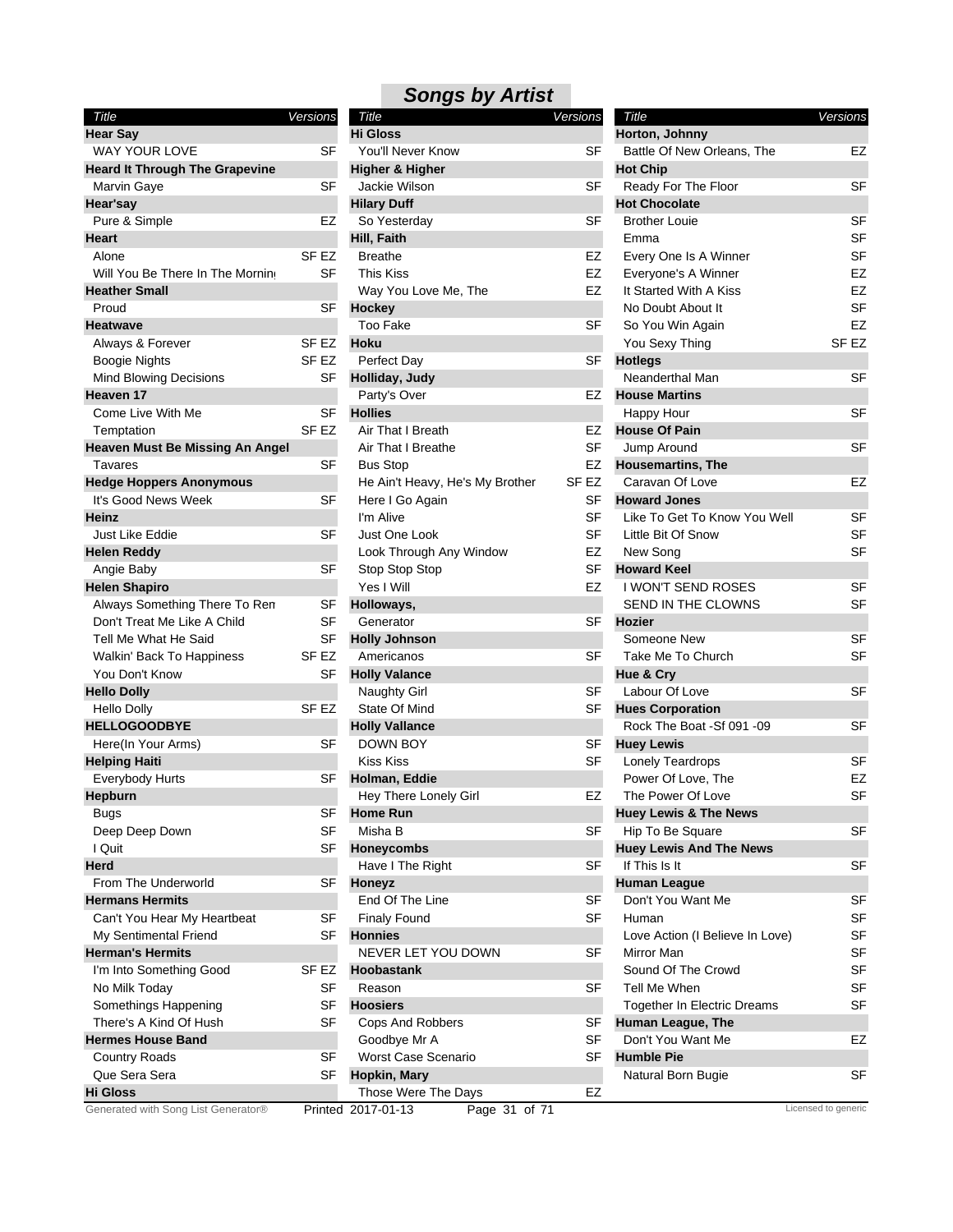| Title                               | Versions  | <b>Title</b>                        | Versions         | Title                         | Versions            |
|-------------------------------------|-----------|-------------------------------------|------------------|-------------------------------|---------------------|
| <b>Hurricane</b>                    |           | Iglu & Hartly                       |                  | Is Your Love Big Enough       |                     |
| Athlete                             | <b>SF</b> | In This City                        | <b>SF</b>        | Havas, Lianne La              | <b>SF</b>           |
| I Can Only Imagine                  |           | lio                                 |                  | <b>Isaac Hayes</b>            |                     |
| Guetta, David & Chris Brown & Li    | SF        | Rapture                             | <b>SF</b>        | <b>Theme From Shaft</b>       | <b>SF</b>           |
| I Feel Better                       |           | <b>Ike Turner &amp; Tina</b>        |                  | <b>Isley Brothers</b>         |                     |
| Gotye                               | <b>SF</b> | Not Bush City Limits                | <b>SF</b>        | <b>Behind A Painted Smile</b> | <b>SF</b>           |
| I Get The Sweetest Feeling          |           | I'M NOT IN LOVE                     |                  | Shout                         | SF                  |
| Jackie Wilson                       | <b>SF</b> | 10CC                                | <b>SF</b>        | <b>Summer Breeze</b>          | <b>SF</b>           |
| <b>I Just Want A Lover</b>          |           | <b>Imaani</b>                       |                  | This Old Heart Of Mine        | SF <sub>EZ</sub>    |
| Young, Will                         | SF        | Where Are You                       | SF               | It Bites                      |                     |
| I Need Air                          |           | Imaani (Eurovision)                 |                  | Calling All The Heroes        | <b>SF</b>           |
| Magnetic Man                        | SF        | Where Are You                       | EZ               | It Like You Stole It          |                     |
| I Won't Give Up                     |           | Imagination                         |                  | Sing                          | <b>SF</b>           |
| Mraz, Jason                         | SF        | <b>Body Talk</b>                    | SF               | It Takes Two                  |                     |
| lan Brown                           |           | Flashback                           | <b>SF</b>        | Gaye & Weston                 | <b>SF</b>           |
| My Star                             | <b>SF</b> | Just An Illusion                    | <b>SF</b>        | <b>Ivor Biggun</b>            |                     |
| lan Carey Project                   |           | <b>Imagine Dragons</b>              |                  | <b>Winker Song</b>            | <b>SF</b>           |
| Get Shaky                           | SF        | It's Time                           | SF               | <b>Ivy League</b>             |                     |
| lan Dury                            |           | Radioactive                         | <b>SF</b>        | Funny How Love Can Be         | <b>SF</b>           |
| <b>Clever Trevor</b>                | SF        | Imbruglia, Natalie                  |                  | lyaz                          |                     |
| Wake Up And Make Love               | <b>SF</b> | Torn                                | EZ               | So Big                        | <b>SF</b>           |
| lan Dury & The Blockheads           |           | Wrong Impression                    | <b>EZ</b>        | Solo                          | SF                  |
| Hit Me With Your Rhythm Stick       | SF        | In The Style Of Green Day           |                  | J Geils Band, The             |                     |
| What A Waste                        | SF        | The Century Breakdown               | <b>SF</b>        | Centerfold                    | SF                  |
| lan Dury And The Blockheads         |           | <b>Incubus</b>                      |                  | J, Jessie                     |                     |
| Reasons To Be Cheerful Part 3       | <b>SF</b> | <b>Drive</b>                        | <b>SF</b>        | Nobody's Perfect              | <b>SF</b>           |
| Sex And Drugs And                   | SF        | Indeep                              |                  | J. Geils Band, The            |                     |
| lan Van Dahl                        |           | Last Night A DJ Saved My Life       | <b>SF</b>        | Centerfold                    | EZ                  |
| Castles In The Sky                  | SF        | <b>Infernal</b>                     |                  | J.L.S. & Tinie Temper         |                     |
| I Can't Let You Go                  | <b>SF</b> | From Paris To Berlin                | <b>SF</b>        | Eyes Wide Shut                | <b>SF</b>           |
| I Will                              | SF        | <b>Informer</b>                     |                  | J.L.S. Ft Dev                 |                     |
| Reason                              | <b>SF</b> | Snow                                | <b>SF</b>        | She Makes Me Wanna            | <b>SF</b>           |
| Icona Pop                           |           | Ini Kamoze                          |                  | <b>Ja Rule And Ashanti</b>    |                     |
| Girlfriend                          | SF        | Here Comes The Hotstepper           | SF               | Mesmerize                     | <b>SF</b>           |
| Icona Pop Feat. Chali XCX           |           | Inna                                |                  | <b>Jack Garratt</b>           |                     |
| I Love It (Clean)                   | <b>SF</b> | Hot                                 | SF               | <b>Breathe Life</b>           | <b>SF</b>           |
| Ida Corr Versus Fredde Le Grande    |           | Sun Is Up                           | <b>SF</b>        | <b>Jack Johnson</b>           |                     |
| Let Me Think About It               | SF        | <b>Inner Circle</b>                 |                  | Good People                   | <b>SF</b>           |
| <b>Idina Menzel</b>                 |           | Games People Play                   | <b>SF</b>        | If I Had Eyes                 | SF                  |
| Let It Go                           | <b>SF</b> | Sweat (A La La La Long)             | SF               | Radiate                       | SF                  |
| Idols                               |           | <b>Inspiral Carpets</b>             |                  | Upside Down                   | <b>SF</b>           |
| Happy Xmas (War Is Over)            | SF        | I Want You                          | SF               | <b>Jack Jones</b>             |                     |
| Ifield, Frank                       |           | <b>Inxs</b>                         |                  | Impossible Dream              | <b>SF</b>           |
| I Remember You                      | EZ        | Listen Like Thieves                 | SF               | <b>Jack Penate</b>            |                     |
| Wayward Wind, The                   | EZ        | Mystify                             | <b>SF</b>        | Second Minute Or Hour         | <b>SF</b>           |
| Iggy Azalea                         |           | Need You Tonight                    | EZ               | <b>Jack Savoretti</b>         |                     |
| Team                                | <b>SF</b> | Never Tear Us Apart                 | SF               | Catapult                      | <b>SF</b>           |
| Iggy Azalea & Rita Ora              |           | Original Sin                        | SF               | <b>Jack White</b>             |                     |
| <b>Black Widow</b>                  | <b>SF</b> | <b>Irene Cara</b>                   |                  | <b>Sixteen Saltines</b>       | <b>SF</b>           |
| Iggy Azalea Feat. Charli XCX        |           | Fame                                | EZ               | <b>Jackie Deshannon</b>       |                     |
| Fancy                               | <b>SF</b> | Flashdance                          | SF <sub>EZ</sub> | What The World Needs Now Is   | SF                  |
| Iggy Azalea Feat. Jennifer Hudson   |           | <b>Irish</b>                        |                  | <b>Jackie Trent</b>           |                     |
| Trouble                             | SF        | It's A Long Way To Tipperary        | EZ               | Make It Easy On Yourself      | <b>SF</b>           |
| <b>Iggy Pop</b>                     |           | <b>Iron Maiden</b>                  |                  | Where Are You Now My Love     | SF                  |
| The Passenger                       | SF        | Different World                     | SF               | <b>Jackie Wilson</b>          |                     |
| Iglu & Hartly                       |           | Is Your Love Big Enough             |                  | <b>Reete Petite</b>           | SF                  |
| Generated with Song List Generator® |           | Printed 2017-01-13<br>Page 32 of 71 |                  |                               | Licensed to generic |

| Title                                     | Versions |
|-------------------------------------------|----------|
| Iglu & Hartly                             |          |
| In This City                              | SF       |
| lio                                       |          |
| Rapture                                   | SF       |
| <b>Ike Turner &amp; Tina</b>              |          |
| Not Bush City Limits                      | SF       |
| I'M NOT IN LOVE                           |          |
| 10CC                                      | SF       |
| Imaani                                    |          |
| Where Are You                             | SF       |
| Imaani (Eurovision)                       |          |
| Where Are You                             | EZ       |
| Imagination                               |          |
| Body Talk                                 | SF       |
| Flashback                                 | SF       |
| Just An Illusion                          | SF       |
| <b>Imagine Dragons</b>                    |          |
| It's Time                                 | SF       |
| Radioactive                               | SF       |
| Imbruglia, Natalie                        |          |
| Torn                                      | EZ       |
| Wrong Impression                          | EZ       |
| In The Style Of Green Day                 |          |
| The Century Breakdown<br><b>Incubus</b>   | SF       |
| Drive                                     | SF       |
|                                           |          |
| Indeep                                    | SF       |
| Last Night A DJ Saved My Life<br>Infernal |          |
| From Paris To Berlin                      | SF       |
| <b>Informer</b>                           |          |
| Snow                                      | SF       |
| Ini Kamoze                                |          |
| Here Comes The Hotstepper                 | SF       |
| Inna                                      |          |
| Hot                                       | SF       |
| Sun Is Up                                 | SF       |
| <b>Inner Circle</b>                       |          |
| Games People Play                         | SF       |
| Sweat (A La La La Long)                   | S⊦       |
| <b>Inspiral Carpets</b>                   |          |
| I Want You                                | SF       |
| <b>Inxs</b>                               |          |
| Listen Like Thieves                       | SF       |
| Mystify                                   | SF       |
| Need You Tonight                          | EZ       |
| Never Tear Us Apart                       | SF       |
| Original Sin                              | SF       |
| <b>Irene Cara</b>                         |          |
| Fame                                      | EZ       |
| Flashdance                                | SF EZ    |
| <b>Irish</b>                              |          |
| It's A Long Way To Tipperary              | EZ       |
| <b>Iron Maiden</b>                        |          |
| Different World                           | SF       |
| Is Your Love Big Enough                   |          |
|                                           |          |

| Title                                  | Versions |
|----------------------------------------|----------|
| Is Your Love Big Enough                |          |
| Havas, Lianne La                       | SF       |
| <b>Isaac Hayes</b><br>Theme From Shaft | SF       |
| <b>Isley Brothers</b>                  |          |
| <b>Behind A Painted Smile</b>          | SF       |
| Shout                                  | SF       |
| Summer Breeze                          | SF       |
| This Old Heart Of Mine                 | SF EZ    |
| It Bites                               |          |
| Calling All The Heroes                 | SF       |
| It Like You Stole It                   |          |
| Sing                                   | SF       |
| It Takes Two                           |          |
| Gaye & Weston                          | SF       |
| <b>Ivor Biggun</b>                     |          |
| Winker Song                            | SF       |
| <b>Ivy League</b>                      |          |
| Funny How Love Can Be                  | SF       |
| lyaz                                   |          |
| So Big                                 | SF       |
| Solo                                   | SF       |
| J Geils Band, The                      |          |
| Centerfold                             | SF       |
| J, Jessie                              |          |
| Nobody's Perfect                       | SF       |
| J. Geils Band, The                     |          |
| Centerfold                             | EZ       |
| J.L.S. & Tinie Temper                  |          |
| Eyes Wide Shut                         | SF       |
| J.L.S. Ft Dev                          |          |
| She Makes Me Wanna                     | SF       |
| <b>Ja Rule And Ashanti</b>             |          |
| Mesmerize                              | SF       |
| <b>Jack Garratt</b>                    |          |
| Breathe Life                           | SF       |
| <b>Jack Johnson</b>                    |          |
| Good People                            | SF       |
| If I Had Eyes                          | న⊦       |
| Radiate                                | SF       |
| <b>Upside Down</b>                     | SF       |
| <b>Jack Jones</b>                      |          |
| Impossible Dream                       | SF       |
| <b>Jack Penate</b>                     |          |
| Second Minute Or Hour                  | SF       |
| <b>Jack Savoretti</b>                  |          |
| Catapult                               | SF       |
| <b>Jack White</b>                      |          |
| Sixteen Saltines                       | SF       |
| <b>Jackie Deshannon</b>                |          |
| What The World Needs Now Is            | SF       |
| <b>Jackie Trent</b>                    |          |
| Make It Easy On Yourself               | SF       |
| Where Are You Now My Love              | SF       |
| Jackie Wilson                          |          |
| <b>Reete Petite</b>                    | SF       |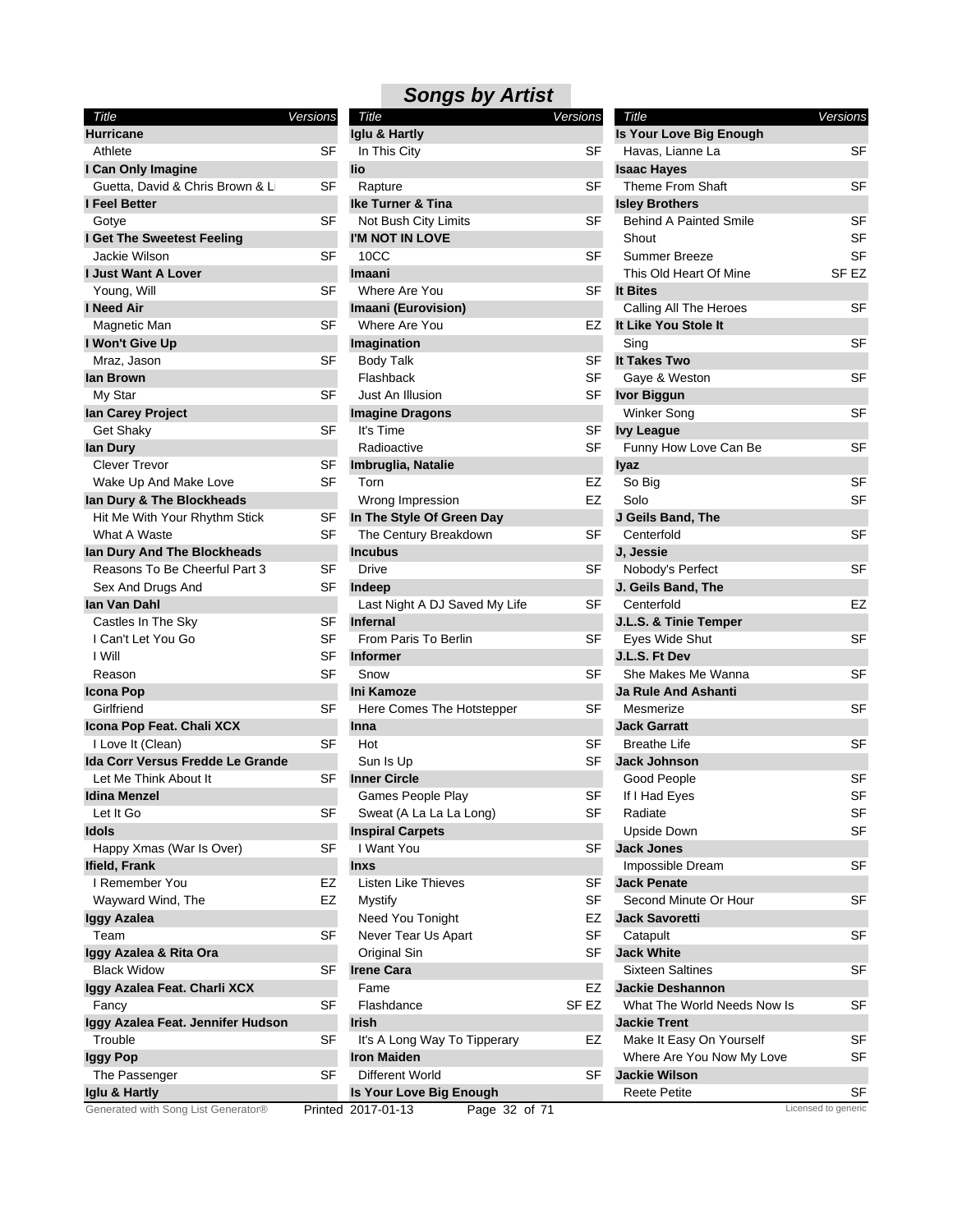| Title                                                               | Versions  | Ti  |
|---------------------------------------------------------------------|-----------|-----|
| Jackie Wilson                                                       |           | Jan |
| Your Love Keeps Lifting Me High                                     | EZ        | Yε  |
| Jackson 5                                                           |           | Jan |
| ABC                                                                 | SF        | Вε  |
| Rockin' Robin                                                       | SF        | Jan |
| <b>Jacksons</b>                                                     |           | Yς  |
| Blame It On The Boogie                                              | SF        | Jan |
| Can You Feel It                                                     | SF        | ١V  |
| Shake Your Body                                                     | SF        | PI  |
| <b>Jake Bugg</b>                                                    |           | Tł  |
| Seen It All                                                         | SF        | Ur  |
| Jam                                                                 |           | Yς  |
| A Town Called Malice                                                | SF        | Jan |
| Going Underground                                                   | SF EZ     | Uŗ  |
| Town Called Malice, A                                               | EZ        | Jan |
| Jamelia                                                             |           | Br  |
| Beware Of The Dog                                                   | SF        | Jan |
| Di                                                                  | <b>SF</b> | FI  |
| It's Not That Easy                                                  | SF        | Yς  |
| See It In A Boys Eyes                                               | SF        | Jan |
| Something About You                                                 | <b>SF</b> | IJ  |
| Superstar                                                           | SF        | Jan |
| Thank You                                                           | SF        | M   |
| <b>James</b>                                                        |           | Jan |
| <b>Fred Astaire</b>                                                 | SF        | Fig |
| Morrison Wonderful World                                            | SF        | Jan |
| Say Something                                                       | SF        | St  |
| Sit Down                                                            | SF        | Jan |
| <b>James Arthur</b>                                                 |           | Fr  |
| Impossible                                                          | SF        | G   |
| Say You Won't Let Go                                                | SF        | Jan |
| You're Nobody 'Til Somebody Lo'                                     | SF        | W   |
| <b>James Bay</b>                                                    |           | Jan |
| <b>Best Fake Smile</b>                                              | SF        | R٤  |
| <b>Hold Back The River</b>                                          | SF        | St  |
| Let It Go                                                           | SF        | Jan |
| <b>James Blunt</b>                                                  |           | C٥  |
| 1973                                                                | SF        | Jan |
| <b>Bonfire Hearts</b>                                               | SF        | Ki  |
| Carry You Home                                                      | SF        | Jan |
| Goodbye My Lover                                                    | SF        | Сć  |
| <b>Heart To Heart</b>                                               | SF        | C٥  |
| High                                                                | SF        | C٥  |
| Love Love Love                                                      | SF        | D   |
| Same Mistake                                                        | SF        | Fe  |
|                                                                     | SF        | Lit |
| When I Find Love Again                                              |           |     |
| Wise Men                                                            | SF        | Lc  |
| You're Beautiful<br><b>James Brown</b>                              | <b>SF</b> | Sε  |
|                                                                     |           | Vi  |
| I Got You (Ifeel Good)                                              | SF        | Yς  |
| It's A Man's Man's World                                            | SF        | Jan |
| Living In America                                                   | <b>SF</b> | ١c  |
| Sex Machine                                                         | SF        | Jan |
| James Ingram                                                        |           | T٧  |
| <b>Just Once</b>                                                    | SF        | Yς  |
| James Ingram & Michael McDonald<br>arated with Song List Generator® |           | Jan |

| Title                                               | Versions |
|-----------------------------------------------------|----------|
| James Ingram & Michael McDonald                     |          |
| Ya Mo B There                                       | SF       |
| James Ingram & Patti Austin                         |          |
| Baby Come To Me                                     | SF       |
| <b>James Morris</b>                                 |          |
| You Give Me Something                               | SF       |
| <b>James Morrison</b>                               |          |
| I Won't Let You Go                                  | SF       |
| Please Don't Stop The Rain                          | SF       |
| The Pieces Don't Fit Anymore                        | SF       |
| Undiscovered                                        | SF       |
| You Make It Real                                    | SF       |
| <b>James Morrison Feat Jessie J</b>                 |          |
| Up                                                  | SF       |
| James Morrison Feat. Nelly Furtado                  |          |
| <b>Broken Strings</b>                               | SF       |
| <b>James Taylor</b>                                 |          |
| <b>FIRE AND RAIN</b>                                | SF       |
| You've Got A Friend                                 | EZ       |
| James, Etta                                         |          |
| I Just Wanna Make Love To You                       | EZ       |
| James, Tommy & The Shondells                        |          |
| Mony Mony                                           | EZ       |
| <b>Jamie Beastie Boys</b>                           |          |
| Fight For Your Right                                | SF       |
| <b>Jamie Benson</b>                                 |          |
| Stay                                                | SF       |
| <b>Jamie Cullum</b>                                 |          |
| Frontin'                                            | SF       |
| Get Your Way                                        | SF       |
| Jamie Lawson                                        |          |
| Wasn't Expecting That                               | SF       |
| <b>Jamie T</b>                                      |          |
| <b>Rabbit Hole</b>                                  | SF       |
| <b>Sticks N Stones</b>                              | SF       |
| <b>Jamieson</b>                                     |          |
| Complete                                            | SF       |
| Jamiraqui                                           |          |
| King For A Day                                      | SF       |
| Jamiroquai                                          |          |
| Canned Heat                                         | SF       |
| Corner Of The Earth                                 | SF       |
| Cosmic Girl                                         | SF EZ    |
| Deeper Underground                                  | SF       |
| Feels Just Like It Should                           | SF       |
| Little L                                            | SF EZ    |
| Love Foolosophy                                     | SF       |
| Seven Days In Sunny June                            | SF       |
| Virtual Insanity                                    | SF       |
| You Give Me Something                               | SF       |
| <b>Jane Child</b>                                   |          |
| I Don't Wanna Fall In Love                          | SF       |
| <b>Jane McDonald</b>                                |          |
| Twelfth Of Never                                    |          |
|                                                     | SF<br>SF |
| You're My World                                     |          |
| Jane Morgan<br>1.2017.01.12<br>22<br>$\sim$ f<br>71 |          |

|                                            |                 | Songs by Artist                     |                  |                                |                     |
|--------------------------------------------|-----------------|-------------------------------------|------------------|--------------------------------|---------------------|
| Title                                      | Versions        | Title                               | Versions         | Title                          | <b>Versions</b>     |
| <b>Jackie Wilson</b>                       |                 | James Ingram & Michael McDonald     |                  | Jane Morgan                    |                     |
| Your Love Keeps Lifting Me High            | EZ              | Ya Mo B There                       | <b>SF</b>        | Day That The Rains Came        | <b>SF</b>           |
| Jackson 5                                  |                 | James Ingram & Patti Austin         |                  | <b>Jane's Addiction</b>        |                     |
| ABC                                        | SF              | Baby Come To Me                     | SF               | Been Caught Stealing           | <b>SF</b>           |
| Rockin' Robin                              | <b>SF</b>       | <b>James Morris</b>                 |                  | <b>Janet Jackson</b>           |                     |
| Jacksons                                   |                 | You Give Me Something               | <b>SF</b>        | Again                          | EZ                  |
| Blame It On The Boogie                     | SF              | <b>James Morrison</b>               |                  | All For You                    | SF <sub>EZ</sub>    |
| Can You Feel It                            | SF              | I Won't Let You Go                  | <b>SF</b>        | Anytime Anyplace               | EZ                  |
| Shake Your Body                            | <b>SF</b>       | Please Don't Stop The Rain          | <b>SF</b>        | <b>Black Cat</b>               | <b>SF</b>           |
| <b>Jake Bugg</b>                           |                 | The Pieces Don't Fit Anymore        | <b>SF</b>        | Come Back To Me                | <b>EZ</b>           |
| Seen It All                                | <b>SF</b>       | Undiscovered                        | <b>SF</b>        | Doesn't Really Matter          | EZ                  |
| Jam                                        |                 | You Make It Real                    | <b>SF</b>        | Dosen't Really Matter          | <b>SF</b>           |
| A Town Called Malice                       | <b>SF</b>       | <b>James Morrison Feat Jessie J</b> |                  | Everytime                      | <b>SF</b>           |
| Going Underground                          | SF EZ           | Up                                  | <b>SF</b>        | Go Deep                        | <b>SF</b>           |
| Town Called Malice, A                      | EZ              | James Morrison Feat. Nelly Furtado  |                  | I Get Lonely                   | <b>SF</b>           |
| Jamelia                                    |                 | <b>Broken Strings</b>               | <b>SF</b>        | Just A Little While            | <b>SF</b>           |
| Beware Of The Dog                          | SF              | <b>James Taylor</b>                 |                  | Let's Wait Awhile              | EZ                  |
| Dj                                         | SF              | FIRE AND RAIN                       | SF               | Runaway                        | <b>EZ</b>           |
| It's Not That Easy                         | SF              | You've Got A Friend                 | EZ               | Someone To Call My Lover       | <b>SF</b>           |
| See It In A Boys Eyes                      | SF              | James, Etta                         |                  | Son Of A Gun                   | <b>SF</b>           |
| Something About You                        | SF              | I Just Wanna Make Love To You       | EZ               | That's The Way Love Goes       | EZ                  |
| Superstar                                  | SF              | James, Tommy & The Shondells        |                  | <b>Together Again</b>          | SF <sub>EZ</sub>    |
| <b>Thank You</b>                           | SF              | Mony Mony                           | EZ               | Unbreakable                    | <b>SF</b>           |
| James                                      |                 | <b>Jamie Beastie Boys</b>           |                  | What Have You Done For Me      | <b>SF</b>           |
| <b>Fred Astaire</b>                        | SF              | Fight For Your Right                | SF               | What Have You Done For Me Lat  | <b>EZ</b>           |
| Morrison Wonderful World                   | SF              | Jamie Benson                        |                  | <b>Whoops Now</b>              | EZ                  |
| Say Something                              | <b>SF</b>       | Stay                                | SF               | Janet Jackson And L Vandross   |                     |
| Sit Down                                   | <b>SF</b>       | <b>Jamie Cullum</b>                 |                  | Best Things In Lfe Are Free    | <b>SF</b>           |
| <b>James Arthur</b>                        |                 | Frontin'                            | SF               | <b>Janet Jackson And Nelly</b> |                     |
| Impossible                                 | SF              | Get Your Way                        | <b>SF</b>        | Call On Me                     | <b>SF</b>           |
| Say You Won't Let Go                       | SF              | Jamie Lawson                        |                  | Japan                          |                     |
| You're Nobody 'Til Somebody Lo'            | <b>SF</b>       | Wasn't Expecting That               | SF               | I Second That Emotion          | <b>SF</b>           |
|                                            |                 | <b>Jamie T</b>                      |                  | Quiet Life                     | <b>SF</b>           |
| <b>James Bay</b><br><b>Best Fake Smile</b> | SF              | <b>Rabbit Hole</b>                  | SF               | <b>Japanese Boy</b>            |                     |
|                                            |                 |                                     | <b>SF</b>        | Aneka                          | EZ                  |
| <b>Hold Back The River</b>                 | SF<br><b>SF</b> | <b>Sticks N Stones</b>              |                  |                                |                     |
| Let It Go                                  |                 | Jamieson                            |                  | <b>Jason Derulo</b>            |                     |
| <b>James Blunt</b>                         |                 | Complete                            | SF               | <b>Breathing</b>               | SF<br><b>SF</b>     |
| 1973                                       | SF              | Jamiraqui                           |                  | Don't Wanna Go Home            |                     |
| Bonfire Hearts                             | SF              | King For A Day                      | SF               | Encore                         | SF                  |
| Carry You Home                             | <b>SF</b>       | Jamiroquai                          |                  | Fight For You                  | <b>SF</b>           |
| Goodbye My Lover                           | <b>SF</b>       | <b>Canned Heat</b>                  | SF               | Get Ugly                       | <b>SF</b>           |
| Heart To Heart                             | <b>SF</b>       | Corner Of The Earth                 | <b>SF</b>        | In My Head                     | <b>SF</b>           |
| High                                       | <b>SF</b>       | Cosmic Girl                         | SF <sub>EZ</sub> | It Girl                        | <b>SF</b>           |
| Love Love Love                             | <b>SF</b>       | Deeper Underground                  | SF               | Other Side                     | <b>SF</b>           |
| Same Mistake                               | <b>SF</b>       | Feels Just Like It Should           | <b>SF</b>        | Ridin' Solo                    | <b>SF</b>           |
| When I Find Love Again                     | <b>SF</b>       | Little L                            | SF <sub>EZ</sub> | Stupid Love                    | SF                  |
| Wise Men                                   | SF              | Love Foolosophy                     | SF               | Trumpets                       | <b>SF</b>           |
| You're Beautiful                           | <b>SF</b>       | Seven Days In Sunny June            | <b>SF</b>        | Want To Want Me                | <b>SF</b>           |
| <b>James Brown</b>                         |                 | Virtual Insanity                    | SF               | What If                        | <b>SF</b>           |
| I Got You (Ifeel Good)                     | SF              | You Give Me Something               | <b>SF</b>        | Whatcha Say                    | <b>SF</b>           |
| It's A Man's Man's World                   | SF              | <b>Jane Child</b>                   |                  | Jason Derulo Ft Snoop Dogg     |                     |
| Living In America                          | SF              | I Don't Wanna Fall In Love          | SF               | Wiggle                         | SF                  |
| Sex Machine                                | SF              | <b>Jane McDonald</b>                |                  | Jason Derulo Ft. 2 Chainz      |                     |
| James Ingram                               |                 | <b>Twelfth Of Never</b>             | <b>SF</b>        | <b>Talk Dirty</b>              | <b>SF</b>           |
| Just Once                                  | SF              | You're My World                     | <b>SF</b>        | <b>Jason Donovan</b>           |                     |
| James Ingram & Michael McDonald            |                 | Jane Morgan                         |                  | Any Dream Will Do              | EZ                  |
| Generated with Song List Generator®        |                 | Printed 2017-01-13<br>Page 33 of 71 |                  |                                | Licensed to generic |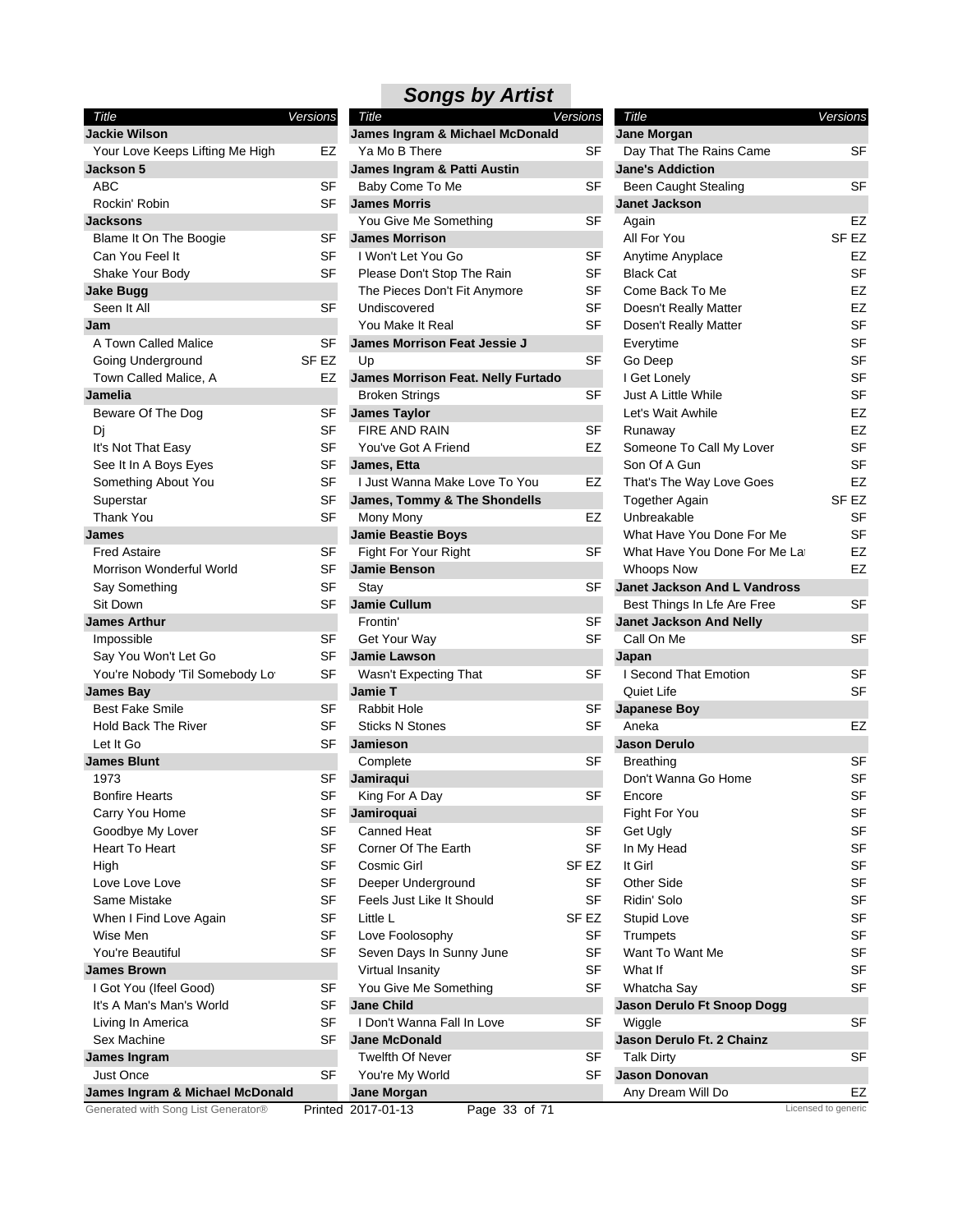| Title                                    | Versions |
|------------------------------------------|----------|
| <b>Jason Mraz</b>                        |          |
| I'm Yours                                | SF       |
| <b>Jason Nevins</b>                      |          |
| I'm In Heaven                            | SF       |
| <b>Jasper Carrott</b>                    |          |
| Funky Moped Magic Roundabout             | SF       |
| Javine                                   |          |
| Real Things                              | SF       |
| Surrender                                | SF       |
| Touch My Fire                            | SF       |
| <b>Jay Sean</b>                          |          |
| Ride It                                  | SF       |
| Jay Sean Feat. Lil Wayne                 |          |
| Down                                     | SF       |
| Jay Sean Ft. Sean Paul & Lil Jon         |          |
| Do You Remember                          | SF       |
| Jay Z                                    |          |
| Change Clothes                           | SF       |
| Girls Girls Girls                        | SF       |
| Hard Knock Life                          | SF       |
| Jay Z & Mr. Husdon                       |          |
| <b>Young Forever</b>                     | SF       |
| Jay Z Feat. Rihanna & Kanye West         |          |
| Run This Town                            | SF       |
| Jay Z Ft. Justin Timberlake              |          |
| Holy Grail                               | SF       |
| Jay-Z                                    |          |
| I Just Wanna Love U                      | EZ       |
| Jay-Z Feat. Alicia Keys                  |          |
| Empire State Of Mind<br><b>Jc Chasez</b> | SF       |
|                                          |          |
| Blowing Me Up (With Her Spice)           | SF       |
| <b>Jealousy</b>                          | SF       |
| Lucy<br><b>Jean Knight</b>               |          |
|                                          | SF       |
| Mr. Big Stuff<br>Jean, Wyclef            |          |
| <b>Gone Till November</b>                | EZ       |
| Jeannie C Riley                          |          |
| Harper Valley P.T.A.                     | EZ       |
| Harper Valley Pta                        | SF       |
| Jedward Ft. Vanilla Ice                  |          |
| Under Pressure (Ice Ice Baby)            | SF       |
| <b>Jeff Beck</b>                         |          |
| Hi Ho Silver Lining                      | SF       |
| <b>Jeff Buckley</b>                      |          |
| Grace                                    | SF       |
| Last Goodbye                             | SF       |
| <b>Jeff Healey</b>                       |          |
| Confidence Man                           | SF       |
| <b>Jeffery Osborne</b>                   |          |
| On The Wings Of Love                     | SF       |
| Jem                                      |          |
| Just A Ride                              | SF       |
| They                                     | SF       |
| Wish I                                   | SF       |
| Generated with Song List Generator®      | Printad  |

#### *Songs by Artist Title Versions*

| ,,,,                                              | <u>u uu u</u> |                                        | 0,00,00   | 1100                                    | , 0, 0, 0, 0 |
|---------------------------------------------------|---------------|----------------------------------------|-----------|-----------------------------------------|--------------|
| Jason Mraz                                        |               | <b>Jennfier Lopez</b>                  |           | <b>Jery Lee Lewis</b>                   |              |
| I'm Yours                                         | SF            | Feeling So Good                        | SF        | <b>Great Balls Of Fire</b>              | <b>SF</b>    |
| Jason Nevins                                      |               | <b>Jennifer Ellison</b>                |           | <b>Jess Glynne</b>                      |              |
| I'm In Heaven                                     | <b>SF</b>     | Baby I Don't Care                      | SF        | Ain't Got Far To Go                     | <b>SF</b>    |
| <b>Jasper Carrott</b>                             |               | Jennifer Hudson                        |           | Don't Be So Hard On Yourself            | <b>SF</b>    |
| Funky Moped Magic Roundabout                      | SF            | If This Isn't Love                     | SF        | Hold My Hand                            | <b>SF</b>    |
| Javine                                            |               | Spotlight                              | <b>SF</b> | <b>Right Here</b>                       | <b>SF</b>    |
| <b>Real Things</b>                                | SF            | <b>Jennifer Lawrence</b>               |           | Take Me Home                            | <b>SF</b>    |
| Surrender                                         | SF            | The Hanging Tree                       | SF        | <b>Jesse McCartney</b>                  |              |
| Touch My Fire                                     | SF            | <b>Jennifer Lopez</b>                  |           | <b>Beautiful Soul</b>                   | <b>SF</b>    |
| <b>Jay Sean</b>                                   |               | Ain't It Funny                         | SF        | <b>Jessica Garlick</b>                  |              |
| Ride It                                           | SF            | Ain't Your Mama [SF Karaoke]           | SF        | Come Back                               | <b>SF</b>    |
| Jay Sean Feat. Lil Wayne                          |               | Baby I Love You                        | <b>SF</b> | <b>Jessica Simpson</b>                  |              |
| Down                                              | SF            | Cherry Pie                             | SF        | A Little Bit                            | <b>SF</b>    |
| Jay Sean Ft. Sean Paul & Lil Jon                  |               | Get Right                              | <b>SF</b> | Fired Up                                | <b>SF</b>    |
| Do You Remember                                   | SF            | Hold It Don't Drop It                  | SF        | I Think I'm In Love With You            | <b>SF</b>    |
| Jay Z                                             |               | Hold You Down                          | SF        | I WANNA LOVE YOU FOREVER                | <b>SF</b>    |
| <b>Change Clothes</b>                             | SF            | If You Had My Love                     | SF        | <b>IRRESISTIBLE</b>                     | <b>SF</b>    |
| Girls Girls Girls                                 | <b>SF</b>     | I'M GLAD                               | SF        | Public Affair, A                        | <b>SF</b>    |
| Hard Knock Life                                   | SF            | I'm Gonna Be Alright                   | SF        | These Boots Are Made For Walki          | <b>SF</b>    |
| Jay Z & Mr. Husdon                                |               | I'm Real                               | <b>SF</b> | With You                                | <b>SF</b>    |
| <b>Young Forever</b>                              | <b>SF</b>     |                                        | SF        | Jessica Simpson & Ashlee Simpson        |              |
|                                                   |               | Jenny From The Block<br>LET'S GET LOUD | <b>SF</b> |                                         | <b>SF</b>    |
| Jay Z Feat. Rihanna & Kanye West<br>Run This Town |               |                                        |           | Little Drummer Boy                      |              |
|                                                   | <b>SF</b>     | Love Don't Cost A Thing                | SF EZ     | Jessie J                                |              |
| Jay Z Ft. Justin Timberlake                       |               | Play                                   | SF EZ     | Do It Like A Dude                       | SF           |
| <b>Holy Grail</b>                                 | <b>SF</b>     | Waiting For Tonight                    | <b>SF</b> | Domino                                  | <b>SF</b>    |
| Jay-Z                                             |               | Jennifer Lopez & Pitbull               |           | Flashlight                              | <b>SF</b>    |
| I Just Wanna Love U                               | EZ            | Dance Again                            | SF        | Thunder                                 | <b>SF</b>    |
| Jay-Z Feat. Alicia Keys                           |               | Jennifer Lopez And LI Cool J           |           | Who You Are                             | <b>SF</b>    |
| <b>Empire State Of Mind</b>                       | <b>SF</b>     | All I Have                             | <b>SF</b> | Who's Laughing Now                      | <b>SF</b>    |
| Jc Chasez                                         |               | Jennifer Lopez Feat. Pitbull           |           | Jessie J & Ariana Grande & Nicki Minaj  |              |
| Blowing Me Up (With Her Spice)                    | SF            | On The Floor                           | SF        | Bang Bang                               | <b>SF</b>    |
| Jealousy                                          |               | Jennifer Lopez Ft Lil' Wayne           |           | Jessie J & B.O.B                        |              |
| Lucy                                              | SF            | I'm Into You                           | <b>SF</b> | Price Tag                               | <b>SF</b>    |
| Jean Knight                                       |               | <b>Jennifer Paige</b>                  |           | Jessie J Ft. 2 Chainz                   |              |
| Mr. Big Stuff                                     | <b>SF</b>     | Crush                                  | SF        | Burnin' Up                              | <b>SF</b>    |
| Jean, Wyclef                                      |               | <b>Jennifer Rush</b>                   |           | Jessie J. & David Guetta                |              |
| <b>Gone Till November</b>                         | EZ            | POWER OF LOVE                          | SF        | Laserlight                              | <b>SF</b>    |
| Jeannie C Riley                                   |               | The Power Of Love                      | SF        | <b>Jessie Ware</b>                      |              |
| Harper Valley P.T.A.                              | EZ            | Jentina                                |           | Say You Love Me                         | <b>SF</b>    |
| Harper Valley Pta                                 | SF            | <b>Bad Ass Strippa</b>                 | SF        | <b>Wildest Moments</b>                  | SF           |
| Jedward Ft. Vanilla Ice                           |               | Jepsen, Carly Rae                      |           | Jessie.J                                |              |
| Under Pressure (Ice Ice Baby)                     | SF            | Curiosity                              | SF        | It's My Party                           | SF           |
| <b>Jeff Beck</b>                                  |               | Jeremih                                |           | Jessie-J Ft. Big Sean And Dizzee Rascal |              |
| Hi Ho Silver Lining                               | <b>SF</b>     | <b>Birthday Sex</b>                    | <b>SF</b> | Wild                                    | <b>SF</b>    |
| <b>Jeff Buckley</b>                               |               | Jeremih Ft. YG                         |           | Jet                                     |              |
| Grace                                             | SF            | Don't Tell 'Em                         | <b>SF</b> | Are You Gonna Be My Girl                | SF           |
| Last Goodbye                                      | SF            | <b>Jermain Stewart</b>                 |           | Cold Hard Bitch                         | SF           |
| <b>Jeff Healey</b>                                |               | We Don't Have To Take Our Clot         | SF        | Get Me Outta Here                       | SF           |
| Confidence Man                                    | SF            | <b>Jerry Lee Lewis</b>                 |           | Look What You've Done                   | SF           |
| <b>Jeffery Osborne</b>                            |               | <b>Great Balls Of Fire</b>             | EZ        | Jett, Joan                              |              |
| On The Wings Of Love                              | SF            | What'd I Say                           | SF        | I Love Rock & Roll                      | EZ           |
| Jem                                               |               | <b>Jerry Mungo</b>                     |           | Jilted John                             |              |
| Just A Ride                                       | SF            | In The Summertime                      | SF        | Jilted John                             | <b>SF</b>    |
| They                                              | SF            | Jerry, Mungo                           |           | Jim Capaldi                             |              |
| Wish I                                            | <b>SF</b>     | In The Summertime                      | EZ        | Love Hurts                              | EZ           |
| Generated with Song List Generator®               |               | Page 34 of 71<br>Printed 2017-01-13    |           | Licensed to generic                     |              |
|                                                   |               |                                        |           |                                         |              |

| <b>Title</b><br>Versions                        |           |
|-------------------------------------------------|-----------|
| <b>Jery Lee Lewis</b>                           |           |
| Great Balls Of Fire                             | SF        |
| <b>Jess Glynne</b>                              |           |
| Ain't Got Far To Go                             | SF        |
| Don't Be So Hard On Yourself                    | SF        |
|                                                 |           |
| Hold My Hand                                    | SF        |
| <b>Right Here</b>                               | SF        |
| <b>Take Me Home</b>                             | SF        |
| <b>Jesse McCartney</b>                          | SF        |
| <b>Beautiful Soul</b><br><b>Jessica Garlick</b> |           |
|                                                 |           |
| Come Back                                       | SF        |
| <b>Jessica Simpson</b>                          |           |
| A Little Bit                                    | SF        |
| Fired Up                                        | SF        |
| I Think I'm In Love With You                    | SF        |
| I WANNA LOVE YOU FOREVER                        | SF        |
| <b>IRRESISTIBLE</b>                             | SF        |
| Public Affair, A                                | SF        |
| These Boots Are Made For Walki                  | SF        |
| With You                                        | SF        |
| Jessica Simpson & Ashlee Simpson                |           |
| Little Drummer Boy                              | SF        |
| Jessie J                                        |           |
| Do It Like A Dude                               | SF        |
| Domino                                          | SF        |
| Flashlight                                      | <b>SF</b> |
| Thunder                                         | SF        |
| Who You Are                                     | SF        |
| Who's Laughing Now                              | SF        |
| Jessie J & Ariana Grande & Nicki Minaj          |           |
| Bang Bang                                       | SF        |
| Jessie J & B.O.B                                |           |
| Price Tag                                       | SF        |
| Jessie J Ft. 2 Chainz                           |           |
| Burnin' Up                                      | SF        |
| Jessie J. & David Guetta                        |           |
| Laserlight                                      | SF        |
| <b>Jessie Ware</b>                              |           |
| Say You Love Me                                 | SF        |
| <b>Wildest Moments</b>                          | SF        |
| Jessie.J                                        |           |
| It's My Party                                   | SF        |
| Jessie-J Ft. Big Sean And Dizzee Rascal         |           |
| Wild                                            | SF        |
| <b>Jet</b>                                      |           |
| Are You Gonna Be My Girl                        | SF        |
| <b>Cold Hard Bitch</b>                          | SF        |
| Get Me Outta Here                               | SF        |
| Look What You've Done                           | SF        |
| Jett, Joan                                      |           |
| I Love Rock & Roll                              | EZ        |
| <b>Jilted John</b>                              |           |
| Jilted John                                     | SF        |
| <b>Jim Capaldi</b>                              |           |
| Love Hurts                                      | EZ        |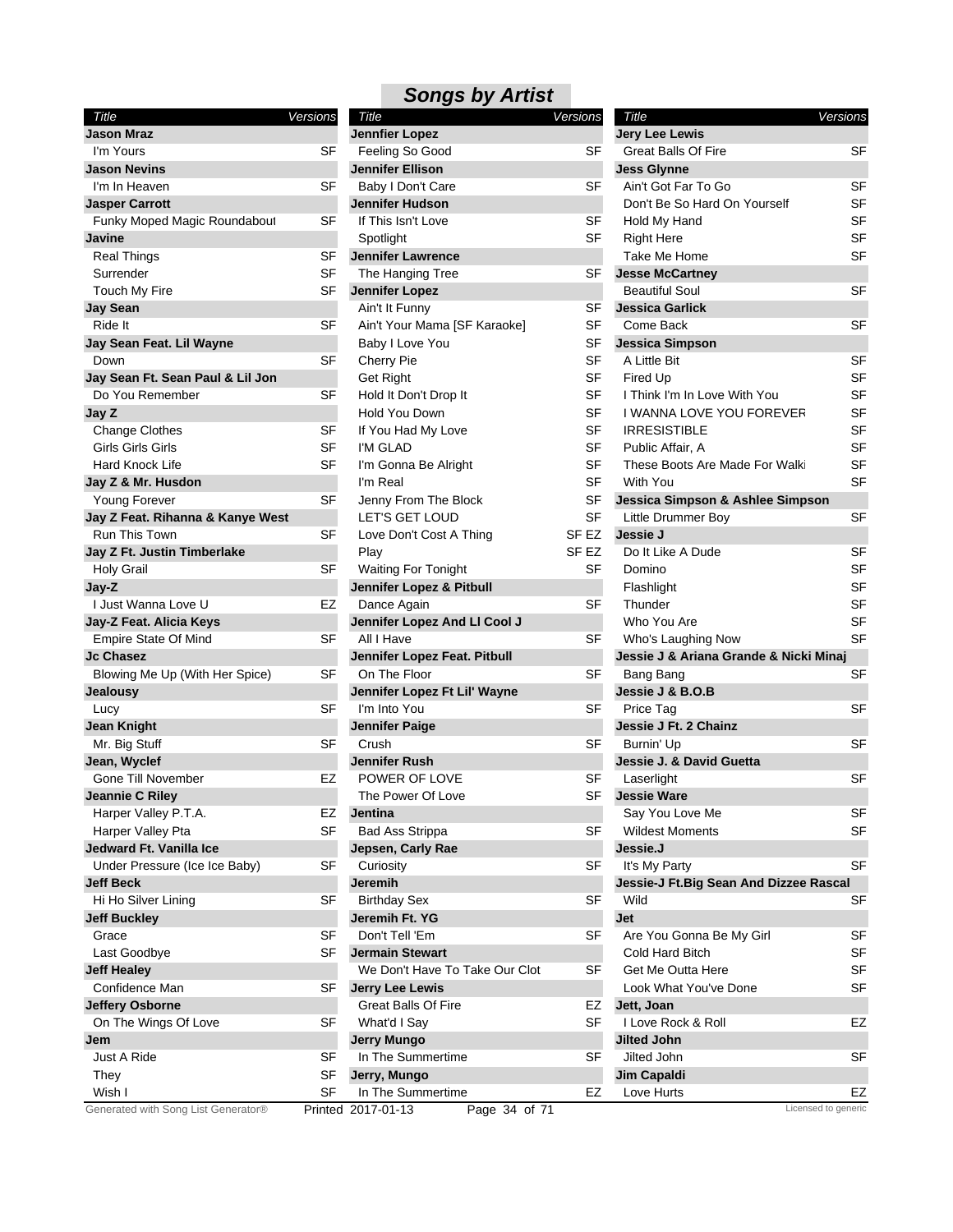| Title                                | Versions         |  |
|--------------------------------------|------------------|--|
| <b>Jim Diamond</b>                   |                  |  |
| Hi Ho Silver                         | SF               |  |
| I Should've Known Better             | SF               |  |
| <b>Jim Reeves</b>                    |                  |  |
| <b>Adios Amigos</b>                  | SF EZ            |  |
| <b>Distant Drums</b>                 | SF <sub>EZ</sub> |  |
| Have I Told You Lately               | EZ               |  |
| He'll Have To Go                     | SF <sub>EZ</sub> |  |
| I Love You Because                   | SF EZ            |  |
| I Won't Forget You                   | SF EZ            |  |
| There's A Heartache Following M      | SF               |  |
| Welcome To My World                  | SF EZ            |  |
| Jimi Hendrix                         |                  |  |
| All Along The Watchtower             | SF EZ            |  |
| Hey Joe                              | EZ               |  |
| Purple Haze                          | EZ               |  |
| Voodoo Chile                         | EZ               |  |
| Jimi Hendrix Experience              |                  |  |
| Foxey Lady                           | SF               |  |
| <b>Jimmy Cliff</b>                   |                  |  |
| I Can See Clearly Now                | EZ               |  |
| Wonderful World Beautiful People     | SF               |  |
| Jimmy Dean                           |                  |  |
| Big Bad John                         | SF               |  |
| <b>Jimmy Hendrix</b>                 |                  |  |
| Purple Haze                          | SF               |  |
| <b>Jimmy James And The Vagabonds</b> |                  |  |
| Now Is The Time                      | SF               |  |
| <b>Jimmy Jones</b>                   |                  |  |
| Good Timin'                          | SF EZ            |  |
| Jimmy Jones & Otis Blackwell         |                  |  |
| Handy Man                            | SF               |  |
| <b>Jimmy Justice</b>                 |                  |  |
| When My Little Girl Is Smiling       | SF               |  |
| <b>Jimmy Nail</b>                    |                  |  |
| Ain't No Doubt                       | SF               |  |
| <b>Big River</b>                     | SF               |  |
| <b>Crocodile Shoes</b>               | SF               |  |
| <b>Jimmy Ruffin</b>                  |                  |  |
| Hold On To My Love                   | SF               |  |
| I'll Say Forever My Love             | SF               |  |
| <b>Jimmy Somerville</b>              |                  |  |
| Never Can Say Goodbye                | SF               |  |
| <b>Jimmy Young</b>                   |                  |  |
| Man From Laramie                     | SF               |  |
| Jimn Stafford                        |                  |  |
| Spiders & Snakes                     | SF               |  |
| Jj Barrie                            |                  |  |
| No Charge                            | SF               |  |
| <b>JLS</b>                           |                  |  |
| Beat Again                           | SF               |  |
| <b>Billion Lights</b>                | SF               |  |
| Club Is Alive, The                   | SF               |  |
| Do You Feel What I Feel              | SF               |  |
| Everybody In Love (Put Your Har      | SF               |  |
| Hold Me Down                         | SF               |  |
| Generated with Song List Generator®  | Printed          |  |

| Title                               | <b>Versions</b>  | Title                               | <b>Versions</b> | Title                            | Versions            |
|-------------------------------------|------------------|-------------------------------------|-----------------|----------------------------------|---------------------|
| Jim Diamond                         |                  | <b>JLS</b>                          |                 | Joe McElderry                    |                     |
| Hi Ho Silver                        | <b>SF</b>        | <b>Hottest Girl In The World</b>    | SF              | Somebody Wake Me Up              | <b>SF</b>           |
| I Should've Known Better            | <b>SF</b>        | Love You More                       | <b>SF</b>       | Joe McElderry The                |                     |
| Jim Reeves                          |                  | One Shot                            | <b>SF</b>       | Climb                            | SF                  |
| Adios Amigos                        | SF <sub>EZ</sub> | Proud                               | SF              | <b>Joe South</b>                 |                     |
| <b>Distant Drums</b>                | SF <sub>EZ</sub> | Take A Chance On Me                 | <b>SF</b>       | Games People Play                | <b>SF</b>           |
| Have I Told You Lately              | EZ               | <b>Jo Boxers</b>                    |                 | Joe Stone Ft Montell Jordan      |                     |
| He'll Have To Go                    | SF EZ            | Boxer Beat                          | <b>SF</b>       | The Party (This Is How We Do It) | <b>SF</b>           |
| I Love You Because                  | SF EZ            | Jo Jo                               |                 | <b>Joe Tex</b>                   |                     |
| I Won't Forget You                  | SF EZ            | Baby It's You                       | <b>SF</b>       | Ain't Gonna Bump No More (With   | SF                  |
| There's A Heartache Following M     | SF               | Leave (Get Out)                     | SF              | <b>Joe Walsh</b>                 |                     |
| Welcome To My World                 | SF EZ            | <b>Jo Stafford</b>                  |                 | Rocky Mountain Way               | EZ                  |
| Jimi Hendrix                        |                  | You Belong To Me                    | SF              | <b>Johhny Cash</b>               |                     |
| All Along The Watchtower            | SF EZ            | <b>Joan Armatrading</b>             |                 | San Quentin                      | <b>SF</b>           |
| Hey Joe                             | EZ               | Drop The Pilot                      |                 | John & Dee                       |                     |
|                                     |                  |                                     | SF              |                                  | SF                  |
| Purple Haze                         | EZ               | Joan Baez                           |                 | Don't Go Breaking My Heart       |                     |
| Voodoo Chile                        | EZ               | The Night They Drove Old Dixie I    | SF              | <b>John Cafferty</b>             |                     |
| Jimi Hendrix Experience             |                  | Joan Jett & Blackhearts             |                 | Hearts On Fire                   | <b>SF</b>           |
| Foxey Lady                          | SF               | I Love Rock & Roll                  | SF              | <b>John Cougar</b>               |                     |
| <b>Jimmy Cliff</b>                  |                  | Joan Jett & The Blackhearts         |                 | Hurts So Good                    | EZ                  |
| I Can See Clearly Now               | EZ               | I Hate Myself For Loving You        | SF              | John Denver                      |                     |
| Wonderful World Beautiful People    | SF               | Joan Osborne                        |                 | Annie's Song                     | SF                  |
| Jimmy Dean                          |                  | One Of Us                           | SF              | Some Days Are Diamonds           | SF                  |
| Big Bad John                        | SF               | Jocelyn Brown                       |                 | Take Me Home Country Roads       | SF                  |
| <b>Jimmy Hendrix</b>                |                  | Somebody Else's Guy                 | SF              | John Fred & His Playboy Band     |                     |
| Purple Haze                         | SF               | Joe & Mystikal                      |                 | Judy In Disguise                 | <b>SF</b>           |
| Jimmy James And The Vagabonds       |                  | <b>Stutter</b>                      | EZ              | <b>John Holt</b>                 |                     |
| Now Is The Time                     | SF               | <b>Joe And Jake</b>                 |                 | Help Me Make It Through The Nig  | SF                  |
| <b>Jimmy Jones</b>                  |                  | You're Not Alone                    | SF              | I'll Take A Melody               | SF                  |
| Good Timin'                         | SF EZ            | <b>Joe Breezer</b>                  |                 | Mr Bojangles                     | SF                  |
| Jimmy Jones & Otis Blackwell        |                  | <b>Venus And Mars</b>               | SF              | John Legend                      |                     |
| Handy Man                           | SF               | Joe Brown & The Bruvvers            |                 | <b>Ordinary People</b>           | <b>SF</b>           |
| <b>Jimmy Justice</b>                |                  | A Picture Of You                    | SF              | John Lennon                      |                     |
| When My Little Girl Is Smiling      | SF               | <b>Joe Brown And The Bruvvers</b>   |                 | Ballad Of John And Yoko          | SF                  |
| Jimmy Nail                          |                  | That's What Love Will Do            | SF              | <b>Beutiful Boy</b>              | SF                  |
| Ain't No Doubt                      | SF               | <b>Joe Cocker</b>                   |                 | <b>IMAGINE</b>                   | SF                  |
| <b>Big River</b>                    | SF               | Delta Lady                          | SF              | <b>John Leyton</b>               |                     |
| <b>Crocodile Shoes</b>              | SF               | I Believe                           | SF              | Johnny Remember Me               | <b>SF</b>           |
| Jimmy Ruffin                        |                  | Let The Healing Begin               | SF              | <b>John Martin</b>               |                     |
| Hold On To My Love                  | SF               | Simple Things                       | SF              | Anywhere For You                 | SF                  |
| I'll Say Forever My Love            | <b>SF</b>        | Summer In The City                  | SF              | <b>John Mellencamp</b>           |                     |
| <b>Jimmy Somerville</b>             |                  | Unchain My Heart                    | SF              | Jack And Dianne                  | SF                  |
|                                     | <b>SF</b>        |                                     |                 |                                  |                     |
| Never Can Say Goodbye               |                  | With A Little Help From My Friend   | EZ              | <b>John Michael Montgomery</b>   |                     |
| <b>Jimmy Young</b>                  |                  | Joe Cocker & Jennifer Warnes        |                 | I Swear                          | SF <sub>EZ</sub>    |
| Man From Laramie                    | SF               | Up Where We Belong                  | SF EZ           | Love Working On You              | EZ                  |
| Jimn Stafford                       |                  | Joe Dolan                           |                 | <b>John Miles</b>                |                     |
| Spiders & Snakes                    | <b>SF</b>        | Make Me An Island                   | <b>SF</b>       | Music                            | SF                  |
| Jj Barrie                           |                  | <b>Joe Dolce</b>                    |                 | John Newman                      |                     |
| No Charge                           | SF               | Shaddap A You Face                  | SF              | Cheating                         | SF                  |
| JLS                                 |                  | Joe Jackson                         |                 | Come & Get It                    | SF                  |
| <b>Beat Again</b>                   | <b>SF</b>        | Is She Really Going Out With Hin    | <b>SF</b>       | Losing Sleep                     | SF                  |
| <b>Billion Lights</b>               | SF               | It's Different For Girls            | SF              | Love Me Again                    | SF                  |
| Club Is Alive, The                  | SF               | Joe Longthorn                       |                 | <b>John Parr</b>                 |                     |
| Do You Feel What I Feel             | SF               | When Your Old Wedding Ring W        | SF              | St Elmo's Fire                   | SF                  |
| Everybody In Love (Put Your Har     | <b>SF</b>        | Joe Longthorne                      |                 | <b>John Paul Young</b>           |                     |
| Hold Me Down                        | <b>SF</b>        | When Your Old Wedding Ring W        | EZ              | Love Is In The Air               | SF                  |
| Generated with Song List Generator® |                  | Printed 2017-01-13<br>Page 35 of 71 |                 |                                  | Licensed to generic |
|                                     |                  |                                     |                 |                                  |                     |

| Title                                              | Versions  |
|----------------------------------------------------|-----------|
| <b>Joe McElderry</b>                               |           |
| Somebody Wake Me Up                                | SF        |
| Joe McElderry The                                  |           |
| Climb                                              | SF        |
| <b>Joe South</b>                                   |           |
| Games People Play                                  | SF        |
| Joe Stone Ft Montell Jordan                        |           |
|                                                    | SF        |
| The Party (This Is How We Do It)<br><b>Joe Tex</b> |           |
|                                                    | SF        |
| Ain't Gonna Bump No More (With<br><b>Joe Walsh</b> |           |
| Rocky Mountain Way                                 | EZ        |
|                                                    |           |
| <b>Johhny Cash</b><br>San Quentin                  | SF        |
|                                                    |           |
| John & Dee                                         | SF        |
| Don't Go Breaking My Heart                         |           |
| <b>John Cafferty</b>                               |           |
| Hearts On Fire                                     | SF        |
| <b>John Cougar</b>                                 |           |
| Hurts So Good                                      | EZ        |
| John Denver                                        |           |
| Annie's Song                                       | SF        |
| Some Days Are Diamonds                             | SF        |
| Take Me Home Country Roads                         | SF        |
| John Fred & His Playboy Band                       |           |
| Judy In Disguise                                   | SF        |
| <b>John Holt</b>                                   |           |
| Help Me Make It Through The Nig                    | SF        |
| I'll Take A Melody                                 | SF        |
| Mr Bojangles                                       | <b>SF</b> |
| John Legend                                        |           |
| Ordinary People                                    | SF        |
| John Lennon                                        |           |
| Ballad Of John And Yoko                            | SF        |
| <b>Beutiful Boy</b>                                | SF        |
| <b>IMAGINE</b>                                     | SF        |
| <b>John Leyton</b>                                 |           |
| Johnny Remember Me                                 | SF        |
| <b>John Martin</b>                                 |           |
| Anywhere For You                                   | SF        |
| John Mellencamp                                    |           |
| Jack And Dianne                                    | SF        |
| <b>John Michael Montgomery</b>                     |           |
| I Swear                                            | SF EZ     |
| Love Working On You                                | EZ        |
| <b>John Miles</b>                                  |           |
| Music                                              | SF        |
| <b>John Newman</b>                                 |           |
| Cheating                                           | SF        |
| Come & Get It                                      | SF        |
| Losing Sleep                                       | SF        |
| Love Me Again                                      | SF        |
| John Parr                                          |           |
| St Elmo's Fire                                     | SF        |
| <b>John Paul Young</b>                             |           |
| Love Is In The Air                                 | SF        |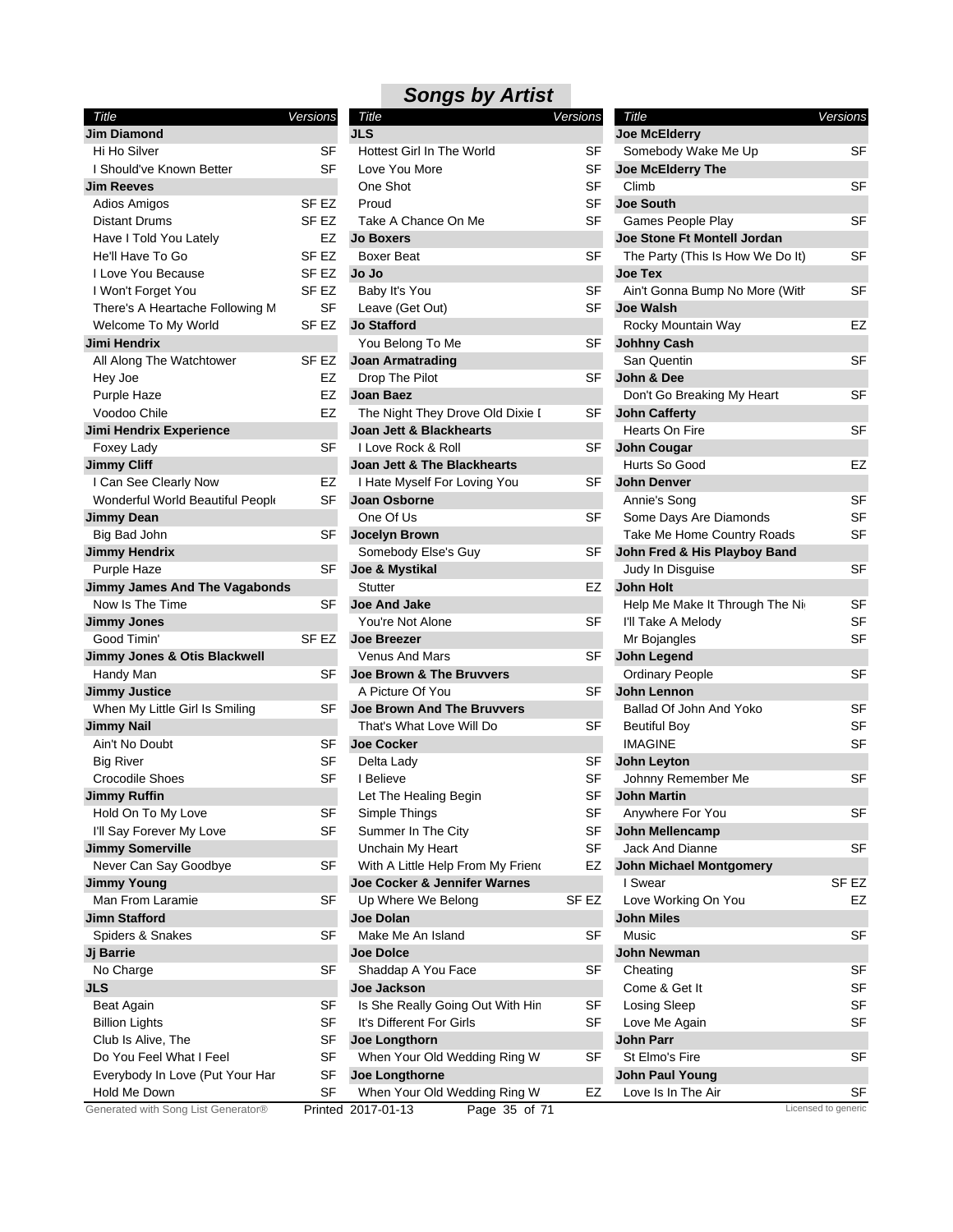| Title                                 | Versions               | Title                            | Versions         | Title                                    | Versions        |
|---------------------------------------|------------------------|----------------------------------|------------------|------------------------------------------|-----------------|
| <b>John Rowles</b>                    |                        | <b>Johnny Ray</b>                |                  | Junior                                   |                 |
| If I Only Had Time                    | SF                     | <b>Hey There</b>                 | SF               | Mama Used To Say                         | EZ              |
| <b>John Travolta</b>                  |                        | Such A Night                     | <b>SF</b>        | <b>Junior Senior</b>                     |                 |
| Grease Lightning                      | <b>SF</b>              | <b>Johnny Steele</b>             |                  | Move Your Feet                           | <b>SF</b>       |
| Greased Lightnin'                     | EZ                     | Just Walkin' In The Rain         | SF               | <b>Rhythm Bandits</b>                    | <b>SF</b>       |
| Sandy                                 | SF <sub>EZ</sub>       | <b>Johnny Tillotson</b>          |                  | <b>Junior Walker &amp; The All Stars</b> |                 |
| <b>JOHN WAIT</b>                      |                        | Poetry In Motion                 | <b>SF</b>        | I'm A Road Runner                        | EZ              |
| <b>MISSING YOU</b>                    | <b>SF</b>              | Jojo                             |                  | <b>Just Jack</b>                         |                 |
| Johnnie Ray                           |                        | Not That Kinda Girl              | SF               | Starz In Their Eyes                      | <b>SF</b>       |
| Yes Tonight Josephine                 | <b>SF</b>              | Too Little, Too Late             | SF               | Justice, Jimmy                           |                 |
| <b>Johnny Bristol</b>                 |                        | Joker Ft. William Cartwright     |                  | When My Little Girl Is Smiling           | EZ              |
| Hang In There Baby                    | <b>SF</b>              | On My Mind                       | <b>SF</b>        | <b>Justin Bieber</b>                     |                 |
| <b>Johnny Burnette</b>                |                        | Jon Secada                       |                  | Baby                                     | <b>SF</b>       |
| Dreamin'                              | <b>SF</b>              | <b>JUST ANOTHER DAY</b>          | SF               | Boyfriend                                | <b>SF</b>       |
| <b>Johnny Cash</b>                    |                        | <b>Jonas Blue</b>                |                  | Love Yourself                            | SF              |
| 25 Minutes To Go                      | SF                     | <b>Perfect Strangers</b>         | <b>SF</b>        | Never Let You Go                         | SF              |
| A Thing Called Love                   | SF                     | Jonas Blue & Dakota              |                  | Never Say Never                          | SF              |
| <b>Big River</b>                      | <b>SF</b>              | Fast Car                         | SF               | One Time                                 | <b>SF</b>       |
|                                       | <b>SF</b>              |                                  |                  |                                          | SF              |
| <b>Boy Named Sue</b>                  |                        | <b>Jonathan King</b>             |                  | Pray                                     | <b>SF</b>       |
| Boy Named Sue, A                      | EZ                     | Everyone's Gone To The Moon      | SF               | Somebody To Love                         |                 |
| <b>Folsom Prison Blues</b>            | <b>EZ</b>              | Una Paloma Blanca                | SF <sub>EZ</sub> | Sorry                                    | SF              |
| I Walk The Line                       | <b>EZ</b>              | Joni Mitchell                    |                  | U Smile                                  | <b>SF</b>       |
| One Piece At A Time                   | <b>SF</b>              | California                       | <b>SF</b>        | What Do You Mean                         | SF              |
| Ring Of Fire                          | SF EZ                  | <b>Jordan Knight</b>             |                  | <b>Justin Timberlake</b>                 |                 |
| Sunday Mornin' Comin' Down            | EZ                     | Give It To You                   | SF               | Cant Stop The Feeling (Karaoke           | PR              |
| <b>Johnny Duncan And Bluegrass B</b>  |                        | Jordan, David                    |                  | Cry Me A River                           | <b>SF</b>       |
| Last Train To San Fernando            | <b>SF</b>              | Sun Goes Down                    | <b>SF</b>        | I'm Lovin It                             | <b>SF</b>       |
| <b>Johnny Hates Jazz</b>              |                        | Jordin Sparks & Chris Brown      |                  | LIKE I LOVE YOU                          | <b>SF</b>       |
| <b>Shattered Dreams</b>               | <b>SF</b>              | No Air                           | <b>SF</b>        | Lovestoned                               | <b>SF</b>       |
| Turn Back The Clock                   | <b>SF</b>              | Joshua Kadison                   |                  | <b>Mirrors</b>                           | SF              |
| Johnny Johnson And The Bandwagon      |                        | Jessie                           | <b>SF</b>        | My Love                                  | SF              |
| Breaking Down The Walls Of Hea        | SF                     | <b>Joss Stone</b>                |                  | Rock Your Body                           | SF              |
| Sweet Inspiration                     | SF                     | Dpm't Cha Wanna Riad             | SF               | Senorita                                 | <b>SF</b>       |
| <b>Johnny Kid &amp; The Pirates</b>   |                        | Right To Be Wrong                | <b>SF</b>        | SexyBack                                 | <b>SF</b>       |
| Shakin' All Over                      | SF <sub>EZ</sub>       | Spoiled                          | <b>SF</b>        | Take Back The Night                      | <b>SF</b>       |
| <b>Johnny Kid And The Pirates</b>     |                        | Super Duper                      | <b>SF</b>        | <b>Tunnel Vision</b>                     | <b>SF</b>       |
| I'll Never Get Over You               | <b>SF</b>              | Tell Me 'Bout It                 | <b>SF</b>        | <b>What Goes Around</b>                  | <b>SF</b>       |
| <b>Johnny Kidd &amp; The Pirates</b>  |                        | You Had Me                       | SF               | Justin Timberlake Feat. Jay Z            |                 |
| I'll Never Get Over You               | EZ                     | Journey                          |                  | Suit And Tie (Clean)                     | SF              |
| Johnny Logan                          |                        | <b>SEPARATE WAYS</b>             | <b>SF</b>        | K C And The Sunshine Band                |                 |
| What's Another Year                   | EZ                     | <b>Joy Division</b>              |                  | That's The Way I Like It                 | SF              |
| <b>Johnny Mathis</b>                  |                        | Love Will Tear Us Apart          | SF               | <b>KWS</b>                               |                 |
| A Certain Smile                       | EZ                     | <b>Joyce Sims</b>                |                  | PLEASE DON'T GO                          | SF              |
| Begin The Beguine                     | <b>SF</b>              | All And All                      | SF               | K.C. & The Sunshine Band                 |                 |
| Have Yourself A Merry Little Chri:    | <b>SF</b>              | Come Into My Life                | <b>SF</b>        | That's The Way (I Like It)               | EZ              |
| When A Child Is Born                  | SF                     | Jr Walker And The All Stars      |                  | K7                                       |                 |
| <b>Johnny Nash</b>                    |                        | What Does It Take                | SF               | Come Baby Come                           | SF              |
| Cupid                                 | SF                     | <b>Judge Dread</b>               |                  | Kaci                                     |                 |
| Hold Me Tight                         | <b>SF</b>              | <b>Big Seven</b>                 | SF               | I Think I Love You                       | SF              |
|                                       |                        |                                  |                  | <b>Kaiser Chiefs</b>                     |                 |
| I Can See Clearly Now                 | SF                     | Judi Boucher                     |                  |                                          |                 |
| Tears On My Pillow                    | SF                     | Can't Be With You Tonight        | SF               | Everyday I Love You Less And L           | SF              |
| <b>Johnny Paycheck</b>                |                        | Julie Driscoll & The Brian Auger |                  | Everything Is Average Nowadays           | SF              |
| Take This Job & Shove It              | EZ                     | Trinity                          | <b>SF</b>        | Good Days, Bad Days                      | SF              |
| <b>Johnny Preston</b>                 |                        | <b>Julie Rogers</b>              |                  | I Predict A Riot                         | SF              |
|                                       |                        |                                  |                  |                                          |                 |
| Cradle Of Love<br><b>Running Bear</b> | <b>SF</b><br><b>SF</b> | Wedding<br>Junior                | SF <sub>EZ</sub> | Modern Way<br>Oh My God                  | SF<br><b>SF</b> |

| Title                               | Versions         | Title                                    | <b>Versions</b>     |
|-------------------------------------|------------------|------------------------------------------|---------------------|
| <b>Johnny Ray</b>                   |                  | Junior                                   |                     |
| Hey There                           | SF               | Mama Used To Say                         | EZ                  |
| Such A Night                        | SF               | <b>Junior Senior</b>                     |                     |
| <b>Johnny Steele</b>                |                  | Move Your Feet                           | SF                  |
| Just Walkin' In The Rain            | SF               | <b>Rhythm Bandits</b>                    | SF                  |
| <b>Johnny Tillotson</b>             |                  | <b>Junior Walker &amp; The All Stars</b> |                     |
| Poetry In Motion                    | SF               | I'm A Road Runner                        | EZ                  |
| Jojo                                |                  | <b>Just Jack</b>                         |                     |
| Not That Kinda Girl                 | SF               | Starz In Their Eyes                      | SF                  |
| Too Little, Too Late                | <b>SF</b>        | Justice, Jimmy                           |                     |
| <b>Joker Ft. William Cartwright</b> |                  | When My Little Girl Is Smiling           | EZ                  |
| On My Mind                          | SF               | <b>Justin Bieber</b>                     |                     |
| Jon Secada                          |                  | Baby                                     | SF                  |
| <b>JUST ANOTHER DAY</b>             | <b>SF</b>        | Boyfriend                                | SF                  |
| <b>Jonas Blue</b>                   |                  | Love Yourself                            | SF                  |
| <b>Perfect Strangers</b>            | SF               | Never Let You Go                         | SF                  |
| Jonas Blue & Dakota                 |                  | Never Say Never                          | SF                  |
| Fast Car                            | SF               | One Time                                 | SF                  |
| <b>Jonathan King</b>                |                  | Pray                                     | SF                  |
| Everyone's Gone To The Moon         | SF               | Somebody To Love                         | SF                  |
| Una Paloma Blanca                   | SF <sub>EZ</sub> | Sorry                                    | SF                  |
| Joni Mitchell                       |                  | U Smile                                  | SF                  |
| California                          | SF               | What Do You Mean                         | SF                  |
| <b>Jordan Knight</b>                |                  | <b>Justin Timberlake</b>                 |                     |
| Give It To You                      | SF               | Cant Stop The Feeling (Karaoke           | PR                  |
| Jordan, David                       |                  | Cry Me A River                           | SF                  |
| Sun Goes Down                       | SF               | I'm Lovin It                             | SF                  |
| Jordin Sparks & Chris Brown         |                  | LIKE I LOVE YOU                          | SF                  |
| No Air                              | <b>SF</b>        | Lovestoned                               | SF                  |
| Joshua Kadison                      |                  | <b>Mirrors</b>                           | SF                  |
| Jessie                              | SF               | My Love                                  | SF                  |
| <b>Joss Stone</b>                   |                  | Rock Your Body                           | SF                  |
| Dpm't Cha Wanna Riad                | SF               | Senorita                                 | SF                  |
| Right To Be Wrong                   | SF               | SexyBack                                 | SF                  |
| Spoiled                             | SF               | Take Back The Night                      | SF                  |
| Super Duper                         | SF               | <b>Tunnel Vision</b>                     | SF                  |
| Tell Me 'Bout It                    | <b>SF</b>        | <b>What Goes Around</b>                  | SF                  |
| You Had Me                          | SF               | Justin Timberlake Feat. Jay Z            |                     |
| Journey                             |                  | Suit And Tie (Clean)                     | SF                  |
| SEPARATE WAYS                       | S⊦               | <b>K C And The Sunshine Band</b>         |                     |
| <b>Joy Division</b>                 |                  | That's The Way I Like It                 | SF                  |
| Love Will Tear Us Apart             | <b>SF</b>        | <b>KWS</b>                               |                     |
| <b>Joyce Sims</b>                   |                  | PLEASE DON'T GO                          | SF                  |
| All And All                         | SF               | K.C. & The Sunshine Band                 |                     |
| Come Into My Life                   | SF               | That's The Way (I Like It)               | EZ                  |
| Jr Walker And The All Stars         |                  | K7                                       |                     |
| What Does It Take                   | SF               | Come Baby Come                           | SF                  |
| <b>Judge Dread</b>                  |                  | Kaci                                     |                     |
| <b>Big Seven</b>                    | SF               | I Think I Love You                       | SF                  |
| <b>Judi Boucher</b>                 |                  | <b>Kaiser Chiefs</b>                     |                     |
| Can't Be With You Tonight           | <b>SF</b>        | Everyday I Love You Less And L           | SF                  |
| Julie Driscoll & The Brian Auger    |                  | Everything Is Average Nowadays           | SF                  |
| Trinity                             | SF               | Good Days, Bad Days                      | SF                  |
| <b>Julie Rogers</b>                 |                  | I Predict A Riot                         | SF                  |
| Wedding                             | SF <sub>EZ</sub> | Modern Way                               | SF                  |
| Junior                              |                  | Oh My God                                | SF                  |
| 2017.01.12<br>Page 36 of 71         |                  |                                          | Licensed to generic |

| Title                                    | Versions |
|------------------------------------------|----------|
| Junior                                   |          |
| Mama Used To Say                         | EZ       |
| <b>Junior Senior</b>                     |          |
| Move Your Feet                           | SF       |
| <b>Rhythm Bandits</b>                    | SF       |
| <b>Junior Walker &amp; The All Stars</b> |          |
| I'm A Road Runner                        | EZ       |
| <b>Just Jack</b>                         |          |
| Starz In Their Eyes                      | SF       |
| Justice, Jimmy                           |          |
| When My Little Girl Is Smiling           | EZ       |
| <b>Justin Bieber</b>                     |          |
| Baby                                     | SF       |
| <b>Boyfriend</b>                         | SF       |
| Love Yourself                            | SF       |
| Never Let You Go                         | SF       |
| Never Say Never                          | SF       |
| One Time                                 | SF       |
| Pray                                     | SF       |
| Somebody To Love                         | SF       |
| Sorry                                    | SF       |
| U Smile                                  | SF       |
| What Do You Mean                         | SF       |
| <b>Justin Timberlake</b>                 |          |
| Cant Stop The Feeling (Karaoke           | PR       |
| Cry Me A River                           | SF       |
| I'm Lovin It                             | SF       |
| LIKE I LOVE YOU                          | SF       |
| Lovestoned                               | SF       |
| <b>Mirrors</b>                           | SF       |
| My Love                                  | SF       |
| Rock Your Body                           | SF       |
| Senorita                                 | SF       |
| SexyBack                                 | SF       |
| Take Back The Night                      | SF       |
| <b>Tunnel Vision</b>                     | SF       |
| <b>What Goes Around</b>                  | SF       |
| Justin Timberlake Feat. Jay Z            |          |
| Suit And Tie (Clean)                     | S⊦       |
| K C And The Sunshine Band                |          |
| That's The Way I Like It                 | SF       |
| K W S                                    |          |
| PLEASE DON'T GO                          | SF       |
| K.C. & The Sunshine Band                 |          |
| That's The Way (I Like It)               | EZ       |
| <b>K7</b>                                |          |
| Come Baby Come                           | SF       |
| Kaci                                     |          |
| I Think I Love You                       | SF       |
| <b>Kaiser Chiefs</b>                     |          |
| Everyday I Love You Less And L           | SF       |
| Everything Is Average Nowadays           | SF       |
| Good Days, Bad Days                      | SF       |
| I Predict A Riot                         | SF       |
| Modern Way                               | SF       |
| Oh My God                                | SF       |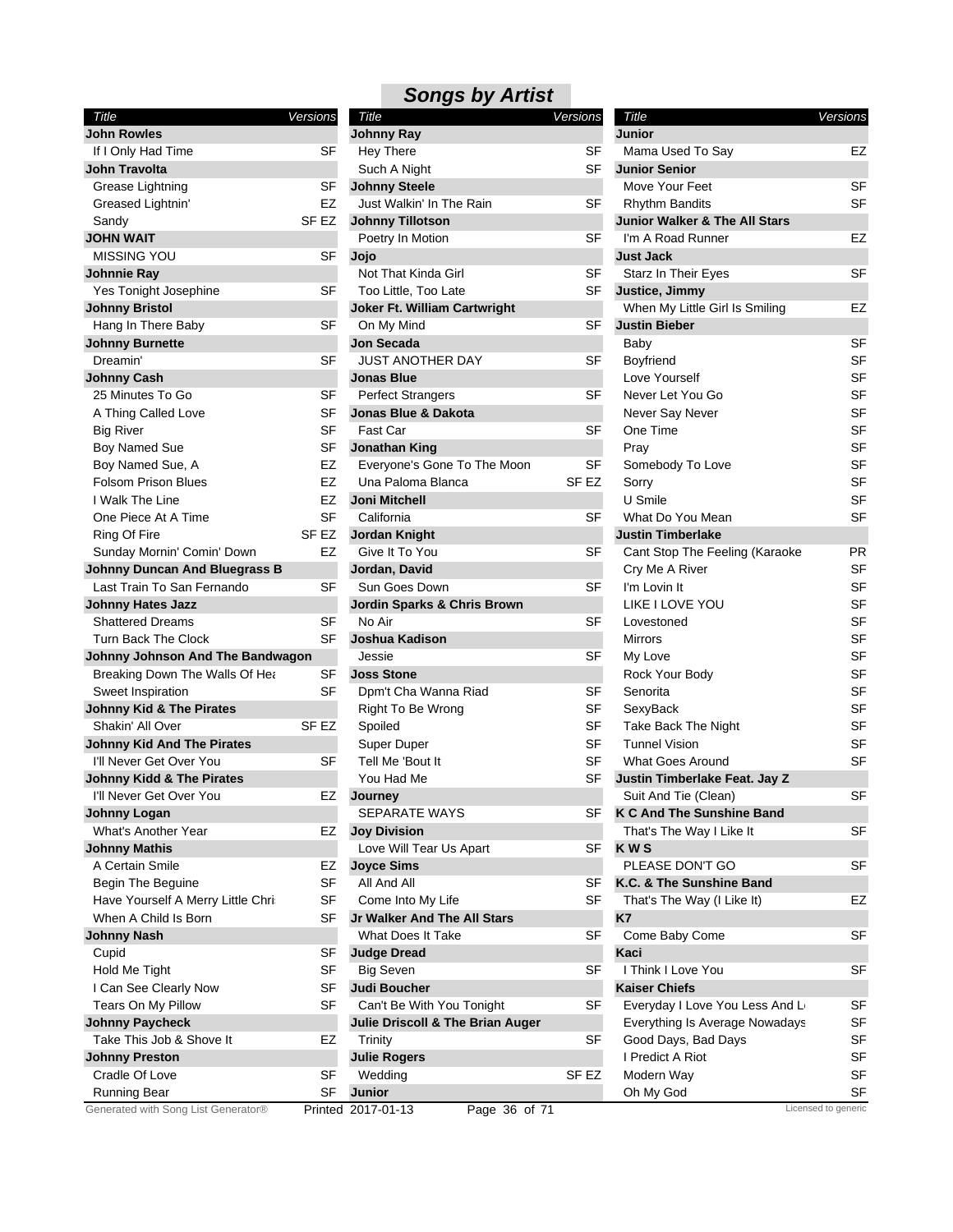| Title                                                   | Versions         |
|---------------------------------------------------------|------------------|
| <b>Kaiser Chiefs</b>                                    |                  |
| Ruby                                                    | SF               |
| Kaiser Chiefs, The                                      |                  |
| Never Miss A Beat                                       | SF               |
| Kajagoogoo                                              |                  |
| Too Shy                                                 | SF <sub>F7</sub> |
| Kandi                                                   |                  |
| Don't Think I'm Not                                     | EZ               |
| Kane, Eden                                              |                  |
| Well I Ask You                                          | EZ               |
| Kansas                                                  |                  |
| Carry On Wayward Son                                    | SF               |
| Kanya West Feat Dwele                                   |                  |
| Flashing Lights                                         | SF               |
| <b>Kanye West</b>                                       | SF               |
| Touch The Sky<br>Kanye West & Theophilus London & Allan |                  |
| Kingdom & Paul McCartney                                | SF               |
| All Day                                                 |                  |
| Kanye West And Jamie Foxx<br><b>Gold Digger</b>         | SF               |
| Kanye West Feat. Chris Martin                           |                  |
| Homecoming                                              | SF               |
| Kanye West Ft Paul McCartney                            |                  |
| Only One                                                | SF               |
| <b>Karen Harding</b>                                    |                  |
| Say Something                                           | SF               |
| <b>Karen Ramirez</b>                                    |                  |
| Looking For Love                                        | SF               |
| Karmin                                                  |                  |
| <b>Brokenhearted</b>                                    | SF               |
| I Want It All                                           | SF               |
| Kasabian                                                |                  |
| Eez-Eh                                                  | <b>SF</b>        |
| Empire                                                  | SF               |
| Fire                                                    | SF               |
| Me Plus One                                             | SF               |
| <b>Shoot The Runner</b>                                 | SF               |
| Where Did All The Love Go                               | SF               |
| Kasbain                                                 |                  |
| Cutt Off                                                | SF               |
| <b>Kate Bush</b>                                        |                  |
| Babooshka                                               | SF               |
| Hounds Of Love                                          | SF               |
| King Of The Mountain                                    | SF               |
| Running Up That Hill                                    | SF               |
| <b>Wuthering Heights</b>                                | SF EZ            |
| Kate Bush & Peter Gabriel                               |                  |
| Don't Give Up                                           | SF               |
| Kate Nash                                               |                  |
| Mouthwash                                               | SF               |
| Kate Nash,<br>Foundations                               |                  |
| <b>Kate Winslett</b>                                    | SF               |
| What If                                                 | SF               |
| <b>Kathy Kirby</b>                                      |                  |
|                                                         |                  |

#### Secret Love SF Closest Thing To Crazy SF Crawling Up A Hill SF My Aphrodisiac Is You SF Nine Million Bicycles SF Wonderful Life SF Walkin On Sunshine SF Walking On Sunshine **EZ** Easy Please Me SF Still Still Services of the Services of the Services of the Services of the Services of the Services of the Se Witches Brew **SF** Circle The Drain (Clean Version) SF Dark Horse SF E.T. SF Firework SF Hot & Cold SF I Kissed A Girl SF Last Friday Night (TGIF) SF One That Got Away SF Part Of Me SF Roar SF Search SF SEARCH SEARCH SEARCH SEARCH SEARCH SEARCH SEARCH SEARCH SEARCH SEARCH SEARCH SEARCH SEARCH S Thinking Of You SF This Is How We Do SF Unconditionally SF Waking Up In Vegas SF Love Lockdown SF No Church In The Wild SF Stronger SF *Title Versions* **Kathy Kirby** Let Me Go Lover SF **Kathy Young With The Innocents** Thousand Stars SF **Katie Melua** Call Off The Search SF **Katrina & The Waves** Love Shine A Light **EZ Katy B** Crying For No Reason SF **Katy B & Ms Dynamite** Lights On SF **Katy On A Mission** Katy B SF **Katy Perry** Birthday SF **Katy Perry Feat Snoop Dogg** California Gurls SF **Kavana** Special Kind Of Something SF **Kay Starr** Rock And Roll Waltz SF **Kayne West** Heartless SF **Kc & The Sunshine Band** Give It Up SF **Kc And The Sunshine Band**

*Songs by Artist*

| Title                           | Versions  |
|---------------------------------|-----------|
| <b>Kc And The Sunshine Band</b> |           |
| Please Don't Go                 | SF        |
| Shake Shake Shake               | SF        |
| KDA Feat. Tinie Tempah & Katy B |           |
| Turn The Music Louder (Rumble)  | SF        |
| Ke\$ha                          |           |
| C'Mon                           | SF        |
| Die Young                       | SF        |
| Keane                           |           |
| <b>Bad Dream</b>                | SF        |
| Bedshaped                       | SF        |
| Crystal Ball                    | SF        |
| Everbodys Changing              | SF        |
| Is It Any Wonder                | SF        |
| Lovers Are Losing, The          | SF        |
| Somewhere Only We Know          | SF EZ     |
| Spiralling                      | SF        |
| This Is The Last Time           | SF        |
| Keating, Ronan                  |           |
| Life Is A Rollercoaster         | EZ        |
| Lovin' Each Day                 | EZ        |
| Way You Make Me Feel, The       | EZ        |
| <b>Keith Urban</b>              |           |
| Till Summer Comes Around        | SF        |
| <b>Keith West</b>               |           |
| Excerpt From A Teenage Opera    | SF        |
| <b>Kelis</b>                    |           |
| Acapella                        | SF        |
| Bossy                           | SF        |
| Ft Cee-Lo Lil' Star             | SF        |
| Get Along With You              | SF        |
| GOOD STUFF                      | SF        |
| In Public                       | SF        |
| Milkshake                       | SF        |
| Millionaire                     | <b>SF</b> |
| Young Fresh 'N' New             | SF        |
| <b>Kellis</b>                   |           |
| Caught Out There (I Hate You)   | SF        |
| Trick Me                        | SF        |
| Kelly & Ozzy Osbourne           |           |
| Changes                         | SF        |
| <b>Kelly Clarkson</b>           |           |
| Because Of You                  | SF        |
| <b>Behind These Hazel Eyes</b>  | SF        |
| Breakaway                       | SF        |
| Catch My Breath                 | SF        |
| Cry                             | SF        |
| <b>Heartbeat Song</b>           | <b>SF</b> |
| I Do Not HooK Up                | SF        |
| Invincible                      | SF        |
| Miss Independent                | SF        |
| Mr. Know It All                 | SF        |
| My Life Would Suck Without You  | SF        |
| Never Again                     | SF        |
| Since U Been Gone               | SF        |
| Trouble With Love Is            | SF        |
|                                 |           |

Generated with Song List Generator® Printed 2017-01-13 Page 37 of 71 Licensed to generic

En Of Clubs -Sf 091 SF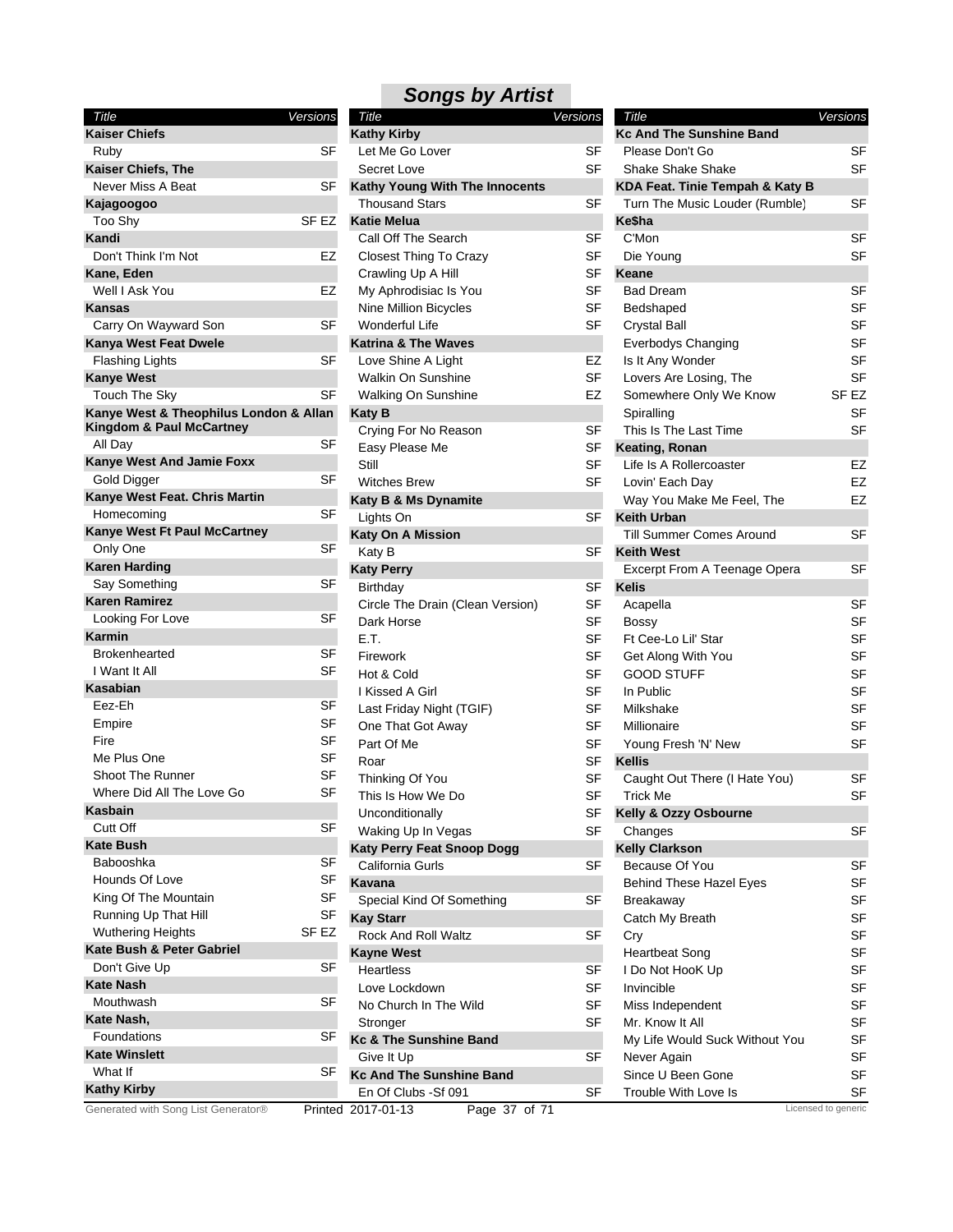| Title                                        | Versions         |
|----------------------------------------------|------------------|
| <b>Kelly Clarkson</b>                        |                  |
| Walk Away                                    | SF               |
| <b>Kelly Lorrena</b>                         |                  |
| Tell It To My Heart                          | SF               |
| <b>Kelly Marie</b>                           |                  |
| Feels Like I'm In Love                       | SF               |
| <b>Kelly Osbourne</b>                        |                  |
| PAP DON'T PREACH                             | SF               |
| Shut Up                                      | SF               |
| <b>Kelly Rowland</b>                         |                  |
| <b>Broken</b>                                | SF               |
| Down For Whatever                            | SF               |
| Keep It Between Us                           | SF               |
| Stole                                        | SF               |
| Train On A Track                             | SF               |
| Work (Freemasons Mix)                        | SF               |
| Kelly Rowland Feat David Guetta              |                  |
| Commander                                    | SF               |
| <b>Kelly Rowland Feat Travis McCoy</b>       |                  |
| Daylight<br><b>Ken Boothe</b>                | SF               |
| Everything I Own                             | SF               |
| <b>Ken Dodd</b>                              |                  |
| Happiness                                    | SF               |
| Promises                                     | SF               |
| River                                        | SF               |
| Tears                                        | SF               |
| <b>Ken Dood</b>                              |                  |
| Tears                                        | EZ               |
| <b>Kendrick Lamar</b>                        |                  |
| ı                                            | SF               |
| Keni Burke                                   |                  |
| Risin' To The Top, Give It All You           | SF               |
| <b>Kenny Loggins</b>                         |                  |
| Danger Zone                                  | SF               |
| Footloose                                    | SF <sub>EZ</sub> |
| <b>Kenny Rodgers</b>                         |                  |
| The Gambler                                  | EZ               |
| <b>Kenny Rogers</b>                          |                  |
| Coward Of The County                         | SF <sub>EZ</sub> |
| Lucille                                      | SF <sub>EZ</sub> |
| Ruby, Don't Take Your Love To T              | EZ               |
| Kenny Rogers & Dolly Parton                  |                  |
| <b>Islands In The Stream</b>                 | SF               |
| Kenny Rogers & The First Edition             |                  |
| Ruby Don't Take Your Love To T               | SF               |
| <b>Kenny Thomas</b>                          |                  |
| Thinking About Your Love                     | SF               |
| <b>KERRI Hilson Ft Kayne West &amp; Neyo</b> |                  |
| Knock You Down                               | SF               |
| Kesha                                        |                  |
| We R Who We R                                | SF               |
| <b>Ketty Lester</b>                          |                  |
| Love Letter                                  | SF               |
| <b>Kevin Lyttle</b>                          |                  |
| Turn Me On                                   | SF               |
| Generated with Song List Generator®          | Drinto           |

|  | <b>Songs by Artist</b> |
|--|------------------------|
|--|------------------------|

|                                       | Versions                  | Title                                | Versions  | Title                          | Versions            |
|---------------------------------------|---------------------------|--------------------------------------|-----------|--------------------------------|---------------------|
| ∶larkson                              |                           | <b>Kevin Simm</b>                    |           | <b>Kinks</b>                   |                     |
| Away                                  | SF                        | All You Good Friends                 | SF        | All Day And All Of The Night   | SF                  |
| orrena                                |                           | <b>Kid Creole &amp; The Coconuts</b> |           | Autumn Almanac                 | <b>SF</b>           |
| To My Heart                           | SF                        | Annie I'm Not Your Daddy             | SF        | Dedicated Follower Of Fashion  | <b>SF</b>           |
| larie                                 |                           | Stool Pigeon                         | <b>SF</b> | Lola                           | <b>SF</b>           |
| Like I'm In Love                      | SF                        | <b>Kid Rock</b>                      |           | Sunny Afternoon                | <b>SF</b>           |
| <b>sbourne</b>                        |                           | All Summer Long                      | <b>SF</b> | Tired Of Waiting For You       | <b>SF</b>           |
| )ON'T PREACH                          | SF                        | <b>Kids From Fame</b>                |           | <b>Waterloo Sunset</b>         | SF EZ               |
| Jp                                    | SF                        | Hi Fidelity                          | SF        | You Really Got Me              | SF                  |
| owland                                |                           | Starmaker                            | SF        | <b>Kirsty Maccoll</b>          |                     |
| n                                     | SF                        | Kiesza                               |           | England 2 Columbia O           | <b>SF</b>           |
| For Whatever                          | <b>SF</b>                 | Giant In My Heart                    | SF        | In These Shoes                 | <b>SF</b>           |
| It Between Us                         | SF                        | Hideaway                             | SF        | <b>Kirsty McCall</b>           |                     |
|                                       | <b>SF</b>                 | No Enemiesz                          | <b>SF</b> | Days                           | <b>SF</b>           |
| On A Track                            | <b>SF</b>                 | <b>Kiki Dee</b>                      |           | <b>Kiss</b>                    |                     |
| (Freemasons Mix)                      | <b>SF</b>                 | Ive Got The Music In Me              | SF        | <b>Crazy Nights</b>            | <b>SF</b>           |
| owland Feat David Guetta              |                           | I've Got The Music In Me             | EZ        | God Gave Rock And Roll To You  | <b>SF</b>           |
|                                       | <b>SF</b>                 |                                      | <b>SF</b> |                                |                     |
| าander                                |                           | Star                                 |           | Klangkarussell Ft Will Heard   |                     |
| owland Feat Travis McCoy              |                           | <b>Killers</b>                       |           | Sonnentanz (Sun Don't Shine)   | <b>SF</b>           |
| ۱ht                                   | SF                        | All These Things That I've Done      | <b>SF</b> | <b>Klf And Tammy Wynette</b>   |                     |
| othe                                  |                           | <b>Bones</b>                         | <b>SF</b> | <b>JUSTIFIED AND ANCIENT</b>   | <b>SF</b>           |
| thing I Own                           | <b>SF</b>                 | For Reasons Unknown                  | <b>SF</b> | <b>Kodaline</b>                |                     |
| dd                                    |                           | Human                                | SF        | High-Hopes                     | <b>SF</b>           |
| ness                                  | SF                        | Mr Brightside                        | SF        | Love Like This                 | <b>SF</b>           |
| ses                                   | <b>SF</b>                 | Read My Mind                         | <b>SF</b> | The One                        | <b>SF</b>           |
|                                       | <b>SF</b>                 | Shot At The Night                    | <b>SF</b> | <b>Kooks</b>                   |                     |
|                                       | <b>SF</b>                 | Smile Like You Mean It               | <b>SF</b> | Always Where I Need To Be      | <b>SF</b>           |
| od                                    |                           | Somebody Told Me                     | <b>SF</b> | Naive                          | <b>SF</b>           |
|                                       | EZ                        | Spaceman                             | SF        | Ooh La                         | <b>SF</b>           |
| ck Lamar                              |                           | When You Were Young                  | <b>SF</b> | She Moves In Her Own Way       | <b>SF</b>           |
|                                       | SF                        | <b>Kim Appleby</b>                   |           | Shine On                       | <b>SF</b>           |
| urke                                  |                           | Don't Worry                          | SF        | Sway                           | <b>SF</b>           |
| To The Top, Give It All You           | SF                        | <b>Kim Carnes</b>                    |           | Kool & The Gang                |                     |
| Loggins                               |                           | <b>Bette Davis Eyes</b>              | SF        | Celebration                    | <b>SF</b>           |
| er Zone                               | <b>SF</b>                 | <b>Kim Wilde</b>                     |           | <b>CHERISH</b>                 | <b>SF</b>           |
| ose                                   | SF <sub>EZ</sub>          | Four Letter Word                     | SF        | Get Down On It                 | <b>SF</b>           |
| <b>Rodgers</b>                        |                           | Kids In America                      | <b>SF</b> | Joanna                         | <b>SF</b>           |
| iambler                               | EZ                        | You Came                             | SF        | Too Hot                        | <b>SF</b>           |
| <b>Rogers</b>                         |                           | YOU KEEP ME HANGING ON               | SF        | Korben                         |                     |
|                                       |                           |                                      |           |                                | EZ                  |
| rd Of The County                      | SF EZ<br>SF <sub>EZ</sub> | Kim Wilde & Mel Smith                | SF        | Night & Day<br><b>Korgis</b>   |                     |
|                                       |                           | Rocking Around The Christmas T       |           |                                | <b>SF</b>           |
| Don't Take Your Love To T             | EZ                        | King                                 |           | Everybody's Got To Learn Somet |                     |
| <b>Rogers &amp; Dolly Parton</b>      |                           | Love & Pride                         | SF        | <b>Kraftwerk</b>               |                     |
| s In The Stream                       | <b>SF</b>                 | <b>King Brothers</b>                 |           | The Model                      | <b>SF</b>           |
| <b>Rogers &amp; The First Edition</b> |                           | White Sports Coat                    | SF        | Krept & Konan Ft Jeremih       |                     |
| Don't Take Your Love To T             | <b>SF</b>                 | <b>Kings Of Leon</b>                 |           | Freak Of The Week              | <b>SF</b>           |
| <b>Thomas</b>                         |                           | Immortals, The                       | SF        | <b>Kris Kross</b>              |                     |
| ng About Your Love                    | <b>SF</b>                 | Molly's Chambers                     | SF        | Jump                           | SF                  |
| Hilson Ft Kayne West & Neyo           |                           | Notion                               | SF        | Krishane & Melissa Steel       |                     |
| You Down                              | <b>SF</b>                 | Radioactive                          | <b>SF</b> | Drunk And Incapable            | SF                  |
|                                       |                           | Revelry                              | SF        | <b>Kristian Leontinou</b>      |                     |
| Who We R                              | <b>SF</b>                 | Sex On Fire                          | <b>SF</b> | Shining                        | <b>SF</b>           |
| ester                                 |                           | Use Somebody                         | SF        | <b>Kristian Leontiou</b>       |                     |
| _etter                                | SF                        | Waste A Moment                       | SF        | Some Say                       | <b>SF</b>           |
| -yttle                                |                           | Kings Of Of Leon                     |           | Story Of My Life               | SF                  |
| Me On                                 | SF                        | Manhatan                             | SF        |                                |                     |
| ed with Song List Generator®          |                           | Page 38 of 71<br>Printed 2017-01-13  |           |                                | Licensed to generic |
|                                       |                           |                                      |           |                                |                     |

| Title                               | Versions |
|-------------------------------------|----------|
| Kinks                               |          |
| All Day And All Of The Night        | SF       |
| Autumn Almanac                      | SF       |
| Dedicated Follower Of Fashion       | SF       |
| Lola                                | SF       |
| Sunny Afternoon                     | SF       |
| <b>Tired Of Waiting For You</b>     | SF       |
| <b>Waterloo Sunset</b>              | SF EZ    |
| You Really Got Me                   | SF       |
| <b>Kirsty Maccoll</b>               |          |
| England 2 Columbia O                | SF       |
| In These Shoes                      | SF       |
| <b>Kirsty McCall</b>                |          |
| Days                                | SF       |
| <b>Kiss</b>                         |          |
| <b>Crazy Nights</b>                 | SF       |
| God Gave Rock And Roll To You       | SF       |
| <b>Klangkarussell Ft Will Heard</b> |          |
| Sonnentanz (Sun Don't Shine)        | SF       |
| <b>Klf And Tammy Wynette</b>        |          |
| JUSTIFIED AND ANCIENT               | SF       |
| <b>Kodaline</b>                     |          |
| High-Hopes                          | SF       |
| Love Like This                      | SF       |
| The One                             | SF       |
| Kooks                               |          |
| Always Where I Need To Be           | SF       |
| Naive                               | SF       |
| Ooh La                              | SF       |
| She Moves In Her Own Way            | SF       |
| Shine On                            | SF       |
| Sway                                | SF       |
| Kool & The Gang                     |          |
| Celebration                         | SF       |
| CHERISH                             | SF       |
| Get Down On It                      | SF       |
| Joanna                              | SF       |
| Too Hot                             | SF       |
| Korben                              |          |
| Night & Day                         | EZ       |
| <b>Korgis</b>                       |          |
| Everybody's Got To Learn Somet      | SF       |
| <b>Kraftwerk</b>                    |          |
| The Model                           | SF       |
| Krept & Konan Ft Jeremih            |          |
| Freak Of The Week                   | SF       |
| <b>Kris Kross</b>                   |          |
| Jump                                | SF       |
| Krishane & Melissa Steel            |          |
| Drunk And Incapable                 | SF       |
| <b>Kristian Leontinou</b>           |          |
| Shining                             | SF       |
| Kristian Leontiou                   |          |
| Some Say                            | SF       |
| Story Of My Life                    | SF       |
|                                     |          |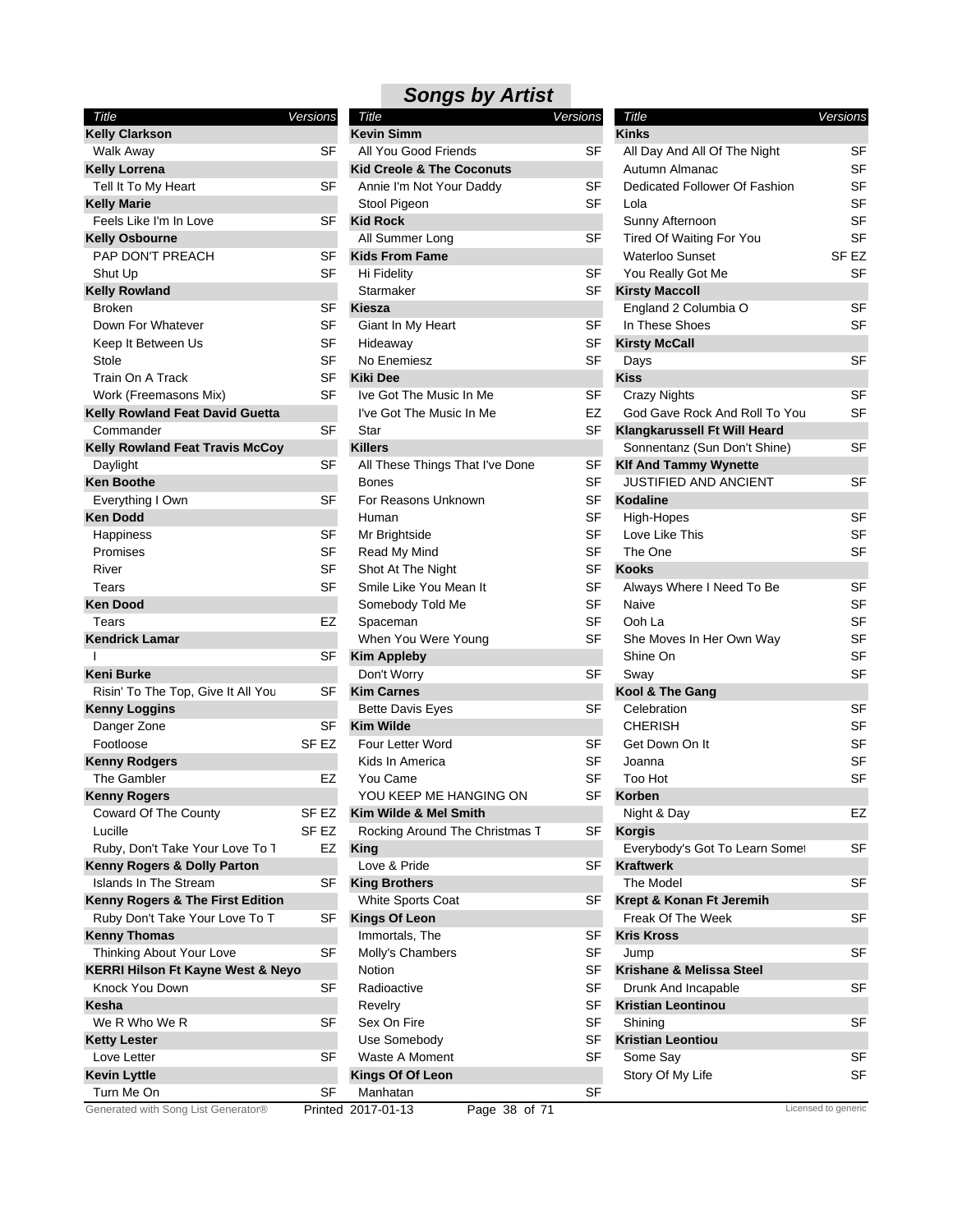| Title                                       | Versions         | Title                               | Versions  | Title                         | Versions                  |
|---------------------------------------------|------------------|-------------------------------------|-----------|-------------------------------|---------------------------|
| <b>Kt Tunstall</b>                          |                  | <b>Kym Marsh</b>                    |           | <b>Lady Gaga Ft Beyonce</b>   |                           |
| Another Place To Fall                       | SF               | Come On Over                        | SF        | Telephone                     | <b>SF</b>                 |
| Black Horse & The Cherry Tree               | <b>SF</b>        | Cry                                 | SF        | Lady Gaga Ft R. Kelly         |                           |
| Hold On                                     | SF               | <b>Kym Sims</b>                     |           | Do What U Want                | <b>SF</b>                 |
| If Only                                     | <b>SF</b>        | Too Blind To See It                 | <b>SF</b> | <b>LADYHAWKE</b>              |                           |
| Suddenly I See                              | <b>SF</b>        | <b>Kyu Sakamoto</b>                 |           | Back Of The Van               | <b>SF</b>                 |
| <b>Kula Shaker</b>                          |                  | Sukiyaki                            | SF        | Paris Is Burning              | <b>SF</b>                 |
| <b>Hey Dude</b>                             | <b>SF</b>        | L A's                               |           | Lambert, Miranda              |                           |
| Hush                                        | EZ               | THERE SHE GOES                      | <b>SF</b> | House That Built Me, The      | <b>SF</b>                 |
| Sound Of Drums                              | <b>SF</b>        | L.M.F.A.O. Ft Natalia Kills         |           | Lana Del Rey                  |                           |
| <b>Kungs Vs Cookin' On 3 Burners</b>        |                  | Champagne Showers (Clean Ver        | SF        | Blue Jeans (Clean)            | <b>SF</b>                 |
| <b>This Girl</b>                            | <b>SF</b>        | La Belle                            |           | Born To Die                   | <b>SF</b>                 |
| <b>Kurt Nielsen</b>                         |                  | Lady Marmarlade                     | EZ        | High By The Beach             | <b>SF</b>                 |
| She's So High                               | <b>SF</b>        | La Rose, Natalie & Jeremih          |           | Shades Of Cool                | <b>SF</b>                 |
| <b>Kygo &amp; Maty Noyes</b>                |                  | Somebody                            | <b>SF</b> | Video Games                   | SF                        |
| Stay                                        | <b>SF</b>        | La Roux                             |           | <b>West Coast</b>             | SF                        |
| Kygo & Parson James                         |                  | Bulletproof                         | SF        | Young And Beautiful           | <b>SF</b>                 |
| Stole The Show                              | <b>SF</b>        | In For The Kill                     | SF        | Lana Del Rey & Cedric Gervais |                           |
| Kygo Feat. Conrad                           |                  | Let Me Down Gently                  | SF        | <b>Summertime Sadness</b>     | <b>SF</b>                 |
| Firestone                                   | <b>SF</b>        | <b>Uptight Downtown</b>             | <b>SF</b> | Landscape                     |                           |
| <b>Kylie Minogue</b>                        |                  | La Salle, Denise                    |           | Einstein A Go Go              | <b>SF</b>                 |
| All The Lovers                              | <b>SF</b>        | My Toot Toot                        | EZ        | Las                           |                           |
| Better The Devil You Know                   | SF <sub>EZ</sub> | <b>Labi Siffre</b>                  |           | Ketchup- The Ketchup Song     | <b>SF</b>                 |
| Can't Get You Out Of My Head                | SF               | So Strong                           | SF        | Lasgo                         |                           |
| Chocolate                                   | <b>SF</b>        | So Strong, (Something Inside)       | EZ        | Pray                          | <b>SF</b>                 |
| Come Into My World                          | <b>SF</b>        | Something Inside So Strong          | SF        | Something                     | <b>SF</b>                 |
| Fever                                       | EZ               | Labrinth                            |           | <b>Last Shadow Puppets</b>    |                           |
| Flower                                      | <b>SF</b>        | Jealous                             | <b>SF</b> | <b>Standing Next To Me</b>    | <b>SF</b>                 |
| Get Outta My Way                            | <b>SF</b>        | Last Time                           | <b>SF</b> | Laura Branigan                |                           |
| Giving You Up                               | <b>SF</b>        | Let It Be                           | <b>SF</b> | Gloria                        | <b>SF</b>                 |
| Got To Be Certain                           | <b>EZ</b>        | Let The Sunshine                    | SF        | Self Control                  | <b>SF</b>                 |
| Hand On Your Heart                          | SF <sub>EZ</sub> | Treatment                           | SF        | Laura Mvula                   |                           |
| I Believe In You                            | SF               | <b>Labrinth &amp; Tinie Tempah</b>  |           | Green Garden                  | <b>SF</b>                 |
| I Should Be So Lucky                        | EZ               | Earthquake                          | SF        | <b>Laurel &amp; Hardy</b>     |                           |
| I Was Gonna Cancel                          | <b>SF</b>        | <b>Labrinth Feat. Emeli Sande</b>   |           | Trail Of The Lonesome Pine    | <b>SF</b>                 |
| I Wouldn't Change A Thing                   | EZ               | <b>Beneath Your Beautiful</b>       | SF        | <b>Lauren Hill</b>            |                           |
| In My Arms                                  | <b>SF</b>        | <b>Lady Antebellum</b>              |           | (Doo Wop) That Thing          | <b>SF</b>                 |
| In Your Eyes                                | <b>SF</b>        | American Honey                      | <b>SF</b> | <b>Lauren Waterworth</b>      |                           |
| Into The Blue                               | SF               | Lady Antebellum Need You            |           | Baby Now That I've Found You  | <b>SF</b>                 |
| Je Ne Sais Pas Pourquoi                     | EZ               | Now                                 | SF        | <b>Laurie Anderson</b>        |                           |
| Loco-Motion, The                            | EZ               | Lady Gaga                           |           | Oh Superman                   | <b>SF</b>                 |
| Love At First Sight                         | <b>SF</b>        | Applause                            | SF        | Laurie Johnson                |                           |
| On A Night Like This                        | SF EZ            | <b>Bad Romance</b>                  | <b>SF</b> | Sucu Sucu                     | <b>SF</b>                 |
| Please Stay                                 | SF <sub>EZ</sub> | Born This Way                       | SF        | <b>Lauryn Hill</b>            |                           |
| Put Yourself In My Place                    | <b>SF</b>        | Edge Of Glory                       | <b>SF</b> | Oh Happy Days                 | <b>SF</b>                 |
| Red Blooded Women                           | <b>SF</b>        | G.U.Y                               | <b>SF</b> | Lauryn Hill & Bob Marley      |                           |
| Slow                                        | SF               | Judas                               | SF        | Turn The Lights Down Low      | <b>SF</b>                 |
| Spinning Around                             | SF EZ            | Love Game                           | <b>SF</b> | Law, The Switches             |                           |
| The One                                     | SF               |                                     | SF        |                               | <b>SF</b>                 |
| This Wheel's On Fire                        | <b>SF</b>        | Paparazzi<br>Perfect Illusion       | <b>SF</b> | Lay Down<br>Lawson            |                           |
|                                             | EZ               |                                     | <b>SF</b> |                               |                           |
| What Do I Have To Do<br>Wow                 | <b>SF</b>        | Poker Face                          | <b>SF</b> | Juliet                        | <b>SF</b>                 |
| Kylie Minogue & Jason Donovan               |                  | Queen<br>You And I                  | <b>SF</b> | Learn To Love Again<br>Roads  | SF<br><b>SF</b>           |
|                                             |                  |                                     |           |                               | SF                        |
| <b>Especially For You</b>                   | SF EZ            | Lady Gaga Feat. Coby O'Donis        |           | Standing In The Dark          |                           |
| Kylie Minogue & Robbie Williams             |                  | <b>Just Dance</b>                   | SF        | Lawson Ft. B.O.B              |                           |
| Kids<br>Generated with Song List Generator® | EZ               | <b>Lady Gaga Ft Beyonce</b>         |           | <b>Brokenhearted</b>          | SF<br>Licensed to generic |
|                                             |                  | Page 39 of 71<br>Printed 2017-01-13 |           |                               |                           |

| Title                                  | Versions | Title                   |
|----------------------------------------|----------|-------------------------|
| <b>Kym Marsh</b>                       |          | Lady Ga                 |
| Come On Over                           | SF       | Teleph                  |
| Cry                                    | SF       | Lady Ga                 |
| <b>Kym Sims</b>                        |          | Do Wh                   |
| Too Blind To See It                    | SF       | <b>LADYH</b>            |
| <b>Kyu Sakamoto</b>                    |          | Back C                  |
| Sukiyaki                               | SF       | Paris I:                |
| L A's                                  |          | Lamber                  |
| THERE SHE GOES                         | SF       | House                   |
| L.M.F.A.O. Ft Natalia Kills            |          | Lana De                 |
| Champagne Showers (Clean Ver           | SF       | ال Blue                 |
| La Belle                               |          | Born T                  |
| Lady Marmarlade                        | EZ       | High B                  |
| La Rose, Natalie & Jeremih             |          | Shade                   |
| Somebody                               | SF       | Video                   |
| La Roux                                |          | West C                  |
| <b>Bulletproof</b>                     | SF       | Young                   |
| In For The Kill                        | SF       | Lana De                 |
| Let Me Down Gently                     | SF       | Summ                    |
| <b>Uptight Downtown</b>                | SF       | Landsc                  |
| La Salle, Denise                       |          | Einstei                 |
| My Toot Toot                           | EZ       | Las                     |
| Labi Siffre                            | SF       | Ketchu                  |
| So Strong                              |          | Lasgo                   |
| So Strong, (Something Inside)          | EZ<br>SF | Pray                    |
| Something Inside So Strong<br>Labrinth |          | Somet<br><b>Last Sh</b> |
| Jealous                                | SF       | Standi                  |
| <b>Last Time</b>                       | SF       | Laura B                 |
| Let It Be                              | SF       | Gloria                  |
| Let The Sunshine                       | SF       | Self Co                 |
| Treatment                              | SF       | Laura N                 |
| <b>Labrinth &amp; Tinie Tempah</b>     |          | Green                   |
| Earthquake                             | SF       | Laurel &                |
| Labrinth Feat. Emeli Sande             |          | Trail O                 |
| <b>Beneath Your Beautiful</b>          | SF       | Lauren                  |
| <b>Lady Antebellum</b>                 |          | (Doo V                  |
| American Honey                         | SF       | Lauren                  |
| Lady Antebellum Need You               |          | Baby N                  |
| <b>Now</b>                             | S⊦       | Laurie /                |
| Lady Gaga                              |          | Oh Su                   |
| Applause                               | SF       | Laurie                  |
| <b>Bad Romance</b>                     | SF       | Sucu S                  |
| Born This Way                          | SF       | Lauryn                  |
| Edge Of Glory                          | SF       | Oh Ha                   |
| G.U.Y                                  | SF       | Lauryn                  |
| Judas                                  | SF       | Turn T                  |
| Love Game                              | SF       | Law, Th                 |
| Paparazzi                              | SF       | Lay Do                  |
| Perfect Illusion                       | SF       | Lawson                  |
| Poker Face                             | SF       | Juliet                  |
| Queen                                  | SF       | Learn <sup>-</sup>      |
| You And I                              | SF       | Roads                   |
| Lady Gaga Feat. Coby O'Donis           |          | Standi                  |
| <b>Just Dance</b>                      | SF       | Lawson                  |
| Lady Gaga Ft Beyonce                   |          | <b>Broker</b>           |
| 2017-01-13<br>Page 39 of 71            |          |                         |

| Title                         | Versions  |
|-------------------------------|-----------|
| Lady Gaga Ft Beyonce          |           |
| Telephone                     | SF        |
| Lady Gaga Ft R. Kelly         |           |
| Do What U Want                | SF        |
| <b>LADYHAWKE</b>              |           |
| Back Of The Van               | SF        |
| Paris Is Burning              | SF        |
| Lambert, Miranda              |           |
| House That Built Me, The      | SF        |
| Lana Del Rey                  |           |
| Blue Jeans (Clean)            | SF        |
| Born To Die                   | SF        |
| High By The Beach             | SF        |
| Shades Of Cool                | SF        |
| Video Games                   | SF        |
| West Coast                    | SF        |
| Young And Beautiful           | SF        |
| Lana Del Rey & Cedric Gervais |           |
| Summertime Sadness            | SF        |
| Landscape                     |           |
| Einstein A Go Go              | SF        |
| Las                           |           |
| Ketchup-The Ketchup Song      | SF        |
| Lasgo                         |           |
|                               | <b>SF</b> |
| Pray                          | SF        |
| Something                     |           |
| <b>Last Shadow Puppets</b>    |           |
| Standing Next To Me           | SF        |
| Laura Branigan                |           |
| Gloria                        | SF        |
| Self Control                  | SF        |
| Laura Mvula                   |           |
| Green Garden                  | SF        |
| Laurel & Hardy                |           |
| Trail Of The Lonesome Pine    | SF        |
| <b>Lauren Hill</b>            |           |
| (Doo Wop) That Thing          | SF        |
| <b>Lauren Waterworth</b>      |           |
| Baby Now That I've Found You  | SF        |
| <b>Laurie Anderson</b>        |           |
| Oh Superman                   | SF        |
| Laurie Johnson                |           |
| Sucu Sucu                     | SF        |
| <b>Lauryn Hill</b>            |           |
| Oh Happy Days                 | SF        |
| Lauryn Hill & Bob Marley      |           |
| Turn The Lights Down Low      | SF        |
| Law, The Switches             |           |
| Lay Down                      | SF        |
| Lawson                        |           |
| Juliet                        | SF        |
| Learn To Love Again           | SF        |
| Roads                         | SF        |
| Standing In The Dark          | SF        |
| Lawson Ft. B.O.B              |           |
| Brokenhearted                 | SF        |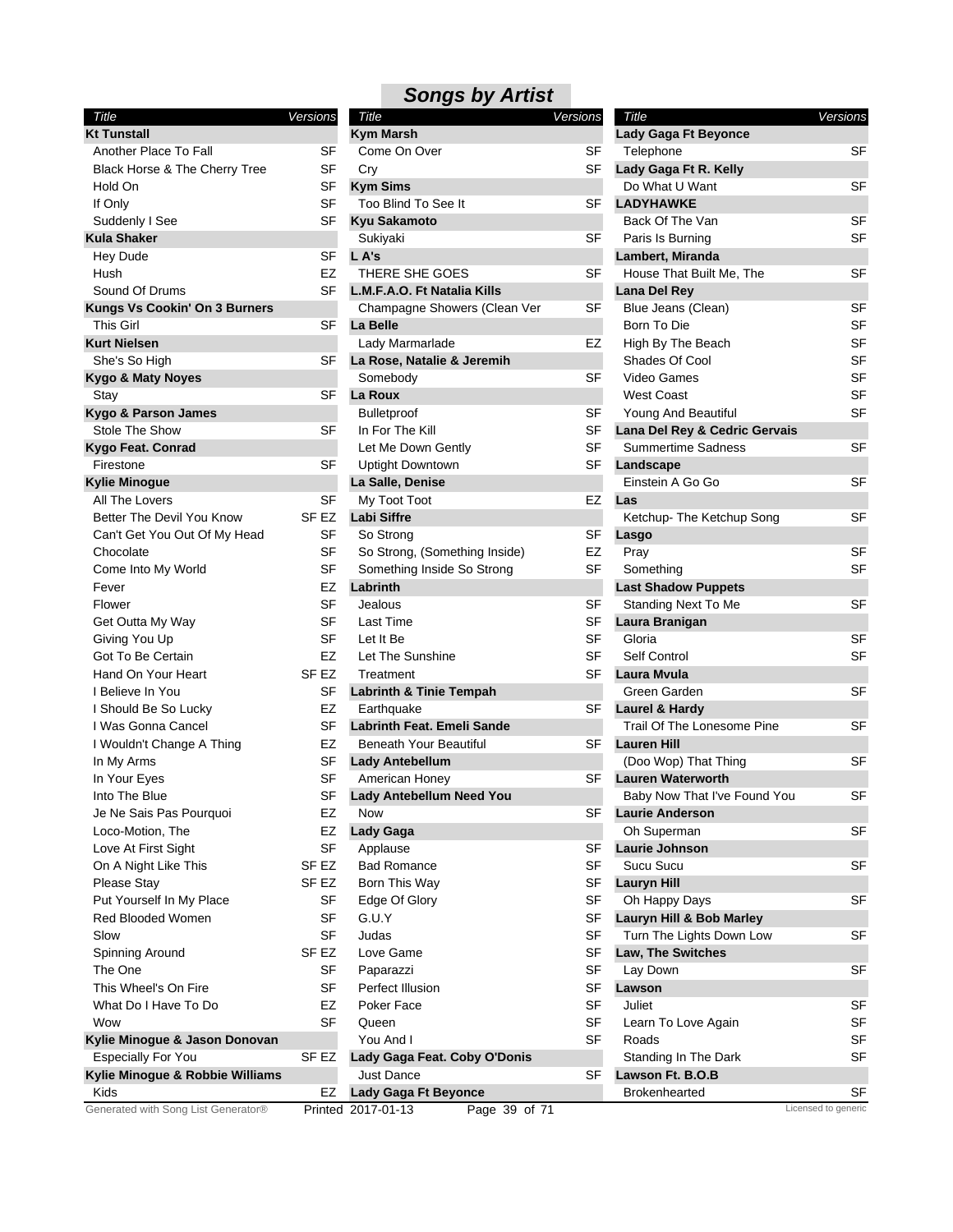### *Songs by Artist Title Versions*

| Title                               | Versions         |
|-------------------------------------|------------------|
| <b>Leann Rimes</b>                  |                  |
| <b>BIG DEAL</b>                     | SF               |
| Blue                                | SF               |
| But I Do Love You                   | EZ               |
| Can't Fight The Moonlight           | SF EZ            |
| Commitment                          | SF               |
| Crazy                               | SF               |
| How Do I Live                       | SF               |
| How Do I Live (Dance Version)       | SF               |
| How Do I Live Without You           | EZ               |
| Hurt Me                             | EZ               |
| I Need You                          |                  |
|                                     | SF EZ            |
| Looking Through Your Eyes           | SF               |
| The Story                           | SF               |
| Leanne                              |                  |
| Rimes- Life Goes On                 | SF               |
| <b>Leanne Rimes</b>                 |                  |
| This Love                           | SF               |
| <b>Leapy Lee</b>                    |                  |
| <b>Little Arrows</b>                | SF               |
| <b>Led Zeppelin</b>                 |                  |
| Stairway To Heaven                  | SF <sub>EZ</sub> |
| <b>Led Zepplin</b>                  |                  |
| Misty Mountain Hop                  | SF               |
| <b>Whole Lotta Love</b>             | SF               |
| <b>Lee Ann Womack</b>               |                  |
| I Hope You Dance                    | EZ               |
| Lee DeWyze                          |                  |
| <b>Beautiful Day</b>                | SF               |
| <b>Lee Dorsey</b>                   |                  |
| <b>Holy Cow</b>                     | SF               |
| Working In A Coal Mine              | SF               |
| <b>Lee Marvin</b>                   |                  |
| <b>Wandrin Star</b>                 | EZ               |
| Wandrin' Star                       | SF               |
| Lee Ryan                            |                  |
| Army Of Lovers                      | SF               |
| When I Think Of You                 | SF               |
|                                     |                  |
| Lemar                               |                  |
| 50 50                               | SF               |
| Another Day                         | SF               |
| Dance With U                        | SF EZ            |
| Don't Give It Up                    | SF               |
| If There's Any Justice              | SF               |
| No Pressure                         | SF               |
| Someone Should Tell You             | SF               |
| Time To Grow                        | SF               |
| <b>Lemme See</b>                    |                  |
| Usher                               | SF               |
| <b>Lemon Pipers</b>                 |                  |
| Green Tambourine                    | SF               |
| Lemonheads                          |                  |
| Mrs Robinson                        | SF               |
| <b>Len Barry</b>                    |                  |
| $1 - 2 - 3$                         | EZ               |
| Lena                                |                  |
| Generated with Song List Generator® | Printed          |

| Leann Rimes                   |                  | Lena                               |                  | Level 42                            |           |
|-------------------------------|------------------|------------------------------------|------------------|-------------------------------------|-----------|
| <b>BIG DEAL</b>               | <b>SF</b>        | Satellite                          | <b>SF</b>        | Love Games                          | SF        |
| Blue                          | <b>SF</b>        | Lena Lovich                        |                  | Something About You                 | <b>SF</b> |
| But I Do Love You             | EZ               | Lucky Number                       | SF               | <b>Levellers</b>                    |           |
| Can't Fight The Moonlight     | SF EZ            | <b>Lena Martell</b>                |                  | What A Beautiful Day                | <b>SF</b> |
| Commitment                    | SF               | One Day At A Time                  | SF               | Lfo (Lyte Funkie Ones)              |           |
| Crazy                         | <b>SF</b>        | Lena Zavaroni                      |                  | <b>Summer Girls</b>                 | <b>SF</b> |
| How Do I Live                 | <b>SF</b>        | Ma He's Making Eyes At Me          | SF               | <b>Liam Gallagher And S Cradock</b> |           |
| How Do I Live (Dance Version) | <b>SF</b>        | <b>Lene Marlin</b>                 |                  | <b>CARNATION</b>                    | SF        |
| How Do I Live Without You     | EZ               | SITTING DOWN HERE                  | SF               | <b>Liam Lynch</b>                   |           |
| Hurt Me                       | EZ               | UNFORGIVABLE SINNER                | SF               | United States Of Whatever           | <b>SF</b> |
| I Need You                    | SF <sub>EZ</sub> | <b>WHERE I'M HEADED</b>            | SF               | <b>Libertines</b>                   |           |
| Looking Through Your Eyes     | <b>SF</b>        | Lennon, John                       |                  | Can't Stand Me Now                  | <b>SF</b> |
| The Story                     | <b>SF</b>        | Imagine                            | EZ               | Don't Look Back Into The Sun        | <b>SF</b> |
| Leanne                        |                  | Lennox, Annie                      |                  | What Become Of The Likely Lads      | SF        |
| Rimes-Life Goes On            | <b>SF</b>        | No More 'I Love You's'             | EZ               |                                     |           |
| <b>Leanne Rimes</b>           |                  |                                    |                  | Liberty                             | SF        |
|                               |                  | <b>Lenny Kravitz</b>               |                  | Doing It                            |           |
| This Love                     | SF               | Again                              | EZ               | Thinkin' It Over                    | <b>SF</b> |
| Leapy Lee                     |                  | Always On The Run                  | SF               | <b>Liberty X</b>                    |           |
| <b>Little Arrows</b>          | <b>SF</b>        | American Woman                     | SF               | A Night To Remember                 | SF        |
| <b>Led Zeppelin</b>           |                  | <b>Black Velveteen</b>             | <b>SF</b>        | <b>Everybody Cries</b>              | <b>SF</b> |
| Stairway To Heaven            | SF EZ            | Fly Away                           | <b>SF</b>        | Got To Have Your Love               | SF        |
| <b>Led Zepplin</b>            |                  | Heaven Help                        | <b>SF</b>        | Holding On For You                  | SF        |
| Misty Mountain Hop            | <b>SF</b>        | <b>Leo Saver</b>                   |                  | Jumpin'                             | SF        |
| Whole Lotta Love              | SF               | One Man Band                       | <b>SF</b>        | Just A Little                       | SF        |
| Lee Ann Womack                |                  | The Show Must Go On                | SF               | Night To Remember                   | SF        |
| I Hope You Dance              | EZ               | Thunder In My Heart                | SF               | Song 4 Lovers                       | SF        |
| <b>Lee DeWyze</b>             |                  | When I Need You                    | SF <sub>EZ</sub> | X                                   | <b>SF</b> |
| <b>Beautiful Day</b>          | SF               | You Make Me Feel Like Dancing      | <b>SF</b>        | Lifehouse                           |           |
| <b>Lee Dorsey</b>             |                  | Leon Jackson                       |                  | Hanging By A Moment                 | <b>SF</b> |
| <b>Holy Cow</b>               | <b>SF</b>        | Don't Call This Love               | SF               | <b>Light Of The World</b>           |           |
| Working In A Coal Mine        | <b>SF</b>        | When You Believe                   | <b>SF</b>        | London Town                         | <b>SF</b> |
| Lee Marvin                    |                  | <b>Leona Lewis</b>                 |                  | <b>Lighthouse Family</b>            |           |
| <b>Wandrin Star</b>           | EZ               | <b>Better In Time</b>              | SF               | High                                | SF        |
| Wandrin' Star                 | <b>SF</b>        | Collide                            | <b>SF</b>        | Lifted                              | <b>SF</b> |
| Lee Ryan                      |                  | Fire Under My Feet                 | <b>SF</b>        | Lost In Space                       | SF        |
| Army Of Lovers                | SF               | Forgive Me                         | <b>SF</b>        | Postcards From Heaven               | SF        |
| When I Think Of You           | <b>SF</b>        | Happy                              | <b>SF</b>        | <b>Question Of Faith</b>            | SF        |
| Lemar                         |                  | I Am                               | <b>SF</b>        | Raincloud                           | SF        |
| 50 50                         | <b>SF</b>        | I Got You                          | <b>SF</b>        | Run                                 | SF        |
| Another Day                   | SF               | One More Sleep                     | <b>SF</b>        | <b>Lighthouse Family, The</b>       |           |
| Dance With U                  | SF EZ            | Run                                | SF               | High                                | EZ        |
|                               |                  | Leona Lewis Feat. Childish Gambino |                  |                                     |           |
| Don't Give It Up              | SF               |                                    |                  | Ocean Drive                         | EZ        |
| If There's Any Justice        | <b>SF</b>        | Trouble                            | <b>SF</b>        | Rain Cloud                          | EZ        |
| No Pressure                   | <b>SF</b>        | <b>Leonard Cohen</b>               |                  | <b>Lightning Seeds</b>              |           |
| Someone Should Tell You       | <b>SF</b>        | Bird On A Wire                     | EZ               | Lucky You                           | SF        |
| Time To Grow                  | <b>SF</b>        | <b>Les Miserable</b>               |                  | Pure                                | SF        |
| Lemme See                     |                  | On My Own                          | EZ               | <b>Lil' Bow Wow</b>                 |           |
| Usher                         | SF               | <b>Les Miserables</b>              |                  | Bow Wow (That's My Name)            | EZ        |
| <b>Lemon Pipers</b>           |                  | On My Own                          | SF               | <b>Lil Chris</b>                    |           |
| <b>Green Tambourine</b>       | SF               | Let's Go                           |                  | Checkin It Out                      | SF        |
| Lemonheads                    |                  | Harris, Calvin & Ne-Yo             | SF               | Lil' Chris                          |           |
| Mrs Robinson                  | SF               | Level 42                           |                  | Getting Enough                      | <b>SF</b> |
| Len Barry                     |                  | It's Over                          | SF               | Lil' Wayne & Bruno Mars             |           |
|                               |                  |                                    |                  |                                     |           |
| $1 - 2 - 3$                   | EZ               | Lessons In Love                    | SF EZ            | Mirror (Clean)                      | SF        |

| Title                               | Versions  |
|-------------------------------------|-----------|
| Level 42                            |           |
| Love Games                          | SF        |
| Something About You                 | SF        |
| <b>Levellers</b>                    |           |
| What A Beautiful Day                | SF        |
| <b>Lfo (Lyte Funkie Ones)</b>       |           |
| Summer Girls                        | SF        |
| <b>Liam Gallagher And S Cradock</b> |           |
| <b>CARNATION</b>                    | SF        |
| <b>Liam Lynch</b>                   |           |
| <b>United States Of Whatever</b>    | SF        |
| <b>Libertines</b>                   |           |
| Can't Stand Me Now                  | <b>SF</b> |
| Don't Look Back Into The Sun        | SF        |
| What Become Of The Likely Lads      | SF        |
| Liberty                             |           |
| Doing It                            | SF        |
| Thinkin' It Over                    | SF        |
| <b>Liberty X</b>                    |           |
| A Night To Remember                 | SF        |
| <b>Everybody Cries</b>              | SF        |
| Got To Have Your Love               | <b>SF</b> |
| Holding On For You                  | SF        |
| Jumpin'                             | SF        |
| <b>Just A Little</b>                | <b>SF</b> |
| Night To Remember                   | SF        |
| Song 4 Lovers                       | SF        |
| X                                   | <b>SF</b> |
| Lifehouse                           |           |
| Hanging By A Moment                 | SF        |
| <b>Light Of The World</b>           |           |
| London Town                         | SF        |
| <b>Lighthouse Family</b>            |           |
| High                                | SF        |
| Lifted                              | SF        |
| Lost In Space                       | SF        |
| Postcards From Heaven               | SF        |
| Question Of Faith                   | SF        |
| Raincloud                           | SF        |
| Run                                 | SF        |
| <b>Lighthouse Family, The</b>       |           |
| High                                | EZ        |
| Ocean Drive                         | EZ        |
| <b>Rain Cloud</b>                   | EZ        |
| <b>Lightning Seeds</b>              |           |
| Lucky You                           | SF        |
| Pure                                | SF        |
| <b>Lil' Bow Wow</b>                 |           |
| Bow Wow (That's My Name)            | EZ        |
| <b>Lil Chris</b>                    |           |
| Checkin It Out                      | SF        |
| Lil' Chris                          |           |
| Getting Enough                      | SF        |
| Lil' Wayne & Bruno Mars             |           |
| Mirror (Clean)                      | SF        |
|                                     |           |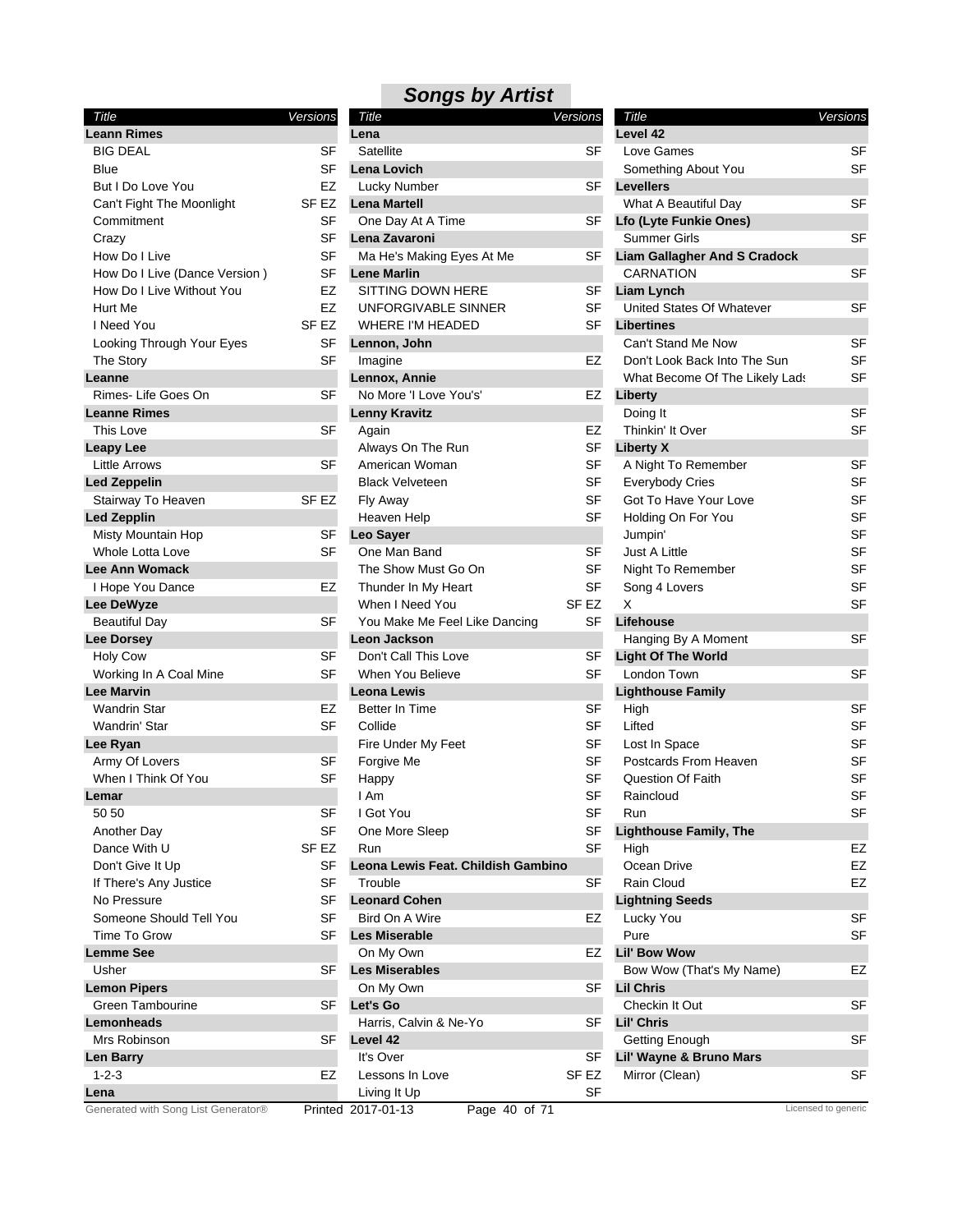*Title Versions* **Lil Wayne & Wiz Khalifa & Imagine Dragons** Sucker For Pain SF **Lilly Wood & The Prick & Robin Schulz** Prayer In C SF **Lily Allen** Air Balloon SF Alfie SF Hard Out Here (Clean) SF Ldn SF Our Time SF Smile Service SF Somewhere Only We Know SF Who'd Have Known SF **Lily Allen Pink Ft** True Love SF **Lily, Amelia** You Bring Me Joy **SF Limahl** Never Ending Story **SF Limmie & Family Cooking** You Can Do Magic **SF Limp Bizkit** Behind Blue Eyes SF EZ MY WAY SF Rollin' EZ ROLLIN (AIR RAID VEHICLE) SF Take A Look Around SF **Linda Ronstadt & James Ingram** Somewhere Out There **EZ Lindisfarne** Lady Eleanor SF Meet Me On The Corner SF Run For Home SF **Lindsay** NO DREAM IMPOSSIBLE SF **Lindsey Buckingham** Trouble SF **Linkin Park Faint** SF In The End SF New Divide SF Point Of Authority SF Somewhere I Belong SF What I've Done SF **Linkin Park & Jay Z** Numb Encore SF **Lion King** Hakuna Matata SF **Lionel Richie** All Night Long SF EZ Angel SF EZ Dancing On The Ceiling SF Destiny SF Do It To Me SF Don't Wanna Lose You **SF** 

#### Running With The Night SF Say You Say Me SF Say You, Say Me **EZ** You Are SF CHANGE SF In All The Right Places SF Real Thing SF Remedy SF Cannonball SF Change Your Life SF DNA SF Hair **SF** Little Me SF Love Me Like You **SF** Salute SF Wings **SF** Word Up SF *Title Versions* **Lionel Richie** Hello EZ **Lionel Richie Feat Enrique Ig** To Love A Woman SF **Lionel Ritchie** Ballerina Girl SF **Lipps Inc** Funky Town SF **Lipps Inc.** Funkytown EZ **Liquid Gold** Dance Yourself Dizzy SF **Lisa Scott Lee** LATELY SF **Lisa Stansfield** All Around The World SF EZ **Lissie** When I'm Alone SF **Lita Roza** How Much Is That Doggie In The SF **Little Boots** New In Town SF **Little Eva** Loco-Motion, The **EZ Little Fingers** Strawdogs SF **Little Jackie** The World Should Revolve Arour SF **Little M!x** How Ya Doin' SF **Little Mix** Black Magic SF **Little Mix & Jason Derulo** Secret Love Song SF **Little Night Music, A** Send In The Clowns **EZ Little Richard** Rip It Up SF **Little-Mix** Generated with Song List Generator® Printed 2017-01-13 Page 41 of 71 Licensed to generic

| <b>Title</b><br>Versions<br><b>Little-Mix</b><br>SF<br>Move<br>Livin' Joy<br>Don't Stop Movin'<br>SF<br>Dreamer<br>SF<br><b>Living Color</b><br>Love Rears It's Ugly Head<br>SF<br><b>Livvy Franc</b><br>Now I'm That Bitch<br>SF<br>LI Cool Feat Jennifer Lopez<br>SF<br><b>Control Myself</b><br><b>Lloyd Cole &amp; The Commotions</b><br>Lost Weekend<br>SF<br>Lloyd Feat Andre Three Thousand And Lil<br>Wayne<br>Dedication To My Ex (Miss That)<br>SF<br><b>Lloyd Price</b><br>SF<br>Personality<br>Lmfao<br>SF<br>Sexy & I Know It<br><b>LMFAO Feat. Lauren Bennett</b><br>Party Rock Anthem<br>SF<br>Lobo<br>I'd Love You To Want Me<br>SF<br>Me & You & A Dog Name Boo<br>SF<br>Lodger<br>SF<br>I'm Leaving<br><b>Loick Essien</b><br>SF<br>Me Without You<br>Loick Essien Ft Tanya Lacey<br>How We Roll<br>SF<br>Lolly<br>SF<br>Mickey<br>Viva La Radio<br>SF<br><b>London Beat</b><br>I'VE BEEN THINKING ABOUT Y<br>SF<br><b>London Boys</b><br>London Nights<br>SF<br>London Grammar<br>SF<br>Strong<br>Lonestar<br>EZ<br>Amazed<br><b>SMILE</b><br>SF<br><b>Long John Baldry</b> |
|------------------------------------------------------------------------------------------------------------------------------------------------------------------------------------------------------------------------------------------------------------------------------------------------------------------------------------------------------------------------------------------------------------------------------------------------------------------------------------------------------------------------------------------------------------------------------------------------------------------------------------------------------------------------------------------------------------------------------------------------------------------------------------------------------------------------------------------------------------------------------------------------------------------------------------------------------------------------------------------------------------------------------------------------------------------------------------------------|
|                                                                                                                                                                                                                                                                                                                                                                                                                                                                                                                                                                                                                                                                                                                                                                                                                                                                                                                                                                                                                                                                                                |
|                                                                                                                                                                                                                                                                                                                                                                                                                                                                                                                                                                                                                                                                                                                                                                                                                                                                                                                                                                                                                                                                                                |
|                                                                                                                                                                                                                                                                                                                                                                                                                                                                                                                                                                                                                                                                                                                                                                                                                                                                                                                                                                                                                                                                                                |
|                                                                                                                                                                                                                                                                                                                                                                                                                                                                                                                                                                                                                                                                                                                                                                                                                                                                                                                                                                                                                                                                                                |
|                                                                                                                                                                                                                                                                                                                                                                                                                                                                                                                                                                                                                                                                                                                                                                                                                                                                                                                                                                                                                                                                                                |
|                                                                                                                                                                                                                                                                                                                                                                                                                                                                                                                                                                                                                                                                                                                                                                                                                                                                                                                                                                                                                                                                                                |
|                                                                                                                                                                                                                                                                                                                                                                                                                                                                                                                                                                                                                                                                                                                                                                                                                                                                                                                                                                                                                                                                                                |
|                                                                                                                                                                                                                                                                                                                                                                                                                                                                                                                                                                                                                                                                                                                                                                                                                                                                                                                                                                                                                                                                                                |
|                                                                                                                                                                                                                                                                                                                                                                                                                                                                                                                                                                                                                                                                                                                                                                                                                                                                                                                                                                                                                                                                                                |
|                                                                                                                                                                                                                                                                                                                                                                                                                                                                                                                                                                                                                                                                                                                                                                                                                                                                                                                                                                                                                                                                                                |
|                                                                                                                                                                                                                                                                                                                                                                                                                                                                                                                                                                                                                                                                                                                                                                                                                                                                                                                                                                                                                                                                                                |
|                                                                                                                                                                                                                                                                                                                                                                                                                                                                                                                                                                                                                                                                                                                                                                                                                                                                                                                                                                                                                                                                                                |
|                                                                                                                                                                                                                                                                                                                                                                                                                                                                                                                                                                                                                                                                                                                                                                                                                                                                                                                                                                                                                                                                                                |
|                                                                                                                                                                                                                                                                                                                                                                                                                                                                                                                                                                                                                                                                                                                                                                                                                                                                                                                                                                                                                                                                                                |
|                                                                                                                                                                                                                                                                                                                                                                                                                                                                                                                                                                                                                                                                                                                                                                                                                                                                                                                                                                                                                                                                                                |
|                                                                                                                                                                                                                                                                                                                                                                                                                                                                                                                                                                                                                                                                                                                                                                                                                                                                                                                                                                                                                                                                                                |
|                                                                                                                                                                                                                                                                                                                                                                                                                                                                                                                                                                                                                                                                                                                                                                                                                                                                                                                                                                                                                                                                                                |
|                                                                                                                                                                                                                                                                                                                                                                                                                                                                                                                                                                                                                                                                                                                                                                                                                                                                                                                                                                                                                                                                                                |
|                                                                                                                                                                                                                                                                                                                                                                                                                                                                                                                                                                                                                                                                                                                                                                                                                                                                                                                                                                                                                                                                                                |
|                                                                                                                                                                                                                                                                                                                                                                                                                                                                                                                                                                                                                                                                                                                                                                                                                                                                                                                                                                                                                                                                                                |
|                                                                                                                                                                                                                                                                                                                                                                                                                                                                                                                                                                                                                                                                                                                                                                                                                                                                                                                                                                                                                                                                                                |
|                                                                                                                                                                                                                                                                                                                                                                                                                                                                                                                                                                                                                                                                                                                                                                                                                                                                                                                                                                                                                                                                                                |
|                                                                                                                                                                                                                                                                                                                                                                                                                                                                                                                                                                                                                                                                                                                                                                                                                                                                                                                                                                                                                                                                                                |
|                                                                                                                                                                                                                                                                                                                                                                                                                                                                                                                                                                                                                                                                                                                                                                                                                                                                                                                                                                                                                                                                                                |
|                                                                                                                                                                                                                                                                                                                                                                                                                                                                                                                                                                                                                                                                                                                                                                                                                                                                                                                                                                                                                                                                                                |
|                                                                                                                                                                                                                                                                                                                                                                                                                                                                                                                                                                                                                                                                                                                                                                                                                                                                                                                                                                                                                                                                                                |
|                                                                                                                                                                                                                                                                                                                                                                                                                                                                                                                                                                                                                                                                                                                                                                                                                                                                                                                                                                                                                                                                                                |
|                                                                                                                                                                                                                                                                                                                                                                                                                                                                                                                                                                                                                                                                                                                                                                                                                                                                                                                                                                                                                                                                                                |
|                                                                                                                                                                                                                                                                                                                                                                                                                                                                                                                                                                                                                                                                                                                                                                                                                                                                                                                                                                                                                                                                                                |
|                                                                                                                                                                                                                                                                                                                                                                                                                                                                                                                                                                                                                                                                                                                                                                                                                                                                                                                                                                                                                                                                                                |
|                                                                                                                                                                                                                                                                                                                                                                                                                                                                                                                                                                                                                                                                                                                                                                                                                                                                                                                                                                                                                                                                                                |
|                                                                                                                                                                                                                                                                                                                                                                                                                                                                                                                                                                                                                                                                                                                                                                                                                                                                                                                                                                                                                                                                                                |
|                                                                                                                                                                                                                                                                                                                                                                                                                                                                                                                                                                                                                                                                                                                                                                                                                                                                                                                                                                                                                                                                                                |
|                                                                                                                                                                                                                                                                                                                                                                                                                                                                                                                                                                                                                                                                                                                                                                                                                                                                                                                                                                                                                                                                                                |
|                                                                                                                                                                                                                                                                                                                                                                                                                                                                                                                                                                                                                                                                                                                                                                                                                                                                                                                                                                                                                                                                                                |
|                                                                                                                                                                                                                                                                                                                                                                                                                                                                                                                                                                                                                                                                                                                                                                                                                                                                                                                                                                                                                                                                                                |
|                                                                                                                                                                                                                                                                                                                                                                                                                                                                                                                                                                                                                                                                                                                                                                                                                                                                                                                                                                                                                                                                                                |
|                                                                                                                                                                                                                                                                                                                                                                                                                                                                                                                                                                                                                                                                                                                                                                                                                                                                                                                                                                                                                                                                                                |
|                                                                                                                                                                                                                                                                                                                                                                                                                                                                                                                                                                                                                                                                                                                                                                                                                                                                                                                                                                                                                                                                                                |
|                                                                                                                                                                                                                                                                                                                                                                                                                                                                                                                                                                                                                                                                                                                                                                                                                                                                                                                                                                                                                                                                                                |
|                                                                                                                                                                                                                                                                                                                                                                                                                                                                                                                                                                                                                                                                                                                                                                                                                                                                                                                                                                                                                                                                                                |
|                                                                                                                                                                                                                                                                                                                                                                                                                                                                                                                                                                                                                                                                                                                                                                                                                                                                                                                                                                                                                                                                                                |
|                                                                                                                                                                                                                                                                                                                                                                                                                                                                                                                                                                                                                                                                                                                                                                                                                                                                                                                                                                                                                                                                                                |
| SF<br>Let The Heartache Begin                                                                                                                                                                                                                                                                                                                                                                                                                                                                                                                                                                                                                                                                                                                                                                                                                                                                                                                                                                                                                                                                  |
| <b>Lonnie Donegan</b>                                                                                                                                                                                                                                                                                                                                                                                                                                                                                                                                                                                                                                                                                                                                                                                                                                                                                                                                                                                                                                                                          |
| SF<br><b>Cumberland Gap</b>                                                                                                                                                                                                                                                                                                                                                                                                                                                                                                                                                                                                                                                                                                                                                                                                                                                                                                                                                                                                                                                                    |
| I'm A Gamblin' Man<br>SF                                                                                                                                                                                                                                                                                                                                                                                                                                                                                                                                                                                                                                                                                                                                                                                                                                                                                                                                                                                                                                                                       |
| My Old Man's A Dustman<br>SF                                                                                                                                                                                                                                                                                                                                                                                                                                                                                                                                                                                                                                                                                                                                                                                                                                                                                                                                                                                                                                                                   |
| SF<br>Rock Island Line                                                                                                                                                                                                                                                                                                                                                                                                                                                                                                                                                                                                                                                                                                                                                                                                                                                                                                                                                                                                                                                                         |
| <b>Look After You</b>                                                                                                                                                                                                                                                                                                                                                                                                                                                                                                                                                                                                                                                                                                                                                                                                                                                                                                                                                                                                                                                                          |
| SF<br>The Fray                                                                                                                                                                                                                                                                                                                                                                                                                                                                                                                                                                                                                                                                                                                                                                                                                                                                                                                                                                                                                                                                                 |
|                                                                                                                                                                                                                                                                                                                                                                                                                                                                                                                                                                                                                                                                                                                                                                                                                                                                                                                                                                                                                                                                                                |
| <b>Loose Ends</b>                                                                                                                                                                                                                                                                                                                                                                                                                                                                                                                                                                                                                                                                                                                                                                                                                                                                                                                                                                                                                                                                              |
| Hangin' On A String<br>SF                                                                                                                                                                                                                                                                                                                                                                                                                                                                                                                                                                                                                                                                                                                                                                                                                                                                                                                                                                                                                                                                      |
| Lorde<br>Royals<br>SF                                                                                                                                                                                                                                                                                                                                                                                                                                                                                                                                                                                                                                                                                                                                                                                                                                                                                                                                                                                                                                                                          |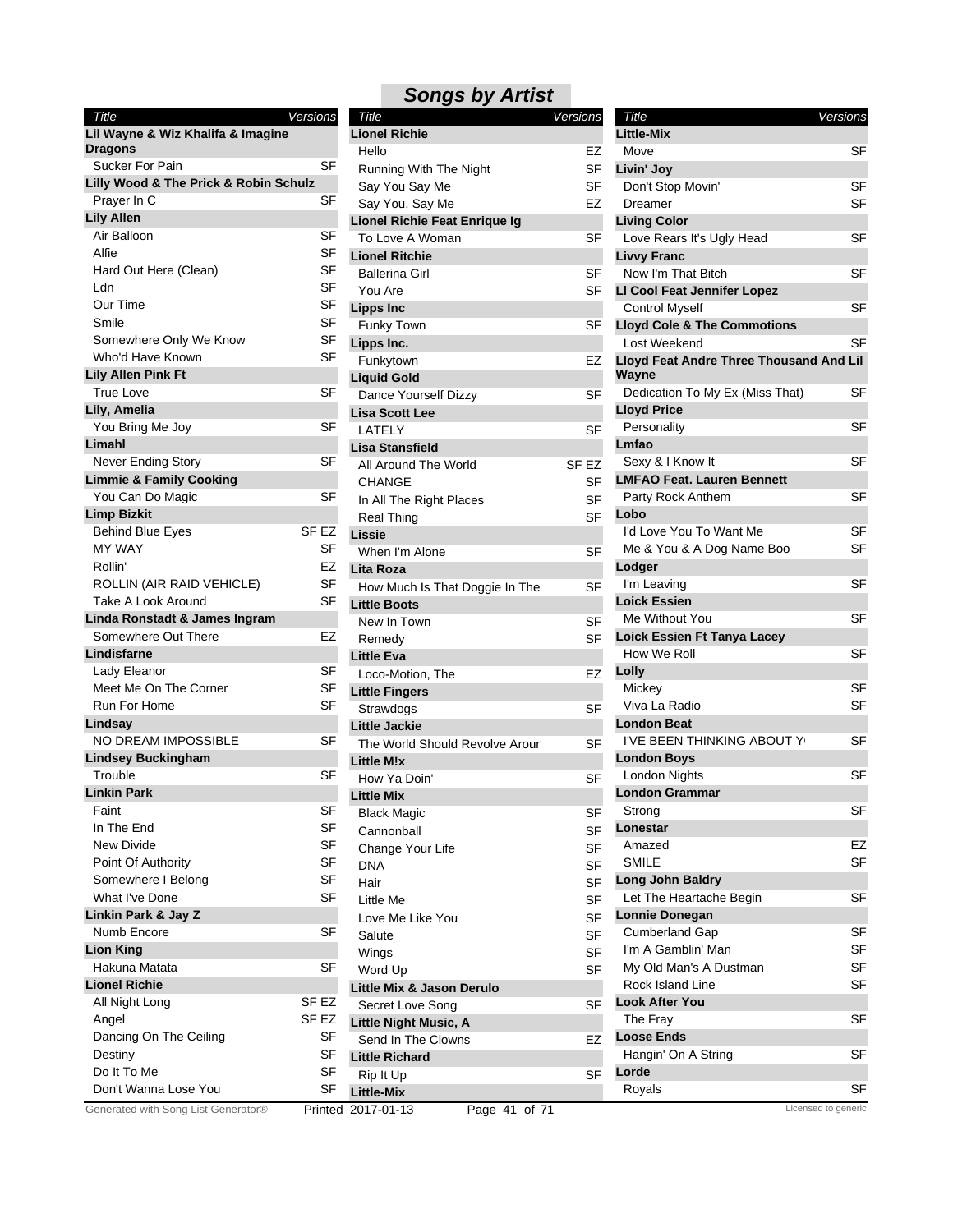| Title                                  | Versions         | Title                                  | Versions        | Title                                                         | Versions            |
|----------------------------------------|------------------|----------------------------------------|-----------------|---------------------------------------------------------------|---------------------|
| Lorde                                  |                  | <b>Loveable Rogues</b>                 |                 | Lynn, Loretta                                                 |                     |
| Team                                   | SF               | What A Night                           | SF              | <b>Coal Miners Daughter</b>                                   | EZ                  |
| <b>Tennis Court</b>                    | SF               | <b>Lovin Spoonful</b>                  |                 | <b>Lynryd Skynyrd</b>                                         |                     |
| <b>Yellow Flicker Beat</b>             | SF               | Summer In The City                     | EZ              | Sweet Home Alabama                                            | EZ                  |
| Lordi                                  |                  | Lovin' Spoonful, The                   |                 | <b>Lynsey Depaul</b>                                          |                     |
| Hard Rock Hallelujah                   | SF               | Daydream                               | EZ              | Sugar Me                                                      | <b>SF</b>           |
| Loretta Lynn                           |                  | <b>Lucie Silvas</b>                    |                 | <b>Lynyrd Skynyrd</b>                                         |                     |
| Lonesome 77203                         | <b>SF</b>        | <b>Breath In</b>                       | <b>SF</b>       | Sweet Home Alabama                                            | <b>SF</b>           |
| <b>Los Bravos</b>                      |                  | Game Is Won                            | <b>SF</b>       | M                                                             |                     |
| <b>Black Is Black</b>                  | <b>SF</b>        | What You're Made Of                    | SF              | Pop Muzik                                                     | <b>SF</b>           |
| <b>Los Del Rio</b>                     |                  | <b>Lukas Graham</b>                    |                 | <b>MIA</b>                                                    |                     |
| Macarena                               | SF <sub>EZ</sub> | 7 Years                                | <b>SF</b>       | Paper Planes                                                  | <b>SF</b>           |
| <b>Losing Myself</b>                   |                  | Mama Said                              | <b>SF</b>       | <b>M People</b>                                               |                     |
| Young, Will                            | SF               | Luke Bryan Do                          |                 | <b>Angel Street</b>                                           | SF <sub>EZ</sub>    |
| <b>Lost Frequencies</b>                |                  | $\mathbf{I}$                           | <b>SF</b>       | Don't Look Any Further                                        | <b>SF</b>           |
| Are You With Me                        | <b>SF</b>        | <b>Luke Galliana</b>                   |                 | Dreaming                                                      | SF                  |
| <b>Lost Prophets</b>                   |                  | TO DIE FOR                             | <b>SF</b>       | Itchycoo Park                                                 | <b>SF</b>           |
| Last Train Home                        | <b>SF</b>        | Lulu                                   |                 | Just For You                                                  | EZ                  |
| Make A Move                            | <b>SF</b>        | Boat That I Row                        | SF              | Moving On Up                                                  | SF <sub>EZ</sub>    |
| Rooftops (A Liberation Broadcast       | <b>SF</b>        | Shout                                  | EZ              | One Night In Heaven                                           | SF                  |
| Lostprophets                           |                  | To Sir With Love                       | <b>EZ</b>       | Search For A Hero                                             | <b>SF</b>           |
| Town Called Hypocrisy                  | <b>SF</b>        | Lumindee                               |                 | Search For The Hero                                           | EZ                  |
| Lou Bega                               |                  | Never Leave You                        | SF              | Sight For Sore Eyes                                           | SF <sub>EZ</sub>    |
| I Got A Girl                           | <b>SF</b>        | <b>Lunchmoney Lewis</b>                |                 | Testify                                                       | <b>SF</b>           |
| Mambo No 5                             | <b>SF</b>        | <b>Bills</b>                           | <b>SF</b>       | <b>M¥</b>                                                     |                     |
| <b>Lou Christie</b>                    |                  | Luniz                                  |                 | Final Song                                                    | <b>SF</b>           |
| Lightnin' Strikes                      | <b>SF</b>        | I Got 5 On It                          | <b>SF</b>       | Who Do You Think Of                                           | <b>SF</b>           |
| <b>Lou Reed</b>                        |                  | <b>Lupe Fiasco Feat Matthew Santos</b> |                 | <b>Mac Band</b>                                               |                     |
| Perfect Day                            | SF               | Superstar                              | <b>SF</b>       | Roses Are Red                                                 | <b>SF</b>           |
| Satellite Of Love                      | <b>SF</b>        | <b>Luther Ingram</b>                   |                 | <b>Maccabees</b>                                              |                     |
| Walk On The Wild Side                  | <b>SF</b>        | If Loving You Is Wrong (I Don't        | <b>SF</b>       | <b>Toothpaste Kisses</b>                                      | <b>SF</b>           |
| <b>Louis Armstrong</b>                 |                  | <b>Luther Vandross</b>                 |                 | <b>MacDonald, Amy</b>                                         |                     |
| We Have All The Time In The Wo         | SF <sub>EZ</sub> | Always & Forever                       | <b>SF</b>       | Don't Tell That It's Over                                     | <b>SF</b>           |
| What A Wonderful World                 | SF <sub>EZ</sub> | Dance With My Father                   | SF              | <b>Macey Gray</b>                                             |                     |
| Louisa Johnson                         |                  | I Really Didn't Mean It                | <b>SF</b>       | <b>I TRY</b>                                                  | SF                  |
| Forever Young                          | <b>SF</b>        | Never Too Much                         | <b>SF</b>       | Still                                                         | <b>SF</b>           |
| Louise                                 |                  | <b>Lutricia McNeal</b>                 |                 |                                                               |                     |
| 2 Faced                                | EZ               | Ain't That Just The Way                | <b>SF</b>       | <b>MacKlemore &amp; Ryan Lewis</b><br>Downtown                | <b>SF</b>           |
| Arms Around The World                  | <b>SF</b>        | <b>Greatest Love You'll Never Know</b> | SF              |                                                               |                     |
| <b>BEAUTIFUL INSIDE</b>                |                  | My Side Of Town                        |                 | <b>Macklemore &amp; Ryan Lewis Ft Schoolboy</b><br>Q & Hollis |                     |
|                                        | SF               |                                        | SF<br><b>SF</b> | White Walls                                                   | SF                  |
| Let's Go Round Again                   | SF               | Someone Loves You Honey                | <b>SF</b>       | Macklemore And Ryan Lewis Feat. Ray                           |                     |
| Light Of My Life                       | SF               | Stranded                               |                 | <b>Dalton</b>                                                 |                     |
| Naked                                  | EZ               | <b>Luv Booty</b>                       |                 | Can't Hold Us                                                 | SF                  |
| Pandora's Kiss                         | <b>SF</b>        | Some Kinda Rush                        | <b>SF</b>       | Macklemore And Ryan Lewis Feat. Wanz                          |                     |
| Stuck In The Middle With You           | <b>SF</b>        | Luv Bug                                |                 | Thrift Shop (Clean)                                           | SF                  |
| Louisiana Gator Boys & Blues Bro' Band |                  | Best Is Yet To Come                    | <b>SF</b>       | <b>Macy Gray</b>                                              |                     |
| New Orleans                            | EZ               | LuvBug                                 |                 | Do Something                                                  | SF EZ               |
| <b>Love Affair</b>                     |                  | Revive (Say Something)                 | <b>SF</b>       | Sexual Revolution                                             | SF                  |
| Bringing On Back The Good Time         | SF               | Lyaz                                   |                 | Sweet Baby                                                    | SF                  |
| <b>Everlasting Love</b>                | SF EZ            | Replay                                 | <b>SF</b>       | WHEN I SEE YOU                                                | SF                  |
| <b>Rainbow Valley</b>                  | SF               | Lykke Li                               |                 | WHY DID'NT YOU CALL ME                                        | SF                  |
| <b>Love Hangover</b>                   |                  | No Rest For The Wicked                 | SF              | Why Didn't You Call Me                                        | EZ                  |
| Diana Ross                             | SF               | <b>Lynn Anderson</b>                   |                 | <b>Mad House</b>                                              |                     |
| Love Inc                               |                  | Rose Garden                            | <b>SF</b>       | Like A Prayer                                                 | <b>SF</b>           |
| You're A Superstar                     | SF               | <b>Lynn Shelby</b>                     |                 |                                                               |                     |
| <b>Loveable Rogues</b>                 |                  | Tell Me I'm Crazy                      | SF              |                                                               |                     |
| Generated with Song List Generator®    |                  | Printed 2017-01-13<br>Page 42 of 71    |                 |                                                               | Licensed to generic |

| Title                                  | Versions |
|----------------------------------------|----------|
| <b>Loveable Rogues</b>                 |          |
| What A Night                           | SF       |
| <b>Lovin Spoonful</b>                  |          |
| Summer In The City                     | EZ       |
| Lovin' Spoonful, The                   |          |
| Daydream                               | EZ       |
| <b>Lucie Silvas</b>                    |          |
| <b>Breath In</b>                       | SF       |
| Game Is Won                            | SF       |
| What You're Made Of                    | SF       |
| <b>Lukas Graham</b>                    |          |
| 7 Years                                | SF       |
| Mama Said                              | SF       |
| Luke Bryan Do                          |          |
| I                                      | SF       |
| Luke Galliana                          |          |
| TO DIE FOR                             | SF       |
| Lulu                                   |          |
| Boat That I Row                        | SF       |
| Shout                                  | EZ       |
| To Sir With Love                       | EZ       |
| Lumindee                               |          |
| Never Leave You                        | SF       |
| <b>Lunchmoney Lewis</b>                |          |
| <b>Bills</b>                           | SF       |
| Luniz                                  |          |
| I Got 5 On It                          | SF       |
| <b>Lupe Fiasco Feat Matthew Santos</b> |          |
| Superstar                              | SF       |
| <b>Luther Ingram</b>                   |          |
| If Loving You Is Wrong (I Don't        | SF       |
| <b>Luther Vandross</b>                 |          |
| Always & Forever                       | SF       |
| Dance With My Father                   | SF       |
| I Really Didn't Mean It                | SF       |
| Never Too Much                         | SF       |
| <b>Lutricia McNeal</b>                 |          |
| Ain't That Just The Way                | SF       |
| Greatest Love You'll Never Know        | SF       |
| My Side Of Town                        | S⊦       |
| Someone Loves You Honey                | SF       |
| Stranded                               | SF       |
| <b>Luv Booty</b>                       |          |
| Some Kinda Rush                        | SF       |
| Luv Bug                                |          |
| Best Is Yet To Come                    | SF       |
| LuvBug                                 |          |
| Revive (Say Something)                 | SF       |
| Lyaz                                   |          |
| Replay                                 | SF       |
| Lykke Li                               |          |
| No Rest For The Wicked                 | SF       |
| <b>Lynn Anderson</b>                   |          |
| Rose Garden                            | SF       |
| <b>Lynn Shelby</b>                     |          |
| Tell Me I'm Crazy                      | SF       |
| 2017-01-13<br>Page 42 of 71            |          |

| Title                                                       | Versions |
|-------------------------------------------------------------|----------|
| Lynn, Loretta                                               |          |
| Coal Miners Daughter                                        | EZ       |
| Lynryd Skynyrd                                              |          |
| Sweet Home Alabama                                          | EZ       |
| Lynsey Depaul                                               |          |
| Sugar Me                                                    | SF       |
| <b>Lynyrd Skynyrd</b>                                       |          |
| Sweet Home Alabama                                          | SF       |
| M                                                           |          |
| Pop Muzik                                                   | SF       |
| <b>MIA</b>                                                  |          |
| Paper Planes                                                | SF       |
| <b>M</b> People                                             |          |
| Angel Street                                                | SF EZ    |
| Don't Look Any Further                                      | SF       |
| Dreaming                                                    | SF       |
| Itchycoo Park                                               | SF       |
| <b>Just For You</b>                                         | EZ       |
| Moving On Up                                                | SF EZ    |
| One Night In Heaven                                         | SF       |
| Search For A Hero                                           | SF       |
| Search For The Hero                                         | EZ       |
| Sight For Sore Eyes                                         | SF EZ    |
| Testify                                                     | SF       |
| M¥                                                          |          |
| Final Song                                                  | SF       |
| Who Do You Think Of                                         | SF       |
| <b>Mac Band</b>                                             |          |
| Roses Are Red                                               | SF       |
| <b>Maccabees</b>                                            |          |
| Toothpaste Kisses                                           | SF       |
| <b>MacDonald, Amy</b>                                       |          |
| Don't Tell That It's Over                                   | SF       |
| <b>Macey Gray</b>                                           |          |
| I TRY                                                       | SF       |
| Still                                                       | SF       |
| <b>MacKlemore &amp; Ryan Lewis</b>                          |          |
| Downtown                                                    | SF       |
| Macklemore & Ryan Lewis Ft Schoolboy<br>Q & Hollis          |          |
| <b>White Walls</b>                                          | SF       |
| <b>Macklemore And Ryan Lewis Feat. Ray</b><br><b>Dalton</b> |          |
| Can't Hold Us                                               | SF       |
| Macklemore And Ryan Lewis Feat. Wanz                        |          |
| Thrift Shop (Clean)                                         | SF       |
| <b>Macy Gray</b>                                            |          |
| Do Something                                                | SF EZ    |
| Sexual Revolution                                           | SF       |
| Sweet Baby                                                  | SF       |
| WHEN I SEE YOU                                              | SF       |
| WHY DID'NT YOU CALL ME                                      | SF       |
| Why Didn't You Call Me                                      | EZ       |
| <b>Mad House</b>                                            |          |
|                                                             |          |
| Like A Prayer                                               | SF       |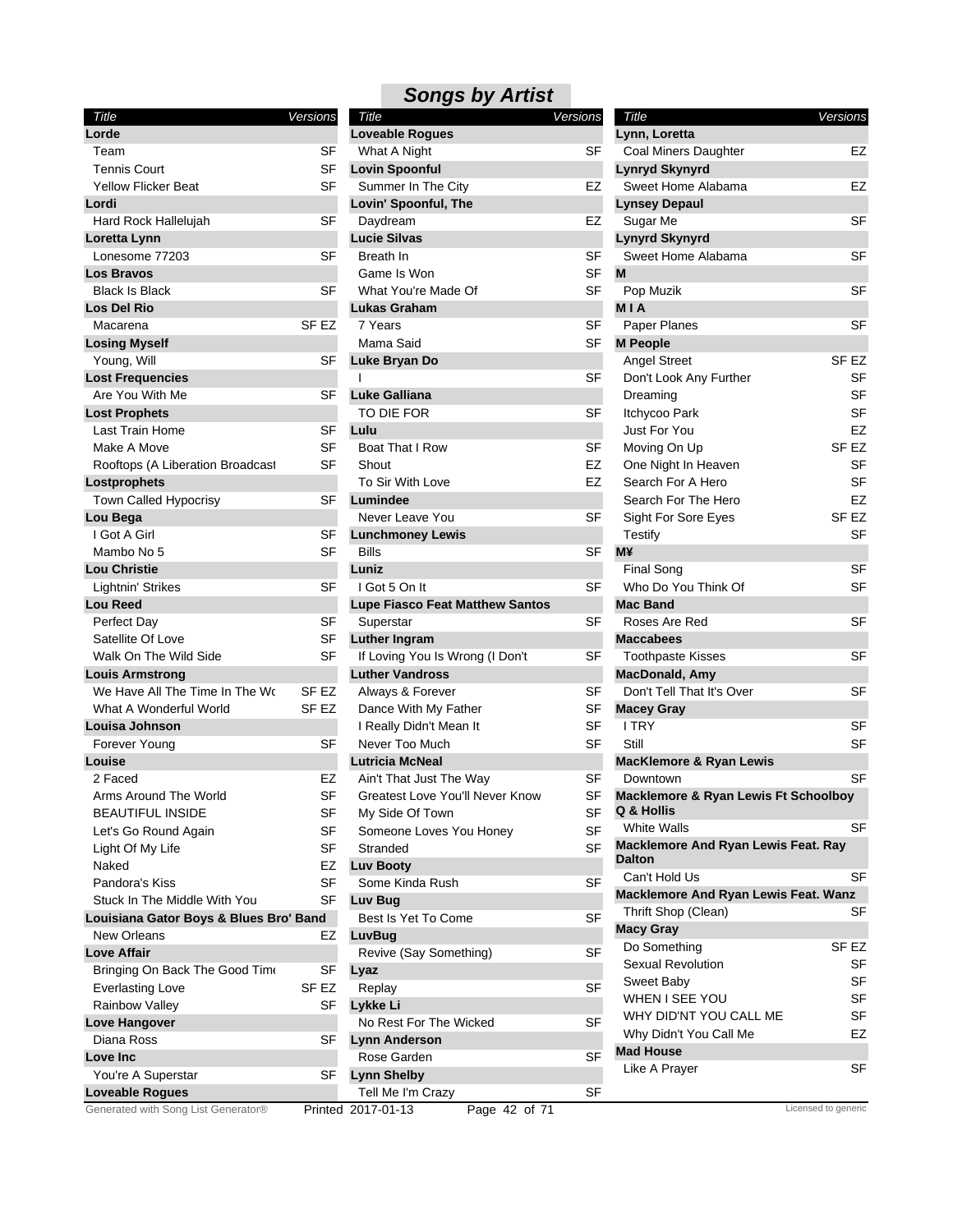| Title                                             | Versions         | Title                               | Versions         | Title                             | Versions            |
|---------------------------------------------------|------------------|-------------------------------------|------------------|-----------------------------------|---------------------|
| <b>Madcon</b>                                     |                  | <b>Madonna</b>                      |                  | <b>Manfred Mann</b>               |                     |
| Beggin'                                           | SF               | Like A Virgin                       | SF               | 54321                             | <b>SF</b>           |
| <b>Made In London</b>                             |                  | Live To Tell                        | SF <sub>EZ</sub> | Come Tomorrow                     | <b>SF</b>           |
| <b>DIRTY WALTER</b>                               | <b>SF</b>        | Living For Love                     | <b>SF</b>        | Do Wah Diddy                      | SF <sub>EZ</sub>    |
| <b>Shut Your Mouth</b>                            | <b>SF</b>        | Lucky Star                          | <b>SF</b>        | Go Now                            | <b>SF</b>           |
| <b>Mad'house</b>                                  |                  | <b>Material Girl</b>                | SF <sub>EZ</sub> | Just Like A Woman                 | <b>SF</b>           |
| <b>HOLIDAY</b>                                    | <b>SF</b>        | Music                               | SF <sub>EZ</sub> | Mighty Quinn (Quinn The Eskimo    | SF                  |
| <b>Madina Lake</b>                                |                  | <b>Nothing Really Matters</b>       | SF <sub>EZ</sub> | Oh No Not My Baby                 | SF                  |
| Let's Get Outta Here                              | <b>SF</b>        | Open Your Heart                     | EZ               | Pretty Flamingo                   | <b>SF</b>           |
| <b>Madison Avenue</b>                             |                  | Papa Don't Preach                   | SF <sub>EZ</sub> | Semi Detached Suburban Mr Jan     | <b>SF</b>           |
| DON'T CALL ME BABY                                | SF               | Power Of Goodbye                    | <b>SF</b>        | Sha La La                         | <b>SF</b>           |
| <b>EVERYTHING YOU NEED</b>                        | <b>SF</b>        | Ray Of Light                        | SF EZ            | <b>Manfred Mann Band, The</b>     |                     |
| Who The Hell Are You                              | SF <sub>EZ</sub> | Rescue Me                           | EZ               | Pretty Flamingo                   | <b>EZ</b>           |
| <b>Madness</b>                                    |                  | Secret                              | <b>SF</b>        | <b>Manfredcanned Heat</b>         |                     |
| <b>Baggy Trousers</b>                             | SF <sub>EZ</sub> | <b>Secrets</b>                      | EZ               | On The Road Again                 | <b>SF</b>           |
| Driving In My Car                                 | <b>SF</b>        | Sorry                               | <b>SF</b>        | <b>Manfredthunderclap Newman</b>  |                     |
| House Of Fun                                      | SF <sub>EZ</sub> | This Used To Be My Playground       | SF <sub>EZ</sub> | Something In The Air              | <b>SF</b>           |
| It Must Be Love                                   | <b>SF</b>        | <b>True Blue</b>                    | <b>SF</b>        | <b>Manhattan Transfer</b>         |                     |
| My Girl                                           | <b>SF</b>        | Vogue                               | SF <sub>EZ</sub> | Boy From New York City            | <b>SF</b>           |
| Our House                                         | SF <sub>EZ</sub> | What It Feels Like For A Girl       | SF <sub>EZ</sub> | Chanson D Amour                   | <b>SF</b>           |
| Wings Of A Dove                                   | <b>SF</b>        | Who's That Girl                     | SF EZ            | <b>Manhattans</b>                 |                     |
| <b>Madonna</b>                                    |                  | You Must Love Me                    | EZ               | Kiss & Say Goodbye                | <b>SF</b>           |
| Amazing                                           | <b>SF</b>        | You'll See                          | SF <sub>EZ</sub> | <b>Manic Street Preachers</b>     |                     |
| American Life                                     | <b>SF</b>        | <b>Madonna &amp; Justin</b>         |                  | Design For Life                   | <b>SF</b>           |
| American Pie                                      | <b>SF</b>        | 4 Minutes                           | <b>SF</b>        | Everlasting                       | <b>SF</b>           |
| <b>Bad Girl</b>                                   | EZ               | Madonna & Nicki Minaj & MIA         |                  | Everything Must Go                | <b>SF</b>           |
| <b>Beautiful Stranger</b>                         | <b>SF</b>        | Give Me All Your Luvin'             | <b>SF</b>        | <b>Found That Soul</b>            | SF <sub>EZ</sub>    |
| <b>Bedtime Story</b>                              | EZ               | <b>Magic Numbers</b>                |                  | If You Tolerate This              | <b>SF</b>           |
| <b>Borderline</b>                                 | SF EZ            | Love Me Like You                    | <b>SF</b>        | Let Robeson Sing                  | <b>SF</b>           |
| Celebration                                       | SF               | Magic!                              |                  | <b>Masses Against The Classes</b> | <b>SF</b>           |
| Cherish                                           | <b>SF</b>        | Rude                                | <b>SF</b>        | Motorcycle Emptiness              | <b>SF</b>           |
| Crazy For You                                     | SF EZ            | <b>Magnetic Man &amp; P Money</b>   |                  | Ocean Spray                       | SF <sub>EZ</sub>    |
| Dear Jessie                                       | <b>EZ</b>        | Anthemic                            | <b>SF</b>        | Why So Sad                        | SF <sub>EZ</sub>    |
| DIE ANOTHER DAY                                   | <b>SF</b>        | <b>Maisonettes</b>                  |                  | You Stole The Sun From My Hea     | <b>SF</b>           |
| Don't Cry For Me Argentia (Miam                   | EZ               | <b>Heartache Avenue</b>             | SF               | Mann & Iyaz & Snoop Dogg          |                     |
|                                                   | EZ               |                                     |                  | Mack                              | SF                  |
| Don't Cry For Me, Argentina (Mia<br>Don't Tell Me | EZ               | Major Lazer & Nyla & Fuse ODG       | <b>SF</b>        |                                   |                     |
|                                                   | <b>SF</b>        | Light It Up (Remix)                 |                  | <b>Mann Feat. 50 Cent</b>         | <b>SF</b>           |
| Dress You Up                                      | <b>EZ</b>        | Major Lazer Feat. MO And DJ Snake   |                  | <b>Buzzin Clean</b>               |                     |
| Drowned World (Subsitute For Lc                   |                  | Lean On                             | SF               | <b>Buzzin Explicit</b>            | <b>SF</b>           |
| Drowned World (Substitute For L                   | <b>SF</b>        | Major Lazer Ft Justin Bieber & M¥   |                  | Mann, Manfred                     |                     |
| Erotica                                           | <b>SF</b>        | <b>Cold Water</b>                   | SF               | 5, 4, 3, 2, 1                     | EZ                  |
| <b>Express Yourself</b>                           | SF EZ            | <b>Malcolm, Carl</b>                |                  | <b>Mansun</b>                     |                     |
| Frozen                                            | SF EZ            | Fattie Bum Bum                      | EZ               | <b>Wide Open Spaces</b>           | SF                  |
| Get Together                                      | SF               | <b>Mamas &amp; Papas</b>            |                  | <b>Marc Almond</b>                |                     |
| Ghosttown                                         | <b>SF</b>        | California Dreamin                  | SF               | Days Of Pearly Spencer            | SF                  |
| Give It To Me                                     | SF               | <b>Mamas &amp; The Papas</b>        |                  | <b>Marc Anthony</b>               |                     |
| Hanky Panky                                       | EZ               | California Dreamin                  | EZ               | I Need To Know                    | <b>SF</b>           |
| Holiday                                           | SF EZ            | <b>Mama's And Papa's</b>            |                  | You Sang To Me                    | EZ                  |
| <b>HOLLYWOOD</b>                                  | <b>SF</b>        | Creeque Alley                       | SF               | <b>Marc Cohn</b>                  |                     |
| Hung Up                                           | <b>SF</b>        | Dream A Little Dream Of Me          | SF               | Walking In Memphis                | SF <sub>EZ</sub>    |
| I'll Remember                                     | SF EZ            | Monday Monday                       | SF               | <b>Marcels</b>                    |                     |
| Impressive Instant                                | SF               | <b>Mamas, The &amp; The Papas</b>   |                  | <b>Blue Moon</b>                  | SF <sub>EZ</sub>    |
| Into The Groove                                   | SF EZ            | Dream A Little Dream Of Me          | EZ               | <b>Marcus Collins</b>             |                     |
| Jump                                              | <b>SF</b>        | Monday, Monday                      | EZ               | Mercy                             | SF                  |
| Justify My Love                                   | EZ               | <b>Manfed Mann</b>                  |                  | <b>Mari Wilson</b>                |                     |
| <b>LIKE A PRAYER</b>                              | <b>SF</b>        | Ha Ha Said The Clown                | SF               | Cry Me A River                    | SF                  |
| Generated with Song List Generator®               |                  | Page 43 of 71<br>Printed 2017-01-13 |                  |                                   | Licensed to generic |

| Title                                             | Versions |                  |
|---------------------------------------------------|----------|------------------|
| Madonna                                           |          |                  |
| Like A Virgin                                     |          | SF               |
| Live To Tell                                      |          | SF EZ            |
| Living For Love                                   |          | SF               |
| Lucky Star                                        |          | SF               |
| <b>Material Girl</b>                              |          | SF EZ            |
| Music                                             |          | SF EZ            |
| <b>Nothing Really Matters</b>                     |          | SF <sub>EZ</sub> |
| Open Your Heart                                   |          | EZ               |
| Papa Don't Preach                                 |          | SF EZ            |
| Power Of Goodbye                                  |          | SF               |
| Ray Of Light                                      |          | SF EZ            |
| Rescue Me                                         |          | <b>EZ</b>        |
| Secret                                            |          | SF               |
| Secrets                                           |          | EZ               |
| Sorry                                             |          | SF               |
|                                                   |          | SF EZ            |
| This Used To Be My Playground<br><b>True Blue</b> |          |                  |
|                                                   |          | SF               |
| Vogue                                             |          | SF <sub>EZ</sub> |
| What It Feels Like For A Girl                     |          | SF <sub>EZ</sub> |
| Who's That Girl                                   |          | SF EZ            |
| You Must Love Me                                  |          | EZ               |
| You'll See                                        |          | SF <sub>EZ</sub> |
| <b>Madonna &amp; Justin</b>                       |          |                  |
| 4 Minutes                                         |          | SF               |
| Madonna & Nicki Minaj & MIA                       |          |                  |
| Give Me All Your Luvin'                           |          | SF               |
| <b>Magic Numbers</b>                              |          |                  |
| Love Me Like You                                  |          | SF               |
| Magic!                                            |          |                  |
| Rude                                              |          | SF               |
| <b>Magnetic Man &amp; P Money</b>                 |          |                  |
| Anthemic                                          |          | SF               |
| <b>Maisonettes</b>                                |          |                  |
| Heartache Avenue                                  |          | SF               |
| Major Lazer & Nyla & Fuse ODG                     |          |                  |
| Light It Up (Remix)                               |          | SF               |
| Major Lazer Feat. MO And DJ Snake                 |          |                  |
| Lean On                                           |          | SF               |
| Major Lazer Ft Justin Bieber & M¥                 |          |                  |
| <b>Cold Water</b>                                 |          | SF               |
| Malcolm, Carl                                     |          |                  |
| Fattie Bum Bum                                    |          |                  |
|                                                   |          | EZ               |
| <b>Mamas &amp; Papas</b>                          |          |                  |
| California Dreamin                                |          | SF               |
| <b>Mamas &amp; The Papas</b>                      |          |                  |
| California Dreamin                                |          | EZ               |
| <b>Mama's And Papa's</b>                          |          |                  |
| <b>Creeque Alley</b>                              |          | SF               |
| Dream A Little Dream Of Me                        |          | SF               |
| Monday Monday                                     |          | SF               |
| Mamas, The & The Papas                            |          |                  |
| Dream A Little Dream Of Me                        |          | EZ               |
| Monday, Monday                                    |          | EZ               |
| <b>Manfed Mann</b>                                |          |                  |
| Ha Ha Said The Clown                              |          | SF               |
|                                                   |          |                  |

| Title                             | Versions    |           |
|-----------------------------------|-------------|-----------|
| <b>Manfred Mann</b>               |             |           |
| 54321                             |             | SF        |
| Come Tomorrow                     |             | SF        |
| Do Wah Diddy                      |             | SF EZ     |
| Go Now                            |             | SF        |
| Just Like A Woman                 |             | SF        |
| Mighty Quinn (Quinn The Eskimo    |             | SF        |
| Oh No Not My Baby                 |             | <b>SF</b> |
| <b>Pretty Flamingo</b>            |             | SF        |
| Semi Detached Suburban Mr Jan     |             | SF        |
| Sha La La                         |             | SF        |
| <b>Manfred Mann Band, The</b>     |             |           |
| Pretty Flamingo                   |             | EZ        |
| <b>Manfredcanned Heat</b>         |             |           |
| On The Road Again                 |             | SF        |
| <b>Manfredthunderclap Newman</b>  |             |           |
| Something In The Air              |             | SF        |
| <b>Manhattan Transfer</b>         |             |           |
| Boy From New York City            |             | SF        |
| Chanson D Amour                   |             | SF        |
|                                   |             |           |
| <b>Manhattans</b>                 |             |           |
| Kiss & Say Goodbye                |             | SF        |
| <b>Manic Street Preachers</b>     |             |           |
| Design For Life                   |             | SF        |
| Everlasting                       |             | SF        |
| Everything Must Go                |             | SF        |
| <b>Found That Soul</b>            |             | SF EZ     |
| If You Tolerate This              |             | SF        |
| Let Robeson Sing                  |             | SF        |
| <b>Masses Against The Classes</b> |             | SF        |
| Motorcycle Emptiness              |             | SF        |
| Ocean Spray                       |             | SF EZ     |
| Why So Sad                        |             | SF EZ     |
| You Stole The Sun From My Hea     |             | SF        |
| Mann & Iyaz & Snoop Dogg          |             |           |
| Mack                              |             | SF        |
| <b>Mann Feat. 50 Cent</b>         |             |           |
| Buzzin Clean                      |             | SF        |
| <b>Buzzin Explicit</b>            |             | SF        |
| Mann, Manfred                     |             |           |
| 5, 4, 3, 2, 1                     |             | EZ        |
| <b>Mansun</b>                     |             |           |
| Wide Open Spaces                  |             | SF        |
| <b>Marc Almond</b>                |             |           |
| Days Of Pearly Spencer            |             | SF        |
| <b>Marc Anthony</b>               |             |           |
| I Need To Know                    |             | SF        |
| You Sang To Me                    |             | EZ        |
| <b>Marc Cohn</b>                  |             |           |
| <b>Walking In Memphis</b>         |             | SF EZ     |
| <b>Marcels</b>                    |             |           |
| <b>Blue Moon</b>                  |             | SF EZ     |
| <b>Marcus Collins</b>             |             |           |
| Mercy                             |             | SF        |
| <b>Mari Wilson</b>                |             |           |
| Cry Me A River                    |             | SF        |
|                                   | need to gen |           |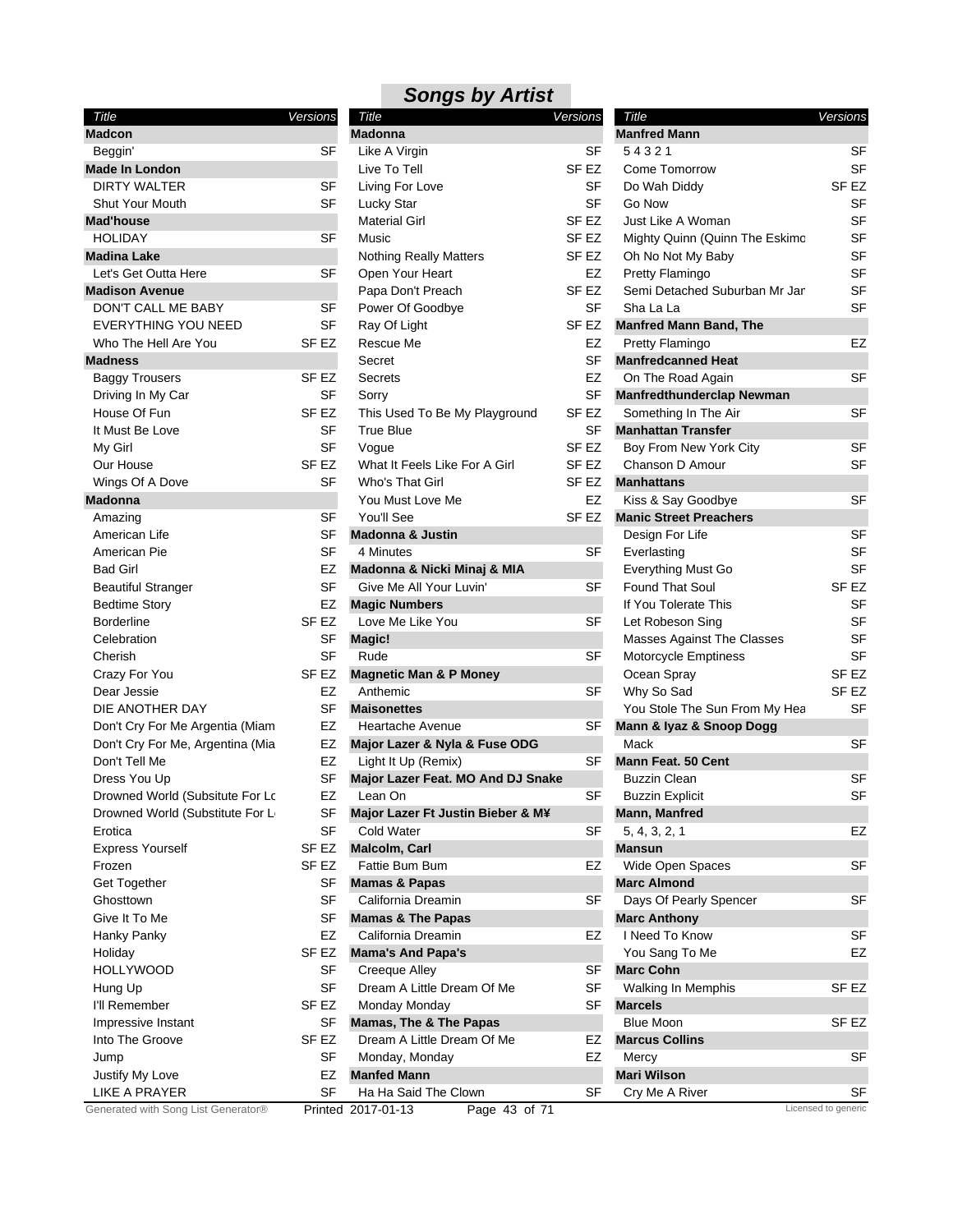| Title                                     | Versions         |
|-------------------------------------------|------------------|
| <b>Maria McKee</b>                        |                  |
| Show Me Heaven                            | SF               |
| <b>Maria Rubia</b>                        |                  |
| EVERY TIME YOU NEED ME                    | SF               |
| Maria, Ida                                |                  |
| I Like You So Much Better When            | SF               |
| Oh My God                                 | SF               |
| <b>Mariah Carey</b>                       |                  |
| <b>Against All Odds</b>                   | SF               |
| All In Your Mind                          | SF               |
| Always Be My Baby                         | EZ               |
| Anytime You Need A Friend                 | EZ               |
| Art Of Letting Go                         | SF               |
| Boy (I Need You)                          | SF               |
| Don't Forget About Us                     | SF               |
| Dream Lover                               | EZ               |
| Dreamlover                                | SF               |
| Fantasy                                   | EZ               |
| Heartbreaker                              | SF <sub>EZ</sub> |
| Hero                                      | SF <sub>EZ</sub> |
| Honey                                     | EZ               |
| I'll Be There                             | EZ               |
| It's Like That                            | SF               |
| Loverboy                                  | SF               |
| My All                                    | EZ               |
| Never Too Far                             | SF               |
| Obsessed                                  | SF               |
| Oh Santa                                  | SF               |
| Shake It Off                              | <b>SF</b>        |
| Someday                                   | SF               |
| THANK GOD I FOUND YOU                     | SF               |
| Through The Rain                          | SF <sub>EZ</sub> |
| Touch My Body                             | SF               |
| We Belong Together                        | SF               |
| <b>Without You</b>                        | SF               |
| You Need Me                               | <b>SF</b>        |
| Mariah Carey & Boyz II Men                |                  |
| One Sweet Day                             | EZ               |
| <b>Mariah Carey &amp; Luther Vandross</b> |                  |
| <b>Endless Love</b>                       | SF               |
| <b>Mariah Carey &amp; Westlife</b>        |                  |
| Against All Odds                          | EZ               |
| Mariah Carey And Boys li Men              |                  |
| ONE SWEET DAY                             | SF               |
| <b>Mariah Carey Ft Snoop Dogg</b>         |                  |
| Say Somethin'                             | SF               |
| Mariah Carey I Want To Know What Love     |                  |
| ls                                        | SF               |
| <b>Mariah Carey Whitney Houston</b>       |                  |
| When You Believe                          | SF               |
| <b>Marianne Faithfull</b>                 |                  |
| Ballad Of Lucy Jordan                     | SF               |
| Come And Stay With Me                     | SF               |
| <b>Marillion</b>                          |                  |
| Kayleigh                                  | SF               |
| <b>Marilyn Manson</b>                     |                  |

| Title                                                       | Versions |
|-------------------------------------------------------------|----------|
| <b>Marilyn Manson</b>                                       |          |
| Tainted Love<br><b>Marina And The Diamonds</b>              | SF       |
| Primadonna                                                  | SF       |
| Mario                                                       |          |
| Here I Go Again                                             | SF       |
| Let Me Love You                                             | SF       |
| <b>Mario Winans</b>                                         |          |
| <b>Never Really Was</b>                                     | SF       |
| <b>Mario Winans And P Diddy</b>                             |          |
| I Don't Wanna Know                                          | SF       |
| <b>Mark Owen</b>                                            |          |
| Child                                                       | SF       |
| Four Minute Warning                                         | SF       |
| <b>Mark Ronson And Amy Winehouse</b>                        |          |
| Valerie                                                     | SF       |
| <b>Mark Ronson And Katy B (London</b><br>Olympics 2012)     |          |
| Anywhere In The World                                       | SF       |
| <b>Mark Ronson And The Business</b><br><b>International</b> |          |
| Bang Bang Bang                                              | SF       |
| <b>Mark Ronson Feat Alex Greenwald</b>                      |          |
| Just                                                        | SF       |
| <b>Mark Ronson Feat. Bruno Mars</b>                         |          |
| Uptown Funk                                                 | SF       |
| <b>Mark Ronson Ft. Daniel Merriweather</b>                  |          |
| Stop Me                                                     | SF       |
| Mark Ronson,                                                |          |
| Oh My God (Feat. Lily Allen)                                | SF       |
| <b>Mark Wynter</b><br>Venus In Blue Jeans                   | SF       |
| <b>Marlene Dietrich</b>                                     |          |
| Falling In Love Again                                       | SF       |
| <b>Marlin, Lene</b>                                         |          |
| Unforgivable Sinner                                         | EZ       |
| <b>Marlon Roudette</b>                                      |          |
| When The Beat Drops Out                                     | SF       |
| <b>Maroon 5</b>                                             |          |
| Harder To Breathe                                           | SF       |
| Love Somebody                                               | SF       |
| <b>Makes Me Wonder</b>                                      | SF       |
| Maps                                                        | SF       |
| Must Get Out                                                | SF       |
| She Will Be Loved                                           | SF       |
| Sugar                                                       | SF       |
| <b>Sunday Morning</b>                                       | SF       |
| This Love                                                   | SF       |
| Wake Up Call                                                | SF       |
| Maroon 5 & Christina Aguilera                               |          |
| Moves Like Jagger                                           | SF       |
| <b>Maroon 5 Feat, Rihanna</b>                               |          |
| If I Never See Your Face Again                              | SF       |
| <b>Marshall Hain</b>                                        |          |
| Dancing In The City<br><b>Martha &amp; The Muffins</b>      | SF       |
|                                                             |          |

| Title                                    | Versions  |
|------------------------------------------|-----------|
| <b>Martha &amp; The Muffins</b>          |           |
| Echo Beach                               | EZ        |
| <b>Sweet Surrender</b>                   | EZ        |
| <b>Martha &amp; The Vandellas</b>        |           |
|                                          | SF        |
| Dancing In The Street                    |           |
| <b>Martha Reeves &amp; The Vandellas</b> |           |
| Heatwave                                 | EZ        |
| Jimmy Mack                               | EZ        |
| <b>Marther Reeve And The Vandell</b>     |           |
| <b>JIMMY MACK</b>                        | SF        |
| <b>Marti Webb</b>                        |           |
| Take That Look Off Your Face             | SF        |
| <b>Martika</b>                           |           |
| <b>Toy Soldier</b>                       | SF        |
| <b>Martin Garrix Ft Bebe Rexha</b>       |           |
| In The Name Of Love                      | SF        |
| <b>Martin Solveig &amp; GTA</b>          |           |
| Intoxicated                              | SF        |
| <b>Martin Solveig &amp; Sam White</b>    |           |
| $+1$                                     | SF        |
| <b>Martin Solveig Ft. Dragonette</b>     |           |
| Hello                                    | SF        |
| <b>Martine McCutcheon</b>                |           |
| I'M OVER YOU                             | SF        |
| I've Got You                             | SF        |
| LOVE ME                                  | <b>SF</b> |
| ON THE RADIO                             | <b>SF</b> |
| Perfect Moment                           | SF        |
| TALKING IN YOUR SLEEP                    | SF        |
| <b>Marty Robbins</b>                     |           |
| Devil Woman                              | SF        |
| El Paso                                  | EZ        |
| <b>Marty Wilde</b>                       |           |
| Sea Of Love                              | SF        |
| <b>Marvin &amp; Tamera</b>               |           |
| Groove Machine                           | SF        |
| <b>Marvin Gaye</b>                       |           |
| How Sweet It Is To Loved By You          | EZ        |
| Sexual Healing                           | SF EZ     |
| Too Busy Thinking About My Bat           | SF        |
| <b>Marvin Rainwater</b>                  |           |
| Whole Lotta Woman                        | SF        |
| Marx, Richard                            |           |
| <b>Right Here Waiting</b>                | EZ        |
| <b>Mary Chapin Carpenter</b>             |           |
| Down At The Twist & Shout                | EZ        |
| <b>Mary Hopkins</b>                      |           |
| Those Were The Days                      | SF        |
| <b>Mary J Blige</b>                      |           |
| Dance For Me                             | SF        |
| Everything                               | SF        |
| <b>Family Affair</b>                     | SF        |
| Going Down                               | SF        |
| More Than I Can Say                      | SF        |
| No More Drama                            | SF        |
| Not Gon' Cry                             | SF        |

Generated with Song List Generator® Printed 2017-01-13 Page 44 of 71 Licensed to generic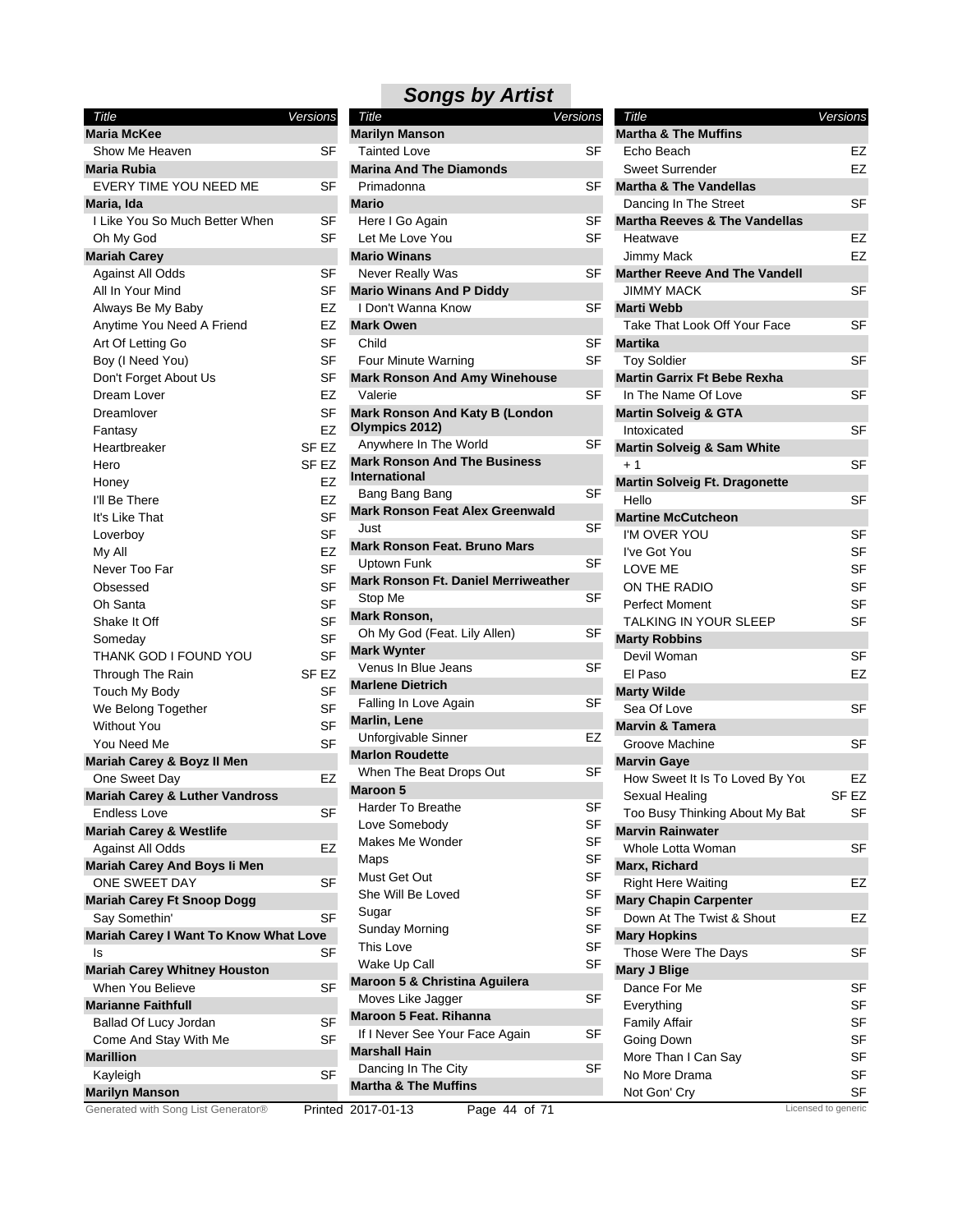| Title                                            | Versions         |
|--------------------------------------------------|------------------|
| Mary J. Blige                                    |                  |
| <b>Right Now</b>                                 | SF               |
| <b>Mary Johnson</b>                              |                  |
| I'll Pick A Rose For My Rose                     | SF               |
| Mary, Mary                                       |                  |
| Shackles (Praise You)                            | EZ               |
| <b>Mason Vs Princess Superstar</b>               |                  |
| Perfect                                          | SF               |
| <b>Massive Attack</b>                            |                  |
| Unfinished Sympathy                              | SF               |
| <b>Matchbox 20</b>                               |                  |
| Bent                                             | EZ               |
| If You're Gone                                   | EZ               |
| <b>Matchbox Twenty</b>                           |                  |
| Rockabilly Rebel                                 | SF               |
| <b>Matoma &amp; Becky Hill</b>                   |                  |
| False Alarm                                      | SF               |
| <b>Matrix &amp; Futurebound Ft. Max Marshall</b> |                  |
| Control                                          | SF               |
| Matrix And Futurebound Feat. Baby Blue           |                  |
| <b>Magnetic Eyes</b>                             | SF               |
| <b>Matt Bianco</b>                               |                  |
| Get Out Of Your Lazy Bed                         | SF               |
| <b>Matt Cardle</b>                               |                  |
| Amazing                                          | SF               |
| Its Only Love                                    | SF               |
| Run For Your Life                                | SF               |
| Starlight                                        | SF               |
| When We Collide                                  | SF               |
| <b>Matt Cardle Ft Melanie C</b>                  |                  |
| Loving You                                       | SF               |
| <b>Matt Monro</b>                                |                  |
| Born Free                                        | EZ               |
| From Russia With Love                            | EZ               |
| Portrait Of My Love                              | EZ               |
| Softly As I Leave You                            | SF <sub>EZ</sub> |
| <b>Walk Away</b>                                 | EZ               |
| <b>Matt Monroe</b>                               |                  |
| My Kind Of Girl                                  | SF               |
| Portrait Of My Love                              | SF               |
|                                                  | SF               |
| <b>Walk Away</b><br><b>Matt Simons</b>           |                  |
| Catch A& Release (Deepend Rer                    |                  |
|                                                  | SF               |
| <b>Matthew Southern Comfort</b>                  |                  |
| Woodstock<br><b>Maverick Sabre</b>               | SF               |
|                                                  |                  |
| No One                                           | SF               |
| <b>Mavericks</b>                                 |                  |
| All You Do Is Bring Me Down                      | SF               |
| Dance The Night Away                             | SF EZ            |
| I've Got This Feeling                            | SF               |
|                                                  |                  |
| Someone Should Tell Her                          | SF               |
| <b>Max Bygraves</b>                              |                  |
| Gilly Gilly Ossenfeffer                          | SF               |
| <b>Maxine Nightingale</b>                        |                  |

| Title                                  | <b>Versions</b>  | Title                                  | <b>Versions</b> | Title                                     | Versions            |
|----------------------------------------|------------------|----------------------------------------|-----------------|-------------------------------------------|---------------------|
| Mary J. Blige                          |                  | May, Brian                             |                 | McLean, Don                               |                     |
| <b>Right Now</b>                       | <b>SF</b>        | Too Much Love Will Kill You            | EZ              | Vincent                                   | EZ                  |
| Mary Johnson                           |                  | Maya, Edward & Vika Jigulina           |                 | <b>McNeil, Lutricia</b>                   |                     |
| I'll Pick A Rose For My Rose           | SF               | Stereo Love                            | SF              | Ain't That Just The Way                   | EZ                  |
| Mary, Mary                             |                  | <b>Mayfield, Curtis</b>                |                 | Stranded                                  | EZ                  |
| Shackles (Praise You)                  | EZ               | Move On Up                             | EZ              | <b>McQueen, Geraldine</b>                 |                     |
| <b>Mason Vs Princess Superstar</b>     |                  | <b>Maynard, Conor &amp; Ne</b>         |                 | Winners Song, The                         | <b>SF</b>           |
| Perfect                                | <b>SF</b>        | <b>Turn Around</b>                     | <b>SF</b>       | <b>McTell, Ralph</b>                      |                     |
| Massive Attack                         |                  | <b>Maze</b>                            |                 | Streets Of London, The                    | EZ                  |
| Unfinished Sympathy                    | <b>SF</b>        | Joy & Pain                             | <b>SF</b>       | <b>Meatloaf</b>                           |                     |
| Matchbox 20                            |                  | <b>Mc Hammer</b>                       |                 | Bat Out Of Hell                           | EZ                  |
| Bent                                   | EZ               | U Can't Touch This                     | SF              | Couldn't Have Said It Better              | SF                  |
| If You're Gone                         | EZ               | <b>McBusted</b>                        |                 | Dead Ringer                               | SF                  |
| <b>Matchbox Twenty</b>                 |                  | Air Guitar                             | <b>SF</b>       | Dead Ringer For Love                      | EZ                  |
| Rockabilly Rebel                       | SF               | <b>McCartney, Paul</b>                 |                 | Heaven Can Wait                           | <b>SF</b>           |
| Matoma & Becky Hill                    |                  | Mull Of Kintyre                        | EZ              | I'd Lie For You (And That's The T         | SF                  |
| <b>False Alarm</b>                     | <b>SF</b>        | <b>McCoy, Travis Ft Bruno Mars</b>     |                 | It's All Coming Back To Me Now            | <b>SF</b>           |
| Matrix & Futurebound Ft. Max Marshall  |                  | <b>Billionaire</b>                     | <b>SF</b>       | Kiss Is A Terrible Thing To Waste         | <b>SF</b>           |
| Control                                | SF               |                                        |                 | Paradise By The Dashboard Ligh            | SF <sub>EZ</sub>    |
|                                        |                  | <b>McCoys</b>                          | SF              |                                           | SF                  |
| Matrix And Futurebound Feat. Baby Blue |                  | Hang On Sloopy                         |                 | Read 'em And Weep                         | SF                  |
| <b>Magnetic Eyes</b>                   | SF               | <b>McCoys, The</b>                     |                 | Rock & Roll Dreams Come True              |                     |
| <b>Matt Bianco</b>                     |                  | Hang On Sloopy                         | EZ              | Runnin' For The Red Light                 | SF                  |
| Get Out Of Your Lazy Bed               | SF               | <b>McCutcheon, Martine</b>             |                 | Two Out Of Three Ain't Bad                | SF <sub>EZ</sub>    |
| <b>Matt Cardle</b>                     |                  | I'm Over You                           | EZ              | <b>Meck &amp; Dino</b>                    |                     |
| Amazing                                | <b>SF</b>        | On The Radio                           | EZ              | <b>Feels Like Home</b>                    | <b>SF</b>           |
| Its Only Love                          | SF               | <b>McElderry, Joe</b>                  |                 | <b>Medley, Bill &amp; Jennifer Warnes</b> |                     |
| Run For Your Life                      | <b>SF</b>        | Ambitions                              | <b>SF</b>       | Time Of My Life, The                      | EZ                  |
| Starlight                              | SF               | <b>McEntire, Reba</b>                  |                 | <b>Meghan Trainor</b>                     |                     |
| When We Collide                        | <b>SF</b>        | <b>Consider Me Gone</b>                | <b>SF</b>       | All About That Bass                       | SF                  |
| Matt Cardle Ft Melanie C               |                  | Take It Back                           | EZ              | Better When I'm Dancin'                   | SF                  |
| Loving You                             | <b>SF</b>        | Why Haven't I Heard From You           | EZ              | Dear Future Husband                       | SF                  |
| <b>Matt Monro</b>                      |                  | <b>McEntire, Reba &amp; Vince Gill</b> |                 | Lips Are Movin'                           | <b>SF</b>           |
| <b>Born Free</b>                       | EZ               | Heart Won't Lie, The                   | EZ              | Me Too                                    | SF                  |
| From Russia With Love                  | EZ               | <b>McFadden &amp; Whitehead</b>        |                 | No                                        | SF                  |
| Portrait Of My Love                    | EZ               | Ain't No Stoppin' Us Now               | SF              | Meja                                      |                     |
| Softly As I Leave You                  | SF EZ            | <b>McFly</b>                           |                 | All Bout The Money                        | SF                  |
| Walk Away                              | EZ               | 5 Colours In Her Hair                  | SF              | Mel & Kim                                 |                     |
| <b>Matt Monroe</b>                     |                  | All About You                          | SF              | Respectable                               | EZ                  |
| My Kind Of Girl                        | SF               | Ballad Of Paul K                       | SF              | Mel B                                     |                     |
| Portrait Of My Love                    | SF               | I Wanna Hold You                       | SF              | FEELS SO GOOD                             | SF                  |
| Walk Away                              | <b>SF</b>        | I'll Be Ok                             | <b>SF</b>       | Lullaby                                   | SF EZ               |
| <b>Matt Simons</b>                     |                  | Lies                                   | <b>SF</b>       | Tell Me                                   | SF <sub>EZ</sub>    |
| Catch A& Release (Deepend Rer          | <b>SF</b>        | Love Is Easy                           | <b>SF</b>       | Mel C                                     |                     |
| <b>Matthew Southern Comfort</b>        |                  | Love Is On The Radio                   | <b>SF</b>       | Ga Ga                                     | SF                  |
| Woodstock                              | <b>SF</b>        | Obviously                              | SF              | Goin' Down                                | SF                  |
| Maverick Sabre                         |                  | One For The Radio                      | SF              | Here It Comes Again                       | SF                  |
| No One                                 | <b>SF</b>        | Party Girl                             | <b>SF</b>       | I TURN TO YOU                             | <b>SF</b>           |
| Mavericks                              |                  | Please Please                          | SF              | IF THAT WERE ME                           | <b>SF</b>           |
| All You Do Is Bring Me Down            | <b>SF</b>        | Room On The 3rd Floor                  | <b>SF</b>       | Melt                                      | <b>SF</b>           |
| Dance The Night Away                   | SF <sub>EZ</sub> | Sorry's Not Good Enough                | <b>SF</b>       | Northern Star                             | SF                  |
| I've Got This Feeling                  | <b>SF</b>        | <b>That Girl</b>                       | <b>SF</b>       | Yeh Yeh Yeh                               | SF                  |
| Someone Should Tell Her                | <b>SF</b>        | Ultraviolet                            | SF              | <b>Mel C Feat Left Eye</b>                |                     |
| <b>Max Bygraves</b>                    |                  | <b>McFly Feat Taio Cruz</b>            |                 | NEVER BE THE SAME AGAIN                   | SF                  |
| Gilly Gilly Ossenfeffer                | <b>SF</b>        | Shine A Light                          | SF              | Mel C.                                    |                     |
| <b>Maxine Nightingale</b>              |                  | <b>McGraw, Tim</b>                     |                 | I Turn To You                             | EZ                  |
| <b>Right Back Where We Starte</b>      | SF               | Southern Voice                         | SF              |                                           |                     |
| Generated with Song List Generator®    |                  | Printed 2017-01-13<br>Page 45 of 71    |                 |                                           | Licensed to generic |
|                                        |                  |                                        |                 |                                           |                     |

| Title                             | Versions |                  |
|-----------------------------------|----------|------------------|
| McLean, Don                       |          |                  |
| Vincent                           |          | EZ               |
| McNeil, Lutricia                  |          |                  |
| Ain't That Just The Way           |          | EZ               |
| Stranded                          |          | EZ               |
| <b>McQueen, Geraldine</b>         |          |                  |
| Winners Song, The                 |          | SF               |
| <b>McTell, Ralph</b>              |          |                  |
| Streets Of London, The            |          | EZ               |
| <b>Meatloaf</b>                   |          |                  |
| Bat Out Of Hell                   |          | EZ               |
| Couldn't Have Said It Better      |          | <b>SF</b>        |
| Dead Ringer                       |          | SF               |
| Dead Ringer For Love              |          | EZ               |
| Heaven Can Wait                   |          | SF               |
| I'd Lie For You (And That's The T |          | SF               |
| It's All Coming Back To Me Now    |          | SF               |
| Kiss Is A Terrible Thing To Waste |          | SF               |
| Paradise By The Dashboard Ligh    | SF EZ    |                  |
| Read 'em And Weep                 |          | SF               |
| Rock & Roll Dreams Come True      |          | SF               |
| Runnin' For The Red Light         |          | SF               |
| Two Out Of Three Ain't Bad        |          | SF <sub>EZ</sub> |
| <b>Meck &amp; Dino</b>            |          |                  |
| Feels Like Home                   |          | SF               |
| Medley, Bill & Jennifer Warnes    |          |                  |
| Time Of My Life, The              |          | EZ               |
| <b>Meghan Trainor</b>             |          |                  |
| All About That Bass               |          | SF               |
| Better When I'm Dancin'           |          | <b>SF</b>        |
| Dear Future Husband               |          | SF               |
| Lips Are Movin'                   |          | SF               |
| Me Too                            |          | SF               |
| No                                |          | SF               |
| Meja                              |          |                  |
| All Bout The Money                |          | SF               |
| Mel & Kim                         |          |                  |
| Respectable                       |          | EZ               |
| Mel B                             |          |                  |
| FEELS SO GOOD                     |          | SF               |
| Lullaby                           |          | SF EZ            |
| <b>Tell Me</b>                    |          | SF EZ            |
| Mel C                             |          |                  |
| Ga Ga                             |          | SF               |
| Goin' Down                        |          | SF               |
| Here It Comes Again               |          | <b>SF</b>        |
| I TURN TO YOU                     |          | <b>SF</b>        |
| IF THAT WERE ME                   |          | SF               |
| Melt                              |          | <b>SF</b>        |
| Northern Star                     |          | SF               |
| Yeh Yeh Yeh                       |          | SF               |
| <b>Mel C Feat Left Eye</b>        |          |                  |
| NEVER BE THE SAME AGAIN           |          | SF               |
| Mel C.                            |          |                  |
| I Turn To You                     |          | EZ               |
|                                   |          |                  |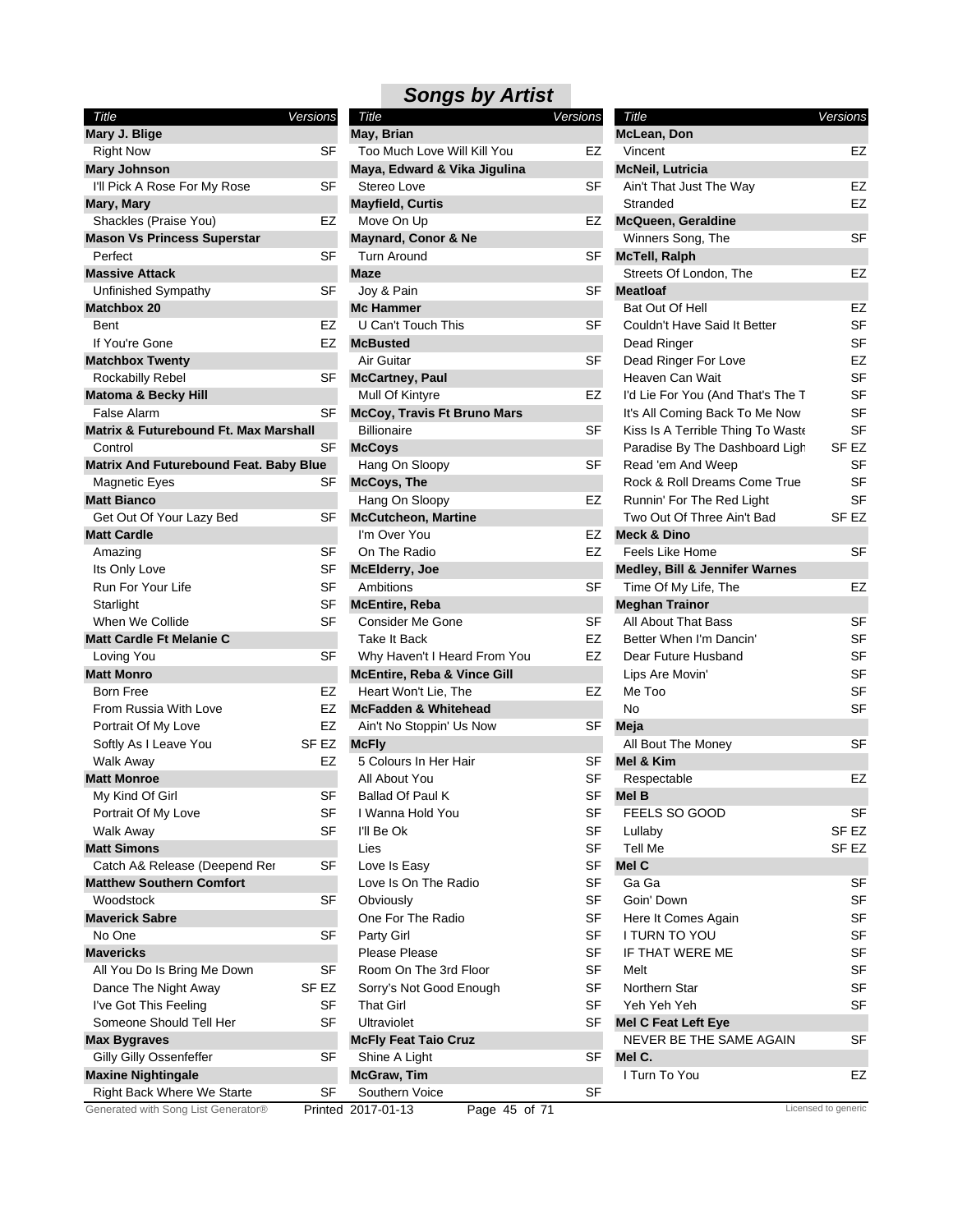|  | <b>Songs by Artist</b> |
|--|------------------------|
|--|------------------------|

| Title                                       | Versions             |
|---------------------------------------------|----------------------|
| Mel G                                       |                      |
| Word Up                                     | SF                   |
| Melanie                                     |                      |
| <b>Brand New Key</b>                        | SF                   |
| Ruby Tuesday                                | SF                   |
| <b>Melanie B And Missy Elliot</b>           |                      |
| I Want You Back                             | SF                   |
| <b>Melanie Blatt</b>                        |                      |
| Do Me Wrong                                 | SF                   |
| Melanie C                                   |                      |
| Anymore                                     | SF                   |
| <b>Next Best Superstar</b>                  | SF                   |
| <b>Think About It</b>                       | SF                   |
| <b>Melba Moore</b>                          |                      |
| This Is It                                  | SF                   |
| <b>Mellor, Will</b>                         |                      |
| When I Need You                             | EZ                   |
| <b>Members</b>                              |                      |
| The Sound Of The Surburbs                   | SF                   |
|                                             |                      |
| Men At Work                                 |                      |
| Down Under                                  | SF EZ                |
| <b>Men Without Hats</b>                     |                      |
| <b>Safety Dance</b>                         | SF                   |
| <b>Mental As Anything</b>                   |                      |
| Live It Up                                  | SF                   |
| <b>Meredith Brooks</b>                      |                      |
| <b>Bitch</b>                                | EZ                   |
| Meri Wilson                                 |                      |
| Telephone Man                               | SF                   |
| Merriweather, Daniel                        |                      |
| Change                                      | SF                   |
| <b>Merseybeats</b>                          |                      |
| I Think Of You                              | SF                   |
| <b>Metallica</b>                            |                      |
| Enter Sandman                               | SF                   |
| <b>Metro Station</b>                        |                      |
| 17 Forever                                  | SF                   |
| Shake It                                    | SF                   |
| <b>MGMT</b>                                 |                      |
| Kids                                        | SF                   |
| Miami Sound Machine                         |                      |
| Doctor Beat                                 | SF                   |
| Mica Paris                                  |                      |
| MY ONE TEMPTATION                           | SF                   |
| Michael Andrews & Gary Jule                 |                      |
| Mad World                                   | SF                   |
| Michael Ball                                |                      |
| One Step Out Of Time                        | SF                   |
| With One Look                               | SF                   |
| <b>Michael Bolton</b>                       |                      |
| How Am I Supposed To Live With              | SF                   |
| Sould Provider                              | SF                   |
| Michael Buble                               |                      |
| Haven't Met You Yet                         |                      |
|                                             | SF                   |
| Hollywood                                   | SF                   |
| Home<br>Generated with Song List Generator® | SF<br><b>Drintod</b> |

| Title                               | Versions         | Title                                 | Versions         | Title                             | Versions            |
|-------------------------------------|------------------|---------------------------------------|------------------|-----------------------------------|---------------------|
| Mel G                               |                  | <b>Michael Buble</b>                  |                  | <b>Middle Of The Road</b>         |                     |
| Word Up                             | <b>SF</b>        | It's A Beautiful Day                  | SF               | Chirpy Chirpy Cheep Cheep         | <b>SF</b>           |
| Melanie                             |                  | You Make Me Feel So Young             | <b>SF</b>        | Tweedle Dee Tweedle Dum           | <b>SF</b>           |
| <b>Brand New Key</b>                | SF               | <b>Michael Buble Ft Black Thought</b> |                  | <b>Midge Ure</b>                  |                     |
| Ruby Tuesday                        | <b>SF</b>        | Nobody But Me                         | <b>SF</b>        | If I Was                          | SF EZ               |
| <b>Melanie B And Missy Elliot</b>   |                  | Michael Buble FtBryan Adams           |                  | <b>Midnight Oil</b>               |                     |
| I Want You Back                     | <b>SF</b>        | After All                             | <b>SF</b>        | <b>Beds Are Burning</b>           | SF                  |
| Melanie Blatt                       |                  | <b>Michael Buble Hold</b>             |                  | Best Of Both Worlds               | SF                  |
| Do Me Wrong                         | <b>SF</b>        | On                                    | <b>SF</b>        | <b>Blue Sky Mine</b>              | SF                  |
| Melanie C                           |                  | <b>Michael Cox</b>                    |                  | <b>Forgotten Years</b>            | <b>SF</b>           |
| Anymore                             | SF               | Angela Jones                          | <b>SF</b>        | <b>Hercules</b>                   | <b>SF</b>           |
| <b>Next Best Superstar</b>          | SF               | <b>Michael Holiday</b>                |                  | King Of The Mountain              | SF                  |
| Think About It                      | <b>SF</b>        | Story Of My Life                      | <b>SF</b>        | Power & The Passion               | <b>SF</b>           |
| <b>Melba Moore</b>                  |                  | <b>Michael Holliday</b>               |                  | Put Down That Weapon              | SF                  |
| This Is It                          | SF               | <b>Starry Eyed</b>                    | SF               | Read About It                     | <b>SF</b>           |
| <b>Mellor, Will</b>                 |                  | <b>Michael Jackson</b>                |                  | <b>Short Memory</b>               | <b>SF</b>           |
| When I Need You                     | EZ               | Beat It                               | <b>SF</b>        | The Dead Heart                    | <b>SF</b>           |
| Members                             |                  | Ben                                   | EZ               | <b>US Forces</b>                  | <b>SF</b>           |
| The Sound Of The Surburbs           | <b>SF</b>        | <b>Billie Jean</b>                    | SF <sub>EZ</sub> | When The Generals Talk            | <b>SF</b>           |
| Men At Work                         |                  | <b>BLACK OR WHITE</b>                 | SF               | <b>Midnight Star</b>              |                     |
| Down Under                          | SF <sub>EZ</sub> | Cry                                   | <b>SF</b>        | Operator                          | <b>SF</b>           |
| <b>Men Without Hats</b>             |                  | Don't Stop Till You Get Enough        | SF               | <b>Mighty Mighty Bosstones</b>    |                     |
| Safety Dance                        | <b>SF</b>        | Earth Song                            | <b>SF</b>        | The Impression That I Get         | <b>SF</b>           |
| <b>Mental As Anything</b>           |                  | Man In The Mirror                     | <b>SF</b>        | <b>Mika</b>                       |                     |
| Live It Up                          | <b>SF</b>        | One Day In Your Life                  | <b>SF</b>        | Big Girl (You Are Beautiful)      | SF                  |
| <b>Meredith Brooks</b>              |                  | One More Chance                       | <b>SF</b>        | <b>Grace Kelly</b>                | <b>SF</b>           |
| <b>Bitch</b>                        | EZ               | Rock With You                         | <b>SF</b>        | Love Today                        | <b>SF</b>           |
| Meri Wilson                         |                  | She'S Out Of My Life                  | <b>SF</b>        | Relax, Take It Easy               | SF                  |
| Telephone Man                       | <b>SF</b>        | She's Out Of My Life                  | <b>SF</b>        | We Are Golden                     | SF                  |
|                                     |                  | They Don't Care About Us              | SF               | <b>Mikaila</b>                    |                     |
| Merriweather, Daniel                | <b>SF</b>        | This Is It                            | <b>SF</b>        | So In Love With Two               | EZ                  |
| Change                              |                  | Thriller                              | SF <sub>EZ</sub> | <b>Mike &amp; The Mechanics</b>   |                     |
| Merseybeats                         | <b>SF</b>        |                                       |                  |                                   | <b>SF</b>           |
| I Think Of You                      |                  | You Are Not Alone                     | SF               | <b>Living Years</b>               |                     |
| Metallica                           |                  | You Rock My World                     | <b>SF</b>        | Living Years, The                 | EZ                  |
| Enter Sandman                       | SF               | Michael Jackson & Akon                |                  | Over My Shoulder                  | SF                  |
| <b>Metro Station</b>                |                  | Hold My Hand                          | <b>SF</b>        | <b>Mike Oldfield</b>              |                     |
| 17 Forever                          | SF               | Michael Jackson & Justin Timberlake   |                  | Moonlight Shadow                  | <b>SF</b>           |
| Shake It                            | SF               | Love Never Felt So Good               | <b>SF</b>        | <b>Mike Posner</b>                |                     |
| <b>MGMT</b>                         |                  | <b>Michael Kiwanuka</b>               |                  | Cooler Than Me                    | SF                  |
| Kids                                | S⊦               | Home Again                            | SF               | Please Don't Go                   | <b>SF</b>           |
| Miami Sound Machine                 |                  | <b>Michael Nesmith</b>                |                  | <b>Mike Sarne And Wendy Craig</b> |                     |
| Doctor Beat                         | SF               | Rio                                   | SF               | Come Outside                      | SF                  |
| Mica Paris                          |                  | <b>Michael Sembello</b>               |                  | <b>Miley Cyrus</b>                |                     |
| MY ONE TEMPTATION                   | <b>SF</b>        | Maniac                                | <b>SF</b>        | 7 Things                          | SF                  |
| Michael Andrews & Gary Jule         |                  | <b>Michell Gayle</b>                  |                  | Adore You                         | SF                  |
| Mad World                           | SF               | Freedom                               | SF               | Party In The U.S.A.               | SF                  |
| Michael Ball                        |                  | <b>Michelle Branch</b>                |                  | See You Again                     | SF                  |
| One Step Out Of Time                | SF               | <b>EVERYWHERE</b>                     | SF               | The Climb                         | SF                  |
| With One Look                       | <b>SF</b>        | Goodbye To You                        | <b>SF</b>        | We Can't Stop                     | SF                  |
| <b>Michael Bolton</b>               |                  | <b>Michelle Macmanus</b>              |                  | <b>Wrecking Ball</b>              | SF                  |
| How Am I Supposed To Live With      | <b>SF</b>        | The Meaning Of Love                   | SF               | <b>Milk</b>                       |                     |
| Sould Provider                      | SF               | <b>Michelle McManus</b>               |                  | Inc- Walk On Water                | SF                  |
| Michael Buble                       |                  | All This Time                         | <b>SF</b>        | <b>Milli Vanilli</b>              |                     |
| Haven't Met You Yet                 | SF               | Mick Jagger & Joss Stone              |                  | Girl You Know It's True           | SF                  |
| Hollywood                           | <b>SF</b>        | Lonely Without You (This Christm      | <b>SF</b>        | <b>Millie</b>                     |                     |
| Home                                | <b>SF</b>        | <b>Middle Of The Road</b>             |                  | My Boy Lollipop                   | <b>SF</b>           |
| Generated with Song List Generator® |                  | Printed 2017-01-13<br>Page 46 of 71   |                  |                                   | Licensed to generic |

| Title                             | <b>Versions</b> |
|-----------------------------------|-----------------|
| <b>Middle Of The Road</b>         |                 |
| Chirpy Chirpy Cheep Cheep         | SF              |
| Tweedle Dee Tweedle Dum           | SF              |
| <b>Midge Ure</b>                  |                 |
| If I Was                          | SF EZ           |
| <b>Midnight Oil</b>               |                 |
| Beds Are Burning                  | SF              |
| Best Of Both Worlds               | SF              |
| <b>Blue Sky Mine</b>              | <b>SF</b>       |
| <b>Forgotten Years</b>            | SF              |
| Hercules                          | SF              |
| King Of The Mountain              | SF              |
| Power & The Passion               | SF              |
| Put Down That Weapon              | SF              |
| Read About It                     | SF              |
| <b>Short Memory</b>               | SF              |
| The Dead Heart                    | SF              |
| US Forces                         | SF              |
| When The Generals Talk            | SF              |
| <b>Midnight Star</b>              |                 |
| Operator                          | SF              |
| <b>Mighty Mighty Bosstones</b>    |                 |
| The Impression That I Get         | SF              |
| <b>Mika</b>                       |                 |
| Big Girl (You Are Beautiful)      | SF              |
| Grace Kelly                       | SF              |
| Love Today                        | SF              |
| Relax, Take It Easy               | SF              |
| We Are Golden                     | SF              |
| <b>Mikaila</b>                    |                 |
| So In Love With Two               | EZ              |
| <b>Mike &amp; The Mechanics</b>   |                 |
| Living Years                      | SF              |
| Living Years, The                 | EZ              |
| Over My Shoulder                  | SF              |
| <b>Mike Oldfield</b>              |                 |
| Moonlight Shadow                  | SF              |
| <b>Mike Posner</b>                |                 |
| Cooler Than Me                    | SF              |
| Please Don't Go                   | SF              |
| <b>Mike Sarne And Wendy Craig</b> |                 |
| Come Outside                      | SF              |
| <b>Miley Cyrus</b>                |                 |
| 7 Things                          | SF              |
| Adore You                         | SF              |
| Party In The U.S.A.               | SF              |
| See You Again                     | <b>SF</b>       |
| The Climb                         | SF              |
| We Can't Stop                     | SF              |
| <b>Wrecking Ball</b>              | SF              |
| <b>Milk</b>                       |                 |
| Inc- Walk On Water                | SF              |
| Milli Vanilli                     |                 |
| Girl You Know It's True           | SF              |
| Millie                            |                 |
| My Boy Lollipop                   | SF              |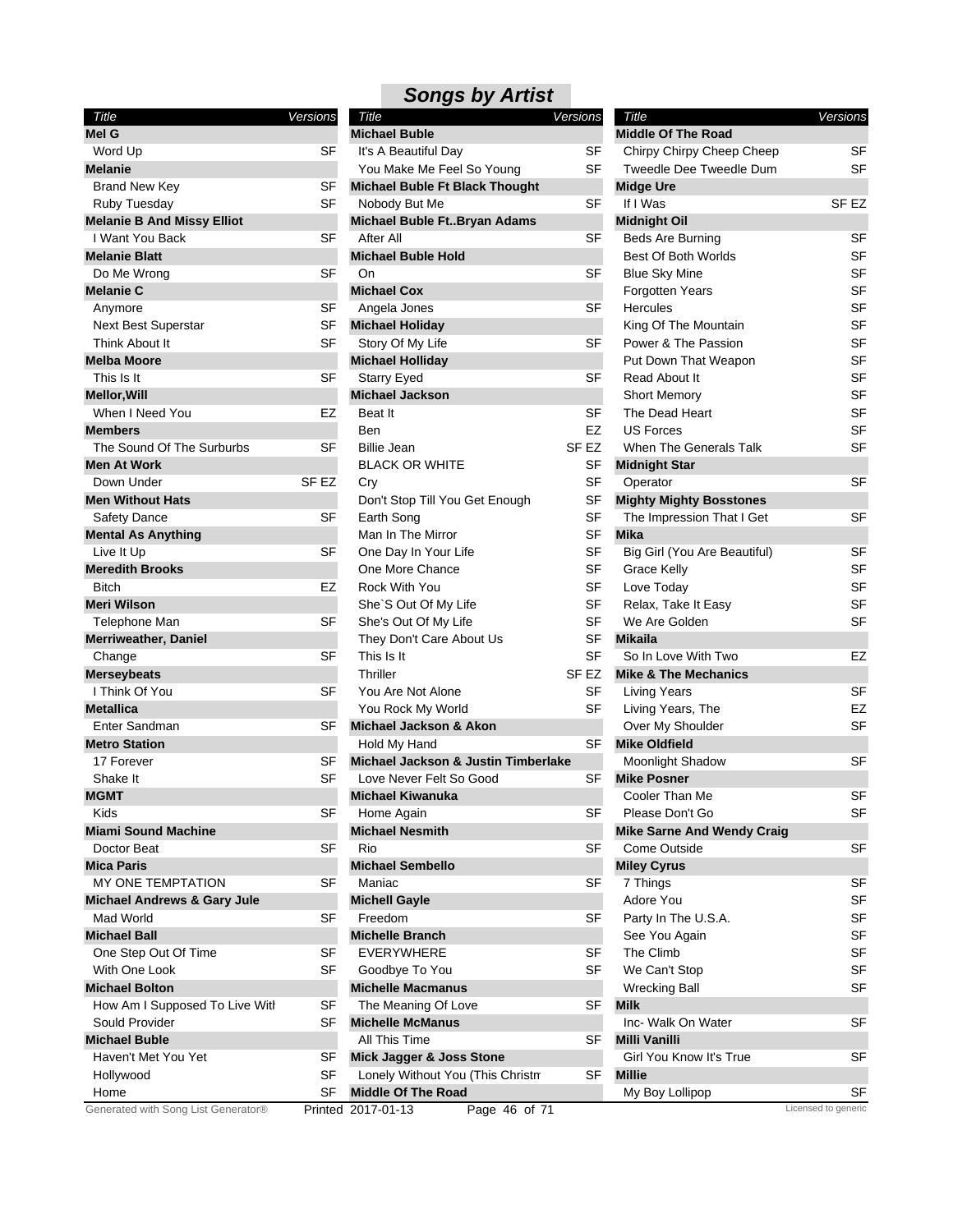| Title                            | Versions         |
|----------------------------------|------------------|
| <b>Mine</b>                      |                  |
| Swift, Taylor                    | SF               |
| <b>Mini Viva</b>                 |                  |
| I Left My Heart In Tokyo         | SF               |
| Minnelli, Liza                   |                  |
| Cabaret                          | EZ               |
| <b>Minnie Riperton</b>           |                  |
| Loving You                       | SF               |
| Minogue, Dannii                  |                  |
| All I Wanna Do                   | EZ               |
| <b>Miranda Lambert</b>           |                  |
| Vice                             | SF               |
| <b>Mis Teeq</b>                  |                  |
| Cant Get It Back                 | SF               |
| Scandalous                       | SF               |
| Style                            | SF               |
| <b>Misery</b>                    |                  |
| Maroon 5                         | SF               |
| Misha B                          |                  |
| Do You Think Of Me               | SF               |
| <b>MishaB</b>                    |                  |
| Here's To Everything (Ooh-La-La  | SF               |
| <b>Missy Elliot</b>              |                  |
| One Minute Man                   | SF               |
| <b>Missy Elliott</b>             |                  |
| Work It                          | SF               |
| <b>MKS Mutya Keisha Siobhan</b>  |                  |
| Flatline                         | SF               |
| <b>MKTO</b>                      |                  |
| Classic                          | SF               |
| <b>MNEK &amp; Zara Larsson</b>   |                  |
| Never Forget You                 | SF               |
| <b>Mobiles</b>                   |                  |
| Drowning In Berlin               | SF               |
| <b>Moby</b>                      |                  |
| Porcelain                        | EZ               |
| We Are All Made Of Stars         | SF               |
| <b>Modern Romance</b>            |                  |
| Ay Ay Ay Ay Moosie               | SF               |
| Modjo                            |                  |
| Chillin'                         | SF <sub>EZ</sub> |
| LADY                             | SF               |
| Lady (Hear Me Tonight)           | EZ               |
| <b>Molly</b>                     |                  |
| Children Of The Universe (Eurovi | SF               |
| Moloko                           |                  |
| <b>Pure Pleasure Seeker</b>      | SF               |
| Sing It Back                     | SF               |
| TIME IS NOW                      | SF               |
| <b>Moments And What Nauts</b>    |                  |
| Girls                            | SF               |
| <b>Monkees</b>                   |                  |
| Hey Hey We're The Monkees        | SF               |
| I'm A Believer                   | EZ               |
| I'm Not Your Stepping Stone      | EZ               |
| Last Train To Clarksville        | SF EZ            |

| <b>Monkees</b>                    |    |
|-----------------------------------|----|
| Little Bit Me A Little Bit You, A | EZ |
| Monkees, The                      | EZ |
| <b>Pleasant Valley Sunday</b>     | EZ |
| <b>Randy Scouse Git</b>           | EZ |
| <b>Take A Giant Step</b>          | EZ |
| Valleri                           | EZ |
| What Am I Doing Hangin' 'Round    | EZ |
| Words                             | EZ |
| <b>Montell Jordan</b>             |    |
| This Is How We Do It              | SF |
| <b>Monty Python</b>               |    |
| Always Look On The Bright Side    | SF |
| Always Look On The Bright Side    | EZ |
| <b>Moody Blues</b>                |    |
| Go Now                            | SF |
| <b>Nights In White Satin</b>      | SF |
| <b>Moody Blues, The</b>           |    |
| Go Now                            | EZ |
| <b>Morcheba</b>                   |    |
| Rome Wasn't Built In A Day        | SF |
| <b>WORLD LOOKING IN</b>           | SF |
| <b>Morcheeba</b>                  |    |
| World Looking In                  | EZ |
| <b>Morecombe &amp; Wise</b>       |    |
| <b>Bring Me Sunshine</b>          | SF |
| <b>Morrisey</b>                   |    |
| First Of The Gang To Die          | SF |
| <b>Morrissey</b>                  |    |
| Everyday Is Like Sunday           | SF |
| I Have Forgiven Jesus             | SF |
| Irish Blood, English Heart        | SF |
| Let Me Kiss You                   | SF |
| Suedehead                         | SF |
| You Have Killed Me                | SF |
| <b>Motels</b>                     |    |
| <b>Total Control</b>              | SF |
| <b>Motorhead</b>                  |    |
| Ace Of Spades                     | SF |
| Jailbait                          | SF |
| <b>Motors</b>                     |    |
| Airport                           | SF |
| <b>Mott The Hoople</b>            |    |
| All The Young Dudes               | SF |
| Roll Away The Stone               | SF |
| <b>Mousse T Feat Emma Lanford</b> |    |
| Is It Cause I'm Cool              | SF |
| <b>Mousse T Vs. Hot 'N Juicy</b>  |    |
| Horny                             | SF |
| <b>Mousse T. Vs Hot 'N Juicy</b>  |    |
| Horny(98 Radio Edit)              | EZ |

**Move**

**Mr Big**

*Songs by Artist Title Versions*

#### To Be With You **SF** Kyrie SF Coco Jumbo EZ DY NA MI TEE SF It Takes More SF PUT HIM OUT SF Dynamite SF Lonely This Christmas SF Oh Boy SF EZ Secrets That You Keep SF Tiger Feet SF Believe SF Hopeless Wanderer SF Lover Of The Light SF Whispers In The Dark SF Dead Inside SF Feeling Good SF Plug In Baby SF Sing For Absolution SF Starlight SF Supermassive Black Hole SF Time Is Running Out SF EZ Uprising SF *Title Versions* **Mr Big** Romeo SF **Mr Hudson Ft. Kanye West** Supernova SF **Mr Mister** BROKEN WINGS SF **Mr. Mister** Broken Wings **SF Mr. President** Coco Jamboo EZ **Mr. Probz** Waves (Robin Schulz Radio Edit) SF **Ms Dynamite** Brother SF **Ms. Dynamite** Dy-Na-Mi-Tee EZ **Mud** Cat Crept In SF **Muldaur, Maria** Midnight At The Oasis **EZ Mumford & Sons** I Will Wait SF **Mumford And Sons** Babel SF **Murray, Anne** Could I Have This Dance EZ **Murry Head** One Night In Bankok SF **Muse** Butterflies And Hurricanes SF **Musical Youth** Pass The Dutchie SF

Generated with Song List Generator® Printed 2017-01-13 Page 47 of 71 Licensed to generic

Fire Brigade **EZ** Flowers In The Rain SF EZ

Blackberry Way SF EZ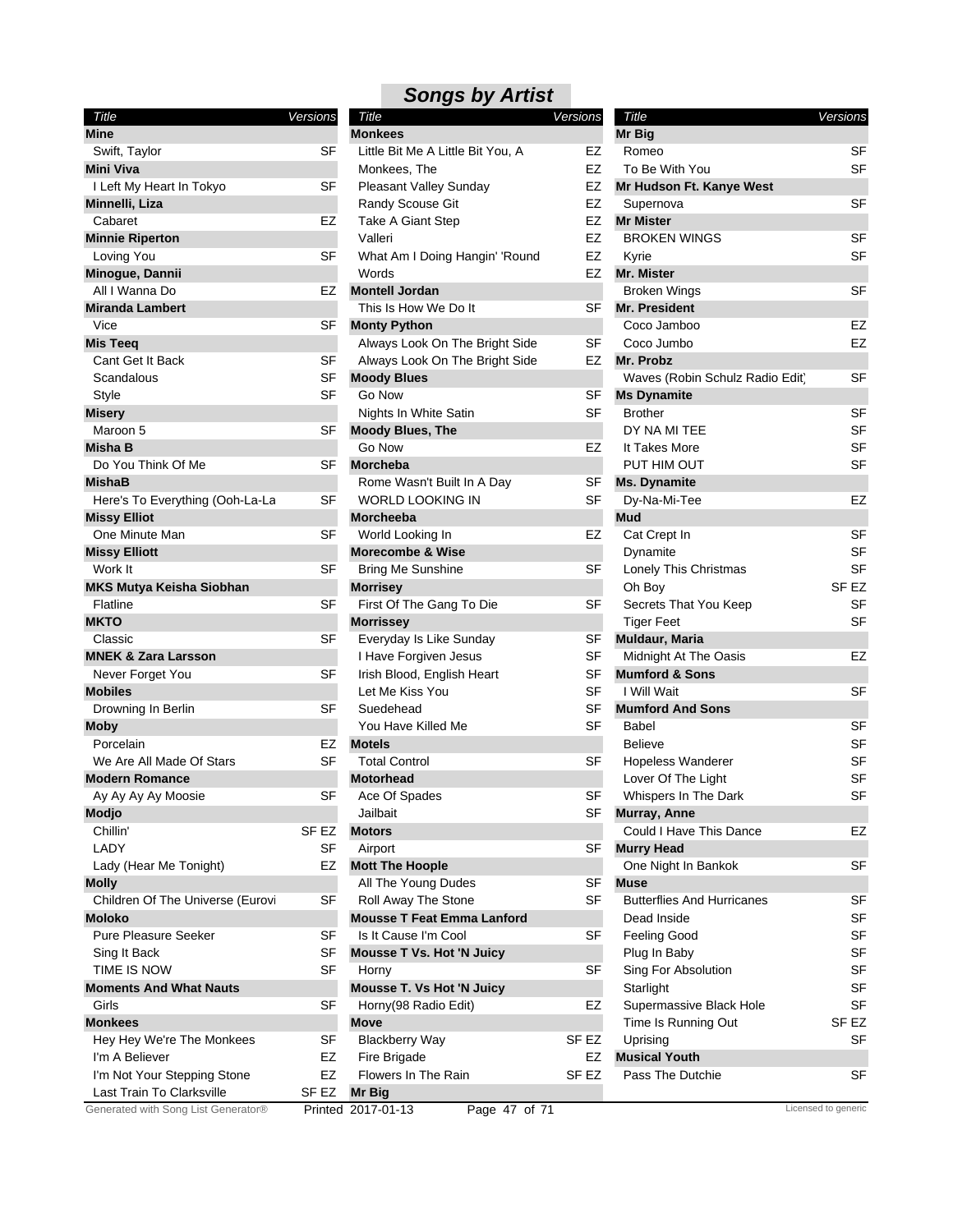| Title                                              | Versions |
|----------------------------------------------------|----------|
| Mutya Buena                                        |          |
| <b>Real Girl</b>                                   | SF       |
| <b>My Chemical Romance</b>                         |          |
| Famous Last Words                                  | SF       |
| I'm Not Okay (I Promise)                           | SF       |
| Welcome To The Black Parade                        | SF       |
| <b>My Fair Lady</b>                                |          |
| Get Me To The Church On Time                       | SF       |
| I Could Have Danced All Night                      | SF       |
| On The Street Where You Live                       | SF       |
| My Girl                                            |          |
| Temptations                                        | SF       |
| My Guy                                             |          |
| Mary Wells                                         | SF       |
| Mya                                                |          |
| Case Of The Ex                                     | EZ       |
| CASE OF THE EX (WHATCHA C                          | SF       |
| FREE                                               | SF       |
| <b>Myers, Billie</b>                               |          |
| Kiss The Rain                                      | EZ       |
|                                                    |          |
| Mylo Vs Miami Sound Machine<br>Dr Pressure         | SF       |
|                                                    |          |
| <b>Mystery</b><br>Jets Half In Love With Elizabeth | SF       |
|                                                    |          |
| <b>N</b> Dubz                                      |          |
| Say It's Over                                      | SF       |
| NERD                                               |          |
| She Wants To Move                                  | SF       |
| <b>N</b> Force                                     |          |
| All My Life                                        | SF       |
| N Sync                                             |          |
| Bye Bye Bye                                        | SF       |
| I Want You Back                                    | SF       |
| I'll Never Stop                                    | SF       |
| It's Gonna Be Me                                   | EZ       |
| Pop                                                | SF       |
| This I Promise You                                 | EZ       |
| N Sync Feat Nelly                                  |          |
| Girlfriend                                         | SF       |
| <b>N</b> Trance                                    |          |
| Staying Alive                                      | SF       |
| Nadia Almada                                       |          |
| Little Bit Of Action                               | SF       |
| <b>Nancy &amp; Frank Sinatra</b>                   |          |
| Somethin' Stupid                                   | SF       |
| <b>Nancy Sinatra</b>                               |          |
| These Boots Are Made For Walki                     | SF EZ    |
| You Only Live Twice                                | SF       |
| Nancy Sinatra & Lee Hazlewood                      |          |
| Did You Ever                                       | SF       |
| <b>Napoleon Xiv</b>                                |          |
| They're Coming To Take Me Awa                      | SF       |
| They're Coming To Take Me Awa                      | EZ       |
| <b>Narina Pallot</b>                               |          |
|                                                    |          |
| Learning To Breathe                                | SF       |
| <b>Nash Kate</b>                                   |          |

| Title                               | Versions  | Title                                        | Versions         | Title                                | Versions            |
|-------------------------------------|-----------|----------------------------------------------|------------------|--------------------------------------|---------------------|
| <b>Mutya Buena</b>                  |           | <b>Nash Kate</b>                             |                  | <b>Neil Diamond</b>                  |                     |
| <b>Real Girl</b>                    | <b>SF</b> | Pumpkin Soup                                 | SF               | America                              | <b>SF</b>           |
| <b>My Chemical Romance</b>          |           | Nash, Johnny                                 |                  | Cracklin Rosie                       | EZ                  |
| <b>Famous Last Words</b>            | <b>SF</b> | Tears On My Pillow                           | EZ               | Crunchy Granola Suite                | SF                  |
| I'm Not Okay (I Promise)            | <b>SF</b> | <b>Nashville Teens</b>                       |                  | Hello Again                          | SF                  |
| Welcome To The Black Parade         | SF        | <b>Tobacco Road</b>                          | <b>SF</b>        | Solitary Man                         | SF                  |
| <b>My Fair Lady</b>                 |           | <b>Nashville Teens, The</b>                  |                  | <b>Neil Sedaka</b>                   |                     |
| Get Me To The Church On Time        | <b>SF</b> | <b>Tobacco Road</b>                          | EZ               | Breaking Up Is Hard To Do            | SF <sub>EZ</sub>    |
| I Could Have Danced All Night       | SF        | <b>Nat King Cole</b>                         |                  | Calendar Girl                        | SF <sub>EZ</sub>    |
| On The Street Where You Live        | <b>SF</b> | Let There Be Love                            | SF <sub>EZ</sub> | Happy Birthday Sweet 16              | <b>EZ</b>           |
| <b>My Girl</b>                      |           | Mona Lisa                                    | EZ               | Happy Birthday Sweet Sixteen         | <b>SF</b>           |
| Temptations                         | <b>SF</b> | Unforgettable                                | EZ               | I Go Ape                             | EZ                  |
| My Guy                              |           | When I Fall In Love                          | EZ               | Laughter In The Rain                 | SF                  |
| Mary Wells                          | <b>SF</b> | <b>Natalie Cole</b>                          |                  | <b>Little Devil</b>                  | SF                  |
| <b>Mya</b>                          |           | Miss You Like Crazy                          | SF               | Oh Carol                             | SF <sub>EZ</sub>    |
| Case Of The Ex                      | EZ        | Pink Cadillac                                | SF               | <b>Neil Young</b>                    |                     |
| CASE OF THE EX (WHATCHA C           | <b>SF</b> | WILD WOMEN DO                                | <b>SF</b>        | <b>Heart Of Gold</b>                 | <b>SF</b>           |
| <b>FREE</b>                         | <b>SF</b> |                                              |                  | <b>Nelly</b>                         |                     |
|                                     |           | Natalie Imbruglia                            | <b>SF</b>        | Grillz                               | <b>SF</b>           |
| <b>Myers, Billie</b>                |           | Beauty On The Fire                           |                  |                                      |                     |
| Kiss The Rain                       | EZ        | <b>Big Mistake</b>                           | <b>SF</b>        | Hey Porshe (Clean)                   | <b>SF</b>           |
| <b>Mylo Vs Miami Sound Machine</b>  |           | Counting Down The Days                       | <b>SF</b>        | Hot In Herre                         | SF                  |
| Dr Pressure                         | <b>SF</b> | Shiver                                       | <b>SF</b>        | Just A Dream                         | SF                  |
| <b>Mystery</b>                      |           | Smoke                                        | <b>SF</b>        | My Place                             | SF                  |
| Jets Half In Love With Elizabeth    | <b>SF</b> | That Day                                     | <b>SF</b>        | N Dey Say                            | <b>SF</b>           |
| N Dubz                              |           | Torn                                         | <b>SF</b>        | Ride Wit Me                          | <b>SF</b>           |
| Say It's Over                       | SF        | Wishing I Was There                          | <b>SF</b>        | <b>Nelly &amp; City Spud</b>         |                     |
| <b>NERD</b>                         |           | Wrong Impression                             | <b>SF</b>        | Ride Wit Me                          | <b>EZ</b>           |
| She Wants To Move                   | SF        | Natalie La Rose Ft Fetty Wap                 |                  | <b>Nelly &amp; Justin Timberlake</b> |                     |
| <b>N</b> Force                      |           | Around The World                             | <b>SF</b>        | Work It                              | EZ                  |
| All My Life                         | SF        | <b>Natasha Bedingfield</b>                   |                  | <b>Nelly &amp; Tim McGraw</b>        |                     |
| N Sync                              |           | I Bruise Easily                              | SF               | Over And Over                        | <b>SF</b>           |
| Bye Bye Bye                         | <b>SF</b> | Single                                       | <b>SF</b>        | <b>Nelly And Justine Timberlake</b>  |                     |
| I Want You Back                     | <b>SF</b> | <b>These Words</b>                           | <b>SF</b>        | Work It                              | <b>SF</b>           |
| I'll Never Stop                     | <b>SF</b> | Unwritten                                    | <b>SF</b>        | <b>Nelly Feat Kelly Rowland</b>      |                     |
| It's Gonna Be Me                    | EZ        | Natasha Bedingfield,                         |                  | <b>Dilemma</b>                       | <b>SF</b>           |
| Pop                                 | <b>SF</b> | Soulmate                                     | <b>SF</b>        | <b>Nelly Feat. Kelly Rowland</b>     |                     |
| This I Promise You                  | EZ        | <b>Nathan Sykes</b>                          |                  | Gone                                 | <b>SF</b>           |
| N Sync Feat Nelly                   |           | Kiss Me Quick                                | <b>SF</b>        | <b>Nelly Ft Jeremih</b>              |                     |
| Girlfriend                          | SF        | <b>Nathan Sykes Feat G Eazy</b>              |                  | Fix                                  | <b>SF</b>           |
| <b>N</b> Trance                     |           | Give It Up                                   | SF               | <b>Nelly Furtado</b>                 |                     |
| <b>Staying Alive</b>                | SF        | <b>Naughty Boy &amp; Beyonce &amp; Arrow</b> |                  | All Good Things Come To An En        | SF                  |
| Nadia Almada                        |           | <b>Benjamin</b>                              |                  | Big Hoops (Bigger The Better)        | <b>SF</b>           |
| Little Bit Of Action                | <b>SF</b> | Runnin' (Lose It All)                        | <b>SF</b>        | Forca                                | <b>SF</b>           |
| <b>Nancy &amp; Frank Sinatra</b>    |           | Naughty Boy Ft. Emeli Sande                  |                  | I'm Like A Bird                      | SF <sub>EZ</sub>    |
| Somethin' Stupid                    | <b>SF</b> | Lifted                                       | <b>SF</b>        | In God's Hand                        | SF                  |
| <b>Nancy Sinatra</b>                |           | <b>Nazareth</b>                              |                  | Maneater                             | <b>SF</b>           |
| These Boots Are Made For Walki      | SF EZ     | <b>Bad Bad Boy</b>                           | <b>SF</b>        | On The Radio (Remember The D         | <b>SF</b>           |
| You Only Live Twice                 | <b>SF</b> | Love Hurts                                   | <b>SF</b>        | Powerless                            | <b>SF</b>           |
| Nancy Sinatra & Lee Hazlewood       |           | <b>NDubz</b>                                 |                  | Promiscious                          | <b>SF</b>           |
| Did You Ever                        | <b>SF</b> | Ouch                                         | SF               | Say It Right                         | <b>SF</b>           |
| <b>Napoleon Xiv</b>                 |           | Ne Yo                                        |                  | Try                                  | <b>SF</b>           |
|                                     |           | Miss Independent                             | <b>SF</b>        |                                      |                     |
| They're Coming To Take Me Awa       | SF        | So Sick                                      | <b>SF</b>        | Turn Off The Light                   | SF EZ               |
| They're Coming To Take Me Awa       | EZ        | <b>Ned Miller</b>                            |                  | Nelson, Phyllis                      |                     |
| <b>Narina Pallot</b>                |           | From A Jack To A King                        | SF <sub>EZ</sub> | Move Closer                          | EZ                  |
| Learning To Breathe                 | <b>SF</b> | <b>Neil Diamond</b>                          |                  | Nelson, Ricky                        |                     |
| <b>Nash Kate</b>                    |           |                                              |                  | Hello Mary Lou                       | EZ                  |
| Generated with Song List Generator® |           | Printed 2017-01-13<br>Page 48 of 71          |                  |                                      | Licensed to generic |

| Title                                                          | Versions         |    |
|----------------------------------------------------------------|------------------|----|
| <b>Neil Diamond</b>                                            |                  |    |
| America                                                        |                  | SF |
| <b>Cracklin Rosie</b>                                          |                  | EZ |
| Crunchy Granola Suite                                          |                  | SF |
| Hello Again                                                    |                  | SF |
| Solitary Man                                                   |                  | SF |
| <b>Neil Sedaka</b>                                             |                  |    |
| Breaking Up Is Hard To Do                                      | SF EZ            |    |
| Calendar Girl                                                  | SF <sub>EZ</sub> |    |
| Happy Birthday Sweet 16                                        |                  | EZ |
| Happy Birthday Sweet Sixteen                                   |                  | SF |
| I Go Ape                                                       |                  | EZ |
| Laughter In The Rain                                           |                  | SF |
| <b>Little Devil</b>                                            |                  | SF |
| Oh Carol                                                       | SF EZ            |    |
| <b>Neil Young</b>                                              |                  |    |
| Heart Of Gold                                                  |                  | SF |
| <b>Nelly</b>                                                   |                  |    |
| Grillz                                                         |                  | SF |
| Hey Porshe (Clean)                                             |                  | SF |
| Hot In Herre                                                   |                  | SF |
| Just A Dream                                                   |                  | SF |
| My Place                                                       |                  | SF |
| N Dey Say                                                      |                  | SF |
| Ride Wit Me                                                    |                  | SF |
| <b>Nelly &amp; City Spud</b>                                   |                  |    |
| Ride Wit Me                                                    |                  | EZ |
| <b>Nelly &amp; Justin Timberlake</b>                           |                  |    |
| Work It                                                        |                  | EZ |
| <b>Nelly &amp; Tim McGraw</b>                                  |                  |    |
| Over And Over                                                  |                  | SF |
| <b>Nelly And Justine Timberlake</b>                            |                  |    |
| Work It                                                        |                  | SF |
| <b>Nelly Feat Kelly Rowland</b>                                |                  |    |
| Dilemma                                                        |                  | SF |
| <b>Nelly Feat. Kelly Rowland</b>                               |                  |    |
| Gone                                                           |                  | SF |
| <b>Nelly Ft Jeremih</b>                                        |                  |    |
| Fix                                                            |                  | SF |
| <b>Nelly Furtado</b>                                           |                  | SF |
| All Good Things Come To An En<br>Big Hoops (Bigger The Better) |                  | SF |
| Forca                                                          |                  | SF |
| I'm Like A Bird                                                |                  |    |
| In God's Hand                                                  | SF EZ            | SF |
| Maneater                                                       |                  | SF |
| On The Radio (Remember The D                                   |                  | SF |
| Powerless                                                      |                  | SF |
| Promiscious                                                    |                  | SF |
|                                                                |                  |    |
| Say It Right                                                   |                  | SF |
| Try<br>Turn Off The Light                                      | SF <sub>EZ</sub> | SF |
| Nelson, Phyllis                                                |                  |    |
| Move Closer                                                    |                  | EZ |
| Nelson, Ricky                                                  |                  |    |
| Hello Mary Lou                                                 |                  | EZ |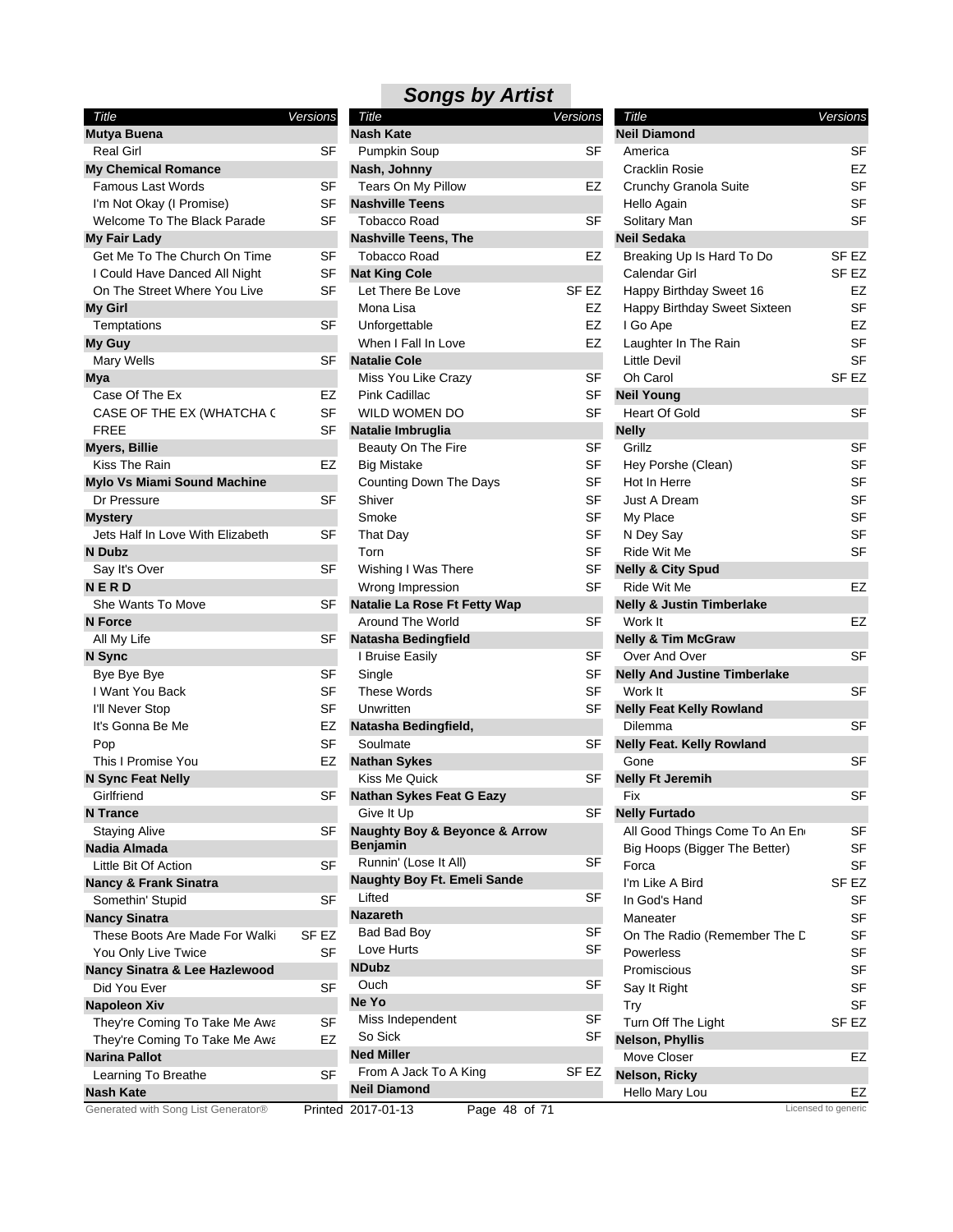| Title                                  | Versions         | Title        |
|----------------------------------------|------------------|--------------|
| Nelson, Ricky                          |                  | Nick.        |
| Never Be Anyone Else But You           | EZ               | Clos         |
| <b>Nena</b>                            |                  | Nick         |
| 99 Red Balloons                        | SF <sub>EZ</sub> | I Wc         |
| <b>Neneh Cherry</b>                    |                  | Nick         |
| <b>Buffalo Stance</b>                  | SF               | Crue         |
| Woman                                  | SF               | l Lov        |
| <b>Neon Jungle</b>                     |                  | <b>Nicke</b> |
| <b>Braveheart</b>                      | SF               | Far ,        |
| Louder                                 | SF               | If To        |
| Welcome To The Jungle                  | <b>SF</b>        | Som          |
| <b>Neon Trees</b>                      |                  | тос          |
| Everybody Talks                        | SF               | <b>Nicki</b> |
| <b>Nerina Pallot</b>                   |                  | Ana          |
| Everybody's Gone To War                | SF               | Righ         |
| <b>Nero</b>                            |                  | Sup          |
| Guilt                                  | SF               | Nicki        |
| Promises                               | <b>SF</b>        | Fly (        |
| <b>Never Close Our Eyes</b>            |                  | <b>Nicki</b> |
| Lambert, Adam                          | SF               | Mon          |
| <b>New Edition</b>                     |                  | <b>Niclo</b> |
| Candy Girl                             | SF               | Fant         |
| <b>New Order</b>                       |                  | <b>Nico</b>  |
| <b>Blue Monday</b>                     | SF               | Am l         |
| <b>KRAFTY</b>                          | SF               | <b>Nicol</b> |
| <b>True Faith</b>                      | SF               | Boo          |
| <b>New Radicals</b>                    |                  | Don          |
| You Get What You Give                  | SF               | On 1         |
| <b>New Seekers</b>                     |                  | Pois         |
| I'd Like To Teach The World To S       | SF               | Try \        |
| Look What They've Done To My :         | SF               | Wet          |
| Never Ending Song Of Love              | SF               | You          |
| You Won't Find Another Fool Like       | SF               | <b>Nicol</b> |
| Newley, Anthony                        |                  | Righ         |
| Do You Mind                            | EZ               | <b>Night</b> |
| <b>Newton</b>                          |                  | Siste        |
| Sometimes When We Touch                | SF               | <b>Night</b> |
| <b>Next Of Kin</b>                     |                  | Righ         |
| 24 Hours From You                      | SF               | Nik K        |
| Ne-Yo                                  |                  | l Wc         |
| Coming With You                        | SF               | Ridc         |
| <b>Forever Now</b>                     | SF               | Ridc         |
| Let Me Love You (Until You Leari       | SF               | Wou          |
| <b>Niall Horan</b>                     |                  | Nikki        |
| <b>This Town</b>                       | SF               | Tota         |
| Nicelback                              |                  | <b>Nikki</b> |
| HOW U REMIND ME                        | SF               | Stra         |
| <b>Nick Brewer &amp; Bibi Bourelly</b> |                  | Nillsc       |
| Talk To Me                             | SF               | With         |
| <b>Nick Carter</b>                     |                  | <b>Nilss</b> |
| Help Me                                | SF               | With         |
| <b>Nick Cave &amp; Kylie Minogue</b>   |                  | Nina         |
| Where The Wild Roses Grow              | SF               | Aint         |
| <b>Nick Jonas</b>                      |                  | My I         |
| Jealous                                | SF               | Nina         |
| Levels                                 | SF               | Mov          |
| Generated with Song List Generator®    | <b>Drintod</b>   | $2017 -$     |

| <b>Songs by Artist</b> |  |
|------------------------|--|

| <b>Versions</b> | Title                                                                                                                                                                |                                                                                                                                                                                                                                                                                                                                                                                                                                                                                                                                                                                                                                                                                                                                                                                                  | Title                                                                                                                                                                                                 | Versions                                                                                                                                                                                                                                                                                                                                                                                                                                                                                                                                                                                                                                                                                                                                          |
|-----------------|----------------------------------------------------------------------------------------------------------------------------------------------------------------------|--------------------------------------------------------------------------------------------------------------------------------------------------------------------------------------------------------------------------------------------------------------------------------------------------------------------------------------------------------------------------------------------------------------------------------------------------------------------------------------------------------------------------------------------------------------------------------------------------------------------------------------------------------------------------------------------------------------------------------------------------------------------------------------------------|-------------------------------------------------------------------------------------------------------------------------------------------------------------------------------------------------------|---------------------------------------------------------------------------------------------------------------------------------------------------------------------------------------------------------------------------------------------------------------------------------------------------------------------------------------------------------------------------------------------------------------------------------------------------------------------------------------------------------------------------------------------------------------------------------------------------------------------------------------------------------------------------------------------------------------------------------------------------|
|                 | <b>Nick Jonas Feat Tove Lo</b>                                                                                                                                       |                                                                                                                                                                                                                                                                                                                                                                                                                                                                                                                                                                                                                                                                                                                                                                                                  | <b>Nirvana</b>                                                                                                                                                                                        |                                                                                                                                                                                                                                                                                                                                                                                                                                                                                                                                                                                                                                                                                                                                                   |
| EZ              | Close                                                                                                                                                                | SF                                                                                                                                                                                                                                                                                                                                                                                                                                                                                                                                                                                                                                                                                                                                                                                               | Come As You Are                                                                                                                                                                                       | SF                                                                                                                                                                                                                                                                                                                                                                                                                                                                                                                                                                                                                                                                                                                                                |
|                 | <b>Nick Kershaw</b>                                                                                                                                                  |                                                                                                                                                                                                                                                                                                                                                                                                                                                                                                                                                                                                                                                                                                                                                                                                  | Smells Like Teen Spirit                                                                                                                                                                               | SF EZ                                                                                                                                                                                                                                                                                                                                                                                                                                                                                                                                                                                                                                                                                                                                             |
| SF EZ           | I Won't Let The Sun Go Down Or                                                                                                                                       | SF                                                                                                                                                                                                                                                                                                                                                                                                                                                                                                                                                                                                                                                                                                                                                                                               |                                                                                                                                                                                                       | SF                                                                                                                                                                                                                                                                                                                                                                                                                                                                                                                                                                                                                                                                                                                                                |
|                 | <b>Nick Lowe</b>                                                                                                                                                     |                                                                                                                                                                                                                                                                                                                                                                                                                                                                                                                                                                                                                                                                                                                                                                                                  | <b>Nizlopi</b>                                                                                                                                                                                        |                                                                                                                                                                                                                                                                                                                                                                                                                                                                                                                                                                                                                                                                                                                                                   |
| <b>SF</b>       | Cruel To Be Kind                                                                                                                                                     | EZ                                                                                                                                                                                                                                                                                                                                                                                                                                                                                                                                                                                                                                                                                                                                                                                               | Girls                                                                                                                                                                                                 | <b>SF</b>                                                                                                                                                                                                                                                                                                                                                                                                                                                                                                                                                                                                                                                                                                                                         |
| SF              |                                                                                                                                                                      | EZ                                                                                                                                                                                                                                                                                                                                                                                                                                                                                                                                                                                                                                                                                                                                                                                               | Jcb                                                                                                                                                                                                   | <b>SF</b>                                                                                                                                                                                                                                                                                                                                                                                                                                                                                                                                                                                                                                                                                                                                         |
|                 |                                                                                                                                                                      |                                                                                                                                                                                                                                                                                                                                                                                                                                                                                                                                                                                                                                                                                                                                                                                                  | <b>No</b>                                                                                                                                                                                             |                                                                                                                                                                                                                                                                                                                                                                                                                                                                                                                                                                                                                                                                                                                                                   |
|                 |                                                                                                                                                                      |                                                                                                                                                                                                                                                                                                                                                                                                                                                                                                                                                                                                                                                                                                                                                                                                  | Doubt- Underneath It All                                                                                                                                                                              | <b>SF</b>                                                                                                                                                                                                                                                                                                                                                                                                                                                                                                                                                                                                                                                                                                                                         |
| SF              |                                                                                                                                                                      |                                                                                                                                                                                                                                                                                                                                                                                                                                                                                                                                                                                                                                                                                                                                                                                                  |                                                                                                                                                                                                       |                                                                                                                                                                                                                                                                                                                                                                                                                                                                                                                                                                                                                                                                                                                                                   |
|                 |                                                                                                                                                                      |                                                                                                                                                                                                                                                                                                                                                                                                                                                                                                                                                                                                                                                                                                                                                                                                  |                                                                                                                                                                                                       | <b>SF</b>                                                                                                                                                                                                                                                                                                                                                                                                                                                                                                                                                                                                                                                                                                                                         |
|                 |                                                                                                                                                                      |                                                                                                                                                                                                                                                                                                                                                                                                                                                                                                                                                                                                                                                                                                                                                                                                  |                                                                                                                                                                                                       |                                                                                                                                                                                                                                                                                                                                                                                                                                                                                                                                                                                                                                                                                                                                                   |
|                 |                                                                                                                                                                      |                                                                                                                                                                                                                                                                                                                                                                                                                                                                                                                                                                                                                                                                                                                                                                                                  |                                                                                                                                                                                                       | EZ                                                                                                                                                                                                                                                                                                                                                                                                                                                                                                                                                                                                                                                                                                                                                |
|                 |                                                                                                                                                                      |                                                                                                                                                                                                                                                                                                                                                                                                                                                                                                                                                                                                                                                                                                                                                                                                  |                                                                                                                                                                                                       | EZ                                                                                                                                                                                                                                                                                                                                                                                                                                                                                                                                                                                                                                                                                                                                                |
|                 |                                                                                                                                                                      |                                                                                                                                                                                                                                                                                                                                                                                                                                                                                                                                                                                                                                                                                                                                                                                                  |                                                                                                                                                                                                       | <b>SF</b>                                                                                                                                                                                                                                                                                                                                                                                                                                                                                                                                                                                                                                                                                                                                         |
|                 |                                                                                                                                                                      |                                                                                                                                                                                                                                                                                                                                                                                                                                                                                                                                                                                                                                                                                                                                                                                                  |                                                                                                                                                                                                       | <b>SF</b>                                                                                                                                                                                                                                                                                                                                                                                                                                                                                                                                                                                                                                                                                                                                         |
|                 |                                                                                                                                                                      |                                                                                                                                                                                                                                                                                                                                                                                                                                                                                                                                                                                                                                                                                                                                                                                                  |                                                                                                                                                                                                       |                                                                                                                                                                                                                                                                                                                                                                                                                                                                                                                                                                                                                                                                                                                                                   |
|                 |                                                                                                                                                                      |                                                                                                                                                                                                                                                                                                                                                                                                                                                                                                                                                                                                                                                                                                                                                                                                  |                                                                                                                                                                                                       | <b>SF</b>                                                                                                                                                                                                                                                                                                                                                                                                                                                                                                                                                                                                                                                                                                                                         |
|                 |                                                                                                                                                                      |                                                                                                                                                                                                                                                                                                                                                                                                                                                                                                                                                                                                                                                                                                                                                                                                  |                                                                                                                                                                                                       |                                                                                                                                                                                                                                                                                                                                                                                                                                                                                                                                                                                                                                                                                                                                                   |
|                 |                                                                                                                                                                      |                                                                                                                                                                                                                                                                                                                                                                                                                                                                                                                                                                                                                                                                                                                                                                                                  |                                                                                                                                                                                                       | EZ                                                                                                                                                                                                                                                                                                                                                                                                                                                                                                                                                                                                                                                                                                                                                |
|                 |                                                                                                                                                                      |                                                                                                                                                                                                                                                                                                                                                                                                                                                                                                                                                                                                                                                                                                                                                                                                  |                                                                                                                                                                                                       |                                                                                                                                                                                                                                                                                                                                                                                                                                                                                                                                                                                                                                                                                                                                                   |
|                 |                                                                                                                                                                      |                                                                                                                                                                                                                                                                                                                                                                                                                                                                                                                                                                                                                                                                                                                                                                                                  |                                                                                                                                                                                                       | SF                                                                                                                                                                                                                                                                                                                                                                                                                                                                                                                                                                                                                                                                                                                                                |
|                 |                                                                                                                                                                      |                                                                                                                                                                                                                                                                                                                                                                                                                                                                                                                                                                                                                                                                                                                                                                                                  |                                                                                                                                                                                                       |                                                                                                                                                                                                                                                                                                                                                                                                                                                                                                                                                                                                                                                                                                                                                   |
|                 |                                                                                                                                                                      |                                                                                                                                                                                                                                                                                                                                                                                                                                                                                                                                                                                                                                                                                                                                                                                                  |                                                                                                                                                                                                       | <b>SF</b>                                                                                                                                                                                                                                                                                                                                                                                                                                                                                                                                                                                                                                                                                                                                         |
|                 |                                                                                                                                                                      |                                                                                                                                                                                                                                                                                                                                                                                                                                                                                                                                                                                                                                                                                                                                                                                                  |                                                                                                                                                                                                       | <b>SF</b>                                                                                                                                                                                                                                                                                                                                                                                                                                                                                                                                                                                                                                                                                                                                         |
|                 |                                                                                                                                                                      |                                                                                                                                                                                                                                                                                                                                                                                                                                                                                                                                                                                                                                                                                                                                                                                                  |                                                                                                                                                                                                       | <b>SF</b>                                                                                                                                                                                                                                                                                                                                                                                                                                                                                                                                                                                                                                                                                                                                         |
|                 |                                                                                                                                                                      |                                                                                                                                                                                                                                                                                                                                                                                                                                                                                                                                                                                                                                                                                                                                                                                                  |                                                                                                                                                                                                       |                                                                                                                                                                                                                                                                                                                                                                                                                                                                                                                                                                                                                                                                                                                                                   |
|                 |                                                                                                                                                                      |                                                                                                                                                                                                                                                                                                                                                                                                                                                                                                                                                                                                                                                                                                                                                                                                  |                                                                                                                                                                                                       |                                                                                                                                                                                                                                                                                                                                                                                                                                                                                                                                                                                                                                                                                                                                                   |
|                 |                                                                                                                                                                      |                                                                                                                                                                                                                                                                                                                                                                                                                                                                                                                                                                                                                                                                                                                                                                                                  |                                                                                                                                                                                                       | <b>SF</b>                                                                                                                                                                                                                                                                                                                                                                                                                                                                                                                                                                                                                                                                                                                                         |
|                 |                                                                                                                                                                      |                                                                                                                                                                                                                                                                                                                                                                                                                                                                                                                                                                                                                                                                                                                                                                                                  |                                                                                                                                                                                                       | <b>SF</b>                                                                                                                                                                                                                                                                                                                                                                                                                                                                                                                                                                                                                                                                                                                                         |
|                 |                                                                                                                                                                      |                                                                                                                                                                                                                                                                                                                                                                                                                                                                                                                                                                                                                                                                                                                                                                                                  |                                                                                                                                                                                                       |                                                                                                                                                                                                                                                                                                                                                                                                                                                                                                                                                                                                                                                                                                                                                   |
|                 |                                                                                                                                                                      |                                                                                                                                                                                                                                                                                                                                                                                                                                                                                                                                                                                                                                                                                                                                                                                                  |                                                                                                                                                                                                       | SF                                                                                                                                                                                                                                                                                                                                                                                                                                                                                                                                                                                                                                                                                                                                                |
|                 |                                                                                                                                                                      |                                                                                                                                                                                                                                                                                                                                                                                                                                                                                                                                                                                                                                                                                                                                                                                                  |                                                                                                                                                                                                       |                                                                                                                                                                                                                                                                                                                                                                                                                                                                                                                                                                                                                                                                                                                                                   |
|                 |                                                                                                                                                                      |                                                                                                                                                                                                                                                                                                                                                                                                                                                                                                                                                                                                                                                                                                                                                                                                  |                                                                                                                                                                                                       | <b>SF</b>                                                                                                                                                                                                                                                                                                                                                                                                                                                                                                                                                                                                                                                                                                                                         |
|                 |                                                                                                                                                                      |                                                                                                                                                                                                                                                                                                                                                                                                                                                                                                                                                                                                                                                                                                                                                                                                  |                                                                                                                                                                                                       | SF EZ                                                                                                                                                                                                                                                                                                                                                                                                                                                                                                                                                                                                                                                                                                                                             |
|                 |                                                                                                                                                                      |                                                                                                                                                                                                                                                                                                                                                                                                                                                                                                                                                                                                                                                                                                                                                                                                  |                                                                                                                                                                                                       | <b>SF</b>                                                                                                                                                                                                                                                                                                                                                                                                                                                                                                                                                                                                                                                                                                                                         |
|                 |                                                                                                                                                                      |                                                                                                                                                                                                                                                                                                                                                                                                                                                                                                                                                                                                                                                                                                                                                                                                  |                                                                                                                                                                                                       | <b>SF</b>                                                                                                                                                                                                                                                                                                                                                                                                                                                                                                                                                                                                                                                                                                                                         |
|                 |                                                                                                                                                                      |                                                                                                                                                                                                                                                                                                                                                                                                                                                                                                                                                                                                                                                                                                                                                                                                  |                                                                                                                                                                                                       | SF                                                                                                                                                                                                                                                                                                                                                                                                                                                                                                                                                                                                                                                                                                                                                |
|                 |                                                                                                                                                                      |                                                                                                                                                                                                                                                                                                                                                                                                                                                                                                                                                                                                                                                                                                                                                                                                  |                                                                                                                                                                                                       |                                                                                                                                                                                                                                                                                                                                                                                                                                                                                                                                                                                                                                                                                                                                                   |
|                 |                                                                                                                                                                      |                                                                                                                                                                                                                                                                                                                                                                                                                                                                                                                                                                                                                                                                                                                                                                                                  |                                                                                                                                                                                                       | <b>SF</b>                                                                                                                                                                                                                                                                                                                                                                                                                                                                                                                                                                                                                                                                                                                                         |
|                 |                                                                                                                                                                      | EZ                                                                                                                                                                                                                                                                                                                                                                                                                                                                                                                                                                                                                                                                                                                                                                                               |                                                                                                                                                                                                       |                                                                                                                                                                                                                                                                                                                                                                                                                                                                                                                                                                                                                                                                                                                                                   |
| SF              | Riddle                                                                                                                                                               |                                                                                                                                                                                                                                                                                                                                                                                                                                                                                                                                                                                                                                                                                                                                                                                                  |                                                                                                                                                                                                       | <b>SF</b>                                                                                                                                                                                                                                                                                                                                                                                                                                                                                                                                                                                                                                                                                                                                         |
|                 |                                                                                                                                                                      |                                                                                                                                                                                                                                                                                                                                                                                                                                                                                                                                                                                                                                                                                                                                                                                                  |                                                                                                                                                                                                       |                                                                                                                                                                                                                                                                                                                                                                                                                                                                                                                                                                                                                                                                                                                                                   |
|                 | Wouldn't It Be Good                                                                                                                                                  |                                                                                                                                                                                                                                                                                                                                                                                                                                                                                                                                                                                                                                                                                                                                                                                                  | All Or Nothing                                                                                                                                                                                        | <b>SF</b>                                                                                                                                                                                                                                                                                                                                                                                                                                                                                                                                                                                                                                                                                                                                         |
|                 | Nikki French                                                                                                                                                         |                                                                                                                                                                                                                                                                                                                                                                                                                                                                                                                                                                                                                                                                                                                                                                                                  | <b>Liquid Dreams</b>                                                                                                                                                                                  | <b>SF</b>                                                                                                                                                                                                                                                                                                                                                                                                                                                                                                                                                                                                                                                                                                                                         |
| SF              | <b>Total Eclipse Of The Heart</b>                                                                                                                                    | SF                                                                                                                                                                                                                                                                                                                                                                                                                                                                                                                                                                                                                                                                                                                                                                                               | <b>Oak Ridge Boys</b>                                                                                                                                                                                 |                                                                                                                                                                                                                                                                                                                                                                                                                                                                                                                                                                                                                                                                                                                                                   |
|                 | Nikki Webster                                                                                                                                                        |                                                                                                                                                                                                                                                                                                                                                                                                                                                                                                                                                                                                                                                                                                                                                                                                  | Elvira                                                                                                                                                                                                | EZ                                                                                                                                                                                                                                                                                                                                                                                                                                                                                                                                                                                                                                                                                                                                                |
| SF              | <b>Strawberry Kisses</b>                                                                                                                                             | SF                                                                                                                                                                                                                                                                                                                                                                                                                                                                                                                                                                                                                                                                                                                                                                                               | <b>Oakenfold</b>                                                                                                                                                                                      |                                                                                                                                                                                                                                                                                                                                                                                                                                                                                                                                                                                                                                                                                                                                                   |
|                 | Nillson, Harry                                                                                                                                                       |                                                                                                                                                                                                                                                                                                                                                                                                                                                                                                                                                                                                                                                                                                                                                                                                  | STARRY EYED SUPRISE                                                                                                                                                                                   | SF                                                                                                                                                                                                                                                                                                                                                                                                                                                                                                                                                                                                                                                                                                                                                |
| SF              | <b>Without You</b>                                                                                                                                                   | EZ                                                                                                                                                                                                                                                                                                                                                                                                                                                                                                                                                                                                                                                                                                                                                                                               | Oasis                                                                                                                                                                                                 |                                                                                                                                                                                                                                                                                                                                                                                                                                                                                                                                                                                                                                                                                                                                                   |
|                 | <b>Nilsson</b>                                                                                                                                                       |                                                                                                                                                                                                                                                                                                                                                                                                                                                                                                                                                                                                                                                                                                                                                                                                  | All Around The World                                                                                                                                                                                  | EZ                                                                                                                                                                                                                                                                                                                                                                                                                                                                                                                                                                                                                                                                                                                                                |
| <b>SF</b>       | <b>Without You</b>                                                                                                                                                   | SF                                                                                                                                                                                                                                                                                                                                                                                                                                                                                                                                                                                                                                                                                                                                                                                               | Cigarettes & Alcohol                                                                                                                                                                                  | <b>SF</b>                                                                                                                                                                                                                                                                                                                                                                                                                                                                                                                                                                                                                                                                                                                                         |
|                 | <b>Nina Simone</b>                                                                                                                                                   |                                                                                                                                                                                                                                                                                                                                                                                                                                                                                                                                                                                                                                                                                                                                                                                                  | Don't Look Back In Anger                                                                                                                                                                              | SF <sub>EZ</sub>                                                                                                                                                                                                                                                                                                                                                                                                                                                                                                                                                                                                                                                                                                                                  |
| <b>SF</b>       | Aint Got No                                                                                                                                                          | SF                                                                                                                                                                                                                                                                                                                                                                                                                                                                                                                                                                                                                                                                                                                                                                                               | D'you Know What I Mean                                                                                                                                                                                | SF <sub>EZ</sub>                                                                                                                                                                                                                                                                                                                                                                                                                                                                                                                                                                                                                                                                                                                                  |
|                 | My Baby Just Cares For Me                                                                                                                                            | SF                                                                                                                                                                                                                                                                                                                                                                                                                                                                                                                                                                                                                                                                                                                                                                                               | <b>Falling Down</b>                                                                                                                                                                                   | SF                                                                                                                                                                                                                                                                                                                                                                                                                                                                                                                                                                                                                                                                                                                                                |
| SF              | <b>Nina Sky</b>                                                                                                                                                      |                                                                                                                                                                                                                                                                                                                                                                                                                                                                                                                                                                                                                                                                                                                                                                                                  | Go Let It Out                                                                                                                                                                                         | SF                                                                                                                                                                                                                                                                                                                                                                                                                                                                                                                                                                                                                                                                                                                                                |
| <b>SF</b>       | Move Ya Body                                                                                                                                                         | SF                                                                                                                                                                                                                                                                                                                                                                                                                                                                                                                                                                                                                                                                                                                                                                                               | <b>HINDU TIMES</b>                                                                                                                                                                                    | <b>SF</b>                                                                                                                                                                                                                                                                                                                                                                                                                                                                                                                                                                                                                                                                                                                                         |
|                 |                                                                                                                                                                      |                                                                                                                                                                                                                                                                                                                                                                                                                                                                                                                                                                                                                                                                                                                                                                                                  |                                                                                                                                                                                                       | Licensed to generic                                                                                                                                                                                                                                                                                                                                                                                                                                                                                                                                                                                                                                                                                                                               |
|                 | <b>SF</b><br>SF<br>SF<br>SF<br>SF<br><b>SF</b><br>SF<br>SF<br>SF<br>SF<br><b>SF</b><br>SF<br>SF<br>SF<br><b>SF</b><br>SF<br>EZ<br>SF<br>SF<br><b>SF</b><br><b>SF</b> | I Love The Sound Of Breaking GI<br><b>Nickelback</b><br>Far Away<br>If Today Was Your Last Day<br>Someday<br><b>TOO BAD</b><br>Nicki Minaj<br>Anaconda<br>Right By My Side (Clean)<br>Super Bass (Clean Version)<br>Nicki Minaj & Rihanna<br>Fly (Clean Version)<br>Nicki Minaj Ft.Drake<br>Moment 4 Life (Clean)<br><b>Nicloe &amp; Natalie Apleton</b><br>Fantasy<br>Nico & Vinz<br>Am I Wrong<br><b>Nicole Scherzinger</b><br>Boomerang<br>Don't Hold Your Breath<br>On The Rocks<br>Poison<br>Try With Me<br>Wet<br>Your Love<br>Nicole Scherzinger Ft 50 Cent<br><b>Right There</b><br><b>Night Ranger</b><br>Sister Christian<br><b>Nightingale, Maxine</b><br>Right Back Where We Started Fr<br><b>Nik Kershaw</b><br>I Won't Let The Sun Go Down Or<br>Riddle, The<br>Printed 2017-01-13 | <b>Versions</b><br>SF<br>SF<br>SF<br>SF<br>SF<br>SF<br>SF<br>SF<br>SF<br>SF<br>SF<br>SF<br>SF<br>SF<br>SF<br>SF<br>SF<br><b>SF</b><br>SF<br><b>SF</b><br>EZ<br>SF<br>EZ<br><b>SF</b><br>Page 49 of 71 | YOU KNOW YOUR RIGHT<br><b>No Cars Go</b><br><b>Arcade Fire</b><br><b>No Doubt</b><br>Don't Speak<br>Don't Speak (Usa Mix)<br>Hella Good<br>It's My Life<br>No Doubt Feat Bounty Killer<br>Hey Baby<br><b>No Mercy</b><br>Please Don't Go<br><b>No Way Sis</b><br>I'd Like To Teach The World To S<br><b>Noah &amp; The Whale</b><br><b>Five Years Time</b><br>L.I.F.E.G.O.E.S.O.N.<br>Tonight's The Kind Of Night<br><b>Noisettes</b><br>Don't Upset The Rhythm<br>Never Forget You<br><b>Nolans</b><br>I'm In The Mood For Dancing<br><b>Norah Jones</b><br>Come Away With Me<br>Don't Know Why<br>Sunrise<br><b>Those Sweet Words</b><br>What Am I To You<br>Norman Greenbaum<br>Spirit In The Sky<br><b>Nu Shooz</b><br>I Can't Wait<br>O Town |

| <b>Nirvana</b><br>Come As You Are<br>SF<br>Smells Like Teen Spirit<br>SF EZ<br>YOU KNOW YOUR RIGHT<br>SF<br><b>Nizlopi</b><br>Girls<br>SF<br>Jcb<br><b>SF</b><br>No<br>Doubt- Underneath It All<br>SF<br>No Cars Go<br><b>Arcade Fire</b><br>SF<br><b>No Doubt</b><br>EZ<br>Don't Speak<br>EZ<br>Don't Speak (Usa Mix)<br>Hella Good<br>SF<br>It's My Life<br>SF<br><b>No Doubt Feat Bounty Killer</b><br>SF<br>Hey Baby<br><b>No Mercy</b><br>Please Don't Go<br>EZ<br><b>No Way Sis</b><br>I'd Like To Teach The World To S<br>SF<br><b>Noah &amp; The Whale</b><br>SF<br>Five Years Time<br>L.I.F.E.G.O.E.S.O.N.<br>SF<br>Tonight's The Kind Of Night<br>SF<br><b>Noisettes</b><br>SF<br>Don't Upset The Rhythm<br>SF<br>Never Forget You<br><b>Nolans</b><br>SF<br>I'm In The Mood For Dancing<br><b>Norah Jones</b><br>SF<br>Come Away With Me<br>Don't Know Why<br>SF EZ<br>SF<br>Sunrise<br><b>Those Sweet Words</b><br>SF<br>What Am I To You<br>SF<br>Norman Greenbaum<br>Spirit In The Sky<br>SF<br><b>Nu Shooz</b><br>I Can't Wait<br>SF<br>O Town<br>All Or Nothing<br>SF<br><b>Liquid Dreams</b><br>SF<br><b>Oak Ridge Boys</b><br>Elvira<br>EZ<br><b>Oakenfold</b><br>STARRY EYED SUPRISE<br>SF<br><b>Oasis</b><br>All Around The World<br>EZ<br>Cigarettes & Alcohol<br>SF<br>Don't Look Back In Anger<br>SF EZ<br>D'you Know What I Mean<br>SF EZ<br><b>Falling Down</b><br>SF<br>Go Let It Out<br>SF<br><b>HINDU TIMES</b><br>SF |       |          |
|---------------------------------------------------------------------------------------------------------------------------------------------------------------------------------------------------------------------------------------------------------------------------------------------------------------------------------------------------------------------------------------------------------------------------------------------------------------------------------------------------------------------------------------------------------------------------------------------------------------------------------------------------------------------------------------------------------------------------------------------------------------------------------------------------------------------------------------------------------------------------------------------------------------------------------------------------------------------------------------------------------------------------------------------------------------------------------------------------------------------------------------------------------------------------------------------------------------------------------------------------------------------------------------------------------------------------------------------------------------------------------------------------------------------------------------------------|-------|----------|
|                                                                                                                                                                                                                                                                                                                                                                                                                                                                                                                                                                                                                                                                                                                                                                                                                                                                                                                                                                                                                                                                                                                                                                                                                                                                                                                                                                                                                                                   | Title | Versions |
|                                                                                                                                                                                                                                                                                                                                                                                                                                                                                                                                                                                                                                                                                                                                                                                                                                                                                                                                                                                                                                                                                                                                                                                                                                                                                                                                                                                                                                                   |       |          |
|                                                                                                                                                                                                                                                                                                                                                                                                                                                                                                                                                                                                                                                                                                                                                                                                                                                                                                                                                                                                                                                                                                                                                                                                                                                                                                                                                                                                                                                   |       |          |
|                                                                                                                                                                                                                                                                                                                                                                                                                                                                                                                                                                                                                                                                                                                                                                                                                                                                                                                                                                                                                                                                                                                                                                                                                                                                                                                                                                                                                                                   |       |          |
|                                                                                                                                                                                                                                                                                                                                                                                                                                                                                                                                                                                                                                                                                                                                                                                                                                                                                                                                                                                                                                                                                                                                                                                                                                                                                                                                                                                                                                                   |       |          |
|                                                                                                                                                                                                                                                                                                                                                                                                                                                                                                                                                                                                                                                                                                                                                                                                                                                                                                                                                                                                                                                                                                                                                                                                                                                                                                                                                                                                                                                   |       |          |
|                                                                                                                                                                                                                                                                                                                                                                                                                                                                                                                                                                                                                                                                                                                                                                                                                                                                                                                                                                                                                                                                                                                                                                                                                                                                                                                                                                                                                                                   |       |          |
|                                                                                                                                                                                                                                                                                                                                                                                                                                                                                                                                                                                                                                                                                                                                                                                                                                                                                                                                                                                                                                                                                                                                                                                                                                                                                                                                                                                                                                                   |       |          |
|                                                                                                                                                                                                                                                                                                                                                                                                                                                                                                                                                                                                                                                                                                                                                                                                                                                                                                                                                                                                                                                                                                                                                                                                                                                                                                                                                                                                                                                   |       |          |
|                                                                                                                                                                                                                                                                                                                                                                                                                                                                                                                                                                                                                                                                                                                                                                                                                                                                                                                                                                                                                                                                                                                                                                                                                                                                                                                                                                                                                                                   |       |          |
|                                                                                                                                                                                                                                                                                                                                                                                                                                                                                                                                                                                                                                                                                                                                                                                                                                                                                                                                                                                                                                                                                                                                                                                                                                                                                                                                                                                                                                                   |       |          |
|                                                                                                                                                                                                                                                                                                                                                                                                                                                                                                                                                                                                                                                                                                                                                                                                                                                                                                                                                                                                                                                                                                                                                                                                                                                                                                                                                                                                                                                   |       |          |
|                                                                                                                                                                                                                                                                                                                                                                                                                                                                                                                                                                                                                                                                                                                                                                                                                                                                                                                                                                                                                                                                                                                                                                                                                                                                                                                                                                                                                                                   |       |          |
|                                                                                                                                                                                                                                                                                                                                                                                                                                                                                                                                                                                                                                                                                                                                                                                                                                                                                                                                                                                                                                                                                                                                                                                                                                                                                                                                                                                                                                                   |       |          |
|                                                                                                                                                                                                                                                                                                                                                                                                                                                                                                                                                                                                                                                                                                                                                                                                                                                                                                                                                                                                                                                                                                                                                                                                                                                                                                                                                                                                                                                   |       |          |
|                                                                                                                                                                                                                                                                                                                                                                                                                                                                                                                                                                                                                                                                                                                                                                                                                                                                                                                                                                                                                                                                                                                                                                                                                                                                                                                                                                                                                                                   |       |          |
|                                                                                                                                                                                                                                                                                                                                                                                                                                                                                                                                                                                                                                                                                                                                                                                                                                                                                                                                                                                                                                                                                                                                                                                                                                                                                                                                                                                                                                                   |       |          |
|                                                                                                                                                                                                                                                                                                                                                                                                                                                                                                                                                                                                                                                                                                                                                                                                                                                                                                                                                                                                                                                                                                                                                                                                                                                                                                                                                                                                                                                   |       |          |
|                                                                                                                                                                                                                                                                                                                                                                                                                                                                                                                                                                                                                                                                                                                                                                                                                                                                                                                                                                                                                                                                                                                                                                                                                                                                                                                                                                                                                                                   |       |          |
|                                                                                                                                                                                                                                                                                                                                                                                                                                                                                                                                                                                                                                                                                                                                                                                                                                                                                                                                                                                                                                                                                                                                                                                                                                                                                                                                                                                                                                                   |       |          |
|                                                                                                                                                                                                                                                                                                                                                                                                                                                                                                                                                                                                                                                                                                                                                                                                                                                                                                                                                                                                                                                                                                                                                                                                                                                                                                                                                                                                                                                   |       |          |
|                                                                                                                                                                                                                                                                                                                                                                                                                                                                                                                                                                                                                                                                                                                                                                                                                                                                                                                                                                                                                                                                                                                                                                                                                                                                                                                                                                                                                                                   |       |          |
|                                                                                                                                                                                                                                                                                                                                                                                                                                                                                                                                                                                                                                                                                                                                                                                                                                                                                                                                                                                                                                                                                                                                                                                                                                                                                                                                                                                                                                                   |       |          |
|                                                                                                                                                                                                                                                                                                                                                                                                                                                                                                                                                                                                                                                                                                                                                                                                                                                                                                                                                                                                                                                                                                                                                                                                                                                                                                                                                                                                                                                   |       |          |
|                                                                                                                                                                                                                                                                                                                                                                                                                                                                                                                                                                                                                                                                                                                                                                                                                                                                                                                                                                                                                                                                                                                                                                                                                                                                                                                                                                                                                                                   |       |          |
|                                                                                                                                                                                                                                                                                                                                                                                                                                                                                                                                                                                                                                                                                                                                                                                                                                                                                                                                                                                                                                                                                                                                                                                                                                                                                                                                                                                                                                                   |       |          |
|                                                                                                                                                                                                                                                                                                                                                                                                                                                                                                                                                                                                                                                                                                                                                                                                                                                                                                                                                                                                                                                                                                                                                                                                                                                                                                                                                                                                                                                   |       |          |
|                                                                                                                                                                                                                                                                                                                                                                                                                                                                                                                                                                                                                                                                                                                                                                                                                                                                                                                                                                                                                                                                                                                                                                                                                                                                                                                                                                                                                                                   |       |          |
|                                                                                                                                                                                                                                                                                                                                                                                                                                                                                                                                                                                                                                                                                                                                                                                                                                                                                                                                                                                                                                                                                                                                                                                                                                                                                                                                                                                                                                                   |       |          |
|                                                                                                                                                                                                                                                                                                                                                                                                                                                                                                                                                                                                                                                                                                                                                                                                                                                                                                                                                                                                                                                                                                                                                                                                                                                                                                                                                                                                                                                   |       |          |
|                                                                                                                                                                                                                                                                                                                                                                                                                                                                                                                                                                                                                                                                                                                                                                                                                                                                                                                                                                                                                                                                                                                                                                                                                                                                                                                                                                                                                                                   |       |          |
|                                                                                                                                                                                                                                                                                                                                                                                                                                                                                                                                                                                                                                                                                                                                                                                                                                                                                                                                                                                                                                                                                                                                                                                                                                                                                                                                                                                                                                                   |       |          |
|                                                                                                                                                                                                                                                                                                                                                                                                                                                                                                                                                                                                                                                                                                                                                                                                                                                                                                                                                                                                                                                                                                                                                                                                                                                                                                                                                                                                                                                   |       |          |
|                                                                                                                                                                                                                                                                                                                                                                                                                                                                                                                                                                                                                                                                                                                                                                                                                                                                                                                                                                                                                                                                                                                                                                                                                                                                                                                                                                                                                                                   |       |          |
|                                                                                                                                                                                                                                                                                                                                                                                                                                                                                                                                                                                                                                                                                                                                                                                                                                                                                                                                                                                                                                                                                                                                                                                                                                                                                                                                                                                                                                                   |       |          |
|                                                                                                                                                                                                                                                                                                                                                                                                                                                                                                                                                                                                                                                                                                                                                                                                                                                                                                                                                                                                                                                                                                                                                                                                                                                                                                                                                                                                                                                   |       |          |
|                                                                                                                                                                                                                                                                                                                                                                                                                                                                                                                                                                                                                                                                                                                                                                                                                                                                                                                                                                                                                                                                                                                                                                                                                                                                                                                                                                                                                                                   |       |          |
|                                                                                                                                                                                                                                                                                                                                                                                                                                                                                                                                                                                                                                                                                                                                                                                                                                                                                                                                                                                                                                                                                                                                                                                                                                                                                                                                                                                                                                                   |       |          |
|                                                                                                                                                                                                                                                                                                                                                                                                                                                                                                                                                                                                                                                                                                                                                                                                                                                                                                                                                                                                                                                                                                                                                                                                                                                                                                                                                                                                                                                   |       |          |
|                                                                                                                                                                                                                                                                                                                                                                                                                                                                                                                                                                                                                                                                                                                                                                                                                                                                                                                                                                                                                                                                                                                                                                                                                                                                                                                                                                                                                                                   |       |          |
|                                                                                                                                                                                                                                                                                                                                                                                                                                                                                                                                                                                                                                                                                                                                                                                                                                                                                                                                                                                                                                                                                                                                                                                                                                                                                                                                                                                                                                                   |       |          |
|                                                                                                                                                                                                                                                                                                                                                                                                                                                                                                                                                                                                                                                                                                                                                                                                                                                                                                                                                                                                                                                                                                                                                                                                                                                                                                                                                                                                                                                   |       |          |
|                                                                                                                                                                                                                                                                                                                                                                                                                                                                                                                                                                                                                                                                                                                                                                                                                                                                                                                                                                                                                                                                                                                                                                                                                                                                                                                                                                                                                                                   |       |          |
|                                                                                                                                                                                                                                                                                                                                                                                                                                                                                                                                                                                                                                                                                                                                                                                                                                                                                                                                                                                                                                                                                                                                                                                                                                                                                                                                                                                                                                                   |       |          |
|                                                                                                                                                                                                                                                                                                                                                                                                                                                                                                                                                                                                                                                                                                                                                                                                                                                                                                                                                                                                                                                                                                                                                                                                                                                                                                                                                                                                                                                   |       |          |
|                                                                                                                                                                                                                                                                                                                                                                                                                                                                                                                                                                                                                                                                                                                                                                                                                                                                                                                                                                                                                                                                                                                                                                                                                                                                                                                                                                                                                                                   |       |          |
|                                                                                                                                                                                                                                                                                                                                                                                                                                                                                                                                                                                                                                                                                                                                                                                                                                                                                                                                                                                                                                                                                                                                                                                                                                                                                                                                                                                                                                                   |       |          |
|                                                                                                                                                                                                                                                                                                                                                                                                                                                                                                                                                                                                                                                                                                                                                                                                                                                                                                                                                                                                                                                                                                                                                                                                                                                                                                                                                                                                                                                   |       |          |
|                                                                                                                                                                                                                                                                                                                                                                                                                                                                                                                                                                                                                                                                                                                                                                                                                                                                                                                                                                                                                                                                                                                                                                                                                                                                                                                                                                                                                                                   |       |          |
|                                                                                                                                                                                                                                                                                                                                                                                                                                                                                                                                                                                                                                                                                                                                                                                                                                                                                                                                                                                                                                                                                                                                                                                                                                                                                                                                                                                                                                                   |       |          |
|                                                                                                                                                                                                                                                                                                                                                                                                                                                                                                                                                                                                                                                                                                                                                                                                                                                                                                                                                                                                                                                                                                                                                                                                                                                                                                                                                                                                                                                   |       |          |
|                                                                                                                                                                                                                                                                                                                                                                                                                                                                                                                                                                                                                                                                                                                                                                                                                                                                                                                                                                                                                                                                                                                                                                                                                                                                                                                                                                                                                                                   |       |          |
|                                                                                                                                                                                                                                                                                                                                                                                                                                                                                                                                                                                                                                                                                                                                                                                                                                                                                                                                                                                                                                                                                                                                                                                                                                                                                                                                                                                                                                                   |       |          |
|                                                                                                                                                                                                                                                                                                                                                                                                                                                                                                                                                                                                                                                                                                                                                                                                                                                                                                                                                                                                                                                                                                                                                                                                                                                                                                                                                                                                                                                   |       |          |
|                                                                                                                                                                                                                                                                                                                                                                                                                                                                                                                                                                                                                                                                                                                                                                                                                                                                                                                                                                                                                                                                                                                                                                                                                                                                                                                                                                                                                                                   |       |          |
|                                                                                                                                                                                                                                                                                                                                                                                                                                                                                                                                                                                                                                                                                                                                                                                                                                                                                                                                                                                                                                                                                                                                                                                                                                                                                                                                                                                                                                                   |       |          |
|                                                                                                                                                                                                                                                                                                                                                                                                                                                                                                                                                                                                                                                                                                                                                                                                                                                                                                                                                                                                                                                                                                                                                                                                                                                                                                                                                                                                                                                   |       |          |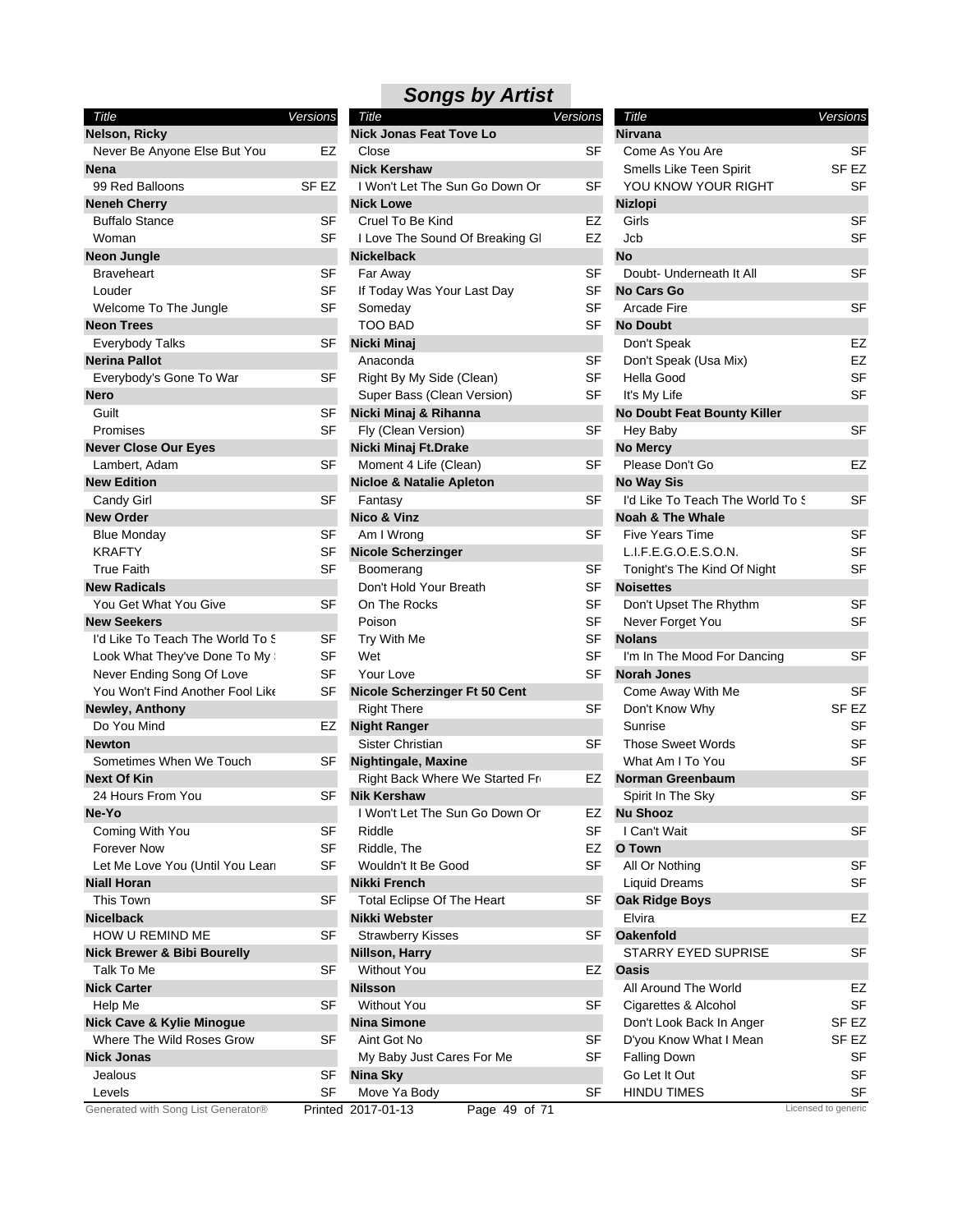| Title                         | Versions  |
|-------------------------------|-----------|
| <b>Oasis</b>                  |           |
| Importance Of Being Idle      | SF        |
| It's Getting Better (Man!!)   | EZ        |
| Let There Be Love             | SF        |
| LITTLE BY LITTLE              | SF        |
| Lyla                          | SF        |
| Masterplan                    | SF        |
| Slide Away                    | SF        |
| Some Might Say                | SF        |
| Song Bird                     | SF        |
| Stand By Me                   | SF EZ     |
| Stop Crying You Heart Out     | <b>SF</b> |
| Sunday Morning Call           | SF EZ     |
| The Shock Of Lightning        | SF        |
| WHO FEELS LOVE                | SF        |
| Wonderwall                    | SF EZ     |
| <b>Ocean Color Scene</b>      |           |
| Riverboat Song                | SF        |
| <b>Ocean Colour Scene</b>     |           |
| Better Day                    | SF        |
| Day We Caught The Train       | SF        |
| It's A Beautiful Thing        | SF        |
| Profit In Peace               | SF        |
| So Low                        | SF        |
| You've Got It Bad             | SF        |
| <b>Ocr Smith</b>              |           |
| Son Of Hickory Hollers Tramp  | SF        |
| <b>Odyssey</b>                |           |
| Inside Out                    | SF        |
| <b>Native New Yorker</b>      | SF        |
| Use It Up Wear It Out         | SF        |
| <b>Offspring</b>              |           |
| Hit That                      | SF        |
| Kids Aren't Alright           | SF        |
| MILLION MILES AWAY            | SF        |
| Original Prankster            | SF        |
| Pretty Fly For A White Guy    | SF        |
| She's Got Issues              | SF        |
| Why Don't You Get A Job       | SF        |
| Oh My Goodness                |           |
| Murs, Olly                    | SF        |
| <b>Ohio Express</b>           |           |
| Yummy Yummy Yummy             | SF        |
| <b>Ohio Players</b>           |           |
| Fire                          | SF        |
| O'jays                        |           |
| Love Train                    | SF        |
| Oklahoma                      |           |
| Oh What A Beautiful Morning   | SF        |
| People Will Say We're In Love | SF        |
| Oldfield, Mike                |           |
| Moonlight Shadow              | EZ        |
| <b>Oleta Adams</b>            |           |
| Get Here                      | SF        |
| Olive                         |           |
| You're Not Alone              | EZ        |

#### Hopelessly Devoted To You EZ Physical SF EZ Summer Nights EZ Busy SF Dance With Me Tonight SF Dear Darlin SF Heart On My Sleeve SF Kiss Me SF Right Place, Right Time SF Seasons SF Stevie Knows SF Thinking Of Me SF Locomotion SF Sailing On The Seven Seas SF Tesla Girls **SF** Walking On The Milky Way SF Drag Me Down SF Fireproof SF Gotta Be You **SF** History SF Infinity SF Kiss You SF *Title Versions* **Oliver Heldens & Becky Hill** Gecko (Overdrive) SF **Oliver Heldens Feat. Kstewart** Last All Night (Koala) SF **Olivia Newton John** Banks Of The Ohio SF EZ **Olivia Newton John & The Electric Light Orchestra** Xanadu SF **Olly Murs** Army Of Two SF **Olly Murs & Rizzle Kicks** Heart Skips A Beat SF **Olly Murs Feat. Demi Lovato** Up SF **Olly Murs Feat. Flo Rida** Troublemaker SF **Olly Murs Ft. Travie McCoy** Wrapped Up SF **Omar** There's Nothing Like This SF **Omc** How Bizarre SF **Omd** Enola Gay SF **Omd Vs Sash** Enola Gay 98 SF **Omi** Cheerleader SF **One (Your Name)** Swedish House Mafia & Pharrell SF **One Direction** Best Song Ever SF

*Songs by Artist*

#### Midnight Memories SF Night Changes SF One Thing SF One Way Or Another (Teenage K<sub>SF</sub> Perfect SF Steal My Girl SF Story Of My Life SF You And I SF Stop And Stare SF Kids SF Love Runs Out **SF** Mercy SF Say (All I Need) SF Secrets SF Wherever I Go SF Heaven Is A Halfpipe SF Happiness SF No Tomorrow SF Sittin' On The Dock Of The Bay SF Hands Up **SF** *Title Versions* **One Direction** Live While We're Young SF **One More Night** Maroon 5 SF **One Night Only** Just For Tonight SF **One Republic** If I Lose Myself SF **One True Voice** Sacred Trust SF **OneRepublic** Counting Stars SF **Opm** El Capitan SF **Opus** Live Is Life SF **Orange Juice** Rip It Up SF **Ordinary Boys** Boys Will Be Boys SF **Original Of The Species** SF 241-10 U2 **Orson** Bright Idea SF **Osmond, Marie** Paper Roses **EZ Osmonds** Crazy Horses SF **Otis Redding** Hard To Handle SF **Ottawan** D I S C O SF **Ottowan** Two Pints Of Lager SF **Our Velocity** Maximo Park SF

Generated with Song List Generator® Printed 2017-01-13 Page 50 of 71 Licensed to generic

Little Things SF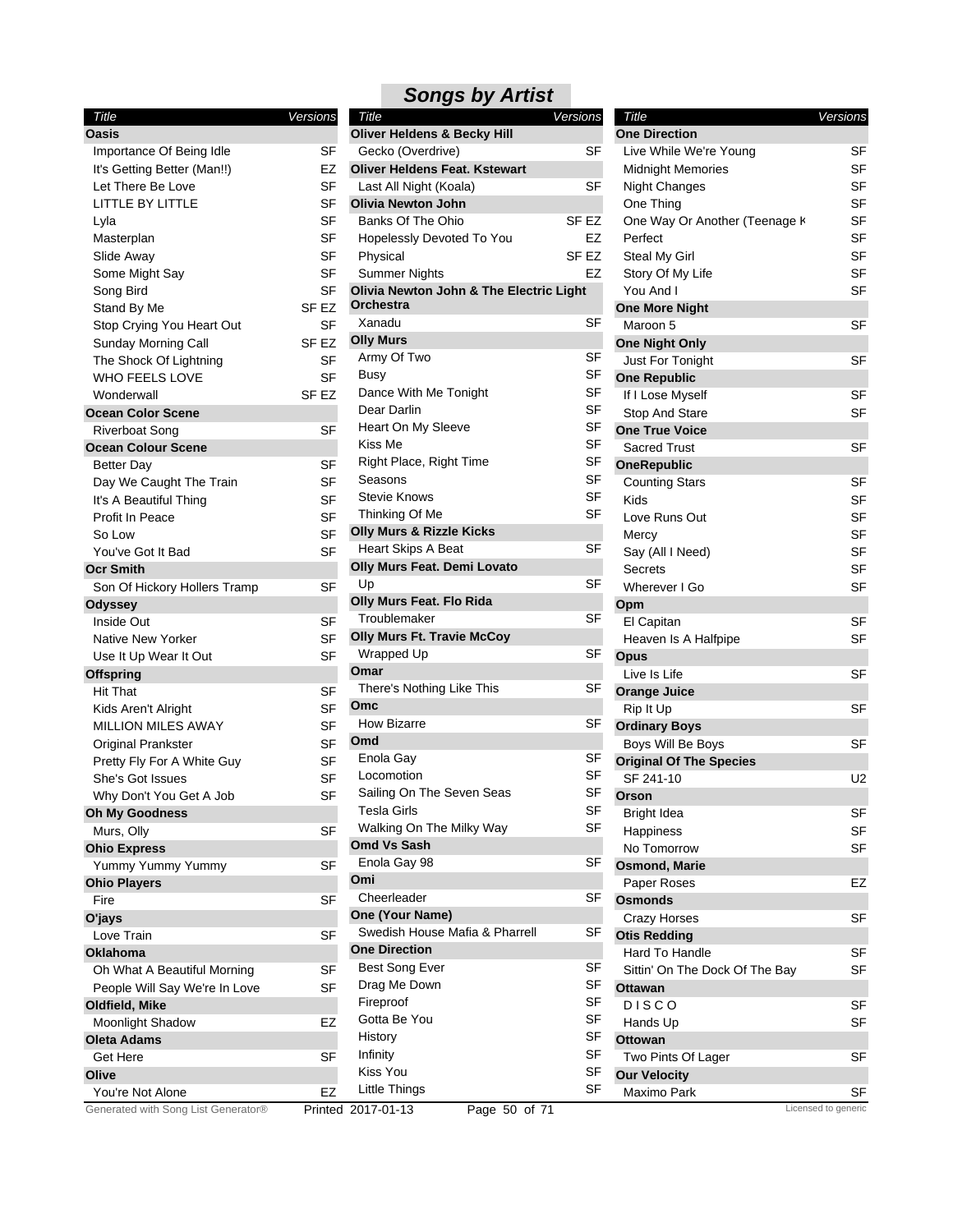| Title                         | Versions  |
|-------------------------------|-----------|
| <b>Outhere Brothers</b>       |           |
| Don't Stop (96 Mix)           | SF        |
| Don't Stop (Wiggle-Wiggle)    | EZ        |
| <b>Outkast</b>                |           |
| Hey Ya!                       | SF        |
| <b>MS JACKSON</b>             | SF        |
| Ms. Jackson                   | EZ        |
| Prototype                     | SF        |
| Roses                         | SF        |
| SO FRESH SO CLEAN             | SF        |
| The Way You Move              | SF        |
| Overload                      |           |
| Dot Rotten                    | SF        |
| <b>Owen Paul</b>              |           |
| My Favourite Waste Of Time    | SF        |
| <b>Owens, Buck</b>            |           |
| <b>Act Naturally</b>          | EZ        |
| <b>Owl City</b>               |           |
| <b>Fireflies</b>              | SF        |
| Vanilla Twilight              | SF        |
| O-Zone                        |           |
| Dragostea Din Tei             | EZ        |
|                               |           |
| <b>Ozzy Osbourne</b>          | SF        |
| Dreamer                       |           |
| P Diddy                       |           |
| Come To Me                    | SF        |
| <b>Paloma Faith</b>           |           |
| <b>Black And Blue</b>         | SF        |
| Can't Rely On You             | SF        |
| Only Love Can Hurt Like This  | <b>SF</b> |
| Ready For The Good Life       | SF        |
| <b>Panic At The Disco</b>     |           |
| That Green Gentleman          | SF        |
| <b>Panic! At The Disco</b>    |           |
| Don't Threaten Me With A Good | SF        |
| <b>Emperor's New Clothes</b>  | SF        |
| <b>Paolo Nutini</b>           |           |
| Iron Sky                      | SF        |
| Jenny Don't Be Hasty          | SF        |
| Last Request                  | SF        |
| Let Me Down Easy              | SF        |
| <b>New Shoes</b>              | SF        |
| Rewind                        | SF        |
| Papa Roach                    |           |
| Last Resort                   | EZ        |
| <b>Paper Lace</b>             |           |
| Billy Don't Be A Hero         | SF        |
| The Night Chicago Died        | SF        |
| Parade                        |           |
| Louder                        | SF        |
| Paramore                      |           |
| <b>Brick By Boring Brick</b>  | SF        |
| Crush Crush Crush             | SF        |
| Daydreaming                   | SF        |
| Still Into You                | SF        |
| That's What You Get           | SF        |
|                               |           |

| Title                               | Versions  | Title                                     | <b>Versions</b> | Title                             | Versions            |
|-------------------------------------|-----------|-------------------------------------------|-----------------|-----------------------------------|---------------------|
| <b>Outhere Brothers</b>             |           | <b>Paris Hilton</b>                       |                 | <b>Paul Weller</b>                |                     |
| Don't Stop (96 Mix)                 | SF        | <b>Stars Are Blind</b>                    | SF              | <b>BROKEN STONES</b>              | <b>SF</b>           |
| Don't Stop (Wiggle-Wiggle)          | EZ        | Parker, Robert                            |                 | <b>CHANGING MAN</b>               | <b>SF</b>           |
| Outkast                             |           | Barefootin'                               | EZ              | Thinking Of You                   | <b>SF</b>           |
| Hey Ya!                             | SF        | <b>Pasadenas</b>                          |                 | <b>WILD WOOD</b>                  | <b>SF</b>           |
| <b>MS JACKSON</b>                   | <b>SF</b> | I'm Doing Fine Now                        | <b>SF</b>       | You Do Something To Me            | SF <sub>EZ</sub>    |
| Ms. Jackson                         | EZ        | <b>Passenger</b>                          |                 | <b>Paul Young</b>                 |                     |
| Prototype                           | <b>SF</b> | Hearts On Fire                            | <b>SF</b>       | Come Back And Stay                | <b>SF</b>           |
| Roses                               | <b>SF</b> | Holes                                     | SF              | Every Time You Go Away            | <b>SF</b>           |
| SO FRESH SO CLEAN                   | <b>SF</b> | Let Her Go                                | SF              | Everytime You Go Away             | <b>EZ</b>           |
| The Way You Move                    | SF        | <b>Pat Benatar</b>                        |                 | Love Of The Common People         | SF <sub>EZ</sub>    |
| Overload                            |           | Love Is A Battlefield                     | SF              | Wherever I Lay My Hat (Thats My   | <b>SF</b>           |
| Dot Rotten                          | SF        | <b>Pat Boone</b>                          |                 | Paul, Billy                       |                     |
| <b>Owen Paul</b>                    |           | <b>Friendly Persuasion</b>                | <b>SF</b>       | Me & Mrs Jones                    | EZ                  |
| My Favourite Waste Of Time          | SF        | <b>Speedy Gonzales</b>                    | SF              | Paula Abdul                       |                     |
| Owens, Buck                         |           | <b>Pato Banton</b>                        |                 | <b>Opposites Attract</b>          | <b>SF</b>           |
| <b>Act Naturally</b>                | EZ        | Baby Come Back                            | <b>SF</b>       | Rush Rush                         | <b>SF</b>           |
| <b>Owl City</b>                     |           | <b>Patrice Rushen</b>                     |                 | <b>STRAIGHT UP</b>                | <b>SF</b>           |
| Fireflies                           | SF        | Forget Me Nots                            | SF              | <b>Paula Cole</b>                 |                     |
| Vanilla Twilight                    | SF        | <b>Patrick McKnee And Honour Bla</b>      |                 | I Don't Want To Wait              | <b>SF</b>           |
| O-Zone                              |           | Kinky Boots                               | <b>SF</b>       | Where Have All The Cowboys Go     | EZ                  |
| Dragostea Din Tei                   | EZ        | <b>Patrick Swayze</b>                     |                 | <b>Pauline Henry</b>              |                     |
|                                     |           | She's Like The Wind                       | <b>SF</b>       | Feel Like Makin' Love             | <b>SF</b>           |
| Ozzy Osbourne<br><b>Dreamer</b>     | SF        | <b>Patsy Cline</b>                        |                 |                                   |                     |
|                                     |           |                                           | <b>SF</b>       | Payphone                          | <b>SF</b>           |
| P Diddy                             |           | Back In Baby's Arms                       |                 | Maroon 5 & Wiz Khalifa            |                     |
| Come To Me                          | SF        | Crazy                                     | SF              | Peabo Bryson & Roberta Flack      |                     |
| <b>Paloma Faith</b>                 |           | I Fall To Pieces                          | <b>SF</b>       | Tonight I Celebrate My Love       | <b>SF</b>           |
| <b>Black And Blue</b>               | SF        | She's Got You                             | SF              | Peabo Bryson And Regina Belle     |                     |
| Can't Rely On You                   | SF        | <b>Sweet Dreams</b>                       | <b>SF</b>       | Whole New World                   | <b>SF</b>           |
| Only Love Can Hurt Like This        | SF        | <b>Walking After Midnight</b>             | EZ              | <b>Peaches And Herb</b>           |                     |
| Ready For The Good Life             | SF        | <b>Patti Labelle</b>                      |                 | <b>REUNITED</b>                   | <b>SF</b>           |
| <b>Panic At The Disco</b>           |           | Lady Marmalade                            | <b>SF</b>       | <b>Pearl Jam</b>                  |                     |
| <b>That Green Gentleman</b>         | SF        | Patti Labelle & Michael McDonald          |                 | Daughter                          | <b>SF</b>           |
| <b>Panic! At The Disco</b>          |           | On My Own                                 | SF              | I Got ID                          | <b>SF</b>           |
| Don't Threaten Me With A Good       | SF        | <b>Patti Smith</b>                        |                 | Jeremy                            | <b>SF</b>           |
| <b>Emperor's New Clothes</b>        | <b>SF</b> | <b>Because The Night</b>                  | <b>SF</b>       | <b>Pearls</b>                     |                     |
| <b>Paolo Nutini</b>                 |           | <b>Patty Smyth And Don Henley</b>         |                 | Third Finger Left Hand            | EZ                  |
| Iron Sky                            | SF        | SOMETIMES LOVE JUST AIN'T                 | SF              | <b>Peggy Lee</b>                  |                     |
| Jenny Don't Be Hasty                | SF        | Paul & Paul                               |                 | Fever                             | SF <sub>EZ</sub>    |
| Last Request                        | SF        | Hey Paula                                 | SF              | Pendulum                          |                     |
| Let Me Down Easy                    | <b>SF</b> | <b>Paul Anka</b>                          |                 | Granite                           | <b>SF</b>           |
| New Shoes                           | <b>SF</b> | Diana                                     | SF EZ           | <b>Pepper And Piano</b>           |                     |
| Rewind                              | <b>SF</b> | Lonely Boy                                | <b>SF</b>       | You Took My Heart                 | SF                  |
| Papa Roach                          |           | <b>Paul McCartney</b>                     |                 | <b>Percy Sledge</b>               |                     |
| Last Resort                         | EZ        | Band On The Run                           | SF              | When A Man Loves A Woman          | <b>SF</b>           |
| Paper Lace                          |           | <b>Frog Chorus</b>                        | SF              | Perry And Filo Ft. Eric Lumiere   |                     |
| Billy Don't Be A Hero               | SF        | No More Lonely Nights                     | <b>SF</b>       | Anthem                            | SF                  |
| The Night Chicago Died              | <b>SF</b> | Once Upon A Long Ago                      | <b>SF</b>       | <b>Perry Como</b>                 |                     |
| Parade                              |           | Silly Love Songs                          | <b>SF</b>       | And I Love You So                 | SF EZ               |
| Louder                              | SF        | <b>Paul McCartney &amp; Stevie Wonder</b> |                 | Catch A Falling Star              | EZ                  |
| <b>Paramore</b>                     |           | Ebony & Ivory                             | EZ              | Don't Let The Stars Get In Your E | SF                  |
| <b>Brick By Boring Brick</b>        | SF        | <b>Paul McCartney And M Jackson</b>       |                 | For The Good Times                | <b>SF</b>           |
| Crush Crush Crush                   | <b>SF</b> | Girl Is Mine                              | <b>SF</b>       | It's Impossible                   | <b>SF</b>           |
| Daydreaming                         | SF        | <b>Paul Simon</b>                         |                 | <b>KEWPIE DOLL</b>                | <b>SF</b>           |
| Still Into You                      | <b>SF</b> | You Can Call Me Al                        | <b>SF</b>       | <b>Magic Moments</b>              | SF EZ               |
| That's What You Get                 | <b>SF</b> | <b>Paul Weller</b>                        |                 |                                   |                     |
| Generated with Song List Generator® |           | Printed 2017-01-13<br>Page 51 of 71       |                 |                                   | Licensed to generic |
|                                     |           |                                           |                 |                                   |                     |

| Title<br><b>Paul Weller</b>       | Versions  |
|-----------------------------------|-----------|
| <b>BROKEN STONES</b>              | SF        |
| <b>CHANGING MAN</b>               | SF        |
| Thinking Of You                   | SF        |
| <b>WILD WOOD</b>                  | SF        |
| You Do Something To Me            | SF EZ     |
| <b>Paul Young</b>                 |           |
| Come Back And Stay                | SF        |
| Every Time You Go Away            | SF        |
| Everytime You Go Away             | EZ        |
| Love Of The Common People         | SF EZ     |
| Wherever I Lay My Hat (Thats My   | SF        |
| Paul, Billy                       |           |
| Me & Mrs Jones                    | EZ        |
| <b>Paula Abdul</b>                |           |
| <b>Opposites Attract</b>          | SF        |
| <b>Rush Rush</b>                  | SF        |
| <b>STRAIGHT UP</b>                | SF        |
| <b>Paula Cole</b>                 |           |
| I Don't Want To Wait              | SF        |
| Where Have All The Cowboys Go     | EZ        |
| <b>Pauline Henry</b>              |           |
| Feel Like Makin' Love             | SF        |
| Payphone                          |           |
| Maroon 5 & Wiz Khalifa            | SF        |
| Peabo Bryson & Roberta Flack      |           |
| Tonight I Celebrate My Love       | SF        |
| Peabo Bryson And Regina Belle     |           |
| Whole New World                   | SF        |
| <b>Peaches And Herb</b>           |           |
| REUNITED                          | SF        |
| <b>Pearl Jam</b>                  |           |
| Daughter                          | SF        |
| I Got ID                          | SF        |
| Jeremy                            | SF        |
| <b>Pearls</b>                     |           |
| Third Finger Left Hand            | EZ        |
| <b>Peggy Lee</b>                  |           |
| ⊢ever                             | SF EZ     |
| Pendulum                          |           |
| Granite                           | SF        |
| <b>Pepper And Piano</b>           |           |
| You Took My Heart                 | SF        |
| <b>Percy Sledge</b>               |           |
| When A Man Loves A Woman          | SF        |
| Perry And Filo Ft. Eric Lumiere   |           |
| Anthem                            | SF        |
| <b>Perry Como</b>                 |           |
| And I Love You So                 | SF EZ     |
| Catch A Falling Star              | EZ        |
| Don't Let The Stars Get In Your E | <b>SF</b> |
| For The Good Times                | SF        |
| It's Impossible                   | SF        |
| KEWPIE DOLL                       | SF        |
| <b>Magic Moments</b>              | SF EZ     |
|                                   |           |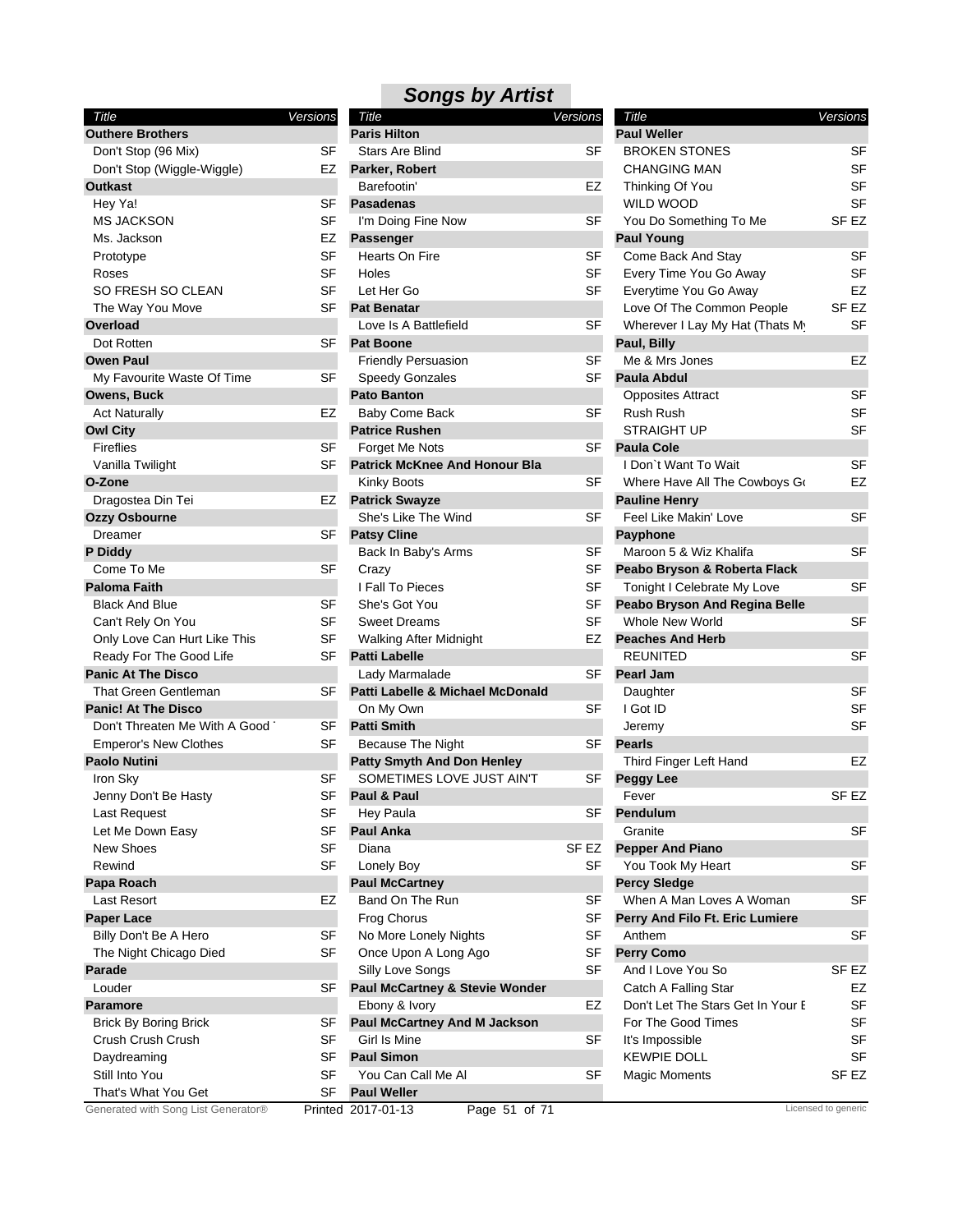| Title                                                                | Versions |        |
|----------------------------------------------------------------------|----------|--------|
| <b>Pet Shop Boys</b>                                                 |          |        |
| Always On My Mind                                                    |          | SF     |
| <b>Before</b>                                                        |          | SF     |
| Flamboyant                                                           |          | SF     |
| Go West                                                              |          | SF     |
| I'm With Stupid                                                      |          | SF     |
| It's A Sin                                                           |          | SF     |
| West End Girls                                                       |          | SF     |
| Pet Shop Boys, The                                                   |          |        |
| Go West                                                              |          | EZ     |
| West End Girls                                                       |          | EZ     |
|                                                                      |          |        |
| <b>Pete Wylie</b>                                                    |          |        |
| Sinful                                                               |          | SF     |
| Peter & Lee                                                          |          |        |
| Welcome Home                                                         |          | SF     |
| <b>Peter Andre</b>                                                   |          |        |
| Insania                                                              |          | SF     |
| Kiss The Girl                                                        |          | SF     |
| Mysterious Girl                                                      |          | SF     |
| <b>Right Way</b>                                                     |          | SF     |
| Peter Bjorn And John Feat Bergsman                                   |          |        |
| Young Folks                                                          |          | SF     |
| <b>Peter Cetera</b>                                                  |          |        |
| Glory Of Love                                                        |          | SF     |
| Hard To Say I'm Sorry                                                |          | SF     |
| <b>Peter Gabriel</b>                                                 |          |        |
| <b>Games Without Frontiers</b>                                       | SF EZ    |        |
| Sledgehammer                                                         |          | SF EZ  |
| Solsbury Hill                                                        |          | EZ     |
| <b>Peter Sarstedt</b>                                                |          |        |
| Where Do You Go To                                                   |          | SF     |
| <b>Peter Sellers And Sophia Lore</b>                                 |          |        |
| Goodness Gracious Me                                                 |          | SF     |
| Peters & Lee                                                         |          |        |
| Don't Stay Away Too Long (Duet                                       |          | SF     |
| Welcome Home                                                         |          | EZ     |
| <b>Petey Pablo</b>                                                   |          |        |
| Goodies                                                              |          | SF     |
| <b>PetShop Boys</b>                                                  |          |        |
| The Pop Kids                                                         |          | SF     |
| <b>Petula Clark</b>                                                  |          |        |
| Downtown                                                             | SF EZ    |        |
| I Couldn't Live Without Your Love                                    |          | SF     |
| Sailor                                                               |          | SF     |
|                                                                      |          | SF EZ  |
| This Is My Song<br><b>Phantom Of The Opera</b>                       |          |        |
| All I Ask Of You                                                     |          |        |
| <b>Phantom Planet</b>                                                |          | SF     |
| California                                                           |          | SF     |
| <b>Pharrell</b>                                                      |          |        |
|                                                                      |          |        |
| Angel                                                                |          | SF     |
| <b>Pharrell And Gwen Stefani</b>                                     |          |        |
| Can I Have It Like That                                              |          | SF     |
| <b>Pharrell And Kanye West</b>                                       |          |        |
| Number One                                                           |          | SF     |
| Pharrell Robin Thicke Ft T.I.<br>Generated with Song List Generator® |          |        |
|                                                                      |          | Printe |

| Title                                           | Versions  | Title                             | <u>Versions</u>     |
|-------------------------------------------------|-----------|-----------------------------------|---------------------|
| <b>Pharrell Robin Thicke Ft T.I.</b>            |           | <b>Pigeon Detectives, The</b>     |                     |
| <b>Blurred Lines</b>                            | <b>SF</b> | Take Her Back                     | <b>SF</b>           |
| <b>Pharrell Williams</b>                        |           | Pikketywitch                      |                     |
| Come Get It Bae                                 | SF        | That Same Old Feeling             | SF                  |
| Freedom                                         | <b>SF</b> | <b>Pilot</b>                      |                     |
| Happy                                           | <b>SF</b> | January                           | <b>SF</b>           |
| <b>Marilyn Monroe</b>                           | SF        | <b>MAGIC</b>                      | SF                  |
| <b>Phats &amp; Small</b>                        |           | <b>Pink</b>                       |                     |
| <b>Turn Around</b>                              | SF        | Blow Me (One Last Kiss) (Clean '  | SF                  |
| Phd                                             |           | Don't Let Me Get Me               | SF                  |
| I Won't Let You Down                            | SF        | <b>Family Portrait</b>            | SF                  |
| <b>Phil Collinl</b>                             |           | Get The Party Started             | SF                  |
| In The Air Tonight                              | <b>SF</b> | God Is A Di                       | SF                  |
| <b>Phil Collins</b>                             |           | <b>Heartbreak Down</b>            | SF                  |
| <b>Against All Odds</b>                         | EZ        | Just Like A Pill                  | SF                  |
| Another Day In Paradise                         | EZ        | Just Like Fire [SF Karaoke]       | SF                  |
| Don't Lose My Number                            | SF        | Last To Know                      | <b>SF</b>           |
|                                                 |           |                                   |                     |
| Easy Lover                                      | EZ        | Leave Me Alone (I'm Lonely)       | SF                  |
| Groovy Kind Of Love                             | EZ        | <b>Most Girls</b>                 | SF <sub>EZ</sub>    |
| I Can't Dance                                   | EZ        | Please Don't Leave Me             | SF                  |
| I Wish It Would Rain                            | <b>SF</b> | Raise Your Glass (Clean Version   | SF                  |
| In The Air Tonight                              | EZ        | So What                           | SF                  |
| One More Night                                  | SF        | Sober                             | SF                  |
| Sussudio                                        | SF        | <b>Stupid Girls</b>               | SF                  |
| <b>Two Hearts</b>                               | <b>SF</b> | There You Go                      | EZ                  |
| You Can't Hurry Love                            | <b>SF</b> | Touble                            | SF                  |
| <b>Phil Collins And Phil Bailey</b>             |           | Try                               | SF                  |
| Easy Lover                                      | <b>SF</b> | U & Ur Hand                       | SF                  |
| Phil Oakley & Giorgio Moroder                   |           | Who Knew                          | SF                  |
| <b>Together In Electric Dreams</b>              | EZ        | You Make Me Sick                  | EZ                  |
| <b>Phil Spector</b>                             |           | <b>Pink &amp; William Orbit</b>   |                     |
| <b>Winter Wonderland</b>                        | <b>SF</b> | <b>Feel Good Time</b>             | <b>SF</b>           |
| <b>Philip George</b>                            |           | <b>Pink Feat. Nate Ruess</b>      |                     |
| Alone No More                                   | SF        | Just Give Me A Reason             | SF                  |
| Wish You Were Mine                              | <b>SF</b> | <b>Pink Floyd</b>                 |                     |
| <b>Phillips, Craig</b>                          |           | Another Brick In The Wall         | <b>SF</b>           |
| At This Time Of Year                            | EZ        | <b>Breathe</b>                    | SF                  |
| <b>Phillis Nelson</b>                           |           | Louder Than Words                 | SF                  |
|                                                 | SF        | Mother                            | SF                  |
| Move Closer                                     |           |                                   |                     |
| <b>Phixx</b>                                    |           | Wish You Were Here                | SF                  |
| Love Revolution                                 | SF        | <b>Pinkee</b>                     |                     |
| Strange Love                                    | <b>SF</b> | Danger Games                      | <b>SF</b>           |
| <b>Phychedelic Furs</b>                         |           | Piper, Billie                     |                     |
| Pretty In Pink                                  | <b>SF</b> | Something Deep Inside             | EZ                  |
| Pia Mia                                         |           | <b>Pipkins</b>                    |                     |
| Touch                                           | SF        | Gimme Dat Ding                    | SF                  |
| Pia Mia Ft Chris Brown & Tyga                   |           | <b>Piranhas</b>                   |                     |
| Do It Again                                     | SF        | Tom Hark                          | SF                  |
| Picket, Wilson                                  |           | <b>Pitbull</b>                    |                     |
| Land Of A Thousand Dances                       | EZ        | Freedom                           | SF                  |
| <b>Pickett, Bobby Boris &amp; Crypt Kickers</b> |           | <b>Hotel Room Service</b>         | <b>SF</b>           |
| Monster Mash, The                               | EZ        | I Know You Want Me (Calle Ocho    | SF                  |
| <b>Picking Up The Pieces</b>                    |           | <b>Pitbull &amp; Chris Brown</b>  |                     |
| Paloma Faith                                    | SF        | International Love                | SF                  |
| <b>PIGEON DETECTIVES</b>                        |           | <b>Pitbull &amp; Marc Anthony</b> |                     |
| I'm Not Sorry                                   | SF        | Rain Over Me                      | SF                  |
| d 2017-01-13<br>Page 52 of 71                   |           |                                   | Licensed to generic |
|                                                 |           |                                   |                     |

| Title                             | Versions  |
|-----------------------------------|-----------|
| <b>Pigeon Detectives, The</b>     |           |
| Take Her Back                     | SF        |
| Pikketywitch                      |           |
| That Same Old Feeling             | SF        |
| Pilot                             |           |
| January                           | SF        |
| MAGIC<br>Pink                     | SF        |
| Blow Me (One Last Kiss) (Clean '  | SF        |
| Don't Let Me Get Me               | SF        |
| <b>Family Portrait</b>            | SF        |
|                                   | <b>SF</b> |
| Get The Party Started             |           |
| God Is A Dj                       | SF        |
| <b>Heartbreak Down</b>            | SF        |
| Just Like A Pill                  | SF        |
| Just Like Fire [SF Karaoke]       | SF        |
| Last To Know                      | SF        |
| Leave Me Alone (I'm Lonely)       | SF        |
| <b>Most Girls</b>                 | SF EZ     |
| Please Don't Leave Me             | SF        |
| Raise Your Glass (Clean Version   | <b>SF</b> |
| So What                           | SF        |
| Sober                             | SF        |
| <b>Stupid Girls</b>               | <b>SF</b> |
| There You Go                      | EZ        |
| Touble                            | SF        |
| <b>Try</b>                        | <b>SF</b> |
| U & Ur Hand                       | SF        |
| Who Knew                          | SF        |
| You Make Me Sick                  | EZ        |
| <b>Pink &amp; William Orbit</b>   |           |
| Feel Good Time                    | SF        |
| <b>Pink Feat. Nate Ruess</b>      |           |
| Just Give Me A Reason             | SF        |
| <b>Pink Floyd</b>                 |           |
| Another Brick In The Wall         | SF        |
| Breathe                           | SF        |
| Louder Than Words                 | SF        |
| Mother                            | SF        |
| Wish You Were Here                | SF        |
| Pinkee                            |           |
| Danger Games                      | SF        |
| Piper, Billie                     |           |
| Something Deep Inside             | EZ        |
| Pipkins                           |           |
| Gimme Dat Ding                    | SF        |
| Piranhas                          |           |
| Tom Hark                          | SF        |
| <b>Pitbull</b>                    |           |
| Freedom                           | SF        |
| <b>Hotel Room Service</b>         | SF        |
| I Know You Want Me (Calle Ocho    | SF        |
| <b>Pitbull &amp; Chris Brown</b>  |           |
| <b>International Love</b>         | SF        |
| <b>Pitbull &amp; Marc Anthony</b> |           |
| Rain Over Me                      | SF        |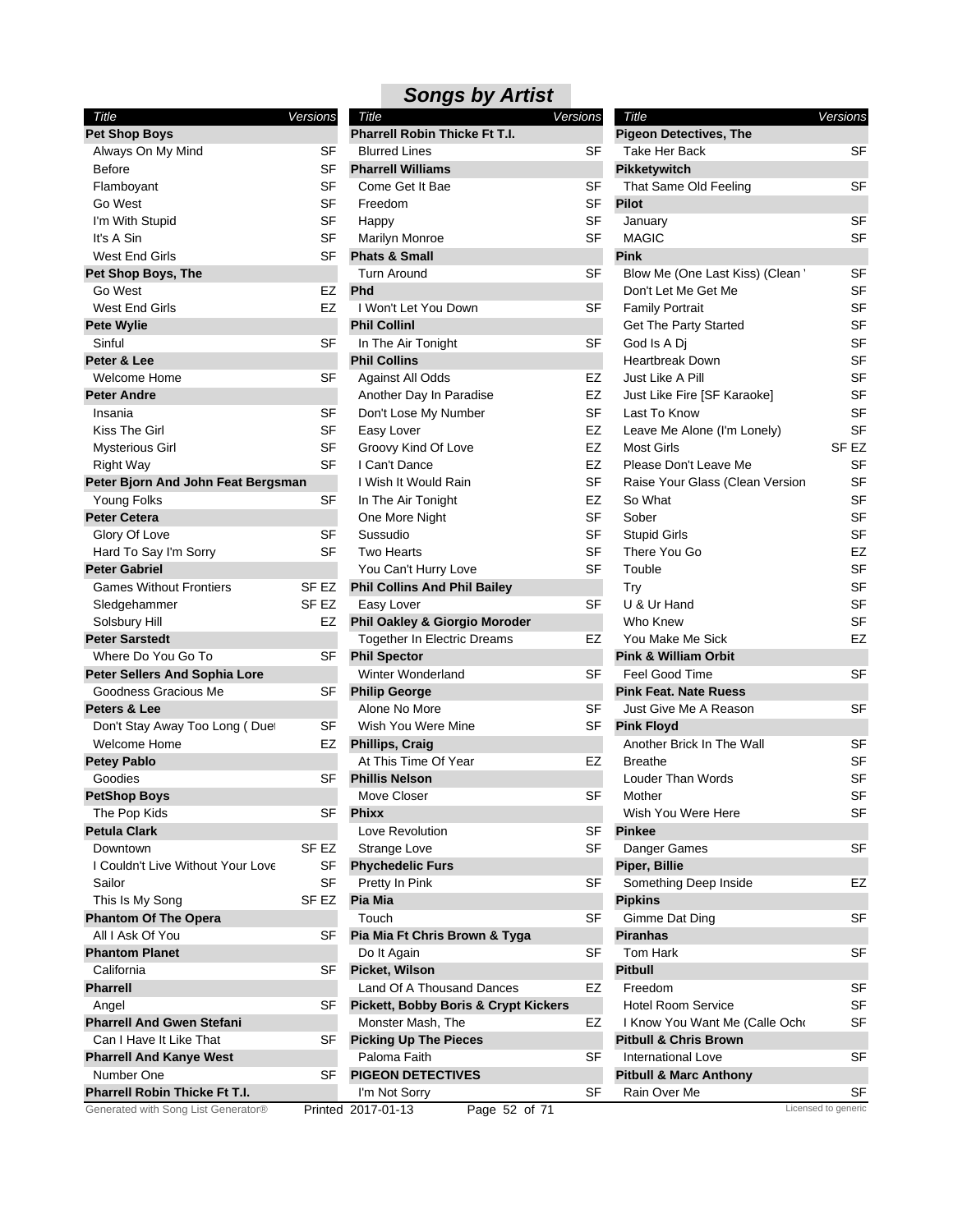| Title                             | Versions  |
|-----------------------------------|-----------|
| Pitbull & Ne Yo                   |           |
| Time Of Our Lives                 | SF        |
| <b>Pitbull &amp; Shakira</b>      |           |
| Get It Started                    | SF        |
| Pitbull Feat. Christina Aguilera  |           |
| Feel This Moment                  | SF        |
| <b>Pitbull Feat. TJR</b>          |           |
| Don't Stop The Party              | SF        |
| Pitbull Ft. Ke\$ha                |           |
| Timber                            | SF        |
| <b>Pixie Lott</b>                 |           |
| All About Tonight                 | SF        |
| <b>Boys And Girls</b>             | <b>SF</b> |
| Cry Me Out                        | SF        |
| Kiss The Stars                    | <b>SF</b> |
| Mama Do                           | SF        |
| Nasty                             | SF        |
| <b>Pixies</b>                     |           |
| Monkey Gone To Heaven             | <b>SF</b> |
| Where Is My Mind                  | SF        |
| <b>Pj And Duncan</b>              |           |
| Eternal Love                      | SF        |
| Let's Get Ready To Rhumble        | SF        |
| Pj Proby                          |           |
| Hold Me                           | SF        |
| <b>Placebo</b>                    |           |
| Because I Want You                | SF        |
| <b>Bitter End</b>                 | SF        |
| Pure Morning                      | SF        |
| You Don't Care About Us           | SF        |
| <b>Plain Whie T's</b>             |           |
| Our Time Now                      | SF        |
| <b>Plain White T's</b>            |           |
| Hate (I Really Don't Like You)    | SF        |
| Hey There Delilah                 | SF        |
| Plan B                            |           |
| III Manors (Clean)                | SF        |
| Praying                           | SF        |
| She Said                          | SF        |
| <b>Plastic Bertrand</b>           |           |
| Ca Plane Pour Moi                 | SF        |
| <b>Platters</b>                   |           |
| Great Pretender, The              | EZ        |
| My Prayer                         | SF        |
| Only You                          | EZ        |
| Smoke Gets In Your Eyes           | EZ        |
| <b>Please Don't Let Me Go</b>     |           |
| Murs, Olly                        | SF        |
| <b>Pm Dawn</b>                    |           |
| Set Adrift On Memory Bliss        | SF        |
| Pogues                            |           |
| Dirty Old Town                    | SF        |
| <b>Pogues &amp; The Dubliners</b> |           |
| The Irish Rover                   | SF        |
| <b>Pointer Sisters</b>            |           |
| Automatic                         | SF EZ     |

| Title                                    | Versions  | Title                                 | <b>Versions</b>  | Title                                   | Versions            |
|------------------------------------------|-----------|---------------------------------------|------------------|-----------------------------------------|---------------------|
| Pitbull & Ne Yo                          |           | <b>Pointer Sisters</b>                |                  | <b>Prince</b>                           |                     |
| Time Of Our Lives                        | <b>SF</b> | I'm So Excited                        | SF               | Raspberry Beret                         | EZ                  |
| <b>Pitbull &amp; Shakira</b>             |           | Jump                                  | EZ               | Thieves In The Temple                   | <b>EZ</b>           |
| <b>Get It Started</b>                    | <b>SF</b> | JUMP (FOR MY LOVE)                    | <b>SF</b>        | U Got The Look                          | EZ                  |
| Pitbull Feat. Christina Aguilera         |           | Slow Hand                             | SF <sub>EZ</sub> | When Doves Cry                          | EZ                  |
| <b>Feel This Moment</b>                  | <b>SF</b> | <b>Poison</b>                         |                  | <b>Prince Buster</b>                    |                     |
| <b>Pitbull Feat. TJR</b>                 |           | Every Rose Has It's Thorn             | <b>SF</b>        | Whine & Grine                           | <b>SF</b>           |
| Don't Stop The Party                     | <b>SF</b> | Your Mama Don't Dance                 | SF               | <b>Princess Superstar</b>               |                     |
| Pitbull Ft. Ke\$ha                       |           | <b>Pokemon</b>                        |                  | <b>Bad Babysitter</b>                   | <b>SF</b>           |
| Timber                                   | <b>SF</b> | Pokemon Theme                         | <b>SF</b>        | <b>Proclaimers</b>                      |                     |
| <b>Pixie Lott</b>                        |           | <b>Police</b>                         |                  | I'm Gonna Be 500 Miles                  | EZ                  |
| All About Tonight                        | SF        | Can't Stand Losing You                | EZ               | I'm On My Way                           | <b>SF</b>           |
| <b>Boys And Girls</b>                    | <b>SF</b> | Don't Stand So Close To Me            | EZ               | Letter From America                     | SF <sub>EZ</sub>    |
| Cry Me Out                               | <b>SF</b> | Every Breath You Take                 | EZ               | Sunshine On Leath                       | <b>SF</b>           |
| <b>Kiss The Stars</b>                    | SF        | Every Little Thing She Does Is M      | SF EZ            | <b>Procul Harlem</b>                    |                     |
| Mama Do                                  | SF        | Message In A Bottle                   | EZ               | Whiter Shade Of Pale                    | EZ                  |
| Nasty                                    | <b>SF</b> | Roxanne                               | EZ               | <b>Prodigy</b>                          |                     |
| <b>Pixies</b>                            |           | Walking On The Moon                   | EZ               | <b>Breathe</b>                          | <b>SF</b>           |
| Monkey Gone To Heaven                    | SF        | Poole, Brian & The Tremeloes          |                  | Firestarter                             | <b>SF</b>           |
|                                          | SF        | Do You Love Me                        | EZ               |                                         | <b>SF</b>           |
| Where Is My Mind<br><b>Pj And Duncan</b> |           |                                       |                  | Nasty<br><b>Professor Green</b>         |                     |
|                                          | <b>SF</b> | Pop Will Feat Itself<br>Can U Dig It  | <b>SF</b>        | Never Be The Right Time                 | <b>SF</b>           |
| <b>Eternal Love</b>                      |           |                                       |                  |                                         |                     |
| Let's Get Ready To Rhumble               | <b>SF</b> | <b>Porter Robinson</b>                |                  | <b>Professor Green &amp; Ed Drewett</b> |                     |
| Pj Proby                                 |           | Language                              | <b>SF</b>        | I Need You Tonight                      | <b>SF</b>           |
| Hold Me                                  | <b>SF</b> | <b>Pound The Alarm (Clean) (Duet)</b> |                  | Professor Green & Emeli Sande           |                     |
| <b>Placebo</b>                           |           | Minaj, Nicki                          | <b>SF</b>        | Read All About It                       | <b>SF</b>           |
| Because I Want You                       | <b>SF</b> | <b>Precious</b>                       |                  | Professor Green & Tori Kelly            |                     |
| <b>Bitter End</b>                        | <b>SF</b> | Say It Again (Eurovision)             | <b>SF</b>        | Lullaby                                 | <b>SF</b>           |
| Pure Morning                             | SF        | <b>Prefab Sprout</b>                  |                  | Professor Green Feat Lily Allen         |                     |
| You Don't Care About Us                  | SF        | King Of Rock And Roll                 | <b>SF</b>        | Just Be Good To Green                   | <b>SF</b>           |
| <b>Plain Whie T's</b>                    |           | <b>Presidents Of The Usa</b>          |                  | <b>Psy</b>                              |                     |
| Our Time Now                             | <b>SF</b> | Peaches                               | <b>SF</b>        | Gangnam Style                           | <b>SF</b>           |
| <b>Plain White T's</b>                   |           | <b>Preston</b>                        |                  | Gentleman                               | <b>SF</b>           |
| Hate (I Really Don't Like You)           | SF        | I Luv You                             | SF               | <b>Public Enemy</b>                     |                     |
| Hey There Delilah                        | SF        | Preston, Billy & Syreeta              |                  | Harder Than You Think                   | <b>SF</b>           |
| Plan B                                   |           | With You I'm Born Again               | EZ               | <b>Puff Daddy &amp; Faith</b>           |                     |
| III Manors (Clean)                       | SF        | <b>Pretenders</b>                     |                  | I'll Be Missing You                     | <b>EZ</b>           |
| Praying                                  | SF        | <b>Brass In Pocket</b>                | SF EZ            | <b>Puff Daddy Feat R Kelly</b>          |                     |
| She Said                                 | <b>SF</b> | Don't Get Me Wrong                    | SF EZ            | <b>SATISFY YOU</b>                      | <b>SF</b>           |
| <b>Plastic Bertrand</b>                  |           | Hymn To Her                           | SF               | <b>Pulp</b>                             |                     |
| Ca Plane Pour Moi                        | SF        | I'll Stand By You                     | SF               | Common People                           | <b>SF</b>           |
| <b>Platters</b>                          |           | <b>Primal Scream</b>                  |                  | <b>Disco 2000</b>                       | SF <sub>EZ</sub>    |
| Great Pretender, The                     | EZ        | <b>Country Girl</b>                   | SF               | Help The Aged                           | SF                  |
| My Prayer                                | <b>SF</b> | Rocks                                 | <b>SF</b>        | This Is Hardcore                        | <b>SF</b>           |
| Only You                                 | EZ        | <b>Primitives</b>                     |                  | <b>Puretone</b>                         |                     |
| Smoke Gets In Your Eyes                  | EZ        | Crash                                 | SF               | <b>Addicted To Bass</b>                 | SF                  |
| <b>Please Don't Let Me Go</b>            |           | <b>Prince</b>                         |                  | <b>Pussycat</b>                         |                     |
| Murs, Olly                               | SF        | 1999                                  | SF <sub>EZ</sub> | Mississippi                             | SF                  |
| Pm Dawn                                  |           | Gold                                  | SF               | <b>Pussycat Dolls</b>                   |                     |
| Set Adrift On Memory Bliss               | <b>SF</b> | <b>Kiss</b>                           | SF <sub>EZ</sub> | Don't Ya                                | <b>SF</b>           |
| <b>Pogues</b>                            |           | Let's Go Crazy                        | EZ               | Hush Hush                               | SF                  |
| Dirty Old Town                           | <b>SF</b> | <b>Little Red Corvette</b>            | <b>SF</b>        | I Hate This Part                        | SF                  |
| <b>Pogues &amp; The Dubliners</b>        |           | Money Don't Matter 2 Night            | SF               | Stick Wit U                             | <b>SF</b>           |
| The Irish Rover                          | <b>SF</b> | Most Beautiful Girl In The World      | SF EZ            | Wait A Minute                           | <b>SF</b>           |
| <b>Pointer Sisters</b>                   |           | Peach                                 | EZ               | When I Grow Up                          | <b>SF</b>           |
| Automatic                                | SF EZ     | Purple Rain                           | SF <sub>EZ</sub> |                                         |                     |
| Generated with Song List Generator®      |           | Page 53 of 71<br>Printed 2017-01-13   |                  |                                         | Licensed to generic |

| Title                                   | Versions         |
|-----------------------------------------|------------------|
| <b>Prince</b>                           |                  |
| <b>Raspberry Beret</b>                  | EZ               |
| Thieves In The Temple                   | EZ               |
| U Got The Look                          | EZ               |
| <b>When Doves Cry</b>                   | EZ               |
| <b>Prince Buster</b>                    |                  |
| Whine & Grine                           | SF               |
| <b>Princess Superstar</b>               |                  |
| Bad Babysitter                          | SF               |
| <b>Proclaimers</b>                      |                  |
| I'm Gonna Be 500 Miles                  | EZ               |
| I'm On My Way                           | SF               |
| Letter From America                     | SF <sub>EZ</sub> |
| Sunshine On Leath                       | SF               |
| <b>Procul Harlem</b>                    |                  |
| <b>Whiter Shade Of Pale</b>             | EZ               |
| Prodigy                                 |                  |
| <b>Breathe</b>                          | SF               |
| Firestarter                             | SF               |
| Nasty                                   | SF               |
| <b>Professor Green</b>                  |                  |
| Never Be The Right Time                 | SF               |
| <b>Professor Green &amp; Ed Drewett</b> |                  |
| I Need You Tonight                      | SF               |
| Professor Green & Emeli Sande           |                  |
| Read All About It                       | SF               |
| Professor Green & Tori Kelly            |                  |
| Lullaby                                 | SF               |
| Professor Green Feat Lily Allen         |                  |
| Just Be Good To Green                   | SF               |
| Psy                                     |                  |
| Gangnam Style                           | SF               |
| Gentleman                               | SF               |
| <b>Public Enemy</b>                     |                  |
| <b>Harder Than You Think</b>            | SF               |
| <b>Puff Daddy &amp; Faith</b>           |                  |
| I'll Be Missing You                     | EZ               |
| <b>Puff Daddy Feat R Kelly</b>          |                  |
| SATISFY YOU                             | SF               |
| Pulp                                    |                  |
| Common People                           | SF               |
| Disco 2000                              | SF EZ            |
| Help The Aged                           | SF               |
| This Is Hardcore                        | SF               |
| <b>Puretone</b>                         |                  |
| <b>Addicted To Bass</b>                 | SF               |
| Pussycat                                |                  |
| Mississippi                             | SF               |
| <b>Pussycat Dolls</b>                   |                  |
| Don't Ya                                | SF               |
| Hush Hush                               | SF               |
| I Hate This Part                        | SF               |
| Stick Wit U                             | SF               |
| Wait A Minute                           | SF               |
| When I Grow Up                          | SF               |
|                                         |                  |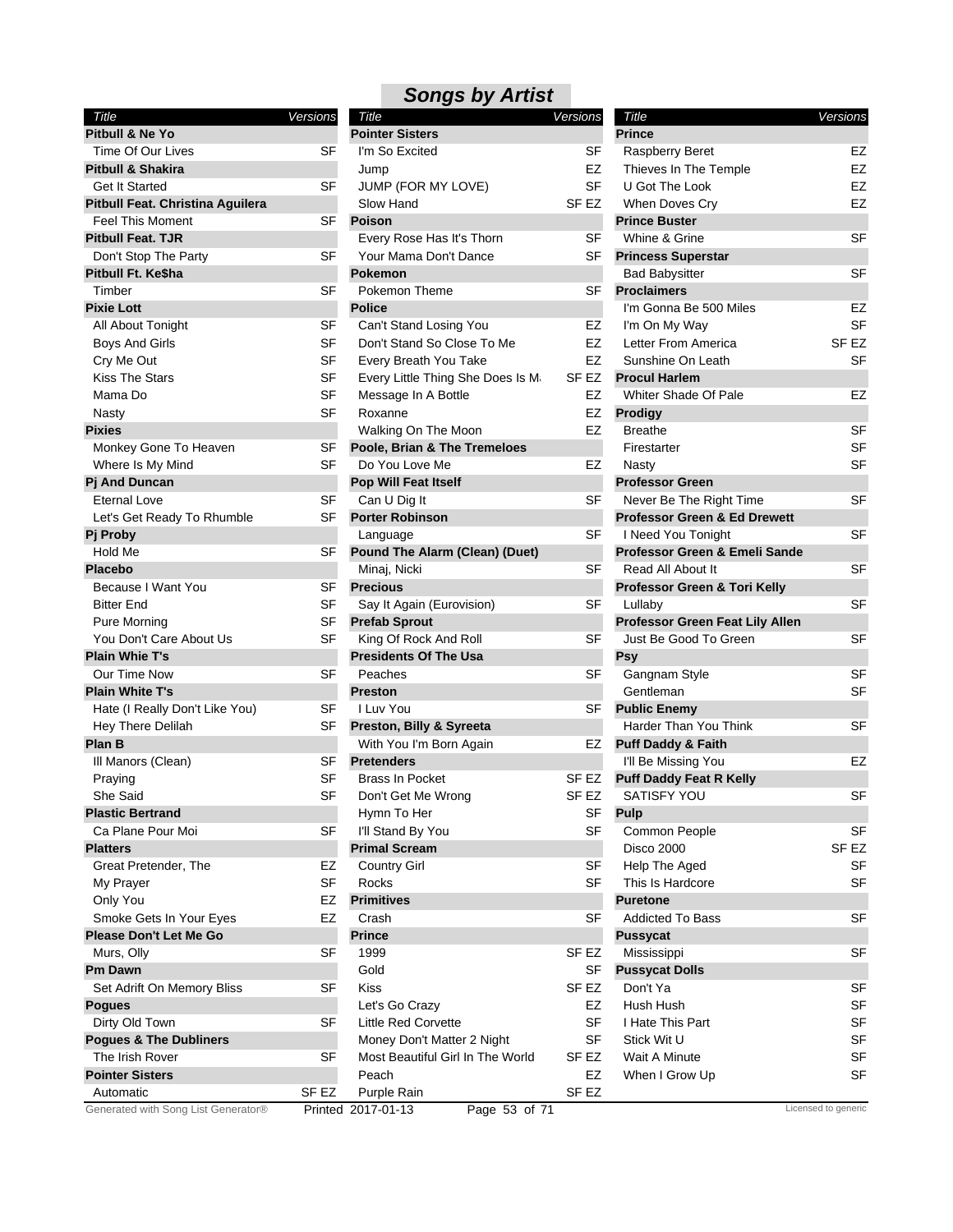| Title                                     | Versions         |
|-------------------------------------------|------------------|
| <b>Pussycat Dolls And Snoop Dog</b>       |                  |
| <b>Buttons</b>                            | SF               |
| <b>Pussycat Dolls Feat Will.I.Am</b>      |                  |
| Beep                                      | SF               |
| <b>Pussycat Dolls Feat. Missy Elliott</b> |                  |
| <b>Watcha Think About That</b>            | SF               |
| <b>Pusycat Dolls</b>                      |                  |
| I Don't Need A Man                        | SF               |
| <b>Python Lee Jackson</b>                 |                  |
| I A Broken Dream                          | SF               |
| <b>Quatro, Suzi</b>                       |                  |
| Can The Can                               | EZ               |
| Devil Gate Drive                          | EZ               |
| Queen                                     |                  |
| Bohemian Rhapsody                         | SF EZ            |
| Breakthru'                                | SF               |
| Crazy Little Thing Called Love            | SF <sub>EZ</sub> |
| Days Of Our Lives                         | SF               |
| Don't Stop Me Know                        | EZ               |
| <b>Fat Bottomed Girls</b>                 | EZ               |
| <b>Friends Will Be Friends</b>            | SF               |
| Heaven For Everyone                       | SF               |
| I Want To Break Free                      | SF EZ            |
| Innuendo                                  | SF EZ            |
| It's A Kind Of Magic                      | EZ               |
|                                           |                  |
| Killer Queen                              | EZ               |
| One Vision                                | SF <sub>EZ</sub> |
| Radio Ga Ga                               | SF               |
| Seven Seas Of Rhye                        | <b>SF</b>        |
| Thank God Its Christmas                   | SF               |
| We Are The Champions                      | SF               |
| We Will Rock You                          | SF <sub>EZ</sub> |
| <b>Queen &amp; David Bowie</b>            |                  |
| <b>Under Pressure</b>                     | EZ               |
| Queens Of The Stone Age                   |                  |
| No One Knows                              | SF               |
| <b>Quthere Brothers</b>                   |                  |
| Boom Boom Boom                            | SF               |
| <b>R City F Adam Levine</b>               |                  |
| Locked Away                               | SF               |
| R Dean Taylor                             |                  |
| Indiana Wants Me                          | SF               |
| There's A Ghost In My House               | SF               |
| R Kelly                                   |                  |
| Bump & Grind                              | EZ               |
| Bump 'N Grind                             | SF               |
| Fiesta                                    | EZ               |
| Gotham City                               | EZ               |
|                                           |                  |
| Happy People                              | SF               |
| I Believe I Can Fly                       | EZ SF            |
| I Can't Sleep Baby                        | EZ               |
| I Wish                                    | EZ               |
| If I Could Turn Back The Hands (          | SF               |
| Ignition                                  | SF               |
| I'll Be Your Angel                        | EZ               |
| ONLY THE LOOT CAN MAKE YO                 | SF               |
| Generated with Song List Generator®       | Printed          |

| Title                                     | Versions           | <b>Songs by Artist</b><br>Title | Versions         | Title                            | Versions  |
|-------------------------------------------|--------------------|---------------------------------|------------------|----------------------------------|-----------|
| <b>Pussycat Dolls And Snoop Dog</b>       |                    | <b>R</b> Kelly                  |                  | <b>Ramones</b>                   |           |
| <b>Buttons</b>                            | SF                 | She's Got That Vibe             | SF <sub>EZ</sub> | Baby I Love You                  | SF        |
| Pussycat Dolls Feat Will.I.Am             |                    | Snake                           | SF               | Rock 'n' Roll High School        | SF        |
| Beep                                      | <b>SF</b>          | Storm Is Over, The              | EZ               | <b>Randy Crawford</b>            |           |
| <b>Pussycat Dolls Feat. Missy Elliott</b> |                    | The Worlds Greatest             | <b>SF</b>        | Almaz                            | <b>SF</b> |
| Watcha Think About That                   | SF                 | Thoia Thoing                    | <b>SF</b>        | Give Me The Night                | <b>SF</b> |
| <b>Pusycat Dolls</b>                      |                    | R Kelly And The Game            |                  | One Day I'll Fly Away            | SF        |
| I Don't Need A Man                        | <b>SF</b>          | Playas Only                     | <b>SF</b>        | You Might Need Somebody          | SF        |
| <b>Python Lee Jackson</b>                 |                    | R U Mine                        |                  | <b>Randy Travis</b>              |           |
| I A Broken Dream                          | <b>SF</b>          | <b>Arctic Monkeys</b>           | <b>SF</b>        | Forever And Ever, Amen           | EZ        |
| Quatro, Suzi                              |                    | R.E.M                           |                  | The Hole                         | EZ        |
| Can The Can                               | EZ                 | Aftermath                       | <b>SF</b>        | <b>Randy Vanwarmer</b>           |           |
| Devil Gate Drive                          | <b>EZ</b>          | At My Most Beautiful            | <b>SF</b>        | Just When I Needed You Most      | <b>SF</b> |
|                                           |                    | <b>Electron Blue</b>            | <b>SF</b>        | Rasmus                           |           |
| Queen                                     |                    |                                 |                  |                                  | <b>SF</b> |
| <b>Bohemian Rhapsody</b>                  | SF EZ<br><b>SF</b> | Everybody Hurts                 | SF EZ            | Guilty<br>In The Shadows         | SF        |
| Breakthru'                                |                    | Imitation Of Life               | SF EZ            |                                  |           |
| Crazy Little Thing Called Love            | SF EZ              | I'VE BEEN HIGH                  | SF               | <b>Ray Charles</b>               |           |
| Days Of Our Lives                         | SF                 | Losing My Religion              | SF <sub>EZ</sub> | Hit The Road Jack                | EZ        |
| Don't Stop Me Know                        | EZ                 | <b>MAN ON THE MOON</b>          | SF               | I Can't Stop Loving You          | EZ        |
| <b>Fat Bottomed Girls</b>                 | <b>EZ</b>          | Shiny Happy People              | SF <sub>EZ</sub> | Shake A Tail Feather             | EZ        |
| Friends Will Be Friends                   | <b>SF</b>          | The Great Beyond                | <b>SF</b>        | What'd I Say                     | EZ        |
| Heaven For Everyone                       | <b>SF</b>          | What's The Frequency, Kenneth   | EZ               | <b>Ray Lamontagne</b>            |           |
| I Want To Break Free                      | SF EZ              | <b>R.E.M.</b>                   |                  | Trouble                          | <b>SF</b> |
| Innuendo                                  | SF EZ              | Man On The Moon                 | EZ               | <b>Ray Parker Junior</b>         |           |
| It's A Kind Of Magic                      | EZ                 | Racey                           |                  | Ghostbusters                     | <b>SF</b> |
| Killer Queen                              | EZ                 | Lay Your Love On Me             | SF               | <b>Ray Stevens</b>               |           |
| One Vision                                | SF <sub>EZ</sub>   | Some Girls Won't                | <b>SF</b>        | Everything Is Beautiful          | <b>SF</b> |
| Radio Ga Ga                               | SF                 | <b>Rachel Platten</b>           |                  | Misty                            | EZ        |
| Seven Seas Of Rhye                        | <b>SF</b>          | Fight Song                      | SF               | Razorlight                       |           |
| Thank God Its Christmas                   | SF                 | Stand By You                    | <b>SF</b>        | America                          | SF        |
| We Are The Champions                      | <b>SF</b>          | <b>Rachel Stevens</b>           |                  | <b>Before I Fall To Pieces</b>   | SF        |
| We Will Rock You                          | SF EZ              | Breathe In Breathe Out          | SF               | Can't Stop This Feeling I've Got | SF        |
| Queen & David Bowie                       |                    | <b>Funky Dory</b>               | SF               | Golden Touch                     | SF        |
| <b>Under Pressure</b>                     | EZ                 | I Said Never Again              | SF               | Hold On                          | SF        |
| Queens Of The Stone Age                   |                    | More More More                  | <b>SF</b>        | Hostage Of Love                  | SF        |
| No One Knows                              | SF                 | Negotiate With Love             | <b>SF</b>        | In The Morning                   | SF        |
| <b>Quthere Brothers</b>                   |                    | So Good                         | <b>SF</b>        | Rip It Up                        | SF        |
| Boom Boom Boom                            | <b>SF</b>          | Some Girls                      | SF               | Somewhere Else                   | SF        |
| R City F Adam Levine                      |                    | Sweet Dreams My L.A. Ex         | SF               | Vice                             | SF        |
| Locked Away                               | SF                 | <b>Radio Head</b>               |                  | Wire To Wire                     | SF        |
| R Dean Taylor                             |                    | Paranoid Android                | SF               | <b>Real 2 Real</b>               |           |
| Indiana Wants Me                          | SF                 | Radiohead                       |                  | I Like To Move It                | SF        |
| There's A Ghost In My House               | SF                 | No Surprises                    | SF               | <b>Real McCoys</b>               |           |
| R Kelly                                   |                    | Nude                            | <b>SF</b>        | Come And Get Your Love           | SF        |
| Bump & Grind                              | EZ                 | <b>Street Spirit</b>            | SF               | <b>Real Thing</b>                |           |
| Bump 'N Grind                             | <b>SF</b>          | There There                     | SF               | Can't Get By Without You         | SF        |
| Fiesta                                    | EZ                 | <b>Rae Morris</b>               |                  | You To Me Are Everything         | SF        |
| Gotham City                               | EZ                 | <b>Under The Shadows</b>        | <b>SF</b>        | <b>Reba McIntire</b>             |           |
| <b>Happy People</b>                       | SF                 | <b>Rafferty, Gerry</b>          |                  | Nforever Love                    | SF        |
| I Believe I Can Fly                       | EZ SF              | <b>Baker Street</b>             | EZ               | Rebecca Black                    |           |
| I Can't Sleep Baby                        | EZ                 | Rainbow                         |                  | Friday                           | <b>SF</b> |
| I Wish                                    | EZ                 | Since You've Been Gone          | SF               | <b>Rebecca Ferguson</b>          |           |
| If I Could Turn Back The Hands (          | SF                 | <b>Ralph McTell</b>             |                  | <b>Bones</b>                     | SF        |
| <b>IGNITION</b>                           | SF                 | Streets Of London               | SF               | Freedom                          | SF        |
|                                           | EZ                 |                                 |                  | <b>Glitter And Gold</b>          | SF        |
| I'll Be Your Angel                        |                    | Ram Jam Band                    |                  |                                  |           |
| ONLY THE LOOT CAN MAKE YO                 | SF                 | <b>Black Betty</b>              | SF               | Nothing's Real But Love          | SF        |

| Title                                            | Versions |
|--------------------------------------------------|----------|
| Ramones                                          |          |
| Baby I Love You                                  | SF       |
| Rock 'n' Roll High School                        | SF       |
| <b>Randy Crawford</b>                            |          |
| Almaz                                            | SF       |
| Give Me The Night                                | SF       |
| One Day I'll Fly Away                            | SF       |
| You Might Need Somebody                          | SF       |
| <b>Randy Travis</b>                              |          |
| Forever And Ever, Amen                           | EZ       |
| The Hole                                         | EZ       |
| <b>Randy Vanwarmer</b>                           |          |
| Just When I Needed You Most                      | SF       |
| <b>Rasmus</b>                                    |          |
| Guilty                                           | SF       |
| In The Shadows                                   | SF       |
| <b>Ray Charles</b>                               |          |
| Hit The Road Jack                                | EZ       |
| I Can't Stop Loving You                          | EZ       |
| Shake A Tail Feather                             | EZ       |
| What'd I Say                                     | EZ       |
| Ray Lamontagne                                   |          |
| Trouble                                          | SF       |
| <b>Ray Parker Junior</b>                         |          |
| Ghostbusters                                     | SF       |
| <b>Ray Stevens</b>                               |          |
| Everything Is Beautiful                          | SF       |
| Misty                                            | EZ       |
| Razorlight                                       |          |
| America<br><b>Before I Fall To Pieces</b>        | SF<br>SF |
|                                                  | SF       |
| Can't Stop This Feeling I've Got<br>Golden Touch | SF       |
| Hold On                                          | SF       |
|                                                  | SF       |
| Hostage Of Love<br>In The Morning                | SF       |
| Rip It Up                                        | SF       |
| Somewhere Else                                   | SF       |
| Vice                                             | SF       |
| Wire To Wire                                     | SF       |
| <b>Real 2 Real</b>                               |          |
| I Like To Move It                                | SF       |
| <b>Real McCoys</b>                               |          |
| Come And Get Your Love                           | SF       |
| <b>Real Thing</b>                                |          |
| Can't Get By Without You                         | SF       |
| You To Me Are Everything                         | SF       |
| <b>Reba McIntire</b>                             |          |
| Nforever Love                                    | SF       |
| Rebecca Black                                    |          |
| Friday                                           | SF       |
| <b>Rebecca Ferguson</b>                          |          |
| <b>Bones</b>                                     | SF       |
| Freedom                                          | SF       |
| Glitter And Gold                                 | SF       |
| Nothing's Real But Love                          | SF       |
|                                                  |          |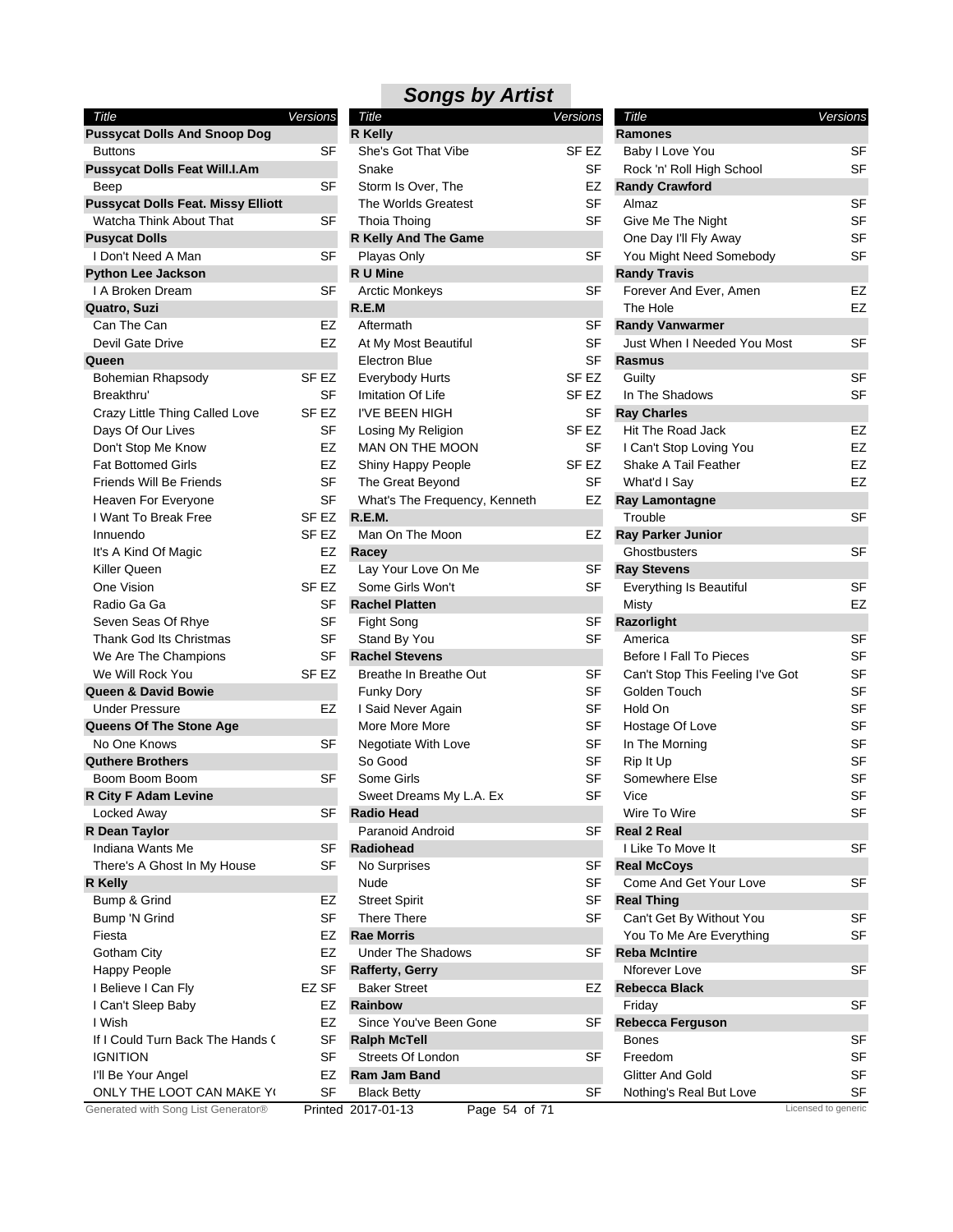| Title                               | Versions  |
|-------------------------------------|-----------|
| <b>Rebecca Ferguson</b>             |           |
| <b>Too Good To Lose</b>             | SF        |
| <b>Rebel Mc</b>                     |           |
| <b>Street Tuff</b>                  | SF        |
| <b>Red Hot Chili Peppers</b>        |           |
| By The Way                          | SF        |
| Can't Stop                          | SF        |
| Dani California                     | <b>SF</b> |
| Fortune Faded                       | SF        |
| <b>ROAD TRIPPIN</b>                 | SF        |
| <b>Scar Tissue</b>                  | SF        |
| Snow (Hey Oh)                       | SF        |
| <b>Under The Bridge</b>             | EZ        |
| <b>Red Hot Chilli Pepers</b>        |           |
| Californication                     | SF        |
| <b>Red Hot Chilli Peppers</b>       |           |
| Californication                     | EZ        |
| Tell Me Baby                        | SF        |
| THE ZEPHYR                          | SF        |
| UNIVERSALLY SPEAKING                | SF        |
| Redbone                             |           |
| Whitch Queen Of New Orleans         | SF        |
| Rednex                              |           |
| Cotton Eye Joe                      | SF EZ     |
| Reef                                |           |
| I Got Something To Say              | SF        |
| Place Your Hands                    | SF        |
| <b>Reeves &amp; Mortimer</b>        |           |
| I'm A Believer                      | SF        |
| Reggie 'N' Bollie                   |           |
| <b>New Girl</b>                     | SF        |
| <b>Rembrandts</b>                   |           |
| I'll Be There For You               | SF        |
| <b>Renee And Renato</b>             |           |
| Save Your Love                      | SF        |
| <b>Reo Speedwagon</b>               |           |
| Can't Fight This Feeling            | SF        |
| Keep On Loving You                  | SF        |
| Republica                           |           |
| From Rush Hour With Love            | SF        |
| Repuplica                           |           |
| Drop Dead Gorgeous                  | EZ        |
| <b>Rewind</b>                       |           |
| PRECIOUS                            | SF        |
| <b>Rezillos</b>                     |           |
| Top Of The Pops                     | SF        |
| <b>Rhian Benson</b>                 |           |
| Say How I Feel                      | SF        |
| Rhianna                             |           |
| Oh Baby                             | SF        |
| <b>Ribbons, Rosie</b>               |           |
| <b>Cheek To Cheek</b>               | EZ        |
| <b>Richard Ashcroft</b>             |           |
| Break The Night With Colour         | SF        |
| C'mon People                        | SF        |
| <b>MONEY TO BURN</b>                | SF        |
| Generated with Song List Generator® | Printec   |

| Title                                | <b>Versions</b>  | Title                                  | <b>Versions</b>     |
|--------------------------------------|------------------|----------------------------------------|---------------------|
| <b>Richard Ashcroft</b>              |                  | Rihanna                                |                     |
| <b>SONG FOR LOVERS</b>               | SF               | Don't Stop The Music                   | SF                  |
| <b>Richard Harris</b>                |                  | Kiss It Better                         | SF                  |
| <b>Macarthur Park</b>                | SF               | Man Down                               | SF                  |
| <b>Richard Marx</b>                  |                  | Needed Me                              | SF                  |
| Angelia                              | <b>SF</b>        | Only Girl (In The World)               | <b>SF</b>           |
| <b>HAZARD</b>                        | SF               | Rehab                                  | SF                  |
| Love Unemotional                     | SF               | Rude Boy                               | <b>SF</b>           |
| Now And Forever                      | SF               | <b>Russian Roulette</b>                | SF                  |
| <b>Right Here Waiting</b>            | SF               | S&M                                    | <b>SF</b>           |
| <b>Richard X</b>                     |                  | Sledgehammer                           | <b>SF</b>           |
| <b>Finest Dreams</b>                 | SF               | Sos                                    | SF                  |
| You Used To                          | <b>SF</b>        | Stay                                   | <b>SF</b>           |
| <b>Richard X Vs L</b>                |                  | Take A Bow                             | <b>SF</b>           |
| Being Nobody                         | <b>SF</b>        | Te Amo                                 | SF                  |
| <b>Richie Valens</b>                 |                  | <b>Towards The Sun</b>                 | SF                  |
| Donna                                | SF               | Umbrella                               | <b>SF</b>           |
| La Bamba                             | SF               | Unfaithful                             | <b>SF</b>           |
| Tell Laura I Love Her                | <b>SF</b>        | You Da One (Clean Version)             | SF                  |
| <b>Rick Astley</b>                   |                  | <b>Rihanna &amp; Calvin Harris</b>     |                     |
| Angels On My Side                    | <b>SF</b>        | We Found Love                          | <b>SF</b>           |
| Keep Singing                         | SF               | Rihanna & Drake                        |                     |
| Whenever You Need Somebody           | SF               | What's My Name                         | <b>SF</b>           |
| <b>Rick Springfield</b>              |                  | Work                                   | <b>SF</b>           |
| Jessie's Girl                        | SF               | Rihanna & Kanye West Ft Paul McCartney |                     |
| <b>Ricky Martin</b>                  |                  | <b>Four Five Seconds</b>               | SF                  |
| I Don't Care                         | SF               | Rihanna Feat Ne-Yo                     |                     |
| Livin' La Vida Loca                  | <b>SF</b>        | Hate That I Love You                   | <b>SF</b>           |
| Livin' La Vida Loca (Radio Edit)     | SF               | Rihanna Ft. Jeezy                      |                     |
| <b>LOADED</b>                        | SF               | Hard                                   | SF                  |
| Nobody Wants To Be Lonely            | EZ               | <b>Ringo Starr</b>                     |                     |
| <b>Private Emotion</b>               | SF EZ            | It Don't Come Easy                     | SF                  |
| Saint Tropez                         | SF               | Only You                               | EZ                  |
| Shake Your Bon Bon                   | <b>SF</b>        | Photograph                             | <b>SF</b>           |
| She Bangs                            | SF <sub>EZ</sub> | You're Sixteen                         | SF <sub>EZ</sub>    |
| She's All I Ever Had                 | <b>SF</b>        | <b>Rise Against</b>                    |                     |
| <b>Ricky Martin And Christina Ag</b> |                  | Savior                                 | SF                  |
| NOBODY WANTS TO BE LONEI             | SF               | <b>Rita McNeil</b>                     |                     |
| <b>Ricky Nelson</b>                  |                  | <b>Working Man</b>                     | SF                  |
| Hello Mary Lou                       | S⊦               | <b>Rita Ora</b>                        |                     |
| It's Late                            | SF               | How We Do (Party)                      | SF                  |
| Sweeter Than You                     | <b>SF</b>        | Poison                                 | SF                  |
| <b>Ricky Tomlinson</b>               |                  | Radioactive                            | SF                  |
| Christmas My Arse                    | <b>SF</b>        | Roc The Life (Clean Ver)               | SF                  |
| <b>Right Said Fred</b>               |                  | Rita Ora & Tinie Tempa                 |                     |
| Deeply Dippy                         | SF               | R.I.P                                  | SF                  |
| I'm Too Sexy                         | <b>SF</b>        | Rita Ora Feat. Calvin Harris           |                     |
| You're My Mate                       | <b>SF</b>        | I Will Never Let You Down              | SF                  |
| <b>Righteous Brothers</b>            |                  | <b>Rita Ora Ft Chris Brown</b>         |                     |
| <b>Unchained Melody</b>              | SF               | Body On Me                             | SF                  |
| You've Lost That Lovin' Feelin'      | <b>SF</b>        | Ritacoolidge                           |                     |
| Rihanna                              |                  | I'd Rather Leave While I'm In          | SF                  |
| California King Bed                  | SF               | <b>RitanOra</b>                        |                     |
| Cheers (Drink To That) (Clean Ve     | SF               | Shine Ya Light                         | SF                  |
| <b>Diamonds</b>                      | SF               | Rixton                                 |                     |
| Disturbia                            | <b>SF</b>        |                                        | SF                  |
|                                      |                  | Me And My Broken Heart                 | Licensed to generic |
| 2017-01-13<br>Page 55 of 71          |                  |                                        |                     |

| Title                                  | Versions         |
|----------------------------------------|------------------|
| Rihanna                                |                  |
| Don't Stop The Music<br>Kiss It Better | SF<br>SF         |
| Man Down                               | SF               |
| Needed Me                              | SF               |
|                                        |                  |
| Only Girl (In The World)               | SF               |
| Rehab                                  | SF               |
| <b>Rude Bov</b>                        | SF               |
| <b>Russian Roulette</b>                | SF               |
| S&M                                    | SF               |
| Sledgehammer                           | SF               |
| Sos                                    | SF               |
| Stav                                   | SF               |
| <b>Take A Bow</b>                      | SF               |
| Te Amo                                 | SF               |
| <b>Towards The Sun</b>                 | SF               |
| Umbrella                               | SF               |
| Unfaithful                             | SF               |
| You Da One (Clean Version)             | SF               |
| <b>Rihanna &amp; Calvin Harris</b>     |                  |
| We Found Love                          | SF               |
| <b>Rihanna &amp; Drake</b>             |                  |
| What's My Name                         | SF               |
| Work                                   | SF               |
| Rihanna & Kanye West Ft Paul McCartney |                  |
| <b>Four Five Seconds</b>               | SF               |
| Rihanna Feat Ne-Yo                     |                  |
| Hate That I Love You                   | SF               |
| Rihanna Ft. Jeezy                      |                  |
| Hard                                   | SF               |
| <b>Ringo Starr</b>                     |                  |
| It Don't Come Easy                     | SF               |
| Only You                               | EZ               |
| Photograph                             | SF               |
| You're Sixteen                         | SF <sub>EZ</sub> |
| <b>Rise Against</b>                    |                  |
| Savior                                 | SF               |
| <b>Rita McNeil</b>                     |                  |
| Working Man                            | ర⊦               |
| Rita Ora                               |                  |
| How We Do (Party)                      | SF               |
| Poison                                 | SF               |
| Radioactive                            | SF               |
| Roc The Life (Clean Ver)               | SF               |
| Rita Ora & Tinie Tempa                 |                  |
| R.I.P                                  | SF               |
| Rita Ora Feat. Calvin Harris           |                  |
| I Will Never Let You Down              | SF               |
| <b>Rita Ora Ft Chris Brown</b>         |                  |
| Body On Me                             | SF               |
| Ritacoolidge                           |                  |
| I'd Rather Leave While I'm In          | SF               |
| <b>RitanOra</b>                        |                  |
| Shine Ya Light                         | SF               |
| Rixton                                 |                  |
| Me And My Broken Heart                 | SF               |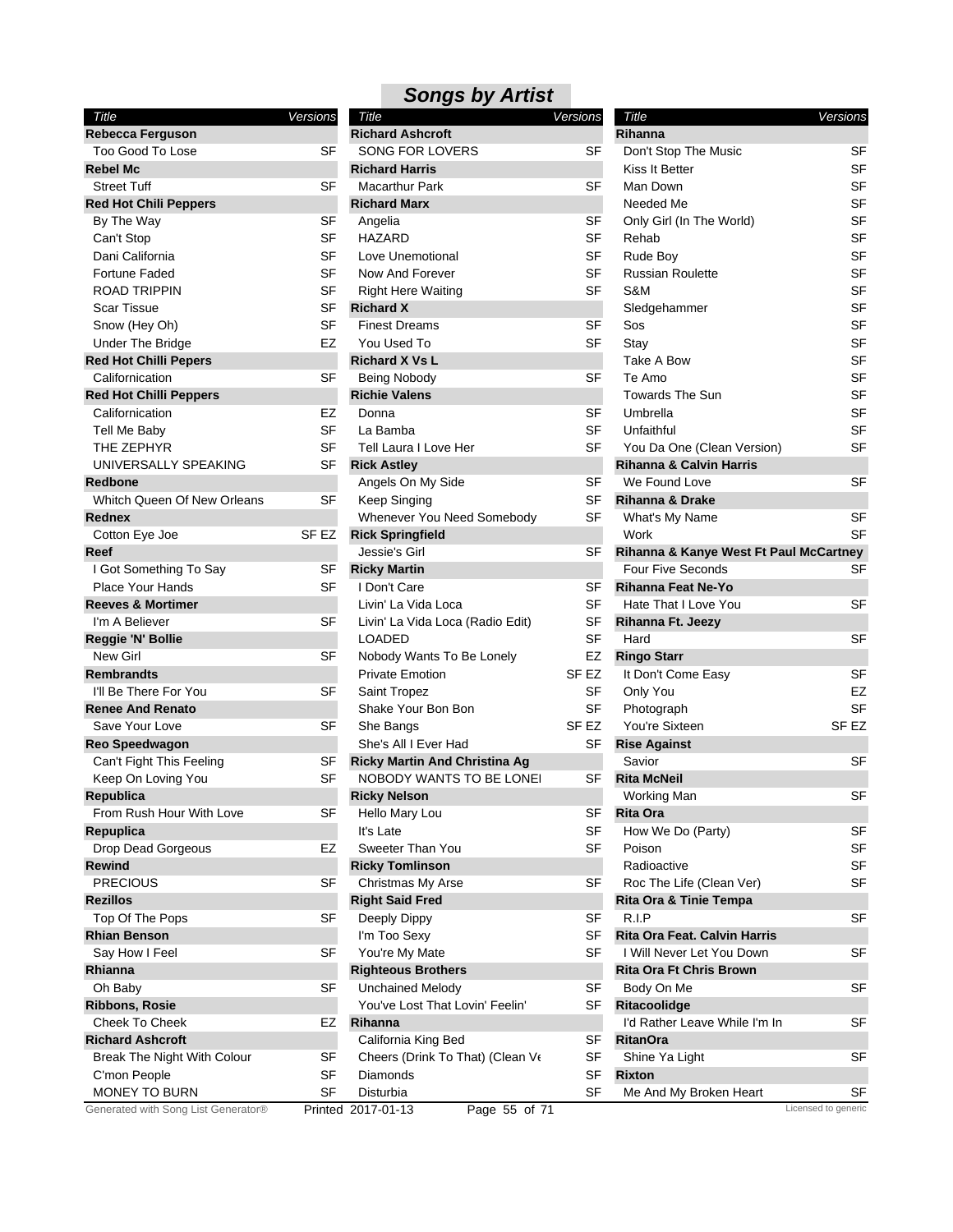|  | <b>Songs by Artist</b> |
|--|------------------------|
|--|------------------------|

|                                       |           | - ־ש                                |
|---------------------------------------|-----------|-------------------------------------|
| Title<br><b>Rixton</b>                | Versions  | Title<br><b>Robbie Williams</b>     |
| Wait On Me                            | SF        | Rock D.J.                           |
| We All Want The Same Thing            | SF        | Rock DJ                             |
| <b>Rizzle Kicks</b>                   |           | Rudebox                             |
| Down With The Trumpets                | SF        | Sexed Up                            |
| <b>Lost Generation</b>                | SF        | She's The One                       |
| Mama Do The Hump (Clean Vers          | SF        | Shine My Shoes                      |
| <b>Tell Her</b>                       | SF        | Sin Sin Sin                         |
| <b>Traveller's Chant</b>              | SF        | Something Beautiful                 |
| When I Was A Youngster                | SF        | Straighten Up & Fly Right           |
| <b>Roachford</b>                      |           | Strong                              |
| Only To Be With You                   | SF        | Supreme                             |
| Way I Feel                            | SF        | They Can't Take That Away F         |
| <b>Rob Thomas</b>                     |           | Tripping                            |
| Lonely No More                        | SF        | Well Did You Evah                   |
| This How A Heart Breaks               | SF        | Win Some Lose Some                  |
| <b>Robbie Sly &amp; Mick Hucknall</b> |           | You Know Me                         |
| <b>Night Nurse</b>                    | SF        | Robbie Williams & Kylie Min         |
| <b>Robbie Williams</b>                |           | <b>KIDS</b>                         |
| <b>Advertising Space</b>              | SF        | <b>Robbie Williams And Gary Ba</b>  |
| Ain't That A Kick In The Head         | EZ        | Shame                               |
| Angels                                | SF EZ     | Robbie Williams And Nicole K        |
| Be A Boy                              | SF        | Something Stupid                    |
| Better Man                            | SF EZ     | Robbie Williams Ft. Lily Allen      |
| Beyond The Sea                        | EZ        | Dream A Little Dream                |
| <b>Bodies</b>                         | SF        | <b>Robbielouise</b>                 |
| Candy                                 | SF        | 2 Faced                             |
| Come Undone                           | SF        | <b>Robert Miles</b>                 |
| <b>Different</b>                      | SF        | One And One                         |
| Eternity                              | SF        | <b>Robert Palmer</b>                |
| FEEL                                  | SF        | Addicted To Love                    |
| Freedom                               | SF        | Bad Case Of Lovin' You              |
| Have You Met Miss Jones               | SF EZ     | Bad Case Of Loving You              |
| <b>Heavy Entertainment Show</b>       | SF        | Every Kind Of People                |
| Hot Fudge                             | SF EZ     | I'll Be Yours Tonight               |
| It Was A Very Good Year               | F7        | Mercy Mercy Me I Want You           |
| <b>IT'S ONLY US</b>                   | SF        | <b>Roberta Flack</b>                |
| Karma Killer                          | SF        | Killing Me Softly                   |
| Lazy Days                             | SF        | Roberta Flack & Donny Hathe         |
| Let Love Be Your Energy               | SF EZ     | Back Together Again                 |
| Let Me Entertain You                  | SF EZ     | Roberta Flack & Peabo Bryso         |
| Lovelight                             | SF        | Tonight I Celebrate My Love F       |
| Mack The Knife                        | EZ        | <b>Robin Beck</b>                   |
| Man For All Seasons                   | <b>SF</b> | <b>First Time</b>                   |
| Me & My Monkey                        | EZ        | <b>Robin Gibb</b>                   |
| Me & My Shadow                        | EZ        | Saved By The Bell                   |
| Millennium                            | SF        | <b>Robin S</b>                      |
| Misunderstood                         | <b>SF</b> | Show Me Love                        |
| Monsoon                               | EZ        | <b>Robin Schulz</b>                 |
| Morning Sun                           | <b>SF</b> | Sugar                               |
| Mr Bojangles                          | EZ        | <b>Robin Thicke Ft Kendrick Lan</b> |
| No Regrets                            | <b>SF</b> | Give It 2 U                         |
| Old Before I Die                      | EZ        | Robson & Jerome                     |
| One For My Baby                       | EZ        | I Believe                           |
| Radio                                 | SF        | Saturday Night At The Movies        |
| Road To Mandalay                      | <b>SF</b> | Up On The Roof                      |
|                                       |           |                                     |

| <b>Robbie Williams</b><br>Robson & Jerome<br><b>Rixton</b><br>Wait On Me<br>SF<br>Rock D.J.<br>EZ<br>What Becomes Of The Broken H<br><b>SF</b><br><b>SF</b><br>We All Want The Same Thing<br>Rock DJ<br>Robyn<br><b>SF</b><br>Be Mine<br><b>Rizzle Kicks</b><br>Rudebox<br><b>SF</b><br><b>SF</b><br>Down With The Trumpets<br>Sexed Up<br>Who's That Girl<br>SF<br><b>SF</b><br>She's The One<br><b>Robyn S</b><br><b>Lost Generation</b><br><b>SF</b><br><b>SF</b><br>Luv 4 Luv<br>Mama Do The Hump (Clean Vers<br>Shine My Shoes<br>SF<br><b>SF</b><br><b>Tell Her</b><br>Sin Sin Sin<br>Robyn S.<br><b>SF</b><br><b>SF</b><br><b>Traveller's Chant</b><br>Something Beautiful<br>Show Me Love<br>When I Was A Youngster<br>SF<br><b>Robyn With Kleerup</b><br>Straighten Up & Fly Right<br>EZ<br>SF<br>With Every Heartbeat<br><b>Roachford</b><br>Strong<br><b>SF</b><br>SF <sub>EZ</sub><br>Supreme<br><b>Rochford</b><br>Only To Be With You<br><b>SF</b><br>EZ<br><b>Cuddley Toy</b><br>Way I Feel<br>They Can't Take That Away From<br><b>SF</b><br><b>Rob Thomas</b><br><b>Rockin' Berries</b><br>Tripping<br>EZ<br>Lonely No More<br>SF<br>Well Did You Evah<br>He's In Town<br><b>SF</b><br><b>SF</b><br>This How A Heart Breaks<br>Win Some Lose Some<br>Poor Man's Son<br>Robbie Sly & Mick Hucknall<br>You Know Me<br>SF<br><b>Rod Stewart</b><br>Robbie Williams & Kylie Min<br>SF<br>Do Ya Think I'm Sexy<br><b>Night Nurse</b><br><b>SF</b><br><b>Robbie Williams</b><br><b>KIDS</b><br>Downtown Train<br><b>SF</b><br><b>Robbie Williams And Gary Barlow</b><br><b>Advertising Space</b><br>Have I Told You Lately That I Lov<br>EZ<br>Ain't That A Kick In The Head<br>Shame<br>SF<br>Hot Legs<br>SF <sub>EZ</sub><br>Robbie Williams And Nicole Kidman<br>I Can't Deny It<br>Angels<br><b>SF</b><br><b>SF</b><br>Be A Boy<br>Something Stupid<br>I Don't Want To Talk About It<br>SF EZ<br>Robbie Williams Ft. Lily Allen<br>Better Man<br>Love Is<br>SF <sub>EZ</sub><br>Beyond The Sea<br>EZ<br>Dream A Little Dream<br>SF<br>Maggie May | Title | Versions | <b>Title</b> | Versions | Title | Versions         |
|-----------------------------------------------------------------------------------------------------------------------------------------------------------------------------------------------------------------------------------------------------------------------------------------------------------------------------------------------------------------------------------------------------------------------------------------------------------------------------------------------------------------------------------------------------------------------------------------------------------------------------------------------------------------------------------------------------------------------------------------------------------------------------------------------------------------------------------------------------------------------------------------------------------------------------------------------------------------------------------------------------------------------------------------------------------------------------------------------------------------------------------------------------------------------------------------------------------------------------------------------------------------------------------------------------------------------------------------------------------------------------------------------------------------------------------------------------------------------------------------------------------------------------------------------------------------------------------------------------------------------------------------------------------------------------------------------------------------------------------------------------------------------------------------------------------------------------------------------------------------------------------------------------------------------------------------------------------------------------------------------------------------------------------------------------------------|-------|----------|--------------|----------|-------|------------------|
|                                                                                                                                                                                                                                                                                                                                                                                                                                                                                                                                                                                                                                                                                                                                                                                                                                                                                                                                                                                                                                                                                                                                                                                                                                                                                                                                                                                                                                                                                                                                                                                                                                                                                                                                                                                                                                                                                                                                                                                                                                                                 |       |          |              |          |       |                  |
|                                                                                                                                                                                                                                                                                                                                                                                                                                                                                                                                                                                                                                                                                                                                                                                                                                                                                                                                                                                                                                                                                                                                                                                                                                                                                                                                                                                                                                                                                                                                                                                                                                                                                                                                                                                                                                                                                                                                                                                                                                                                 |       |          |              |          |       | EZ               |
|                                                                                                                                                                                                                                                                                                                                                                                                                                                                                                                                                                                                                                                                                                                                                                                                                                                                                                                                                                                                                                                                                                                                                                                                                                                                                                                                                                                                                                                                                                                                                                                                                                                                                                                                                                                                                                                                                                                                                                                                                                                                 |       |          |              |          |       |                  |
|                                                                                                                                                                                                                                                                                                                                                                                                                                                                                                                                                                                                                                                                                                                                                                                                                                                                                                                                                                                                                                                                                                                                                                                                                                                                                                                                                                                                                                                                                                                                                                                                                                                                                                                                                                                                                                                                                                                                                                                                                                                                 |       |          |              |          |       | <b>SF</b>        |
|                                                                                                                                                                                                                                                                                                                                                                                                                                                                                                                                                                                                                                                                                                                                                                                                                                                                                                                                                                                                                                                                                                                                                                                                                                                                                                                                                                                                                                                                                                                                                                                                                                                                                                                                                                                                                                                                                                                                                                                                                                                                 |       |          |              |          |       | <b>SF</b>        |
|                                                                                                                                                                                                                                                                                                                                                                                                                                                                                                                                                                                                                                                                                                                                                                                                                                                                                                                                                                                                                                                                                                                                                                                                                                                                                                                                                                                                                                                                                                                                                                                                                                                                                                                                                                                                                                                                                                                                                                                                                                                                 |       |          |              |          |       |                  |
|                                                                                                                                                                                                                                                                                                                                                                                                                                                                                                                                                                                                                                                                                                                                                                                                                                                                                                                                                                                                                                                                                                                                                                                                                                                                                                                                                                                                                                                                                                                                                                                                                                                                                                                                                                                                                                                                                                                                                                                                                                                                 |       |          |              |          |       | <b>SF</b>        |
|                                                                                                                                                                                                                                                                                                                                                                                                                                                                                                                                                                                                                                                                                                                                                                                                                                                                                                                                                                                                                                                                                                                                                                                                                                                                                                                                                                                                                                                                                                                                                                                                                                                                                                                                                                                                                                                                                                                                                                                                                                                                 |       |          |              |          |       |                  |
|                                                                                                                                                                                                                                                                                                                                                                                                                                                                                                                                                                                                                                                                                                                                                                                                                                                                                                                                                                                                                                                                                                                                                                                                                                                                                                                                                                                                                                                                                                                                                                                                                                                                                                                                                                                                                                                                                                                                                                                                                                                                 |       |          |              |          |       | EZ               |
|                                                                                                                                                                                                                                                                                                                                                                                                                                                                                                                                                                                                                                                                                                                                                                                                                                                                                                                                                                                                                                                                                                                                                                                                                                                                                                                                                                                                                                                                                                                                                                                                                                                                                                                                                                                                                                                                                                                                                                                                                                                                 |       |          |              |          |       |                  |
|                                                                                                                                                                                                                                                                                                                                                                                                                                                                                                                                                                                                                                                                                                                                                                                                                                                                                                                                                                                                                                                                                                                                                                                                                                                                                                                                                                                                                                                                                                                                                                                                                                                                                                                                                                                                                                                                                                                                                                                                                                                                 |       |          |              |          |       | <b>SF</b>        |
|                                                                                                                                                                                                                                                                                                                                                                                                                                                                                                                                                                                                                                                                                                                                                                                                                                                                                                                                                                                                                                                                                                                                                                                                                                                                                                                                                                                                                                                                                                                                                                                                                                                                                                                                                                                                                                                                                                                                                                                                                                                                 |       |          |              |          |       |                  |
|                                                                                                                                                                                                                                                                                                                                                                                                                                                                                                                                                                                                                                                                                                                                                                                                                                                                                                                                                                                                                                                                                                                                                                                                                                                                                                                                                                                                                                                                                                                                                                                                                                                                                                                                                                                                                                                                                                                                                                                                                                                                 |       |          |              |          |       | <b>SF</b>        |
|                                                                                                                                                                                                                                                                                                                                                                                                                                                                                                                                                                                                                                                                                                                                                                                                                                                                                                                                                                                                                                                                                                                                                                                                                                                                                                                                                                                                                                                                                                                                                                                                                                                                                                                                                                                                                                                                                                                                                                                                                                                                 |       |          |              |          |       |                  |
|                                                                                                                                                                                                                                                                                                                                                                                                                                                                                                                                                                                                                                                                                                                                                                                                                                                                                                                                                                                                                                                                                                                                                                                                                                                                                                                                                                                                                                                                                                                                                                                                                                                                                                                                                                                                                                                                                                                                                                                                                                                                 |       |          |              |          |       | <b>SF</b>        |
|                                                                                                                                                                                                                                                                                                                                                                                                                                                                                                                                                                                                                                                                                                                                                                                                                                                                                                                                                                                                                                                                                                                                                                                                                                                                                                                                                                                                                                                                                                                                                                                                                                                                                                                                                                                                                                                                                                                                                                                                                                                                 |       |          |              |          |       | <b>SF</b>        |
|                                                                                                                                                                                                                                                                                                                                                                                                                                                                                                                                                                                                                                                                                                                                                                                                                                                                                                                                                                                                                                                                                                                                                                                                                                                                                                                                                                                                                                                                                                                                                                                                                                                                                                                                                                                                                                                                                                                                                                                                                                                                 |       |          |              |          |       |                  |
|                                                                                                                                                                                                                                                                                                                                                                                                                                                                                                                                                                                                                                                                                                                                                                                                                                                                                                                                                                                                                                                                                                                                                                                                                                                                                                                                                                                                                                                                                                                                                                                                                                                                                                                                                                                                                                                                                                                                                                                                                                                                 |       |          |              |          |       | EZ               |
|                                                                                                                                                                                                                                                                                                                                                                                                                                                                                                                                                                                                                                                                                                                                                                                                                                                                                                                                                                                                                                                                                                                                                                                                                                                                                                                                                                                                                                                                                                                                                                                                                                                                                                                                                                                                                                                                                                                                                                                                                                                                 |       |          |              |          |       | EZ               |
|                                                                                                                                                                                                                                                                                                                                                                                                                                                                                                                                                                                                                                                                                                                                                                                                                                                                                                                                                                                                                                                                                                                                                                                                                                                                                                                                                                                                                                                                                                                                                                                                                                                                                                                                                                                                                                                                                                                                                                                                                                                                 |       |          |              |          |       | EZ               |
|                                                                                                                                                                                                                                                                                                                                                                                                                                                                                                                                                                                                                                                                                                                                                                                                                                                                                                                                                                                                                                                                                                                                                                                                                                                                                                                                                                                                                                                                                                                                                                                                                                                                                                                                                                                                                                                                                                                                                                                                                                                                 |       |          |              |          |       | <b>EZ</b>        |
|                                                                                                                                                                                                                                                                                                                                                                                                                                                                                                                                                                                                                                                                                                                                                                                                                                                                                                                                                                                                                                                                                                                                                                                                                                                                                                                                                                                                                                                                                                                                                                                                                                                                                                                                                                                                                                                                                                                                                                                                                                                                 |       |          |              |          |       | EZ               |
|                                                                                                                                                                                                                                                                                                                                                                                                                                                                                                                                                                                                                                                                                                                                                                                                                                                                                                                                                                                                                                                                                                                                                                                                                                                                                                                                                                                                                                                                                                                                                                                                                                                                                                                                                                                                                                                                                                                                                                                                                                                                 |       |          |              |          |       | <b>EZ</b>        |
|                                                                                                                                                                                                                                                                                                                                                                                                                                                                                                                                                                                                                                                                                                                                                                                                                                                                                                                                                                                                                                                                                                                                                                                                                                                                                                                                                                                                                                                                                                                                                                                                                                                                                                                                                                                                                                                                                                                                                                                                                                                                 |       |          |              |          |       | <b>SF</b>        |
|                                                                                                                                                                                                                                                                                                                                                                                                                                                                                                                                                                                                                                                                                                                                                                                                                                                                                                                                                                                                                                                                                                                                                                                                                                                                                                                                                                                                                                                                                                                                                                                                                                                                                                                                                                                                                                                                                                                                                                                                                                                                 |       |          |              |          |       |                  |
|                                                                                                                                                                                                                                                                                                                                                                                                                                                                                                                                                                                                                                                                                                                                                                                                                                                                                                                                                                                                                                                                                                                                                                                                                                                                                                                                                                                                                                                                                                                                                                                                                                                                                                                                                                                                                                                                                                                                                                                                                                                                 |       |          |              |          |       |                  |
| <b>SF</b><br><b>Robbielouise</b><br>O Not My Baby<br><b>Bodies</b>                                                                                                                                                                                                                                                                                                                                                                                                                                                                                                                                                                                                                                                                                                                                                                                                                                                                                                                                                                                                                                                                                                                                                                                                                                                                                                                                                                                                                                                                                                                                                                                                                                                                                                                                                                                                                                                                                                                                                                                              |       |          |              |          |       | <b>SF</b>        |
| <b>SF</b><br><b>SF</b><br>2 Faced<br>Ooh La La<br>Candy                                                                                                                                                                                                                                                                                                                                                                                                                                                                                                                                                                                                                                                                                                                                                                                                                                                                                                                                                                                                                                                                                                                                                                                                                                                                                                                                                                                                                                                                                                                                                                                                                                                                                                                                                                                                                                                                                                                                                                                                         |       |          |              |          |       | EZ               |
| <b>SF</b><br>Come Undone<br><b>Robert Miles</b><br>Reason To Believe                                                                                                                                                                                                                                                                                                                                                                                                                                                                                                                                                                                                                                                                                                                                                                                                                                                                                                                                                                                                                                                                                                                                                                                                                                                                                                                                                                                                                                                                                                                                                                                                                                                                                                                                                                                                                                                                                                                                                                                            |       |          |              |          |       | <b>EZ</b>        |
| <b>SF</b><br>One And One<br>SF<br>Different<br>Sailing                                                                                                                                                                                                                                                                                                                                                                                                                                                                                                                                                                                                                                                                                                                                                                                                                                                                                                                                                                                                                                                                                                                                                                                                                                                                                                                                                                                                                                                                                                                                                                                                                                                                                                                                                                                                                                                                                                                                                                                                          |       |          |              |          |       | SF <sub>EZ</sub> |
| <b>SF</b><br><b>Robert Palmer</b><br>She Makes Me Happy<br>Eternity                                                                                                                                                                                                                                                                                                                                                                                                                                                                                                                                                                                                                                                                                                                                                                                                                                                                                                                                                                                                                                                                                                                                                                                                                                                                                                                                                                                                                                                                                                                                                                                                                                                                                                                                                                                                                                                                                                                                                                                             |       |          |              |          |       | <b>SF</b>        |
| <b>SF</b><br><b>FEEL</b><br>SF <sub>EZ</sub><br>Some Guys Have All The Luck<br><b>Addicted To Love</b>                                                                                                                                                                                                                                                                                                                                                                                                                                                                                                                                                                                                                                                                                                                                                                                                                                                                                                                                                                                                                                                                                                                                                                                                                                                                                                                                                                                                                                                                                                                                                                                                                                                                                                                                                                                                                                                                                                                                                          |       |          |              |          |       | SF <sub>EZ</sub> |
| SF<br>EZ<br>Freedom<br>Bad Case Of Lovin' You<br>This Old Heart Of Mine                                                                                                                                                                                                                                                                                                                                                                                                                                                                                                                                                                                                                                                                                                                                                                                                                                                                                                                                                                                                                                                                                                                                                                                                                                                                                                                                                                                                                                                                                                                                                                                                                                                                                                                                                                                                                                                                                                                                                                                         |       |          |              |          |       | EZ               |
| SF <sub>EZ</sub><br><b>SF</b><br>Have You Met Miss Jones<br>Bad Case Of Loving You<br>TOM TRAUBERTS BLUES                                                                                                                                                                                                                                                                                                                                                                                                                                                                                                                                                                                                                                                                                                                                                                                                                                                                                                                                                                                                                                                                                                                                                                                                                                                                                                                                                                                                                                                                                                                                                                                                                                                                                                                                                                                                                                                                                                                                                       |       |          |              |          |       | <b>SF</b>        |
| SF<br>Every Kind Of People<br>SF<br>Tonight's The Night<br><b>Heavy Entertainment Show</b>                                                                                                                                                                                                                                                                                                                                                                                                                                                                                                                                                                                                                                                                                                                                                                                                                                                                                                                                                                                                                                                                                                                                                                                                                                                                                                                                                                                                                                                                                                                                                                                                                                                                                                                                                                                                                                                                                                                                                                      |       |          |              |          |       | EZ               |
| SF <sub>EZ</sub><br>I'll Be Yours Tonight<br><b>SF</b><br>You Wear It Well<br>Hot Fudge                                                                                                                                                                                                                                                                                                                                                                                                                                                                                                                                                                                                                                                                                                                                                                                                                                                                                                                                                                                                                                                                                                                                                                                                                                                                                                                                                                                                                                                                                                                                                                                                                                                                                                                                                                                                                                                                                                                                                                         |       |          |              |          |       | EZ SF            |
| It Was A Very Good Year<br>EZ<br>Mercy Mercy Me I Want You<br>SF<br>Rodriguez                                                                                                                                                                                                                                                                                                                                                                                                                                                                                                                                                                                                                                                                                                                                                                                                                                                                                                                                                                                                                                                                                                                                                                                                                                                                                                                                                                                                                                                                                                                                                                                                                                                                                                                                                                                                                                                                                                                                                                                   |       |          |              |          |       |                  |
| <b>SF</b><br><b>Roberta Flack</b><br><b>IT'S ONLY US</b><br>Superman                                                                                                                                                                                                                                                                                                                                                                                                                                                                                                                                                                                                                                                                                                                                                                                                                                                                                                                                                                                                                                                                                                                                                                                                                                                                                                                                                                                                                                                                                                                                                                                                                                                                                                                                                                                                                                                                                                                                                                                            |       |          |              |          |       | <b>SF</b>        |
| <b>SF</b><br>EZ<br>Karma Killer<br>Killing Me Softly<br><b>Roger Daltry</b>                                                                                                                                                                                                                                                                                                                                                                                                                                                                                                                                                                                                                                                                                                                                                                                                                                                                                                                                                                                                                                                                                                                                                                                                                                                                                                                                                                                                                                                                                                                                                                                                                                                                                                                                                                                                                                                                                                                                                                                     |       |          |              |          |       |                  |
| SF<br>Roberta Flack & Donny Hatherway<br>Lazy Days<br>Giving It All Away                                                                                                                                                                                                                                                                                                                                                                                                                                                                                                                                                                                                                                                                                                                                                                                                                                                                                                                                                                                                                                                                                                                                                                                                                                                                                                                                                                                                                                                                                                                                                                                                                                                                                                                                                                                                                                                                                                                                                                                        |       |          |              |          |       | <b>SF</b>        |
| Back Together Again<br>Let Love Be Your Energy<br>SF EZ<br><b>Roger Miller</b><br>SF                                                                                                                                                                                                                                                                                                                                                                                                                                                                                                                                                                                                                                                                                                                                                                                                                                                                                                                                                                                                                                                                                                                                                                                                                                                                                                                                                                                                                                                                                                                                                                                                                                                                                                                                                                                                                                                                                                                                                                            |       |          |              |          |       |                  |
| Let Me Entertain You<br>SF EZ<br>Roberta Flack & Peabo Bryson<br>King Of The Road                                                                                                                                                                                                                                                                                                                                                                                                                                                                                                                                                                                                                                                                                                                                                                                                                                                                                                                                                                                                                                                                                                                                                                                                                                                                                                                                                                                                                                                                                                                                                                                                                                                                                                                                                                                                                                                                                                                                                                               |       |          |              |          |       | SF <sub>EZ</sub> |
| SF<br><b>Roger Whitaker</b><br>Lovelight<br>Tonight I Celebrate My Love For<br>EZ                                                                                                                                                                                                                                                                                                                                                                                                                                                                                                                                                                                                                                                                                                                                                                                                                                                                                                                                                                                                                                                                                                                                                                                                                                                                                                                                                                                                                                                                                                                                                                                                                                                                                                                                                                                                                                                                                                                                                                               |       |          |              |          |       |                  |
| EZ<br><b>Robin Beck</b><br>Mack The Knife<br>Don't Believe In Is Anymore                                                                                                                                                                                                                                                                                                                                                                                                                                                                                                                                                                                                                                                                                                                                                                                                                                                                                                                                                                                                                                                                                                                                                                                                                                                                                                                                                                                                                                                                                                                                                                                                                                                                                                                                                                                                                                                                                                                                                                                        |       |          |              |          |       | SF               |
| <b>SF</b><br>Man For All Seasons<br><b>First Time</b><br><b>Roger Whittaker</b><br>SF                                                                                                                                                                                                                                                                                                                                                                                                                                                                                                                                                                                                                                                                                                                                                                                                                                                                                                                                                                                                                                                                                                                                                                                                                                                                                                                                                                                                                                                                                                                                                                                                                                                                                                                                                                                                                                                                                                                                                                           |       |          |              |          |       |                  |
| EZ<br><b>Robin Gibb</b><br><b>Last Farewell</b><br>Me & My Monkey                                                                                                                                                                                                                                                                                                                                                                                                                                                                                                                                                                                                                                                                                                                                                                                                                                                                                                                                                                                                                                                                                                                                                                                                                                                                                                                                                                                                                                                                                                                                                                                                                                                                                                                                                                                                                                                                                                                                                                                               |       |          |              |          |       | SF               |
| EZ<br><b>SF</b><br>Saved By The Bell<br>The Last Farewell<br>Me & My Shadow                                                                                                                                                                                                                                                                                                                                                                                                                                                                                                                                                                                                                                                                                                                                                                                                                                                                                                                                                                                                                                                                                                                                                                                                                                                                                                                                                                                                                                                                                                                                                                                                                                                                                                                                                                                                                                                                                                                                                                                     |       |          |              |          |       | <b>SF</b>        |
| Millennium<br>SF<br><b>Robin S</b><br><b>Rogur Traders</b>                                                                                                                                                                                                                                                                                                                                                                                                                                                                                                                                                                                                                                                                                                                                                                                                                                                                                                                                                                                                                                                                                                                                                                                                                                                                                                                                                                                                                                                                                                                                                                                                                                                                                                                                                                                                                                                                                                                                                                                                      |       |          |              |          |       |                  |
| <b>SF</b><br>Show Me Love<br><b>SF</b><br>Voodoo Child<br>Misunderstood                                                                                                                                                                                                                                                                                                                                                                                                                                                                                                                                                                                                                                                                                                                                                                                                                                                                                                                                                                                                                                                                                                                                                                                                                                                                                                                                                                                                                                                                                                                                                                                                                                                                                                                                                                                                                                                                                                                                                                                         |       |          |              |          |       | <b>SF</b>        |
| EZ<br><b>Robin Schulz</b><br><b>Rolf Harris</b><br>Monsoon                                                                                                                                                                                                                                                                                                                                                                                                                                                                                                                                                                                                                                                                                                                                                                                                                                                                                                                                                                                                                                                                                                                                                                                                                                                                                                                                                                                                                                                                                                                                                                                                                                                                                                                                                                                                                                                                                                                                                                                                      |       |          |              |          |       |                  |
| <b>SF</b><br><b>SF</b><br>Morning Sun<br>Sugar<br>Court Of King Caractacus                                                                                                                                                                                                                                                                                                                                                                                                                                                                                                                                                                                                                                                                                                                                                                                                                                                                                                                                                                                                                                                                                                                                                                                                                                                                                                                                                                                                                                                                                                                                                                                                                                                                                                                                                                                                                                                                                                                                                                                      |       |          |              |          |       | <b>SF</b>        |
| EZ<br>Robin Thicke Ft Kendrick Lamar<br>Jake The Peg<br>Mr Bojangles                                                                                                                                                                                                                                                                                                                                                                                                                                                                                                                                                                                                                                                                                                                                                                                                                                                                                                                                                                                                                                                                                                                                                                                                                                                                                                                                                                                                                                                                                                                                                                                                                                                                                                                                                                                                                                                                                                                                                                                            |       |          |              |          |       | SF               |
| <b>SF</b><br>Give It 2 U<br>SF<br>Stairway To Heaven<br>No Regrets                                                                                                                                                                                                                                                                                                                                                                                                                                                                                                                                                                                                                                                                                                                                                                                                                                                                                                                                                                                                                                                                                                                                                                                                                                                                                                                                                                                                                                                                                                                                                                                                                                                                                                                                                                                                                                                                                                                                                                                              |       |          |              |          |       | SF               |
| EZ<br>Robson & Jerome<br>Tie Me Kangaroo Down<br>Old Before I Die                                                                                                                                                                                                                                                                                                                                                                                                                                                                                                                                                                                                                                                                                                                                                                                                                                                                                                                                                                                                                                                                                                                                                                                                                                                                                                                                                                                                                                                                                                                                                                                                                                                                                                                                                                                                                                                                                                                                                                                               |       |          |              |          |       | SF               |
| EZ<br>I Believe<br>SF<br>Two Little Boys<br>One For My Baby                                                                                                                                                                                                                                                                                                                                                                                                                                                                                                                                                                                                                                                                                                                                                                                                                                                                                                                                                                                                                                                                                                                                                                                                                                                                                                                                                                                                                                                                                                                                                                                                                                                                                                                                                                                                                                                                                                                                                                                                     |       |          |              |          |       | SF               |
| SF<br><b>Roll Deep</b><br>Radio<br>Saturday Night At The Movies<br>SF                                                                                                                                                                                                                                                                                                                                                                                                                                                                                                                                                                                                                                                                                                                                                                                                                                                                                                                                                                                                                                                                                                                                                                                                                                                                                                                                                                                                                                                                                                                                                                                                                                                                                                                                                                                                                                                                                                                                                                                           |       |          |              |          |       |                  |
| Road To Mandalay<br>SF<br>Up On The Roof<br>SF<br>Good Times                                                                                                                                                                                                                                                                                                                                                                                                                                                                                                                                                                                                                                                                                                                                                                                                                                                                                                                                                                                                                                                                                                                                                                                                                                                                                                                                                                                                                                                                                                                                                                                                                                                                                                                                                                                                                                                                                                                                                                                                    |       |          |              |          |       | SF               |
| Generated with Song List Generator®<br>Licensed to generic<br>Printed 2017-01-13<br>Page 56 of 71                                                                                                                                                                                                                                                                                                                                                                                                                                                                                                                                                                                                                                                                                                                                                                                                                                                                                                                                                                                                                                                                                                                                                                                                                                                                                                                                                                                                                                                                                                                                                                                                                                                                                                                                                                                                                                                                                                                                                               |       |          |              |          |       |                  |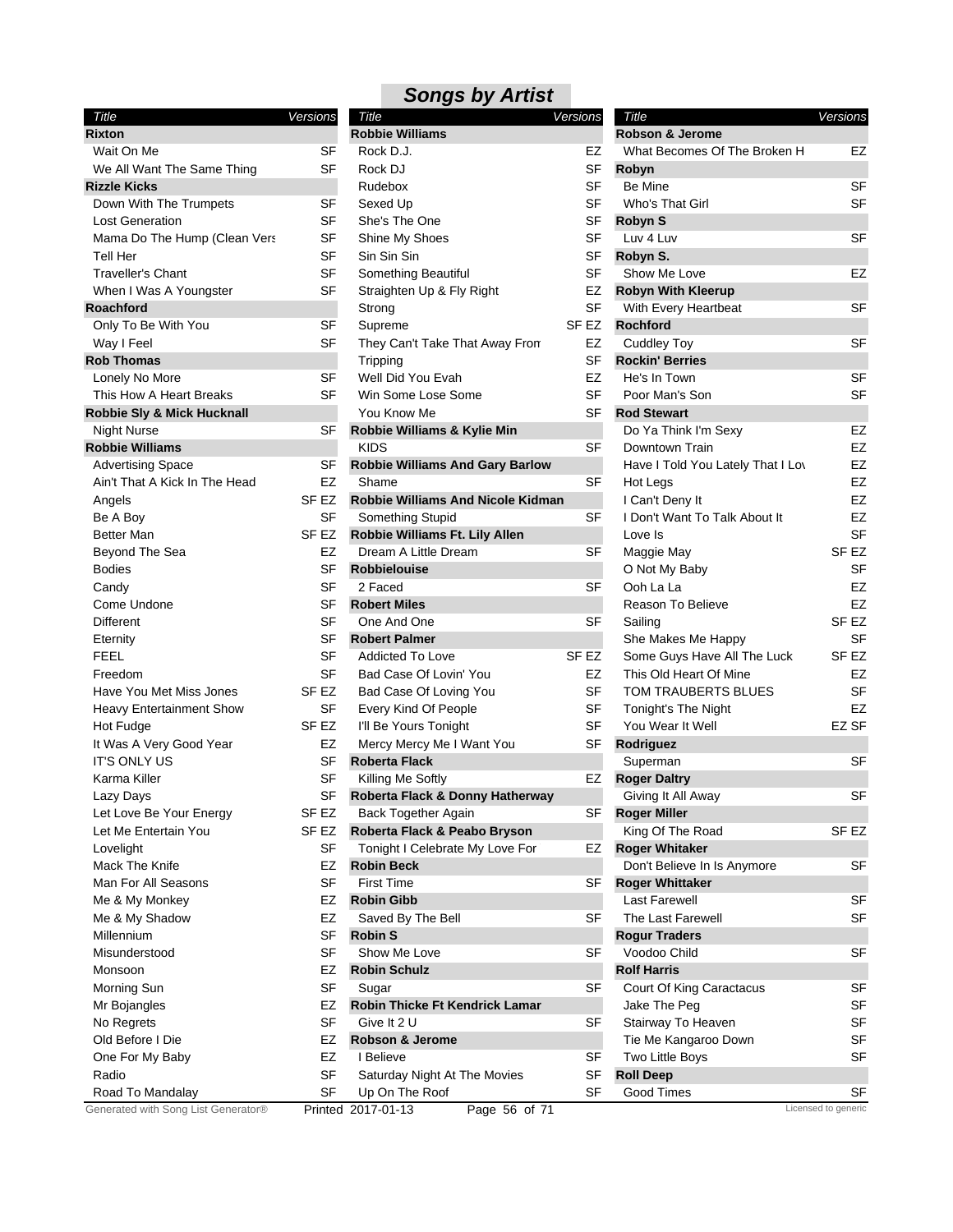| Title                                                        | Versions         |    |
|--------------------------------------------------------------|------------------|----|
| <b>Rolling Stones</b>                                        |                  |    |
| (I Can't Get No) Satisfaction                                |                  | SF |
| Angie                                                        |                  | EZ |
| <b>Brown Sugar</b>                                           | SF <sub>EZ</sub> |    |
| Get Off Of My Cloud                                          |                  | EZ |
| Honky Tonk Women                                             |                  | EZ |
| It's All Over Now                                            | SF <sub>EZ</sub> |    |
| It's Only Rock & Roll                                        |                  | EZ |
| Jumpin' Jack Flash                                           | SF <sub>EZ</sub> |    |
| Last Time                                                    |                  | SF |
| Last Time, The                                               |                  | EZ |
| <b>Little Red Rooster</b>                                    |                  | EZ |
| Miss You                                                     |                  | EZ |
| Paint It Black                                               |                  | EZ |
| Route 66                                                     |                  | EZ |
| Ruby Tuesday                                                 |                  | EZ |
| Satisfaction                                                 |                  | EZ |
| <b>Start Me Up</b>                                           |                  | EZ |
| Streets Of Love                                              |                  | SF |
| Sympathy For The Devil                                       |                  | SF |
| <b>Romantics</b>                                             |                  |    |
| Hat I Like About You                                         |                  | SF |
| <b>Ronan Keating</b>                                         |                  |    |
| I Hope You Dance                                             |                  | SF |
| If Tomorrow Never Comes                                      |                  | SF |
| Let Me Love You                                              |                  | SF |
| LIFE IS A ROLLERCOASTER                                      |                  | SF |
| LONG GOODBYE                                                 |                  | SF |
| Lost For Words                                               |                  | SF |
| Love Won't Work                                              |                  | SF |
| <b>LOVING EACH DAY</b>                                       |                  | SF |
| She Believes In Me                                           |                  | SF |
| Way You Make Me Feel                                         |                  | SF |
| When You Say Nothing At All                                  |                  | SF |
| Ronan Keating & Brian Kennedy<br>Now That I Know What I Want |                  |    |
| Ronan Keating And Le Ann Rime                                |                  | SF |
| Last Thing On My Mind                                        |                  | SF |
| Ronan Keating And Yusuf Islam                                |                  |    |
| <b>Father And Son</b>                                        |                  | SF |
| <b>Ronan Keating Feat Lulu</b>                               |                  |    |
| <b>WE'VE GOT TONIGHT</b>                                     |                  | SF |
| <b>Ronan Keeton</b>                                          |                  |    |
| I Love It When We Do                                         |                  | SF |
| <b>Ronnie Carroll</b>                                        |                  |    |
| Roses Are Red                                                |                  | SF |
| <b>Ronnie Hilton</b>                                         |                  |    |
| Around The World                                             |                  | SF |
| No Other Love                                                |                  | SF |
| <b>Room 5 And Oliver Cheatham</b>                            |                  |    |
| <b>MAKE LUV</b>                                              |                  | SF |
| Rooster                                                      |                  |    |
| Come Get Some                                                |                  | SF |
| Staring At The Sun                                           |                  | SF |
| You're So Right For Me                                       |                  | SF |
| <b>Rose Royce</b>                                            |                  |    |
| Generated with Song List Generator®                          | <b>Drinto</b>    |    |

| Title                               | Versions  | Title                               | Versions         | Title                                 | Versions            |
|-------------------------------------|-----------|-------------------------------------|------------------|---------------------------------------|---------------------|
| <b>Rolling Stones</b>               |           | <b>Rose Royce</b>                   |                  | <b>Royal Blood</b>                    |                     |
| (I Can't Get No) Satisfaction       | <b>SF</b> | Car Wash                            | SF <sub>EZ</sub> | Figure It Out                         | <b>SF</b>           |
| Angie                               | EZ        | Is It Love You're After             | SF               | Out Of The Black                      | <b>SF</b>           |
| <b>Brown Sugar</b>                  | SF EZ     | Love Don't Live Here Anymore        | SF EZ            | <b>Royale Delite</b>                  |                     |
| Get Off Of My Cloud                 | EZ        | Wishing On A Star                   | SF <sub>EZ</sub> | I'll Be A Freak For You               | <b>SF</b>           |
| Honky Tonk Women                    | EZ        | Rose, David                         |                  | Rozalla                               |                     |
| It's All Over Now                   | SF EZ     | Stripper, The                       | EZ               | Everybody's Free                      | SF <sub>EZ</sub>    |
| It's Only Rock & Roll               | EZ        | <b>Rosemary Clooney</b>             |                  | <b>Rr&amp;Q Band</b>                  |                     |
| Jumpin' Jack Flash                  | SF EZ     | Mambo Italiano                      | <b>SF</b>        | Dreamer                               | SF                  |
| Last Time                           | <b>SF</b> | This Ole House                      | <b>SF</b>        | <b>Rubettes</b>                       |                     |
| Last Time, The                      | EZ        | <b>Rosie Gaines</b>                 |                  | Juke Box Jive                         | <b>SF</b>           |
| <b>Little Red Rooster</b>           | <b>EZ</b> | Surrender                           | SF               | Sugar Baby Love                       | <b>SF</b>           |
| Miss You                            | EZ        | <b>Rosie Ribbons</b>                |                  | <b>Ruby And The Romantics</b>         |                     |
| Paint It Black                      | EZ        | <b>Blink</b>                        | <b>SF</b>        | Our Day Will Come                     | <b>SF</b>           |
| Route 66                            | <b>EZ</b> | <b>Little Bit</b>                   | SF               | <b>Ruby Murray</b>                    |                     |
|                                     | EZ        | <b>Rou Read</b>                     |                  | Softly Softly                         | <b>SF</b>           |
| Ruby Tuesday                        | EZ        |                                     |                  | Rudimental & Anne Marie & Will Heard  |                     |
| Satisfaction                        |           | Perfect Day                         | EZ               |                                       |                     |
| Start Me Up                         | EZ        | <b>Roxette</b>                      |                  | <b>Rumour Mill</b>                    | <b>SF</b>           |
| Streets Of Love                     | <b>SF</b> | <b>Dressed For Success</b>          | SF               | <b>Rudimental Feat. Ed Sheeran</b>    |                     |
| Sympathy For The Devil              | <b>SF</b> | I Wish I Could Fly                  | <b>SF</b>        | Lay It All On Me                      | <b>SF</b>           |
| Romantics                           |           | IT MUST HAVE BEEN LOVE              | <b>SF</b>        | Rudimental Feat. Ella Eyre            |                     |
| Hat I Like About You                | <b>SF</b> | Joyride                             | SF               | Waiting All Night                     | <b>SF</b>           |
| Ronan Keating                       |           | Look                                | SF               | Rudimental Feat. John Newman And Alex |                     |
| I Hope You Dance                    | <b>SF</b> | Sleeping In My Car                  | <b>SF</b>        | <b>Clare</b>                          |                     |
| If Tomorrow Never Comes             | <b>SF</b> | <b>Roxy Music</b>                   |                  | Not Giving In                         | <b>SF</b>           |
| Let Me Love You                     | <b>SF</b> | Angel Eyes                          | EZ               | <b>Rudimental Ft. Foxes</b>           |                     |
| LIFE IS A ROLLERCOASTER             | SF        | Avalon                              | <b>SF</b>        | <b>Right Here</b>                     | <b>SF</b>           |
| LONG GOODBYE                        | <b>SF</b> | Dance Away                          | EZ               | Rudolf, Kevin Feat. Lil Wayne         |                     |
| Lost For Words                      | <b>SF</b> | Jealous Guy                         | SF <sub>EZ</sub> | Let It Rock                           | SF                  |
| Love Won't Work                     | <b>SF</b> | Love Is A Drug                      | <b>SF</b>        | Rudolf, Kevin Feat. Rick Ross         |                     |
| LOVING EACH DAY                     | SF        | More Than That                      | EZ               | Welcome To The World                  | <b>SF</b>           |
| She Believes In Me                  | <b>SF</b> | More Than This                      | <b>SF</b>        | <b>Rufus Wainwright</b>               |                     |
| Way You Make Me Feel                | <b>SF</b> | Oh Yeah (On The Radio)              | EZ               | Hallelujah                            | <b>SF</b>           |
| When You Say Nothing At All         | <b>SF</b> | Over You                            | SF <sub>EZ</sub> | Rumer                                 |                     |
| Ronan Keating & Brian Kennedy       |           | Virginia Plain                      | SF <sub>EZ</sub> | Slow                                  | <b>SF</b>           |
| Now That I Know What I Want         | <b>SF</b> | <b>Roy Clark</b>                    |                  | <b>Run</b>                            |                     |
| Ronan Keating And Le Ann Rime       |           | Shotgun Wedding                     | <b>SF</b>        | Flo Rida & Redfoo                     | <b>SF</b>           |
| Last Thing On My Mind               | SF        | <b>Roy Orbison</b>                  |                  | <b>Run Dmc Vs. Jason Nevens</b>       |                     |
| Ronan Keating And Yusuf Islam       |           | A Love So Beautiful                 | <b>SF</b>        | It's Like That                        | SF <sub>EZ</sub>    |
|                                     |           | <b>Blue Angel</b>                   | EZ               | <b>Rupert Holmes</b>                  |                     |
| <b>Father And Son</b>               | S⊦        | California Blue                     | <b>SF</b>        | Escape                                | SF                  |
| Ronan Keating Feat Lulu             |           |                                     |                  | <b>Russell Watson</b>                 |                     |
| WE'VE GOT TONIGHT                   | SF        | Communication Breakdown             | <b>SF</b>        | Where My Heart Will Take Me           | SF                  |
| Ronan Keeton                        |           | Crying                              | EZ               | <b>Ruth B</b>                         |                     |
| I Love It When We Do                | <b>SF</b> | Dream Baby                          | EZ               |                                       |                     |
| <b>Ronnie Carroll</b>               |           | I Drove All Night                   | <b>SF</b>        | Lost Boy                              | SF                  |
| Roses Are Red                       | SF        | In Dreams                           | SF EZ            | S                                     |                     |
| Ronnie Hilton                       |           | It's Over                           | SF <sub>EZ</sub> | O S Band- Just Be Good To Me -        | <b>MW</b>           |
| Around The World                    | SF        | Lana                                | SF               | S Club                                |                     |
| No Other Love                       | <b>SF</b> | Leah                                | <b>SF</b>        | <b>ALIVE</b>                          | SF                  |
| Room 5 And Oliver Cheatham          |           | Only The Lonely                     | SF EZ            | Love Ain't Gonna Wait For You         | SF                  |
| <b>MAKE LUV</b>                     | <b>SF</b> | Penny Arcade                        | SF <sub>EZ</sub> | SAY GOODBYE                           | SF                  |
| Rooster                             |           | Pretty Woman                        | SF               | S Club 7                              |                     |
| Come Get Some                       | SF        | <b>Ride Away</b>                    | EZ               | Bring It All Back                     | SF                  |
| Staring At The Sun                  | SF        | <b>Running Scared</b>               | EZ               | Don't Stop Movin'                     | EZ                  |
| You're So Right For Me              | <b>SF</b> | Working For The Man                 | <b>SF</b>        | DON'T STOP MOVING                     | SF                  |
| <b>Rose Royce</b>                   |           | <b>Royal Blood</b>                  |                  | Have You Ever                         | SF                  |
| Generated with Song List Generator® |           | Printed 2017-01-13<br>Page 57 of 71 |                  |                                       | Licensed to generic |
|                                     |           |                                     |                  |                                       |                     |

| Title                                                 | Versions  |
|-------------------------------------------------------|-----------|
| <b>Royal Blood</b>                                    |           |
| Figure It Out                                         | SF        |
| Out Of The Black                                      | SF        |
| <b>Royale Delite</b>                                  |           |
| I'll Be A Freak For You                               | SF        |
| <b>Rozalla</b>                                        |           |
| Everybody's Free                                      | SF EZ     |
| <b>Rr&amp;Q Band</b>                                  |           |
| Dreamer                                               | SF        |
| <b>Rubettes</b>                                       |           |
| Juke Box Jive                                         | SF        |
| Sugar Baby Love                                       | SF        |
| <b>Ruby And The Romantics</b>                         |           |
| Our Day Will Come                                     | SF        |
| <b>Ruby Murray</b>                                    |           |
| <b>Softly Softly</b>                                  | SF        |
| Rudimental & Anne Marie & Will Heard                  |           |
| <b>Rumour Mill</b>                                    | SF        |
| <b>Rudimental Feat. Ed Sheeran</b>                    |           |
| Lay It All On Me                                      | SF        |
| <b>Rudimental Feat. Ella Eyre</b>                     |           |
| <b>Waiting All Night</b>                              | SF        |
| <b>Rudimental Feat, John Newman And Alex</b><br>Clare |           |
| Not Giving In                                         | SF        |
| <b>Rudimental Ft. Foxes</b>                           |           |
| Right Here                                            | SF        |
| Rudolf, Kevin Feat. Lil Wayne<br>Let It Rock          | SF        |
| <b>Rudolf, Kevin Feat. Rick Ross</b>                  |           |
| Welcome To The World                                  | SF        |
| <b>Rufus Wainwright</b>                               |           |
| Hallelujah                                            | SF        |
| Rumer                                                 |           |
| Slow                                                  | SF        |
| Run                                                   |           |
| Flo Rida & Redfoo                                     | SF        |
| <b>Run Dmc Vs. Jason Nevens</b>                       |           |
| It's Like That                                        | SF EZ     |
| <b>Rupert Holmes</b>                                  |           |
| Escape                                                | SF        |
| <b>Russell Watson</b>                                 |           |
| Where My Heart Will Take Me                           | SF        |
| <b>Ruth B</b>                                         |           |
| Lost Boy                                              | SF        |
| s                                                     |           |
| O S Band- Just Be Good To Me -                        | <b>MW</b> |
| S Club                                                |           |
| <b>ALIVE</b>                                          | SF        |
| Love Ain't Gonna Wait For You                         | SF        |
| <b>SAY GOODBYE</b>                                    | SF        |
| S Club 7                                              |           |
| Bring It All Back                                     | SF        |
| Don't Stop Movin'                                     | EZ        |
| DON'T STOP MOVING                                     | <b>SF</b> |
| Have You Ever                                         | SF        |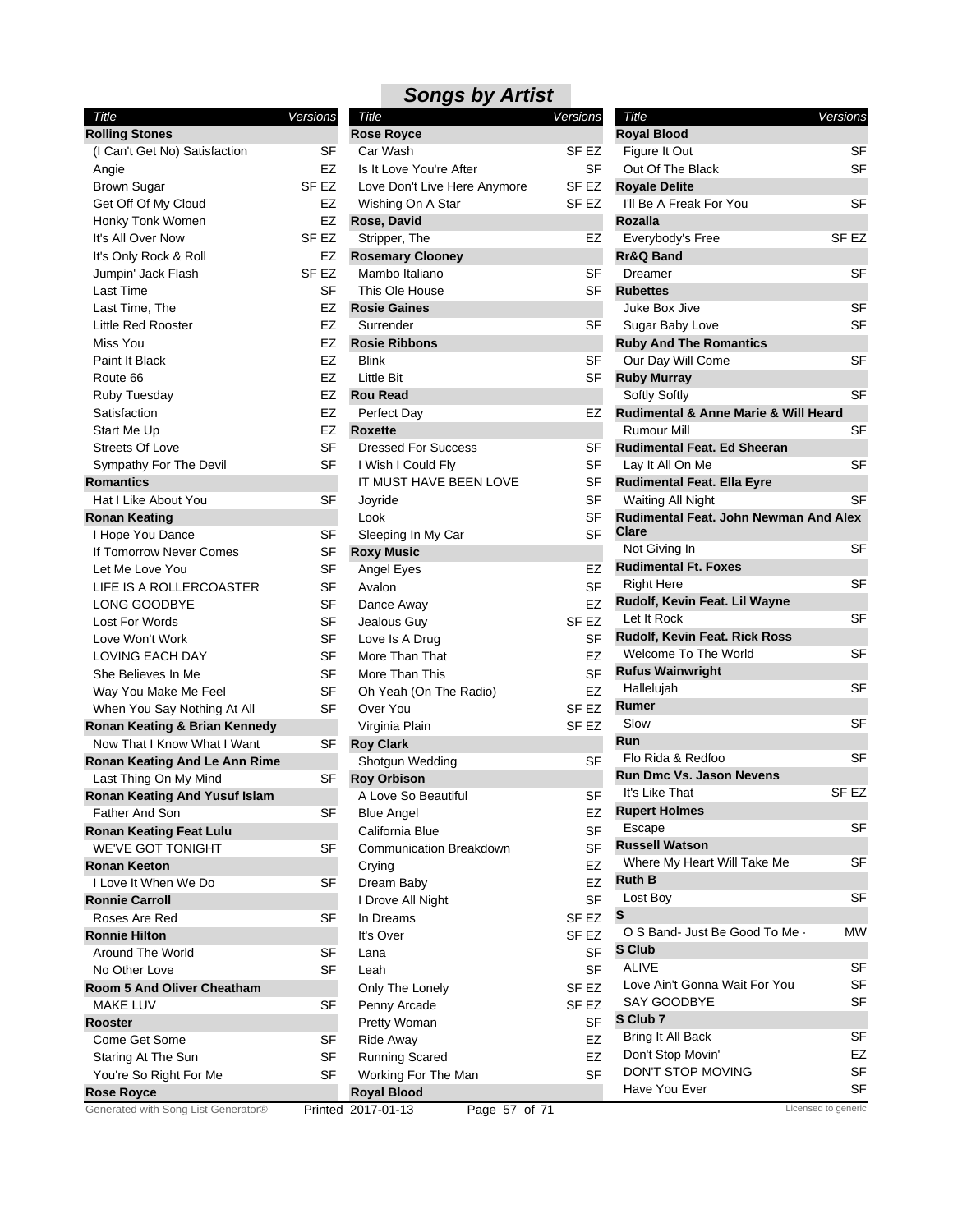| Title                               | Versions         |
|-------------------------------------|------------------|
| S Club 7                            |                  |
| I'll Be There                       | EZ               |
| Natural                             | SF <sub>EZ</sub> |
| Never Had A Dream Come True         | SF EZ            |
| REACH                               | SF               |
| S Club Party                        | SF               |
| Stand By You                        | SF               |
| Stronger                            | EZ               |
| Two In A Million                    | SF               |
| You                                 | SF               |
| You're My Number One                | SF               |
| S Club 8                            |                  |
| Don't Tell Me Your Sorry            | SF               |
| <b>FOOL NO MORE</b>                 | SF               |
| Sundown                             | SF               |
| <b>S Club Juniors</b>               |                  |
| Automatic High                      | SF               |
| <b>NEW DIRECTION</b>                | SF               |
|                                     | SF               |
| One Step Closer                     |                  |
| Puppy Love                          | SF               |
| Sacha Distel                        |                  |
| Raindrops Keep Fallin' On My He     | SF               |
| Sad Cafe                            |                  |
| Every Day Hurts                     | SF               |
| Sade                                |                  |
| By Your Side                        | SF               |
| Smooth Operator                     | SF               |
| Soldier Of Love                     | SF               |
| Sweetest Taboo                      | SF               |
| Your Love Is King                   | SF <sub>EZ</sub> |
| <b>Sailor</b>                       |                  |
| Girls Girls Girls                   | SF               |
| Glass Of Champagne                  | SF               |
| <b>Saint Motel</b>                  |                  |
| My Type                             | SF               |
| Sak Noel                            |                  |
| Loca People (Clean Ver)             | SF               |
| Salt 'n Pepa                        |                  |
| Let's Talk About Sex                | SF EZ            |
| Push It                             | EZ               |
| Salt 'N Pepa & En Vogue             |                  |
| Whatta Man                          | SF               |
| <b>Sam And Dave</b>                 |                  |
| Soul Man                            | SF               |
| Sam And Mark                        |                  |
| With A Little Help From My Friend   | SF               |
| <b>Sam And The Womp</b>             |                  |
| Bom Bom                             | SF               |
| <b>Sam Bailey</b>                   |                  |
| Skyscraper                          | SF               |
| <b>Sam Brown</b>                    |                  |
| Stop                                | SF               |
| <b>Sam Cooke</b>                    |                  |
| Twistin' The Night Away             | SF               |
| Sam Feldt Ft Kimberly Anne          |                  |
| Show Me Love                        | SF               |
| Generated with Song List Generator® | Printed          |
|                                     |                  |

| Title                                | Versions |
|--------------------------------------|----------|
| Sam Fox                              |          |
| Touch Me                             | SF       |
| <b>Sam Smith</b>                     |          |
| I'm Not The Only One                 | SF       |
| Like I Can                           | SF       |
| Money On My Mind                     | SF       |
| Nirvana                              | SF       |
| Stay With Me                         | SF       |
| Writing's On The Wall                | SF       |
| Sam Smith Feat. John Legend          |          |
| Lay Me Down                          | SF       |
| Sam Smith Naughty Boy Ft             |          |
| La La La                             | SF       |
| <b>Sam The Man</b>                   |          |
| <b>Wolly Bully</b>                   | SF       |
| <b>Sam The Sham</b>                  |          |
| <b>Wooly Bully</b>                   | SF       |
| <b>Samantha Mumba</b>                |          |
| Always Come Back To Your Love        | SF EZ    |
| <b>Baby Come Over</b>                | SF EZ    |
| Gotta Tell You                       | EZ       |
| I'M RIGHT HERE                       | SF       |
| Lately                               | SF       |
| Samson, Sidney & Wizard Sleeve       |          |
| Riverside (Let's Go)                 | SF       |
| Sandi B                              |          |
| Make The World Go Around             | SF       |
| Sandi Thom                           |          |
| I Wish I Was A Punk Rocker           | SF       |
| The Devil's Beat                     | SF       |
| What If I'm Right                    | SF       |
| <b>Sandie Shaw</b>                   |          |
| Always Something There To Ren        | EZ       |
| Girl Don't Come                      | SF       |
| Long Live Love                       | SF       |
| Puppet On A String                   | SF EZ    |
| <b>Sandiordinary Boys</b>            |          |
| Nine2Five                            | SF       |
| <b>Sandy Posey</b>                   |          |
| Single Girl                          | SF       |
| Santana                              |          |
| Anywhere You Want To Go              | SF       |
| <b>Black Magic Woman</b>             | SF       |
| Maria Maria                          | EZ       |
| PUT YOUR LIGHTS ON                   | SF       |
| <b>Santana &amp; Michelle Branch</b> |          |
| Game Of Love                         | SF       |
| Game Of Love. The                    | EZ       |
| <b>Santana &amp; The Product</b>     |          |
| Maria Maria                          | SF       |
| <b>Santana And Rob Thomas</b>        |          |
| <b>SMOOTH</b>                        | SF       |
| <b>Sara Bareilles</b>                |          |
| Love Song                            | SF       |
| Sarah Mc Lachan                      |          |
| Angel                                | SF       |
| 2017-01-13<br>Page 58 of 71          |          |
|                                      |          |

| Title                            | Versions  |
|----------------------------------|-----------|
| Sarah McLachlan                  |           |
| Adia                             | SF        |
| <b>Full Of Grace</b>             | SF        |
| <b>Sarah Whatmore</b>            |           |
| Automatic                        | SF        |
| WHEN I LOST YOU                  | <b>SF</b> |
| Sash                             |           |
| Stay (97 Remix)                  | SF        |
| <b>Sash Feat. Tina Cousins</b>   |           |
| <b>Mysterious Times</b>          | SF        |
| <b>Sash Ft Stunt</b>             |           |
| Raindrops (Encore Une Fois)      | SF        |
| <b>Saturdays</b>                 |           |
| 30 Days                          | SF        |
| All Fired Up                     | SF        |
| Disco Love                       | <b>SF</b> |
| Faster                           | <b>SF</b> |
| Forever Is Over                  | SF        |
| Gentleman                        | SF        |
| If This Is Love                  | SF        |
| Just Can't Get Enough            | <b>SF</b> |
| Missing You                      | ЕK        |
| My Heart Takes Over              | SF        |
| Not Giving Up                    | SF        |
| Up                               | SF        |
| What Are You Waiting For         | SF        |
| Work                             | <b>SF</b> |
| <b>Saturdays Feat Flo Rida</b>   |           |
| Higher                           | SF        |
| <b>Saturdays Feat. Sean Paul</b> |           |
| What About Us                    | SF        |
| <b>Savage Garden</b>             |           |
| Affirmation                      | SF        |
| Animal Song                      | SF        |
| <b>Break Me Shake Me</b>         | <b>SF</b> |
| <b>HOLD ME</b>                   | <b>SF</b> |
| I Knew I Loved You               | SF        |
| I Want You                       | SF        |
| To The Moon & Back               | SF        |
| <b>Truly Madly Deeply</b>        | SF        |
| Truly, Madly, Deeply             | EZ        |
| <b>Saw Doctors</b>               |           |
| I USED TO LOVE HER               | SF        |
| N17                              | SF        |
| <b>Saxon</b>                     |           |
| Wheels Of Steel                  | SF        |
| <b>Scaffold</b>                  |           |
| Lily The Pink                    | SF EZ     |
| Thank You Very Much              | SF        |
| Scatman John                     |           |
| Scatman                          | EZ        |
| <b>Scissor Sisters</b>           |           |
| <b>Comfortably Numb</b>          | SF        |
| Filthy Gorgeous                  | SF        |
| Fire With Fire                   | SF        |
| I Don't Feel Like Dancing        | SF        |

Licensed to generic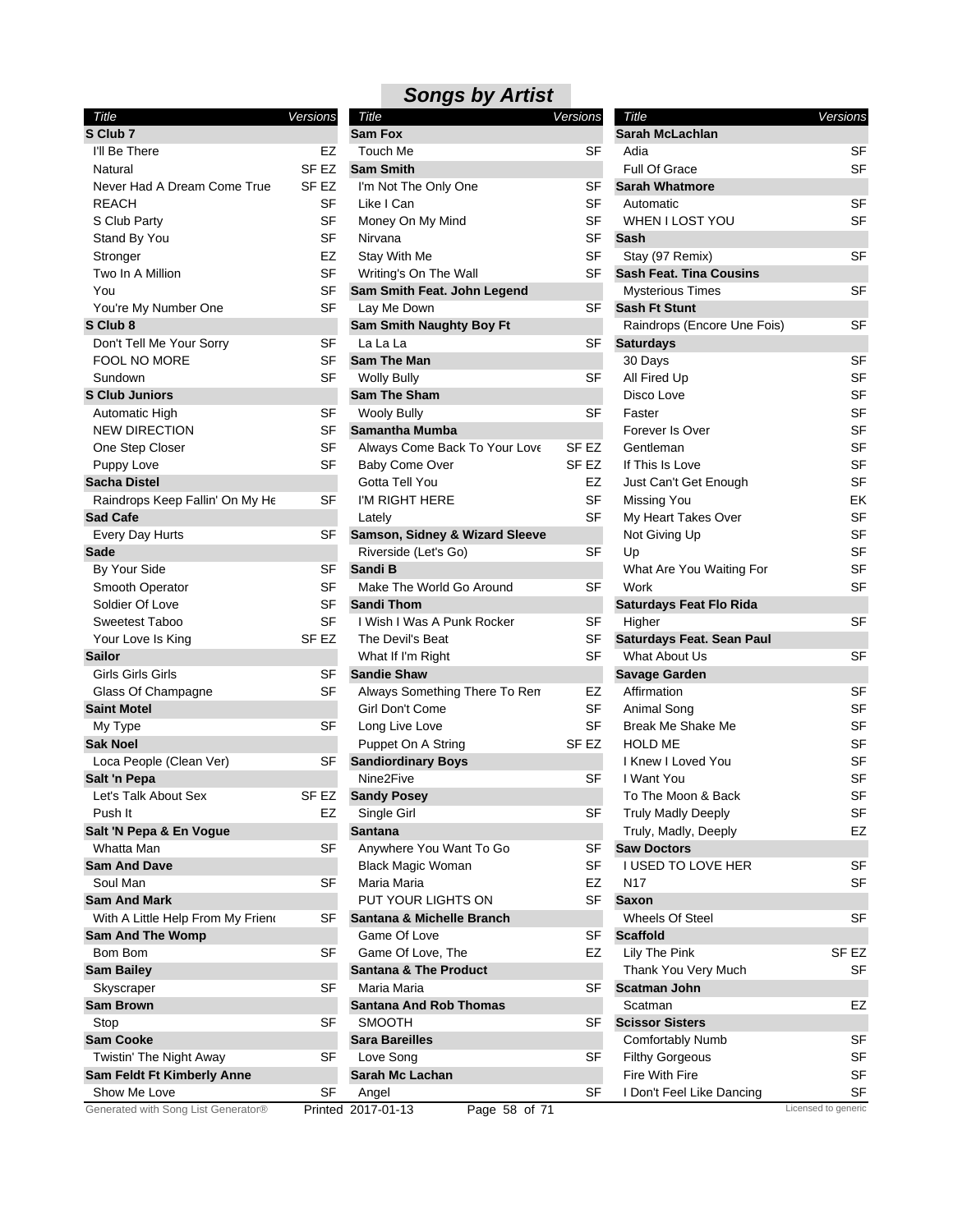| Title                                    | Versions         |
|------------------------------------------|------------------|
| <b>Scissor Sisters</b>                   |                  |
| Kiss You Off                             | SF               |
| Land Of A Thousand Words                 | SF               |
| Laura                                    | SF               |
| Mary                                     | SF <sub>EZ</sub> |
| Only The Horses                          | SF               |
| She's My Man                             | SF               |
| Take Your Mama                           | SF               |
| Take Your Mama Out                       | EZ               |
| <b>Scissor Sisters Vs. Krystal Pepsy</b> |                  |
| Shady Love                               | SF               |
| <b>Scooch</b>                            |                  |
| More Than I Need To Know                 | SF               |
| <b>Scooter</b>                           |                  |
| Back In The UK                           | SF               |
| <b>Scorpions</b>                         |                  |
| Wind Of Change                           | SF               |
| <b>Scott Walker</b>                      |                  |
| Joanna                                   | <b>SF EZ</b>     |
| <b>Scouting For Girls</b>                |                  |
| Elvis Ain't Dead                         | SF               |
|                                          |                  |
| Heartbeat                                | SF               |
| I Wish I Was James Bond                  | SF               |
| She's So Loverly                         | SF               |
| This Ain't A Love Song                   | SF               |
| <b>Script</b>                            |                  |
| Break Even                               | SF               |
| For The First Time                       | SF               |
| If You Could See Me Now                  | SF               |
| Man Who Can't Be Moved, The              | SF               |
| Millionaire                              | SF               |
| No Good In Goodbye                       | SF               |
| Nothing                                  | SF               |
| Six Degrees Of Separation Clean          | SF               |
| Talk You Down                            | SF               |
| Script & Will.I.Am                       |                  |
| Hall Of Fame                             | SF               |
| <b>Seahorses</b>                         |                  |
| <b>Blinded By The Sun</b>                | SF               |
| You Can Talk To Me                       | SF               |
| <b>SEAL</b>                              |                  |
| <b>CRAZY</b>                             | SF               |
| Do You Ever                              | SF               |
| Every Time I'm With You                  | SF               |
| Kiss From A Rose                         | SF <sub>EZ</sub> |
| Prayer For The Dying                     | SF               |
| <b>Sean Kingston</b>                     |                  |
| Fire Burning                             | SF               |
| Me Love                                  | SF               |
| Party All Night (Sleep All Day)          | SF               |
| Sean Kingston And Justin Bieber          |                  |
| Eenie Meenie                             | SF               |
| <b>Sean Paul</b>                         |                  |
| <b>GET BUSY</b>                          | SF               |
|                                          |                  |
| I'm Still In Love With You               | SF               |
| ON THE HORIZON                           | SF               |
| Generated with Song List Generator®      | Printe           |

| Title                              | Versions |             |
|------------------------------------|----------|-------------|
| <b>Sean Paul</b>                   |          |             |
| She Doesn't Mind                   |          | SF          |
| <b>Searchers</b>                   |          |             |
| Don't Throw Your Love Away         |          | EZ          |
| Needles & Pins                     |          | <b>SFEZ</b> |
| Sugar & Spice                      |          | SF          |
| <b>Sweets For My Sweet</b>         |          | SF          |
| When You Walk In The Room          |          | SF          |
| When You Want In The Room          |          | EZ          |
| Sebastian Ingrosso Tommy Trash And |          |             |
| John Martin                        |          |             |
| Reload                             |          | SF          |
| <b>Secret Affair</b>               |          |             |
| Time For Action                    |          | SF          |
| <b>Seekers</b>                     |          |             |
| Carnival Is Over                   |          | SF          |
| Carnival Is Over, The              |          | EZ          |
| Georgy Girl                        |          | EZ          |
| I'll Never Find Another You        |          | SF EZ       |
| Morningtown Ride                   |          | SF          |
| Seether & Amy Lee                  |          |             |
| <b>Broken</b>                      |          | SF          |
| <b>Selena Gomez</b>                |          |             |
| Come And Get It                    |          | SF          |
| <b>Heart Wants What It Wants</b>   |          | SF          |
| Kill Em With Kindness              |          | SF          |
| Same Old Love                      |          | SF          |
| Slow Down                          |          | SF          |
| Selena Gomez Ft A\$AP Rocky        |          |             |
| Good For You                       |          | SF          |
| <b>Semisonic</b>                   |          |             |
| <b>CLOSING TIME</b>                |          | SF          |
| Secret Smile                       |          | SF EZ       |
| SINGING IN MY SLEEP                |          | SF          |
| September                          |          |             |
| Can't Get Over                     |          | SF          |
| Cry For You (You'll Never See Me   |          | SF          |
| <b>Seven Nation Army</b>           |          |             |
| Collins, Marcus                    |          | SF          |
| <b>Sex Pistols</b>                 |          |             |
| Anarchy In The U.K.                |          | EZ          |
| God Save The Queen                 |          | EZ          |
| God Save The Queens                |          | SF          |
| My Way                             |          | SF          |
| <b>Pretty Vacant</b>               |          | EZ          |
| <b>Sgareth Gates</b>               |          |             |
| Sunshine                           |          | SF          |
| Sha Na Na                          |          |             |
| Born To Hand Jive                  |          | EZ          |
|                                    |          |             |
| <b>Shabba Ranks</b><br>Mr Loverman |          | SF          |
| <b>Shaft</b>                       |          |             |
|                                    |          |             |
| (Mucho Mambo) Sway                 |          | SF          |
| Shaggy                             |          |             |
| <b>ANGEL</b>                       |          | SF          |
| Boombastic                         |          | SF          |

| Title                                       | Versions |       |
|---------------------------------------------|----------|-------|
| <b>Shaggy</b>                               |          |       |
| Hey Sexy Lady                               |          | SF    |
| It Wasn't Me                                |          | SF EZ |
| Oh Carolina                                 |          | SF    |
| <b>Shaggy &amp; Rayvon</b>                  |          |       |
| Angel                                       |          | EZ    |
| <b>Shaggy Ft Mohombi Faydee &amp; Costi</b> |          |       |
| I Need Your Love                            |          | SF    |
| <b>Shakatak</b>                             |          |       |
| Down On The Streets                         |          | SF    |
| <b>Shakespear's Sister</b>                  |          |       |
| Stay                                        |          | SF    |
| <b>Shakin Stevens</b>                       |          |       |
| Merry Christmas Everyone                    |          | SF    |
| You Drive Me Crazy                          |          | SF    |
| <b>Shakin' Stevens</b>                      |          |       |
| Green Door                                  |          | SF    |
| Oh Julie                                    |          | SF    |
| This Ole House                              |          | SF    |
| Shakin' Stevens & Bonnie Tyler              |          |       |
| Rockin' Good Way, A                         |          | EZ    |
| <b>Shakira</b>                              |          |       |
| Dare (La La La)                             |          | SF    |
| Dont Bother                                 |          | SF    |
| Empire                                      |          | SF    |
| Illegal                                     |          | SF    |
| She Wolf                                    |          | SF    |
| <b>Try Everything</b>                       |          | SF    |
| <b>Underneath Your Clothes</b>              |          | SF    |
| Waka Waka                                   |          | SF    |
| <b>Whenever Wherever</b>                    |          | SF    |
| <b>Shakira And Wyclef Jean</b>              |          |       |
| Hips Don't Lie                              |          | SF    |
| Shakira Ft. Rihanna                         |          |       |
| Can't Remember To Forget You                |          | SF    |
| Shalamar                                    |          |       |
| Night To Remember                           |          | EZ    |
| Sham 69                                     |          |       |
| Hurry Up Harry                              |          | SF    |
| If The Kids Are United                      |          | EZ    |
| Shamen                                      |          |       |
| Ebeneezer Goode                             |          | EZ    |
| Eberneezer Goode                            |          | SF    |
| <b>Shamrocks</b>                            |          |       |
| Tell Me Ma                                  |          | SF    |
| <b>Shane Filan</b>                          |          |       |
| Everything To Me                            |          | SF    |
| <b>Shane Richie</b>                         |          |       |
| I'm Your Man                                |          | SF    |
| <b>Shangri Las</b>                          |          |       |
| Remember (Walking In The Sanc               |          | SF    |
| Shangri-Las                                 |          |       |
| Leader Of The Pack                          |          | EZ    |
| <b>Shania Twain</b>                         |          |       |
| Don't                                       |          | SF    |
| Don't Be Stupid                             |          | SF    |
|                                             |          |       |

Printed 2017-01-13 Page 59 of 71 Licensed to generic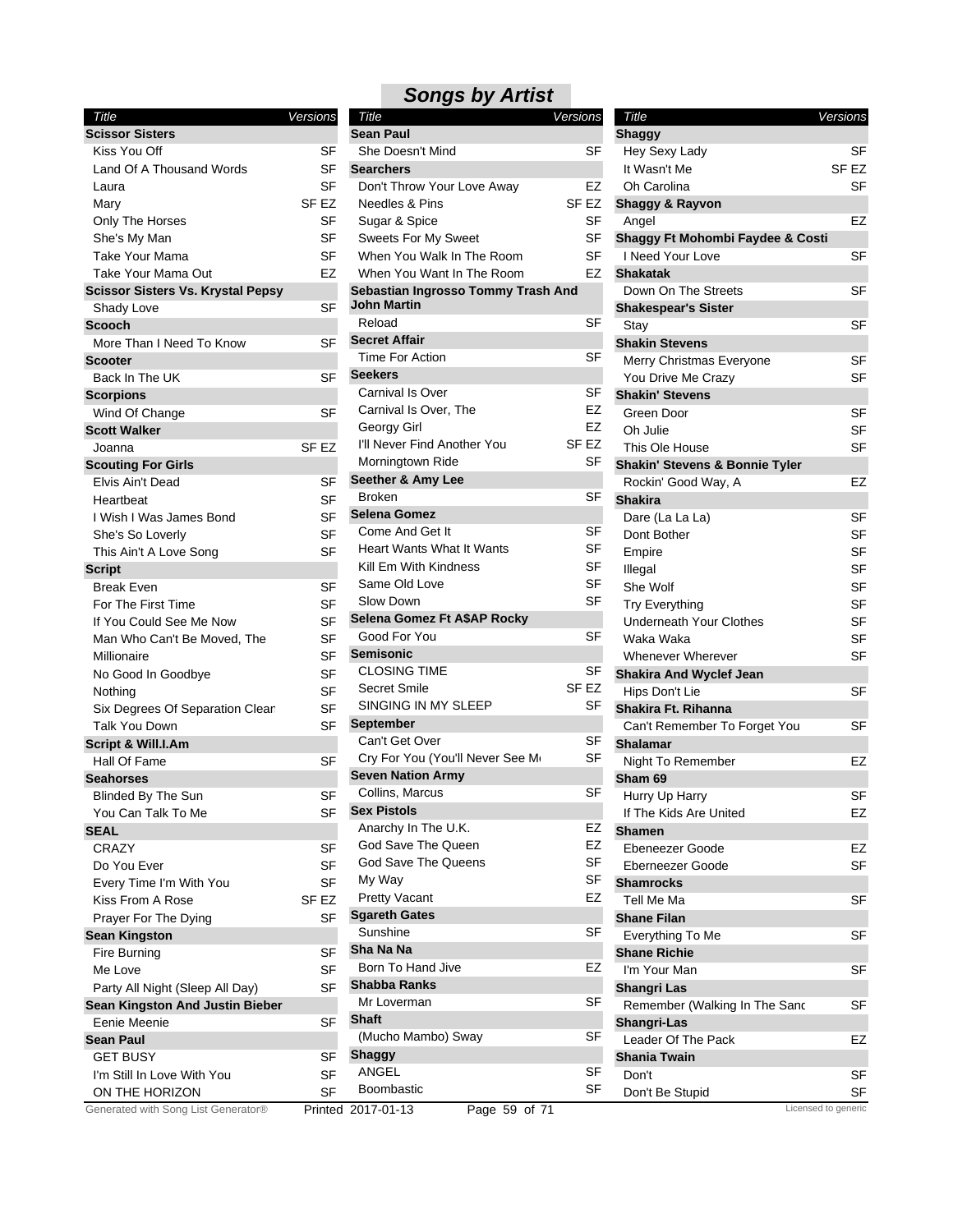| Title                               | Versions |
|-------------------------------------|----------|
| Shania Twain                        |          |
| Forever & For Always                | EZ       |
| FOREVER AND ALWAYS                  | SF       |
| From This Moment On                 | SF       |
| Honey I'm Home                      | SF       |
| I'm Gonna Getcha Good               | SF       |
| Ka Ching                            | SF       |
| Ka-Ching!                           | EZ       |
| Man I Feel Like A Woman             | SF       |
| No One Needs To Know                | SF       |
| Party For 2                         | SF       |
| She's Not Just A Pretty Face        | SF       |
| Thank You Baby                      | SF       |
| That Don't Impress Me Much          | SF       |
| What Made You Say That              | SF       |
| WHEN                                | SF       |
| You're Still The One                | SF EZ    |
| <b>Shanice</b>                      |          |
| <b>I LOVE YOUR SMILE</b>            | SF       |
| <b>Shanks &amp; Bigfoot</b>         |          |
| <b>Sweet Like Chocolate</b>         | SF       |
| <b>Shannon</b>                      |          |
| Let The Music Play                  | SF       |
| <b>Shannon Noll</b>                 |          |
| What About Me                       | EZ       |
| <b>Shapeshifters</b>                |          |
| Incredible                          | SF       |
| Lola's Theme                        | SF       |
| <b>Shawn Mendes</b>                 |          |
| Treat You Better                    | SF       |
| Shawn Mendes & Camila Cabello       |          |
| I Know What You Did Last Summ       | SF       |
| <b>Shayne Ward</b>                  |          |
| <b>Breathless</b>                   | SF       |
| Gotta Be Somebody                   | SF       |
| No Promises                         | SF       |
| That's My Goal (X Factor)           | SF       |
| <b>Shaznay Lewis</b>                |          |
| I've Never Felt Like This Before    | SF       |
| You                                 | SF       |
| <b>Shed Seven</b>                   |          |
| Chasing Rainbows                    | SF       |
| Disco Down                          | SF       |
| She Left Me On A Friday             | SF       |
| <b>Sheena Easton</b>                |          |
| Morning Train (Nine To Five)        | SF       |
| Sheeran, Ed                         |          |
| A Team, The                         | SF       |
| Sheppard                            |          |
| Geronimo                            | SF       |
| <b>Sheryl Crow</b>                  |          |
| All I Wanna Do                      | SF       |
| First Cut Is The Deepest            | SF       |
| If It Makes You Happy               | SF       |
| Run Baby Run                        | SF       |
| SOAK UP THE SUN                     | SF       |
| Conoratod with Song List Conorator® |          |

| Title                               | Versions         | Title                                  | Versions         | Title                             | Versions            |
|-------------------------------------|------------------|----------------------------------------|------------------|-----------------------------------|---------------------|
| Shania Twain                        |                  | <b>Sheryl Crow</b>                     |                  | <b>Sigala</b>                     |                     |
| Forever & For Always                | EZ               | Sweet Child O' Mine                    | SF               | Sweet Lovin'                      | <b>SF</b>           |
| <b>FOREVER AND ALWAYS</b>           | <b>SF</b>        | That's My Favourite Mistake            | <b>SF</b>        | Sigala & Imani & DJ Fresh         |                     |
| From This Moment On                 | SF               | There Goes The Neighborhood            | SF               | Say You Do                        | <b>SF</b>           |
| Honey I'm Home                      | SF               | <b>Tomorrow Never Dies</b>             | SF               | Sigma & Rita Ora                  |                     |
| I'm Gonna Getcha Good               | <b>SF</b>        | <b>Shift K3Y</b>                       |                  | Coming Home                       | <b>SF</b>           |
| Ka Ching                            | SF               | Touch                                  | SF               | Sigma Feat. Paloma Faith          |                     |
| Ka-Ching!                           | EZ               | <b>Shinedown</b>                       |                  | Changing                          | <b>SF</b>           |
| Man I Feel Like A Woman             | SF               | Crow And The Butterfly, The            | SF               | Sigma Ft Ella Henderson           |                     |
| No One Needs To Know                | SF               | <b>Shirelles</b>                       |                  | Glitterball                       | <b>SF</b>           |
| Party For 2                         | <b>SF</b>        | Will You Love Me Tomorrow              | SF EZ            | <b>Sigma Ft Labrinth</b>          |                     |
| She's Not Just A Pretty Face        | SF               | <b>Shires</b>                          |                  | Higher                            | <b>SF</b>           |
| Thank You Baby                      | <b>SF</b>        | My Universe                            | SF               | <b>Sigma Ft Take That</b>         |                     |
| That Don't Impress Me Much          | SF               | Shirley & Co.                          |                  | Cry                               | <b>SF</b>           |
| What Made You Say That              | SF               | Shame Shame Shame                      | SF               | <b>Silento</b>                    |                     |
| <b>WHEN</b>                         | SF               | <b>Shirley Bassey</b>                  |                  | Watch Me Nae Nae                  | <b>SF</b>           |
| You're Still The One                | SF <sub>EZ</sub> | As Long As He Needs Me                 | SF               | <b>Silhouettes</b>                |                     |
| <b>Shanice</b>                      |                  |                                        | SF <sub>EZ</sub> | Avicii & Salem Al Fakir           | <b>SF</b>           |
|                                     |                  | <b>Big Spender</b>                     |                  |                                   |                     |
| <b>I LOVE YOUR SMILE</b>            | SF               | I Who Have Nothing                     | <b>SF</b>        | <b>Silk</b>                       |                     |
| hanks & Bigfoot                     |                  | Kiss Me Honey Honey Kiss Me            | SF EZ            | Forever & Ever                    | <b>SF</b>           |
| Sweet Like Chocolate                | <b>SF</b>        | Kiss Me, Honey Honey Kiss Me           | SF               | <b>Silver Sun</b>                 |                     |
| ìhannon                             |                  | Reach For The Sky                      | SF               | Too Much, Too Little, Too Late    | <b>SF</b>           |
| Let The Music Play                  | <b>SF</b>        | What Now My Love                       | <b>SF</b>        | <b>Similo</b>                     |                     |
| Shannon Noll                        |                  | You'll Never Know                      | SF               | All This Love                     | <b>SF</b>           |
| What About Me                       | EZ               | <b>Shirley Bassey &amp; Teh Propel</b> |                  | <b>Simon &amp; Garfunkel</b>      |                     |
| hapeshifters                        |                  | <b>History Repeating</b>               | SF               | <b>Bridge Over Troubled Water</b> | SF EZ               |
| Incredible                          | SF               | Shola Ama                              |                  | Simon Dupree And The Big Soun     |                     |
| Lola's Theme                        | <b>SF</b>        | You're The One I Love                  | <b>SF</b>        | <b>Kites</b>                      | <b>SF</b>           |
| <b>Shawn Mendes</b>                 |                  | <b>Shontelle</b>                       |                  | <b>Simon Webbe</b>                |                     |
| <b>Treat You Better</b>             | SF               | T-Shirt                                | SF               | After All This Time               | SF                  |
| ihawn Mendes & Camila Cabello       |                  | <b>Showaddy Waddy</b>                  |                  | Lay Your Hands                    | <b>SF</b>           |
| I Know What You Did Last Summ       | SF               | Hey Rock & Roll                        | SF               | <b>Simple Mind</b>                |                     |
| Shayne Ward                         |                  | Under The Moon Of Love                 | <b>SF</b>        | <b>Belfast Child</b>              | <b>SF</b>           |
| <b>Breathless</b>                   | SF               | Showaddywaddy                          |                  | <b>SIMPLE MINDS</b>               |                     |
| Gotta Be Somebody                   | SF               | Pretty Little Angel Eyes               | SF               | ALIVE AND KICKING                 | <b>SF</b>           |
| No Promises                         | SF               | <b>Showboat</b>                        |                  | Don't You (Forget About Me)       | EZ                  |
| That's My Goal (X Factor)           | SF               | Can't Help Lovin' Dat Man              | SF               | Don't You Forget About Me         | <b>SF</b>           |
| Shaznay Lewis                       |                  | Old Man River                          | SF               | She's A River                     | <b>SF</b>           |
| I've Never Felt Like This Before    | SF               | <b>Showstoppers</b>                    |                  | Waterfront                        | SF                  |
| You                                 | S⊦               | Ain't Nothing But A House Party        | <b>SF</b>        | <b>Simple Plan</b>                |                     |
| <b>ihed Seven</b>                   |                  | <b>Shut Up And Drive</b>               |                  | When I'm Gone                     | <b>SF</b>           |
| <b>Chasing Rainbows</b>             | SF               | Rihanna                                | SF               | Simple Plan & Sean Paul           |                     |
| Disco Down                          | SF               | <b>Shy Fx And T Power</b>              |                  | Summer Paradise                   | SF                  |
| She Left Me On A Friday             | SF               | SHAKE UR BODY                          | <b>SF</b>        | <b>Simply Red</b>                 |                     |
| <b>Sheena Easton</b>                |                  | Sia                                    |                  | A New Flame                       | <b>SF</b>           |
| Morning Train (Nine To Five)        | <b>SF</b>        | Alive                                  | SF               | Ain't That A Lot Of Love          | <b>SF</b>           |
|                                     |                  | Chandelier                             | SF               | Every Time We Say Goodbye         | SF                  |
| Sheeran, Ed                         |                  |                                        | <b>SF</b>        |                                   | <b>SF</b>           |
| A Team, The                         | SF               | <b>Elastic Heart</b>                   |                  | Fairground                        |                     |
| heppard                             |                  | Unforgettable                          | <b>SF</b>        | For Your Babies                   | <b>SF</b>           |
| Geronimo                            | SF               | Sia Ft Kendrick Lamar                  |                  | Money's Too Tight                 | SF                  |
| <b>Sheryl Crow</b>                  |                  | <b>The Greatest</b>                    | <b>SF</b>        | Say You Love Me                   | SF                  |
| All I Wanna Do                      | SF               | <b>Sidney Youngblood</b>               |                  | So Beautiful                      | <b>SF</b>           |
| First Cut Is The Deepest            | <b>SF</b>        | If I Only Could                        | SF               | You Make Me Feel Brand New        | <b>SF</b>           |
| If It Makes You Happy               | SF               | <b>Sigala</b>                          |                  | Your Eyes                         | <b>SF</b>           |
| Run Baby Run                        | <b>SF</b>        | Easy Love                              | <b>SF</b>        | <b>Simpsons</b>                   |                     |
| SOAK UP THE SUN                     | <b>SF</b>        | Give Me Your Love                      | <b>SF</b>        | Do The Bart Man                   | SF                  |
| Generated with Song List Generator® |                  | Page 60 of 71<br>Printed 2017-01-13    |                  |                                   | Licensed to generic |

| Title                                         | Versions |           |
|-----------------------------------------------|----------|-----------|
| <b>Sigala</b>                                 |          |           |
| Sweet Lovin'                                  |          | SF        |
| Sigala & Imani & DJ Fresh                     |          |           |
| Say You Do                                    |          | SF        |
| Sigma & Rita Ora                              |          |           |
| Coming Home                                   |          | SF        |
| Sigma Feat. Paloma Faith                      |          |           |
| Changing                                      |          | SF        |
| Sigma Ft Ella Henderson                       |          |           |
| Glitterball                                   |          | SF        |
| <b>Sigma Ft Labrinth</b>                      |          |           |
| Higher                                        |          | SF        |
| <b>Sigma Ft Take That</b>                     |          |           |
| Cry                                           |          | SF        |
| <b>Silento</b>                                |          |           |
| Watch Me Nae Nae                              |          | SF        |
| Silhouettes                                   |          |           |
| Avicii & Salem Al Fakir                       |          | SF        |
| <b>Silk</b>                                   |          |           |
| Forever & Ever                                |          | SF        |
| <b>Silver Sun</b>                             |          |           |
| Too Much, Too Little, Too Late                |          | SF        |
| <b>Similo</b>                                 |          |           |
| All This Love                                 |          | SF        |
| <b>Simon &amp; Garfunkel</b>                  |          |           |
| Bridge Over Troubled Water                    | SF EZ    |           |
|                                               |          |           |
| <b>Simon Dupree And The Big Soun</b><br>Kites |          |           |
|                                               |          | SF        |
| <b>Simon Webbe</b>                            |          |           |
| After All This Time                           |          | SF        |
| Lay Your Hands                                |          | SF        |
| <b>Simple Mind</b>                            |          |           |
| <b>Belfast Child</b>                          |          | SF        |
| <b>SIMPLE MINDS</b>                           |          |           |
| <b>ALIVE AND KICKING</b>                      |          | SF        |
| Don't You (Forget About Me)                   |          | EZ        |
| Don't You Forget About Me                     |          | SF        |
| She's A River                                 |          | SF        |
| Waterfront                                    |          | SF        |
| <b>Simple Plan</b>                            |          |           |
| When I'm Gone                                 |          | SF        |
| Simple Plan & Sean Paul                       |          |           |
| Summer Paradise                               |          | SF        |
| <b>Simply Red</b>                             |          |           |
| A New Flame                                   |          | <b>SF</b> |
| Ain't That A Lot Of Love                      |          | SF        |
| Every Time We Say Goodbye                     |          | SF        |
| Fairground                                    |          | SF        |
| For Your Babies                               |          | SF        |
| Money's Too Tight                             |          | SF        |
| Say You Love Me                               |          | SF        |
| So Beautiful                                  |          | <b>SF</b> |
| You Make Me Feel Brand New                    |          | SF        |
| Your Eyes                                     |          | SF        |
| <b>Simpsons</b>                               |          |           |
| Do The Bart Man                               |          | SF        |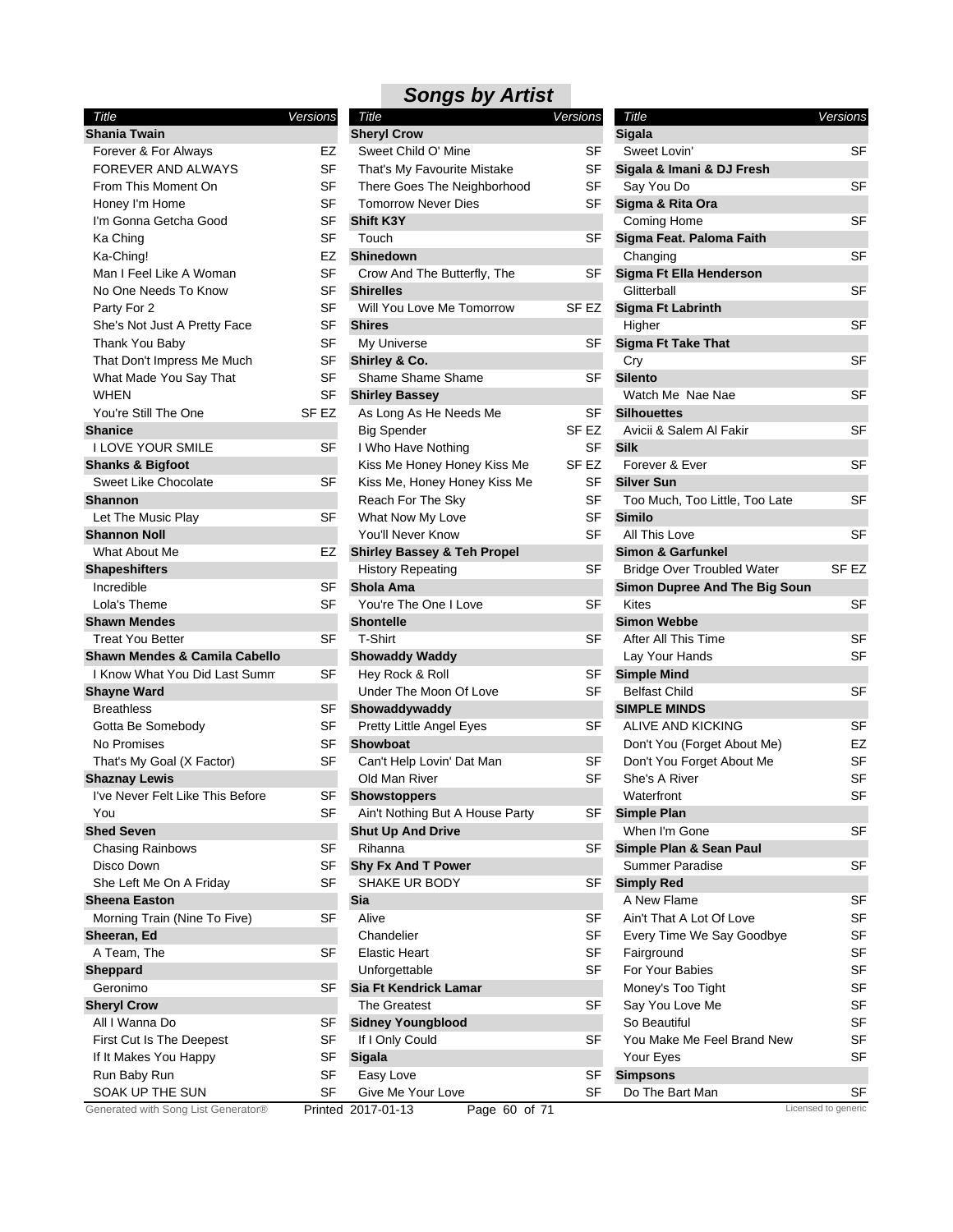| Title                                           | Versions         | Title                                           | Versions         | Title                             | Versions                  |
|-------------------------------------------------|------------------|-------------------------------------------------|------------------|-----------------------------------|---------------------------|
| <b>SINEAD O'CONNOR</b>                          |                  | <b>Slow Moving Millie</b>                       |                  | <b>Snow Patrol</b>                |                           |
| NOTHING COMPARES 2 U                            | <b>SF</b>        | <b>Beasts</b>                                   | <b>SF</b>        | You're All I Have                 | <b>SF</b>                 |
| <b>Sinead Quinn</b>                             |                  | Sly & Robbie With Simply Red                    |                  | Snow, Miike                       |                           |
| I Can't Break Down                              | SF               | Night Nurse                                     | EZ               | Silvia                            | <b>SF</b>                 |
| Sing                                            |                  | <b>Sly And The Family Stone</b>                 |                  | So Good                           |                           |
| Barlow, Gary & The Commonwea                    | <b>SF</b>        | Dance To The Music                              | SF               | B.O.B                             | <b>SF</b>                 |
| <b>Sinitta</b>                                  |                  | <b>Sly Fox</b>                                  |                  | <b>So Solid Crew</b>              |                           |
| So Macho                                        | SF EZ            | Let's Go All The Way                            | SF               | <b>Broken Silence</b>             | <b>SF</b>                 |
| <b>Siobhan Donaghy</b>                          |                  | <b>Small Bump</b>                               |                  | <b>Soft Cell</b>                  |                           |
| Don't Give It Up                                | <b>SF</b>        | Sheeran, Ed                                     | <b>SF</b>        | Say Hello Wave Goodbye            | <b>SF</b>                 |
| Overrated                                       | SF               | <b>Small Faces</b>                              |                  | <b>Tainted Love</b>               | SF <sub>EZ</sub>          |
| <b>Siouxsie &amp; The Banshees</b>              |                  | All Or Nothing                                  | <b>SF</b>        | Torch                             | <b>SF</b>                 |
| Dear Prudence                                   | SF               | Lazy Sunday                                     | SF               | Soho                              |                           |
| Hong Kong Gardens                               | <b>SF</b>        | Sha La La La Lee                                | <b>SF</b>        | <b>Hippy Chick</b>                | <b>SF</b>                 |
| Sisgo                                           |                  | <b>Smashmouth</b>                               |                  | <b>Solaman King</b>               |                           |
| DANCE FOR ME                                    | <b>SF</b>        | Walking In The Sun                              | SF               | She Wears My Ring                 | <b>SF</b>                 |
| Incomplete                                      | SF EZ            | <b>Smiths</b>                                   |                  | <b>Soloman King</b>               |                           |
| <b>Thong Song</b>                               | SF EZ            | Heaven Knows I'm Miserable Nov                  | <b>SF</b>        | She Wears My Ring                 | EZ                        |
| Unleash The Dragon                              | SF EZ            | Panic                                           | SF               | <b>Solomon Burke</b>              |                           |
| <b>Sister Sledge</b>                            |                  | There's A Light That Never Goes                 | SF               | Cry To Me                         | <b>SF</b>                 |
| Frankie                                         | SF <sub>EZ</sub> | <b>Smokey Robinson</b>                          |                  | <b>Some Nights (Clean)</b>        |                           |
| He's The Greatest Dancer                        | <b>SF</b>        | Being With You                                  | SF <sub>EZ</sub> | Fun                               | <b>SF</b>                 |
| Lost In Music                                   | <b>SF</b>        | I Second That Emotion                           | EZ               | <b>Son Of Dork</b>                |                           |
| We Are Family                                   | SF <sub>EZ</sub> | Tears Of A Clown                                | <b>SF</b>        | <b>Eddies Song</b>                | <b>SF</b>                 |
| Six D                                           |                  | Tracks Of My Tears                              | EZ               | <b>Song For Mutya</b>             |                           |
| Best Damn Night                                 | SF               | <b>Smokie</b>                                   |                  | Groove Armada Feat. Mutya Bue     | <b>SF</b>                 |
| <b>Sixpence None The Richer</b>                 |                  | If You Think You Know How To L                  | SF               | Songz, Trey                       |                           |
| Kiss Me                                         | SF               | Lay Back In The Arms Of Someo                   | EZ               | Simply Amazing                    | <b>SF</b>                 |
| There She Goes                                  | <b>SF</b>        | <b>Smokie &amp; Roy Chubby Brown</b>            |                  | Sonique                           |                           |
| <b>Skepta</b>                                   |                  | Who The F##K Is Alice                           | SF               | I Put A Spell On You              | SF EZ                     |
| Rescue Me                                       | <b>SF</b>        | Who The Fook Is Alice                           | EZ               | IT FEELS SO GOOD                  | <b>SF</b>                 |
| <b>Skids</b>                                    |                  | <b>Smokie And Suzie Quatro</b>                  |                  | Sky                               | SF <sub>EZ</sub>          |
| Into The Valley                                 | <b>SF</b>        | Stumblin' In                                    | <b>SF</b>        | Sonny & Cher                      |                           |
| <b>Skinner, Baddiel &amp; Lightning Seeds</b>   |                  | <b>Snakehips &amp; Tinashe &amp; Chance The</b> |                  | I Got You Babe                    | EZ                        |
| <b>Three Lions</b>                              | <b>SF</b>        | Rapper                                          |                  | <b>Sophie B Hawkins</b>           |                           |
| <b>Skrillex &amp; Diplo &amp; Justin Bieber</b> |                  | All My Friends                                  | SF               | Damn I Wish I Was Your Lover      | <b>SF</b>                 |
| Where Are U Now                                 | <b>SF</b>        | <b>Snakehips Ft ZAYN</b>                        |                  | <b>Right Beside You</b>           | <b>SF</b>                 |
| <b>Skunk Anansie</b>                            |                  | Cruel                                           | SF               | <b>Sophie Ellis Bexter</b>        |                           |
| Weak As I Am                                    | <b>SF</b>        | <b>Snap</b>                                     |                  | Me And My Imagination             | <b>SF</b>                 |
| SI2                                             |                  | RHYTHM IS A DANCER                              | <b>SF</b>        | <b>Sophie Ellis Bextor</b>        |                           |
| On A Raggae Tip                                 | <b>SF</b>        | The Power                                       | <b>SF</b>        | Catch You                         | SF                        |
| <b>Slade</b>                                    |                  | <b>Welcome To Tomorrow</b>                      | <b>SF</b>        | Get Over You                      | SF                        |
| Coz I Love You                                  | SF               | <b>Sneaky Sound System</b>                      |                  | I Won't Change You                | SF                        |
| Cum On Feel The Noize                           | EZ               | <b>Pictures</b>                                 | <b>SF</b>        | Mixed Up World                    | <b>SF</b>                 |
| Goodbye To Jane                                 | <b>SF</b>        | <b>Snoop Doggy Dog</b>                          |                  | Murder On The Dance Floor         | <b>SF</b>                 |
| Mama Weer All Crazee Now                        | SF EZ            | What's My Name                                  | SF               | MUSIC GETS THE BEST OF ME         | SF                        |
| Merry Christmas Everybody                       | <b>SF</b>        | <b>Snow Patrol</b>                              |                  | Take Me Home                      | <b>SF</b>                 |
| Skweeze Me Please Me                            | <b>SF</b>        | Called Out In The Dark                          | <b>SF</b>        | Young Blood                       | <b>SF</b>                 |
| Take Me Back 'ome                               | <b>SF</b>        | <b>Chasing Cars</b>                             | SF               | <b>Sos Band</b>                   |                           |
|                                                 |                  | If There's A Rocket Tie Me To It                | <b>SF</b>        | Finest                            |                           |
| Sleeper                                         |                  | Open Your Eyes                                  | SF               |                                   | SF                        |
| Sale Of The Century                             | <b>SF</b>        | Planets Between Us                              | <b>SF</b>        | <b>Soul Asylum</b>                |                           |
| <b>Slim Dusty</b>                               | <b>SF</b>        | Run                                             | <b>SF</b>        | Runaway Train                     | SF <sub>EZ</sub>          |
| Pub With No Beer                                |                  | Signal Fire                                     | <b>SF</b>        | <b>Soul Central</b>               |                           |
| <b>Slim Whitman</b>                             | <b>SF</b>        | <b>Spitting Games</b>                           | SF               | Strings Of Life (Stronger On My 0 | SF                        |
| Rose Marie                                      |                  | Take Back The City                              | SF               | Soul II Soul                      |                           |
| <b>Slow Moving Millie</b>                       |                  |                                                 |                  | Back To Life                      | SF<br>Licensed to generic |
| Generated with Song List Generator®             |                  | Page 61 of 71<br>Printed 2017-01-13             |                  |                                   |                           |

| <b>Songs by Artist</b>          |          |
|---------------------------------|----------|
| Title                           | Versions |
| <b>Slow Moving Millie</b>       |          |
| Beasts                          | SF.      |
| Sly & Robbie With Simply Red    |          |
| <b>Night Nurse</b>              | F7       |
| <b>Sly And The Family Stone</b> |          |
| Dance To The Music              | SF       |
| <b>SIV Fox</b>                  |          |

#### Lazy Sunday **SF** Sha La La Lee SF Panic SF I Second That Emotion EZ Tears Of A Clown SF Tracks Of My Tears **EZ** Lay Back In The Arms Of Someo EZ Who The Fook Is Alice **EZ** The Power SF Welcome To Tomorrow **SF** Chasing Cars **SF** If There's A Rocket Tie Me To It SF Open Your Eyes SF Planets Between Us **SF** Signal Fire SF Spitting Games SF Take Back The City **SF** Tainted Love SF EZ Torch SF IT FEELS SO GOOD SF Sky SF EZ Right Beside You SF Get Over You SF I Won't Change You SF Mixed Up World SF Murder On The Dance Floor SF MUSIC GETS THE BEST OF ME SF Take Me Home SF Young Blood SF All Or Nothing SF Walking In The Sun SF Heaven Knows I'm Miserable Now SF Being With You SF EZ If You Think You Know How To L<sub>SF</sub> Who The F##K Is Alice SF Stumblin' In SF All My Friends SF Cruel SF RHYTHM IS A DANCER SF Pictures SF Called Out In The Dark SF *Title Versions* **Snow Patrol** You're All I Have SF **Snow, Miike** Silvia SF **So Good** B.O.B SF **So Solid Crew** Broken Silence SF **Soft Cell** Say Hello Wave Goodbye SF **Soho** Hippy Chick SF **Solaman King** She Wears My Ring SF **Soloman King** She Wears My Ring **EZ Solomon Burke** Cry To Me SF **Some Nights (Clean)** Fun SF **Son Of Dork** Eddies Song SF **Song For Mutya** Groove Armada Feat. Mutya Bue SF **Songz, Trey** Simply Amazing SF **Sonique** I Put A Spell On You SF EZ **Sonny & Cher** I Got You Babe EZ **Sophie B Hawkins** Damn I Wish I Was Your Lover SF **Sophie Ellis Bexter** Me And My Imagination SF **Sophie Ellis Bextor** Catch You SF **Sos Band** Finest SF **Soul Asylum** Runaway Train SF EZ **Soul Central** Strings Of Life (Stronger On My Cwass SF **Soul II Soul** Back To Life SF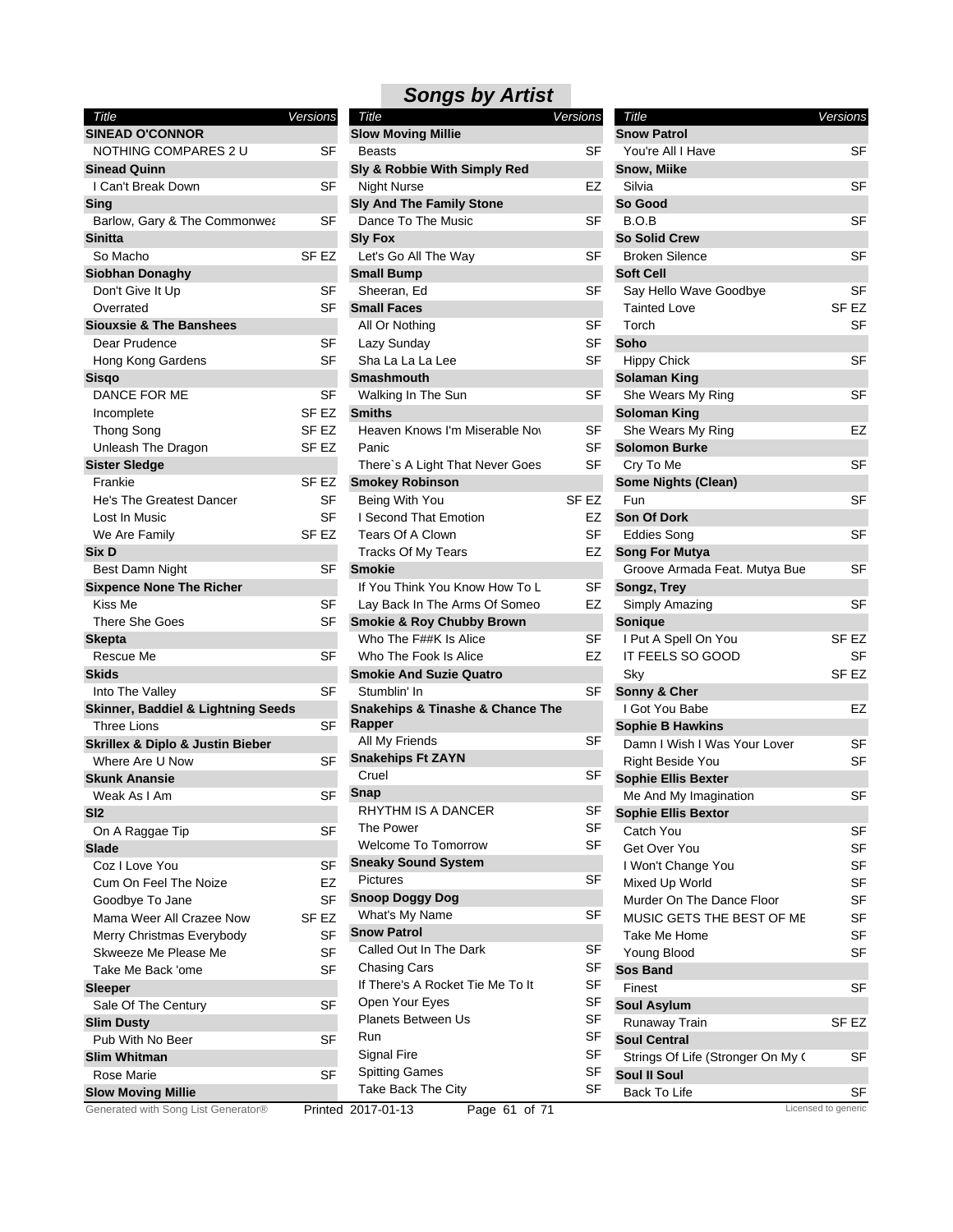| Title<br>Versions                     |                  |
|---------------------------------------|------------------|
| Souljah Boy Tell Em                   |                  |
| <b>Crank That</b>                     | SF               |
| Sound Of Music, The                   |                  |
|                                       | SF               |
| Climb Every Mountain<br>Edelweiss     | SF               |
|                                       |                  |
| Sound Of Music                        | SF               |
| Soundgarden                           |                  |
| Black Hole Sun                        | SF               |
| <b>Source Ft Candi Staton</b>         |                  |
| You Got The Love                      | SF               |
| <b>South Pacific</b>                  |                  |
| I'm Gonna Wash That Man               | SF               |
| Some Enchanted Evening                | SF               |
| <b>South Park Chef</b>                |                  |
| <b>Chocolate Salty Balls</b>          | SF               |
| South, Joe                            |                  |
| Games People Play                     | EZ               |
| Space                                 |                  |
| Avenging Angels                       | SF               |
| Female Of The Species                 | SF               |
| <b>Space &amp; Cerys Of Catatonia</b> |                  |
| <b>Ballad Of Tom Jones</b>            | SF               |
| <b>Spandau Ballet</b>                 |                  |
| <b>Chant Number One</b>               | SF               |
| Gold                                  | SF <sub>EZ</sub> |
| <b>Highly Strung</b>                  | SF               |
| III Fly For You                       | SF               |
| Only When You Leave                   | SF               |
| Through The Barricades                | SF               |
| True                                  | SF EZ            |
| Sparkle Feat. R. Kelly                |                  |
| Be Careful                            | SF               |
| <b>Sparks</b>                         |                  |
| <b>Beat The Clock</b>                 | SF               |
| This Town Ain't Big Enough            | SF               |
| Sparks, Jordin                        |                  |
| <b>Battlefield</b>                    | SF               |
| I Am Woman                            | SF               |
| One Step At A Time                    | SF               |
| Tattoo                                | SF               |
| Sparro, Sam                           |                  |
| Black & Gold                          | SF               |
| Spears, Billie Jo                     |                  |
| <b>Blanket On The Ground</b>          | EZ               |
| Spears, Britney & Iggy Azalea         |                  |
| <b>Pretty Girls</b>                   | SF               |
| <b>Specials</b>                       |                  |
| <b>Ghost Town</b>                     | SF               |
| Message To You Rudi                   | SF               |
| Much Too Young                        | SF               |
| Spectrum (Say My Name) (Calvin Harris |                  |
| Mix)                                  |                  |
| Florence & The Machine                | SF               |
| Speedway                              |                  |
| Can't Turn Back                       | SF               |
| <b>Spencer Davis Group</b>            |                  |

| Title                                       | Versions  | Title                                 | Versions         | Title                                                         | Vers           |
|---------------------------------------------|-----------|---------------------------------------|------------------|---------------------------------------------------------------|----------------|
| Souljah Boy Tell Em                         |           | <b>Spencer Davis Group</b>            |                  | <b>Standard</b>                                               |                |
| Crank That                                  | SF        | Gimme Some Lovin'                     | SF               | My Baby Just Cares For Me                                     |                |
| <b>Sound Of Music, The</b>                  |           | Keep On Running                       | <b>SF</b>        | My Grandfather's Clock                                        |                |
| Climb Every Mountain                        | SF        | Somebody Help Me                      | <b>SF</b>        | Santa Claus Is Coming To Town                                 |                |
| <b>Edelweiss</b>                            | <b>SF</b> | <b>Spencer Davis Group, The</b>       |                  | When You Wish Upon A Star                                     |                |
| Sound Of Music                              | <b>SF</b> | Gimme Some Lovin'                     | EZ               | <b>Stardust</b>                                               |                |
| Soundgarden                                 |           | <b>Spice Girls</b>                    |                  | Music Sounds Better With You                                  |                |
| <b>Black Hole Sun</b>                       | <b>SF</b> | 2 Become 1                            | EZ               | <b>Starsailor</b>                                             |                |
| <b>Source Ft Candi Staton</b>               |           | Goodbye                               | SF               | Born Again                                                    |                |
| You Got The Love                            | <b>SF</b> | Headlines (Friendship Never End       | SF               | Fever                                                         |                |
| <b>South Pacific</b>                        |           | Holler                                | SF EZ            | Four To The Floor                                             |                |
| I'm Gonna Wash That Man                     | SF        | Love Thing                            | EZ               | Keep Us Together                                              |                |
| Some Enchanted Evening                      | <b>SF</b> | Mama                                  | <b>EZ</b>        | Lullabye                                                      |                |
| <b>South Park Chef</b>                      |           | My Strongest Suit                     | SF               | POOR MISGUIDED FOOL                                           |                |
| <b>Chocolate Salty Balls</b>                | <b>SF</b> | Say You'll Be There                   | EZ               | Silence Is Easy                                               |                |
| South, Joe                                  |           | Spice Up Your Life                    | SF EZ            | This Time                                                     |                |
| Games People Play                           | EZ        | Stop                                  | SF EZ            | <b>Starship</b>                                               |                |
| <b>Space</b>                                |           | Too Much                              | SF <sub>EZ</sub> | Nothing's Gonna Stop Us Now                                   |                |
| Avenging Angels                             | SF        | Viva Forever                          | SF EZ            | We Built This City                                            | SF             |
| Female Of The Species                       | <b>SF</b> | Wannabe                               | EZ               | <b>Starships (Clean Ver)</b>                                  |                |
| Space & Cerys Of Catatonia                  |           | Wannabee                              | <b>SF</b>        | Minaj, Nicki                                                  |                |
| <b>Ballad Of Tom Jones</b>                  | <b>SF</b> | Who Do You Think You Are              | SF <sub>EZ</sub> | <b>Start Without You</b>                                      |                |
| <b>Spandau Ballet</b>                       |           | <b>Spiller</b>                        |                  | Burke, Alexandra                                              |                |
| <b>Chant Number One</b>                     | SF        | Groove Jet (If This Ain't Love)       | EZ               | <b>Status Que</b>                                             |                |
| Gold                                        | SF EZ     | <b>GROOVEJET</b>                      | <b>SF</b>        | In The Army Now                                               |                |
| <b>Highly Strung</b>                        | SF        | <b>Spin Doctors</b>                   |                  | <b>Status Quo</b>                                             |                |
| III Fly For You                             | <b>SF</b> | Little Miss Can't Be Wrong            | <b>SF</b>        | Caroline                                                      | SF             |
| Only When You Leave                         | <b>SF</b> | <b>Two Princes</b>                    | <b>SF</b>        | Down Down                                                     |                |
| Through The Barricades                      | <b>SF</b> | <b>Spinners</b>                       |                  | Ice In The Sun                                                |                |
| True                                        | SF EZ     | I'll Be Around                        | SF               |                                                               |                |
|                                             |           |                                       |                  | Looking Out For Caroline<br><b>Pictures Of Matchstick Men</b> |                |
| Sparkle Feat. R. Kelly<br><b>Be Careful</b> | <b>SF</b> | <b>Spitting Image</b><br>Chicken Song | <b>SF</b>        | Rockin' All Over The World                                    | SF             |
|                                             |           |                                       |                  | <b>Whatever You Want</b>                                      | <b>SF</b>      |
| <b>Sparks</b>                               |           | <b>Springfields</b>                   |                  |                                                               |                |
| <b>Beat The Clock</b>                       | SF        | <b>Island Of Dreams</b>               | SF               | When You Walk In The Room                                     |                |
| This Town Ain't Big Enough                  | <b>SF</b> | <b>Squeeze</b>                        |                  | Wild Side Of Life                                             |                |
| Sparks, Jordin                              |           | Cool For Cats                         | EZ               | <b>Stealers Wheel</b>                                         |                |
| <b>Battlefield</b>                          | <b>SF</b> | Labeled With Love                     | <b>SF</b>        | Stuck In The Middle With You                                  | SF             |
| I Am Woman                                  | <b>SF</b> | Tempted                               | <b>SF</b>        | <b>Steam</b>                                                  |                |
| One Step At A Time                          | SF        | Up The Junction                       | SF               | NA NA HEY HEY                                                 |                |
| Tattoo                                      | SF        | <b>St Cecilia</b>                     |                  | <b>Steeleye Span</b>                                          |                |
| Sparro, Sam                                 |           | Leap Up And Down(Wave Your K          | SF               | All Around My Hat                                             |                |
| Black & Gold                                | <b>SF</b> | <b>Stacey Orrico</b>                  |                  | <b>Steely Dan</b>                                             |                |
| Spears, Billie Jo                           |           | More To Life                          | SF               | Do It Again                                                   |                |
| <b>Blanket On The Ground</b>                | EZ        | <b>Stacy Orrico</b>                   |                  | Haitian Divorce                                               |                |
| Spears, Britney & Iggy Azalea               |           | I Promise                             | SF               | Rikki Don't Loose That Number                                 |                |
| <b>Pretty Girls</b>                         | SF        | <b>Staind</b>                         |                  | <b>Stefy</b>                                                  |                |
| <b>Specials</b>                             |           | Epiphany                              | <b>SF</b>        | Chelsea                                                       |                |
| <b>Ghost Town</b>                           | <b>SF</b> | It's Been A While                     | <b>SF</b>        | <b>Stephen Gately</b>                                         |                |
| Message To You Rudi                         | <b>SF</b> | <b>Stan Ridgeway</b>                  |                  | <b>I BELIEVE</b>                                              |                |
| Much Too Young                              | <b>SF</b> | Camouflage                            | SF               | <b>STAY</b>                                                   |                |
| Spectrum (Say My Name) (Calvin Harris       |           | <b>Stan Slade</b>                     |                  | Steppenwolf                                                   |                |
| Mix)                                        |           | My Friend Stan                        | <b>SF</b>        | Born To Be Wild                                               |                |
| Florence & The Machine                      | SF        | <b>Standard</b>                       |                  | <b>Steps</b>                                                  |                |
| Speedway                                    |           | Frosty The Snowman                    | SF               | 5, 6, 7, 8                                                    |                |
| Can't Turn Back                             | SF        | Let's Call The Whole Thing Off        | EZ               | $5 - 6 - 7 - 8$                                               |                |
| <b>Spencer Davis Group</b>                  |           | Little Drummer Boy                    | SF               | AFTER THE LOVE HAS GONE                                       |                |
| Generated with Song List Generator®         |           | Page 62 of 71<br>Printed 2017-01-13   |                  |                                                               | Licensed to ge |

| Title                                      | Versions         |
|--------------------------------------------|------------------|
| <b>Standard</b>                            |                  |
| My Baby Just Cares For Me                  | EZ               |
| My Grandfather's Clock                     | <b>SF</b>        |
| Santa Claus Is Coming To Town              | SF               |
| When You Wish Upon A Star                  | SF               |
| <b>Stardust</b>                            |                  |
| Music Sounds Better With You               | SF               |
| <b>Starsailor</b>                          |                  |
| Born Again                                 | SF               |
| Fever                                      | SF               |
|                                            |                  |
| Four To The Floor                          | SF               |
| Keep Us Together                           | SF               |
| Lullabye                                   | SF               |
| POOR MISGUIDED FOOL                        | SF               |
| Silence Is Easy                            | SF               |
| This Time                                  | SF               |
| <b>Starship</b>                            |                  |
| Nothing's Gonna Stop Us Now                | EZ               |
| We Built This City                         | SF EZ            |
| <b>Starships (Clean Ver)</b>               |                  |
| Minaj, Nicki                               | SF               |
| <b>Start Without You</b>                   |                  |
| Burke, Alexandra                           | SF               |
| <b>Status Que</b>                          |                  |
| In The Army Now                            | SF               |
| <b>Status Quo</b>                          |                  |
| Caroline                                   | SF EZ            |
| Down Down                                  | SF               |
| Ice In The Sun                             | SF               |
| Looking Out For Caroline                   | SF               |
| Pictures Of Matchstick Men                 | SF               |
| Rockin' All Over The World                 | SF EZ            |
| <b>Whatever You Want</b>                   | SF EZ            |
| When You Walk In The Room                  | SF               |
| Wild Side Of Life                          | SF               |
| <b>Stealers Wheel</b>                      |                  |
| Stuck In The Middle With You               | SF <sub>EZ</sub> |
| <b>Steam</b>                               |                  |
| NA NA HEY HEY                              | SF               |
| Steeleye Span                              |                  |
| All Around My Hat                          | SF               |
| <b>Steely Dan</b>                          |                  |
| Do It Again                                | SF               |
| <b>Haitian Divorce</b>                     |                  |
|                                            | SF               |
| Rikki Don't Loose That Number              | SF               |
|                                            |                  |
| <b>Stefy</b>                               |                  |
| Chelsea                                    | SF               |
| <b>Stephen Gately</b>                      |                  |
| I BELIEVE                                  | SF               |
| STAY                                       | SF               |
| Steppenwolf                                |                  |
| Born To Be Wild                            | SF               |
| Steps                                      |                  |
| 5, 6, 7, 8                                 | SF               |
| $5 - 6 - 7 - 8$<br>AFTER THE LOVE HAS GONE | EZ<br>SF         |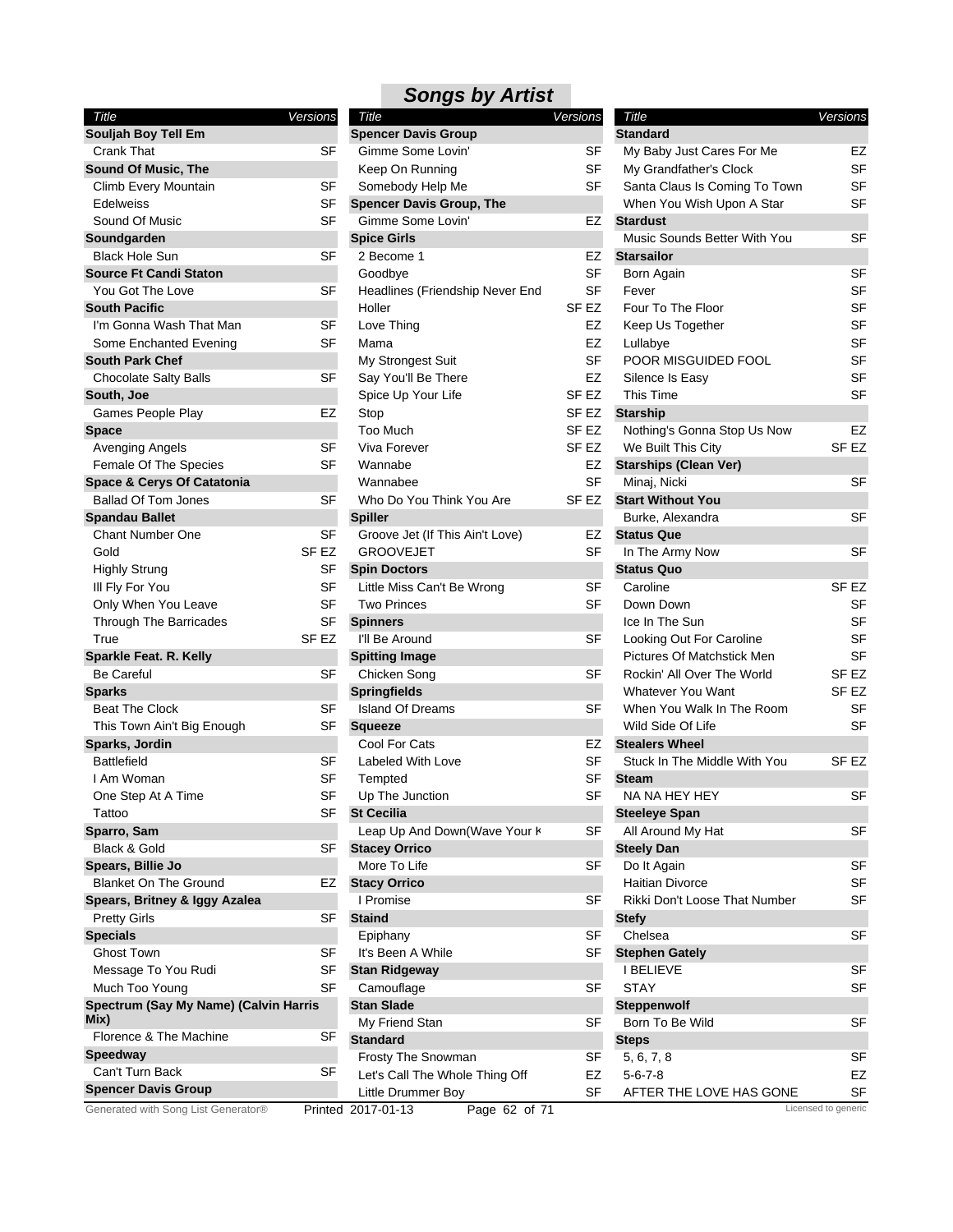### *Songs by Artist Title Versions*

| <b>Steps</b><br><b>Better Best Forgotton</b><br>SF<br>Better The Devil You Know<br>SF EZ<br><b>Chain Reaction</b><br>SF<br>Deeper Shade Of Blue<br>SF EZ<br>SF<br>Heartbeat<br>Here & Now<br>EZ<br><b>HERE AND NOW</b><br>SF<br>I Know Him So Well<br>SF<br>Last Thing On My Mind<br>SF EZ<br><b>SF</b><br>Love's Got A Hold Of My Heart<br><b>SF</b><br>One For Sorrow<br>Say You'll Be Mine<br>SF<br>SF <sub>EZ</sub><br>Stomp<br>SF <sub>EZ</sub><br>Summer Of Love<br>SF EZ<br>Tragedy<br>WAY YOU MAKE ME FEEL<br>SF<br>Way You Make Me Feel, The<br>EZ<br>When I Said Goodbye<br>EZ<br><b>WHEN I SAY GOODBYE</b><br><b>SF</b><br>SF<br>Words Are Not Enough<br><b>Stereophonics</b><br>SF<br>Dakota<br>Everyday I Think Of Money<br>SF <sub>EZ</sub><br>Handbag And Glad Rags<br>SF<br>Have A Nice Day<br>SF EZ<br>Hurry Up And Wait<br>SF EZ<br>I Wanna Get Lost With You<br>SF<br>I Wouldn't Believe Your Radio<br>SF <sub>EZ</sub><br>SF <sub>EZ</sub><br><b>Just Looking</b><br>Local Boy In The Photograph<br>EZ<br>Madame Helga<br>SF<br>Maybee Tommorow<br>SF<br><b>SF</b><br>Moviestar<br>Mr. Writer<br>EZ<br>SF<br>My Friends<br><b>Pick A Part That's New</b><br>SF <sub>EZ</sub><br>Step On My Old Size Nines<br>SF <sub>EZ</sub><br>Superman<br>SF<br>The Bartender & The Thief<br>EZ<br>Traffic<br>EZ<br><b>SF</b><br><b>VERGAS 2 TIMES</b><br><b>Sterophonics</b><br><b>MR WRITER</b><br>SF<br><b>Steve Arrington</b><br>Dancin' In The Key Of Life<br>SF<br><b>Steve Balsamo</b><br>SUGAR FOR THE SOUL<br>SF<br><b>Steve Brookstein</b><br><b>Against All Odds</b><br>SF<br><b>Steve Harley</b><br>Here Comes The Sun<br>SF<br><b>Steve Harley &amp; Cockney Rebell</b><br>Make Me Smile (Come Up And S<br>EZ<br><b>Steve Houghton</b><br>SF<br>Wind Beneath My Wings<br>Congrated with Song List Congrator® | Title | Versions |
|----------------------------------------------------------------------------------------------------------------------------------------------------------------------------------------------------------------------------------------------------------------------------------------------------------------------------------------------------------------------------------------------------------------------------------------------------------------------------------------------------------------------------------------------------------------------------------------------------------------------------------------------------------------------------------------------------------------------------------------------------------------------------------------------------------------------------------------------------------------------------------------------------------------------------------------------------------------------------------------------------------------------------------------------------------------------------------------------------------------------------------------------------------------------------------------------------------------------------------------------------------------------------------------------------------------------------------------------------------------------------------------------------------------------------------------------------------------------------------------------------------------------------------------------------------------------------------------------------------------------------------------------------------------------------------------------------------------------------------------------------------------------------------------------------------------------------------|-------|----------|
|                                                                                                                                                                                                                                                                                                                                                                                                                                                                                                                                                                                                                                                                                                                                                                                                                                                                                                                                                                                                                                                                                                                                                                                                                                                                                                                                                                                                                                                                                                                                                                                                                                                                                                                                                                                                                                  |       |          |
|                                                                                                                                                                                                                                                                                                                                                                                                                                                                                                                                                                                                                                                                                                                                                                                                                                                                                                                                                                                                                                                                                                                                                                                                                                                                                                                                                                                                                                                                                                                                                                                                                                                                                                                                                                                                                                  |       |          |
|                                                                                                                                                                                                                                                                                                                                                                                                                                                                                                                                                                                                                                                                                                                                                                                                                                                                                                                                                                                                                                                                                                                                                                                                                                                                                                                                                                                                                                                                                                                                                                                                                                                                                                                                                                                                                                  |       |          |
|                                                                                                                                                                                                                                                                                                                                                                                                                                                                                                                                                                                                                                                                                                                                                                                                                                                                                                                                                                                                                                                                                                                                                                                                                                                                                                                                                                                                                                                                                                                                                                                                                                                                                                                                                                                                                                  |       |          |
|                                                                                                                                                                                                                                                                                                                                                                                                                                                                                                                                                                                                                                                                                                                                                                                                                                                                                                                                                                                                                                                                                                                                                                                                                                                                                                                                                                                                                                                                                                                                                                                                                                                                                                                                                                                                                                  |       |          |
|                                                                                                                                                                                                                                                                                                                                                                                                                                                                                                                                                                                                                                                                                                                                                                                                                                                                                                                                                                                                                                                                                                                                                                                                                                                                                                                                                                                                                                                                                                                                                                                                                                                                                                                                                                                                                                  |       |          |
|                                                                                                                                                                                                                                                                                                                                                                                                                                                                                                                                                                                                                                                                                                                                                                                                                                                                                                                                                                                                                                                                                                                                                                                                                                                                                                                                                                                                                                                                                                                                                                                                                                                                                                                                                                                                                                  |       |          |
|                                                                                                                                                                                                                                                                                                                                                                                                                                                                                                                                                                                                                                                                                                                                                                                                                                                                                                                                                                                                                                                                                                                                                                                                                                                                                                                                                                                                                                                                                                                                                                                                                                                                                                                                                                                                                                  |       |          |
|                                                                                                                                                                                                                                                                                                                                                                                                                                                                                                                                                                                                                                                                                                                                                                                                                                                                                                                                                                                                                                                                                                                                                                                                                                                                                                                                                                                                                                                                                                                                                                                                                                                                                                                                                                                                                                  |       |          |
|                                                                                                                                                                                                                                                                                                                                                                                                                                                                                                                                                                                                                                                                                                                                                                                                                                                                                                                                                                                                                                                                                                                                                                                                                                                                                                                                                                                                                                                                                                                                                                                                                                                                                                                                                                                                                                  |       |          |
|                                                                                                                                                                                                                                                                                                                                                                                                                                                                                                                                                                                                                                                                                                                                                                                                                                                                                                                                                                                                                                                                                                                                                                                                                                                                                                                                                                                                                                                                                                                                                                                                                                                                                                                                                                                                                                  |       |          |
|                                                                                                                                                                                                                                                                                                                                                                                                                                                                                                                                                                                                                                                                                                                                                                                                                                                                                                                                                                                                                                                                                                                                                                                                                                                                                                                                                                                                                                                                                                                                                                                                                                                                                                                                                                                                                                  |       |          |
|                                                                                                                                                                                                                                                                                                                                                                                                                                                                                                                                                                                                                                                                                                                                                                                                                                                                                                                                                                                                                                                                                                                                                                                                                                                                                                                                                                                                                                                                                                                                                                                                                                                                                                                                                                                                                                  |       |          |
|                                                                                                                                                                                                                                                                                                                                                                                                                                                                                                                                                                                                                                                                                                                                                                                                                                                                                                                                                                                                                                                                                                                                                                                                                                                                                                                                                                                                                                                                                                                                                                                                                                                                                                                                                                                                                                  |       |          |
|                                                                                                                                                                                                                                                                                                                                                                                                                                                                                                                                                                                                                                                                                                                                                                                                                                                                                                                                                                                                                                                                                                                                                                                                                                                                                                                                                                                                                                                                                                                                                                                                                                                                                                                                                                                                                                  |       |          |
|                                                                                                                                                                                                                                                                                                                                                                                                                                                                                                                                                                                                                                                                                                                                                                                                                                                                                                                                                                                                                                                                                                                                                                                                                                                                                                                                                                                                                                                                                                                                                                                                                                                                                                                                                                                                                                  |       |          |
|                                                                                                                                                                                                                                                                                                                                                                                                                                                                                                                                                                                                                                                                                                                                                                                                                                                                                                                                                                                                                                                                                                                                                                                                                                                                                                                                                                                                                                                                                                                                                                                                                                                                                                                                                                                                                                  |       |          |
|                                                                                                                                                                                                                                                                                                                                                                                                                                                                                                                                                                                                                                                                                                                                                                                                                                                                                                                                                                                                                                                                                                                                                                                                                                                                                                                                                                                                                                                                                                                                                                                                                                                                                                                                                                                                                                  |       |          |
|                                                                                                                                                                                                                                                                                                                                                                                                                                                                                                                                                                                                                                                                                                                                                                                                                                                                                                                                                                                                                                                                                                                                                                                                                                                                                                                                                                                                                                                                                                                                                                                                                                                                                                                                                                                                                                  |       |          |
|                                                                                                                                                                                                                                                                                                                                                                                                                                                                                                                                                                                                                                                                                                                                                                                                                                                                                                                                                                                                                                                                                                                                                                                                                                                                                                                                                                                                                                                                                                                                                                                                                                                                                                                                                                                                                                  |       |          |
|                                                                                                                                                                                                                                                                                                                                                                                                                                                                                                                                                                                                                                                                                                                                                                                                                                                                                                                                                                                                                                                                                                                                                                                                                                                                                                                                                                                                                                                                                                                                                                                                                                                                                                                                                                                                                                  |       |          |
|                                                                                                                                                                                                                                                                                                                                                                                                                                                                                                                                                                                                                                                                                                                                                                                                                                                                                                                                                                                                                                                                                                                                                                                                                                                                                                                                                                                                                                                                                                                                                                                                                                                                                                                                                                                                                                  |       |          |
|                                                                                                                                                                                                                                                                                                                                                                                                                                                                                                                                                                                                                                                                                                                                                                                                                                                                                                                                                                                                                                                                                                                                                                                                                                                                                                                                                                                                                                                                                                                                                                                                                                                                                                                                                                                                                                  |       |          |
|                                                                                                                                                                                                                                                                                                                                                                                                                                                                                                                                                                                                                                                                                                                                                                                                                                                                                                                                                                                                                                                                                                                                                                                                                                                                                                                                                                                                                                                                                                                                                                                                                                                                                                                                                                                                                                  |       |          |
|                                                                                                                                                                                                                                                                                                                                                                                                                                                                                                                                                                                                                                                                                                                                                                                                                                                                                                                                                                                                                                                                                                                                                                                                                                                                                                                                                                                                                                                                                                                                                                                                                                                                                                                                                                                                                                  |       |          |
|                                                                                                                                                                                                                                                                                                                                                                                                                                                                                                                                                                                                                                                                                                                                                                                                                                                                                                                                                                                                                                                                                                                                                                                                                                                                                                                                                                                                                                                                                                                                                                                                                                                                                                                                                                                                                                  |       |          |
|                                                                                                                                                                                                                                                                                                                                                                                                                                                                                                                                                                                                                                                                                                                                                                                                                                                                                                                                                                                                                                                                                                                                                                                                                                                                                                                                                                                                                                                                                                                                                                                                                                                                                                                                                                                                                                  |       |          |
|                                                                                                                                                                                                                                                                                                                                                                                                                                                                                                                                                                                                                                                                                                                                                                                                                                                                                                                                                                                                                                                                                                                                                                                                                                                                                                                                                                                                                                                                                                                                                                                                                                                                                                                                                                                                                                  |       |          |
|                                                                                                                                                                                                                                                                                                                                                                                                                                                                                                                                                                                                                                                                                                                                                                                                                                                                                                                                                                                                                                                                                                                                                                                                                                                                                                                                                                                                                                                                                                                                                                                                                                                                                                                                                                                                                                  |       |          |
|                                                                                                                                                                                                                                                                                                                                                                                                                                                                                                                                                                                                                                                                                                                                                                                                                                                                                                                                                                                                                                                                                                                                                                                                                                                                                                                                                                                                                                                                                                                                                                                                                                                                                                                                                                                                                                  |       |          |
|                                                                                                                                                                                                                                                                                                                                                                                                                                                                                                                                                                                                                                                                                                                                                                                                                                                                                                                                                                                                                                                                                                                                                                                                                                                                                                                                                                                                                                                                                                                                                                                                                                                                                                                                                                                                                                  |       |          |
|                                                                                                                                                                                                                                                                                                                                                                                                                                                                                                                                                                                                                                                                                                                                                                                                                                                                                                                                                                                                                                                                                                                                                                                                                                                                                                                                                                                                                                                                                                                                                                                                                                                                                                                                                                                                                                  |       |          |
|                                                                                                                                                                                                                                                                                                                                                                                                                                                                                                                                                                                                                                                                                                                                                                                                                                                                                                                                                                                                                                                                                                                                                                                                                                                                                                                                                                                                                                                                                                                                                                                                                                                                                                                                                                                                                                  |       |          |
|                                                                                                                                                                                                                                                                                                                                                                                                                                                                                                                                                                                                                                                                                                                                                                                                                                                                                                                                                                                                                                                                                                                                                                                                                                                                                                                                                                                                                                                                                                                                                                                                                                                                                                                                                                                                                                  |       |          |
|                                                                                                                                                                                                                                                                                                                                                                                                                                                                                                                                                                                                                                                                                                                                                                                                                                                                                                                                                                                                                                                                                                                                                                                                                                                                                                                                                                                                                                                                                                                                                                                                                                                                                                                                                                                                                                  |       |          |
|                                                                                                                                                                                                                                                                                                                                                                                                                                                                                                                                                                                                                                                                                                                                                                                                                                                                                                                                                                                                                                                                                                                                                                                                                                                                                                                                                                                                                                                                                                                                                                                                                                                                                                                                                                                                                                  |       |          |
|                                                                                                                                                                                                                                                                                                                                                                                                                                                                                                                                                                                                                                                                                                                                                                                                                                                                                                                                                                                                                                                                                                                                                                                                                                                                                                                                                                                                                                                                                                                                                                                                                                                                                                                                                                                                                                  |       |          |
|                                                                                                                                                                                                                                                                                                                                                                                                                                                                                                                                                                                                                                                                                                                                                                                                                                                                                                                                                                                                                                                                                                                                                                                                                                                                                                                                                                                                                                                                                                                                                                                                                                                                                                                                                                                                                                  |       |          |
|                                                                                                                                                                                                                                                                                                                                                                                                                                                                                                                                                                                                                                                                                                                                                                                                                                                                                                                                                                                                                                                                                                                                                                                                                                                                                                                                                                                                                                                                                                                                                                                                                                                                                                                                                                                                                                  |       |          |
|                                                                                                                                                                                                                                                                                                                                                                                                                                                                                                                                                                                                                                                                                                                                                                                                                                                                                                                                                                                                                                                                                                                                                                                                                                                                                                                                                                                                                                                                                                                                                                                                                                                                                                                                                                                                                                  |       |          |
|                                                                                                                                                                                                                                                                                                                                                                                                                                                                                                                                                                                                                                                                                                                                                                                                                                                                                                                                                                                                                                                                                                                                                                                                                                                                                                                                                                                                                                                                                                                                                                                                                                                                                                                                                                                                                                  |       |          |
|                                                                                                                                                                                                                                                                                                                                                                                                                                                                                                                                                                                                                                                                                                                                                                                                                                                                                                                                                                                                                                                                                                                                                                                                                                                                                                                                                                                                                                                                                                                                                                                                                                                                                                                                                                                                                                  |       |          |
|                                                                                                                                                                                                                                                                                                                                                                                                                                                                                                                                                                                                                                                                                                                                                                                                                                                                                                                                                                                                                                                                                                                                                                                                                                                                                                                                                                                                                                                                                                                                                                                                                                                                                                                                                                                                                                  |       |          |
|                                                                                                                                                                                                                                                                                                                                                                                                                                                                                                                                                                                                                                                                                                                                                                                                                                                                                                                                                                                                                                                                                                                                                                                                                                                                                                                                                                                                                                                                                                                                                                                                                                                                                                                                                                                                                                  |       |          |
|                                                                                                                                                                                                                                                                                                                                                                                                                                                                                                                                                                                                                                                                                                                                                                                                                                                                                                                                                                                                                                                                                                                                                                                                                                                                                                                                                                                                                                                                                                                                                                                                                                                                                                                                                                                                                                  |       |          |
|                                                                                                                                                                                                                                                                                                                                                                                                                                                                                                                                                                                                                                                                                                                                                                                                                                                                                                                                                                                                                                                                                                                                                                                                                                                                                                                                                                                                                                                                                                                                                                                                                                                                                                                                                                                                                                  |       |          |
|                                                                                                                                                                                                                                                                                                                                                                                                                                                                                                                                                                                                                                                                                                                                                                                                                                                                                                                                                                                                                                                                                                                                                                                                                                                                                                                                                                                                                                                                                                                                                                                                                                                                                                                                                                                                                                  |       |          |
|                                                                                                                                                                                                                                                                                                                                                                                                                                                                                                                                                                                                                                                                                                                                                                                                                                                                                                                                                                                                                                                                                                                                                                                                                                                                                                                                                                                                                                                                                                                                                                                                                                                                                                                                                                                                                                  |       |          |
|                                                                                                                                                                                                                                                                                                                                                                                                                                                                                                                                                                                                                                                                                                                                                                                                                                                                                                                                                                                                                                                                                                                                                                                                                                                                                                                                                                                                                                                                                                                                                                                                                                                                                                                                                                                                                                  |       |          |
|                                                                                                                                                                                                                                                                                                                                                                                                                                                                                                                                                                                                                                                                                                                                                                                                                                                                                                                                                                                                                                                                                                                                                                                                                                                                                                                                                                                                                                                                                                                                                                                                                                                                                                                                                                                                                                  |       |          |
|                                                                                                                                                                                                                                                                                                                                                                                                                                                                                                                                                                                                                                                                                                                                                                                                                                                                                                                                                                                                                                                                                                                                                                                                                                                                                                                                                                                                                                                                                                                                                                                                                                                                                                                                                                                                                                  |       |          |
|                                                                                                                                                                                                                                                                                                                                                                                                                                                                                                                                                                                                                                                                                                                                                                                                                                                                                                                                                                                                                                                                                                                                                                                                                                                                                                                                                                                                                                                                                                                                                                                                                                                                                                                                                                                                                                  |       |          |
|                                                                                                                                                                                                                                                                                                                                                                                                                                                                                                                                                                                                                                                                                                                                                                                                                                                                                                                                                                                                                                                                                                                                                                                                                                                                                                                                                                                                                                                                                                                                                                                                                                                                                                                                                                                                                                  |       |          |
|                                                                                                                                                                                                                                                                                                                                                                                                                                                                                                                                                                                                                                                                                                                                                                                                                                                                                                                                                                                                                                                                                                                                                                                                                                                                                                                                                                                                                                                                                                                                                                                                                                                                                                                                                                                                                                  |       |          |
|                                                                                                                                                                                                                                                                                                                                                                                                                                                                                                                                                                                                                                                                                                                                                                                                                                                                                                                                                                                                                                                                                                                                                                                                                                                                                                                                                                                                                                                                                                                                                                                                                                                                                                                                                                                                                                  |       |          |
|                                                                                                                                                                                                                                                                                                                                                                                                                                                                                                                                                                                                                                                                                                                                                                                                                                                                                                                                                                                                                                                                                                                                                                                                                                                                                                                                                                                                                                                                                                                                                                                                                                                                                                                                                                                                                                  |       |          |
|                                                                                                                                                                                                                                                                                                                                                                                                                                                                                                                                                                                                                                                                                                                                                                                                                                                                                                                                                                                                                                                                                                                                                                                                                                                                                                                                                                                                                                                                                                                                                                                                                                                                                                                                                                                                                                  |       |          |

|                                          |                  | <b>Steve Lawrence And E Gorme</b>   |                  | <b>Strait, George</b>          |                     |
|------------------------------------------|------------------|-------------------------------------|------------------|--------------------------------|---------------------|
| leps<br>Better Best Forgotton            | <b>SF</b>        | I Want To Stay There                | SF               | I Just Wanna Dance With You    | EZ                  |
| Better The Devil You Know                | SF EZ            | <b>Steve Miller</b>                 |                  | <b>Stranglers</b>              |                     |
| Chain Reaction                           | <b>SF</b>        | Abracadabra                         | SF               | Golden Brown                   | SF <sub>EZ</sub>    |
|                                          | SF EZ            | <b>Steve Miller Band</b>            |                  | Peaches                        | EZ                  |
| Deeper Shade Of Blue<br><b>Heartbeat</b> | <b>SF</b>        | Abracadabra                         | EZ               | <b>Strawbs</b>                 |                     |
|                                          |                  |                                     |                  |                                | <b>SF</b>           |
| Here & Now                               | EZ               | <b>Steve Winwood</b>                |                  | Part Of The Union              |                     |
| HERE AND NOW                             | <b>SF</b>        | Valerie                             | SF               | <b>Stray Cats, The</b>         |                     |
| Know Him So Well                         | <b>SF</b>        | <b>Steven Gately</b>                |                  | <b>Runaway Boys</b>            | EZ                  |
| ast Thing On My Mind                     | SF EZ            | <b>NEW BEGINNING</b>                | SF               | <b>Stray Cat Strut</b>         | <b>EZ</b>           |
| ove's Got A Hold Of My Heart             | SF               | <b>Steven Tyler</b>                 |                  | <b>Streets</b>                 |                     |
| One For Sorrow                           | <b>SF</b>        | I Make My Own Sunshine              | SF               | <b>Blinded By The Light</b>    | <b>SF</b>           |
| Say You'll Be Mine                       | <b>SF</b>        | <b>Stevie McCrorie</b>              |                  | Don't Mug Yourself             | SF                  |
| Stomp                                    | SF EZ            | <b>Lost Stars</b>                   | SF               | Dry Your Eyes                  | <b>SF</b>           |
| Summer Of Love                           | SF EZ            | <b>Stevie Nicks</b>                 |                  | Fit But You Know It            | <b>SF</b>           |
| Tragedy                                  | SF EZ            | Talk To Me                          | SF               | Never Went To Church           | <b>SF</b>           |
| WAY YOU MAKE ME FEEL                     | <b>SF</b>        | <b>Stevie Winwood</b>               |                  | When You Wasn't Famous         | <b>SF</b>           |
| Nay You Make Me Feel, The                | EZ               | <b>Higher Love</b>                  | SF               | <b>Strokes</b>                 |                     |
| <b>When I Said Goodbye</b>               | EZ               | <b>Stevie Wonder</b>                |                  | Juicebox                       | <b>SF</b>           |
| WHEN I SAY GOODBYE                       | SF               | Don't You Worry About A Thing       | <b>SF</b>        | Last Night                     | <b>SF</b>           |
| <b>Nords Are Not Enough</b>              | SF               | For Once In My Life                 | SF <sub>EZ</sub> | <b>Style Council</b>           |                     |
| tereophonics                             |                  | From The Bottom Of My Heart         | SF               | Long Hot Summer                | <b>SF</b>           |
| Dakota                                   | SF               | I Just Called To Say I Love You     | SF EZ            | WALLS COME TUMBLING DOW        | <b>SF</b>           |
| Everyday I Think Of Money                | SF <sub>EZ</sub> | I Was Made To Love Her              | EZ               | You're The Best Thing          | <b>SF</b>           |
| Handbag And Glad Rags                    | <b>SF</b>        | Isn't She Lovely                    | <b>SF</b>        | <b>Stylistics</b>              |                     |
| Have A Nice Day                          | SF EZ            | Lately                              | SF EZ            | Can't Give You Anything But My | <b>SF</b>           |
| Hurry Up And Wait                        | SF EZ            | My Cheri Amour                      | <b>SF</b>        | I'm Stone In Love With You     | <b>SF</b>           |
| Wanna Get Lost With You                  | <b>SF</b>        | My Cherie Amour                     | EZ               | Na Na Is The Saddest Word      | <b>SF</b>           |
| Wouldn't Believe Your Radio              | SF <sub>EZ</sub> | Part Time Lover                     | SF <sub>EZ</sub> | Rockin' Roll Baby              | <b>SF</b>           |
| Just Looking                             | SF EZ            | Signed, Sealed, Delivered I'm Yo    | EZ               | Sing Baby Sing                 | <b>SF</b>           |
| ocal Boy In The Photograph               | EZ               | Sir Duke                            | EZ               | You Make Me Feel Brand         | <b>SF</b>           |
| Madame Helga                             | <b>SF</b>        | Superstition                        | SF <sub>EZ</sub> | <b>Stylo G Ft Gyptian</b>      |                     |
| Maybee Tommorow                          | <b>SF</b>        | Uptight Everything Is All Right     | EZ               | My Number One                  | <b>SF</b>           |
| Moviestar                                | <b>SF</b>        | You Are The Sunshine Of My Life     | SF               | <b>Styx</b>                    |                     |
| Mr. Writer                               | EZ               | Stewart, Ami                        |                  | Babe                           | SF EZ               |
| <b>My Friends</b>                        | <b>SF</b>        | Knock On Wood                       | EZ               | <b>Suburban Knights</b>        |                     |
| Pick A Part That's New                   | SF EZ            | <b>Stiltskin</b>                    |                  | Hard-Fi                        | SF                  |
| Step On My Old Size Nines                | SF EZ            | Inside                              | SF               | <b>Suede</b>                   |                     |
| Superman                                 | SF               | <b>Sting</b>                        |                  | <b>Beautiful Ones</b>          | <b>SF</b>           |
| The Bartender & The Thief                | <b>EZ</b>        | Englishman In New York              | SF               | <b>Sugababes</b>               |                     |
| Traffic                                  | EZ               | Feilds Of Gold                      | <b>SF</b>        |                                | SF                  |
|                                          | <b>SF</b>        |                                     | EZ               | About A Girl<br>About You Now  |                     |
| √ERGAS 2 TIMES                           |                  | Fields Of Gold                      |                  |                                | SF                  |
| terophonics                              |                  | <b>Sting &amp; Cheb Mami</b>        |                  | Caught In A Moment             | SF                  |
| <b>MR WRITER</b>                         | SF               | Desert Rose                         | EZ               | Change                         | <b>SF</b>           |
| teve Arrington                           |                  | <b>Sting &amp; Mary J Blige</b>     |                  | Denial                         | <b>SF</b>           |
| Dancin' In The Key Of Life               | SF               | Whenever I Say Your Name            | SF               | Follow Me Home                 | SF                  |
| teve Balsamo                             |                  | <b>Stone Sour</b>                   |                  | FREAK LIKE ME                  | SF                  |
| SUGAR FOR THE SOUL                       | SF               | Inhale                              | SF               | Get Sexy                       | SF                  |
| teve Brookstein                          |                  | <b>Stones Roses</b>                 |                  | Girls                          | SF                  |
| <b>Against All Odds</b>                  | SF               | All For One                         | <b>SF</b>        | Hole In The Head               | SF                  |
| teve Harley                              |                  | <b>Stooshe</b>                      |                  | In The Middle                  | SF                  |
| Here Comes The Sun                       | SF               | My Man Music                        | SF               | New Year                       | SF EZ               |
| teve Harley & Cockney Rebell             |                  | Slip                                | SF               | No Can Do                      | SF                  |
| Vlake Me Smile (Come Up And S            | EZ               | Waterfalls                          | <b>SF</b>        | Overload                       | SF EZ               |
| teve Houghton                            |                  | <b>Stooshe &amp; Travie McCoy</b>   |                  | Push The Button                | SF                  |
| Wind Beneath My Wings                    | SF               | Love Me                             | SF               | Red Dress Sugababes            | SF                  |
| enerated with Song List Generator®       |                  | Printed 2017-01-13<br>Page 63 of 71 |                  |                                | Licensed to generic |

| Title                                                   | Versions  |
|---------------------------------------------------------|-----------|
| <b>Strait, George</b>                                   |           |
| I Just Wanna Dance With You                             | F7        |
| <b>Stranglers</b><br>Golden Brown                       |           |
| Peaches                                                 | SF EZ     |
|                                                         | EZ        |
| <b>Strawbs</b>                                          |           |
| Part Of The Union                                       | SF        |
| <b>Stray Cats, The</b>                                  |           |
| Runaway Boys                                            | EZ<br>F7  |
| <b>Stray Cat Strut</b><br><b>Streets</b>                |           |
|                                                         | SF        |
| <b>Blinded By The Light</b>                             | SF        |
| Don't Mug Yourself                                      |           |
| Dry Your Eyes                                           | SF        |
| Fit But You Know It<br>Never Went To Church             | SF<br>SF  |
| When You Wasn't Famous                                  | SF        |
| <b>Strokes</b>                                          |           |
| Juicebox                                                | SF        |
|                                                         |           |
| <b>Last Night</b>                                       | SF        |
| <b>Style Council</b>                                    |           |
| Long Hot Summer                                         | SF        |
| WALLS COME TUMBLING DOW                                 | SF        |
| You're The Best Thing                                   | SF        |
| <b>Stylistics</b>                                       |           |
| Can't Give You Anything But My                          | SF        |
| I'm Stone In Love With You<br>Na Na Is The Saddest Word | SF        |
|                                                         | SF<br>SF  |
| Rockin' Roll Baby                                       |           |
| Sing Baby Sing<br>You Make Me Feel Brand                | SF<br>SF  |
| <b>Stylo G Ft Gyptian</b>                               |           |
| My Number One                                           | SF        |
| <b>Styx</b>                                             |           |
| Babe                                                    | SF EZ     |
|                                                         |           |
| <b>Suburban Knights</b><br>Hard-Fi                      | SF        |
| <b>Suede</b>                                            |           |
| Beautiful Ones                                          | SF        |
| <b>Sugababes</b>                                        |           |
| <b>About A Girl</b>                                     | SF        |
| <b>About You Now</b>                                    | SF        |
| Caught In A Moment                                      | <b>SF</b> |
| Change                                                  | SF        |
| Denial                                                  | <b>SF</b> |
| Follow Me Home                                          | <b>SF</b> |
| <b>FREAK LIKE ME</b>                                    | <b>SF</b> |
| Get Sexy                                                | SF        |
| Girls                                                   | SF        |
| Hole In The Head                                        | SF        |
| In The Middle                                           | SF        |
| New Year                                                | SF EZ     |
| No Can Do                                               | SF        |
| Overload                                                | SF EZ     |
| <b>Push The Button</b>                                  | SF        |
| Red Dress Sugababes                                     | SF        |
|                                                         |           |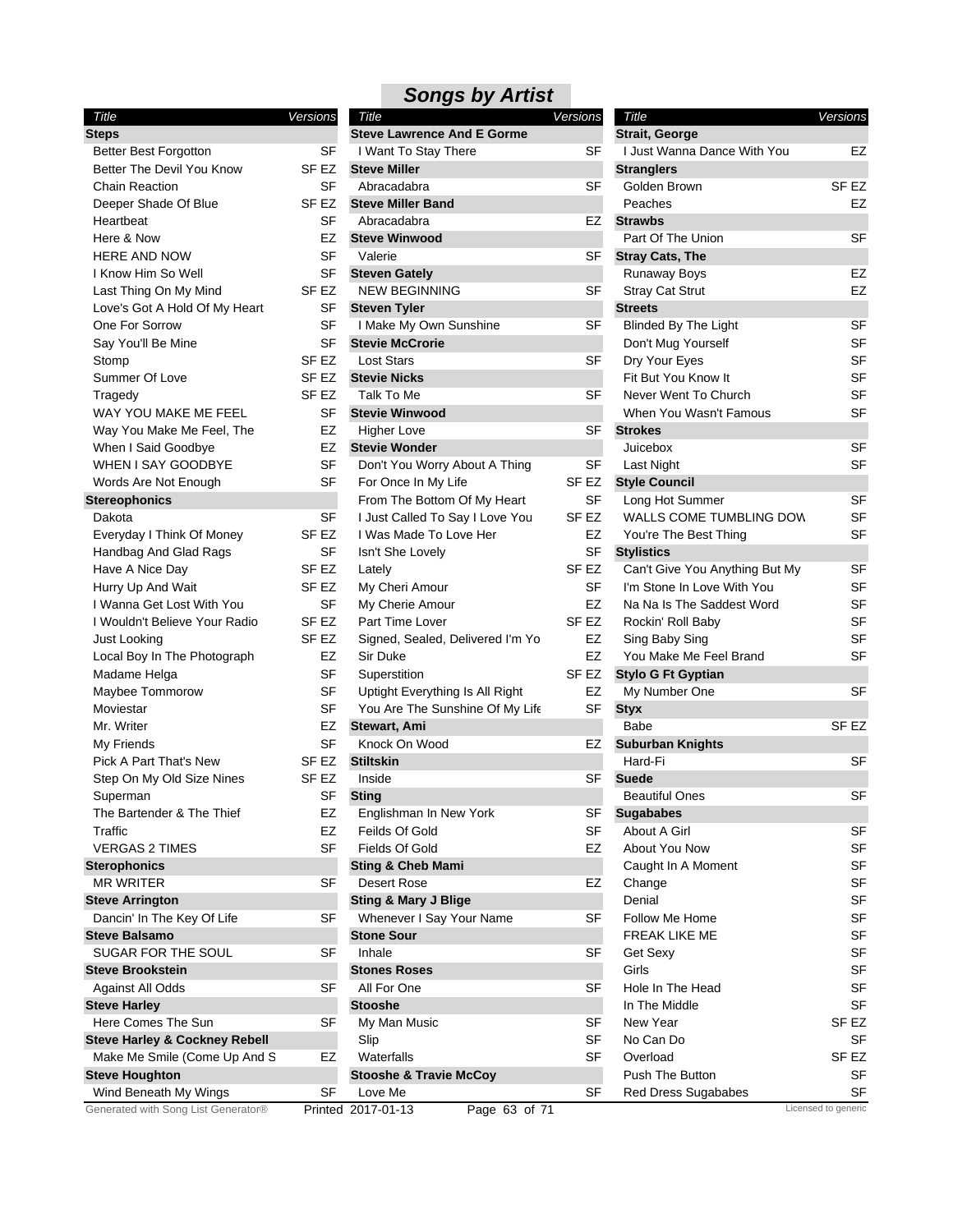| Title                               | Versions |           |
|-------------------------------------|----------|-----------|
| <b>Sugababes</b>                    |          |           |
| <b>Round Round</b>                  |          | SF        |
| <b>Run For Cover</b>                |          | EZ        |
| Shape                               |          | SF        |
| STRONGER                            |          | SF        |
| Too Lost In You                     |          | SF        |
| Ugly                                |          | SF        |
| Wear My Kiss                        |          | SF        |
| <b>Sugababes Vs Girls</b>           |          |           |
| Aloud Walk This Way                 |          | SF        |
| <b>Sugar Babes</b>                  |          |           |
| Easy                                |          | SF        |
| <b>Sugar Minott</b>                 |          |           |
| We've Got A Good Thing Going        |          | SF        |
| Sugar Ray                           |          |           |
| <b>Every Morning</b>                |          | SF        |
| <b>Sugarhill Gang</b>               |          |           |
| Rappers Delight                     |          | SF        |
| <b>Sugerbabes</b>                   |          |           |
| Soul Sound                          |          | SF        |
| Suggs                               |          |           |
| Camden Town                         |          | SF        |
| I Am                                |          | SF        |
| <b>Sum 41</b>                       |          |           |
| In To Deep                          |          | SF        |
| In Too Deep                         |          | EZ        |
| Still Waiting                       |          | SF        |
| <b>Summer Matthews</b>              |          |           |
| Little Miss Perfect                 |          | <b>SF</b> |
| Summer, Donna                       |          |           |
| <b>Hot Stuff</b>                    |          | EZ        |
| This Time I Know It's For Real      |          | EZ        |
| <b>Super Furry Animals</b>          |          |           |
| Juxtaposed To You                   |          | SF        |
| <b>Super Sister</b>                 |          |           |
| Summers Gonna Come                  |          | SF        |
| Supergrass                          |          |           |
| Alright                             | SF EZ    |           |
| Moving                              |          | EZ        |
| Pumping On Your Stereo              |          | SF        |
| Seen The Light                      |          | SF        |
| <b>Supernaturals</b>                |          |           |
| I Wasn't Built To Get Up            |          | SF        |
| Supertramp                          |          |           |
| <b>Breakfast In America</b>         | SF EZ    |           |
| Dreamer                             |          | EZ        |
| Give A Little Bit                   |          | SF        |
| It's Raining Again                  |          | SF        |
| The Logical Song                    |          | SF        |
| <b>Supremes</b>                     |          |           |
| Stoned Love                         |          | SF        |
| <b>Survivor</b>                     |          |           |
| Eye Of The Tiger                    |          | EZ        |
| <b>Susan Boyle</b>                  |          |           |
| <b>Wild Horses</b>                  |          | SF        |
| <b>Susan Maughn</b>                 |          |           |
| Generated with Song List Generator® |          | line      |

| <b>Versions</b> | Title                                                                                                                                                                                 | <b>Versions</b>                                                                                                                                                                                                                                                                                                                                                                                                                                                                                                                                                                                                                                                                                                 | Title                                                                                                                                                                                                                                                                          | Versions                                                                                                                                                                                                                                                                                                                                                                                                                                                                                                                                                                                                                                                                                                                                                           |
|-----------------|---------------------------------------------------------------------------------------------------------------------------------------------------------------------------------------|-----------------------------------------------------------------------------------------------------------------------------------------------------------------------------------------------------------------------------------------------------------------------------------------------------------------------------------------------------------------------------------------------------------------------------------------------------------------------------------------------------------------------------------------------------------------------------------------------------------------------------------------------------------------------------------------------------------------|--------------------------------------------------------------------------------------------------------------------------------------------------------------------------------------------------------------------------------------------------------------------------------|--------------------------------------------------------------------------------------------------------------------------------------------------------------------------------------------------------------------------------------------------------------------------------------------------------------------------------------------------------------------------------------------------------------------------------------------------------------------------------------------------------------------------------------------------------------------------------------------------------------------------------------------------------------------------------------------------------------------------------------------------------------------|
|                 | <b>Susan Maughn</b>                                                                                                                                                                   |                                                                                                                                                                                                                                                                                                                                                                                                                                                                                                                                                                                                                                                                                                                 | <b>T</b> Rex                                                                                                                                                                                                                                                                   |                                                                                                                                                                                                                                                                                                                                                                                                                                                                                                                                                                                                                                                                                                                                                                    |
| <b>SF</b>       | Bobby's Girl                                                                                                                                                                          | SF                                                                                                                                                                                                                                                                                                                                                                                                                                                                                                                                                                                                                                                                                                              | I Love To Boogie                                                                                                                                                                                                                                                               | EZ                                                                                                                                                                                                                                                                                                                                                                                                                                                                                                                                                                                                                                                                                                                                                                 |
| EZ              | <b>Sutherland Bros</b>                                                                                                                                                                |                                                                                                                                                                                                                                                                                                                                                                                                                                                                                                                                                                                                                                                                                                                 | Metal Guru                                                                                                                                                                                                                                                                     | <b>SF</b>                                                                                                                                                                                                                                                                                                                                                                                                                                                                                                                                                                                                                                                                                                                                                          |
| <b>SF</b>       |                                                                                                                                                                                       | SF                                                                                                                                                                                                                                                                                                                                                                                                                                                                                                                                                                                                                                                                                                              | Ride A White Swan                                                                                                                                                                                                                                                              | <b>SF</b>                                                                                                                                                                                                                                                                                                                                                                                                                                                                                                                                                                                                                                                                                                                                                          |
| <b>SF</b>       | <b>Sutherland Brothers &amp; Quiver</b>                                                                                                                                               |                                                                                                                                                                                                                                                                                                                                                                                                                                                                                                                                                                                                                                                                                                                 | Telegram Sam                                                                                                                                                                                                                                                                   | SF <sub>EZ</sub>                                                                                                                                                                                                                                                                                                                                                                                                                                                                                                                                                                                                                                                                                                                                                   |
| <b>SF</b>       |                                                                                                                                                                                       | EZ                                                                                                                                                                                                                                                                                                                                                                                                                                                                                                                                                                                                                                                                                                              |                                                                                                                                                                                                                                                                                | <b>SF</b>                                                                                                                                                                                                                                                                                                                                                                                                                                                                                                                                                                                                                                                                                                                                                          |
| SF              |                                                                                                                                                                                       |                                                                                                                                                                                                                                                                                                                                                                                                                                                                                                                                                                                                                                                                                                                 |                                                                                                                                                                                                                                                                                |                                                                                                                                                                                                                                                                                                                                                                                                                                                                                                                                                                                                                                                                                                                                                                    |
|                 |                                                                                                                                                                                       |                                                                                                                                                                                                                                                                                                                                                                                                                                                                                                                                                                                                                                                                                                                 |                                                                                                                                                                                                                                                                                | <b>SF</b>                                                                                                                                                                                                                                                                                                                                                                                                                                                                                                                                                                                                                                                                                                                                                          |
|                 | <b>Suzi Quatro</b>                                                                                                                                                                    |                                                                                                                                                                                                                                                                                                                                                                                                                                                                                                                                                                                                                                                                                                                 |                                                                                                                                                                                                                                                                                |                                                                                                                                                                                                                                                                                                                                                                                                                                                                                                                                                                                                                                                                                                                                                                    |
|                 |                                                                                                                                                                                       |                                                                                                                                                                                                                                                                                                                                                                                                                                                                                                                                                                                                                                                                                                                 |                                                                                                                                                                                                                                                                                | SF                                                                                                                                                                                                                                                                                                                                                                                                                                                                                                                                                                                                                                                                                                                                                                 |
|                 | Crash                                                                                                                                                                                 |                                                                                                                                                                                                                                                                                                                                                                                                                                                                                                                                                                                                                                                                                                                 |                                                                                                                                                                                                                                                                                |                                                                                                                                                                                                                                                                                                                                                                                                                                                                                                                                                                                                                                                                                                                                                                    |
|                 |                                                                                                                                                                                       |                                                                                                                                                                                                                                                                                                                                                                                                                                                                                                                                                                                                                                                                                                                 |                                                                                                                                                                                                                                                                                | <b>SF</b>                                                                                                                                                                                                                                                                                                                                                                                                                                                                                                                                                                                                                                                                                                                                                          |
|                 |                                                                                                                                                                                       |                                                                                                                                                                                                                                                                                                                                                                                                                                                                                                                                                                                                                                                                                                                 |                                                                                                                                                                                                                                                                                |                                                                                                                                                                                                                                                                                                                                                                                                                                                                                                                                                                                                                                                                                                                                                                    |
|                 |                                                                                                                                                                                       |                                                                                                                                                                                                                                                                                                                                                                                                                                                                                                                                                                                                                                                                                                                 |                                                                                                                                                                                                                                                                                | <b>SF</b>                                                                                                                                                                                                                                                                                                                                                                                                                                                                                                                                                                                                                                                                                                                                                          |
|                 |                                                                                                                                                                                       |                                                                                                                                                                                                                                                                                                                                                                                                                                                                                                                                                                                                                                                                                                                 |                                                                                                                                                                                                                                                                                |                                                                                                                                                                                                                                                                                                                                                                                                                                                                                                                                                                                                                                                                                                                                                                    |
|                 |                                                                                                                                                                                       |                                                                                                                                                                                                                                                                                                                                                                                                                                                                                                                                                                                                                                                                                                                 |                                                                                                                                                                                                                                                                                | SF                                                                                                                                                                                                                                                                                                                                                                                                                                                                                                                                                                                                                                                                                                                                                                 |
|                 |                                                                                                                                                                                       |                                                                                                                                                                                                                                                                                                                                                                                                                                                                                                                                                                                                                                                                                                                 |                                                                                                                                                                                                                                                                                | <b>SF</b>                                                                                                                                                                                                                                                                                                                                                                                                                                                                                                                                                                                                                                                                                                                                                          |
|                 |                                                                                                                                                                                       |                                                                                                                                                                                                                                                                                                                                                                                                                                                                                                                                                                                                                                                                                                                 |                                                                                                                                                                                                                                                                                | <b>SF</b>                                                                                                                                                                                                                                                                                                                                                                                                                                                                                                                                                                                                                                                                                                                                                          |
|                 |                                                                                                                                                                                       |                                                                                                                                                                                                                                                                                                                                                                                                                                                                                                                                                                                                                                                                                                                 |                                                                                                                                                                                                                                                                                | <b>SF</b>                                                                                                                                                                                                                                                                                                                                                                                                                                                                                                                                                                                                                                                                                                                                                          |
|                 |                                                                                                                                                                                       |                                                                                                                                                                                                                                                                                                                                                                                                                                                                                                                                                                                                                                                                                                                 |                                                                                                                                                                                                                                                                                |                                                                                                                                                                                                                                                                                                                                                                                                                                                                                                                                                                                                                                                                                                                                                                    |
|                 |                                                                                                                                                                                       |                                                                                                                                                                                                                                                                                                                                                                                                                                                                                                                                                                                                                                                                                                                 |                                                                                                                                                                                                                                                                                | <b>SF</b>                                                                                                                                                                                                                                                                                                                                                                                                                                                                                                                                                                                                                                                                                                                                                          |
|                 |                                                                                                                                                                                       |                                                                                                                                                                                                                                                                                                                                                                                                                                                                                                                                                                                                                                                                                                                 |                                                                                                                                                                                                                                                                                |                                                                                                                                                                                                                                                                                                                                                                                                                                                                                                                                                                                                                                                                                                                                                                    |
|                 |                                                                                                                                                                                       |                                                                                                                                                                                                                                                                                                                                                                                                                                                                                                                                                                                                                                                                                                                 |                                                                                                                                                                                                                                                                                | SF <sub>EZ</sub>                                                                                                                                                                                                                                                                                                                                                                                                                                                                                                                                                                                                                                                                                                                                                   |
|                 |                                                                                                                                                                                       |                                                                                                                                                                                                                                                                                                                                                                                                                                                                                                                                                                                                                                                                                                                 |                                                                                                                                                                                                                                                                                |                                                                                                                                                                                                                                                                                                                                                                                                                                                                                                                                                                                                                                                                                                                                                                    |
|                 |                                                                                                                                                                                       |                                                                                                                                                                                                                                                                                                                                                                                                                                                                                                                                                                                                                                                                                                                 |                                                                                                                                                                                                                                                                                | SF                                                                                                                                                                                                                                                                                                                                                                                                                                                                                                                                                                                                                                                                                                                                                                 |
|                 |                                                                                                                                                                                       |                                                                                                                                                                                                                                                                                                                                                                                                                                                                                                                                                                                                                                                                                                                 |                                                                                                                                                                                                                                                                                | <b>SF</b>                                                                                                                                                                                                                                                                                                                                                                                                                                                                                                                                                                                                                                                                                                                                                          |
|                 |                                                                                                                                                                                       |                                                                                                                                                                                                                                                                                                                                                                                                                                                                                                                                                                                                                                                                                                                 |                                                                                                                                                                                                                                                                                | <b>SF</b>                                                                                                                                                                                                                                                                                                                                                                                                                                                                                                                                                                                                                                                                                                                                                          |
|                 |                                                                                                                                                                                       |                                                                                                                                                                                                                                                                                                                                                                                                                                                                                                                                                                                                                                                                                                                 |                                                                                                                                                                                                                                                                                | SF <sub>EZ</sub>                                                                                                                                                                                                                                                                                                                                                                                                                                                                                                                                                                                                                                                                                                                                                   |
|                 |                                                                                                                                                                                       |                                                                                                                                                                                                                                                                                                                                                                                                                                                                                                                                                                                                                                                                                                                 |                                                                                                                                                                                                                                                                                | EZ                                                                                                                                                                                                                                                                                                                                                                                                                                                                                                                                                                                                                                                                                                                                                                 |
|                 |                                                                                                                                                                                       |                                                                                                                                                                                                                                                                                                                                                                                                                                                                                                                                                                                                                                                                                                                 |                                                                                                                                                                                                                                                                                | <b>SF</b>                                                                                                                                                                                                                                                                                                                                                                                                                                                                                                                                                                                                                                                                                                                                                          |
|                 |                                                                                                                                                                                       |                                                                                                                                                                                                                                                                                                                                                                                                                                                                                                                                                                                                                                                                                                                 |                                                                                                                                                                                                                                                                                | SF                                                                                                                                                                                                                                                                                                                                                                                                                                                                                                                                                                                                                                                                                                                                                                 |
|                 |                                                                                                                                                                                       |                                                                                                                                                                                                                                                                                                                                                                                                                                                                                                                                                                                                                                                                                                                 |                                                                                                                                                                                                                                                                                | <b>SF</b>                                                                                                                                                                                                                                                                                                                                                                                                                                                                                                                                                                                                                                                                                                                                                          |
|                 |                                                                                                                                                                                       |                                                                                                                                                                                                                                                                                                                                                                                                                                                                                                                                                                                                                                                                                                                 |                                                                                                                                                                                                                                                                                | <b>SF</b>                                                                                                                                                                                                                                                                                                                                                                                                                                                                                                                                                                                                                                                                                                                                                          |
|                 |                                                                                                                                                                                       |                                                                                                                                                                                                                                                                                                                                                                                                                                                                                                                                                                                                                                                                                                                 |                                                                                                                                                                                                                                                                                | <b>SF</b>                                                                                                                                                                                                                                                                                                                                                                                                                                                                                                                                                                                                                                                                                                                                                          |
|                 |                                                                                                                                                                                       |                                                                                                                                                                                                                                                                                                                                                                                                                                                                                                                                                                                                                                                                                                                 |                                                                                                                                                                                                                                                                                | EZ                                                                                                                                                                                                                                                                                                                                                                                                                                                                                                                                                                                                                                                                                                                                                                 |
|                 |                                                                                                                                                                                       |                                                                                                                                                                                                                                                                                                                                                                                                                                                                                                                                                                                                                                                                                                                 |                                                                                                                                                                                                                                                                                | <b>SF</b>                                                                                                                                                                                                                                                                                                                                                                                                                                                                                                                                                                                                                                                                                                                                                          |
|                 |                                                                                                                                                                                       |                                                                                                                                                                                                                                                                                                                                                                                                                                                                                                                                                                                                                                                                                                                 |                                                                                                                                                                                                                                                                                | SF                                                                                                                                                                                                                                                                                                                                                                                                                                                                                                                                                                                                                                                                                                                                                                 |
|                 |                                                                                                                                                                                       |                                                                                                                                                                                                                                                                                                                                                                                                                                                                                                                                                                                                                                                                                                                 |                                                                                                                                                                                                                                                                                | <b>SF</b>                                                                                                                                                                                                                                                                                                                                                                                                                                                                                                                                                                                                                                                                                                                                                          |
|                 |                                                                                                                                                                                       |                                                                                                                                                                                                                                                                                                                                                                                                                                                                                                                                                                                                                                                                                                                 |                                                                                                                                                                                                                                                                                | <b>SF</b>                                                                                                                                                                                                                                                                                                                                                                                                                                                                                                                                                                                                                                                                                                                                                          |
|                 |                                                                                                                                                                                       |                                                                                                                                                                                                                                                                                                                                                                                                                                                                                                                                                                                                                                                                                                                 |                                                                                                                                                                                                                                                                                | <b>SF</b>                                                                                                                                                                                                                                                                                                                                                                                                                                                                                                                                                                                                                                                                                                                                                          |
|                 | Breakout                                                                                                                                                                              |                                                                                                                                                                                                                                                                                                                                                                                                                                                                                                                                                                                                                                                                                                                 |                                                                                                                                                                                                                                                                                |                                                                                                                                                                                                                                                                                                                                                                                                                                                                                                                                                                                                                                                                                                                                                                    |
|                 |                                                                                                                                                                                       |                                                                                                                                                                                                                                                                                                                                                                                                                                                                                                                                                                                                                                                                                                                 |                                                                                                                                                                                                                                                                                | <b>SF</b>                                                                                                                                                                                                                                                                                                                                                                                                                                                                                                                                                                                                                                                                                                                                                          |
|                 |                                                                                                                                                                                       | SF                                                                                                                                                                                                                                                                                                                                                                                                                                                                                                                                                                                                                                                                                                              |                                                                                                                                                                                                                                                                                |                                                                                                                                                                                                                                                                                                                                                                                                                                                                                                                                                                                                                                                                                                                                                                    |
| SF              |                                                                                                                                                                                       |                                                                                                                                                                                                                                                                                                                                                                                                                                                                                                                                                                                                                                                                                                                 | Light                                                                                                                                                                                                                                                                          | SF                                                                                                                                                                                                                                                                                                                                                                                                                                                                                                                                                                                                                                                                                                                                                                 |
|                 | <b>Switchfoot</b>                                                                                                                                                                     |                                                                                                                                                                                                                                                                                                                                                                                                                                                                                                                                                                                                                                                                                                                 | <b>Tal Bachman</b>                                                                                                                                                                                                                                                             |                                                                                                                                                                                                                                                                                                                                                                                                                                                                                                                                                                                                                                                                                                                                                                    |
| SF EZ           | Meant To Live                                                                                                                                                                         | SF                                                                                                                                                                                                                                                                                                                                                                                                                                                                                                                                                                                                                                                                                                              | SHE'S SO HIGH                                                                                                                                                                                                                                                                  | <b>SF</b>                                                                                                                                                                                                                                                                                                                                                                                                                                                                                                                                                                                                                                                                                                                                                          |
| EZ              | Swy                                                                                                                                                                                   |                                                                                                                                                                                                                                                                                                                                                                                                                                                                                                                                                                                                                                                                                                                 | <b>Talk Talk</b>                                                                                                                                                                                                                                                               |                                                                                                                                                                                                                                                                                                                                                                                                                                                                                                                                                                                                                                                                                                                                                                    |
| <b>SF</b>       | <b>Right Here</b>                                                                                                                                                                     | SF                                                                                                                                                                                                                                                                                                                                                                                                                                                                                                                                                                                                                                                                                                              | Life's What You Make It                                                                                                                                                                                                                                                        | SF                                                                                                                                                                                                                                                                                                                                                                                                                                                                                                                                                                                                                                                                                                                                                                 |
| <b>SF</b>       | <b>Syreeta</b>                                                                                                                                                                        |                                                                                                                                                                                                                                                                                                                                                                                                                                                                                                                                                                                                                                                                                                                 | <b>Talk Talk</b>                                                                                                                                                                                                                                                               | SF                                                                                                                                                                                                                                                                                                                                                                                                                                                                                                                                                                                                                                                                                                                                                                 |
| <b>SF</b>       | Your Kiss Is Sweet                                                                                                                                                                    | EZ                                                                                                                                                                                                                                                                                                                                                                                                                                                                                                                                                                                                                                                                                                              | <b>Talking Heads</b>                                                                                                                                                                                                                                                           |                                                                                                                                                                                                                                                                                                                                                                                                                                                                                                                                                                                                                                                                                                                                                                    |
|                 | TATU                                                                                                                                                                                  |                                                                                                                                                                                                                                                                                                                                                                                                                                                                                                                                                                                                                                                                                                                 | <b>Burning Down The House</b>                                                                                                                                                                                                                                                  | <b>SF</b>                                                                                                                                                                                                                                                                                                                                                                                                                                                                                                                                                                                                                                                                                                                                                          |
| <b>SF</b>       | All About Us                                                                                                                                                                          | SF                                                                                                                                                                                                                                                                                                                                                                                                                                                                                                                                                                                                                                                                                                              | Once In A Lifetime                                                                                                                                                                                                                                                             | SF                                                                                                                                                                                                                                                                                                                                                                                                                                                                                                                                                                                                                                                                                                                                                                 |
|                 | All The Things She Said                                                                                                                                                               | SF                                                                                                                                                                                                                                                                                                                                                                                                                                                                                                                                                                                                                                                                                                              | Road To Nowhere                                                                                                                                                                                                                                                                | SF                                                                                                                                                                                                                                                                                                                                                                                                                                                                                                                                                                                                                                                                                                                                                                 |
| EZ              | <b>T</b> Rex                                                                                                                                                                          |                                                                                                                                                                                                                                                                                                                                                                                                                                                                                                                                                                                                                                                                                                                 | <b>Tammy Wynette</b>                                                                                                                                                                                                                                                           |                                                                                                                                                                                                                                                                                                                                                                                                                                                                                                                                                                                                                                                                                                                                                                    |
|                 | 20th Century Boy                                                                                                                                                                      | EZ                                                                                                                                                                                                                                                                                                                                                                                                                                                                                                                                                                                                                                                                                                              | D.I.V.O.R.C.E                                                                                                                                                                                                                                                                  | <b>SF</b>                                                                                                                                                                                                                                                                                                                                                                                                                                                                                                                                                                                                                                                                                                                                                          |
| SF              | Children Of The Revolution                                                                                                                                                            | <b>SF</b>                                                                                                                                                                                                                                                                                                                                                                                                                                                                                                                                                                                                                                                                                                       | D.I.V.O.R.C.E.                                                                                                                                                                                                                                                                 | EZ                                                                                                                                                                                                                                                                                                                                                                                                                                                                                                                                                                                                                                                                                                                                                                 |
|                 | HOT LOVE                                                                                                                                                                              | SF                                                                                                                                                                                                                                                                                                                                                                                                                                                                                                                                                                                                                                                                                                              | Stand By Your Man                                                                                                                                                                                                                                                              | SF EZ                                                                                                                                                                                                                                                                                                                                                                                                                                                                                                                                                                                                                                                                                                                                                              |
|                 |                                                                                                                                                                                       |                                                                                                                                                                                                                                                                                                                                                                                                                                                                                                                                                                                                                                                                                                                 |                                                                                                                                                                                                                                                                                | Licensed to generic                                                                                                                                                                                                                                                                                                                                                                                                                                                                                                                                                                                                                                                                                                                                                |
|                 | <b>SF</b><br>SF<br>SF<br>SF<br>SF<br>SF<br>SF<br>SF<br><b>SF</b><br><b>SF</b><br>EZ<br><b>SF</b><br><b>SF</b><br>EZ<br><b>EZ</b><br><b>SF</b><br><b>SF</b><br>SF EZ<br>EZ<br>SF<br>SF | Lying In Your Arms Of Mary<br>Arms Of Mary<br><b>Suzanne Vega</b><br>Luka<br>Can The Can<br>Devil Gate Drive<br>If You Can't Give Me Love<br>Swan, Billy<br>I Can Help<br>Sway<br>Level Up<br><b>Swayze, Patrick</b><br>She's Like The Wind<br><b>Swedish House Mafia</b><br>Don't You Worry Child<br>Save The World<br><b>Sweet</b><br><b>Ballroom Blitz</b><br><b>Block Buster</b><br>Blockbuster<br>Co Co<br>Fox On The Run<br>Hellraiser<br>Little Willy<br>Teenage Rampage<br>Wig Wam Bam<br><b>Sweetbox</b><br>Everythings Gonna Be Alright<br>Swf<br><b>Flowers</b><br>Swift, Taylor<br><b>Bad Blood</b><br><b>Swing Out Sister</b><br><b>Swinging Blue Jeans</b><br>Hippy Hippy Shake<br>You're No Good | SF<br>SF<br>SF<br><b>SF</b><br>SF<br>EZ<br>SF<br>EZ<br><b>SF</b><br>SF<br>SF <sub>EZ</sub><br>SF<br><b>EZ</b><br><b>SF</b><br><b>SF</b><br><b>SF</b><br>EZ<br><b>SF</b><br>SF <sub>EZ</sub><br>SF<br>SF<br>SF<br><b>SF</b><br><b>SF</b><br>Printed 2017-01-13<br>Page 64 of 71 | <b>Twentieth Century Boy</b><br>T Spoon<br>Sex On The Beach<br>T. Jones & C. Matthews<br>Baby It's Cold Outside<br>T.I. & Justin Timberlake<br>Dead & Gone<br><b>Tab Hunter</b><br>Young Love<br><b>Taio Cruz</b><br><b>Break Your Heart</b><br>I Can Be<br><b>Telling The World</b><br>Troublemaker<br><b>Taio Cruz Feat Flo-Rida</b><br>Hangover<br><b>Take That</b><br><b>Back For Good</b><br>Could It Be Magic<br>Flood<br>Greatest Day<br>How Deep Is Your Love<br>It Only Takes A Minute<br>Kidz<br>Million Love Songs<br>Never Forget<br>Patience<br>Praise The Lord Together<br><b>Relight My Fire</b><br>Said It All<br>Shine<br>Sure<br><b>These Days</b><br>Up All Night<br><b>Take That And Lulu</b><br><b>Relight My Fire</b><br>Take That Hold Up A |

| Title                          | Versions |           |
|--------------------------------|----------|-----------|
| T Rex                          |          |           |
| I Love To Boogie               |          | EZ        |
| Metal Guru                     |          | SF        |
| Ride A White Swan              |          | SF        |
| Telegram Sam                   |          | SF EZ     |
| <b>Twentieth Century Boy</b>   |          | <b>SF</b> |
| <b>T</b> Spoon                 |          |           |
| Sex On The Beach               |          | SF        |
| T. Jones & C. Matthews         |          |           |
| Baby It's Cold Outside         |          | SF        |
| T.I. & Justin Timberlake       |          |           |
| Dead & Gone                    |          | SF        |
| <b>Tab Hunter</b>              |          |           |
| Young Love                     |          | SF        |
| <b>Taio Cruz</b>               |          |           |
| <b>Break Your Heart</b>        |          | SF        |
| I Can Be                       |          | SF        |
| <b>Telling The World</b>       |          | SF        |
| Troublemaker                   |          | SF        |
| <b>Taio Cruz Feat Flo-Rida</b> |          |           |
| Hangover                       |          | SF        |
| <b>Take That</b>               |          |           |
| <b>Back For Good</b>           |          | SF EZ     |
| Could It Be Magic              |          | SF        |
| Flood                          |          | SF        |
| <b>Greatest Day</b>            |          | SF        |
| How Deep Is Your Love          |          | SF EZ     |
| It Only Takes A Minute         |          | EZ        |
| Kidz                           |          | SF        |
| <b>Million Love Songs</b>      |          | <b>SF</b> |
| Never Forget                   |          | <b>SF</b> |
| Patience                       |          | SF        |
| Praise The Lord Together       |          | SF        |
| <b>Relight My Fire</b>         |          | EZ        |
| Said It All                    |          | <b>SF</b> |
| Shine                          |          | SF        |
| Sure                           |          | SF        |
| <b>These Days</b>              |          | SF        |
| Up All Night                   |          | SF        |
| <b>Take That And Lulu</b>      |          |           |
| <b>Relight My Fire</b>         |          | SF        |
| Take That Hold Up A            |          |           |
| Light                          |          | SF        |
| <b>Tal Bachman</b>             |          |           |
| SHE'S SO HIGH                  |          | SF        |
| <b>Talk Talk</b>               |          |           |
| Life's What You Make It        |          | SF        |
| <b>Talk Talk</b>               |          | SF        |
| <b>Talking Heads</b>           |          |           |
| <b>Burning Down The House</b>  |          | SF        |
| Once In A Lifetime             |          | SF        |
| Road To Nowhere                |          | SF        |
| <b>Tammy Wynette</b>           |          |           |
| D.I.V.O.R.C.E                  |          | SF        |
| D.I.V.O.R.C.E.                 |          | EZ        |
| Stand By Your Man              |          | SF EZ     |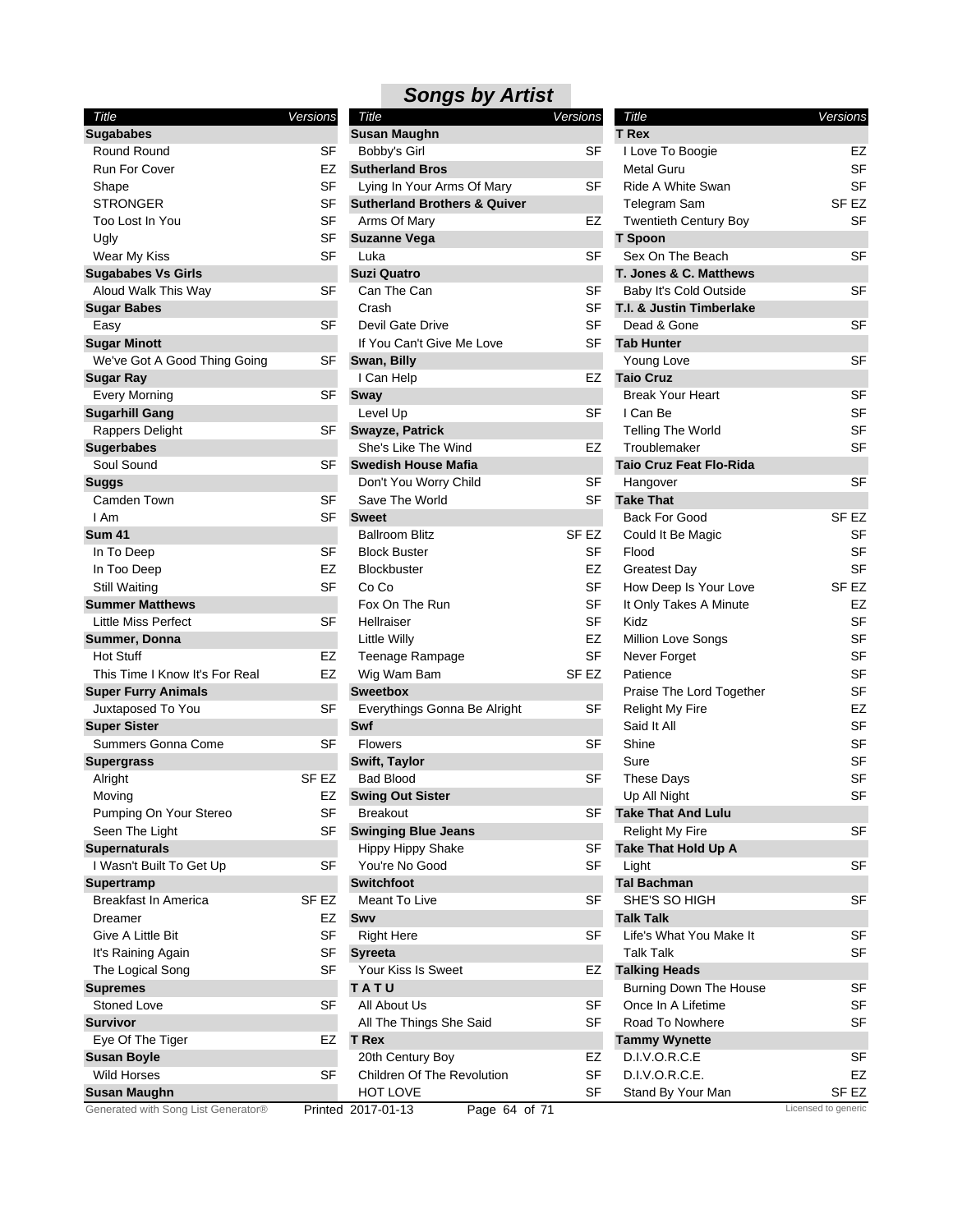| <b>Teenage Dream</b><br><b>Tamperer</b><br><b>Texas</b><br>Hammer To The Heart<br>MY INNER SMILE<br>SF<br>Perry, Katy<br>SF | SF                  |
|-----------------------------------------------------------------------------------------------------------------------------|---------------------|
|                                                                                                                             |                     |
|                                                                                                                             |                     |
| Tamperer & Maya<br>Put Your Arms Around Me<br><b>Teenagers</b>                                                              | <b>SF</b>           |
| EZ<br>My Chemical Romance<br>SF<br>Say What You Want<br>Feel It (Blunt Edit)                                                | SF <sub>EZ</sub>    |
| <b>Tamperer Feat Maya</b><br><b>Teeth</b><br>Summer Son                                                                     | <b>SF</b>           |
| <b>SF</b><br><b>SF</b><br>If You Buy This Record Your Life<br>Lady Gaga<br>When We Are Together                             | SF                  |
| <b>Tamperer Feat. Maya</b><br><b>Teletubbies, The</b><br><b>The Chiffons</b>                                                |                     |
| Feel It<br><b>SF</b><br>EZ<br>Say Eh-Oh<br>Sweet Talking Guy                                                                | EZ                  |
| <b>Tams</b><br><b>Telletubbies</b><br><b>The Collective</b>                                                                 |                     |
| <b>SF</b><br>Hey Girl Don't Bother Me<br>Telletubies Say Eh Oh<br>SF<br>Teardrop                                            | <b>SF</b>           |
| Tanita Tikaram<br><b>The Corrs</b><br><b>Telly Savalas</b>                                                                  |                     |
| lf<br><b>SF</b><br><b>SF</b><br>A Good Tradition<br>Bring On The Night                                                      | <b>SF</b>           |
| <b>THE FRAY</b><br><b>Temper Trap</b><br><b>Tasmin Archer</b>                                                               |                     |
| <b>SF</b><br><b>SF</b><br><b>SLEEPING SATELLITE</b><br>Fader<br>Over My Head                                                | <b>SF</b>           |
|                                                                                                                             |                     |
| <b>Sweet Disposition</b><br>SF<br><b>The Script</b><br>Tatu                                                                 | <b>SF</b>           |
| NOT GONNA GET US<br>SF<br><b>Temperance Seven</b><br>Superheroes                                                            |                     |
| SF<br><b>The Wanted</b><br>Tatyana Ali<br>You're Driving Me Crazy                                                           |                     |
| <b>SF</b><br>Day Dreamin'<br><b>Temptations</b><br>Warzone                                                                  | <b>SF</b>           |
| THE WHITE STRIPES<br><b>Ball Of Confusion</b><br>EZ<br><b>Tavares</b>                                                       |                     |
| Don't Take Away The Music<br>SF<br><b>Get Ready</b><br>EZ<br>Icky Thump                                                     | <b>SF</b>           |
| <b>SF</b><br><b>SF</b><br>More Than A Woman<br>I Can't Get Next To You<br><b>Them</b>                                       |                     |
| <b>SF</b><br><b>Taylor Dane</b><br>I Can't Help Myself<br>Baby Please Don't Go                                              | <b>SF</b>           |
| <b>SF</b><br>EZ<br>Tell It To My Heart<br>Papa Was A Rollin' Stone<br>Here Comes The Night                                  | SF                  |
| <b>Tenacious D</b><br><b>Theme From Mash</b><br><b>Taylor Dayne</b>                                                         |                     |
| Tell It To My Heart<br>EZ<br>Tribute<br>SF<br>Suicide Is Painless                                                           | <b>SF</b>           |
| <b>SF</b><br><b>Taylor Swift</b><br><b>Then Jerico</b><br>Wonderboy                                                         |                     |
| <b>SF</b><br>22<br><b>Tennessee Ernie Ford</b><br>Big Area                                                                  | <b>SF</b>           |
| <b>SF</b><br><b>Blank Space</b><br><b>BALLAD OF DAVY CROCKETT</b><br>SF<br><b>They Might Be Giants</b>                      |                     |
| SF<br>Fifteen<br><b>Tennessee Ford Ernie</b><br>Build A Little Birdhouse In Your S                                          | <b>SF</b>           |
| <b>SF</b><br><b>Thin Lizzy</b><br>I Knew You Were Trouble<br><b>Sixteen Tons</b><br>SF                                      |                     |
| Boys Are Back In Town<br>SF<br><b>Terence Trent D'arby</b><br>Love Story                                                    | <b>SF</b>           |
| <b>SF</b><br>Our Song<br>Dance Little Sister<br>SF<br>Boys Are Back In Town, The                                            | EZ                  |
| Out Of The Woods<br>SF<br>SF<br>Jail Break<br>If You Let Me Stay                                                            | <b>SF</b>           |
| <b>SF</b><br><b>SF</b><br>Sign Your Name<br>Shake It Off<br>Whiskey In The Jar                                              | SF <sub>EZ</sub>    |
| <b>SF</b><br><b>Terrance Trent D'arby</b><br><b>Third Finger Left Hand</b><br>Story Of Us, The                              |                     |
| <b>SF</b><br><b>SF</b><br>Style<br>Wishing Well<br>Martha & The Vandellas                                                   | SF                  |
| SF<br>Sweeter Than Fiction<br><b>Terri Walker</b><br><b>Third World</b>                                                     |                     |
| <b>SF</b><br><b>SF</b><br><b>Whoopsie Daisy</b><br>Now That We've Found Love<br>We Are Never Ever Getting Back              | <b>SF</b>           |
| SF<br><b>Terrorvision</b><br><b>Wildest Dreams</b><br>This Is Love                                                          |                     |
| Will.I.Am & Eva Simons                                                                                                      |                     |
| <b>Teardrop Explodes, The</b><br>Perserverance<br>EZ                                                                        | SF                  |
| EZ<br>Reward<br><b>Terry Bush</b><br><b>Thomas Dolby</b>                                                                    |                     |
| <b>Tears For Fears</b><br>Maybe Tomorrow<br>SF<br>She Blinded Me With Science                                               | <b>SF</b>           |
| SF<br><b>Terry Dactyl And Dinosaurs</b><br>Change<br><b>Thompson Twins</b>                                                  |                     |
| <b>SF</b><br>Everybody Wants To Rule The W<br>Seaside Shuffle<br>SF<br>Doctor Doctor                                        | SF                  |
| <b>SF</b><br><b>Terry Jacks</b><br>Hold Me Now<br><b>Head Over Heals</b>                                                    | SF                  |
| SF<br>Mad World<br>Seasons In The Sun<br>SF<br>Love On Your Side                                                            | SF                  |
| Shout<br>SF<br><b>Terry Keller</b><br>You Take Me Up                                                                        | SF                  |
| Sowing The Seed's Of Love<br>SF<br>Here Comes Summer<br>SF<br><b>Three Colors Red</b>                                       |                     |
| <b>Technohead</b><br><b>Beautiful Day</b><br><b>Texas</b>                                                                   | SF                  |
| I Wanna Be Hippy<br>SF<br><b>Black Eyed Boy</b><br>SF<br><b>Three Days Grace</b>                                            |                     |
| <b>SF</b><br><b>Technotronic</b><br>Can't Resist<br><b>Break</b>                                                            | SF                  |
| <b>SF</b><br>The Good Life<br>Pump Up The Jam<br>SF<br><b>Carnival Girl</b>                                                 | SF                  |
| <b>Teddy Bears</b><br>SF EZ<br><b>Three Degrees</b><br>I Don't Want A Lover                                                 |                     |
| To Know Him Is To Love Him<br>SF<br>SF<br>IN DEMAND<br>When Will I See You Again                                            | SF                  |
| <b>Teena Marie</b><br>In Our Lifetime<br>SF<br><b>Three Oh Three</b>                                                        |                     |
| <b>SF</b><br><b>Behind The Groove</b><br>Inner Smile<br>Don't Trust Me<br>EZ                                                | SF                  |
| Generated with Song List Generator®<br>Printed 2017-01-13<br>Page 65 of 71                                                  | Licensed to generic |

| Title                             | <u>Ve</u> rsions |
|-----------------------------------|------------------|
| <b>Teenage Dream</b>              |                  |
| Perry, Katy                       | SF               |
| Teenagers                         |                  |
| My Chemical Romance               | SF               |
| Teeth                             |                  |
| Lady Gaga                         | SF               |
| <b>Teletubbies, The</b>           |                  |
| Say Eh-Oh                         | EZ               |
| <b>Telletubbies</b>               |                  |
| Telletubies Say Eh Oh             | SF               |
| <b>Telly Savalas</b>              |                  |
| lf                                | SF               |
| <b>Temper Trap</b>                |                  |
| Fader                             | SF               |
| <b>Sweet Disposition</b>          | SF               |
| <b>Temperance Seven</b>           |                  |
| You're Driving Me Crazy           | SF               |
| <b>Temptations</b>                |                  |
| <b>Ball Of Confusion</b>          | EZ               |
| Get Ready                         | EZ               |
| I Can't Get Next To You           | SF               |
| I Can't Help Myself               | SF               |
| Papa Was A Rollin' Stone          | EZ               |
| Tenacious D                       |                  |
| Tribute                           | SF               |
| Wonderboy                         | SF               |
| <b>Tennessee Ernie Ford</b>       |                  |
| <b>BALLAD OF DAVY CROCKETT</b>    | SF               |
| <b>Tennessee Ford Ernie</b>       |                  |
| <b>Sixteen Tons</b>               | SF               |
| <b>Terence Trent D'arby</b>       |                  |
| Dance Little Sister               | SF               |
| If You Let Me Stay                | SF               |
| Sign Your Name                    | SF               |
| <b>Terrance Trent D'arby</b>      |                  |
| Wishing Well                      | SF               |
| <b>Terri Walker</b>               |                  |
| <b>Whoopsie Daisy</b>             | SF               |
| <b>Terrorvision</b>               |                  |
| Perserverance                     | EZ               |
| <b>Terry Bush</b>                 |                  |
| Maybe Tomorrow                    | SF               |
| <b>Terry Dactyl And Dinosaurs</b> |                  |
| Seaside Shuffle                   | SF               |
| <b>Terry Jacks</b>                |                  |
| Seasons In The Sun                | SF               |
| <b>Terry Keller</b>               |                  |
| <b>Here Comes Summer</b>          | SF               |
| Texas                             |                  |
|                                   | SF               |
| <b>Black Eyed Boy</b>             |                  |
| Can't Resist                      | SF               |
| Carnival Girl                     | SF               |
| I Don't Want A Lover              | SF EZ            |
| IN DEMAND                         | SF               |
| In Our Lifetime                   | SF               |
| Inner Smile<br>20170112           | EZ               |
| $\sim$ $+$ 74                     |                  |

| Title                              | Versions |
|------------------------------------|----------|
| Texas                              |          |
| MY INNER SMILE                     | SF       |
| Put Your Arms Around Me            | SF       |
| Sav What You Want                  | SF EZ    |
| Summer Son                         | SF       |
| When We Are Together               | SF       |
| <b>The Chiffons</b>                |          |
| <b>Sweet Talking Guy</b>           | EZ       |
| <b>The Collective</b>              |          |
| Teardrop                           | SF       |
| <b>The Corrs</b>                   |          |
| Bring On The Night                 | SF       |
| <b>THE FRAY</b>                    |          |
| Over My Head                       | SF       |
| <b>The Script</b>                  |          |
| Superheroes                        | SF       |
| <b>The Wanted</b>                  |          |
| Warzone                            | SF       |
| THE WHITE STRIPES                  |          |
|                                    |          |
| Icky Thump                         | SF       |
| Them                               | SF       |
| Baby Please Don't Go               |          |
| Here Comes The Night               | SF       |
| <b>Theme From Mash</b>             |          |
| Suicide Is Painless                | SF       |
| <b>Then Jerico</b>                 |          |
| <b>Big Area</b>                    | SF       |
| <b>They Might Be Giants</b>        |          |
| Build A Little Birdhouse In Your S | SF       |
| <b>Thin Lizzy</b>                  |          |
| Boys Are Back In Town              | SF       |
| Boys Are Back In Town, The         | EZ       |
| Jail Break                         | SF       |
| Whiskey In The Jar                 | SF EZ    |
| <b>Third Finger Left Hand</b>      |          |
| Martha & The Vandellas             | SF       |
| <b>Third World</b>                 |          |
| Now That We've Found Love          | SF       |
| This Is Love                       |          |
| Will.I.Am & Eva Simons             | SF       |
| <b>Thomas Dolby</b>                |          |
| She Blinded Me With Science        | SF       |
| <b>Thompson Twins</b>              |          |
| Doctor Doctor                      | SF       |
| <b>Hold Me Now</b>                 | SF       |
| Love On Your Side                  | SF       |
| You Take Me Up                     | SF       |
| <b>Three Colors Red</b>            |          |
| <b>Beautiful Day</b>               | SF       |
| <b>Three Days Grace</b>            |          |
| Break                              | SF       |
| The Good Life                      | SF       |
| <b>Three Degrees</b>               |          |
| When Will I See You Again          | SF       |
| Three Oh Three                     |          |
| Don't Trust Me                     | SF       |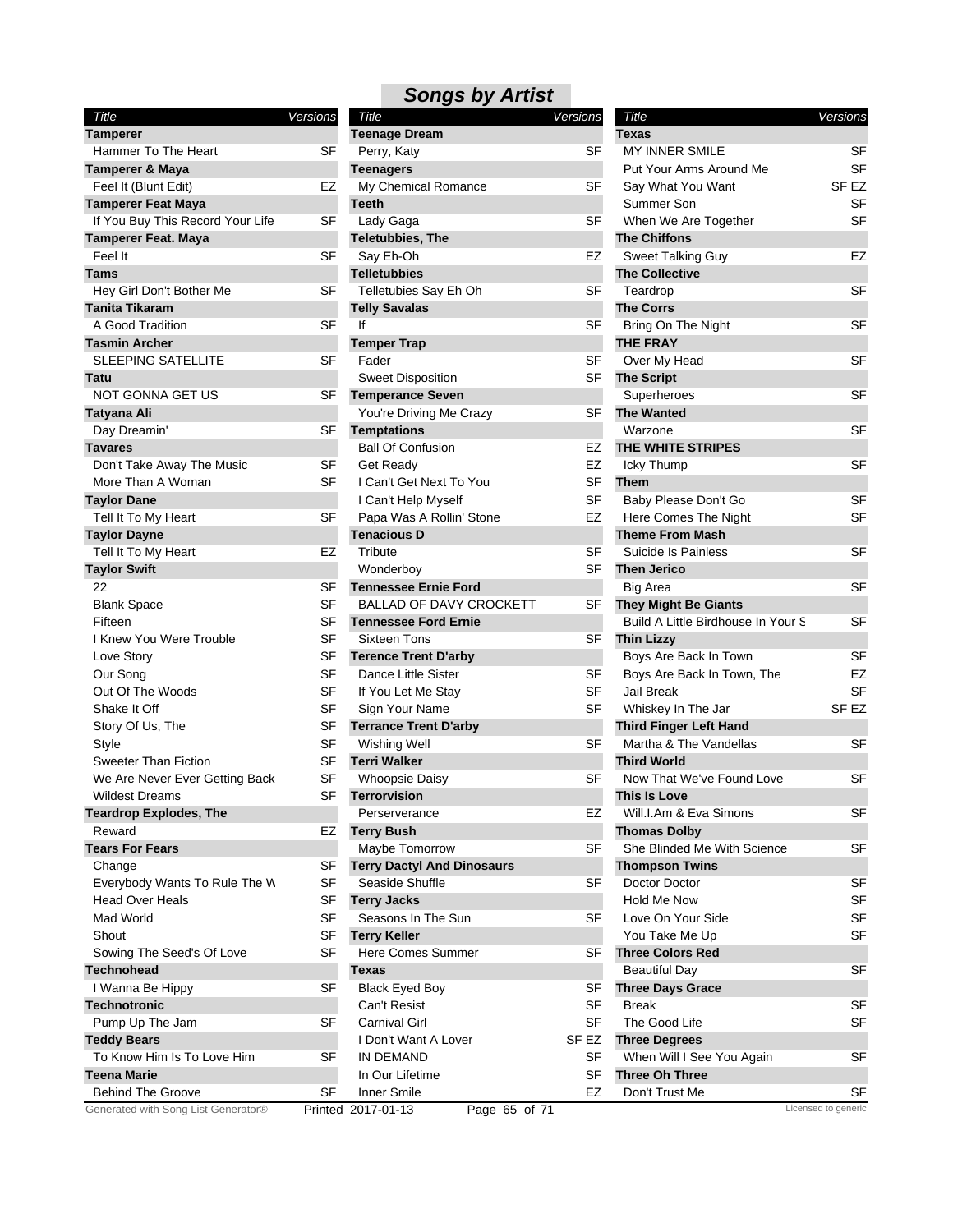| Title                                               | Versions |
|-----------------------------------------------------|----------|
| Three Oh Three Feat Katy Perry                      |          |
| Starstrukk                                          | SF       |
| <b>Thrills</b>                                      |          |
| Big Sur                                             | SF       |
| <b>Tieks Ft Dan Harkna</b>                          |          |
| Sunshine                                            | SF       |
| <b>Tiffany</b>                                      |          |
| I Think Were Alone Now                              | SF       |
| I Think We're Alone Now                             | EZ       |
| <b>Tight Fit</b>                                    |          |
| Fantasy Island                                      | SF       |
| Lion Sleeps Tonight                                 | SF       |
| <b>Tim McGraw</b>                                   |          |
| Live Like We Were Dying                             | SF       |
| My Next Thirty Years                                | EZ       |
| <b>Tim Yuro</b>                                     |          |
| Hurt                                                | EZ       |
| <b>Timbaland &amp; David Guetta &amp; Pitbull</b>   |          |
| Pass At Me (Clean Version)                          | SF       |
| <b>Timbaland &amp; Katy Perry</b>                   |          |
| If We Ever Meet Again                               | SF       |
| <b>Timbaland Feat Justin Timberlake</b>             |          |
| Carry Out                                           | SF       |
| Timbaland, Keri Hilson & Nicole                     |          |
| Scherzinger                                         | SF       |
| Scream<br>Timberland Ft. N. Furtado & J. Timberlake |          |
| Give It To Me                                       | SF       |
| <b>Timebomb</b>                                     |          |
| Minogue, Kylie                                      | SF       |
| <b>Tin Tin Out</b>                                  |          |
| Here's Where The Story Ends                         | SF EZ    |
| Sometimes                                           | SF       |
| <b>Tin Tin Out And Emma Bunton</b>                  |          |
| <b>WHAT I AM</b>                                    | SF       |
| <b>Tina Arena</b>                                   |          |
| Chains                                              | SF       |
| Symphony Of Life                                    | SF       |
| Whistle Down The Wind                               | SF       |
| <b>Tina Charles</b>                                 |          |
| Dr Love                                             | SF       |
| I Love To Love                                      | SF EZ    |
| Tina Moore                                          |          |
| Never Gonna Let You Go                              | SF       |
| <b>Tina Tempah</b>                                  |          |
| Pass Out                                            | SF       |
| <b>Tina Turner</b>                                  |          |
| Golden Eye                                          | SF       |
| <b>Nutbush City Limits</b>                          | EZ       |
| Open Arms                                           | SF       |
| River Deep Mountain High                            | EZ       |
| Simply The Best                                     | SF       |
| <b>Steamy Windows</b>                               | EZ       |
| <b>Typical Male</b>                                 | SF       |
| What's Love Got To Do With It                       | SF EZ    |
| WHEN THE HEARTACHE IS OV                            | SF       |
|                                                     |          |

| Title                                             | Versions  | Title                                | <b>Versions</b> | Title                                | Versions            |
|---------------------------------------------------|-----------|--------------------------------------|-----------------|--------------------------------------|---------------------|
| Three Oh Three Feat Katy Perry                    |           | <b>Tinchy Stryder</b>                |                 | <b>Tom Jones</b>                     |                     |
| Starstrukk                                        | <b>SF</b> | Off The Record                       | SF              | You Can Leave Your Hat On            | SF <sub>EZ</sub>    |
| <b>Thrills</b>                                    |           | <b>Tinchy Stryder &amp; Dappy</b>    |                 | <b>Tom Jones &amp; Mousee T</b>      |                     |
| <b>Big Sur</b>                                    | SF        | Spaceship                            | <b>SF</b>       | Sex Bomb                             | <b>SF</b>           |
| <b>Tieks Ft Dan Harkna</b>                        |           | <b>Tinchy Stryder Feat. Amelle</b>   |                 | <b>Tom Jones And Natalie Imbrugl</b> |                     |
| Sunshine                                          | <b>SF</b> | Never Leave You                      | <b>SF</b>       | Never Tear Us A                      | <b>SF</b>           |
| Tiffany                                           |           | Number 1                             | SF              | <b>Tom Jones And Robbie Williams</b> |                     |
| I Think Were Alone Now                            | <b>SF</b> | Take Me Back                         | <b>SF</b>       | Are You Gonna Go My Way              | <b>SF</b>           |
| I Think We're Alone Now                           | EZ        | <b>Tinchy Stryder Ft. Pixie Lott</b> |                 | <b>Tom Jones And Stereophonics</b>   |                     |
| <b>Tight Fit</b>                                  |           | <b>Bright Lights</b>                 | <b>SF</b>       | MAMMA TOLD ME NOT TO COI             | <b>SF</b>           |
| Fantasy Island                                    | SF        | <b>Ting Tings</b>                    |                 | <b>Tom Odell</b>                     |                     |
| Lion Sleeps Tonight                               | <b>SF</b> | Be The One                           | <b>SF</b>       | Another Love                         | <b>SF</b>           |
| <b>Tim McGraw</b>                                 |           | Great DJ                             | <b>SF</b>       | Concrete                             | <b>SF</b>           |
| Live Like We Were Dying                           | <b>SF</b> | Shut Up And Let Me Go                | SF              | Magnetised                           | SF                  |
| My Next Thirty Years                              | EZ        | That's Not My Name                   | SF              | Real Love                            | <b>SF</b>           |
| <b>Tim Yuro</b>                                   |           | <b>Tinie Tempah</b>                  |                 | Wrong Crowd                          | <b>SF</b>           |
| Hurt                                              | EZ        | Frisky                               | SF              | <b>Tom Petty</b>                     |                     |
| <b>Timbaland &amp; David Guetta &amp; Pitbull</b> |           | Written In The Stars                 | <b>SF</b>       | <b>Free Fallin</b>                   | SF                  |
| Pass At Me (Clean Version)                        | SF        | Tinie Tempah & Jess Glynne           |                 | Free Fallin'                         | <b>SF</b>           |
|                                                   |           | Not Letting Go                       | SF              | You Don't Know How It Feels          | <b>SF</b>           |
| <b>Timbaland &amp; Katy Perry</b>                 | <b>SF</b> |                                      |                 | <b>Tom Robinson Band</b>             |                     |
| If We Ever Meet Again                             |           | Tinie Tempah & Kelly Rowland         |                 |                                      |                     |
| <b>Timbaland Feat Justin Timberlake</b>           |           | Invincible                           | <b>SF</b>       | 2468 Motorway                        | <b>SF</b>           |
| Carry Out                                         | <b>SF</b> | Tinie Tempah Feat. Ellie Golding     |                 | <b>Tom Waits</b>                     |                     |
| Timbaland, Keri Hilson & Nicole                   |           | Wonderman                            | <b>SF</b>       | Goin' Out West                       | <b>SF</b>           |
| <b>Scherzinger</b>                                |           | <b>Tinie Tempah Ft Labrinth</b>      |                 | <b>Tommy Blume</b>                   |                     |
| Scream                                            | <b>SF</b> | Lover Not A Fighter                  | SF              | Ain't Misbehavin'                    | <b>SF</b>           |
| Timberland Ft. N. Furtado & J. Timberlake         |           | Tinie Tempah Ft Wiz Khalifa          |                 | <b>Tommy Edwards</b>                 |                     |
| Give It To Me                                     | SF        | Till I'm Gone (Clean Version)        | <b>SF</b>       | It's All In The Game                 | <b>SF</b>           |
| <b>Timebomb</b>                                   |           | Tinie Tempah FtJohn Martin           |                 | <b>Tommy James And Shondells</b>     |                     |
| Minogue, Kylie                                    | <b>SF</b> | Children Of The Sun                  | SF              | Mony Mony                            | <b>SF</b>           |
| <b>Tin Tin Out</b>                                |           | <b>TL Feat Rihanna</b>               |                 | <b>Tommy Roe</b>                     |                     |
| Here's Where The Story Ends                       | SF EZ     | Live Your Life                       | <b>SF</b>       | Dizzy                                | <b>SF</b>           |
| Sometimes                                         | SF        | <b>TIc</b>                           |                 | Sheila                               | <b>SF</b>           |
| <b>Tin Tin Out And Emma Bunton</b>                |           | Dear Lie                             | SF              | <b>Tommy Steele</b>                  |                     |
| <b>WHAT I AM</b>                                  | SF        | No Scrubs                            | <b>SF</b>       | Little White Bull                    | <b>SF</b>           |
| <b>Tina Arena</b>                                 |           | Unpretty                             | <b>SF</b>       | Singing The Blues                    | <b>SF</b>           |
| Chains                                            | SF        | <b>Toby Keith</b>                    |                 | What A Mouth                         | <b>SF</b>           |
| Symphony Of Life                                  | SF        | American Soldier                     | SF              | <b>Tone Loc</b>                      |                     |
| Whistle Down The Wind                             | SF        | <b>Today The Sun's On Us</b>         |                 | Funky Cold Medina                    | <b>SF</b>           |
| <b>Tina Charles</b>                               |           | Sophie Ellis Bextor                  | SF              | <b>Toni Basil</b>                    |                     |
| Dr Love                                           | SF        | <b>Tom Browne</b>                    |                 | Mickey                               | SF <sub>EZ</sub>    |
| I Love To Love                                    | SF EZ     | Funking For Jamaica                  | SF              | <b>Toni Braxton</b>                  |                     |
| <b>Tina Moore</b>                                 |           | <b>Tom Jones</b>                     |                 | Another Sad Love Song                | <b>SF</b>           |
| Never Gonna Let You Go                            | <b>SF</b> | Boy From Nowhere, A                  | EZ              | <b>Breathe Again</b>                 | SF                  |
| <b>Tina Tempah</b>                                |           | Daughter Of Darkness                 | SF              | How Could An Angel Break My H        | SF                  |
| Pass Out                                          | <b>SF</b> | Delilah                              | SF              | Unbreak My Heart                     | SF                  |
| <b>Tina Turner</b>                                |           | Funny Familiar Forgotten Feeling     | SF              | You're Making Me High                | <b>SF</b>           |
| Golden Eye                                        | SF        |                                      | <b>SF</b>       | <b>Tony Bennet</b>                   |                     |
| Nutbush City Limits                               | EZ        | Green Green Grass Of Home            |                 |                                      |                     |
| Open Arms                                         | SF        | Green, Green Grass Of Home, TI       | EZ              | Good Life, The                       | EZ                  |
|                                                   | EZ        | <b>Help Yourself</b>                 | EZ              | I Left My Heart In San Francisco     | EZ                  |
| River Deep Mountain High                          | SF        | I'm Coming Home                      | SF EZ           | Just In Time                         | EZ                  |
| Simply The Best                                   |           | It's Not Unusual                     | SF              | Shadow Of Your Smile, The            | EZ                  |
| <b>Steamy Windows</b>                             | EZ        | Mama Told Me                         | EZ              | <b>Tony Bennett</b>                  |                     |
| <b>Typical Male</b>                               | SF        | Something About You Baby             | EZ              | Strangers In Paradise                | SF                  |
| What's Love Got To Do With It                     | SF EZ     | Thunderball                          | EZ              | <b>Tony Christie</b>                 |                     |
| WHEN THE HEARTACHE IS OV                          | SF        | Till                                 | SF EZ           | Avenues & Alleyways                  | SF EZ               |
| Generated with Song List Generator®               |           | Printed 2017-01-13<br>Page 66 of 71  |                 |                                      | Licensed to generic |

| Title                                | Versions  |
|--------------------------------------|-----------|
| <b>Tom Jones</b>                     |           |
| You Can Leave Your Hat On            | SF EZ     |
| Tom Jones & Mousee T                 |           |
| Sex Bomb                             | SF        |
| <b>Tom Jones And Natalie Imbrugl</b> |           |
| Never Tear Us A                      | SF        |
| <b>Tom Jones And Robbie Williams</b> |           |
| Are You Gonna Go My Way              | SF        |
| <b>Tom Jones And Stereophonics</b>   |           |
| MAMMA TOLD ME NOT TO COI             | SF        |
| <b>Tom Odell</b>                     |           |
| Another Love                         | SF        |
| Concrete                             | SF        |
| Magnetised                           | SF        |
| <b>Real Love</b>                     | SF        |
| Wrong Crowd                          | SF        |
| <b>Tom Petty</b>                     |           |
| Free Fallin                          | SF        |
| Free Fallin'                         | SF        |
| You Don't Know How It Feels          | SF        |
| <b>Tom Robinson Band</b>             |           |
| 2468 Motorway                        | SF        |
| <b>Tom Waits</b>                     |           |
| Goin' Out West                       | SF        |
| <b>Tommy Blume</b>                   |           |
| Ain't Misbehavin'                    | SF        |
| <b>Tommy Edwards</b>                 |           |
| It's All In The Game                 | SF        |
| <b>Tommy James And Shondells</b>     |           |
| Mony Mony                            | SF        |
| <b>Tommy Roe</b>                     |           |
| Dizzy                                | <b>SF</b> |
| Sheila                               | SF        |
| <b>Tommy Steele</b>                  |           |
| Little White Bull                    | SF        |
| Singing The Blues                    | <b>SF</b> |
| What A Mouth                         | SF        |
| <b>Tone Loc</b>                      |           |
| Funky Cold Medina                    | SF        |
| Toni Basil                           |           |
| Mickey                               | SF EZ     |
| <b>Toni Braxton</b>                  |           |
| Another Sad Love Song                | SF        |
| <b>Breathe Again</b>                 | SF        |
| How Could An Angel Break My H        | SF        |
| Unbreak My Heart                     | SF        |
| You're Making Me High                | SF        |
| <b>Tony Bennet</b>                   |           |
| Good Life, The                       | EZ        |
| I Left My Heart In San Francisco     | EZ        |
| Just In Time                         | EZ        |
| Shadow Of Your Smile, The            | EZ        |
| <b>Tony Bennett</b>                  |           |
| Strangers In Paradise                | SF        |
| <b>Tony Christie</b>                 |           |
| Avenues & Alleyways                  | SF EZ     |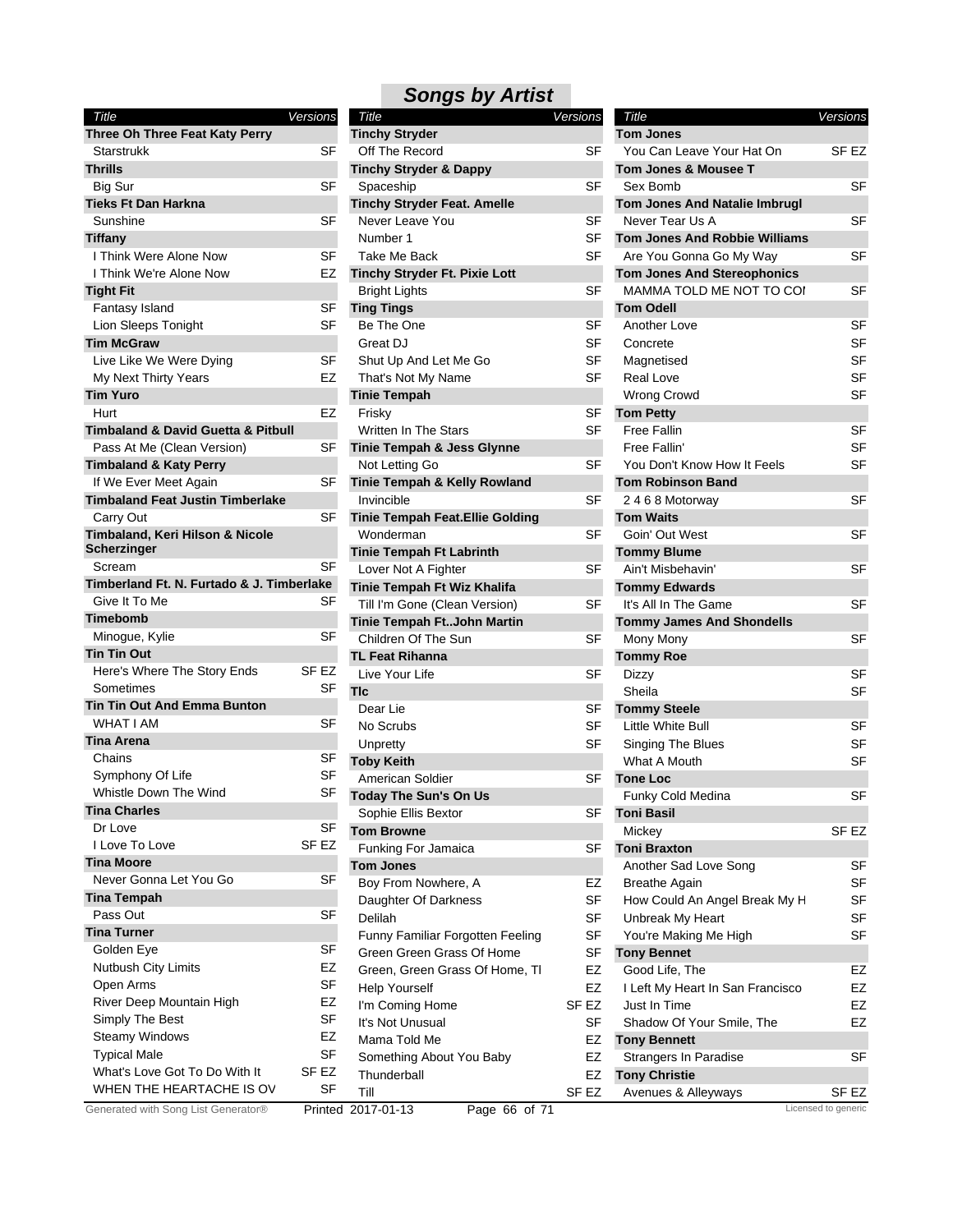| Title                               | Versions  |
|-------------------------------------|-----------|
| <b>Tony Christie</b>                |           |
| I Did What I Did For Maria          | SF        |
| Merry Christmas Everyone            | SF        |
| Tony Christie Ft Peter Kay          |           |
| Is This The Way To Amarillo         | EZ        |
| Tony Orlando & Dawn                 |           |
| Candida                             | SF        |
| <b>Knock Three Times</b>            | EZ        |
| Sweet Gypsy Rose                    | EZ        |
| Tie A Yellow Ribbon Round The (     | EZ        |
| <b>Tony Rich Project</b>            |           |
| Nobody Knows                        | SF        |
| <b>Toploader</b>                    |           |
| <b>ACHILLES HEEL</b>                | SF        |
| Dancing In The Moonlight            | SF EZ     |
| JUST HOLD ON                        | SF        |
| ONLY FOR A WHILE                    | SF        |
| Time Of My Life                     | SF        |
| <b>Tori Amos</b>                    |           |
| Cornflake Girl                      | SF        |
| <b>Toto</b>                         |           |
| Africa                              | EZ        |
| Rosanna                             | <b>SF</b> |
| <b>Tough Love</b>                   |           |
| Pony (Jump On It)                   | SF        |
| So Freakin' Tight                   | SF        |
| <b>Tove Lo</b>                      |           |
| <b>Talking Body</b>                 | SF        |
| <b>Toy Dolls</b>                    |           |
| Nellie The Elephan                  | SF        |
| Nellie The Elephant                 | EZ        |
| Toyah                               |           |
| I Want To Be Free                   | SF        |
| It's A Mystery                      | SF        |
|                                     |           |
| T'pau<br>China In Your Hand         |           |
|                                     | SF EZ     |
| Heart & Soul                        | SF        |
| <b>Tracy Chapman</b>                |           |
| Fast Car                            | SF        |
| <b>Tracy Ullman</b>                 |           |
| They Don't Know                     | SF        |
| <b>Trad</b>                         |           |
| Happy Birthday (Non Vocal)          | SF        |
| Happy Birthday (Vocal)              | SF        |
| <b>Traditional</b>                  |           |
| Auld Lang Syne                      | SF        |
| <b>Beautiful Dreamer</b>            | EZ        |
| Camptown Races                      | EZ        |
| Cockles & Mussels                   | EZ        |
| Daisy                               | EZ        |
| Don't Dilly Dally                   | EZ        |
| Hokey Cokey, The                    | EZ        |
| I Dream Of Jeannie With The Ligl    | EZ        |
| Let Me Call You Sweetheart          | EZ        |
| My Bonnie Lies Over The Ocean       | EZ        |
| My Grandfather's Clock              | EZ        |
| Generated with Song List Generator® | Printed   |

| Title                               | <b>Versions</b>  | Title                                | <b>Versions</b>  | Title                                 | Versions            |
|-------------------------------------|------------------|--------------------------------------|------------------|---------------------------------------|---------------------|
| <b>Tony Christie</b>                |                  | <b>Traditional</b>                   |                  | <b>Trini Lopez</b>                    |                     |
| I Did What I Did For Maria          | <b>SF</b>        | Show Me The Way To Go Home           | EZ               | If I Had A Hammer                     | <b>SF</b>           |
| Merry Christmas Everyone            | <b>SF</b>        | Swing Low Sweet Chariot              | <b>SF</b>        | <b>Trio</b>                           |                     |
| Tony Christie Ft Peter Kay          |                  | There Is A Tavern In The Town        | EZ               | Da Da Da                              | SF                  |
| Is This The Way To Amarillo         | EZ               | When The Saints Go Marching In       | EZ               | <b>Troggs</b>                         |                     |
| Tony Orlando & Dawn                 |                  | Won't You Come Home Bill Baile       | EZ               | I Can't Control Myself                | SF                  |
| Candida                             | <b>SF</b>        | <b>Traffic</b>                       |                  | Wild Thing                            | SF                  |
| <b>Knock Three Times</b>            | EZ               | Hole In My Shoe                      | <b>SF</b>        | With A Girl Like You                  | SF <sub>EZ</sub>    |
| <b>Sweet Gypsy Rose</b>             | EZ               | Train                                |                  | True Steppers & Victoria Beckham & D. |                     |
| Tie A Yellow Ribbon Round The (     | EZ               | Drive By                             | <b>SF</b>        | <b>Bowers</b>                         |                     |
| <b>Tony Rich Project</b>            |                  | Drops Of Jupiter                     | <b>SF</b>        | Out Of Your Mind                      | EZ                  |
| Nobody Knows                        | <b>SF</b>        | Marry Me                             | <b>SF</b>        | <b>Tubeway Army</b>                   |                     |
| <b>Toploader</b>                    |                  | <b>Trammps</b>                       |                  | Are Friends Electric                  | <b>SF</b>           |
| <b>ACHILLES HEEL</b>                | <b>SF</b>        | Disco Inferno                        | <b>SF</b>        | Tulisa                                |                     |
| Dancing In The Moonlight            | SF EZ            | Hold Back The Night                  | <b>SF</b>        | Sight Of You                          | <b>SF</b>           |
| <b>JUST HOLD ON</b>                 | SF               | <b>Tramps</b>                        |                  | Young                                 | <b>SF</b>           |
| ONLY FOR A WHILE                    | <b>SF</b>        | Zing Went The Strings Of My Hea      | <b>SF</b>        | Tulisa & Tyga                         |                     |
| Time Of My Life                     | SF               | <b>Tramps, The</b>                   |                  | Live It Up (Clean Ver)                | SF                  |
| Tori Amos                           |                  |                                      | EZ               | <b>Tune Weavers</b>                   |                     |
|                                     |                  | Hold Back The Night                  |                  | Happy Happy Birthday Babe             | SF                  |
| Cornflake Girl                      | SF               | <b>Transvision Vamp</b>              |                  | Turn Up The Radio                     |                     |
| Toto                                |                  | I WANT YOUR LOVE                     | <b>SF</b>        | Madonna                               | <b>SF</b>           |
| Africa                              | EZ               | <b>Trashmen</b>                      |                  | <b>TWANG</b>                          |                     |
| Rosanna                             | <b>SF</b>        | Surfing Bird                         | <b>SF</b>        |                                       | <b>SF</b>           |
| Tough Love                          |                  | <b>Traveling Wilburys</b>            |                  | <b>Either Way</b>                     |                     |
| Pony (Jump On It)                   | <b>SF</b>        | End Of The Line                      | <b>SF</b>        | Twang, The                            |                     |
| So Freakin' Tight                   | SF               | <b>Travelling Wilburys</b>           |                  | Two Lovers                            | <b>SF</b>           |
| Tove Lo                             |                  | Handle With Care                     | <b>SF</b>        | <b>Tweenies</b>                       |                     |
| <b>Talking Body</b>                 | <b>SF</b>        | <b>Travis</b>                        |                  | Do The Lollipop                       | <b>SF</b>           |
| <b>Toy Dolls</b>                    |                  | Closer                               | <b>SF</b>        | I Believe In Christmas                | SF                  |
| Nellie The Elephan                  | SF               | <b>Coming Around</b>                 | SF <sub>EZ</sub> | <b>Tweet</b>                          |                     |
| Nellie The Elephant                 | EZ               | Driftwood                            | SF EZ            | Call Me                               | SF                  |
| Toyah                               |                  | Flowers In The Window                | <b>SF</b>        | <b>Tweet Feat Missy Elliot</b>        |                     |
| I Want To Be Free                   | SF               | Follow The Light                     | EZ               | Oops (Oh My)                          | SF                  |
| It's A Mystery                      | <b>SF</b>        | Pipe Dreams                          | EZ               | <b>Twenty One Pilots</b>              |                     |
| T'pau                               |                  | Reoffender                           | <b>SF</b>        | Heathens                              | SF                  |
| China In Your Hand                  | SF <sub>EZ</sub> | Side                                 | SF <sub>EZ</sub> | Ride                                  | SF                  |
| Heart & Soul                        | SF               | Sing                                 | SF <sub>EZ</sub> | <b>Stressed Out</b>                   | SF                  |
| <b>Tracy Chapman</b>                |                  | The Fear                             | EZ               | <b>Twin Atlantic</b>                  |                     |
| Fast Car                            | <b>SF</b>        | Tied To The 90's                     | EZ               | <b>Heart And Soul</b>                 | SF                  |
| <b>Tracy Ullman</b>                 |                  | <b>Tied To The Nineties</b>          | SF               | <b>Twinkle</b>                        |                     |
| They Don't Know                     | SF               | Turn                                 | SF EZ            | Terry                                 | SF                  |
| Trad                                |                  | U16 Girls                            | EZ               | <b>Typically Tropical</b>             |                     |
| Happy Birthday (Non Vocal)          | SF               | Why Does It Always Rain On Me        | SF <sub>EZ</sub> | <b>Barbados</b>                       | SF <sub>EZ</sub>    |
| Happy Birthday (Vocal)              | <b>SF</b>        | Writing To Reach You                 | SF <sub>EZ</sub> | <b>UB40</b>                           |                     |
|                                     |                  |                                      |                  | <b>KINGSTON TOWN</b>                  | SF                  |
| Traditional                         |                  | <b>Tremeloes</b>                     |                  | U <sub>2</sub>                        |                     |
| Auld Lang Syne                      | SF               | Call Me Number One                   | SF               | All Because Of You                    | SF                  |
| <b>Beautiful Dreamer</b>            | EZ               | Here Comes My Baby                   | <b>SF</b>        | Angel Of Harlem                       | SF                  |
| Camptown Races                      | EZ               | Silence Is Golden                    | SF <sub>EZ</sub> |                                       |                     |
| <b>Cockles &amp; Mussels</b>        | EZ               | <b>Tremeloes &amp; Roberta Flack</b> |                  | <b>Beautiful Day</b>                  | SF <sub>EZ</sub>    |
| Daisy                               | EZ               | Me And My Life                       | SF               | City Of Blinding Lights               | SF                  |
| Don't Dilly Dally                   | EZ               | <b>Tremoloes</b>                     |                  | Desire                                | SF                  |
| Hokey Cokey, The                    | EZ               | Even The Bad Times Are Good          | <b>SF</b>        | <b>ELECTRICAL STORM</b>               | <b>SF</b>           |
| I Dream Of Jeannie With The Lig     | EZ               | Suddenly You Love Me                 | <b>SF</b>        | Elevation                             | SF <sub>EZ</sub>    |
| Let Me Call You Sweetheart          | EZ               | T-Rex                                |                  | Even Better Than The Real Thing       | SF                  |
| My Bonnie Lies Over The Ocean       | EZ               | Get It On                            | EZ               | Get On Your Boots                     | SF                  |
| My Grandfather's Clock              | EZ               | Metal Guru                           | <b>EZ</b>        | Hands That Built America              | SF                  |
| Generated with Song List Generator® |                  | Page 67 of 71<br>Printed 2017-01-13  |                  |                                       | Licensed to generic |

| Title                                 |                  | <b>Versions</b> |
|---------------------------------------|------------------|-----------------|
| <b>Trini Lopez</b>                    |                  |                 |
| If I Had A Hammer                     |                  | SF              |
| Trio                                  |                  |                 |
| Da Da Da                              |                  | SF              |
| Troggs                                |                  |                 |
| I Can't Control Myself                |                  | SF              |
| Wild Thing                            |                  | SF              |
| With A Girl Like You                  | SF <sub>EZ</sub> |                 |
| True Steppers & Victoria Beckham & D. |                  |                 |
| <b>Bowers</b>                         |                  |                 |
| Out Of Your Mind                      |                  | EZ              |
| <b>Tubeway Army</b>                   |                  |                 |
| Are Friends Electric                  |                  | SF              |
| Tulisa                                |                  |                 |
| Sight Of You                          |                  | SF              |
| Young                                 |                  | SF              |
| <b>Tulisa &amp; Tyga</b>              |                  |                 |
| Live It Up (Clean Ver)                |                  | SF              |
| <b>Tune Weavers</b>                   |                  |                 |
| Happy Happy Birthday Babe             |                  | SF              |
| <b>Turn Up The Radio</b>              |                  |                 |
| Madonna                               |                  | SF              |
| <b>TWANG</b>                          |                  |                 |
| <b>Either Way</b>                     |                  | SF              |
| Twang, The                            |                  |                 |
| Two Lovers                            |                  | SF              |
| <b>Tweenies</b>                       |                  |                 |
| Do The Lollipop                       |                  | SF              |
| I Believe In Christmas                |                  | SF              |
| Tweet                                 |                  |                 |
| Call Me                               |                  | SF              |
| <b>Tweet Feat Missy Elliot</b>        |                  |                 |
| Oops (Oh My)                          |                  | SF              |
| <b>Twenty One Pilots</b><br>Heathens  |                  | SF              |
| Ride                                  |                  | SF              |
| Stressed Out                          |                  |                 |
| <b>Twin Atlantic</b>                  |                  | SF              |
| <b>Heart And Soul</b>                 |                  | SF              |
| Twinkle                               |                  |                 |
| Terry                                 |                  | SF              |
| <b>Typically Tropical</b>             |                  |                 |
| <b>Barbados</b>                       |                  | SF EZ           |
| <b>UB40</b>                           |                  |                 |
| KINGSTON TOWN                         |                  | SF              |
| U <sub>2</sub>                        |                  |                 |
| All Because Of You                    |                  | SF              |
| Angel Of Harlem                       |                  | SF              |
| <b>Beautiful Day</b>                  |                  | SF EZ           |
| City Of Blinding Lights               |                  | <b>SF</b>       |
| Desire                                |                  | SF              |
| <b>ELECTRICAL STORM</b>               |                  | SF              |
| Elevation                             |                  | SF EZ           |
| Even Better Than The Real Thing       |                  | SF              |
| Get On Your Boots                     |                  | SF              |
| Hands That Built America              |                  | SF              |
|                                       |                  |                 |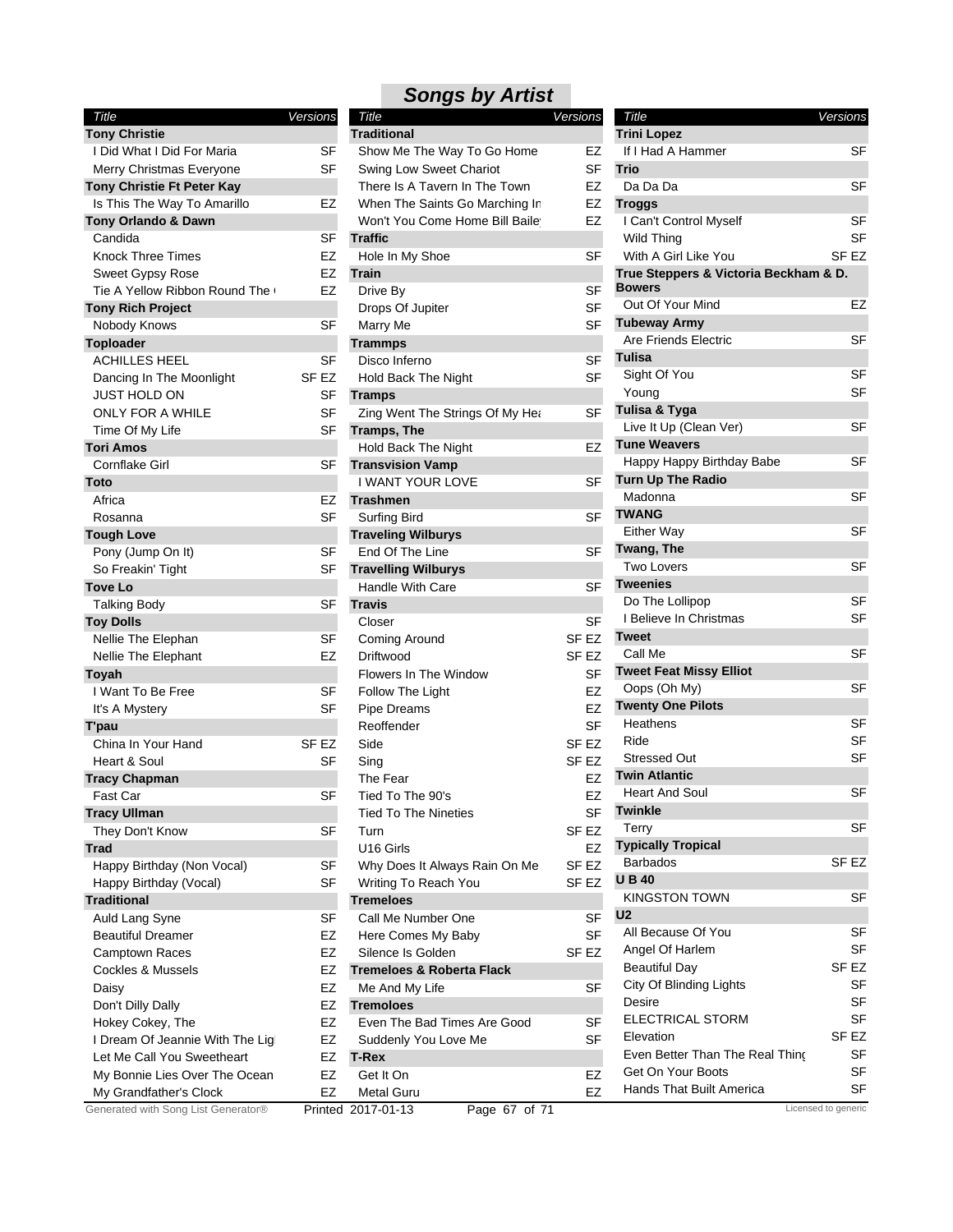#### *Title Versions* **U2** Hold Me, Thrill Me, Kiss Me, Kill I SI I STILL HAVEN'T FOUND WHAT SI I Still Haven't Found What I'm Looking F. I'll Go Crazy If I Don't Go Crazy Tomight SI Magnificent SF One EZ Sometimes You Can't Make It On SI STUCK IN A MOMENT SI Stuck In A Moment You Can't Ge E Sweetest Thing SF Until The End Of The World SF Vertigo SI Walk On SF Window In The Skies SF With Or Without You SF E **U2 Feat Bb King** When Love Came To Town SI **U2 Feat Mary J Blige** One SF **UB4 & Robert Palmer** I'll Be Your Baby Tonight E **UB40** Breakfast In Bed SF E Can't Help Falling In Love SF E. Cherry Oh Baby **EZ** Come Back Darling SF Don't Break My Heart SF E Food For Thought EZ Here I Am (Come & Take Me) E Higher Ground SF E Homely Girl SF E If It Happens Again **EXACTE** I'll Be Your Baby Tonight SF King EZ Kingston Town **EXAMPLE** Light My Fire **EXAMPLE** Many Rivers To Cross SF E One In Ten SF E Rat In Mi Kitchen **EZ** Red Red Wine SF E Sing Our Own Song **EXECUTE:** Swing Low Sweet Chariot SF Tell Me It Is True **EXACTE** The Train Is Coming SF Until My Dying Day **EXAMPLE** Way You Do The Things You Do E **Ub40 And Chrissie Hynde** I Got You Babe SF **Ugly Kid Joe** Everything About You SF **Ultra Nate** Found A Cure SF New Kind Of Medicine SF **Ultrabeat** Feelin' Fine S

| Versions  | Title                                                                                                                                                                                                                                              | <b>Versions</b>                                                                                                                                                                                                                                                                                                                                                                                                                                                                                                                 | Title                                                                                                                                                                                                                                                    | Versions                                                                                                                                                                                                                                                                                                                                                                                                                                                                                                                                                                                                                                                                                                                                      |
|-----------|----------------------------------------------------------------------------------------------------------------------------------------------------------------------------------------------------------------------------------------------------|---------------------------------------------------------------------------------------------------------------------------------------------------------------------------------------------------------------------------------------------------------------------------------------------------------------------------------------------------------------------------------------------------------------------------------------------------------------------------------------------------------------------------------|----------------------------------------------------------------------------------------------------------------------------------------------------------------------------------------------------------------------------------------------------------|-----------------------------------------------------------------------------------------------------------------------------------------------------------------------------------------------------------------------------------------------------------------------------------------------------------------------------------------------------------------------------------------------------------------------------------------------------------------------------------------------------------------------------------------------------------------------------------------------------------------------------------------------------------------------------------------------------------------------------------------------|
|           | <b>Ultrabeat</b>                                                                                                                                                                                                                                   |                                                                                                                                                                                                                                                                                                                                                                                                                                                                                                                                 | <b>Vaccines</b>                                                                                                                                                                                                                                          |                                                                                                                                                                                                                                                                                                                                                                                                                                                                                                                                                                                                                                                                                                                                               |
| SF        | Pretty Green Eyes                                                                                                                                                                                                                                  | <b>SF</b>                                                                                                                                                                                                                                                                                                                                                                                                                                                                                                                       | Handsome                                                                                                                                                                                                                                                 | <b>SF</b>                                                                                                                                                                                                                                                                                                                                                                                                                                                                                                                                                                                                                                                                                                                                     |
| <b>SF</b> | <b>Ultravox</b>                                                                                                                                                                                                                                    |                                                                                                                                                                                                                                                                                                                                                                                                                                                                                                                                 | <b>Val Doonican</b>                                                                                                                                                                                                                                      |                                                                                                                                                                                                                                                                                                                                                                                                                                                                                                                                                                                                                                                                                                                                               |
| EZ        | All Stood Still                                                                                                                                                                                                                                    | <b>SF</b>                                                                                                                                                                                                                                                                                                                                                                                                                                                                                                                       | <b>Elusive Butterfly</b>                                                                                                                                                                                                                                 | <b>SF</b>                                                                                                                                                                                                                                                                                                                                                                                                                                                                                                                                                                                                                                                                                                                                     |
| <b>SF</b> | Dancing With Tears In My Eyes                                                                                                                                                                                                                      | <b>SF</b>                                                                                                                                                                                                                                                                                                                                                                                                                                                                                                                       | PADDY MCGINTY'S GOAT                                                                                                                                                                                                                                     | <b>SF</b>                                                                                                                                                                                                                                                                                                                                                                                                                                                                                                                                                                                                                                                                                                                                     |
| <b>SF</b> | The Voice                                                                                                                                                                                                                                          | <b>SF</b>                                                                                                                                                                                                                                                                                                                                                                                                                                                                                                                       | <b>Walk Tall</b>                                                                                                                                                                                                                                         | <b>SF</b>                                                                                                                                                                                                                                                                                                                                                                                                                                                                                                                                                                                                                                                                                                                                     |
| <b>EZ</b> | Vienna                                                                                                                                                                                                                                             | SF EZ                                                                                                                                                                                                                                                                                                                                                                                                                                                                                                                           | What Would I Be Without Your Lo                                                                                                                                                                                                                          | <b>SF</b>                                                                                                                                                                                                                                                                                                                                                                                                                                                                                                                                                                                                                                                                                                                                     |
| <b>SF</b> | <b>Umboza</b>                                                                                                                                                                                                                                      |                                                                                                                                                                                                                                                                                                                                                                                                                                                                                                                                 | <b>Vampire Weekend</b>                                                                                                                                                                                                                                   |                                                                                                                                                                                                                                                                                                                                                                                                                                                                                                                                                                                                                                                                                                                                               |
| <b>SF</b> | Sunshine                                                                                                                                                                                                                                           | <b>SF</b>                                                                                                                                                                                                                                                                                                                                                                                                                                                                                                                       | APunk                                                                                                                                                                                                                                                    | <b>SF</b>                                                                                                                                                                                                                                                                                                                                                                                                                                                                                                                                                                                                                                                                                                                                     |
| EZ        | <b>Uncle Cracker</b>                                                                                                                                                                                                                               |                                                                                                                                                                                                                                                                                                                                                                                                                                                                                                                                 |                                                                                                                                                                                                                                                          | <b>SF</b>                                                                                                                                                                                                                                                                                                                                                                                                                                                                                                                                                                                                                                                                                                                                     |
|           |                                                                                                                                                                                                                                                    |                                                                                                                                                                                                                                                                                                                                                                                                                                                                                                                                 |                                                                                                                                                                                                                                                          |                                                                                                                                                                                                                                                                                                                                                                                                                                                                                                                                                                                                                                                                                                                                               |
|           |                                                                                                                                                                                                                                                    |                                                                                                                                                                                                                                                                                                                                                                                                                                                                                                                                 |                                                                                                                                                                                                                                                          | <b>SF</b>                                                                                                                                                                                                                                                                                                                                                                                                                                                                                                                                                                                                                                                                                                                                     |
|           |                                                                                                                                                                                                                                                    |                                                                                                                                                                                                                                                                                                                                                                                                                                                                                                                                 |                                                                                                                                                                                                                                                          | <b>SF</b>                                                                                                                                                                                                                                                                                                                                                                                                                                                                                                                                                                                                                                                                                                                                     |
|           |                                                                                                                                                                                                                                                    |                                                                                                                                                                                                                                                                                                                                                                                                                                                                                                                                 |                                                                                                                                                                                                                                                          | <b>SF</b>                                                                                                                                                                                                                                                                                                                                                                                                                                                                                                                                                                                                                                                                                                                                     |
|           |                                                                                                                                                                                                                                                    |                                                                                                                                                                                                                                                                                                                                                                                                                                                                                                                                 |                                                                                                                                                                                                                                                          |                                                                                                                                                                                                                                                                                                                                                                                                                                                                                                                                                                                                                                                                                                                                               |
|           |                                                                                                                                                                                                                                                    |                                                                                                                                                                                                                                                                                                                                                                                                                                                                                                                                 |                                                                                                                                                                                                                                                          | <b>SF</b>                                                                                                                                                                                                                                                                                                                                                                                                                                                                                                                                                                                                                                                                                                                                     |
|           |                                                                                                                                                                                                                                                    |                                                                                                                                                                                                                                                                                                                                                                                                                                                                                                                                 |                                                                                                                                                                                                                                                          |                                                                                                                                                                                                                                                                                                                                                                                                                                                                                                                                                                                                                                                                                                                                               |
|           |                                                                                                                                                                                                                                                    |                                                                                                                                                                                                                                                                                                                                                                                                                                                                                                                                 |                                                                                                                                                                                                                                                          |                                                                                                                                                                                                                                                                                                                                                                                                                                                                                                                                                                                                                                                                                                                                               |
|           |                                                                                                                                                                                                                                                    |                                                                                                                                                                                                                                                                                                                                                                                                                                                                                                                                 |                                                                                                                                                                                                                                                          | <b>SF</b>                                                                                                                                                                                                                                                                                                                                                                                                                                                                                                                                                                                                                                                                                                                                     |
|           |                                                                                                                                                                                                                                                    |                                                                                                                                                                                                                                                                                                                                                                                                                                                                                                                                 |                                                                                                                                                                                                                                                          |                                                                                                                                                                                                                                                                                                                                                                                                                                                                                                                                                                                                                                                                                                                                               |
|           |                                                                                                                                                                                                                                                    |                                                                                                                                                                                                                                                                                                                                                                                                                                                                                                                                 |                                                                                                                                                                                                                                                          | <b>SF</b>                                                                                                                                                                                                                                                                                                                                                                                                                                                                                                                                                                                                                                                                                                                                     |
|           |                                                                                                                                                                                                                                                    |                                                                                                                                                                                                                                                                                                                                                                                                                                                                                                                                 |                                                                                                                                                                                                                                                          |                                                                                                                                                                                                                                                                                                                                                                                                                                                                                                                                                                                                                                                                                                                                               |
|           |                                                                                                                                                                                                                                                    |                                                                                                                                                                                                                                                                                                                                                                                                                                                                                                                                 |                                                                                                                                                                                                                                                          | <b>SF</b>                                                                                                                                                                                                                                                                                                                                                                                                                                                                                                                                                                                                                                                                                                                                     |
|           | Union J                                                                                                                                                                                                                                            |                                                                                                                                                                                                                                                                                                                                                                                                                                                                                                                                 |                                                                                                                                                                                                                                                          | <b>SF</b>                                                                                                                                                                                                                                                                                                                                                                                                                                                                                                                                                                                                                                                                                                                                     |
|           | <b>Beautiful Life</b>                                                                                                                                                                                                                              |                                                                                                                                                                                                                                                                                                                                                                                                                                                                                                                                 | <b>Van Morrison</b>                                                                                                                                                                                                                                      |                                                                                                                                                                                                                                                                                                                                                                                                                                                                                                                                                                                                                                                                                                                                               |
|           | Carry You                                                                                                                                                                                                                                          |                                                                                                                                                                                                                                                                                                                                                                                                                                                                                                                                 |                                                                                                                                                                                                                                                          | <b>SF</b>                                                                                                                                                                                                                                                                                                                                                                                                                                                                                                                                                                                                                                                                                                                                     |
| EZ        | Loving You Is Easy                                                                                                                                                                                                                                 | <b>SF</b>                                                                                                                                                                                                                                                                                                                                                                                                                                                                                                                       | <b>Brown Eyed Girl</b>                                                                                                                                                                                                                                   | EZ                                                                                                                                                                                                                                                                                                                                                                                                                                                                                                                                                                                                                                                                                                                                            |
| <b>SF</b> | Tonight (We Live Forever)                                                                                                                                                                                                                          | <b>SF</b>                                                                                                                                                                                                                                                                                                                                                                                                                                                                                                                       | Moondance                                                                                                                                                                                                                                                | <b>SF</b>                                                                                                                                                                                                                                                                                                                                                                                                                                                                                                                                                                                                                                                                                                                                     |
| SF EZ     | You Got It All                                                                                                                                                                                                                                     | <b>SF</b>                                                                                                                                                                                                                                                                                                                                                                                                                                                                                                                       | Van Morrison & Michael Buble                                                                                                                                                                                                                             |                                                                                                                                                                                                                                                                                                                                                                                                                                                                                                                                                                                                                                                                                                                                               |
| EZ        | <b>Unit Four Plus Two</b>                                                                                                                                                                                                                          |                                                                                                                                                                                                                                                                                                                                                                                                                                                                                                                                 | <b>Real Real Gone</b>                                                                                                                                                                                                                                    | <b>SF</b>                                                                                                                                                                                                                                                                                                                                                                                                                                                                                                                                                                                                                                                                                                                                     |
| EZ        | Concrete & Clay                                                                                                                                                                                                                                    | SF EZ                                                                                                                                                                                                                                                                                                                                                                                                                                                                                                                           | <b>Vance Joy</b>                                                                                                                                                                                                                                         |                                                                                                                                                                                                                                                                                                                                                                                                                                                                                                                                                                                                                                                                                                                                               |
| SF EZ     | <b>UNKLEJAM</b>                                                                                                                                                                                                                                    |                                                                                                                                                                                                                                                                                                                                                                                                                                                                                                                                 |                                                                                                                                                                                                                                                          | <b>SF</b>                                                                                                                                                                                                                                                                                                                                                                                                                                                                                                                                                                                                                                                                                                                                     |
|           |                                                                                                                                                                                                                                                    |                                                                                                                                                                                                                                                                                                                                                                                                                                                                                                                                 |                                                                                                                                                                                                                                                          |                                                                                                                                                                                                                                                                                                                                                                                                                                                                                                                                                                                                                                                                                                                                               |
|           |                                                                                                                                                                                                                                                    |                                                                                                                                                                                                                                                                                                                                                                                                                                                                                                                                 |                                                                                                                                                                                                                                                          | <b>SF</b>                                                                                                                                                                                                                                                                                                                                                                                                                                                                                                                                                                                                                                                                                                                                     |
|           |                                                                                                                                                                                                                                                    |                                                                                                                                                                                                                                                                                                                                                                                                                                                                                                                                 |                                                                                                                                                                                                                                                          |                                                                                                                                                                                                                                                                                                                                                                                                                                                                                                                                                                                                                                                                                                                                               |
|           |                                                                                                                                                                                                                                                    |                                                                                                                                                                                                                                                                                                                                                                                                                                                                                                                                 |                                                                                                                                                                                                                                                          | <b>SF</b>                                                                                                                                                                                                                                                                                                                                                                                                                                                                                                                                                                                                                                                                                                                                     |
|           |                                                                                                                                                                                                                                                    |                                                                                                                                                                                                                                                                                                                                                                                                                                                                                                                                 |                                                                                                                                                                                                                                                          | <b>SF</b>                                                                                                                                                                                                                                                                                                                                                                                                                                                                                                                                                                                                                                                                                                                                     |
|           |                                                                                                                                                                                                                                                    |                                                                                                                                                                                                                                                                                                                                                                                                                                                                                                                                 |                                                                                                                                                                                                                                                          |                                                                                                                                                                                                                                                                                                                                                                                                                                                                                                                                                                                                                                                                                                                                               |
|           |                                                                                                                                                                                                                                                    |                                                                                                                                                                                                                                                                                                                                                                                                                                                                                                                                 |                                                                                                                                                                                                                                                          | <b>SF</b>                                                                                                                                                                                                                                                                                                                                                                                                                                                                                                                                                                                                                                                                                                                                     |
|           |                                                                                                                                                                                                                                                    |                                                                                                                                                                                                                                                                                                                                                                                                                                                                                                                                 |                                                                                                                                                                                                                                                          | <b>SF</b>                                                                                                                                                                                                                                                                                                                                                                                                                                                                                                                                                                                                                                                                                                                                     |
|           |                                                                                                                                                                                                                                                    |                                                                                                                                                                                                                                                                                                                                                                                                                                                                                                                                 |                                                                                                                                                                                                                                                          |                                                                                                                                                                                                                                                                                                                                                                                                                                                                                                                                                                                                                                                                                                                                               |
|           |                                                                                                                                                                                                                                                    |                                                                                                                                                                                                                                                                                                                                                                                                                                                                                                                                 |                                                                                                                                                                                                                                                          |                                                                                                                                                                                                                                                                                                                                                                                                                                                                                                                                                                                                                                                                                                                                               |
|           |                                                                                                                                                                                                                                                    |                                                                                                                                                                                                                                                                                                                                                                                                                                                                                                                                 |                                                                                                                                                                                                                                                          | <b>SF</b>                                                                                                                                                                                                                                                                                                                                                                                                                                                                                                                                                                                                                                                                                                                                     |
|           |                                                                                                                                                                                                                                                    |                                                                                                                                                                                                                                                                                                                                                                                                                                                                                                                                 |                                                                                                                                                                                                                                                          |                                                                                                                                                                                                                                                                                                                                                                                                                                                                                                                                                                                                                                                                                                                                               |
|           |                                                                                                                                                                                                                                                    |                                                                                                                                                                                                                                                                                                                                                                                                                                                                                                                                 |                                                                                                                                                                                                                                                          | <b>SF</b>                                                                                                                                                                                                                                                                                                                                                                                                                                                                                                                                                                                                                                                                                                                                     |
|           |                                                                                                                                                                                                                                                    |                                                                                                                                                                                                                                                                                                                                                                                                                                                                                                                                 |                                                                                                                                                                                                                                                          |                                                                                                                                                                                                                                                                                                                                                                                                                                                                                                                                                                                                                                                                                                                                               |
|           |                                                                                                                                                                                                                                                    |                                                                                                                                                                                                                                                                                                                                                                                                                                                                                                                                 |                                                                                                                                                                                                                                                          | SF                                                                                                                                                                                                                                                                                                                                                                                                                                                                                                                                                                                                                                                                                                                                            |
|           |                                                                                                                                                                                                                                                    |                                                                                                                                                                                                                                                                                                                                                                                                                                                                                                                                 |                                                                                                                                                                                                                                                          |                                                                                                                                                                                                                                                                                                                                                                                                                                                                                                                                                                                                                                                                                                                                               |
|           | Yeah                                                                                                                                                                                                                                               |                                                                                                                                                                                                                                                                                                                                                                                                                                                                                                                                 |                                                                                                                                                                                                                                                          | SF <sub>EZ</sub>                                                                                                                                                                                                                                                                                                                                                                                                                                                                                                                                                                                                                                                                                                                              |
|           | You Make Me Wanna                                                                                                                                                                                                                                  | SF <sub>EZ</sub>                                                                                                                                                                                                                                                                                                                                                                                                                                                                                                                | Thank Abba For The Music                                                                                                                                                                                                                                 | <b>SF</b>                                                                                                                                                                                                                                                                                                                                                                                                                                                                                                                                                                                                                                                                                                                                     |
| <b>SF</b> | Usher & Juicy J                                                                                                                                                                                                                                    |                                                                                                                                                                                                                                                                                                                                                                                                                                                                                                                                 | <b>Vaughn Monroe</b>                                                                                                                                                                                                                                     |                                                                                                                                                                                                                                                                                                                                                                                                                                                                                                                                                                                                                                                                                                                                               |
|           | I Don't Mind                                                                                                                                                                                                                                       | SF                                                                                                                                                                                                                                                                                                                                                                                                                                                                                                                              | Ghost Riders In The Sky                                                                                                                                                                                                                                  | SF                                                                                                                                                                                                                                                                                                                                                                                                                                                                                                                                                                                                                                                                                                                                            |
| SF        | <b>Usher Feat Will I Am</b>                                                                                                                                                                                                                        |                                                                                                                                                                                                                                                                                                                                                                                                                                                                                                                                 | Vaughn, Frankie                                                                                                                                                                                                                                          |                                                                                                                                                                                                                                                                                                                                                                                                                                                                                                                                                                                                                                                                                                                                               |
|           | O M G                                                                                                                                                                                                                                              | SF                                                                                                                                                                                                                                                                                                                                                                                                                                                                                                                              | <b>Tower Of Strength</b>                                                                                                                                                                                                                                 | EZ                                                                                                                                                                                                                                                                                                                                                                                                                                                                                                                                                                                                                                                                                                                                            |
| <b>SF</b> | <b>Usher Feat Young Jeezy</b>                                                                                                                                                                                                                      |                                                                                                                                                                                                                                                                                                                                                                                                                                                                                                                                 | <b>Vegas Girl</b>                                                                                                                                                                                                                                        |                                                                                                                                                                                                                                                                                                                                                                                                                                                                                                                                                                                                                                                                                                                                               |
| SF        | Love In The Club                                                                                                                                                                                                                                   | SF                                                                                                                                                                                                                                                                                                                                                                                                                                                                                                                              | Maynard, Conor                                                                                                                                                                                                                                           | SF                                                                                                                                                                                                                                                                                                                                                                                                                                                                                                                                                                                                                                                                                                                                            |
|           | V                                                                                                                                                                                                                                                  |                                                                                                                                                                                                                                                                                                                                                                                                                                                                                                                                 |                                                                                                                                                                                                                                                          |                                                                                                                                                                                                                                                                                                                                                                                                                                                                                                                                                                                                                                                                                                                                               |
|           |                                                                                                                                                                                                                                                    |                                                                                                                                                                                                                                                                                                                                                                                                                                                                                                                                 |                                                                                                                                                                                                                                                          | EZ                                                                                                                                                                                                                                                                                                                                                                                                                                                                                                                                                                                                                                                                                                                                            |
|           |                                                                                                                                                                                                                                                    |                                                                                                                                                                                                                                                                                                                                                                                                                                                                                                                                 |                                                                                                                                                                                                                                                          | Licensed to generic                                                                                                                                                                                                                                                                                                                                                                                                                                                                                                                                                                                                                                                                                                                           |
|           | <b>SF</b><br>SF<br><b>SF</b><br><b>SF</b><br>SF<br>SF EZ<br>SF<br>SF<br>EZ<br>SF <sub>EZ</sub><br>SF EZ<br>SF EZ<br>EZ<br><b>SF</b><br>EZ<br>EZ<br>EZ<br>SF <sub>EZ</sub><br>SF EZ<br>EZ<br>SF EZ<br>EZ<br>SF<br>EZ<br><b>SF</b><br>EZ<br>EZ<br>SF | Follow Me<br><b>Undefeated</b><br>Derulo, Jason<br><b>Under The Boardwalk</b><br><b>Drifters</b><br><b>Under The Sun</b><br>Cheryl<br><b>Undertones</b><br>My Perfect Cousin<br><b>Teenage Kicks</b><br><b>Underworld</b><br><b>Born Slippy</b><br>What Am I Fighting For<br><b>Usher</b><br>Burn<br>Caught Up<br>Climax<br>Confessions Pt li<br>Crash<br>Good Kisser<br>More<br><b>Moving Mountains</b><br>Pop Ya Collar<br>Scream<br>There Goes My Baby<br>U Remind Me<br><b>U TURN</b><br>You Stood Up<br>Printed 2017-01-13 | SF<br><b>SF</b><br>SF<br><b>SF</b><br><b>SF</b><br>SF <sub>EZ</sub><br><b>SF</b><br><b>SF</b><br><b>SF</b><br>SF<br>SF<br><b>SF</b><br><b>SF</b><br>SF<br>SF<br>SF<br><b>SF</b><br>EZ<br><b>SF</b><br>SF<br>SF<br>SF<br><b>SF</b><br>SF<br>Page 68 of 71 | Oxford Coma<br><b>Vamps</b><br>Can We Dance<br>Last Night<br>Wake Up<br>Vamps & Demi Lovato<br>Somebody To You<br><b>Vamps &amp; Shawn Mendes</b><br>Oh Cecilia (Breaking My Heart)<br><b>Vamps Feat OMI</b><br>I Found A Girl<br>Van Halen<br>Jump<br>You Really Got Me<br><b>Brown Eyed</b><br>Riptide<br><b>Vanda Shepard</b><br>Searchin My Soul<br><b>Vanessa Carlton</b><br><b>Ordinary Day</b><br><b>THOUSAND MILES</b><br><b>Vanessa Williams</b><br><b>Colours Of The Wind</b><br>Save The Best For Last<br>SF<br>Vanilla Ice<br>Ice Ice Baby<br><b>Vannessa Paradis</b><br>Joe Le Taxi<br><b>Vapors</b><br><b>Turning Japanese</b><br><b>Various</b><br>It's Only Rock & Roll<br>Velvelettes, The<br>He Was Really Saying Something |

| Title                           | Versions  |
|---------------------------------|-----------|
| Vaccines                        |           |
| Handsome                        | SF        |
| <b>Val Doonican</b>             |           |
| Elusive Butterfly               | SF        |
| PADDY MCGINTY'S GOAT            | SF        |
| Walk Tall                       | SF        |
| What Would I Be Without Your Lo | SF        |
| <b>Vampire Weekend</b>          |           |
| APunk                           | SF        |
| Oxford Coma                     | SF        |
| <b>Vamps</b>                    |           |
| Can We Dance                    | <b>SF</b> |
| Last Night                      | SF        |
| Wake Up                         | SF        |
| Vamps & Demi Lovato             |           |
| Somebody To You                 | SF        |
| <b>Vamps &amp; Shawn Mendes</b> |           |
| Oh Cecilia (Breaking My Heart)  | SF        |
| <b>Vamps Feat OMI</b>           |           |
| I Found A Girl                  | SF        |
| Van Halen                       |           |
| Jump                            | SF        |
| You Really Got Me               | SF        |
| <b>Van Morrison</b>             |           |
| Brown Eyed                      | SF        |
| Brown Eyed Girl                 | EZ        |
| Moondance                       | SF        |
| Van Morrison & Michael Buble    |           |
| Real Real Gone                  | SF        |
| <b>Vance Joy</b>                |           |
| Riptide                         | SF        |
| <b>Vanda Shepard</b>            |           |
| Searchin My Soul                | SF        |
| <b>Vanessa Carlton</b>          |           |
| <b>Ordinary Day</b>             | SF        |
| <b>THOUSAND MILES</b>           | SF        |
| <b>Vanessa Williams</b>         |           |
| Colours Of The Wind             | SF        |
| Save The Best For Last          | SF        |
| Vanilla Ice                     |           |
| Ice Ice Baby                    | SF        |
| Vannessa Paradis                |           |
| Joe Le Taxi                     | SF        |
| <b>Vapors</b>                   |           |
| Turning Japanese                | SF        |
| Various                         |           |
| It's Only Rock & Roll           | SF EZ     |
| Thank Abba For The Music        | SF        |
| <b>Vaughn Monroe</b>            |           |
| Ghost Riders In The Sky         | SF        |
| Vaughn, Frankie                 |           |
| Tower Of Strength               | EZ        |
| Vegas Girl                      |           |
| Maynard, Conor                  | SF        |
| <b>Velvelettes, The</b>         |           |
| He Was Really Saying Something  | EZ        |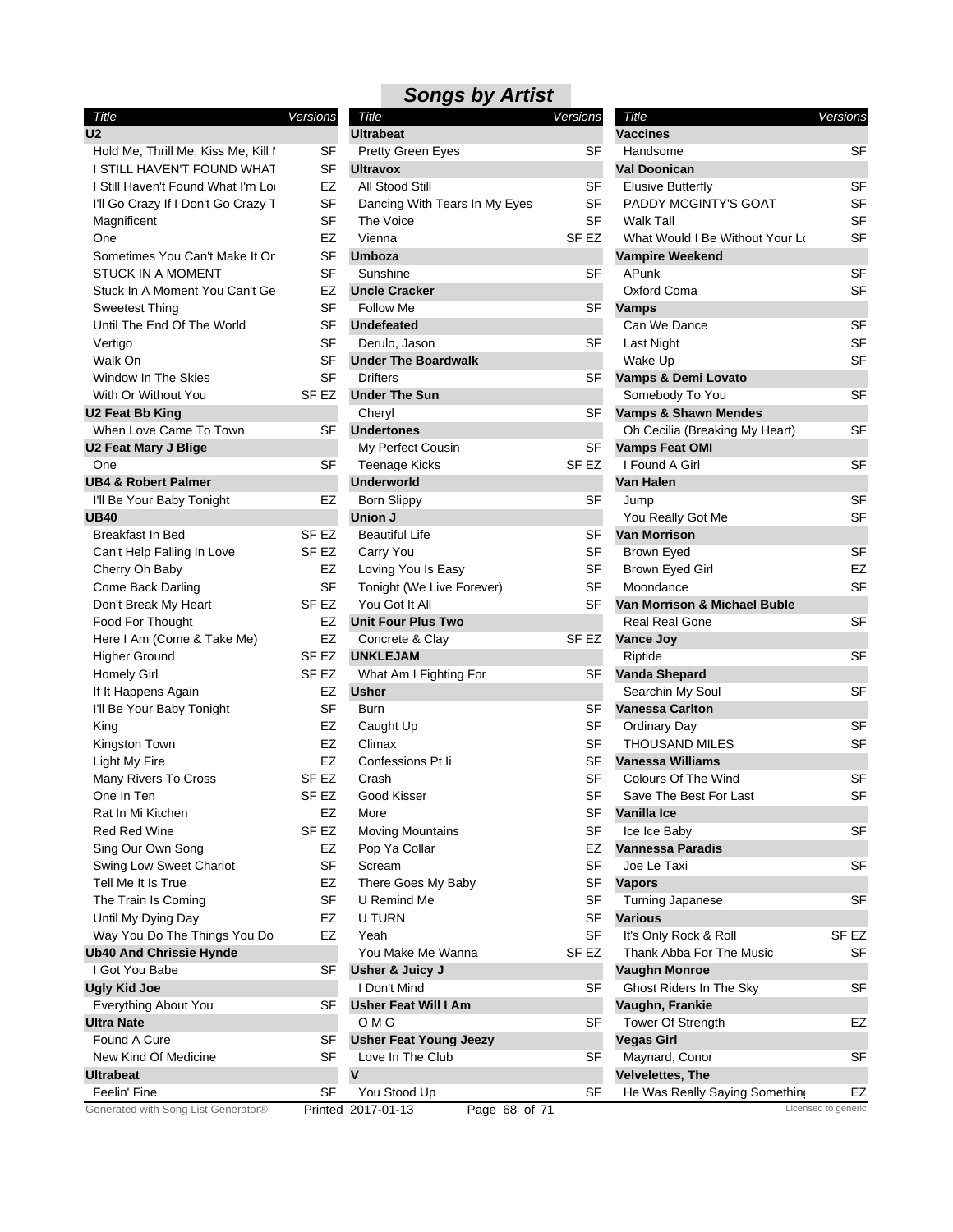### *Songs by Artist Title Versions*

| Title                               | Versions         |
|-------------------------------------|------------------|
| <b>Velvet Revolver</b>              |                  |
| <b>Fall To Pieces</b>               | SF               |
| <b>Velvet Underground</b>           |                  |
| I'm Waiting For The Man             | SF               |
| Venga Boys                          |                  |
| Kiss (When The Sun Don't Shine)     | SF               |
| Vengaboys                           |                  |
| Boom Boom Boom Boom                 | SF               |
| CHEEKA BOW BOW                      | SF               |
| <b>FOREVER AS ONE</b>               | SF               |
| SHA LA LA LA                        | SF               |
| UNCLE JOHN FROM JAMICA              | SF               |
| We Like To Party (The Vengabus      | SF               |
| We're Going To Ibiza                | SF               |
| Vera Lynn                           |                  |
| My Son My Son                       | SF               |
| White Cliffs Of Dover               | SF               |
| <b>Verbalicious</b>                 |                  |
| Don't Play Nice                     | SF               |
| <b>VERONICAS</b>                    |                  |
| Untouched                           | SF               |
| You Ruin Me                         | SF               |
| <b>Vertical Horizon</b>             |                  |
| You're A God                        | EZ               |
| Verve                               |                  |
| <b>Bitter Sweet Symphony</b>        | EZ               |
| Drugs Don't Work, The               | EZ               |
| Love Is Noise                       | SF               |
| Lucky Man                           | SF EZ            |
| Sonnet                              | SF <sub>EZ</sub> |
| The Drugs Don't Work                | SF               |
| Victoria Beckham                    |                  |
| Mind Of It's Own                    | SF               |
| <b>Victoria Wood</b>                |                  |
| Ballad Of Barry And Freda           | SF               |
| <b>View</b>                         |                  |
| Face For The Radio                  | SF               |
| Same Jeans                          | SF               |
| The Don                             | SF               |
| Vikki Carr                          |                  |
| It Must Be Him                      | SF               |
| <b>Village People</b>               |                  |
| Cant Stop The Music                 | SF               |
| In The Navy                         | SF               |
| YMCA                                | SF               |
| Y.M.C.A. (Millennium Mix)           | EZ               |
| <b>Vince Gill</b>                   |                  |
| No Future In The Past               | EZ               |
| Vinton, Bobby                       |                  |
| <b>Blue Velvet</b>                  | EZ               |
| <b>Viola Wills</b>                  |                  |
| Gonna Get Along Without You No      | SF               |
| <b>Violent Femmes</b>               |                  |
| <b>Blister In The Sun</b>           | SF               |
| Visage                              |                  |
| Fade To Grey                        | SF               |
| Generated with Song List Generator® | Printed          |

| ver                        |           | Vs                                         |                  | <b>Weather Girls</b>            |                     |
|----------------------------|-----------|--------------------------------------------|------------------|---------------------------------|---------------------|
| ЭS                         | SF        | Call You Sexy                              | SF               | It's Raining Men                | SF <sub>EZ</sub>    |
| ground                     |           | Wale Ft. Lady Gaga                         |                  | Weekend                         |                     |
| For The Man                | <b>SF</b> | Chillin'                                   | <b>SF</b>        | Earned It                       | <b>SF</b>           |
|                            |           | <b>Walk The Moon</b>                       |                  | Weeknd                          |                     |
| The Sun Don't Shine        | <b>SF</b> | Shut Up And Dance                          | SF               | Hills                           | <b>SF</b>           |
|                            |           | <b>Walker Brothers</b>                     |                  | I Can't Feel My Face            | <b>SF</b>           |
| Boom Boom                  | SF        | Make It Easy On Yourself                   | SF               | In The Night                    | <b>SF</b>           |
| ow Bow                     | <b>SF</b> | My Ship Is Coming In                       | <b>SF</b>        | Starboy                         | <b>SF</b>           |
| \S ONE                     | <b>SF</b> | No Regrets                                 | EZ               | Weezer                          |                     |
| LA                         | <b>SF</b> | Sun Ain't Gonna Shine Anymore              | SF <sub>EZ</sub> | <b>Buddy Holly</b>              | <b>SF</b>           |
| IN FROM JAMICA             | <b>SF</b> | <b>Wamdue Project</b>                      |                  | Pork And Beans                  | <b>SF</b>           |
| Party (The Vengabus        | SF        | King Of My Castle                          | SF               | <b>Weird AI Jankovitch</b>      |                     |
| To Ibiza                   | SF        | YOU'RE THE REASON                          | SF               | Men In Brown                    | <b>SF</b>           |
|                            |           | <b>Wang Chung</b>                          |                  | <b>Wendy Molten</b>             |                     |
| Son                        | <b>SF</b> | Dance Hall Days                            | <b>SF</b>        | Come In Out Of The Pain         | <b>SF</b>           |
| Of Dover                   | SF        | <b>Wankelmut Feat. Emma Louise</b>         |                  | <b>West End</b>                 |                     |
|                            |           | My Head Is A Jungle                        | SF               | Live I Lost                     | <b>SF</b>           |
| ice                        | SF        | <b>Wannadies</b>                           |                  | Westlife                        |                     |
|                            |           | You And Me Song                            | <b>SF</b>        | A World Of Our Own              | <b>SF</b>           |
|                            | SF        | <b>Want U Back</b>                         |                  | Amazing                         | <b>SF</b>           |
|                            | SF        | Lloyd, Cher & Astro                        | <b>SF</b>        | Angel                           | <b>SF</b>           |
| zon                        |           | <b>Wanted</b>                              |                  | Angels Wings                    | <b>SF</b>           |
| d                          | EZ        | Chasing The Sun                            | <b>SF</b>        | Bop Bop Baby                    | <b>SF</b>           |
|                            |           | Glad You Came                              | <b>SF</b>        | <b>FLYING WITHOUT WINGS</b>     | <b>SF</b>           |
|                            | EZ        | Glow In The Dark                           | <b>SF</b>        |                                 | <b>SF</b>           |
| Symphony                   |           |                                            | <b>SF</b>        | Fool Again                      | <b>SF</b>           |
| Work, The                  | EZ        | <b>Gold Forever</b>                        |                  | Hey Whatever                    |                     |
| е                          | <b>SF</b> | <b>Heart Vacancy</b>                       | <b>SF</b>        | Home                            | <b>SF</b>           |
|                            | SF EZ     | I Found You                                | <b>SF</b>        | I DON'T WANNA FIGHT             | SF                  |
|                            | SF EZ     | Lightning                                  | <b>SF</b>        | I Have A Dream                  | SF                  |
| on't Work                  | SF        | Lose My Mind                               | <b>SF</b>        | I LAY MY LOVE ON YOU            | <b>SF</b>           |
| <b>kham</b>                |           | Show Me Love (America)                     | <b>SF</b>        | If I Let You Go                 | <b>SF</b>           |
| Own                        | <b>SF</b> | <b>Walks Like Rihanna</b>                  | <b>SF</b>        | Loneliness Knows Me By Name     | <b>SF</b>           |
| d                          |           | We Own The Night                           | <b>SF</b>        | Mandy                           | <b>SF</b>           |
| irry And Freda             | <b>SF</b> | <b>Ward Thomas</b>                         |                  | <b>MISS YOU NIGHTS</b>          | <b>SF</b>           |
|                            |           | Carry You Home                             | SF               | My Love                         | SF EZ               |
| e Radio                    | SF        | <b>Warren G</b>                            |                  | Obvious                         | SF                  |
|                            | <b>SF</b> | Regulate                                   | SF               | Queen Of My Heart               | SF                  |
|                            | <b>SF</b> | <b>Was Not Was</b>                         |                  | Safe                            | <b>SF</b>           |
|                            |           | <b>Walk The Dinosaur</b>                   | SF               | Seasons In The Sun              | <b>SF</b>           |
| im                         | <b>SF</b> | Waterboys                                  |                  | Smile                           | SF                  |
| le                         |           | The Whole Of The Moon                      | SF               | Swear It Again                  | SF                  |
| he Music                   | <b>SF</b> | <b>Way I Are</b>                           |                  | The Rose                        | SF                  |
|                            | SF        | Timbaland Feat. Keri Hilson & D.           | SF               | Tonight                         | SF                  |
|                            | SF        | <b>Wayne Fontana &amp; The Mindbenders</b> |                  | Unbreakable                     | SF                  |
| illennium Mix)             | EZ        | Game Of Love                               | SF               | Uptown Girl                     | SF <sub>EZ</sub>    |
|                            |           | Groovy Kind Of Love                        | <b>SF</b>        | Us Against The World            | SF                  |
| The Past                   | EZ        | Um, Um, Um,                                | <b>SF</b>        | What About Now                  | SF                  |
| у                          |           | <b>Wayne Newton</b>                        |                  | What Makes A Man                | SF <sub>EZ</sub>    |
|                            | EZ        | Daddy Don't You Walk So Fast               | <b>SF</b>        | When You're Looking Like That   | SF                  |
|                            |           | <b>Wayne Wonder</b>                        |                  | You Raise Me Up                 | SF                  |
| <b>Nong Without You No</b> | SF        | No Letting Go                              | SF               | <b>Westlife Feat Diana Ross</b> |                     |
| nes                        |           | <b>We Are Scientists</b>                   |                  | When You Tell Me That You Love  | SF                  |
| e Sun                      | SF        | <b>After Hours</b>                         | SF               | <b>Westlife Ft Diana Ross</b>   |                     |
|                            |           | <b>We Are Young</b>                        |                  | When You Tell Me That You Love  | SF                  |
| эy                         | <b>SF</b> | Fun. & Janelle Monae                       | SF               |                                 |                     |
| Song List Generator®       |           | Printed 2017-01-13<br>Page 69 of 71        |                  |                                 | Licensed to generic |
|                            |           |                                            |                  |                                 |                     |

| Title                           | Versions         |  |
|---------------------------------|------------------|--|
| <b>Weather Girls</b>            |                  |  |
| It's Raining Men                | SF EZ            |  |
| Weekend                         |                  |  |
| Earned It                       | SF               |  |
| Weeknd                          |                  |  |
| Hills                           | SF               |  |
| I Can't Feel My Face            | SF               |  |
| In The Night                    | SF               |  |
| Starboy                         | SF               |  |
| Weezer                          |                  |  |
| <b>Buddy Holly</b>              | SF               |  |
| Pork And Beans                  | SF               |  |
| <b>Weird AI Jankovitch</b>      |                  |  |
| Men In Brown                    | SF               |  |
| <b>Wendy Molten</b>             |                  |  |
| Come In Out Of The Pain         | SF               |  |
| <b>West End</b>                 |                  |  |
| Live I Lost                     | SF               |  |
| Westlife                        |                  |  |
| A World Of Our Own              | SF               |  |
| Amazing                         | SF               |  |
| Angel                           | <b>SF</b>        |  |
| Angels Wings                    | SF               |  |
| Bop Bop Baby                    | SF               |  |
| FLYING WITHOUT WINGS            | SF               |  |
| Fool Again                      | SF               |  |
| Hey Whatever                    | SF               |  |
| Home                            | SF               |  |
| I DON'T WANNA FIGHT             | SF               |  |
| I Have A Dream                  | SF               |  |
| I LAY MY LOVE ON YOU            | SF               |  |
| If I Let You Go                 | <b>SF</b>        |  |
| Loneliness Knows Me By Name     | SF               |  |
| Mandy                           | SF               |  |
| MISS YOU NIGHTS                 | SF               |  |
| My Love                         | SF <sub>EZ</sub> |  |
| Obvious                         | SF               |  |
| Queen Of My Heart               | SF               |  |
| Safe                            | SF               |  |
| Seasons In The Sun              | SF               |  |
| Smile                           | SF               |  |
| Swear It Again                  | <b>SF</b>        |  |
| The Rose                        | SF               |  |
| Tonight                         | SF               |  |
| Unbreakable                     | SF               |  |
| Uptown Girl                     | SF EZ            |  |
| Us Against The World            | SF               |  |
| <b>What About Now</b>           | SF               |  |
| What Makes A Man                | SF EZ            |  |
| When You're Looking Like That   | SF               |  |
| You Raise Me Up                 | SF               |  |
| <b>Westlife Feat Diana Ross</b> |                  |  |
| When You Tell Me That You Love  | SF               |  |
| Westlife Ft Diana Ross          |                  |  |
| When You Tell Me That You Love  | SF               |  |
|                                 |                  |  |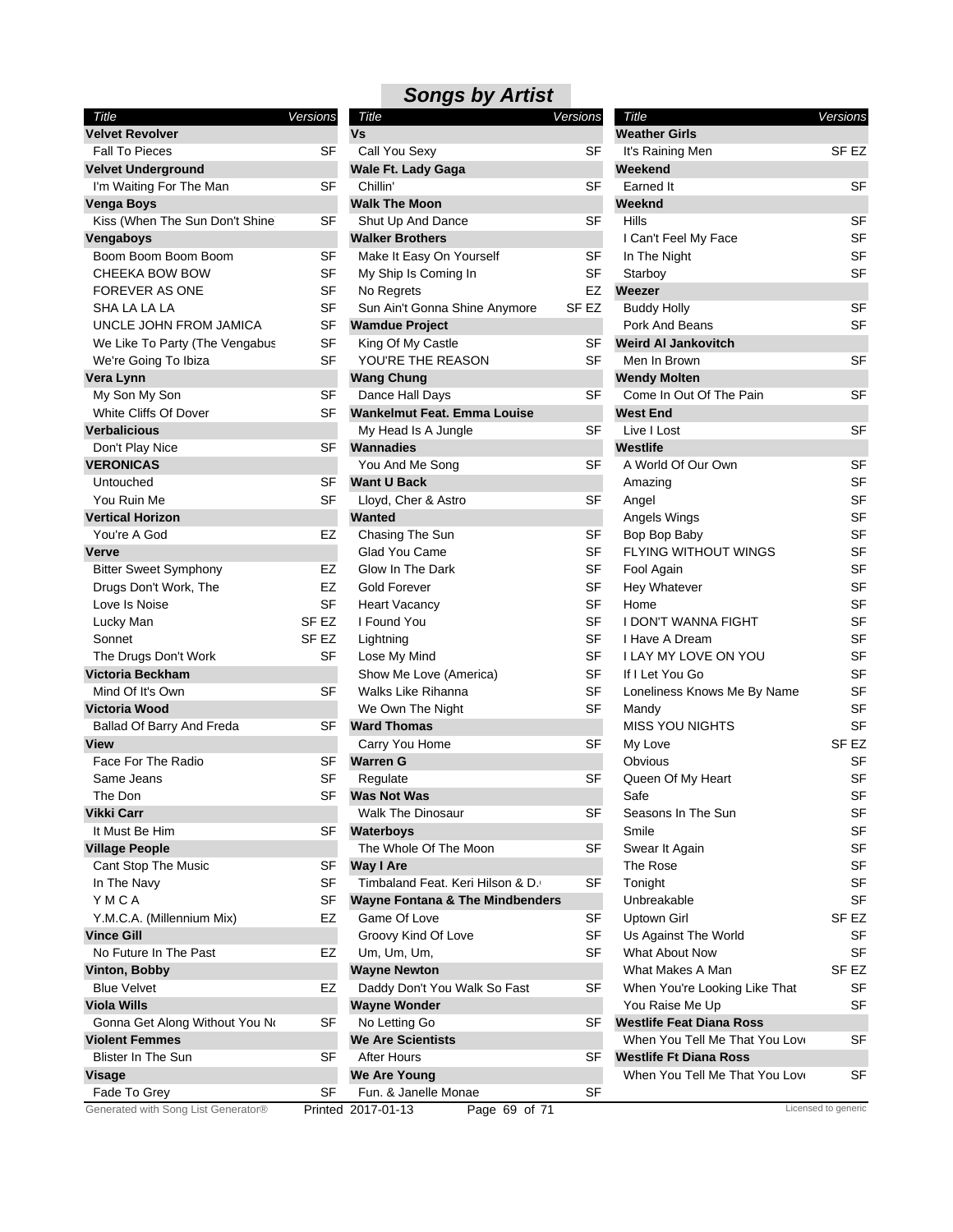| Title                               | Versions         | Title                |
|-------------------------------------|------------------|----------------------|
| <b>Wet Wet Wet</b>                  |                  | <b>Whitney Hor</b>   |
| Angel Eyes                          | SF               | All At Once          |
| Don't Want To Forgive Me Now        | SF               | All The Mar          |
| Goodnight Girl                      | SF EZ            | Could I Hav          |
| If I Never See You Again            | SF <sub>EZ</sub> | Didn't We A          |
| Julia Says                          | <b>SF</b>        | Exhale (Sho          |
| Love Is All Around                  | SF               | <b>Greatest Lo</b>   |
| SOMEWHERE SOME HOW                  | SF               | Heartbreak           |
| <b>Sweet Little Mystery</b>         | SF               | I Believe In         |
| Wishing I Was Lucky                 | SF               | I Have Noth          |
| Yesterday                           | EZ               | I Learned F          |
| Wham                                |                  | I Look To Y          |
| Bad Boys                            | SF               | I Wanna Da           |
|                                     | EZ               |                      |
| Club Tropicana                      |                  | I Wanna Da           |
| Edge Of Heaven                      | EZ               | I Will Alway         |
| Freedom                             | SF EZ            | If I Told You        |
| I'm Your Man                        | SF EZ            | I'm Every W          |
| <b>LAST CHRISTMAS</b>               | SF               | I'm Your Ba          |
| Wake Me Up Before You Go Go         | SF <sub>EZ</sub> | It's Not Righ        |
| Wham Rap                            | EZ               | Love Will S          |
| Young Guns (Go For It)              | EZ               | <b>Million Dolla</b> |
| <b>Wheatus</b>                      |                  | My Love Is           |
| Leroy                               | SF               | My Name Is           |
| <b>LITTLE RESPECT</b>               | SF               | On My Owr            |
| Teenage Dirtbag                     | SF EZ            | One Momer            |
| Wannabe Gangster                    | SF               | Saving All N         |
| <b>When She Was Mine</b>            |                  | So Emotion           |
| Lawson                              | SF               | Step By Ste          |
| <b>Where Did Our Love Go</b>        |                  | Where Do I           |
| Supremes                            | SF               | Why Does I           |
| <b>Where Have You Been</b>          |                  | <b>Whitney Hore</b>  |
| Rihanna                             | SF               | Count On N           |
| Whigfield                           |                  | <b>Whitney Hore</b>  |
| Saturday Night                      | SF EZ            | Could I Hav          |
| Think Of You                        | SF               | <b>Whitney Hore</b>  |
| Whispers                            |                  | IF I TOLD Y          |
| And The Beat Goes On                | SF               | <b>Whitney Hore</b>  |
| It's A Love Thing                   | SF               | How Will I <b>r</b>  |
| <b>Whistle</b>                      |                  | Whittaker, R         |
| Flo Rida                            | SF               | Durham To            |
| <b>White Lies</b>                   |                  | Who                  |
| Farewell To The Fairground          | SF               |                      |
|                                     | SF               | Happy Jack           |
| To Lose My Life                     |                  | Join Togeth          |
| <b>White Plains</b>                 |                  | My Generat           |
| Julie Do You Love Me                | SF               | My Gennera           |
| My Baby Loves Lovin                 | SF               | Pinball Wiza         |
| MY BABY LOVES LOVIN'                | SF               | Substitute           |
| <b>White Stripes</b>                |                  | Won't Get F          |
| <b>Blue Orchid</b>                  | SF               | Who Am I             |
| Conquest                            | SF               | SF 243-11            |
| My Doorbell                         | SF               | <b>Wide Awake</b>    |
| <b>SEVEN NATION ARMY</b>            | SF               | Perry, Katy          |
| You Don't Know What Love Is (Yo     | SF               | <b>Wild Cherry</b>   |
| Whitesnake                          |                  | Play That F          |
| Fool For Your Lovin'                | SF               | Wildchild            |
| <b>Whitney Houston</b>              |                  | Renegade I           |
| Generated with Song List Generator® |                  | Printed 2017-01-13   |

| Title                                    | Versions         | 7  |
|------------------------------------------|------------------|----|
| <b>Whitney Houston</b>                   |                  | Wi |
| All At Once                              | SF EZ            | κ  |
| All The Man That I Need                  | EZ               | Wi |
| Could I Have This Kiss Forever           | EZ               | S  |
| Didn't We Almost Have It All             | SF               | ٧  |
| Exhale (Shoop Shoop)                     | SF               | Wi |
| Greatest Love Of All, The                | EZ               | Ν  |
| <b>Heartbreak Hotel</b>                  | SF               | Wi |
| I Believe In You And Me                  | SF               | ۲  |
| I Have Nothing                           | SF EZ            | Wi |
| I Learned From The Best                  | SF               | R  |
| I Look To You                            | SF               | Wi |
| I Wanna Dance With Somebody              | SF               | C  |
| I Wanna Dance With Somebody              | EZ               | Wi |
| I Will Always Love You                   | SF EZ            | Т  |
| If I Told You That                       | EZ               | Wi |
| I'm Every Woman                          | SF EZ            | Е  |
| I'm Your Baby Tonight                    | SF               | Wi |
| It's Not Right But It's Okay             | SF               | C  |
| Love Will Save The Day                   | SF               | Wi |
| <b>Million Dollar Bill</b>               | <b>SF</b>        | ۷  |
| My Love Is Your Love                     | SF               | Wi |
| My Name Is Not Susan                     | <b>SF</b>        | F  |
| On My Own                                | SF               | J  |
| One Moment In Time                       | <b>SF</b>        | Ν  |
| Saving All My Love For You               | SF               | Ν  |
| So Emotional                             | EZ               | P  |
| Step By Step                             | SF               | S  |
| Where Do Broken Hearts Go                | SF <sub>EZ</sub> | ٧  |
| Why Does It Hurt So Bad                  | SF               | ٧  |
| <b>Whitney Houston &amp; Cece Winans</b> |                  | Wi |
| Count On Me                              | SF               | в  |
| <b>Whitney Houston &amp; E Iglesia</b>   |                  | Wi |
| Could I Have This Kiss Forever           | SF               | А  |
| <b>Whitney Houston And George Mi</b>     |                  | Α  |
| IF I TOLD YOU THAT                       | SF               | C  |
| <b>Whitney Houstony</b>                  |                  | C  |
| How Will I Know                          | SF               | С  |
| Whittaker, Roger                         |                  | E  |
| Durham Town                              | E∠               | F  |
| Who                                      |                  | C  |
| Happy Jack                               | EZ               | L  |
| Join Together                            | EZ               | J  |
| My Generation                            | SF               | J  |
| My Genneration                           | EZ               | L  |
| Pinball Wizard                           | EZ               | L  |
| Substitute                               | EZ               | L  |
| Won't Get Fooled Again                   | SF               | L  |
| Who Am I                                 |                  | L  |
| SF 243 -11                               | WI               |    |
| <b>Wide Awake</b>                        |                  |    |
| Perry, Katy                              | SF               | Υ  |
| <b>Wild Cherry</b>                       |                  | Wi |
| <b>Play That Funky Music</b>             | SF               | L  |
| Wildchild                                |                  | Wi |
| Renegade Master 98                       | SF               | Е  |
| 2017-01-13<br>ı<br>Page 70 of 71         |                  |    |

|     |                                    | Versions  |
|-----|------------------------------------|-----------|
| ons | Title<br>Wilde, Kim                |           |
| EZ  | Kids In America                    | EZ        |
| EZ  | Wiley                              |           |
| EZ  | Summer Time                        | SF        |
| SF  | Wot Do You Call It                 | SF        |
| SF  | <b>Wiley &amp; Emeli Sande</b>     |           |
| EZ  | Never Be Your Woman                | SF        |
| SF  | Wiley & Rymez & Ms D               |           |
| SF  | Heatwave                           | SF        |
| EZ  | <b>Wiley Feat. Chip</b>            |           |
| SF  | Reload                             | SF        |
| SF  | Wiley Feat. Skepta, JME & Ms.D     |           |
| SF  | Can You Hear Me Ayayaya            | SF        |
| EZ  | <b>Wilkinson Ft Detour City</b>    |           |
| EZ  | <b>Too Close</b>                   | SF        |
| EZ  | Will I Am Feat Pia Mia             |           |
| EZ  | <b>Boys And Girls</b>              | SF        |
| SF  | Will I Am Kesha Ft                 |           |
| SF  | Crazy Kids (Clean)                 | SF        |
| SF  | <b>Will Mellor</b>                 |           |
| SF  | When I Need You                    | SF        |
| SF  | <b>Will Smith</b>                  |           |
| SF  | <b>FREAKIN' IT</b>                 | SF        |
| SF  | Just The Two Of Us                 | SF        |
| SF  | Men In Black                       | EZ        |
| SF  | Miami                              | SF        |
| EZ  | Party Starter                      | SF        |
| SF  | Switch                             | SF        |
| EZ  | Wild Wild West                     | SF        |
| SF  | Will 2K                            | EZ        |
|     | <b>Will To Power</b>               |           |
| SF  | Baby I Love Your Way               | SF        |
|     | <b>Will Young</b>                  |           |
| SF  | All Time Love                      | SF        |
|     | Anything Is Possible               | SF        |
| SF  | Changes                            | SF        |
|     | Come On                            | SF        |
| SF  | Don't Let Me Down                  | SF EZ     |
|     | Evergreen                          | SF        |
| EZ  | <b>Fridays Child</b>               | SF        |
|     | Grace                              | SF        |
| EZ  | I Won't Dance                      | EZ        |
| EZ  | Jealousy                           | SF        |
| SF  | Joy                                | SF        |
| EZ  | Leave Right Now                    | SF        |
| EZ  | Let It Go                          | SF        |
| EZ  | Light My Fire                      | <b>SF</b> |
| SF  | Love Is A Matter Of Distance       | SF        |
|     | Love Revolution                    | SF        |
| WI  | Switch It On                       | SF        |
|     | YOU AND I                          | SF        |
| SF  | Your Game                          | SF        |
|     | <b>Will Young And Gareth Gates</b> |           |
| SF  | LONG AND WINDING ROAD              | SF        |
|     | Will.I.Am                          |           |
| SF  | Bang Bang                          | SF        |
|     | Licensed to generic                |           |
|     |                                    |           |